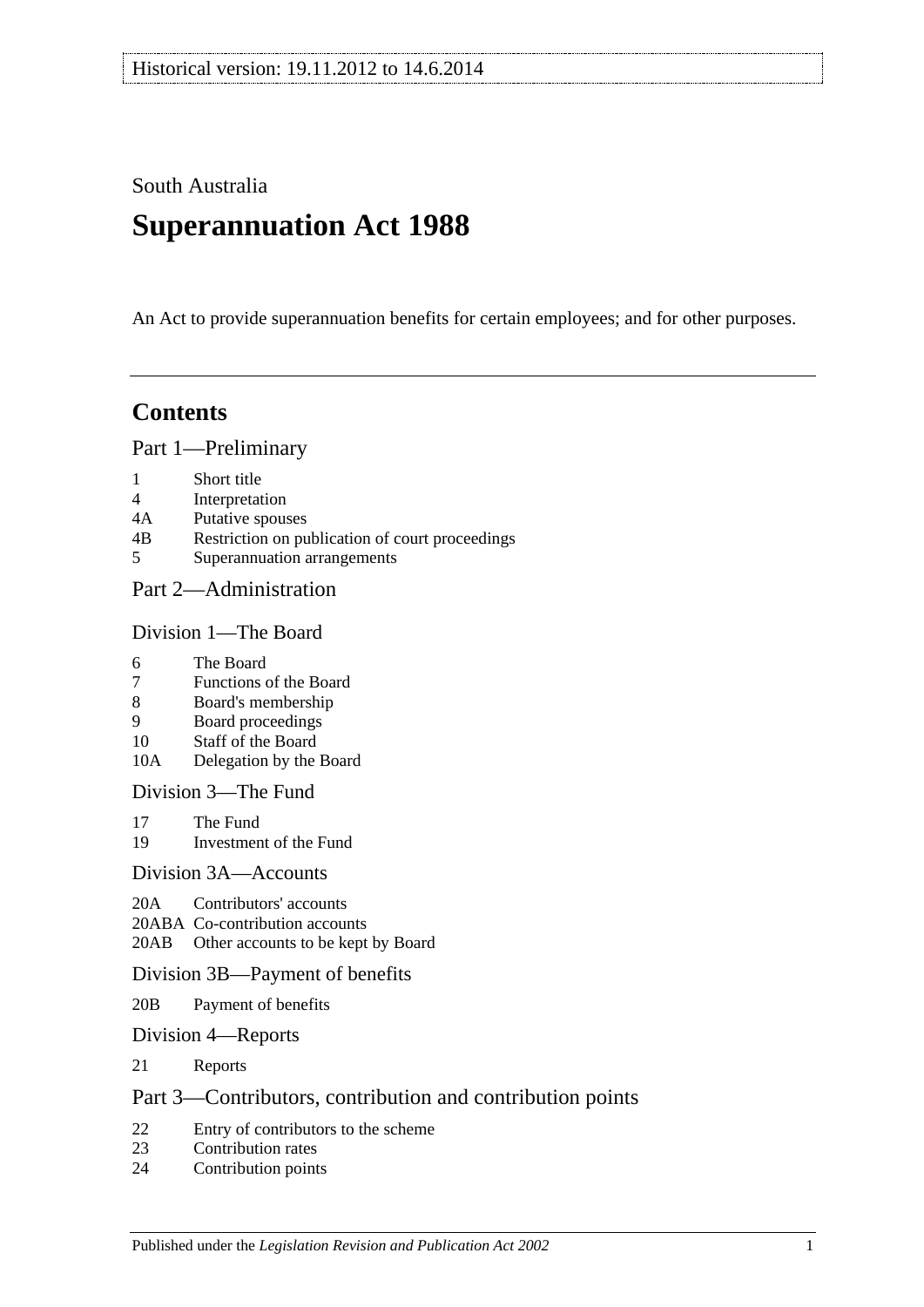25 [Attribution of additional contribution points and contribution months](#page-29-0)

#### [Part 4—Superannuation benefits—new scheme contributors](#page-30-0)

- 26 [Application of this Part](#page-30-1)
- 26A [Transition to retirement](#page-30-2)
- 27 [Retirement](#page-33-0)
- 28 [Resignation and preservation of benefits](#page-34-0)
- 28A [Resignation pursuant to a voluntary separation package](#page-38-0)
- 28B [Outplaced employees—55 and over](#page-39-0)
- 28C [Outplaced employees under 55](#page-39-1)
- 29 [Retrenchment](#page-40-0)
- 30 [Disability pension](#page-41-0)
- 30A [Rehabilitation etc of disability pensioner](#page-42-0)
- 31 [Termination of employment on invalidity](#page-42-1)
- 32 [Death of contributor](#page-45-0)
- 32A [PSESS benefit](#page-50-0)
- 32B [Commutation to pay deferred superannuation contributions surcharge—contributor](#page-51-0)
- 32C [Commutation to pay deferred superannuation contributions surcharge following death of](#page-52-0)  [contributor](#page-52-0)
- 32D [Withheld amount](#page-54-0)

### [Part 5—Superannuation benefits—old scheme contributors](#page-56-0)

#### [Division 1—Pension benefits](#page-56-1)

- 33 [Application of this Part](#page-56-2)
- 33A [Transition to retirement](#page-56-3)
- 34 [Retirement](#page-59-0)
- 35 [Retrenchment](#page-61-0)
- 36 [Temporary disability pension](#page-63-0)
- 36A [Rehabilitation etc of disability pensioner](#page-64-0)
- 37 [Invalidity](#page-65-0)
- 38 [Death of contributor](#page-68-0)
- 39 [Resignation and preservation of benefits](#page-71-0)
- 39A [Resignation or retirement pursuant to a voluntary separation package](#page-77-0)
- 39B [Outplaced employees—55 and over](#page-79-0)
- 39C [Outplaced employees under 55](#page-80-0)

#### [Division 2—General](#page-81-0)

- 40 [Commutation of pension](#page-81-1)
- 40A [Commutation to pay deferred superannuation contributions surcharge](#page-81-2)
- 40B [Interaction with judicial remuneration or pension entitlements](#page-82-0)
- 41 [Medical examination etc of invalid pensioner](#page-83-0)
- 42 [Suspension of pension if pensioner declines appropriate employment](#page-83-1)
- 42A [Offer of lump sum to certain invalid pensioners](#page-84-0)
- 43 [Notional extension of period of employment](#page-85-0)
- 43AA [Closure of contribution accounts](#page-85-1)

#### [Part 5A—Family Law Act provisions](#page-86-0)

## [Division 1—Preliminary](#page-86-1)

43AB [Purpose of Part](#page-86-2)

43AC [Interpretation](#page-86-3)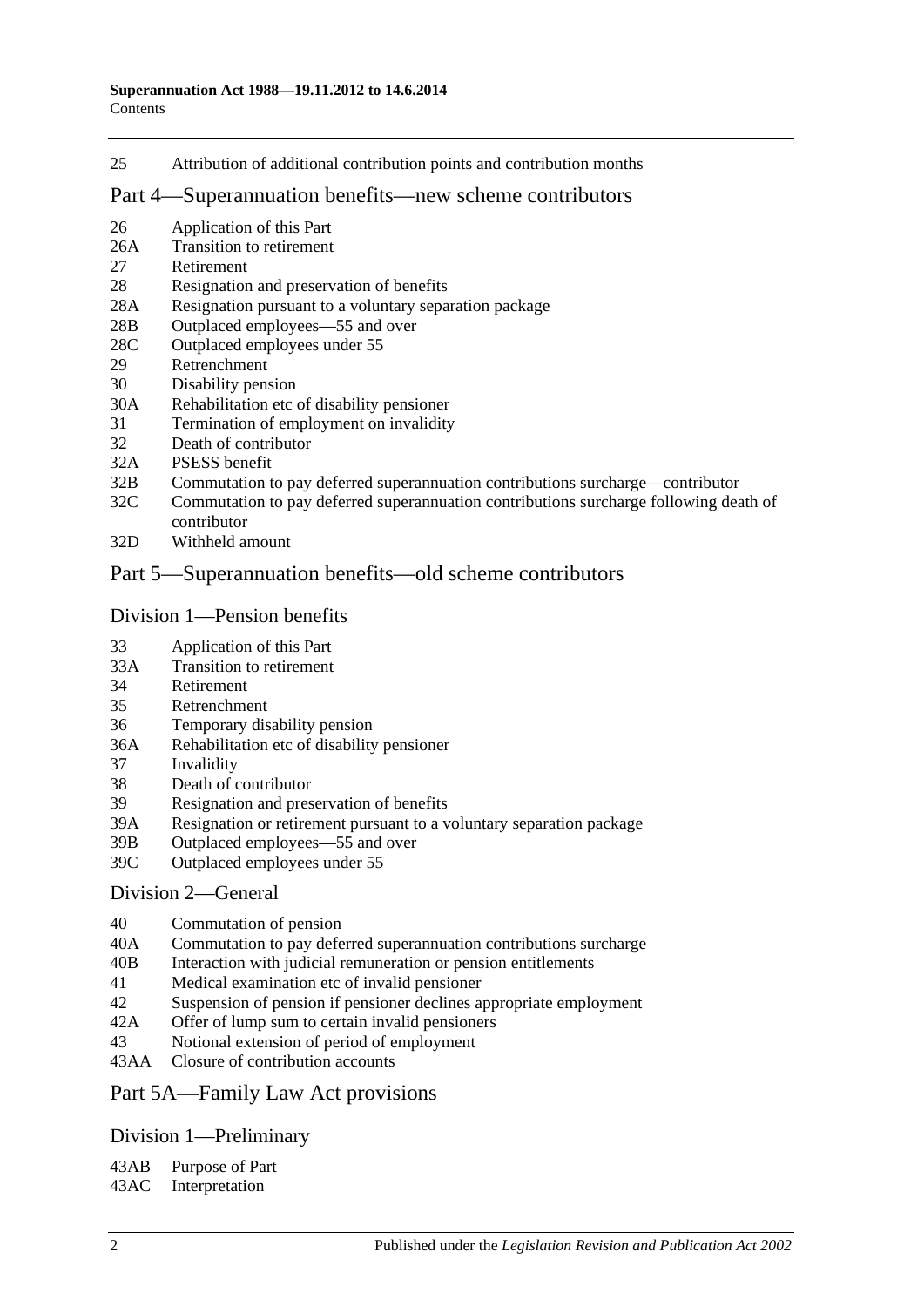- 43AD [Value of superannuation interest](#page-87-0)
- 43AE [Board to comply with Commonwealth requirements](#page-87-1)
- 43AF [Effect on contributor's entitlements](#page-87-2)
- 43AG [Benefit not payable to spouse on death of contributor if split has occurred](#page-88-0)

#### [Division 2—New scheme contributors](#page-88-1)

- 43AH [Application of Division](#page-88-2)
- 43AI [Accrued benefit multiple](#page-88-3)
- 43AJ [Non-member spouse's entitlement](#page-89-0)

#### [Division 3—Old scheme contributors](#page-89-1)

- 43AK [Application of Division](#page-89-2)
- 43AL [Accrued benefit multiple](#page-89-3)
- 43AM [Non-member spouse's entitlement](#page-90-0)
- 43AN [Non-member spouse's entitlement where pension is in growth phase](#page-90-1)
- 43AO [Non-member spouse's entitlement where pension is in payment phase](#page-90-2)<br>43AP Payment of non-member spouse's entitlement
- [Payment of non-member spouse's entitlement](#page-92-0)

[Division 4—Fees](#page-92-1)

[43AQ](#page-92-2) Fees

#### [Part 6—Miscellaneous](#page-94-0)

- 43B [Exclusion of benefits under awards etc](#page-94-1)
- 44 [Review of the Board's decisions](#page-94-2)
- 45 [Effect of workers compensation etc on pension](#page-94-3)
- 46 [Division of benefit where deceased contributor is survived by lawful and putative spouses](#page-96-0)
- 47 [Adjustment of pensions](#page-97-0)
- 47A [Subsequent roll over of benefits to another fund or scheme](#page-98-0)
- 47B [Roll over of benefits from another fund or scheme](#page-98-1)
- 47C [Portion of pension etc to be charged against contribution account etc](#page-98-2)
- 47D [Charge against Fund if draw down benefit paid](#page-98-3)
- 48 [Repayment of contribution account balance and minimum benefits](#page-98-4)
- 49 [Special provision for payment in case of infancy or death](#page-100-0)
- 50 [Pension not to be assignable](#page-100-1)
- 51 [Liabilities may be set off against benefits](#page-100-2)
- 51A [Method of making contributions](#page-100-3)
- 52 [Annuities](#page-100-4)
- 53 [Continuation of the Voluntary Savings Account](#page-100-5)
- 54 [Power to obtain information](#page-101-0)
- 55 [Confidentiality](#page-101-1)
- 56 [Resolution of difficulties](#page-102-0)
- 58 [Pensions payable in foreign currency](#page-103-0)
- 58A [Rounding off of contributions and benefits](#page-103-1)
- 59 [Regulations](#page-103-2)

#### [Schedule 1—Transitional provisions](#page-104-0)

- 1 [Continuity of contributor status](#page-104-1)
- 2 [Contributions by old scheme and certain new scheme contributors](#page-104-2)
- 3 [Starting balance of contribution account of old scheme contributors](#page-105-0)
- 3A [Starting balance for certain new scheme contributors](#page-105-1)
- 4 [Special provision as to contribution period of certain contributors](#page-105-2)
- 5 [Superannuation points carried over by old scheme contributors](#page-106-0)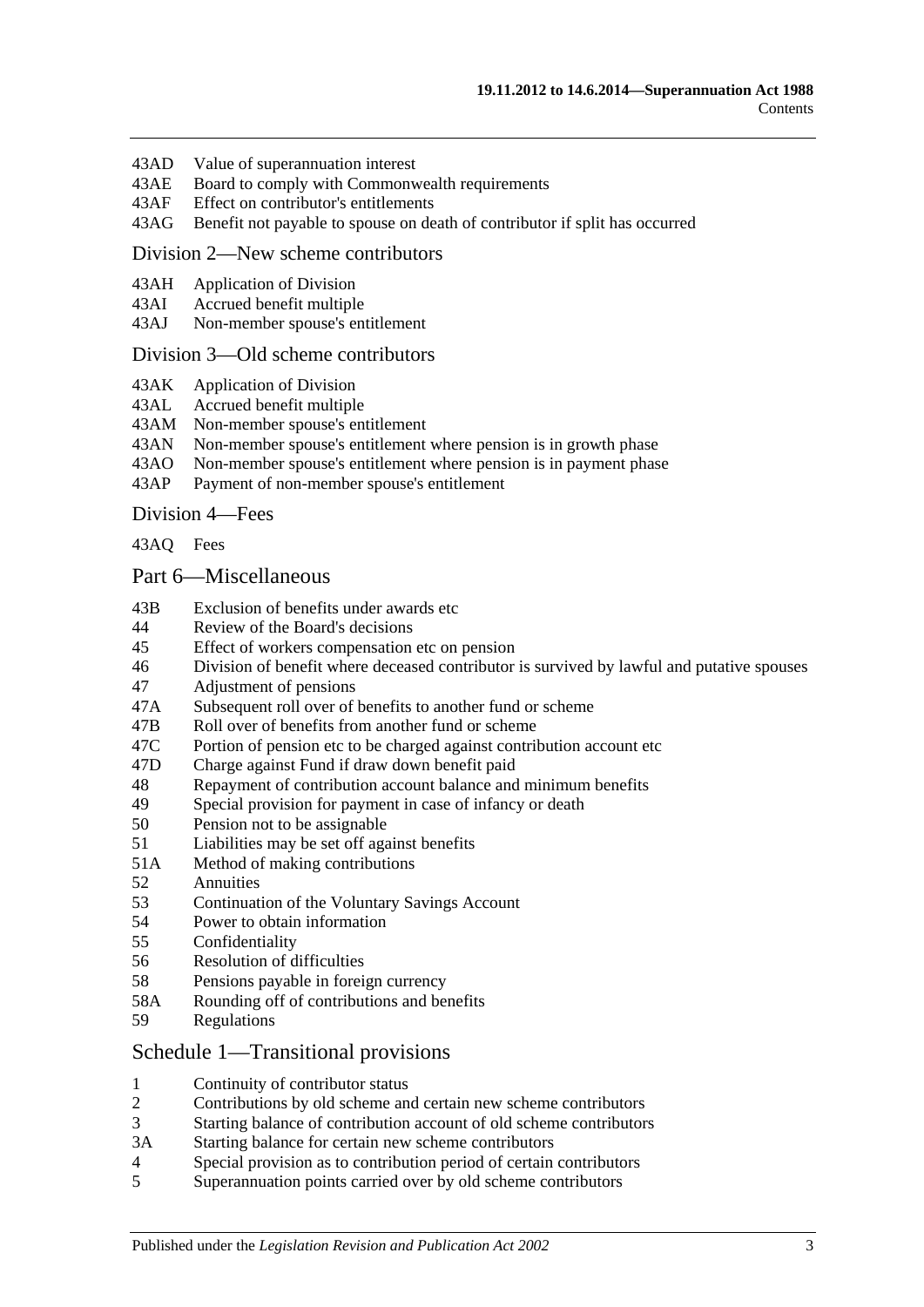- [Special provisions for contributors to the Provident Account](#page-107-0)
- [Limited benefit contributors](#page-108-0)
- [Preservation of excess unit addition](#page-109-0)
- [Neglected unit and fund share reduction](#page-109-1)
- [Pensions that commenced under previous enactments](#page-109-2)
- [Abolition of Provident Account, and Retirement Benefit Account](#page-110-0)
- [Continuation of superannuation arrangements](#page-110-1)
- [Continuation of membership of elected members of the Board](#page-110-2)
- [Retrospective operation of preservation rights](#page-110-3)
- [Benefits under Parts 4](#page-110-4) and [5](#page-110-4)
- 15A [Early retirement benefit for certain contributors](#page-111-0)
- [Transference from old scheme to new scheme](#page-112-0)
- [Payment of contributions while on leave without pay](#page-113-0)
- [Repeal of contribution rate](#page-113-1)
- [Operation of sections](#page-114-0) 28(1f) and [39\(1db\)](#page-114-0)
- [Election on retrenchment under section](#page-114-1) 29
- Operation of amendments made by *[Statutes Amendment \(Equal Superannuation](#page-114-2)  [Entitlements for Same Sex Couples\) Act 2003](#page-114-2)*

### [Schedule 1A—Provisions relating to other public sector superannuation](#page-114-3)  [schemes](#page-114-3)

- [Regulations relating to other public sector superannuation schemes](#page-114-4)
- [Regulations to offset income tax etc](#page-115-0)
- [Interpretation](#page-115-1)

## [Schedule 1B—Transfer of certain members of the Electricity Industry](#page-115-2)  [Superannuation Scheme to the State Scheme](#page-115-2)

## Part 1—Preliminary

[Interpretation](#page-115-3)

#### Part 2—Transfer of members

- [Transfer of existing pensioners before the relevant day](#page-116-0)
- [Transfer of existing and future pensioners after the relevant day](#page-117-0)
- [Transfer of persons entitled to preserved benefits](#page-119-0)<br>5 Transfer of certain other persons
- [Transfer of certain other persons](#page-121-0)

## Part 3—General

- [Employer contributions](#page-122-0)
- [Notices](#page-123-0)
- [Cessation of entitlements under the Electricity Industry Superannuation Scheme](#page-123-1)
- [Power to obtain information](#page-123-2)
- Transfer effective despite *[Electricity Corporations Act](#page-123-3) 1994*
- [Regulations may be made for transitional purposes](#page-123-4)

## [Schedule 2](#page-124-0)

## [Schedule 3—Administered schemes](#page-128-0)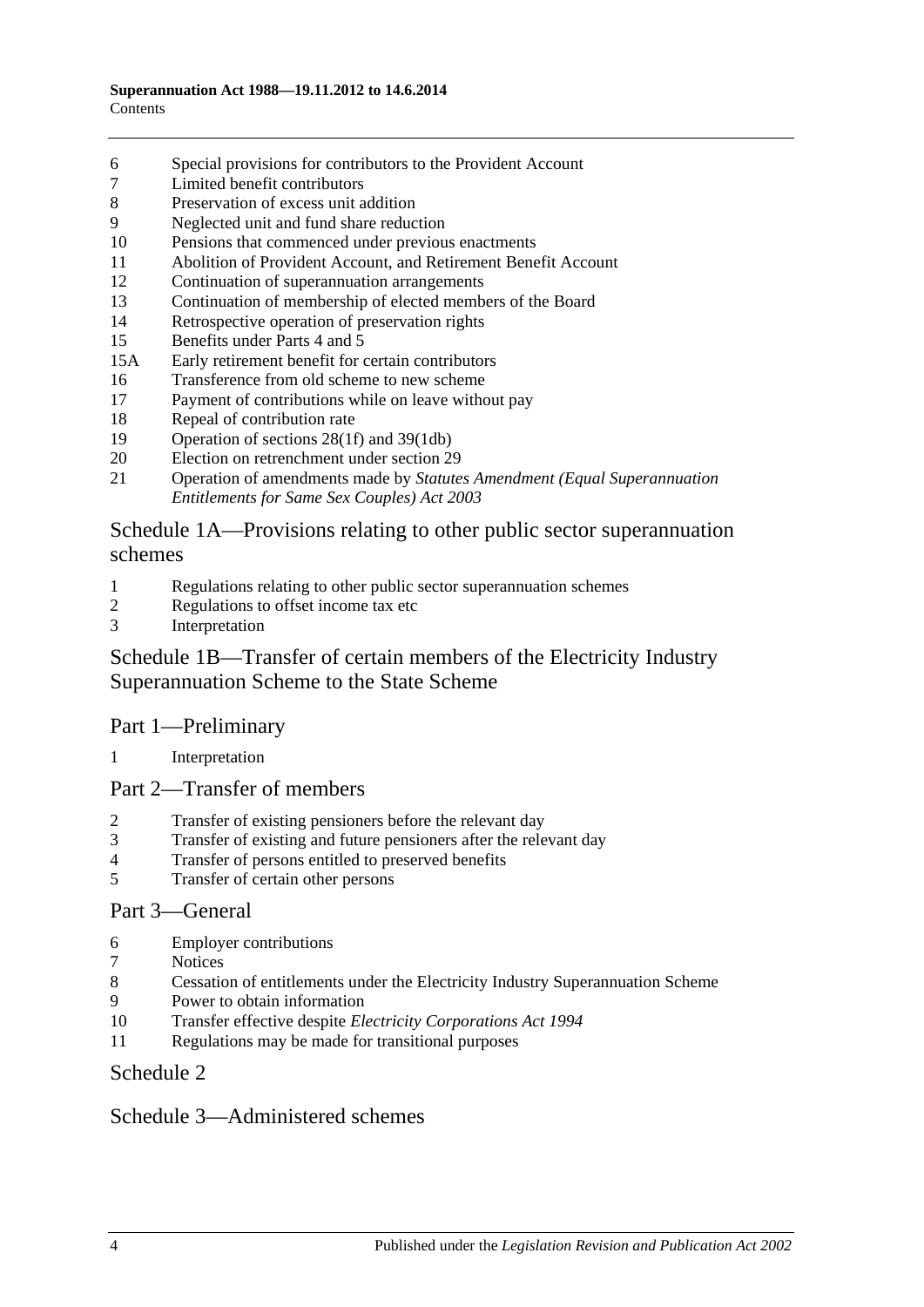## Part 1—Interpretation

1 [Interpretation](#page-128-1)

## Part 2—Management of schemes

- 2 [Application of Schedule to schemes](#page-129-0)<br>3 Arrangements as to trust deed and ru
- 3 [Arrangements as to trust deed and rules](#page-130-0)<br>4 Arrangements as to assets
- 4 [Arrangements as to assets](#page-131-0)

## Part 3—Establishment of funds and contribution accounts

## Division 1—Establishment of funds

- 5 [Management and establishment of funds](#page-131-1)
- 6 [Division of funds into distinct parts](#page-132-0)

## Division 2—Contribution accounts

7 [Contribution accounts](#page-133-0)

### Part 4—Miscellaneous

- 8 [Insurance arrangements](#page-133-1)<br>9 Accounts and audit
- 9 [Accounts and audit](#page-134-0)<br>10 Reports
- **[Reports](#page-134-1)**
- 11 [Fees](#page-134-2)
- 12 [Cessation of scheme](#page-135-0)
- 13 [Stamp duty](#page-135-1)
- 14 [Transitional provisions](#page-135-2)

## [Legislative history](#page-136-0)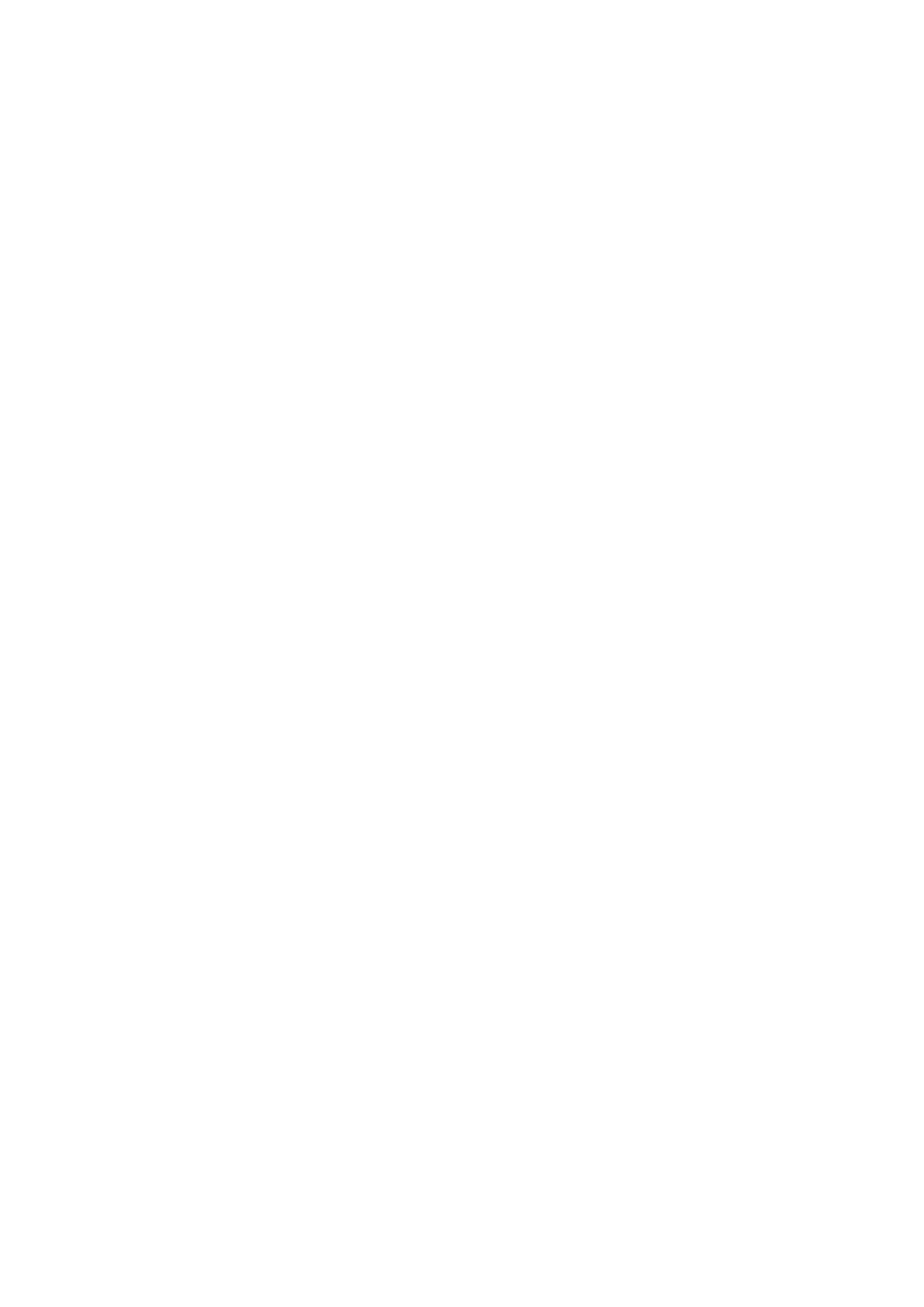## <span id="page-6-0"></span>**The Parliament of South Australia enacts as follows:**

# **Part 1—Preliminary**

## <span id="page-6-1"></span>**1—Short title**

This Act may be cited as the *Superannuation Act 1988*.

### <span id="page-6-3"></span><span id="page-6-2"></span>**4—Interpretation**

(1) In this Act, unless the contrary intention appears—

*active contributor* means a contributor who is contributing to the Fund;

*actual or attributed salary*—see [subsections](#page-11-0) (3) and [\(4\);](#page-11-1)

*actuary* means a Fellow or Accredited Member of The Institute of Actuaries of Australia;

*adjusted salary* in relation to a contributor as at a particular time means—

- (a) if the contributor has been employed on a full-time basis throughout his or her contribution period—the contributor's actual or attributed salary as at that time;
- (b) if the contributor has been employed on a part-time or casual basis over the whole or any part of his or her contribution period—the contributor's actual or attributed salary as at that time reduced to reflect the extent of the contributor's employment over the contribution period expressed as a proportion of full-time employment;

*age of retirement* means—

- (a) in relation to an old scheme contributor for whom 55 years was the age of retirement under the repealed Act—55 years;
- (b) in all other cases—60 years;

*approved form* means a form approved by the Board;

*Board* means the South Australian Superannuation Board;

*co-contribution* means a payment made to the Board in respect of a person by the Commissioner of Taxation pursuant to the requirements of the *Superannuation (Government Co-contribution for Low Income Earners) Act 2003* of the Commonwealth;

*co-contribution account* means an account established and maintained by the Board as a co-contribution account in accordance with the requirements of this Act;

*Commonwealth Act* means the *Superannuation Guarantee (Administration) Act 1992* of the Commonwealth;

*Consumer Price Index* means the Consumer Price Index (All groups index for Adelaide);

*contracting out agreement* means an agreement between a Minister or other agent or instrumentality of the Crown and another person or persons—

(a) under which—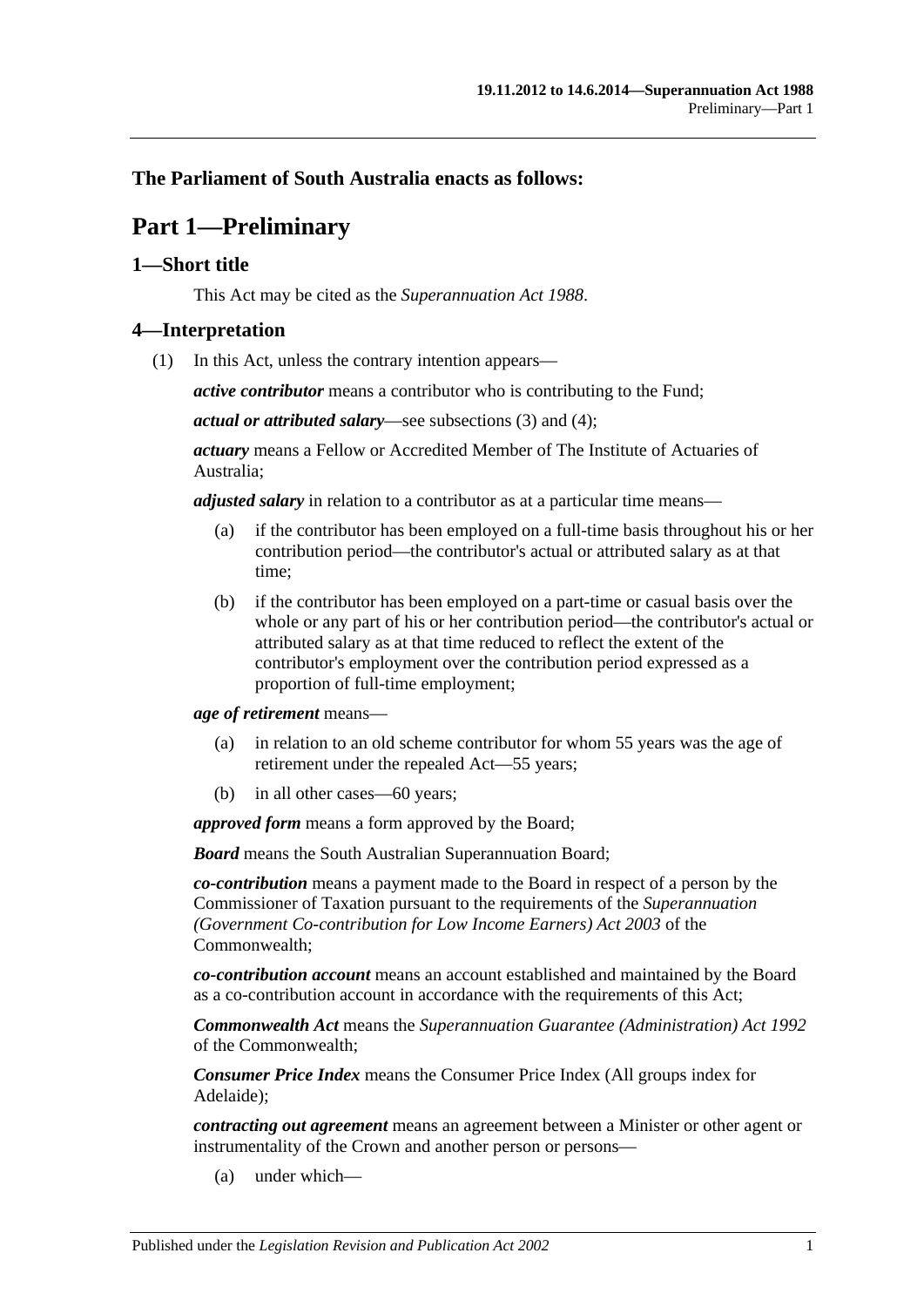- (i) a function previously undertaken by the Crown is to be undertaken by the private sector; or
- (ii) a service previously provided by the Crown to the public, or to a section of the public or to the Crown itself, is to be provided by the private sector; and
- (b) under which persons who had been public sector employees employed in undertaking that function or providing that service are offered employment in the private sector;

*contribution month*—see [subsection](#page-10-0) (2a);

*contribution period* means—

- (a) in relation to an old scheme contributor—a period (including a period falling wholly or partly before the commencement of this Act) over which the contributor is (or was) an active contributor;
- (b) in relation to a new scheme contributor—a period over which the contributor is (or was) an active contributor;

*contributor* means a person accepted as a contributor (either under this Act or under an earlier Act) and includes such a person who has ceased making contributions unless his or her rights in relation to superannuation have been exhausted and no derivative rights exist in relation to that person under this Act (but does not include a person as a member of an administered scheme under [Schedule](#page-128-0) 3);

*deferred superannuation contributions surcharge* in relation to a contributor means the amount that the contributor is liable to pay the Commissioner of Taxation under section 15(6) of the Superannuation Contributions Tax Act;

*dependency* in relation to a child means any period for which the child is an eligible child;

*eligible child* in relation to a deceased contributor means a child—

- (a) who is—
	- (i) a child of the contributor; or
	- (ii) a child in relation to whom the contributor had assumed parental responsibilities and who was cared for and maintained, wholly or in part, by the contributor up to the date of the contributor's death; and
- (b) who is—
	- (i) under the age of 16 years; or
	- (ii) between the ages of 16 and 25 years and in full-time attendance at an educational institution recognised by the Board for the purposes of this definition;

*employee* means—

- (a) a statutory officer of the Crown (including a Magistrate but not a Judge);
- (b) a person—
	- (i) employed in an administrative unit of the Public Service; or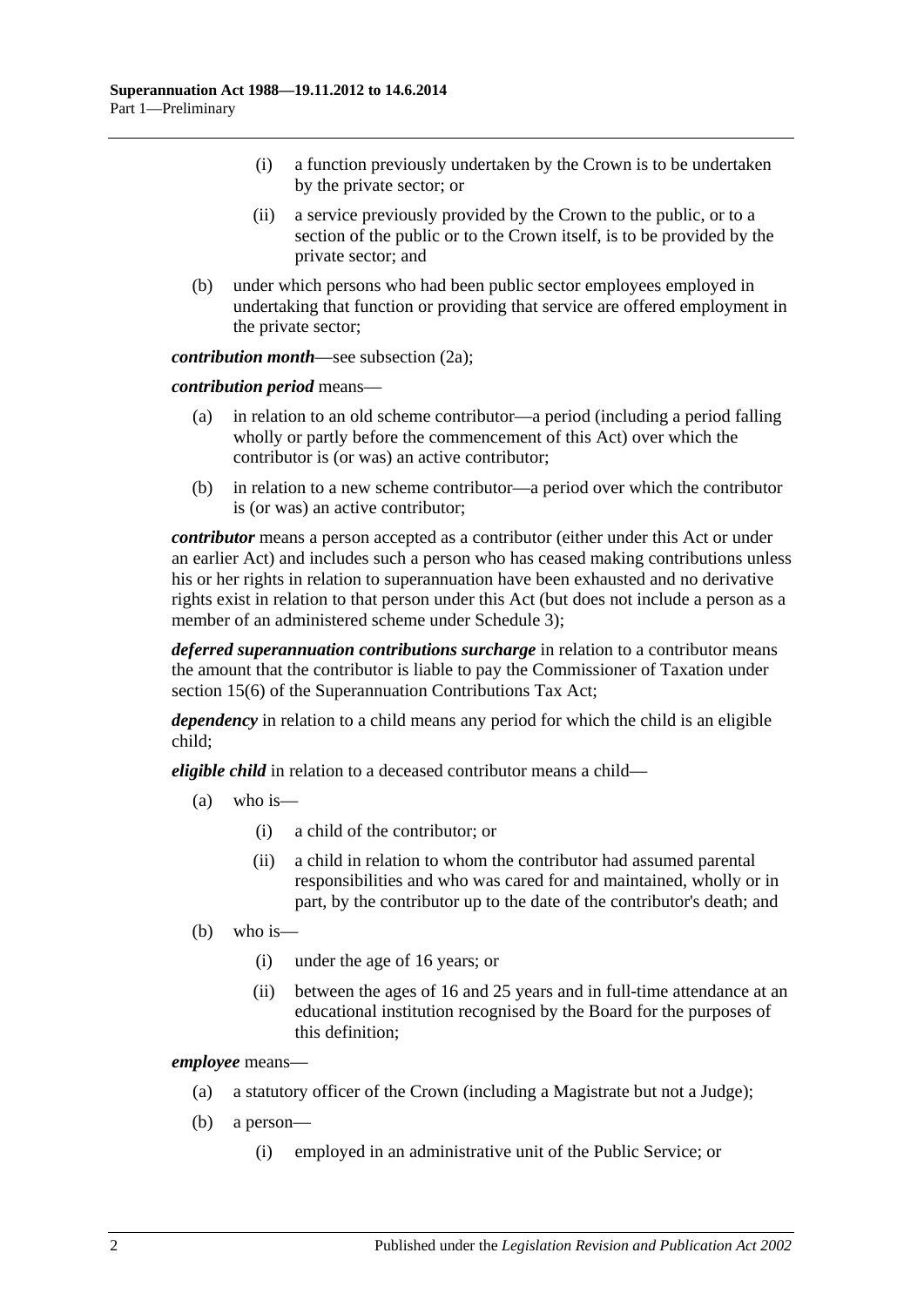- (ii) employed under the *[Education Act](http://www.legislation.sa.gov.au/index.aspx?action=legref&type=act&legtitle=Education%20Act%201972) 1972* or the *[Technical and](http://www.legislation.sa.gov.au/index.aspx?action=legref&type=act&legtitle=Technical%20and%20Further%20Education%20Act%201975)  [Further Education Act](http://www.legislation.sa.gov.au/index.aspx?action=legref&type=act&legtitle=Technical%20and%20Further%20Education%20Act%201975) 1975*; or
- (iii) employed by—
	- the Rail Commissioner;
	- the Commissioner of Highways;
	- an employer with which the Board has entered into superannuation arrangements under this Act; or
- (iv) employed by a Minister, or the chief executive of a Public Service administrative unit, on a weekly, daily or hourly basis; or
- (v) employed under the *[Parliament \(Joint Services\) Act](http://www.legislation.sa.gov.au/index.aspx?action=legref&type=act&legtitle=Parliament%20(Joint%20Services)%20Act%201985) 1985*; or
- (vi) employed to provide services to the House of Assembly or the Legislative Council and under the control of the Speaker or the President; or
- (vii) employed as a member of the Governor's staff; or
- (viii) employed in an office or position declared by regulation to be an office or position to which this Act extends;

*employing authority* in relation to an employee means—

- (a) the chief executive officer to whom the employee is answerable on matters relating to his or her employment;
- (b) if there is no such officer—the authority, body or person to whom the employee is answerable;

#### *entitlement day* means—

- (a) in relation to a contributor who becomes entitled to a pecuniary benefit under this Act—the day on which that entitlement arises;
- (b) in relation to a contributor whose employment is terminated by his or her death—the date of the contributor's death;

*Fund* means the South Australian Superannuation Fund;

*invalid pension* means a pension payable on account of invalidity;

*invalidity* means physical or mental incapacity to carry out the duties of employment;

*month* means a period starting at the beginning of any day of 1 of the 12 named months and ending—

- (a) immediately before the beginning of the corresponding day of the next named month; or
- (b) if there is no such corresponding day, at the end of the next named month;

*new scheme contributor* means a person accepted as a contributor on or after 31 May, 1986 (but does not include any such person who is classified by the Board as an old scheme contributor);

*non-monetary salary*, in relation to a contributor who is not employed pursuant to a TEC contract, means remuneration in any form resulting from the sacrifice by the contributor of part of his or her salary;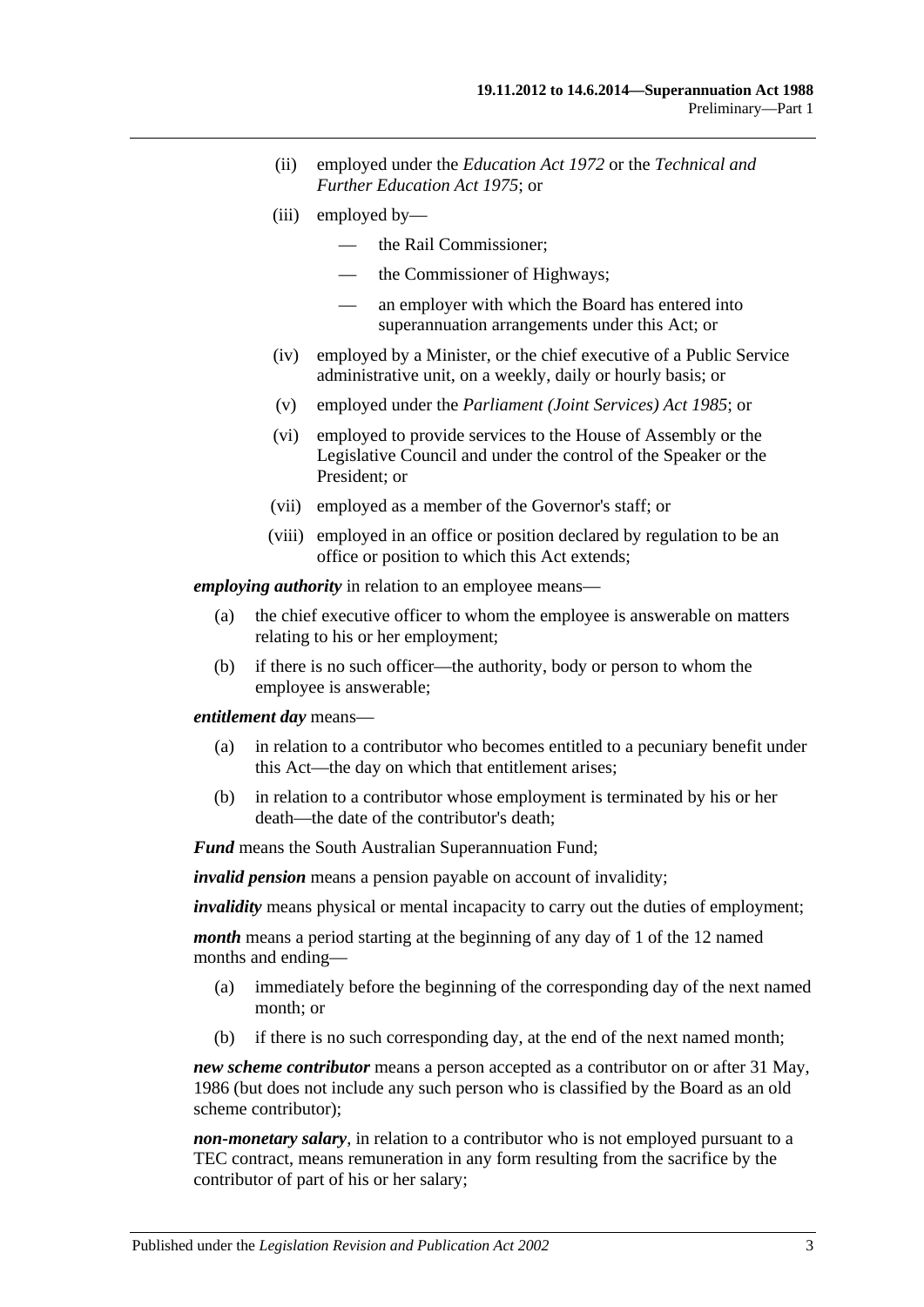*notional salary* in relation to a contributor whose employment has ceased temporarily or permanently (including a contributor who has died) means the salary that the contributor would be receiving if he or she had continued in employment in the same position and at the same grade as were applicable immediately before the cessation of employment and, if the contributor was not in full-time employment immediately before cessation of employment, notional salary will be calculated on the basis of the contributor's average hours of employment (excluding overtime) over the last 3 years of his or her contribution period;

*old scheme contributor* means a person who was accepted as a contributor to the Fund before 31 May, 1986 (and includes a person accepted as a contributor after that date if that person is classified as an old scheme contributor by the Board);

*outplaced employee* means a contributor who has retired or resigned from employment to take up employment in the private sector pursuant to an offer of employment in a contracting out agreement;

*pensioner* means a person who is entitled to a pension under this Act (including a person who qualifies for a pension but whose pension is under suspension but not including a person as a member of an administered scheme under [Schedule 3\)](#page-128-0);

*pension period* means the period over which a pension is paid;

*preservation age* has the same meaning as in Part 6 of the *Superannuation Industry (Supervision) Regulations 1994* of the Commonwealth under the *Superannuation Industry (Supervision) Act 1993* of the Commonwealth;

*private sector employer* means the employer with whom an outplaced employee takes up employment on retiring or resigning from employment in the public sector;

*Public Sector Employees Superannuation Scheme* means the superannuation scheme of that name established pursuant to a deed of arrangement dated 27 September 1989 between the Treasurer and the secretary of the United Trades and Labor Council;

*putative spouse*—see [section](#page-13-0) 4A;

*repealed Act* means the *[Superannuation Act](http://www.legislation.sa.gov.au/index.aspx?action=legref&type=act&legtitle=Superannuation%20Act%201974) 1974*;

*retrench* in relation to a contributor means terminate the contributor's employment on the ground that work of the kind for which the contributor is qualified and suited is no longer available for the contributor;

*retrenchment pension* means the pension payable to an old scheme contributor on account of retrenchment;

*salary*, in relation to a contributor who is employed pursuant to a TEC contract, means that proportion of the value of the total remuneration package specified in the contract that has been prescribed by regulation for the purposes of this definition;

*salary*, in relation to a contributor who is not employed pursuant to a TEC contract, includes all forms of remuneration (including non-monetary salary) except—

- (a) remuneration related to overtime (other than such remuneration that is paid by way of an annual allowance);
- (b) a leave loading;
- (c) a loading arising from the casual nature of the employment or the conditions under which work is performed;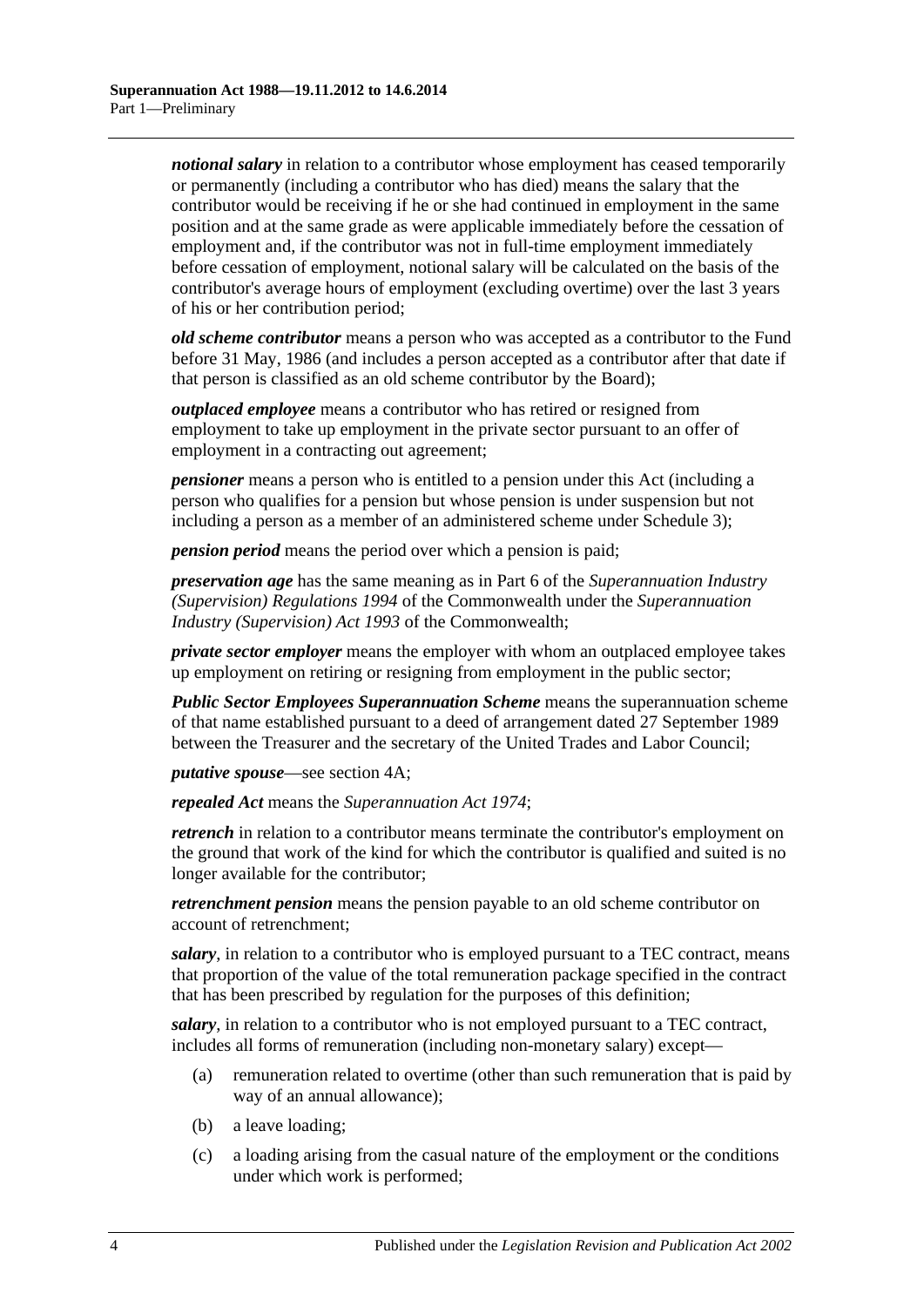- (d) allowances (unless declared by regulation to be a component of salary) for accommodation, travelling, subsistence or other expenses;
- (e) remuneration of a kind excluded by regulation from the ambit of this definition (and such a regulation may exclude remuneration of a particular kind for the purpose of calculating contributions but provide for its inclusion as a component of salary for the purpose of calculating benefits);

*Scheme* means the scheme of superannuation established by this Act and (where the context admits) includes the scheme of superannuation established by a corresponding previous enactment (but does not include any administered scheme under [Schedule 3\)](#page-128-0);

*SIS Act* means the *Superannuation Industry (Supervision) Act 1993* of the Commonwealth;

*Southern State Superannuation Fund* means the fund of that name continued in existence under the *[Southern State Superannuation Act](http://www.legislation.sa.gov.au/index.aspx?action=legref&type=act&legtitle=Southern%20State%20Superannuation%20Act%202009) 2009*;

*special deposit account* means a special deposit account established under section 8 of the *[Public Finance and Audit Act](http://www.legislation.sa.gov.au/index.aspx?action=legref&type=act&legtitle=Public%20Finance%20and%20Audit%20Act%201987) 1987*;

*spouse* includes a putative spouse;

*standard contribution rate* means—

- (a) in relation to an old scheme contributor whose standard contribution rate is under [clause](#page-104-2) 2 of [Schedule 1](#page-104-0) some rate other than 6% of salary—that other rate of contribution;
- (b) in all other cases—6% of salary;

*Superannuation Contributions Tax Act* means the *Superannuation Contributions Tax (Members of Constitutionally Protected Superannuation Funds) Assessment and Collection Act 1997* of the Commonwealth;

*Superannuation Funds Management Corporation of South Australia* or *Corporation* means the Superannuation Funds Management Corporation of South Australia continued in existence by the *[Superannuation Funds Management](http://www.legislation.sa.gov.au/index.aspx?action=legref&type=act&legtitle=Superannuation%20Funds%20Management%20Corporation%20of%20South%20Australia%20Act%201995)  [Corporation of South Australia Act](http://www.legislation.sa.gov.au/index.aspx?action=legref&type=act&legtitle=Superannuation%20Funds%20Management%20Corporation%20of%20South%20Australia%20Act%201995) 1995*;

*surcharge notice* means a notice issued by the Commissioner of Taxation under section 15(7) of the Superannuation Contributions Tax Act;

*TEC contract* means a contract of employment between a contributor and his or her employer under which the value of the total remuneration package specified in the contract reflects the total employment cost to the employer of employing the contributor;

*Triple S scheme* means the Southern State Superannuation Scheme continued in existence under the *[Southern State Superannuation Act](http://www.legislation.sa.gov.au/index.aspx?action=legref&type=act&legtitle=Southern%20State%20Superannuation%20Act%202009) 2009*.

- (2) If a period is to be expressed in months for the purpose of this Act, then, except where express provision is made to the contrary, only completed months will be taken into account and any remainder will be ignored.
- <span id="page-10-0"></span>(2a) The number of contribution months in a contribution period is calculated by multiplying the number of days in the period by 0.032854.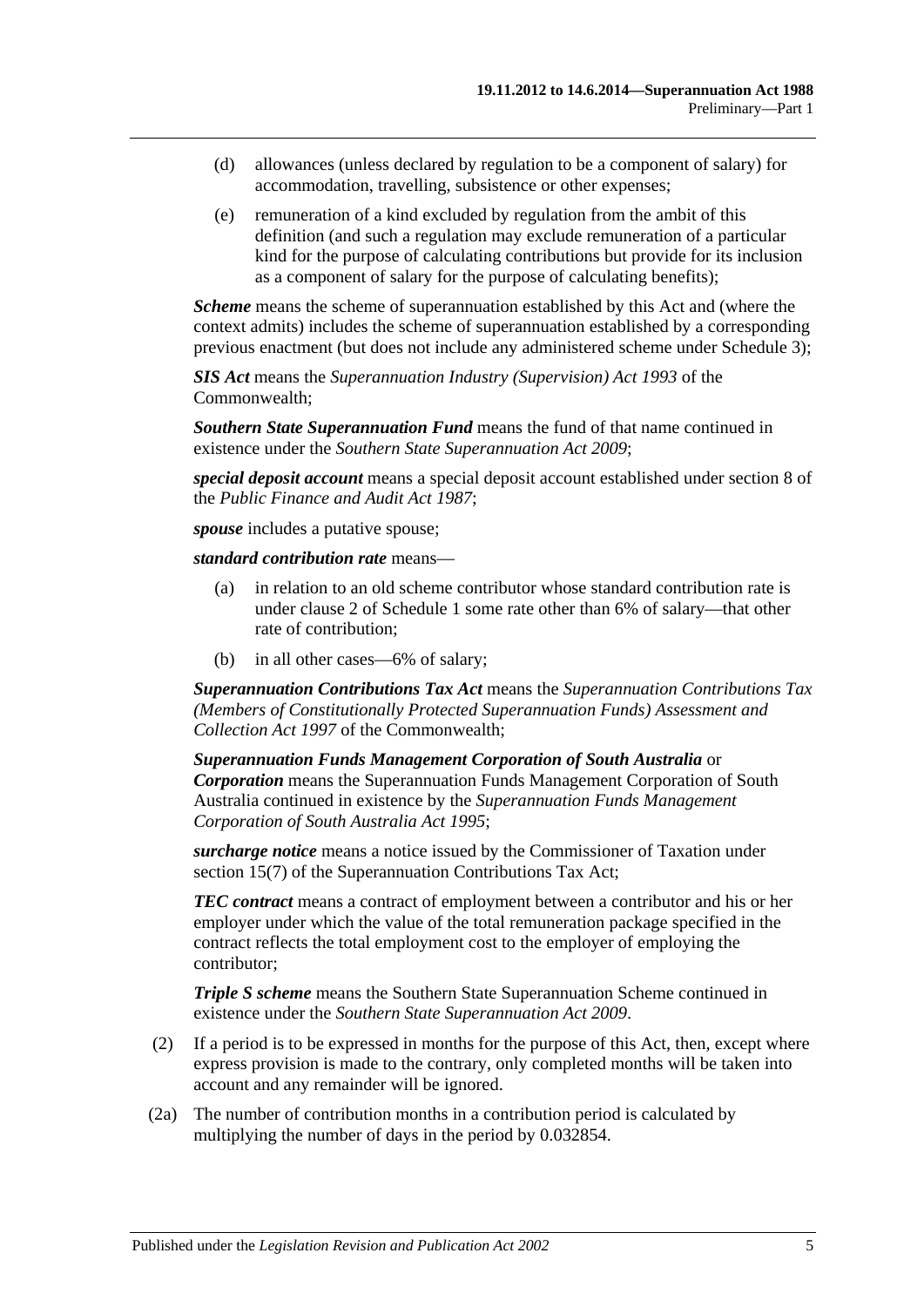- (2b) A regulation prescribing the proportion of the value of the total remuneration package for the purposes of the first definition of *salary* in [subsection](#page-6-3) (1)—
	- (a) may prescribe different proportions in relation to old scheme contributors and new scheme contributors; and
	- (b) in relation to a contributor whose salary would be less under the first definition of *salary* in [subsection](#page-6-3) (1) than if it were determined under the second definition of *salary* in that subsection—may prescribe a proportion to ensure that the value of the contributor's salary for the purposes of this Act is not less than it would be if determined under the second definition of *salary*.
- (2c) For the purposes of determining the amount of salary received by a contributor who is in receipt of non-monetary salary, the value of the non-monetary salary will be taken to be the amount of salary sacrificed by the contributor in order to receive the non-monetary salary.
- <span id="page-11-0"></span>(3) Subject to this section, a contributor's actual or attributed salary, as at a particular date, is—
	- (a) if the contributor is, at that date, employed on a full-time basis—the contributor's salary;
	- (b) in any other case—the salary that the contributor would have been receiving, at that date, if the contributor had then been employed on a full-time basis.
- <span id="page-11-1"></span> $(4)$  If—
	- (a) before the commencement of [subsection](#page-11-2) (4a)—
		- (i) there was a reduction in a contributor's rate of salary (not being a reduction resulting from disciplinary action against the contributor or a reduction in the contributor's hours of employment); and
		- (ii) the contributor elected under this subsection to contribute as if the reduction had not occurred; and
	- (b) after the commencement of [subsection](#page-11-2) (4a), the contributor elects, in a manner approved by the Board, to have his or her contributions determined under this subsection,

<span id="page-11-3"></span>the contributor's contributions will be based on the salary of the position or office held by the contributor immediately before the reduction occurred or, if that position or office ceases to exist or the classification of the position or office is changed, the contributions will be based on the salary of that position or office immediately before it ceased to exist or its classification was changed, adjusted to reflect changes in the Consumer Price Index from that time and the contributor's actual or attributed salary as at a particular date will be determined as if the notional salary in respect of which the contributor was contributing at that date were the contributor's actual salary.

- <span id="page-11-2"></span>(4a) If (whether before or after the commencement of this subsection) there has been a reduction in a contributor's rate of salary (not being a reduction resulting from disciplinary action against the contributor or a reduction in the contributor's hours of employment) and—
	- (a) the contributor—
		- (i) elected, before the commencement of this subsection, to contribute as if the reduction had not occurred; and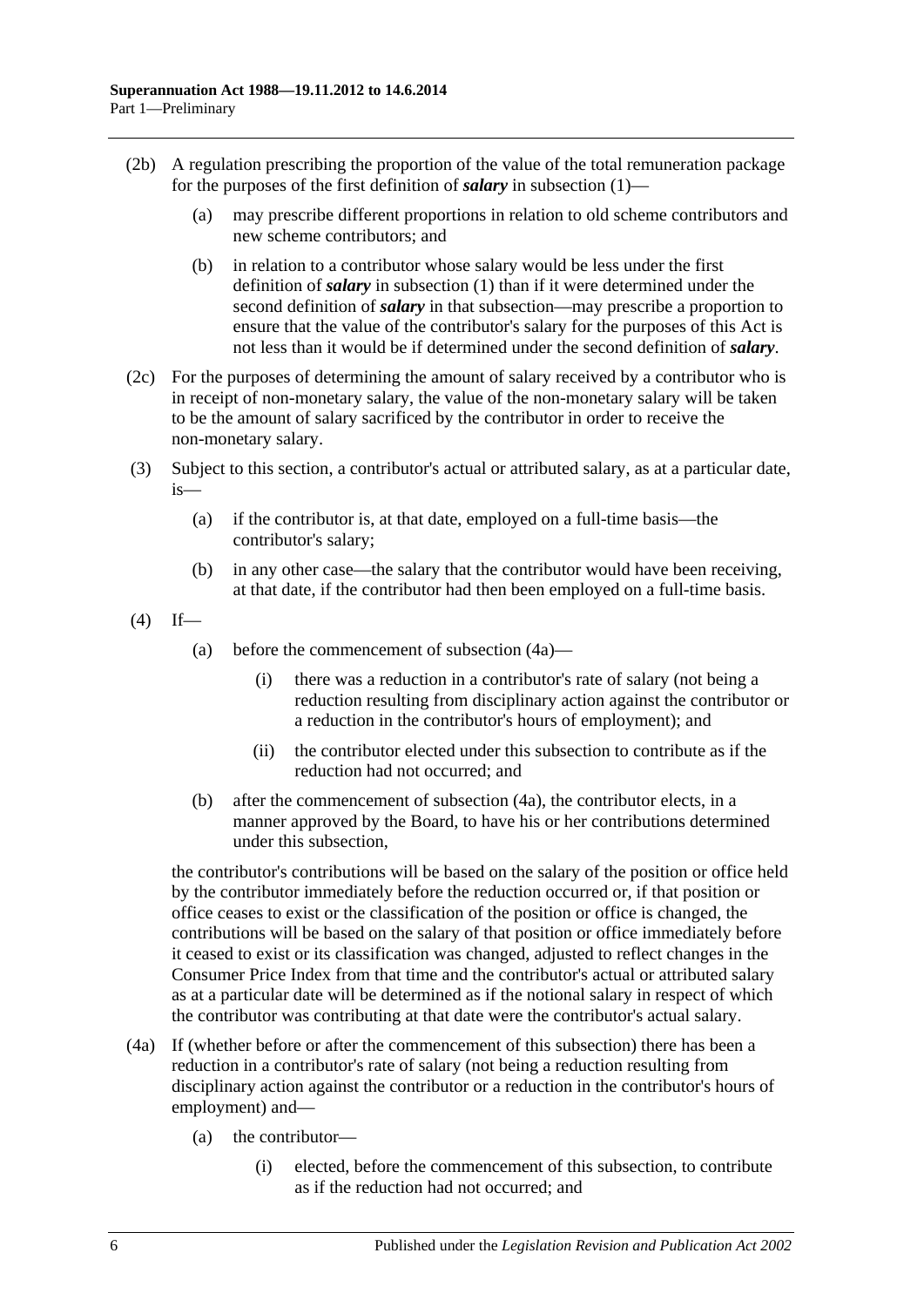- (ii) has not made an election under [subsection](#page-11-3) (4)(b); or
- (b) the contributor elects, in a manner approved by the Board, to contribute as if the reduction had not occurred,

then the following provisions apply:

- (c) the contributor's contributions will be based on his or her notional contribution salary;
- (d) the contributor's actual or attributed salary as at a particular date will be determined as if his or her notional contribution salary on that date were the contributor's actual salary.
- (4b) For the purposes of [subsection](#page-11-2) (4a), a contributor's *notional contribution salary* is—
	- (a) the salary of the position or office held by the contributor immediately before the reduction occurred; or
	- (b) if that position or office ceases to exist or the classification of the position or office is changed—the salary of that position or office immediately before it ceased to exist or its classification was changed (adjusted if any increase occurs in the rate of salary payable in respect of the contributor's position or office by a percentage equal to the percentage that the increase bears to that salary).
- (4c) The fixing of a contributor's contributions in relation to a financial year under section [23\(4\)\(a\)](#page-27-0) following a reduction in a contributor's rate of salary will be based on the contributor's notional contribution salary pursuant to an election under [subsection](#page-11-2) (4a) only if the contributor made the election under that subsection on or before the 31 March last preceding the commencement of the financial year.
- (5) If it is necessary to calculate what would have been the amount standing to the credit of a contributor's contribution account, as at a particular time and the contributor had contributed at the standard contribution rate throughout his or her contribution period, the calculation may be made as follows:

$$
A = B \times \frac{C}{D} \times P
$$

Where—

*A* is the amount

*B* is the actual credit of the contribution account at the relevant time

*C* is the number of months in the contribution period

*P* is—

- (a) in the case of a contributor who was in full-time employment throughout his or her contribution period—1;
- (b) in any other case—the numerical value arrived at by expressing the contributor's employment during his or her contribution period as a proportion of full-time employment during that period

*D* is the number of the contributor's contribution points.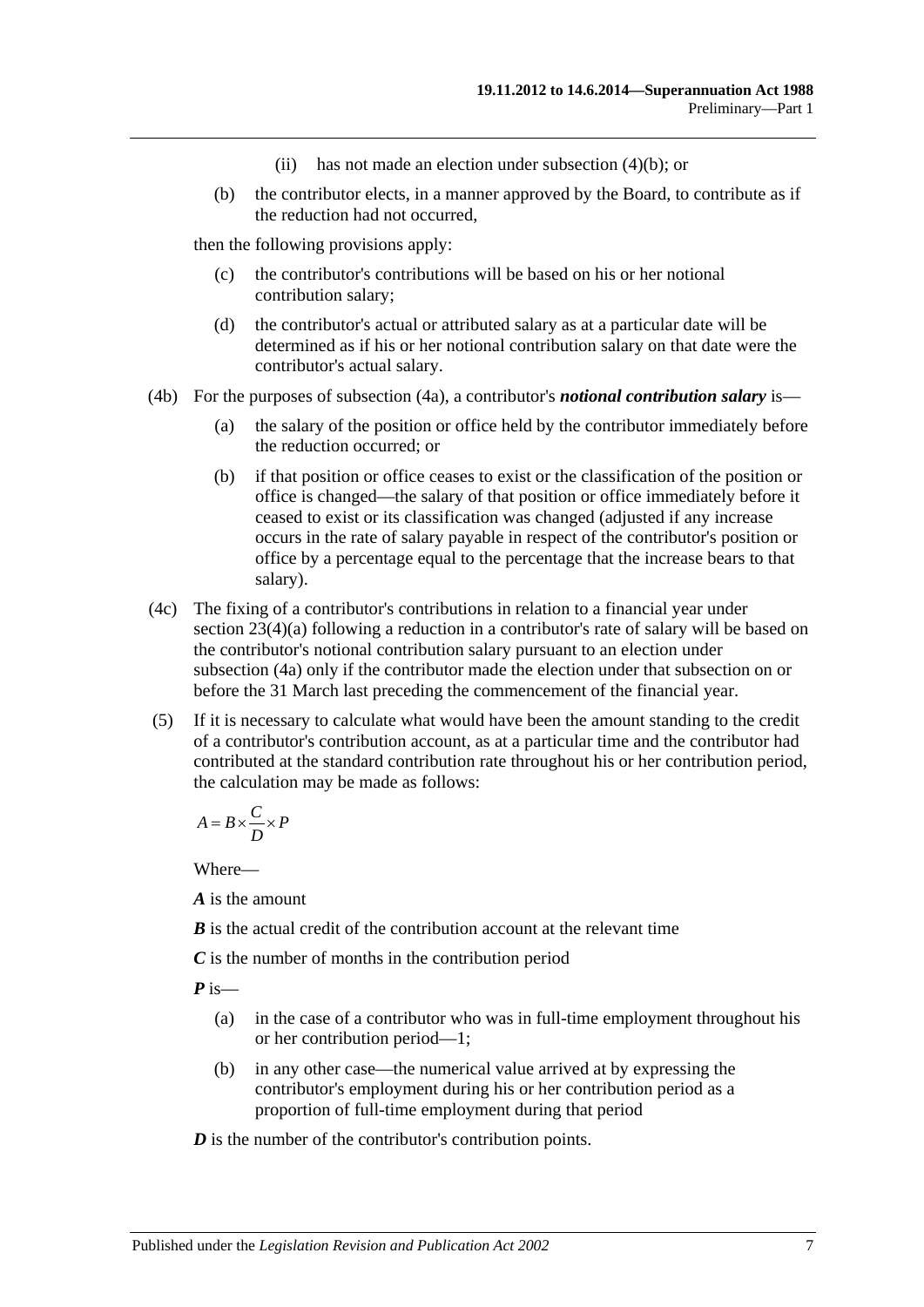- <span id="page-13-2"></span><span id="page-13-1"></span>(6) References in this Act to resignation from, or termination of, employment will be read subject to the following qualifications—
	- (a) resignation from a particular position in order to take up some other position in employment to which this Act applies, or to take up employment in the same position but on a different basis, will be ignored unless there is an interval of more than 1 month between the time the resignation takes effect and the commencement of the new employment;
	- (b) if a person is employed in employment to which this Act applies for a particular term and the term expires, the person will be taken to have resigned—
		- (i) if he or she makes an election under this subparagraph—at the expiration of the term; or
		- (ii) if no election is made under [subparagraph](#page-13-1) (i)—at the expiration of 12 months from the expiration of the term except where the person is re-employed in employment to which this Act applies (not being employment on a casual basis) before that time in which case any interruption of employment will be ignored;
	- (c) a person whose employment is terminated on the ground of incompetence will be taken to have retired or resigned from employment depending on whether he or she has then reached the age of 55 years.
- (7) A person referred to in [subsection](#page-13-2) (6)(b) cannot make contributions under this Act in respect of a period before he or she is taken to have resigned under that subsection and during which he or she is not employed in employment to which this Act applies.
- <span id="page-13-3"></span>(8) For the purposes of this Act a contributor who is on leave without pay is not an active contributor if a contribution payable by the contributor has remained unpaid for 14 days or more.
- <span id="page-13-4"></span>(9) [Subsection](#page-13-3) (8) does not apply if the contributor did not know, and could not reasonably have been expected to know, that the contribution had remained unpaid for 14 days.
- (10) For the purposes of [subsections](#page-13-3) (8) and [\(9\),](#page-13-4) contributions become payable at the times at which salary would have been payable to the contributor if he or she had not been on leave without pay.

## <span id="page-13-5"></span><span id="page-13-0"></span>**4A—Putative spouses**

- (1) For the purposes of this Act, a person is, on a certain date, the *putative spouse* of another person if—
	- (a) he or she is, on that date, cohabiting with the other person as his or her wife or husband de facto and—
		- (i) the person—
			- (A) has been so cohabiting with the other person continuously for the preceding period of 3 years; or
			- (B) has during the preceding period of 4 years so cohabited with the other person for periods aggregating not less than 3 years; or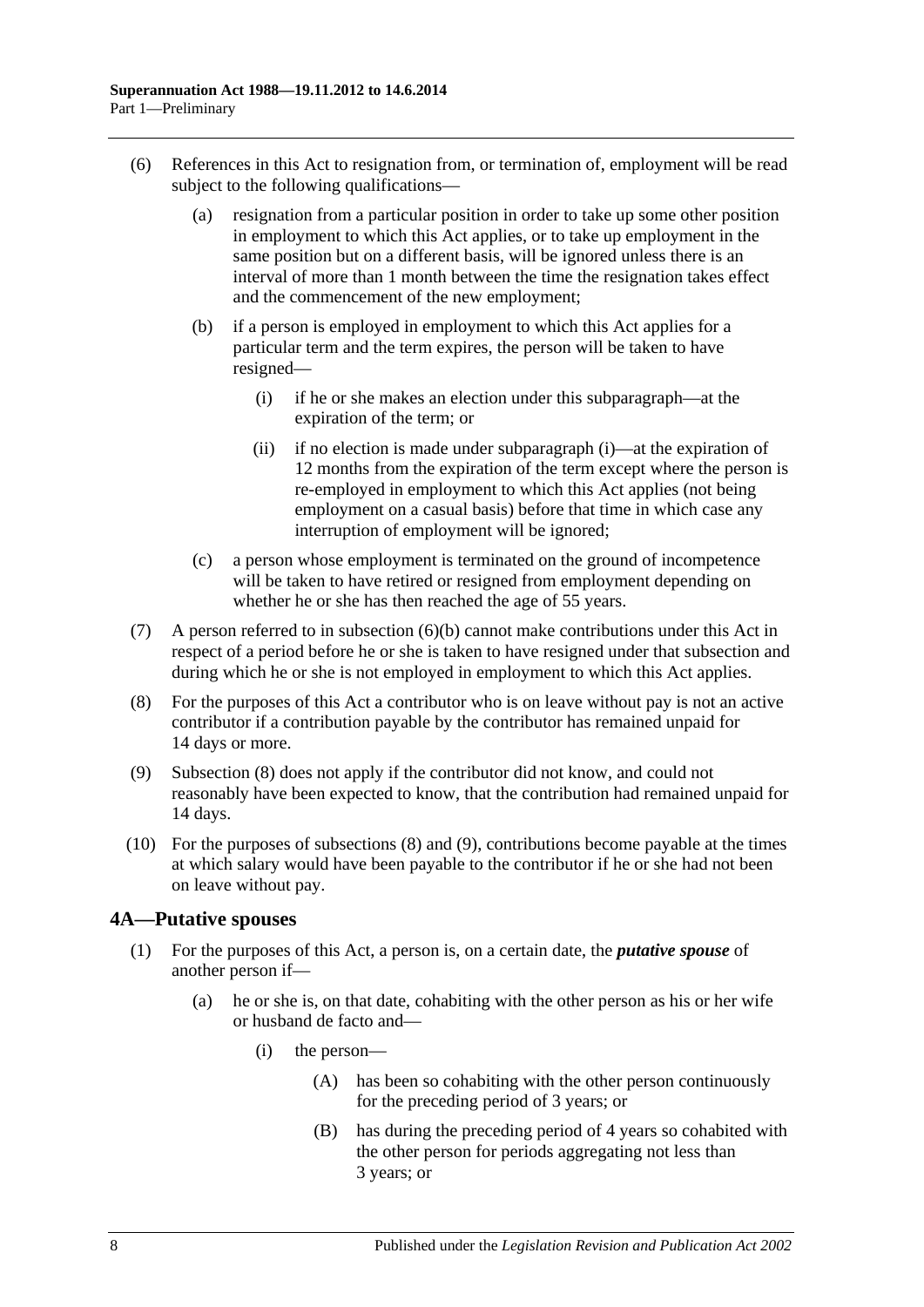- (ii) a child, of whom both persons are the parents, has been born (whether or not the child is still living); or
- (b) if the 2 persons are of the same sex—he or she is, on that date, cohabiting with the other person in a relationship that has the distinguishing characteristics of a relationship between a married couple (except for the characteristics of different sex and legally recognised marriage and other characteristics arising from either of those characteristics) and the person—
	- (i) has been so cohabiting with the other person continuously for the preceding period of 3 years; or
	- (ii) has during the preceding period of 4 years so cohabited with the other person for periods aggregating not less than 3 years.
- (2) A person whose rights depend on whether—
	- (a) he or she and another person; or
	- (b) 2 other persons,

were, on a certain date, putative spouses 1 of the other may apply to the District Court for a declaration under this section.

- (3) If it is proved to the satisfaction of the Court that the persons in relation to whom the declaration under this section is sought did, on the date in question, fulfil the requirements of [subsection](#page-13-5) (1), the Court must make a declaration accordingly.
- (4) A declaration may be made under this section—
	- (a) whether or not 1 or both of the persons in relation to whom the declaration is sought are, or have ever been, domiciled in this State; or
	- (b) despite the fact that 1 or both of them are dead.
- (5) It must not be inferred from the fact that the Court has declared that 2 persons were putative spouses 1 of the other, on a certain date, that they were putative spouses as at any prior or subsequent date.

#### <span id="page-14-0"></span>**4B—Restriction on publication of court proceedings**

- (1) *Protected information* is information relating to an application under [section](#page-13-0) 4A (including images) that identifies, or may lead to the identification of—
	- (a) an applicant; or
	- (b) a person who is related to, or associated with, an applicant or is, or is alleged to be, in any other way connected in the matter to which the proceedings relate; or
	- (c) a witness to the hearing of the application.
- (2) A person who publishes protected information is guilty of an offence.

Maximum penalty: \$5 000 or imprisonment for 1 year.

(3) A person who discloses protected information knowing that, in consequence of the disclosure, the information will, or is likely to, be published is guilty of an offence.

Maximum penalty: \$5 000 or imprisonment for 1 year.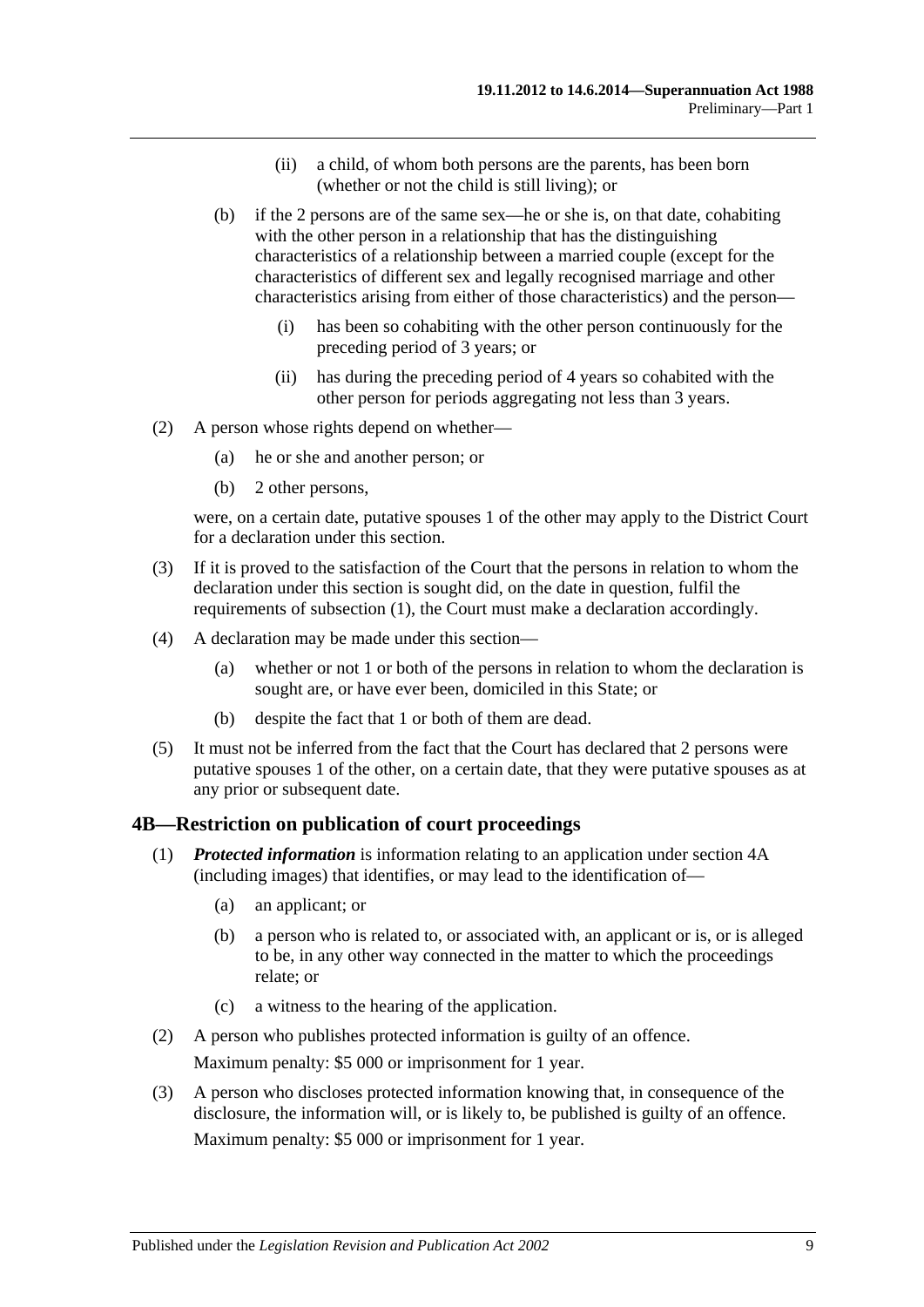- (4) This section does not apply to—
	- (a) the publication or disclosure of material—
		- (i) by the District Court or an employee of the Courts Administration Authority (so long as such publication or disclosure is made in connection with the administrative functions of the Court); or
		- (ii) for purposes associated with the administration of this Act; or
	- (b) the publication in printed or electronic form of material that—
		- (i) consists solely or primarily of the reported judgements or decisions of the Court; or
		- (ii) is of a technical nature designed primarily for use by legal practitioners.
- (5) In this section—

*newspaper* means a newspaper, journal, magazine or other publication that is published at periodic intervals;

*publish* means publish by newspaper, radio or television, or on the internet, or by some other similar means of communication to the public.

#### <span id="page-15-2"></span><span id="page-15-0"></span>**5—Superannuation arrangements**

- (1) Subject to [subsection](#page-15-1) (2), the Board may enter into arrangements with—
	- (a) an instrumentality or agency of the Crown; or
	- (b) a prescribed authority, body or person,

under which the employees of that instrumentality, agency, authority, body or person become eligible to apply to be accepted as contributors.

- (1a) An arrangement under [subsection](#page-15-2) (1) may modify the provisions of this Act in their application to, or in relation to, employees to which the arrangement relates but not so as to put those employees in a more advantageous position than other contributors.
- (1b) An arrangement may be varied at any time by agreement between the Board and the instrumentality, agency, authority, body or person.
- <span id="page-15-1"></span>(2) An arrangement under [subsection](#page-15-2) (1) is not effective unless its terms are approved by the Minister.
- <span id="page-15-3"></span>(2a) If an instrumentality or agency of the Crown that has entered into an arrangement with the Board under this section ceases to be an instrumentality or agency of the Crown, the Minister may by written notice to the Board and to the former instrumentality or agency of not less than 1 month—
	- (a) declare that benefits will cease accruing to contributors in respect of their employment with the former instrumentality or agency; and
	- (b) vary the terms of the arrangement in such manner as he or she thinks fit.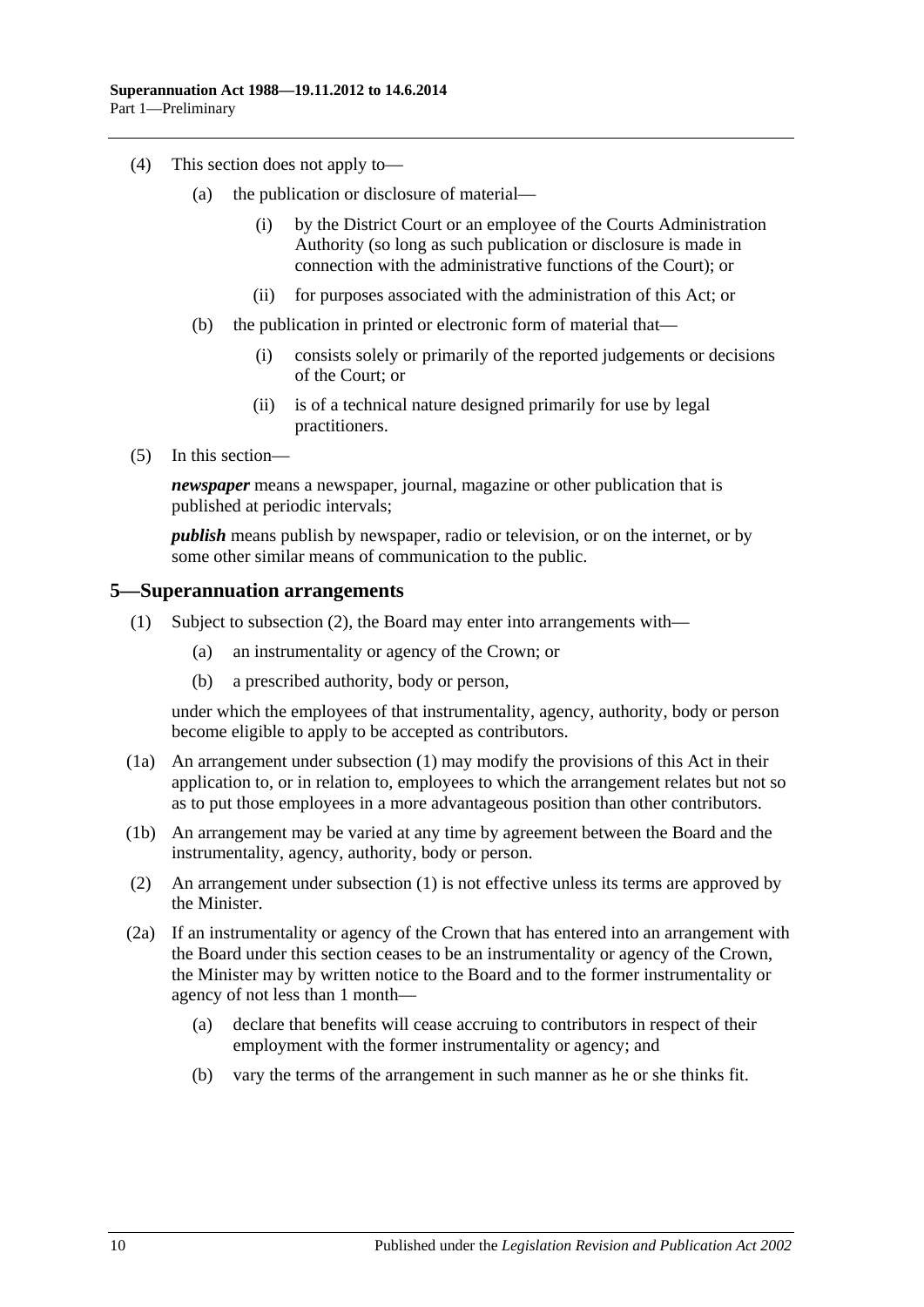- <span id="page-16-1"></span>(3) Subject to [subsection](#page-16-0) (4), an instrumentality or agency of the Crown or an authority, body or person who has entered into an arrangement with the Board under this section (whether before or after the commencement of the *[Superannuation \(Scheme Revision\)](http://www.legislation.sa.gov.au/index.aspx?action=legref&type=act&legtitle=Superannuation%20(Scheme%20Revision)%20Amendment%20Act%201992)  [Amendment Act](http://www.legislation.sa.gov.au/index.aspx?action=legref&type=act&legtitle=Superannuation%20(Scheme%20Revision)%20Amendment%20Act%201992) 1992*) may, by written notice to the Board of not less than 1 month, declare that benefits will cease accruing to contributors in respect of employment with the instrumentality, agency, authority, body or person.
- <span id="page-16-0"></span>(4) A declaration cannot be made under [subsection](#page-16-1) (3)—
	- (a) without the approval in writing of a majority of those persons who—
		- (i) are contributors by virtue of the arrangement; and
		- (ii) are currently employed by the instrumentality, agency, authority, body or person; and
	- (b) unless the Board has given its approval to the declaration.
- <span id="page-16-2"></span>(5) Before giving its approval under [subsection](#page-16-2) (4)(b), the Board must have obtained from an actuary an actuarial assessment of the account (if any) established to meet the employer component of benefits that have accrued to employees of the instrumentality, agency, authority, body or person under this Act.
- (6) When giving its approval under [subsection](#page-16-2) (4)(b), the Board must be satisfied on the basis of the actuary's assessment that the amount standing to the credit of the account will be sufficient to meet the employer component of benefits.
- <span id="page-16-3"></span>(7) The following provisions apply on the cessation of the accrual of benefits under [subsection](#page-15-3)  $(2a)$  or  $(3)$ :
	- (a) those contributors currently employed by the instrumentality, agency, authority, body or person who are of or over the age of 60 years will be taken for the purposes of this Act to have retired from employment; and
	- (b) those contributors currently employed by the instrumentality, agency, authority, body or person who have not reached the age of 60 years will be taken for the purposes of this Act to have resigned from employment; and
	- (c) [section](#page-34-0) 28 or [39](#page-71-0) (as the case requires) applies to and in relation to a contributor referred to in [paragraph](#page-16-3) (b) despite the fact that he or she is of or over the age of 55 years; and
	- (d) a contributor referred to in [paragraph](#page-16-3) (b) who has elected to preserve his or her benefits is not entitled to them (except on account of incapacity) until—
		- (i) he or she has reached the age of 55 years and has ceased to be employed by the instrumentality, agency, authority, body or person; or
		- (ii) he or she has reached the age of 60 years.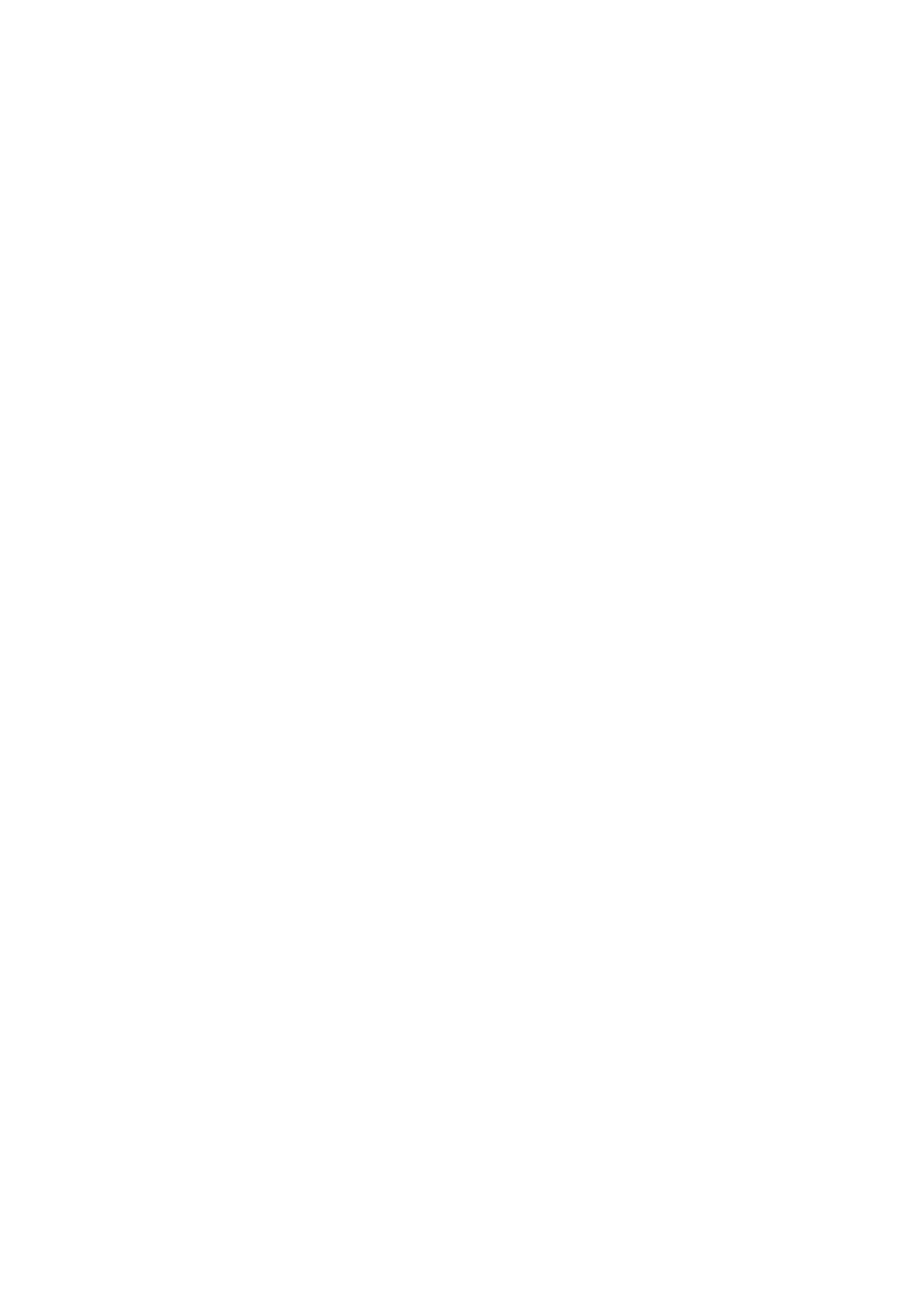# <span id="page-18-0"></span>**Part 2—Administration**

## <span id="page-18-1"></span>**Division 1—The Board**

## <span id="page-18-2"></span>**6—The Board**

- (1) The Board continues in existence.
- (2) The Board is a body corporate.
- (3) The Board has full juristic capacity to exercise powers that are by their nature capable of being exercised by a body corporate.
- (4) If a document appears to bear the common seal of the Board, it will be presumed, in the absence of proof to the contrary, that the document was duly executed by the Board.

## <span id="page-18-3"></span>**7—Functions of the Board**

(1) The Board is responsible to the Minister for all aspects of the administration of this Act except the management and investment of the Fund.

## <span id="page-18-4"></span>**8—Board's membership**

- (1) The Board consists of the following members:
	- (a) a presiding member (who must not be an employee) appointed by the Governor; and
	- (b) 2 members elected by—
		- (i) the contributors; and
		- (ii) the members and spouse members of the Triple S scheme; and
		- (iii) persons provided with investment services or other products or services pursuant to regulations under section  $30(2)(g)$  of the *[Southern State Superannuation Act](http://www.legislation.sa.gov.au/index.aspx?action=legref&type=act&legtitle=Southern%20State%20Superannuation%20Act%202009) 2009*; and
	- (c) 2 members appointed by the Governor on the Minister's nomination.
- (2) A person who is employed in duties connected with the administration of this Act or the *[Southern State Superannuation Act](http://www.legislation.sa.gov.au/index.aspx?action=legref&type=act&legtitle=Southern%20State%20Superannuation%20Act%202009) 2009* is not eligible to be elected as a member of the Board.
- (3) The Governor may appoint a deputy to a member of the Board and the deputy may, in the absence or during a temporary vacancy in the office of that member, act as a member of the Board.
- (4) Subject to [subsection](#page-18-5) (5), a member of the Board will be appointed or elected for a term not exceeding 3 years.
- <span id="page-18-5"></span>(5) A member appointed or elected to fill a casual vacancy will be appointed or elected for the balance of the term of his or her predecessor.
- (6) The office of a member of the Board becomes vacant if the member—
	- (a) dies; or
	- (b) completes a term of office and is not reappointed or re-elected; or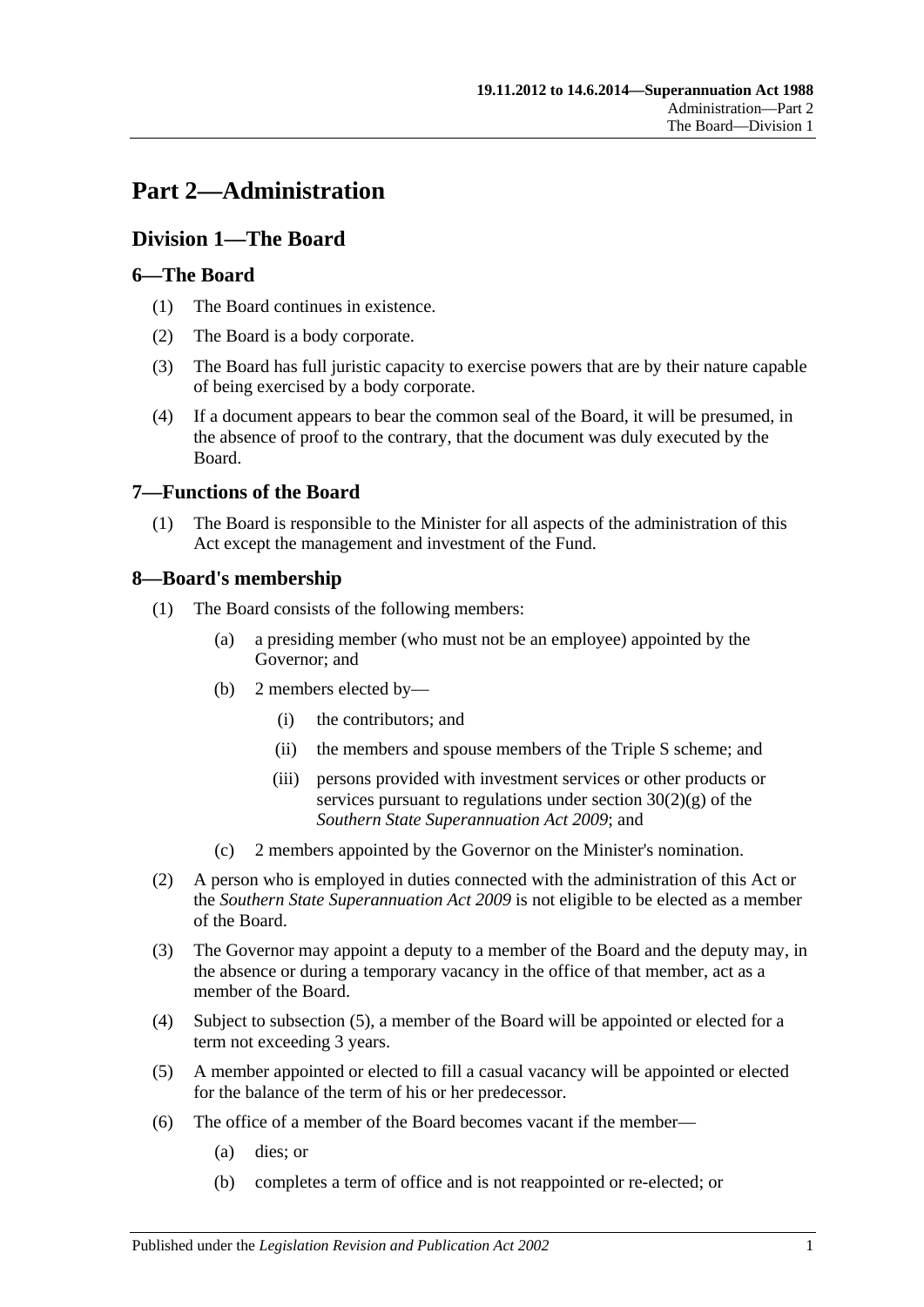- (c) resigns by written notice to the Minister; or
- (d) is removed from office by the Governor on the ground of—
	- (i) mental or physical incapacity to carry out official duties satisfactorily; or
	- (ii) neglect of duty; or
	- (iii) misconduct.
- (7) If the office of an elected member becomes vacant and the balance of the term of the office is 12 months or less, the Governor may appoint to the vacant office a person nominated by the Public Service Association of South Australia Incorporated and the Australian Education Union (S.A. Branch).

### <span id="page-19-0"></span>**9—Board proceedings**

- (1) A meeting will be chaired by the presiding member or, in his or her absence, by a member chosen by those present.
- (2) Subject to [subsection](#page-19-2) (3), the Board may act despite vacancies in its membership.
- <span id="page-19-2"></span>(3) 3 members constitute a quorum for a meeting of the Board.
- (4) A decision in which a majority of the members present at a meeting concur is a decision of the Board.
- (4a) A conference by telephone or other electronic means between members of the Board will, for the purposes of this section, be taken to be a meeting of the Board at which the participating members are present if—
	- (a) notice of the conference is given to all members in the manner determined by the Board for that purpose; and
	- (b) each participating member is capable of communicating with every other participating member during the conference.
- (4b) A proposed resolution of the Board becomes a valid decision of the Board despite the fact that it is not voted on at a meeting of the Board if—
	- (a) notice of the proposed resolution is given to all members in accordance with procedures determined by the Board; and
	- (b) a majority of the members express concurrence in the proposed resolution by letter, telegram, telex, fax, email or other written communication setting out the terms of the resolution.
- (5) Subject to this Act, the Board may determine its own procedures.
- (6) The Board must keep minutes of its proceedings.

## <span id="page-19-3"></span><span id="page-19-1"></span>**10—Staff of the Board**

- (1) The Board may, with the Minister's approval, appoint staff to assist it in carrying out its responsibilities under this Act.
- (2) A person appointed under [subsection](#page-19-3) (1) is not a Public Service employee.
- (3) The Board may, with the approval of a Minister responsible for a particular administrative unit of the Public Service, make use of the staff or facilities of that administrative unit.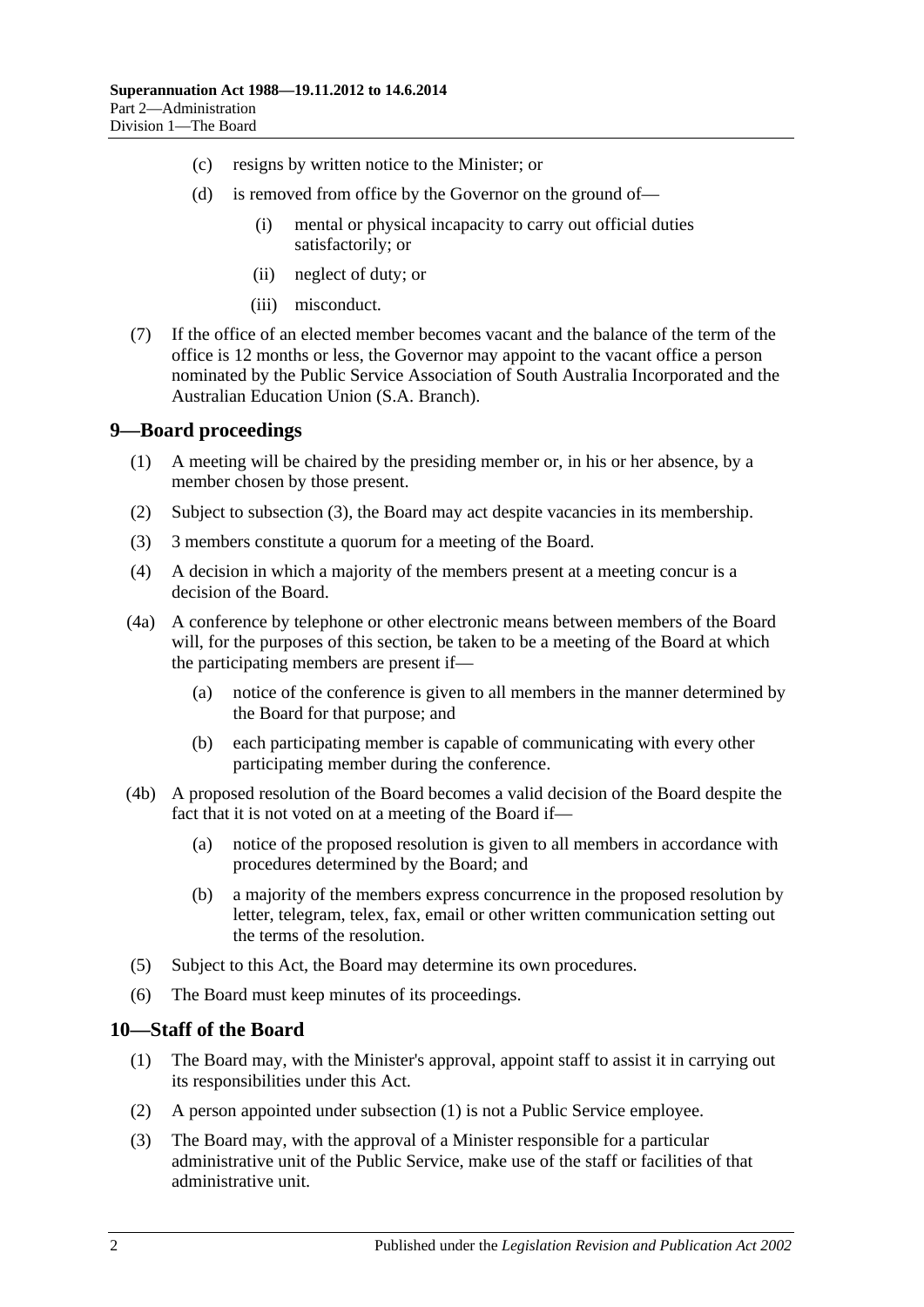## <span id="page-20-0"></span>**10A—Delegation by the Board**

- (1) The Board may delegate any of the Board's powers or functions under this Act (except this power of delegation) to any person or body.
- (2) A delegation under this section—
	- (a) must be by instrument in writing; and
	- (b) may be conditional or unconditional; and
	- (c) does not derogate from the power of the Board to act in any matter; and
	- (d) is revocable at will by the Board.

## <span id="page-20-1"></span>**Division 3—The Fund**

## <span id="page-20-2"></span>**17—The Fund**

- (1) The Fund continues in existence.
- (2) The assets of the Fund belong (both at law and in equity) to the Crown.
- (3) The Fund is subject to the management and control of the Superannuation Funds Management Corporation of South Australia.
- (4) The Treasurer must pay into the Fund periodic contributions reflecting—
	- (a) the contributions paid to the Treasurer by contributors; and
	- (b) any co-contribution paid to the Board on behalf of a contributor (but received by the Treasurer on behalf of the Board),

with respect to the relevant period.

- (5) All interest and accretions arising from investment of the Fund must be paid into the Fund.
- <span id="page-20-3"></span>(6) The Fund will be treated as made up of 3 major divisions—
	- (a) 1 proportioned to—
		- (i) the aggregate balance, as at a date determined by the Board, of contribution accounts maintained in the names of old scheme contributors;
		- (ii) the amount, as at the date referred to in [subparagraph](#page-20-3) (i), that represents income of the Fund referable to old scheme contributors that is not reflected in contribution accounts;
		- (iii) the amount, as at the date referred to in [subparagraph](#page-20-3) (i), that is referable to contributions of old scheme contributors whose contribution accounts have been closed;
		- (iv) subsequent contributions and payments referable to old scheme contributors;
		- (v) subsequent income of the Fund attributable to investment of this division of the Fund;
	- (b) 1 proportioned to—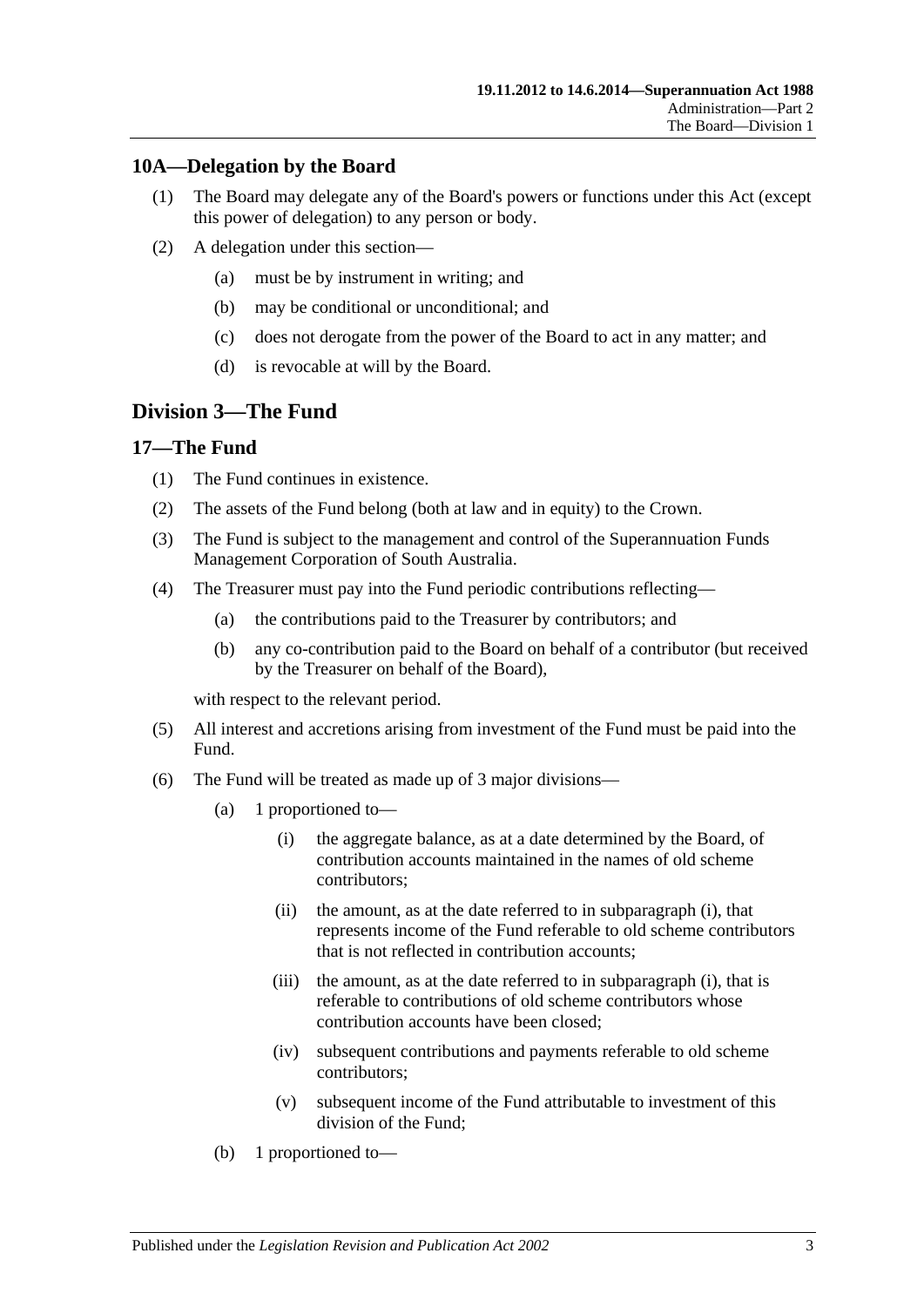- (i) the aggregate balance, as at the date referred to in [paragraph](#page-20-3) (a)(i), of contribution accounts maintained in the names of new scheme contributors; and
- (ii) subsequent contributions and payments referable to new scheme contributors; and
- (iii) subsequent income of the Fund attributable to investment of this division of the Fund;
- (c) 1 proportioned to the aggregate balance of co-contribution accounts to the extent that they hold the amount of any co-contributions that have been paid to the Board.
- (7) The following amounts will be paid from the Fund:
	- (a) administrative costs and other expenses related to the management and investment of the Fund;
	- (b) the prescribed percentage of the other costs of administering this Act;
	- (c) any reimbursement of the Consolidated Account or a special deposit account that the Treasurer charges against the Fund under this Act.
- (8) The Superannuation Funds Management Corporation of South Australia must determine the value of each division of the Fund as at the end of each financial year.

#### <span id="page-21-0"></span>**19—Investment of the Fund**

- (1) The Fund will be invested in a manner determined by the Superannuation Funds Management Corporation of South Australia.
- (2) The Corporation may enter into transactions affecting the Fund—
	- (a) for the purpose of investment; or
	- (b) for purposes incidental, ancillary or otherwise related to investment.

## <span id="page-21-1"></span>**Division 3A—Accounts**

### <span id="page-21-2"></span>**20A—Contributors' accounts**

- (1) The Board will maintain accounts in the names of all contributors and each account will state whether the contributor is an old scheme contributor or a new scheme contributor.
- (2) A contributor's account must be debited with any payment that is, under this Act, to be charged against that account.
- <span id="page-21-3"></span>(3) At the end of each financial year, each contributor's account that has a credit balance will be varied—
	- (a) if the account is in the name of an old scheme contributor—to reflect a rate of return determined by the Board in relation to the contribution accounts of old scheme contributors for the relevant financial year;
	- (b) if the account is in the name of a new scheme contributor—to reflect a rate of return determined by the Board in relation to the contribution accounts of new scheme contributors for the relevant financial year.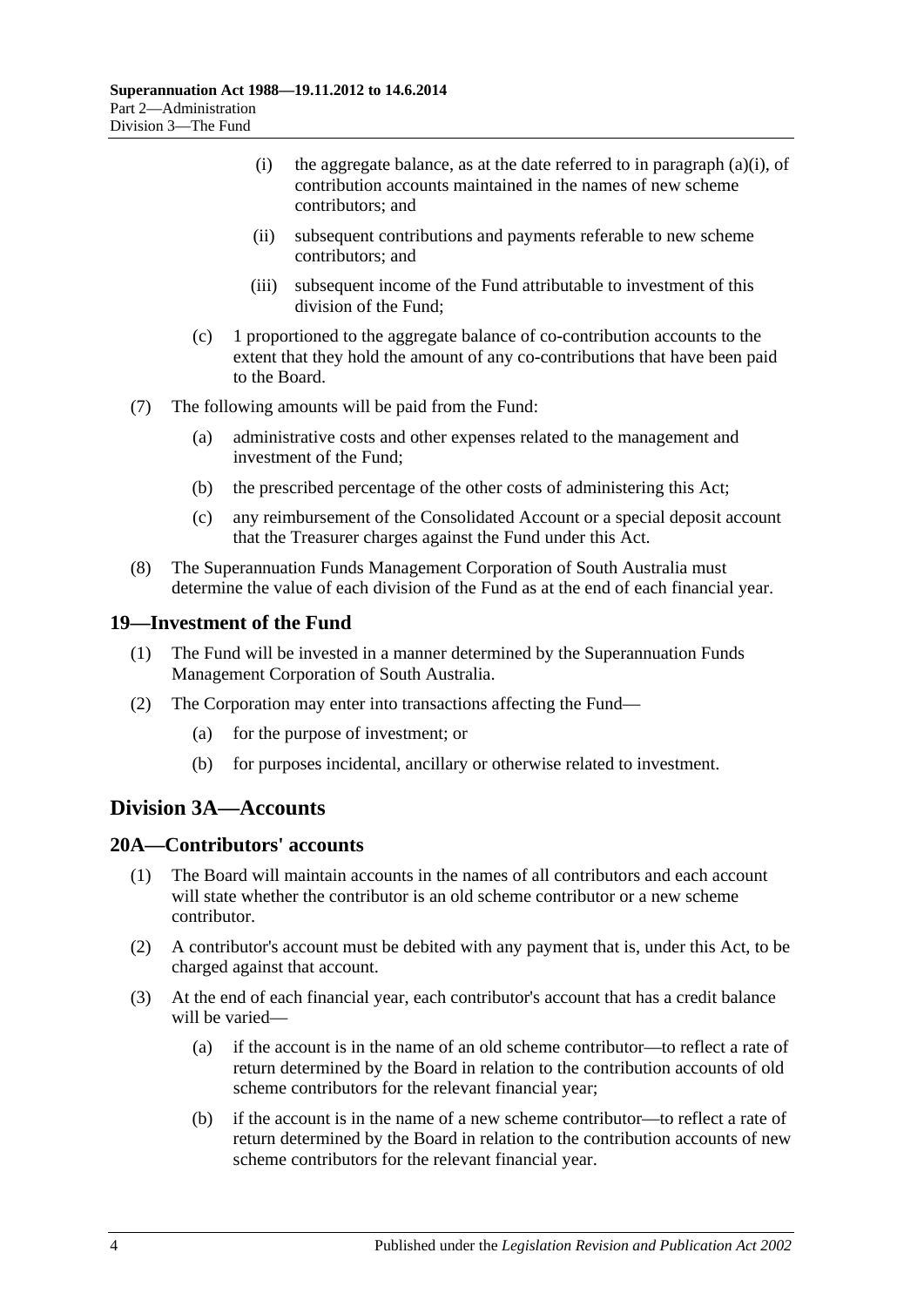- (4) In determining a rate of return for the purposes of [subsection](#page-21-3) (3), the Board should have regard to—
	- (a) the net rate of return achieved by investment of the relevant division of the Fund over the financial year or, if a new scheme contributor has made a nomination under [subsection](#page-22-1) (4a), the net rate of return achieved by the class of investments, or the combination of classes of investments, nominated by the contributor; and
	- (b) the desirability of reducing undue fluctuations in the rate of return on contributors' accounts.
- <span id="page-22-2"></span><span id="page-22-1"></span>(4a) If the Fund is invested in different classes of investments, the Board may, with the agreement of the Superannuation Funds Management Corporation of South Australia, permit new scheme contributors, on such terms and conditions as it thinks fit, to nominate the class of investments, or the combination of classes of investments, for the purpose of determining the rate of return under this section.
- (4b) If a contributor, after nominating a class of investments under [subsection](#page-22-1) (4a), subsequently varies the nominated class of investments, the Board may charge a fee (to be fixed by the Board) to the contributor's contribution account in a manner determined by the Board.
- (5) If, in accordance with [subsection](#page-22-2)  $(4)(b)$ , the Board determines a rate of return that is at variance with the net rate of return achieved by investment of the relevant division of the Fund, the Board must include its reasons for the determination in its report for the relevant financial year.
- <span id="page-22-3"></span>(6) If it is necessary to determine the balance of a contributor's account and the Board has not yet determined a rate of return in relation to the relevant financial year, the balance will be determined by applying a percentage rate of return on accounts estimated by the Board.
- (6a) A balance determined under [subsection](#page-22-3) (6) will not be adjusted when a rate of return is subsequently determined under [subsection](#page-21-3) (3).
- (7) A reference in this section to *rate of return* is a reference to a positive or a negative rate of return.

## <span id="page-22-0"></span>**20ABA—Co-contribution accounts**

The Board must—

- (a) establish a co-contribution account in the name of a contributor in respect of whom a co-contribution has been paid to the Board; and
- (b) credit the account with the amount of any co-contribution paid to the Board in respect of the member; and
- (c) immediately on a co-contribution account being credited with the amount of a co-contribution—transfer the amount to a co-contribution account maintained by the Board in the name of the contributor in the Southern State Superannuation Fund; and
- (d) advise the contributor in writing that—
	- (i) the co-contribution has been transferred to the Southern State Superannuation Fund; and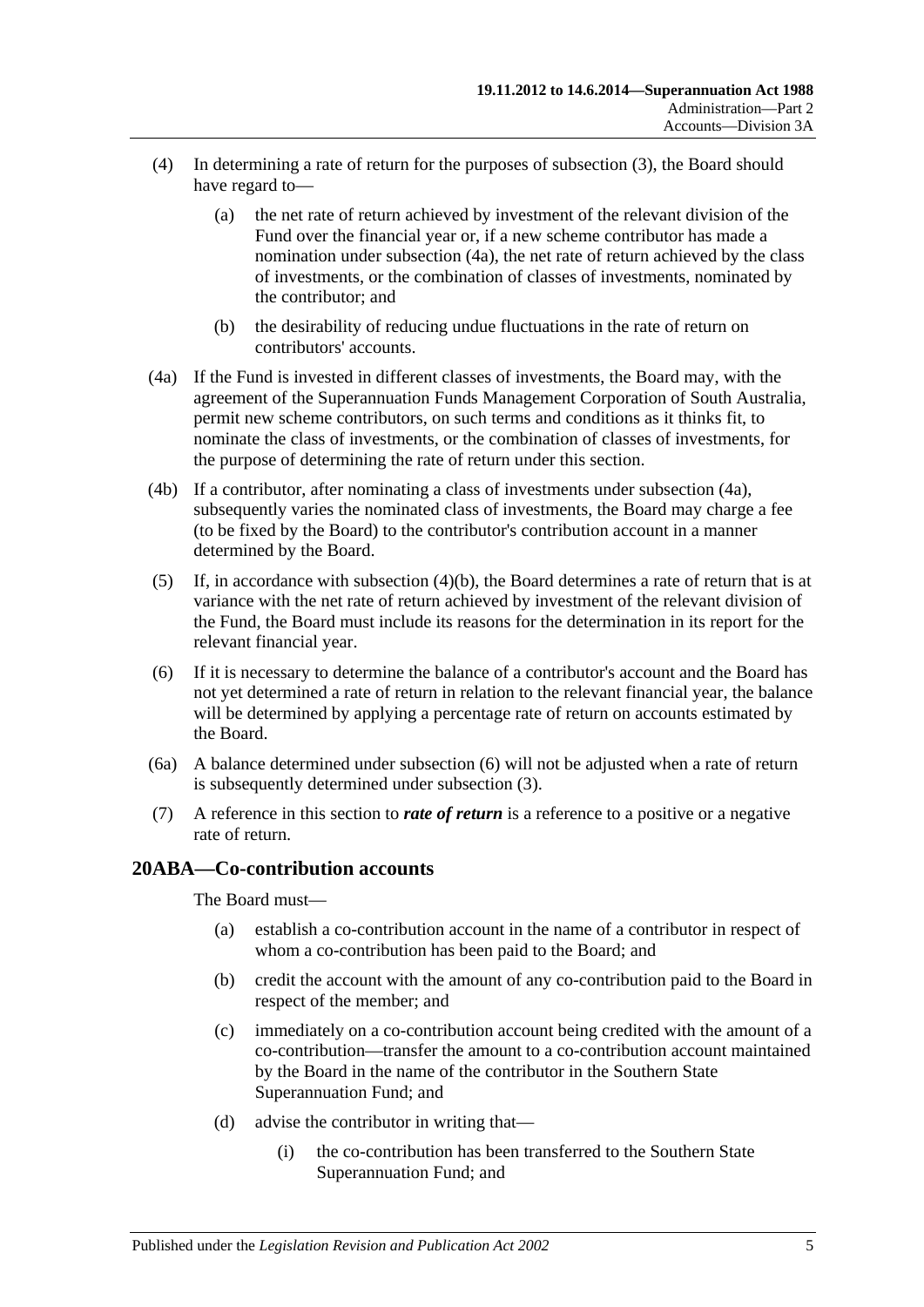(ii) the contributor is, by virtue of the *[Southern State Superannuation](http://www.legislation.sa.gov.au/index.aspx?action=legref&type=act&legtitle=Southern%20State%20Superannuation%20Act%202009)  Act [2009](http://www.legislation.sa.gov.au/index.aspx?action=legref&type=act&legtitle=Southern%20State%20Superannuation%20Act%202009)*, a member of the Triple S scheme.

## <span id="page-23-5"></span><span id="page-23-0"></span>**20AB—Other accounts to be kept by Board**

- (1) The Board must keep proper accounts of receipts and payments relating to the payment of benefits under this Act.
- (2) The Auditor-General may at any time, and must at least once in each year, audit the accounts kept by the Board under [subsection](#page-23-5) (1).

## <span id="page-23-1"></span>**Division 3B—Payment of benefits**

## <span id="page-23-2"></span>**20B—Payment of benefits**

- (1) A benefit or other entitlement payable under this Act must be paid out of the Consolidated Account (which is appropriated to the necessary extent) or out of a special deposit account established by the Treasurer for the purpose.
- (2) If any such payment, or a proportion of any such payment, is, under this Act, to be charged against the contributor's contribution account or against the Fund, the Treasurer may reimburse the Consolidated Account or special deposit account by charging the relevant division of the Fund with the amount of that payment or the relevant proportion of that payment (as the case requires).
- (3) If any such payment, or a proportion of any such payment, relates to a rollover account or a co-contribution account, an amount equal to the amount of the payment is to be charged against the appropriate account and the Treasurer may reimburse the Consolidated Account or special deposit account by charging the relevant division of the Fund with the amount of that payment or the relevant proportion of that payment (as the case requires).
- (4) This section does not apply in relation to an administered scheme under [Schedule 3.](#page-128-0)

## <span id="page-23-3"></span>**Division 4—Reports**

## <span id="page-23-4"></span>**21—Reports**

- (1) The Board must, on or before 31 October in each year submit a report to the Minister on the operation of this Act during the financial year ending on 30 June in that year.
- <span id="page-23-6"></span>(4) The Minister must, in relation to the triennium ending 30 June 1992, and thereafter in relation to each succeeding triennium, obtain a report within 12 months after the end of the relevant triennium—
	- (a) on the cost of the Scheme to the Government at the time of the report and in the foreseeable future; and
	- (b) estimating the proportion of future benefits under [Part 5](#page-56-0) that can be met from the Fund.
- (4a) A report under [subsection](#page-23-6) (4) must be prepared by an actuary, not being a member of the Board, appointed by the Minister.
- (5) The Minister must, within 6 sitting days after receiving a report under this section, have copies of the report laid before both Houses of Parliament.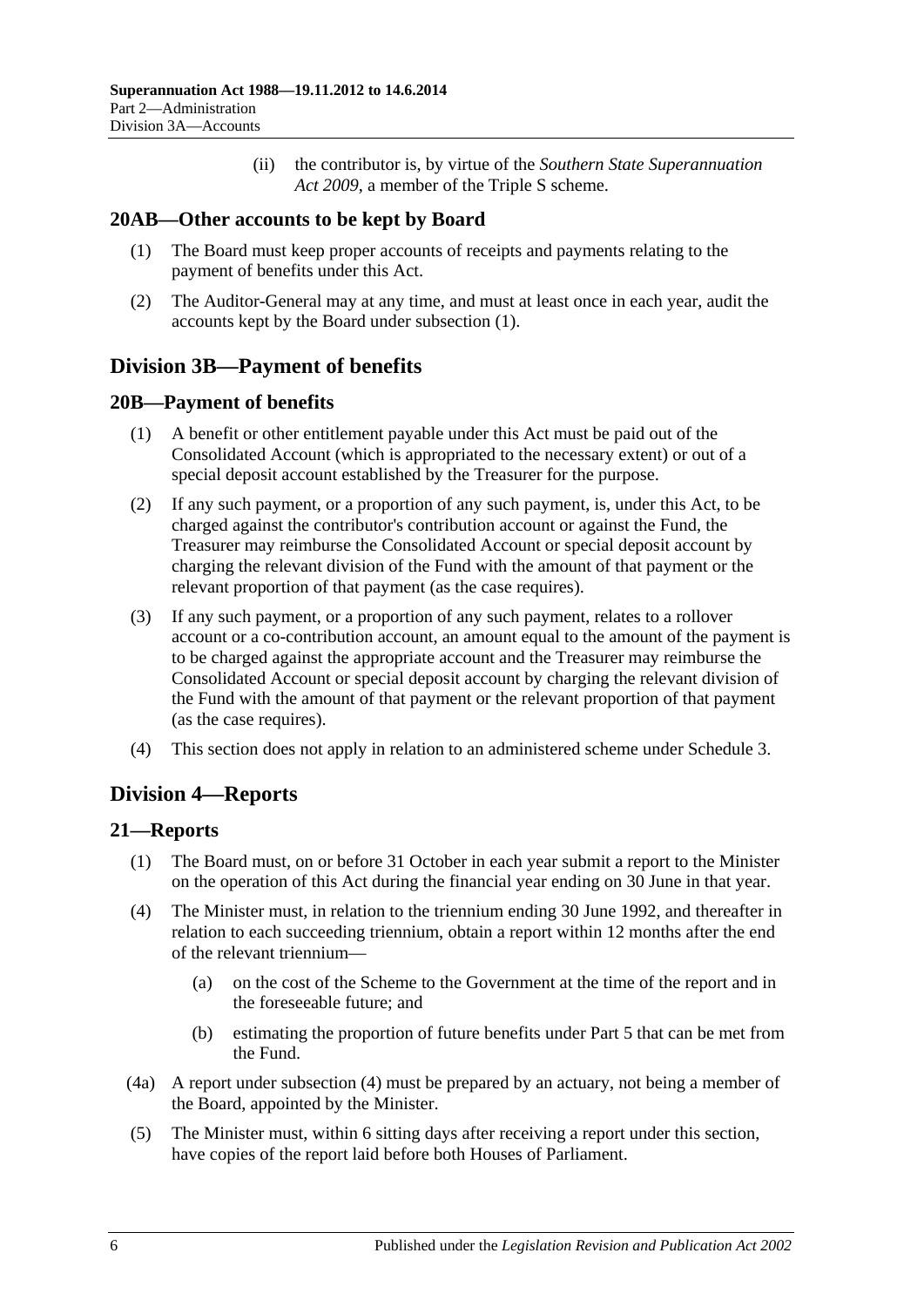# <span id="page-24-0"></span>**Part 3—Contributors, contribution and contribution points**

### <span id="page-24-5"></span><span id="page-24-1"></span>**22—Entry of contributors to the scheme**

- (1) The Board may, on the application of an employee, accept the employee as a contributor.
- (2) An application can only be made in a manner approved by the Board.
- <span id="page-24-2"></span>(3) The Board may require an applicant to provide satisfactory evidence of the state of the applicant's health.
- (4) The cost of any medical examination to which an applicant is required to submit under [subsection](#page-24-2) (3) will be paid by the Board.
- <span id="page-24-4"></span><span id="page-24-3"></span>(5) If it appears to the Board—
	- (a) that an applicant's state of health is such as to create a risk of invalidity or premature death; or
	- (b) that an applicant has in the past engaged in an activity of a prescribed kind that increases the risk of invalidity or premature death; or
	- (c) that the applicant is likely in the future to engage in an activity of a kind referred to in [paragraph](#page-24-3) (b),

the Board may accept the application on conditions (being conditions authorised by the regulations) limiting the benefits payable under this Act in the event of the contributor's invalidity or death before the age of 55 years (and such a condition prevails over this Act to the extent of any inconsistency).

- (5a) Unless conditions referred to in [subsection](#page-24-4) (5) provide otherwise, a contributor whose benefits in the event of invalidity or death are limited by conditions under that subsection or by conditions referred to in [clause](#page-108-0) 7 of [Schedule 1](#page-104-0) is not entitled to a disability pension under [Part 4](#page-30-0) or [5](#page-56-0) in respect of the illness, condition or disability to which the limitations relate during the period of 5 years from the commencement of this Act or the contributor's acceptance into the Scheme whichever is the later.
- (6) If an applicant—
	- (a) is a contributor to some other superannuation scheme funded wholly or in part by the applicant's employer; or
	- (b) receives an allowance or salary loading related to superannuation,

the Board will, unless there is good reason to the contrary, reject the application.

- (7) The Board cannot accept an application from a person who is employed on a casual basis.
- (8) If it appears to the Board that a contributor withheld information required in relation to his or her application for membership of the Scheme, the Board may withhold or reduce a benefit under this Act (other than one that is to be charged against the contributor's contribution account).
- (9) The contribution period of an employee accepted as a contributor will commence on the date fixed for that purpose by the Board.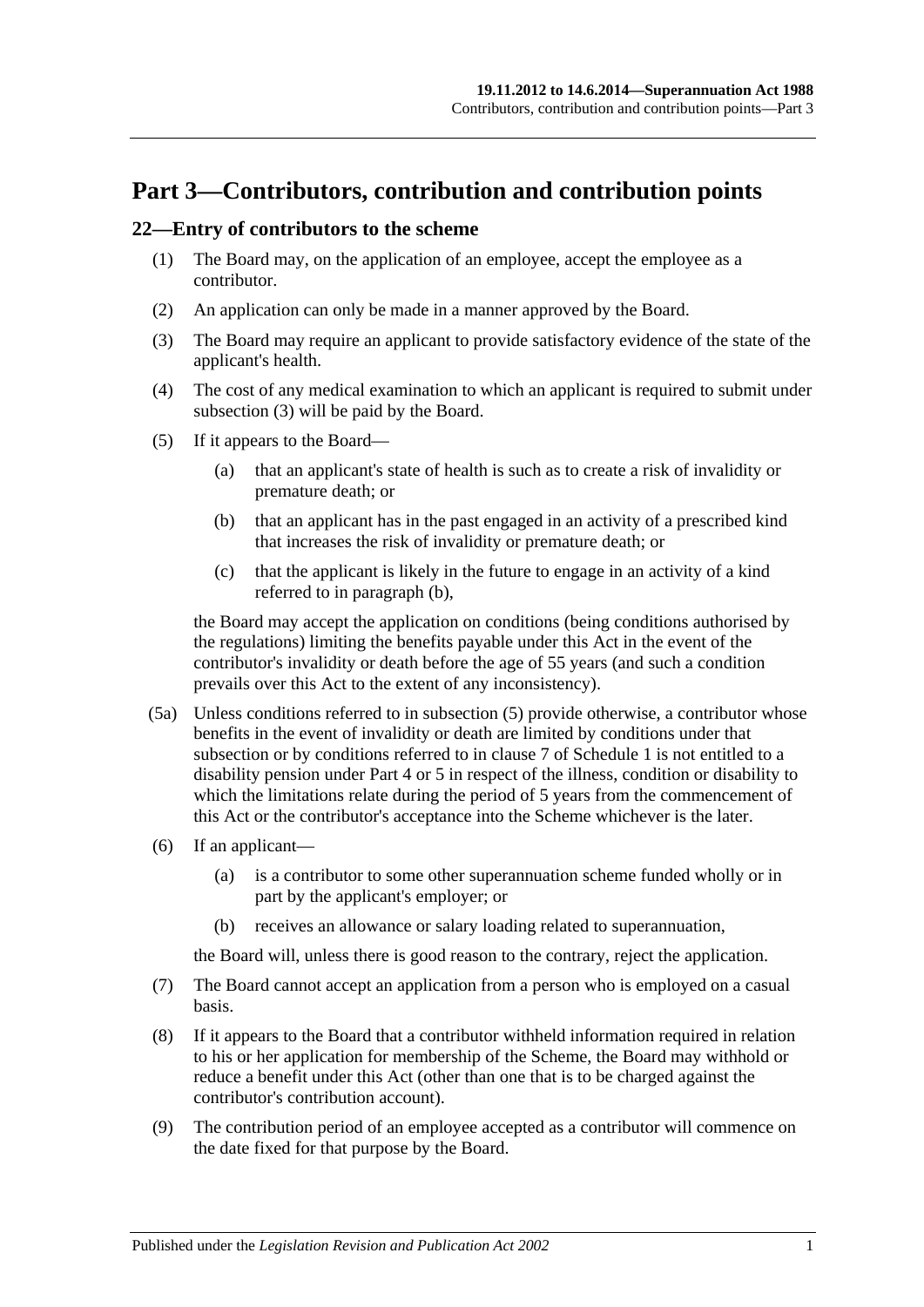- (10) Subject to this section, an application for acceptance as a contributor under [subsection](#page-24-5) (1) must be made on or before 3 May 1994.
- <span id="page-25-0"></span>(11) A person who commenced employment to which this Act applies on or after 3 February 1994 pursuant to a written offer received by the person on or before 3 May 1994 may make an application for acceptance as a contributor under [subsection](#page-24-5) (1) on or before 3 August 1994 or the expiration of 3 months after the employment commenced whichever is the later.
- (12) An application under [subsection](#page-24-5) (1) will be taken to have been made on the day on which the application was received by the Board.
- (13) An employee who is not a person referred to in [subsection](#page-25-0) (11) may apply for acceptance as a contributor under [subsection](#page-24-5) (1) on or after 4 May 1994 and before 1 July 1995 but if accepted the contributor will—
	- (a) be a member of the Triple S scheme on and from 1 July 1995 and will be taken to have elected to contribute to that scheme at the rate of 6 per cent of salary; and
	- (b) will be taken to be under the age of 55 years and to resign from employment for the purposes of this Act on 30 June 1995 and to carry over the employee component of his or her accrued superannuation benefits on 1 July 1995 to his or her member's contribution account under the Triple S scheme and to carry over the employer component of those benefits on 1 July 1995 to his or her employer contribution account under that scheme.
- <span id="page-25-2"></span>(14) An employee may make an application for acceptance as a contributor under [subsection](#page-24-5) (1) on or after 4 May 1994 if he or she—
	- (a) had been a member of the Police superannuation scheme; and
	- (b) had resigned or retired from the employment that entitled him or her to membership of that scheme in order to take up employment to which this Act applies; and
	- (c) had taken up that employment within 3 months after resignation or retirement from the previous employment; and
	- (d) in the case of resignation from the previous employment, had preserved his or her benefits under the Police superannuation scheme.
- (15) Subject to [subsection](#page-25-1) (16), the application referred to in [subsection](#page-25-2) (14) must be made within 3 months after the employee commences employment to which this Act applies.
- <span id="page-25-1"></span>(16) An employee referred to in [subsection](#page-25-2) (14) who commenced employment to which this Act applies during the period commencing on 3 February 1994 and ending on the commencement of the *[Superannuation \(Employee Mobility\) Amendment Act](http://www.legislation.sa.gov.au/index.aspx?action=legref&type=act&legtitle=Superannuation%20(Employee%20Mobility)%20Amendment%20Act%201997) 1997* may make an application for acceptance as a contributor under [subsection](#page-24-5) (1) within 3 months after the commencement of that Act.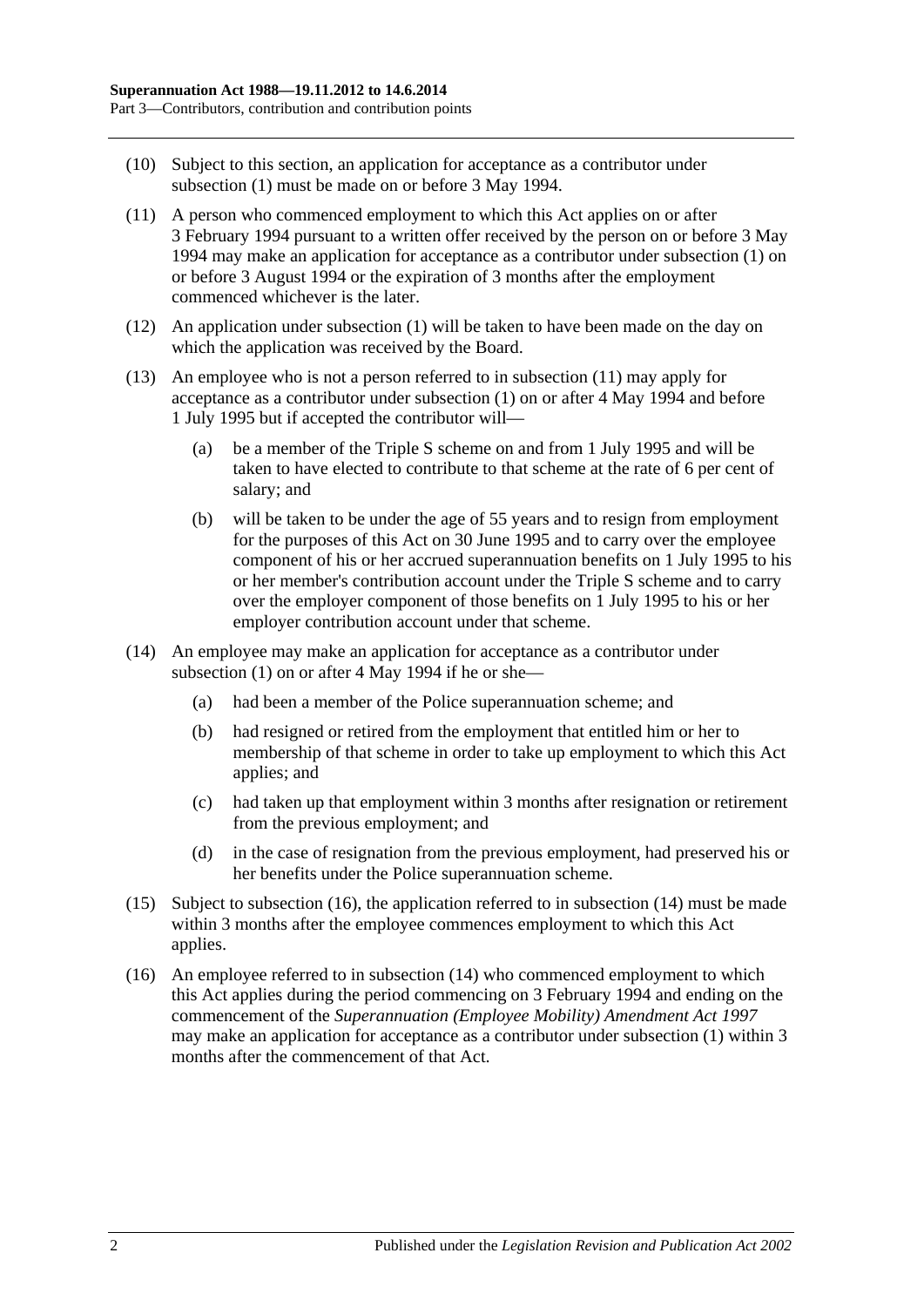- (17) The Board may not refuse an application by an employee referred to in [subsection](#page-25-2) (14) on medical grounds and the only conditions that the Board may place on its acceptance of such an application are those conditions (if any) to which the employee's membership of the Police superannuation scheme had been subject immediately before his or her retirement or resignation from the previous employment.
- (18) An employee referred to in [subsection](#page-25-2) (14) who is accepted as a contributor under [subsection](#page-24-5) (1) is only entitled to his or her benefits under the Police superannuation scheme after his or her employment to which this Act applies has terminated.
- (19) In this section—

*Police superannuation scheme* means the old or new scheme of superannuation established by the *[Police Superannuation Act](http://www.legislation.sa.gov.au/index.aspx?action=legref&type=act&legtitle=Police%20Superannuation%20Act%201990) 1990*.

#### <span id="page-26-0"></span>**23—Contribution rates**

- (1) Subject to this section, a contributor will make contributions to the Treasurer at the standard contribution rate until termination of the contributor's employment.
- <span id="page-26-2"></span>(2) Subject to [subsection](#page-26-1) (2a), a contributor may elect—
	- (a) to contribute at any 1 of the following rates:
		- 3.0%
		- 4.5%
		- 6.0%
		- 7.5%
		- 9.0%;
	- (b) to cease contributing;
	- (c) in the case of a contributor whose standard contribution rate is not 6%—to contribute at the contributor's standard contribution rate.
- <span id="page-26-1"></span>(2a) A contributor who is employed pursuant to a TEC contract must contribute at the contributor's standard contribution rate or at a higher rate referred to in [subsection](#page-26-2) (2) unless he or she was contributing at a lower rate during the financial year in which the term of the contract commenced in which event he or she must contribute at that rate or a higher rate referred to in [subsection](#page-26-2) (2).
- (2b) [Subsection](#page-26-1) (2a) operates in relation to the financial year following the financial year in which section 5A of the *[Superannuation \(Miscellaneous\) Amendment Act](http://www.legislation.sa.gov.au/index.aspx?action=legref&type=act&legtitle=Superannuation%20(Miscellaneous)%20Amendment%20Act%202000) 2000* comes into operation and in relation to subsequent financial years.
- (3) Subject to [subsection](#page-26-3) (3a), an election under [subsection](#page-26-2) (2) can only be made in a manner approved by the Board and will operate as from the commencement of a financial year (and only elections received by the Board 2 months or more before the commencement of a particular financial year will operate in relation to that financial year).
- <span id="page-26-3"></span>(3a) If the Board is satisfied that a contributor needs to reduce his or her contributions because of financial hardship, the Board may permit the contributor to make an election under [subsection](#page-26-2) (2) that will operate before the commencement of the next financial year.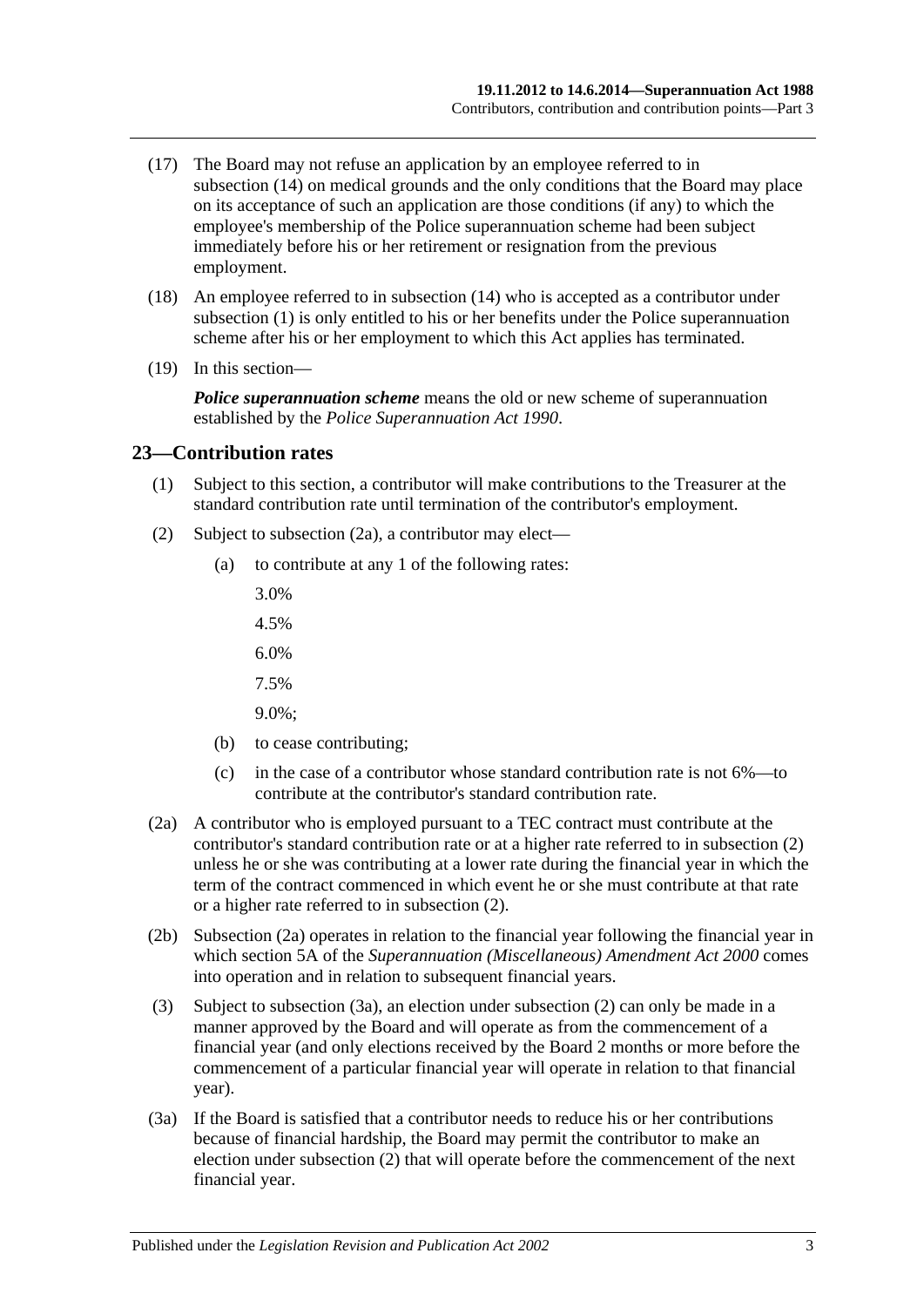- <span id="page-27-0"></span>(4) A contributor's contributions will be fixed in relation to each financial year, as from a day in that financial year determined by the Board—
	- (a) on the basis of the contributor's salary as at the 31st day of March last preceding the commencement of the financial year or, if the contributor's hours of employment have increased or decreased between that date and the commencement of the financial year, on the basis of the contributor's salary following the last such increase or decrease in the hours of employment; but
	- $(b)$
- (i) if the contributor had not then commenced his or her employment, the contributions will be fixed on the basis of the contributor's commencing salary;
- (ii) if the contributor was then on leave without pay or at a reduced rate of pay, the contributions will be fixed on the basis of the salary that the contributor would then have been receiving if not on leave;
- (iii) if the contributor's employment is of a casual nature, the contributions will be fixed on the basis of a notional salary fixed by the Board in relation to the contributor;
- <span id="page-27-1"></span>(iv) if after the date on which contributions for a particular financial year are fixed there is a reduction in the contributor's salary resulting from a reduction in hours of work (other than a temporary reduction of less than 2 weeks' duration), there will be a proportionate reduction in the contributor's contributions (but such a contributor may, with the Board's approval, elect to contribute as if there had been no reduction in salary and in that event benefits payable under this Act will be calculated as if there had been no reduction of salary);
- (v) if the reason for the reduction in hours of work is an illness or injury suffered by the contributor, an election under [subparagraph](#page-27-1) (iv) may, with the Board's approval, operate during subsequent years despite [paragraph](#page-27-0) (a).
- (5) If over a particular period a contributor receives (while remaining in employment) weekly workers compensation payments for total or partial incapacity for work, contributions will be payable as if the weekly payments were salary or a component of salary (as the case requires) but if the aggregate of the weekly payments and the salary (if any) of the contributor is less than the salary that the contributor would have received if not incapacitated, the Board may allow a proportionate reduction in the amount of the contributions for that period.
- <span id="page-27-2"></span>(6) The following provisions apply to leave without pay—
	- (a) any period of leave without pay of 2 weeks or less will be treated as a period of employment in respect of which contributions are payable;
	- (b) if leave without pay is taken for a continuous period exceeding 2 weeks, no contribution is payable in respect of that period unless the contributor elects to contribute and the election is approved by the Board (but such an election in respect of more than 12 months' leave without pay can only be made—
		- (i) if the Board is satisfied with arrangements that have been made for reimbursement of the cost of benefits attributable to that period; and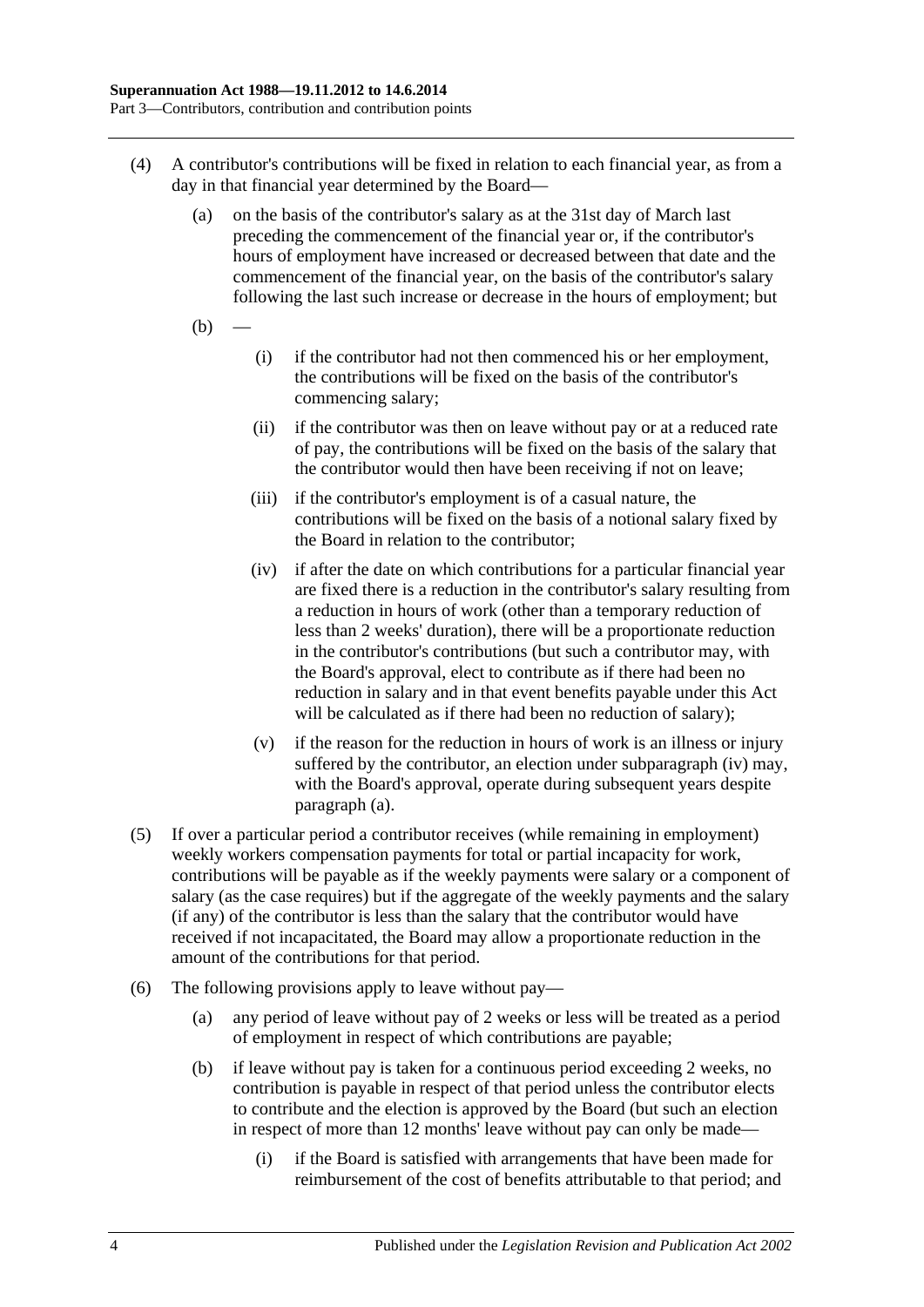- (ii) in circumstances in which the approval is authorised by the regulations).
- (6a) If a contributor has been, or will be, on leave for more than 12 months and the period of leave is, or will be, made up of 2 or more components of leave without pay connected by 1 or more components of paid leave, an election under [subsection](#page-27-2) (6)(b) in relation to a component of that period that will extend it beyond 12 months or that commences after the first 12 months of the period has passed must comply with the requirements of that subsection even though the component itself is less than 12 months in duration.
- (7) An old scheme contributor will cease to contribute if—
	- (a) before termination of the contributor's employment the following conditions are satisfied:
		- (i) in the case of a person who was accepted as a contributor under the repealed Act—the contributor is of or above the age of retirement and has—
			- (A) an aggregate of 360 contribution points; or
			- (B) an aggregate number of contribution points equal to the number of months between the date on which he or she became a contributor and the date on which he or she reached the age of retirement,

whichever is the greater number;

- (ii) in the case of a person who was accepted as a contributor before the commencement of the repealed Act—the contributor is of or above the age of retirement and has an aggregate of 360 contribution points; or
- (b) on retirement he or she would be entitled to the maximum pension prescribed by [section](#page-60-0) 34(5).

## <span id="page-28-0"></span>**24—Contribution points**

- (1) A contributor conforms to the theoretical standard if the contributor—
	- (a) is employed on a full-time basis; and
	- (b) contributes at the standard rate of contribution.
- (2) Contribution points accrue to a contributor who conforms to the theoretical standard at the rate of 1 point for each contribution month.
- (3) Subject to [subsection](#page-29-1) (5), if a contributor does not conform to the theoretical standard, a proportion of 1 contribution point (which may exceed unity) accrues to the contributor in respect of a contribution month equal to the proportion that the amount actually contributed in respect of that month bears to the amount that would have been contributed if the contributor had conformed to the theoretical standard.
- <span id="page-28-1"></span>(4) A contributor's extrapolated contribution points as at an entitlement day are calculated as follows:
	- (a) if the contributor has then reached the age of retirement—the number is, subject to [subsection](#page-29-1) (5), the aggregate of the accrued contribution points;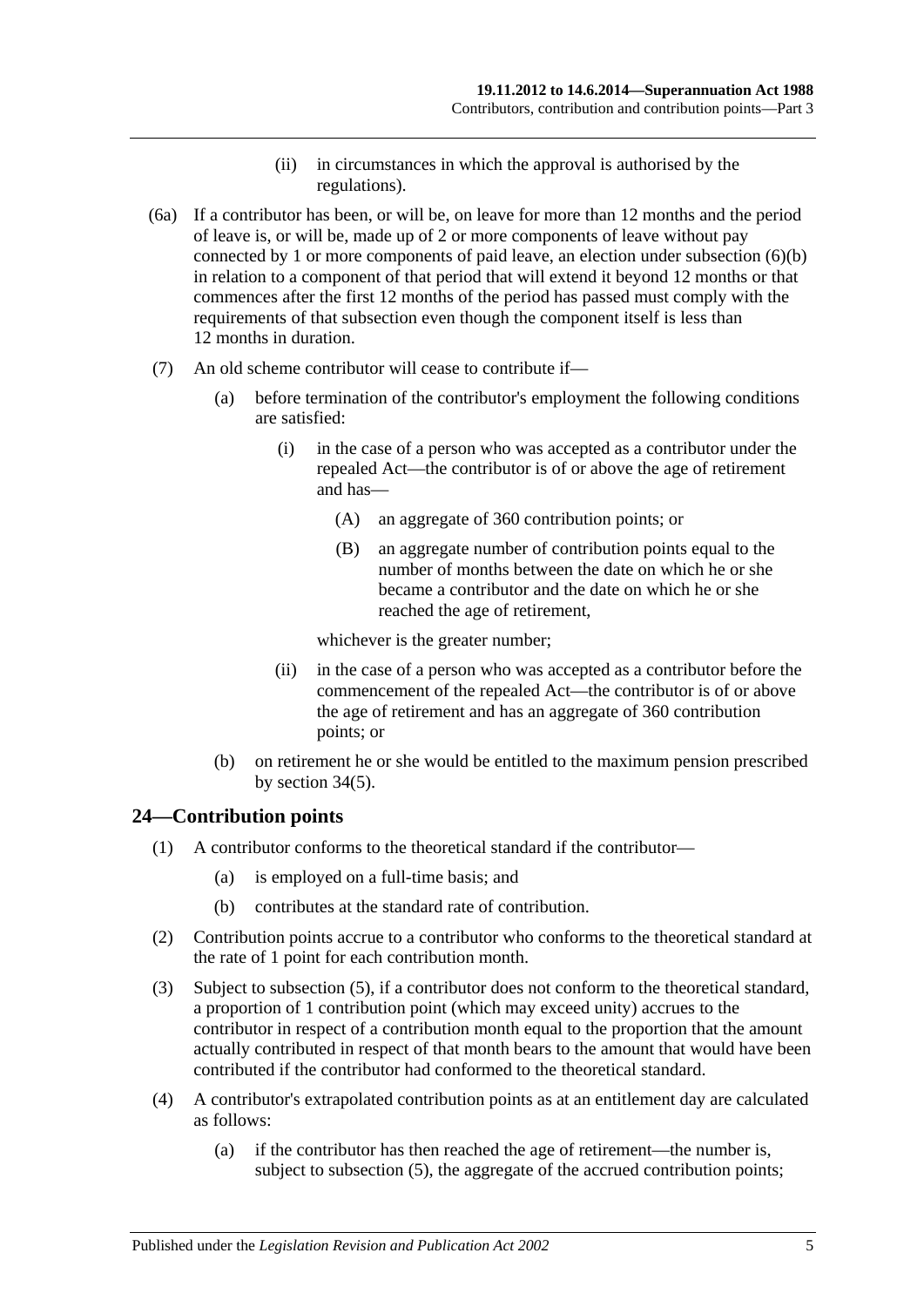- (b) in any other case—
	- (i) if the contributor has been in full-time employment throughout the contribution period—the number is, subject to [subsection](#page-29-1) (5), the aggregate of the accrued contribution points plus a number equal to the number of months' difference between the contributor's age as at the entitlement day and the age of retirement (an incomplete month being counted as a whole month);
	- (ii) if the contributor has not been in full-time employment throughout the contribution period—the number is, subject to [subsection](#page-29-1) (5), the aggregate of the accrued contribution points plus the relevant proportion of the number of months' difference between the contributor's age as at the entitlement day and the age of retirement (an incomplete month being counted as a whole month).
- <span id="page-29-1"></span>(5) When the aggregate of a contributor's accrued contribution points are to be calculated as at an entitlement day, the aggregate cannot exceed—
	- (a) in the case of a contributor who was in full-time employment throughout the contribution period—the number of months of the contribution period;
	- (b) in any other case—the relevant proportion of the number of months of the contribution period.
- (6) The reference in [subsections](#page-28-1) (4) and [\(5\)](#page-29-1) to *the relevant proportion* is a reference to a proportion arrived at by expressing the contributor's employment while an active contributor as a proportion of full-time employment.

## <span id="page-29-2"></span><span id="page-29-0"></span>**25—Attribution of additional contribution points and contribution months**

- (1) The Minister may, in appropriate cases—
	- (a) attribute additional contribution points to a contributor;
	- (b) attribute additional contribution months to a contributor.
- (2) The Minister must provide the Board with details of the attribution of contribution points or months under [subsection](#page-29-2) (1) and the Board must include those details in its report to the Minister under [Division 4](#page-23-3) of [Part 2.](#page-18-0)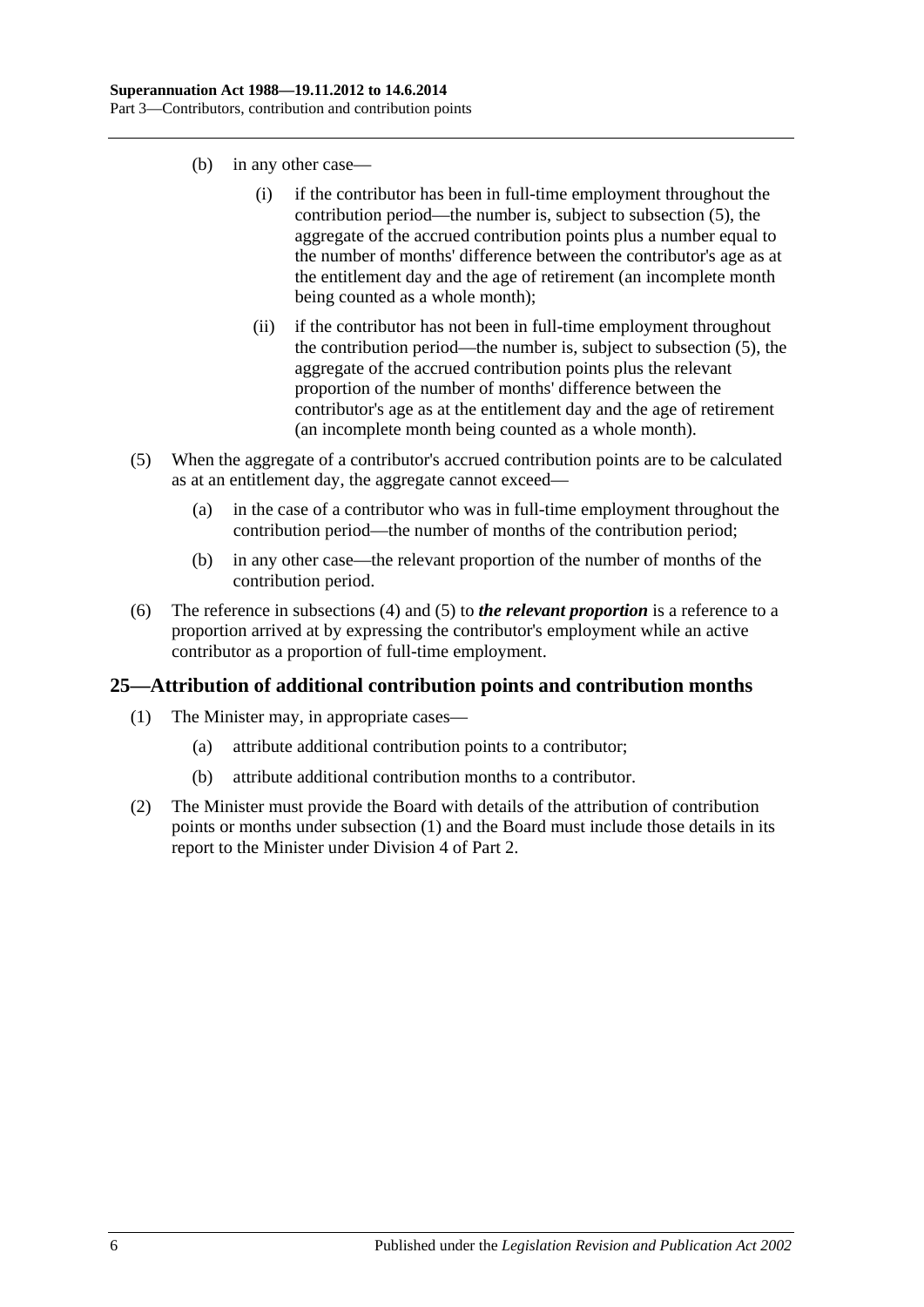## <span id="page-30-0"></span>**Part 4—Superannuation benefits—new scheme contributors**

#### <span id="page-30-1"></span>**26—Application of this Part**

This Part applies only to new scheme contributors.

#### <span id="page-30-4"></span><span id="page-30-2"></span>**26A—Transition to retirement**

- <span id="page-30-3"></span>(1) A contributor may apply to the Board for the benefit of this section if—
	- (a) the contributor has reached—
		- (i) the age of 55 years; and
		- (ii) his or her preservation age; and
	- (b) the contributor has entered into an arrangement with his or her employer—
		- (i) to reduce his or her hours of work; or
		- (ii) to alter his or her duties,

or both, with the effect that there is a reduction in the contributor's salary; and

- <span id="page-30-5"></span>(c) the purpose for establishing the arrangement referred to in [paragraph](#page-30-3) (b) relates to the proposed retirement of the contributor in due course (including by allowing the contributor to scale down his or her work in the lead-up to retirement).
- (2) The Board may require that an application under [subsection](#page-30-4) (1)—
	- (a) be made in such manner as the Board thinks fit; and
	- (b) be accompanied by such information or other material specified by the Board to assist the Board to be satisfied as to the matters set out in [paragraphs](#page-30-3) (b) and [\(c\)](#page-30-5) of that subsection.
- <span id="page-30-7"></span><span id="page-30-6"></span>(3) If the Board is satisfied that a valid application has been made under [subsection](#page-30-4) (1), an entitlement will arise as follows:
	- (a) the Board will determine a benefit (a *draw down benefit*) on the basis of the contributor's application and on the basis that the maximum draw down benefit to which the contributor is entitled will be determined as follows:

$$
B = SP \times \frac{(FS - NS)}{FS}
$$

Where—

*B* is the maximum draw down benefit

*SP* is the amount that would be payable under [section](#page-33-0) 27 and [47B](#page-98-1) if the contributor had retired from employment immediately before the date of the determination

*FS* is the contributor's actual salary immediately before the commencement of the arrangement envisaged by [subsection](#page-30-3) (1)(b)

*NS* is the contributor's actual salary on the commencement of the arrangement envisaged by [subsection](#page-30-3) (1)(b);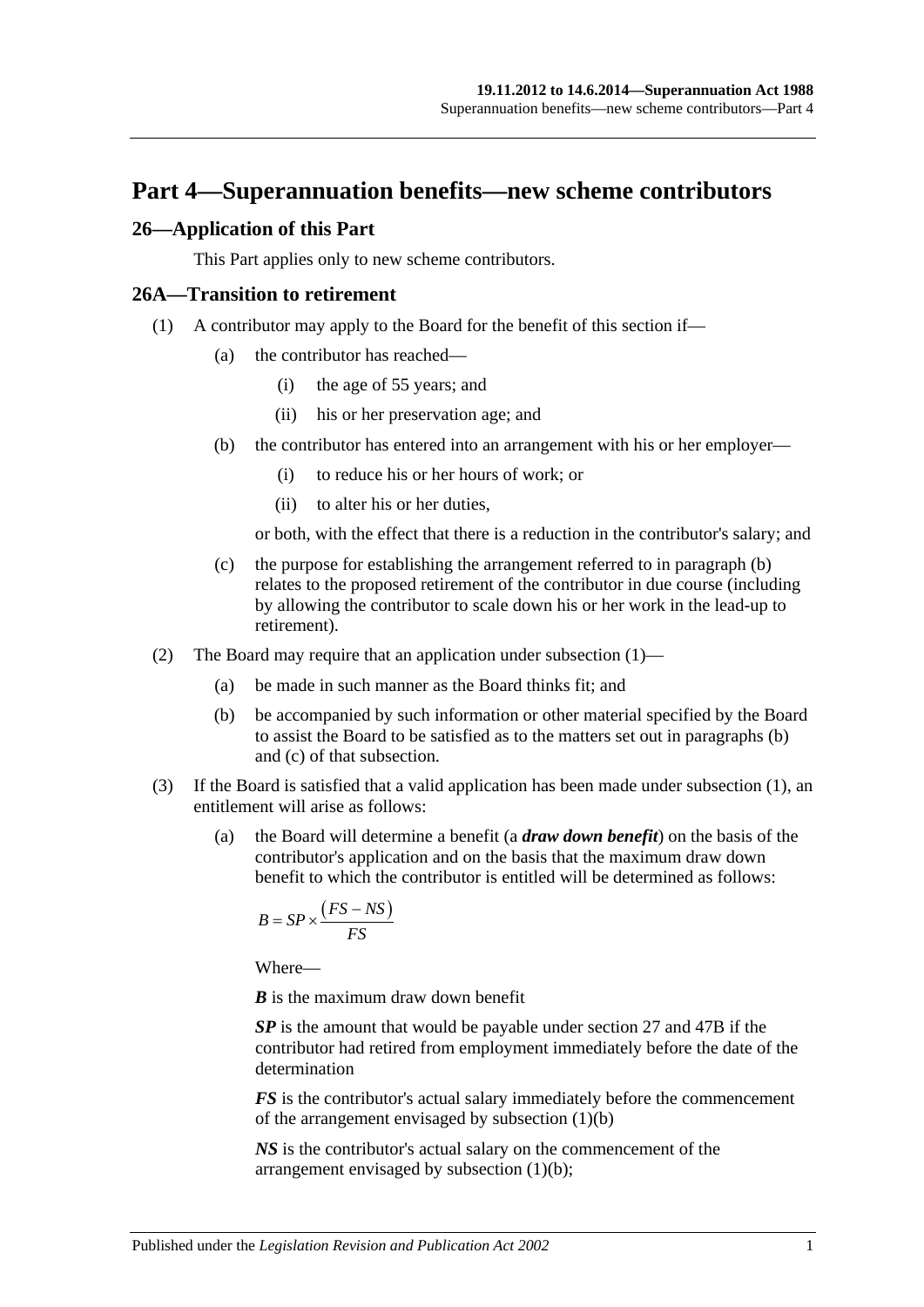- <span id="page-31-2"></span><span id="page-31-0"></span>(b) the Board will then, according to an election made by the contributor as part of his or her application to the Board for the benefit of this section, invest (on behalf of and in the name of the contributor) the draw down benefit—
	- (i) with the Superannuation Funds Management Corporation of South Australia; or
	- (ii) with another entity that will provide a non-commutable income stream for the contributor while the contributor continues to be employed in the workforce,

so that the contributor receives (and only receives) a payment in the form of a pension or an annuity (a *draw down payment*) on account of the benefit.

- (4) The investment of a draw down benefit under [subsection](#page-31-0) (3)(b)(i) will be on terms and conditions determined by the Board.
- (5) An entitlement to a draw down payment is not commutable.
- (6) However—
	- (a) a contributor may, after commencing to receive a draw down payment and before retiring from employment under this Act, take steps to bring the investment to an end and pay the balance of the investment into a rollover account (which may need to be established) in the name of the contributor as if the balance were being carried over from another superannuation scheme into the scheme pursuant to [section](#page-98-1) 47B; and
	- (b) the value of an investment under [subsection](#page-31-0)  $(3)(b)(i)$  may be redeemed in due course under [subsection](#page-32-0) (11).
- <span id="page-31-1"></span>(7) When the Board has determined a draw down benefit—
	- (a) the account maintained by the Board in the name of the contributor under [section](#page-21-2) 20A, and any account maintained for the purposes of [section](#page-98-1) 47B, will be immediately adjusted by a percentage equal to the percentage that the draw down benefit bears to the total benefit that would have been payable had the contributor retired from employment to take into account the payment of the draw down benefit; and
	- (b) the contributions payable by the contributor under [section](#page-26-0) 23 will (despite any provision made by [section](#page-26-0) 23 to the contrary)—
		- (i) be fixed on the basis of the contributor's salary under the arrangement established with his or her employer (for so long as the arrangement continues); and
		- (ii) as so fixed, be payable in respect of this salary from the first full pay period after the Board's determination of the draw down benefit; and
		- (iii) be at the contributor's standard contribution rate under that section; and
	- (c) the contributor's contribution points will accrue, from the date of the determination until the cessation of the relevant arrangement (unless the contributor ceases to make the contributions envisaged by [paragraph](#page-31-1) (b)), at a rate for each contribution month determined as follows: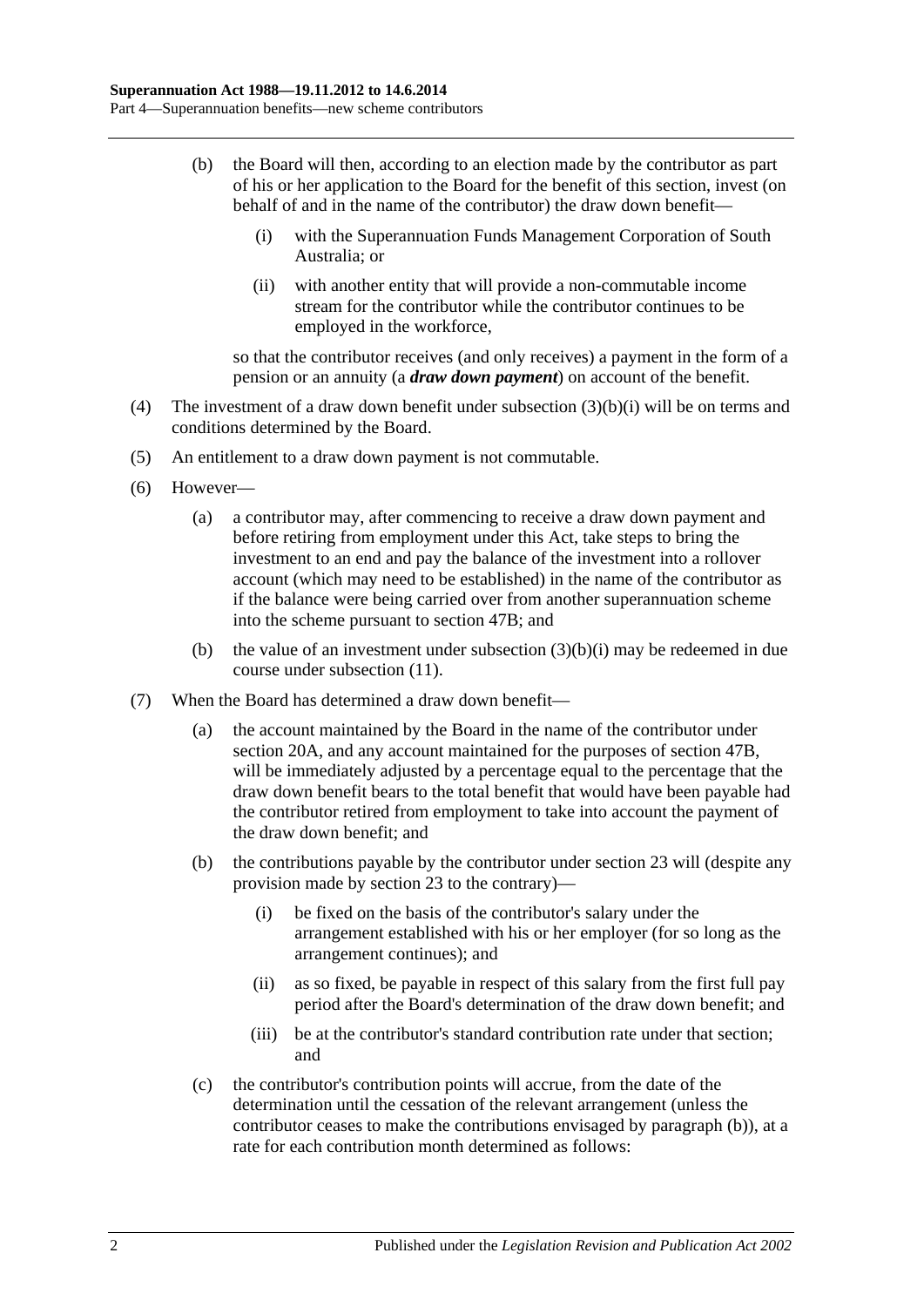$$
CP = 1 \times \frac{AS}{FSA}
$$

Where—

*CP* is a proportion of 1 contribution point

AS is the contributor's actual salary under the relevant arrangement (as adjusted from time to time)

*FSA* is the contributor's actual salary immediately before the commencement of the relevant arrangement, adjusted from time to time to take into account any changes to the salary that would have occurred had the contributor not entered into the relevant arrangement but rather continued to be entitled to that salary.

- (8) If the employment arrangements of a contributor who is receiving a draw down payment under this section alter so that there is an alteration in his or her salary—
	- (a) in the case of a reduction in salary—the contributor may apply to the Board for a further benefit in accordance with the provisions of this section and this section will then apply to the application and with respect to the relevant arrangement
		- (i) as if FS under [subsection](#page-30-6)  $(3)(a)$  is the contributor's actual salary immediately before the relevant reduction in salary; and
		- (ii) as if NS is the contributor's actual salary immediately after the relevant reduction in salary; and
		- (iii) by applying such other modifications as may be necessary for the purpose or as may be prescribed; and
	- (b) in the case of an increase in salary—the draw down payment will continue as if the increase had not occurred and where the contributor makes contributions to the scheme under this Act in respect of the increase in salary the contributions payable by the contributor and the accrual of contribution points must be adjusted to take into account the increase.
- (9) When a contributor retires from employment (and is thus entitled to a benefit under [section](#page-33-0) 27), the contributor's entitlement under [section](#page-33-0) 27 will be adjusted in the manner prescribed by the regulations to take into account the draw down benefit provided under this section (and that section will then have effect accordingly).
- (10) If a contributor's employment is terminated by the contributor's death, any entitlement under [section](#page-45-0) 32 will be adjusted in the manner prescribed by the regulations to take into account the draw down benefit provided under this section (and that section will then have effect accordingly).
- <span id="page-32-0"></span>(11) When a contributor retires or dies (whichever first occurs), an investment being held under [subsection](#page-31-0)  $(3)(b)(i)$  may be redeemed (subject to any rules or requirements applicable to the exercise of a power of redemption).
- (12) A contributor may, in conjunction with an application under [subsection](#page-30-4) (1), apply for any benefit that would be payable under [section](#page-50-0) 32A as if the contributor had resigned from employment and, in such a case—
	- (a) the application will be taken to be an election under that section; and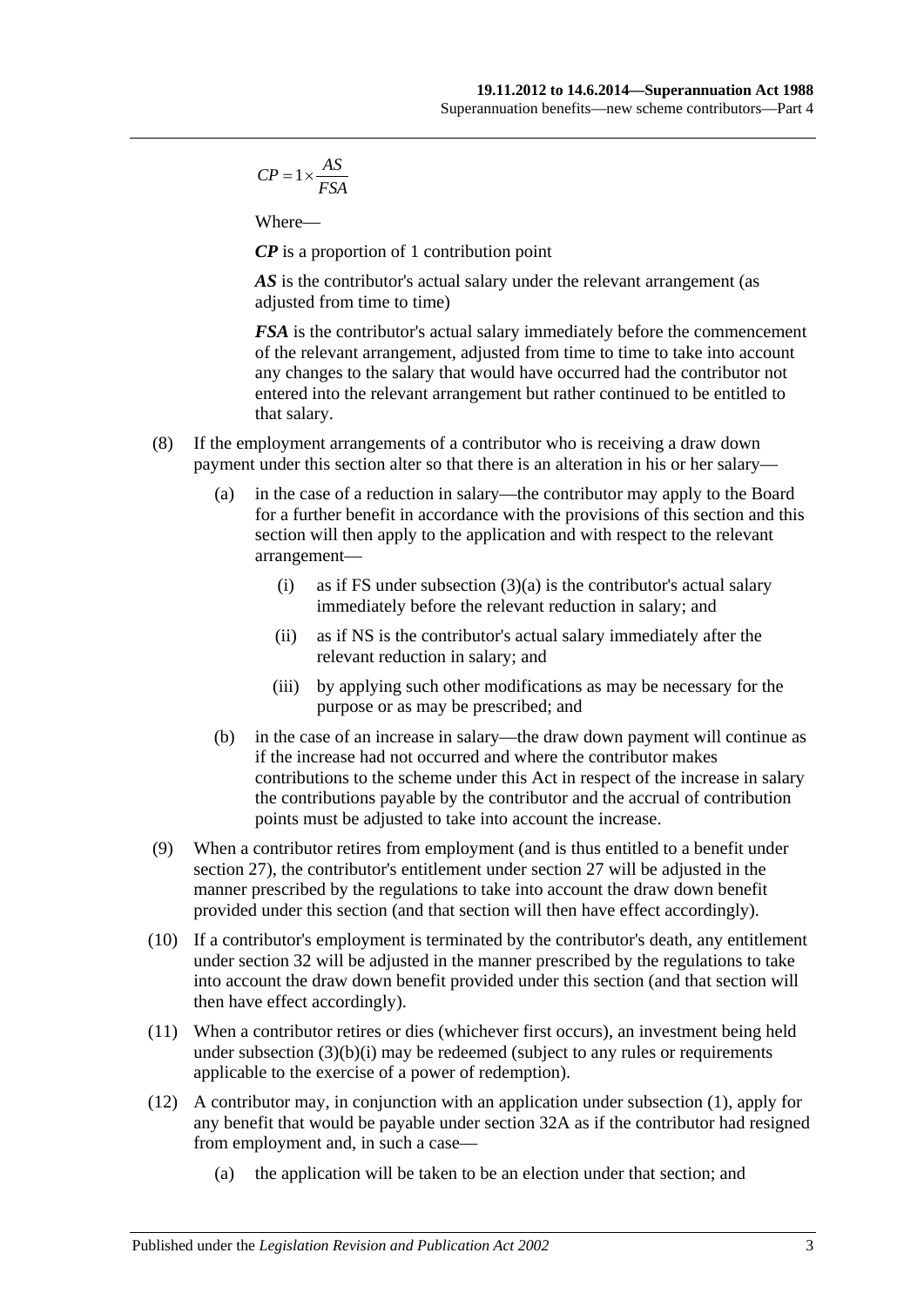- (b) the amount of entitlement payable under that section will be added to the draw down benefit under [subsection](#page-30-6) (3)(a) (and then invested under [subsection](#page-31-2)  $(3)(b)$ ).
- (13) Despite a preceding subsection, if the maximum draw down benefit under [subsection](#page-30-6)  $(3)(a)$  is not sufficient to be invested under [subsection](#page-31-2)  $(3)(b)$  to obtain a draw down payment—
	- (a) unless [paragraph](#page-33-1) (b) applies—the draw down benefit must be an amount equal to the minimum required to obtain a draw down payment (and [subsection](#page-30-6) (3)(a) will apply accordingly);
	- (b) if the minimum amount required to obtain a draw down payment is greater than SP under [subsection](#page-30-6) (3)(a), the Board must reject the application under this section (and no entitlement will arise under [subsection](#page-30-7) (3)).
- <span id="page-33-1"></span>(14) The determination of a benefit under this section must take into account the operation of any provision under [Part 5A.](#page-86-0)
- (15) The Governor may, by regulation, declare that any provision of this section is modified in prescribed circumstances (and the regulation will have effect according to its terms).

## <span id="page-33-0"></span>**27—Retirement**

- (1) A contributor who retires from employment is entitled to a superannuation payment made up of 2 components—
	- (a) an employee component (to be charged against the contributor's contribution account) equivalent to the amount standing to the credit of the contributor's contribution account; and
	- (b) an employer component calculated in accordance with the following provisions of this section.
- (2) The employer component is the lesser of the following:

(a) 
$$
EC = (FS \times A \times 4.5) + Pn\left(\frac{FS \times 0.85 \times M}{300}\right)
$$
  
(b) 
$$
EC = \left[FS \times 4.5 \times \left(1 - \frac{X}{420}\right)\right] + Pn\left(\frac{FS \times 0.85 \times M}{300}\right)
$$

Where—

*EC* is the employer component

*FS* is the contributor's actual or attributed salary immediately before retirement (expressed as an annual amount)

*A* is the lesser of the following:

- (a) unity;
- (b) the numerical value obtained by dividing the number of the contributor's accrued contribution points by 420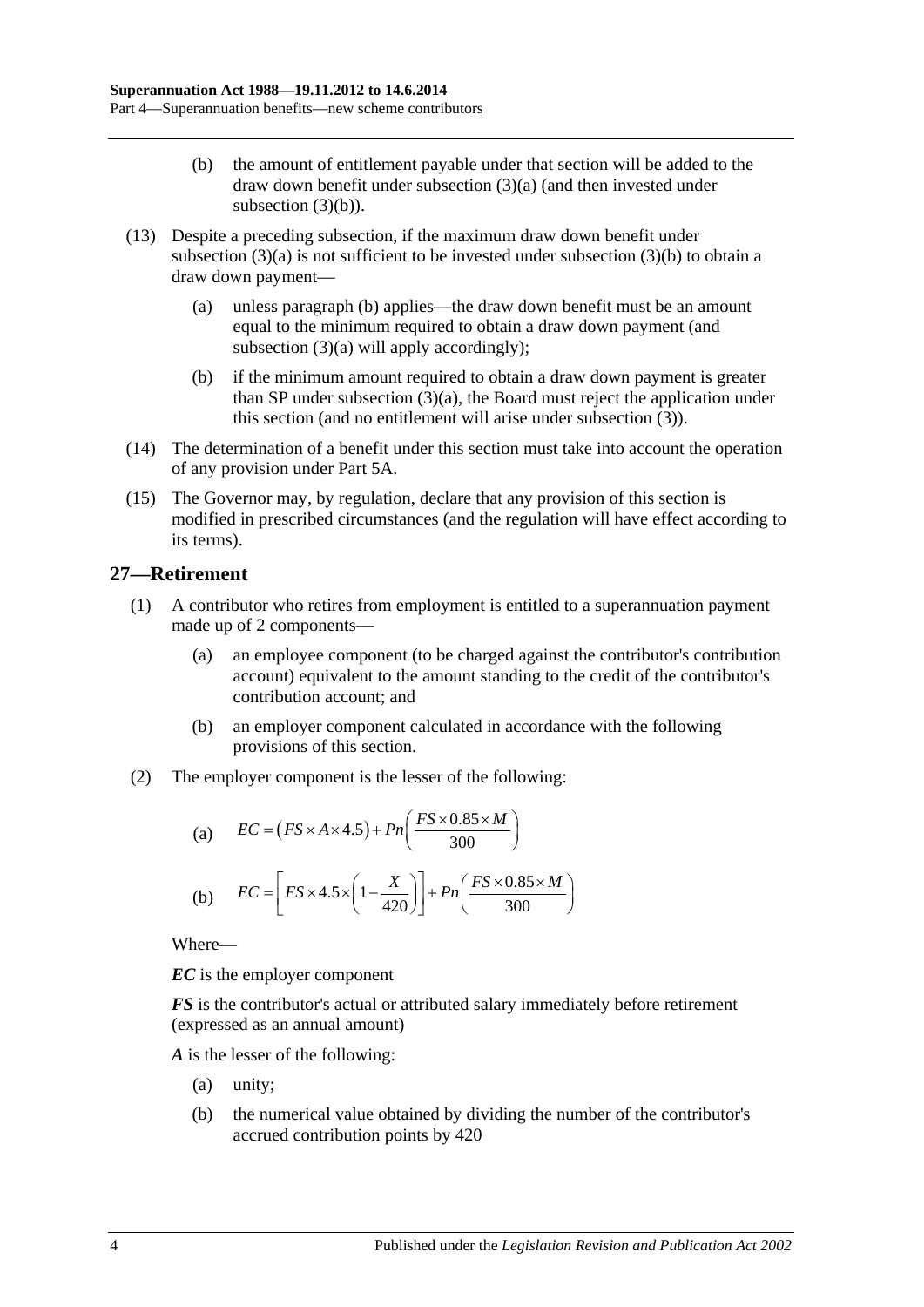#### *Pn* is—

- (a) in the case of a contributor who was in full-time employment during that part of the contribution period occurring after 30 June 1992—1;
- (b) in any other case—the numerical value arrived at by expressing the contributor's employment while an active contributor during that part of the contribution period as a proportion of full-time employment during that part of the contribution period

*M* is the number of months of the contributor's contribution period occurring after 30 June 1992

 $X$  is—

- (a) in relation to a contributor who is at retirement under the age of 60 years—the number of months by which the contributor's age falls short of 60 years;
- (b) in any other case—zero.
- (3) For the purposes of this section, a contributor retires from employment if—
	- (a) the contributor has attained the age of 55 years; and
	- (b) the contributor's employment terminates or is terminated for any reason (except the contributor's death).
- (4) This section does not apply to an outplaced employee who had reached the age of 55 years when he or she retired from employment unless he or she has made an election in accordance with [section](#page-39-0) 28B to take the retirement benefit provided by this section.

#### <span id="page-34-1"></span><span id="page-34-0"></span>**28—Resignation and preservation of benefits**

- <span id="page-34-3"></span>(1) A contributor who resigns from employment before reaching the age of 55 years may elect—
	- (a) to take immediately an amount (to be charged against the contributor's contribution account) equivalent to the amount standing to the credit of the contributor's contribution account; or
	- (b) to preserve his or her accrued superannuation benefits; or
	- (c) to carry over his or her accrued superannuation benefits to some other superannuation fund or scheme approved by the Board.
- <span id="page-34-2"></span>(1a) A contributor who fails to inform the Board in writing of his or her election under [subsection](#page-34-1) (1) within 3 months after resignation will be taken to have elected to preserve his or her accrued superannuation benefits.
- (1b) If the Board is of the opinion that the limitation period referred to in [subsection](#page-34-2) (1a) would unfairly prejudice a contributor, the Board may extend the period as it applies to the contributor.
- <span id="page-34-4"></span>(1c) If a contributor resigns and elects to take the amount referred to in [subsection](#page-34-3)  $(1)(a)$ the contributor is also entitled to a superannuation payment in accordance with the following provisions:
	- (a) the contributor may at any time require the Board to make the payment to some other superannuation fund or scheme approved by the Board;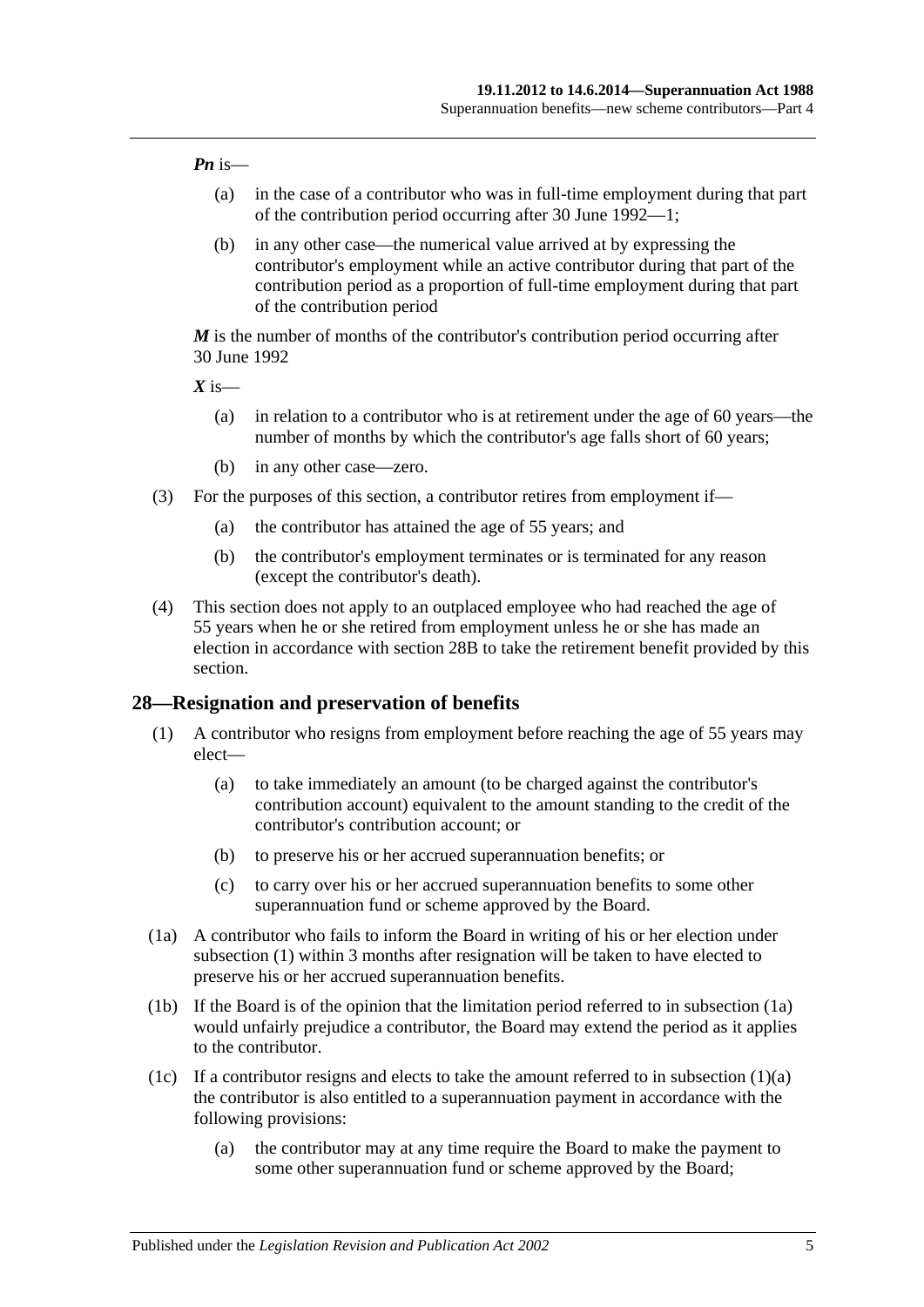- (ab) the Board must—
	- (i) not less than 6 months before the contributor's 60th birthday—notify the contributor in writing of the contributor's entitlement to require the Board to make the payment under [paragraph](#page-35-0) (b); and
	- (ii) not less than 6 months before the contributor's 55th birthday—notify the contributor in writing of the contributor's entitlement to require the Board to make the payment under [paragraph](#page-35-1) (c);
- <span id="page-35-0"></span>(b) the contributor may at any time after reaching the age of retirement require the Board to make the payment and, if no such requirement has been made on or before the date on which the contributor reaches 65 years of age, the Board will make the payment;
- <span id="page-35-1"></span>(c) if the contributor has reached the age of 55 years and is not employed by an employer within the meaning of the Commonwealth Act, the contributor may require the Board to make the payment to the contributor;
- (d) if the contributor has become incapacitated and satisfies the Board that his or her incapacity for all kinds of work is 60 per cent or more of total incapacity and is likely to be permanent, the Board will make the payment to the contributor;
- (e) if the contributor dies, the payment will be made to the spouse of the deceased contributor or, if he or she left no surviving spouse, to the contributor's estate,

(and a payment under any of the above paragraphs excludes further rights so that a claim cannot be subsequently made under some other paragraph).

- <span id="page-35-2"></span>(1d) The amount of the superannuation payment referred to in [subsection](#page-34-4) (1c) is the amount of the minimum contribution required to avoid payment of the superannuation guarantee charge in respect of the contributor under the Commonwealth Act together with interest from the date of resignation.
- (1e) The amount of interest will be calculated and credited to the contributor at the end of each financial year and will be calculated on the amount referred to in [subsection](#page-35-2) (1d) at the end of the first financial year and on the aggregate of that amount and the interest previously credited at the end of each subsequent financial year.
- (1f) The rate of interest will be determined by the Board in respect of each financial year in accordance with [section](#page-21-2) 20A.
- <span id="page-35-3"></span>(2) If the contributor elects to preserve his or her accrued superannuation benefits, the following provisions apply—
	- (aa) the Board must, not less than 6 months before the contributor's 55th birthday, notify the contributor in writing of the contributor's entitlement to require the Board to make a superannuation payment under [paragraph](#page-35-3) (a);
	- (a) the contributor may at any time after reaching 55 years of age require the Board to make a superannuation payment and, if no such requirement has been made on or before the date on which the contributor reaches 65 years of age, the Board will make such a payment;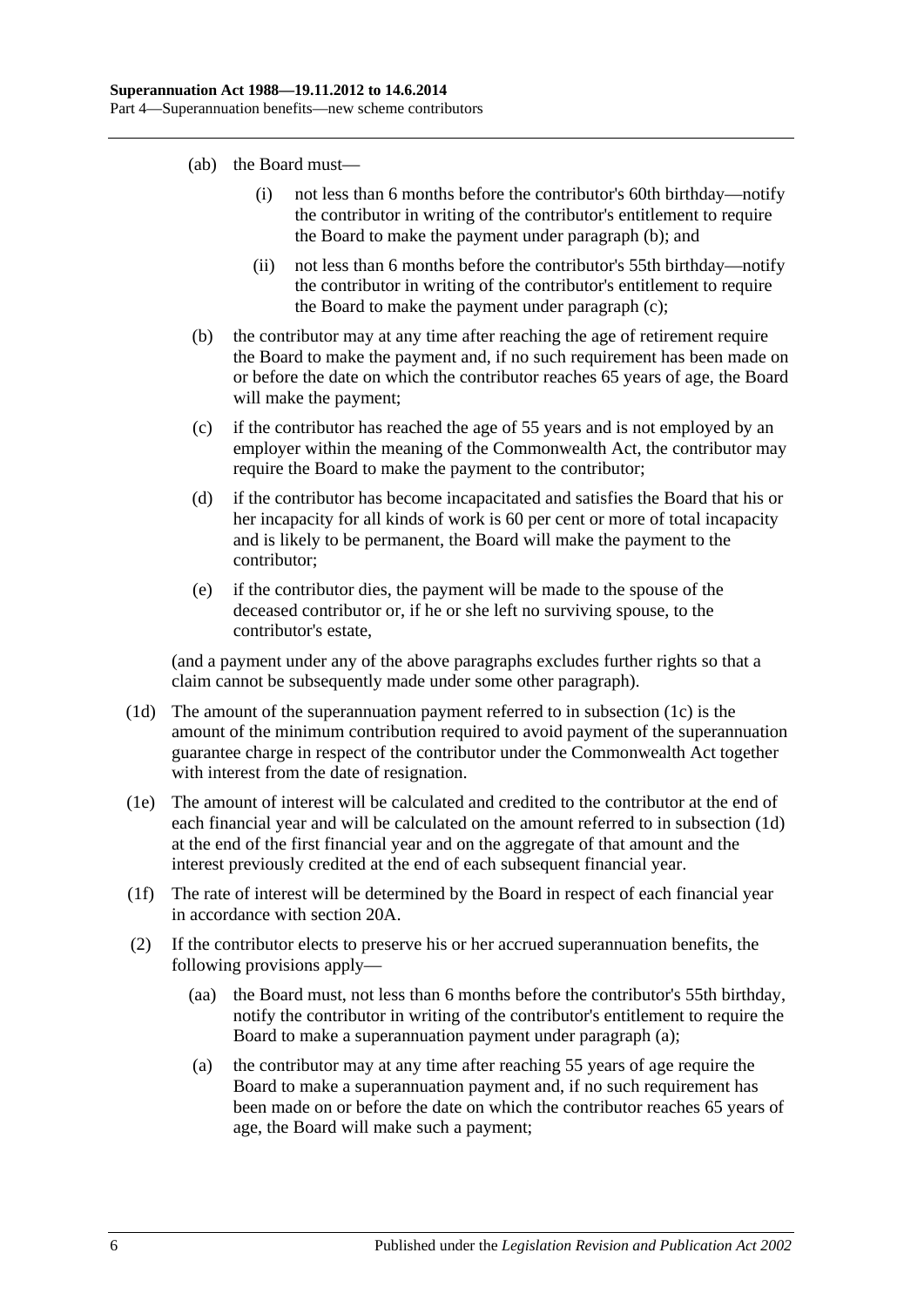- (b) if the contributor has become incapacitated and satisfies the Board that his or her incapacity for all kinds of work is 60 per cent or more of total incapacity and is likely to be permanent, the Board will make the payment to the contributor;
- (c) if the contributor dies, a payment will be made to the spouse of the deceased contributor or, if he or she left no surviving spouse, to the contributor's estate,

(and a payment under any of the above paragraphs excludes further rights so that a claim cannot be subsequently made under some other paragraph).

- (3) A payment under [subsection](#page-35-0) (2) will be made up of 2 components—
	- (a) an employee component (to be charged against the contributor's contribution account) equivalent to the amount standing to the credit of the contributor's contribution account; and
	- (b) an employer component calculated in accordance with [subsection](#page-36-0) (4).
- <span id="page-36-0"></span>(4) The employer component will be the lesser of the following:

(a) 
$$
EC = (AFS \times A \times 4.5) + Pn\left(\frac{AFS \times 0.85 \times M}{300}\right)
$$
  
(b) 
$$
EC = \left[ AFS \times 4.5 \times \left(1 - \frac{X}{420}\right)\right] + Pn\left(\frac{AFS \times 0.85 \times M}{300}\right)
$$

Where—

*EC* is the employer component

*AFS* is the contributor's actual or attributed salary as at the date of resignation (expressed as an annual amount)adjusted to reflect changes in the Consumer Price Index since the date of resignation

*A* is the lesser of the following—

- (a) unity;
- (b) the numerical value obtained by dividing the number of the contributor's accrued contribution points by 420

*Pn* is—

- (a) in the case of a contributor who was in full-time employment during that part of the contribution period occurring after 30 June 1992—1;
- (b) in any other case—the numerical value arrived at by expressing the contributor's employment while an active contributor during that part of the contribution period as a proportion of full-time employment during that part of the contribution period

*M* is the number of months of the contributor's contribution period occurring after 30 June 1992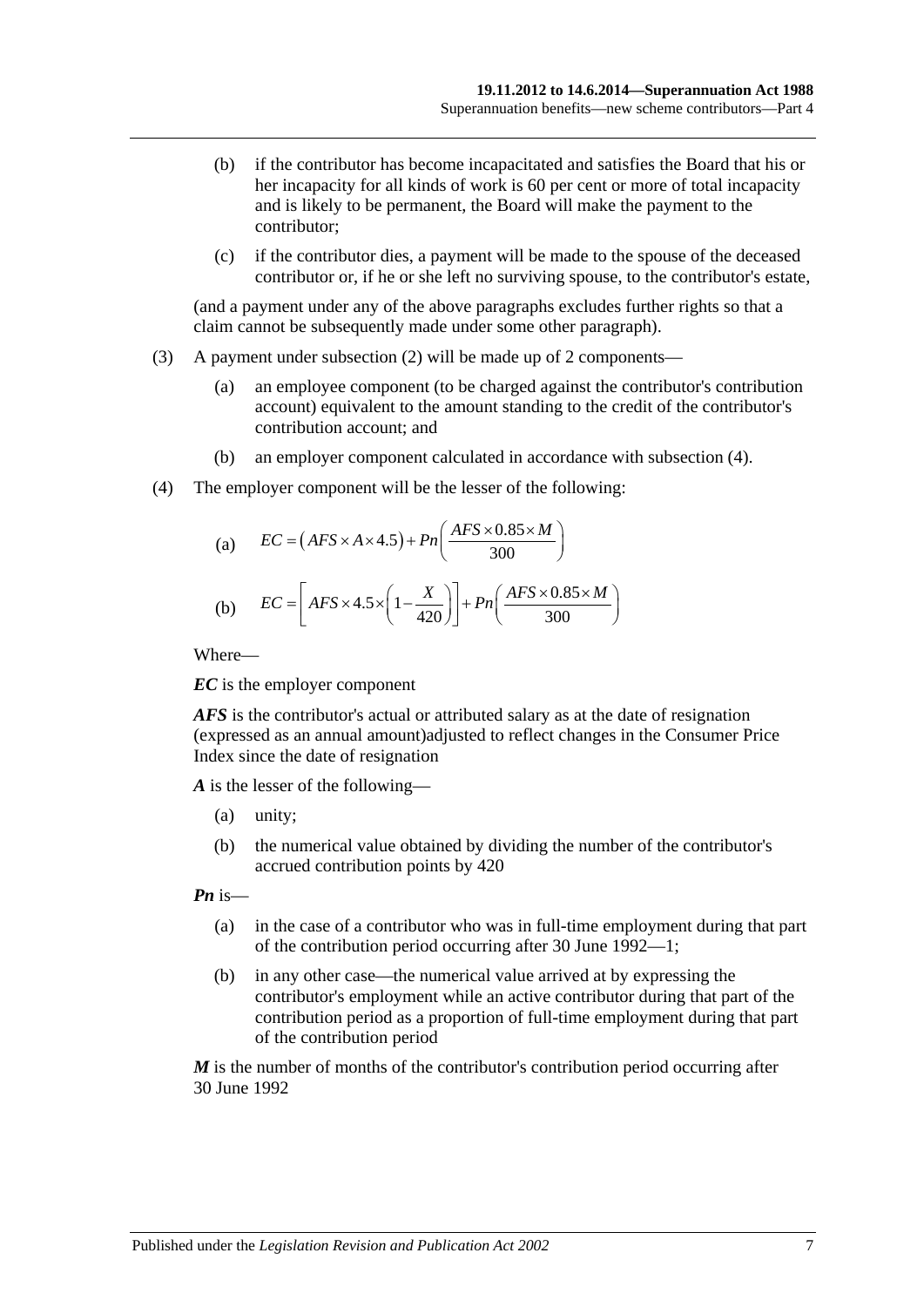#### $X$  is—

- (a) if the contributor is under the age of 60 years when the payment is made or where the contributor dies under the age of 60 years—the lesser of 60 and the number of months by which the contributor's age falls short of 60 years;
- (b) in any other case—zero.
- (5) If the contributor elects to carry over his or her accrued superannuation benefits to an approved superannuation fund or scheme, the following provisions apply—
	- (a) the contributor must satisfy the Board by such evidence as it may require that he or she has been admitted to membership of the fund or scheme; and
	- (b) on being so satisfied the Board will make a payment on behalf of the contributor to the fund or scheme made up of 2 components—
		- (i) an employee component (to be charged against the contributor's contribution account) equivalent to the amount standing to the credit of the contributor's contribution account; and
		- (ii) an employer component which will be the aggregate of the following amounts:
			- (A) an amount equal to the lesser of twice the amount of the employee component or twice the amount that would have constituted the employee component if the contributor had contributed to the Scheme at the standard contribution rate throughout the contributor's contribution period; and
			- (B) an amount calculated as follows:

$$
A = P_n\left(\frac{FS \times 0.85 \times M}{300}\right)
$$

Where—

*A* is the amount

*Pn* is—

- (a) in the case of a contributor who was in full-time employment during that part of the contribution period occurring after 30 June 1992—1;
- (b) in any other case—the numerical value arrived at by expressing the contributor's employment while an active contributor during that part of the contribution period as a proportion of full-time employment during that part of the contribution period

*FS* is the contributor's actual or attributed salary immediately before resignation (expressed as an annual amount)

*M* is the number of months of the contributor's contribution period occurring after 30 June 1992.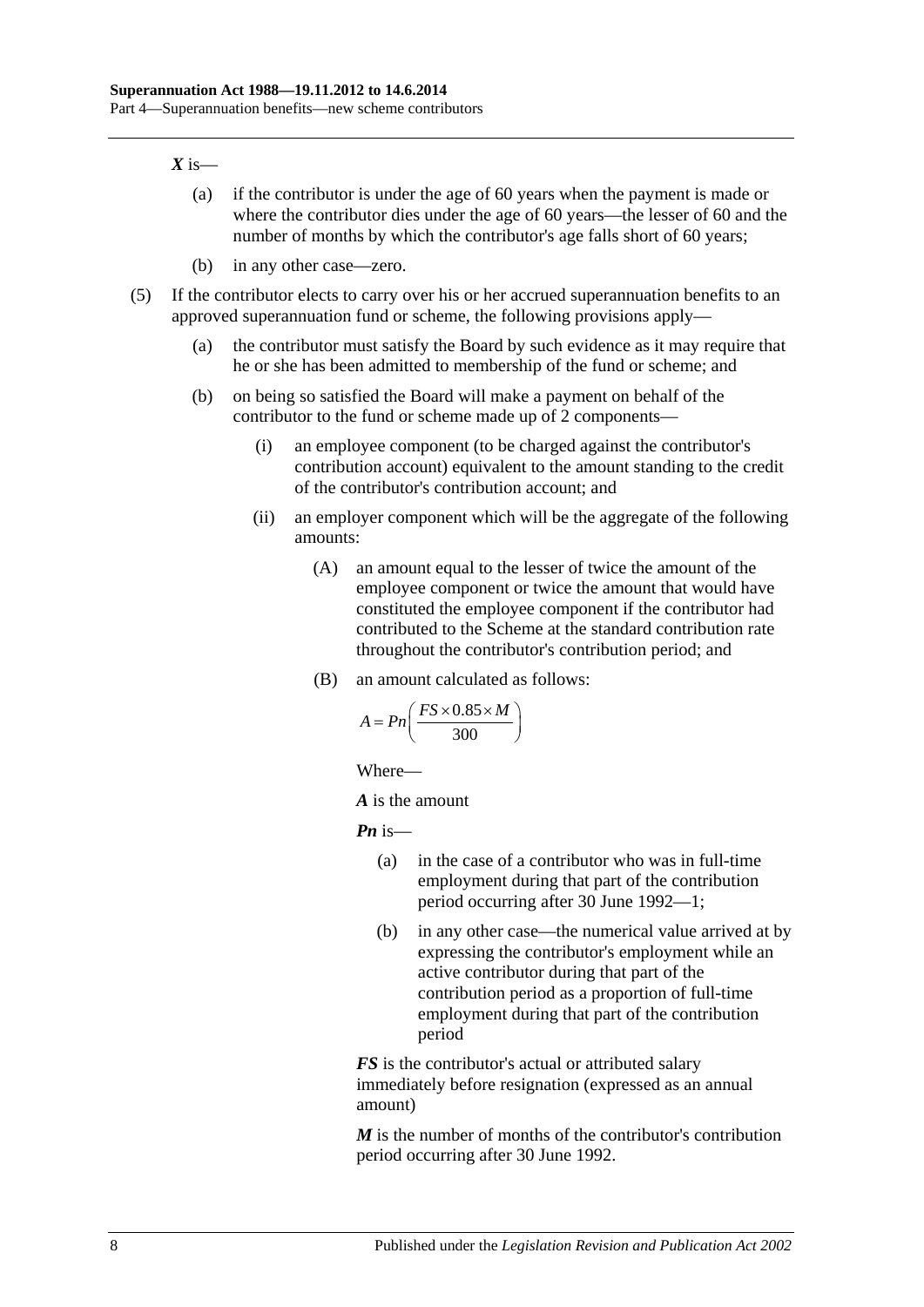- (7) For the purposes of this section, a contributor will be taken to resign if the contributor's employment terminates or is terminated for any reason except invalidity (in circumstances entitling the contributor to benefits under this Act), retrenchment or death.
- (8) This section does not apply to, or in relation to, an outplaced employee who resigned from employment before reaching the age of 55 years unless he or she has made an election in accordance with [section](#page-39-0) 28C to preserve his or her accrued superannuation benefits under this section or is taken under [section](#page-39-0) 28C to have made such an election.

#### <span id="page-38-5"></span><span id="page-38-1"></span>**28A—Resignation pursuant to a voluntary separation package**

- (1) This section applies to a contributor if the contributor makes an election under [subsection](#page-38-0) (1a) on the basis that the contributor is a contributor who resigns from his or her employment before reaching the age of 55 years pursuant to a voluntary separation package—
	- (a) that includes a term that this section is to apply to the contributor; and
	- (b) that has been approved by the Treasurer.
- <span id="page-38-0"></span>(1a) An election under [subsection](#page-38-1) (1) must be made within 3 months after resignation.
- (2) [Section](#page-34-0) 28 does not apply to a contributor to whom this section applies (but if an election is not made under subsection (1a) then section 28 will be taken to apply to the contributor).
- <span id="page-38-2"></span>(3) A contributor to whom this section applies is entitled to a lump sum made up of—
	- (a) an employee component (to be charged against the contributor's contribution account) equivalent to the amount standing to the credit of that account; and
	- (b) an employer component that is equal to the lesser of twice the amount of the employee component or twice the amount that would have constituted the employee component if the contributor had contributed to the Scheme at the standard contribution rate throughout the contributor's contribution period.
- <span id="page-38-3"></span>(3a) A part of the lump sum referred to in [subsection](#page-38-2) (3) being an amount equivalent to the minimum contribution required to avoid payment of the superannuation guarantee charge in respect of the contributor under the Commonwealth Act is preserved.
- (3b) The contributor is entitled to the balance of the lump sum at the time of resignation.
- <span id="page-38-4"></span>(3c) The amount preserved under [subsection](#page-38-3) (3a) together with interest is payable in accordance with the following provisions:
	- (aa) the Board must, not less than 6 months before the contributor's 55th birthday, notify the contributor in writing of the contributor's entitlement to require the Board to pay the amount under [paragraph](#page-38-4) (a);
	- (a) the contributor may at any time after reaching 55 years of age require the Board to pay the amount and, if no such requirement has been made on or before the date on which the contributor reaches 65 years of age, the Board will pay the amount to the contributor;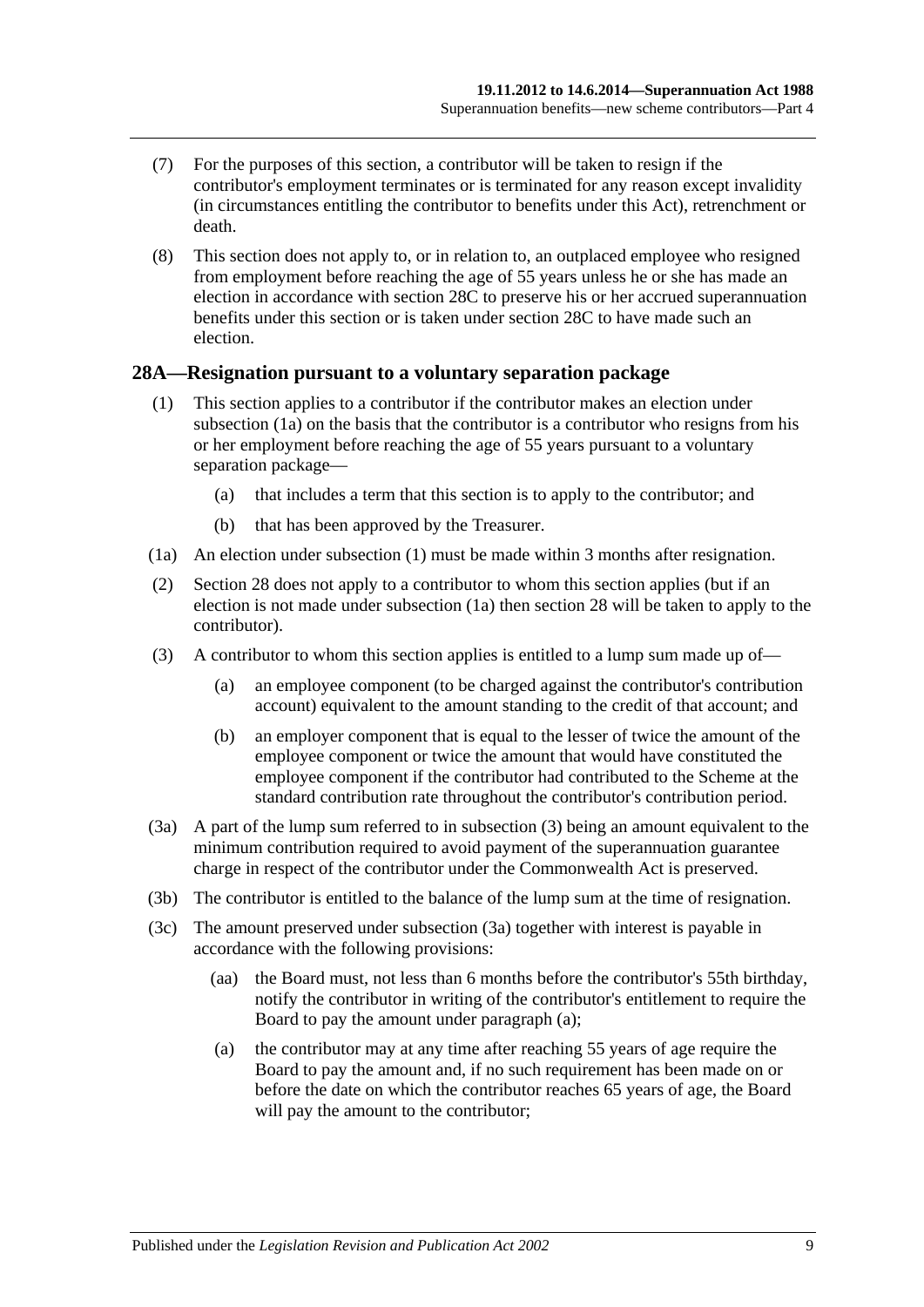- (b) if the contributor has become incapacitated and satisfies the Board that his or her incapacity for all kinds of work is 60 per cent or more of total incapacity and is likely to be permanent, the Board will pay the amount to the contributor;
- (c) if the contributor dies, the amount will be paid to the spouse of the deceased contributor or, if he or she left no surviving spouse, to the contributor's estate,

(and a payment under any of the above paragraphs excludes further rights so that a claim cannot be subsequently made under some other paragraph).

- (3d) The amount of interest will be calculated and credited to the contributor at the end of each financial year and will be calculated on the amount referred to in [subsection](#page-38-3) (3a) at the end of the first financial year and on the aggregate of that amount and the interest previously credited at the end of each subsequent financial year.
- (3e) The rate of interest will be determined by the Board in respect of each financial year in accordance with [section](#page-21-0) 20A.
- (4) In this section—

*voluntary separation package* means an agreement between a contributor and his or her employer pursuant to which the contributor resigns from employment.

## <span id="page-39-1"></span>**28B—Outplaced employees—55 and over**

- (1) A contributor who had reached the age of 55 years when he or she retired from employment to take up employment in the private sector pursuant to an offer of employment in a contracting out agreement may elect—
	- (a) to take the retirement benefit provided by [section](#page-33-0) 27; or
	- (b) to preserve his or her accrued superannuation benefits under [section](#page-34-0) 28 as though he or she had resigned from employment before reaching the age of 55 years.
- <span id="page-39-3"></span><span id="page-39-2"></span>(2) A contributor who fails to inform the Board in writing of his or her election under [subsection](#page-39-1) (1) within 1 month after retiring will be taken to have made an election under [subsection](#page-39-2) (1)(b).
- (3) If the Board is of the opinion that the limitation period referred to in [subsection](#page-39-3) (2) would unfairly prejudice a contributor, the Board may extend the period as it applies to the contributor.
- (4) If a contributor has made, or is taken to have made, an election under [subsection](#page-39-2) (1)(b), [section](#page-34-0) 28 applies to, and in relation to, the contributor except that he or she is not entitled to require the Board to make a superannuation payment under section [28\(2\)\(a\),](#page-35-1) and the Board must not make such a payment under that provision, until the contributor has ceased employment with the private sector employer.

## <span id="page-39-4"></span><span id="page-39-0"></span>**28C—Outplaced employees under 55**

- <span id="page-39-6"></span><span id="page-39-5"></span>(1) A contributor who had not reached the age of 55 years when he or she resigned from employment to take up employment in the private sector pursuant to an offer of employment in a contracting out agreement may elect—
	- (a) to preserve his or her accrued superannuation benefits under [section](#page-34-0) 28; or
	- (b) to take the benefits provided by [section](#page-38-5) 28A.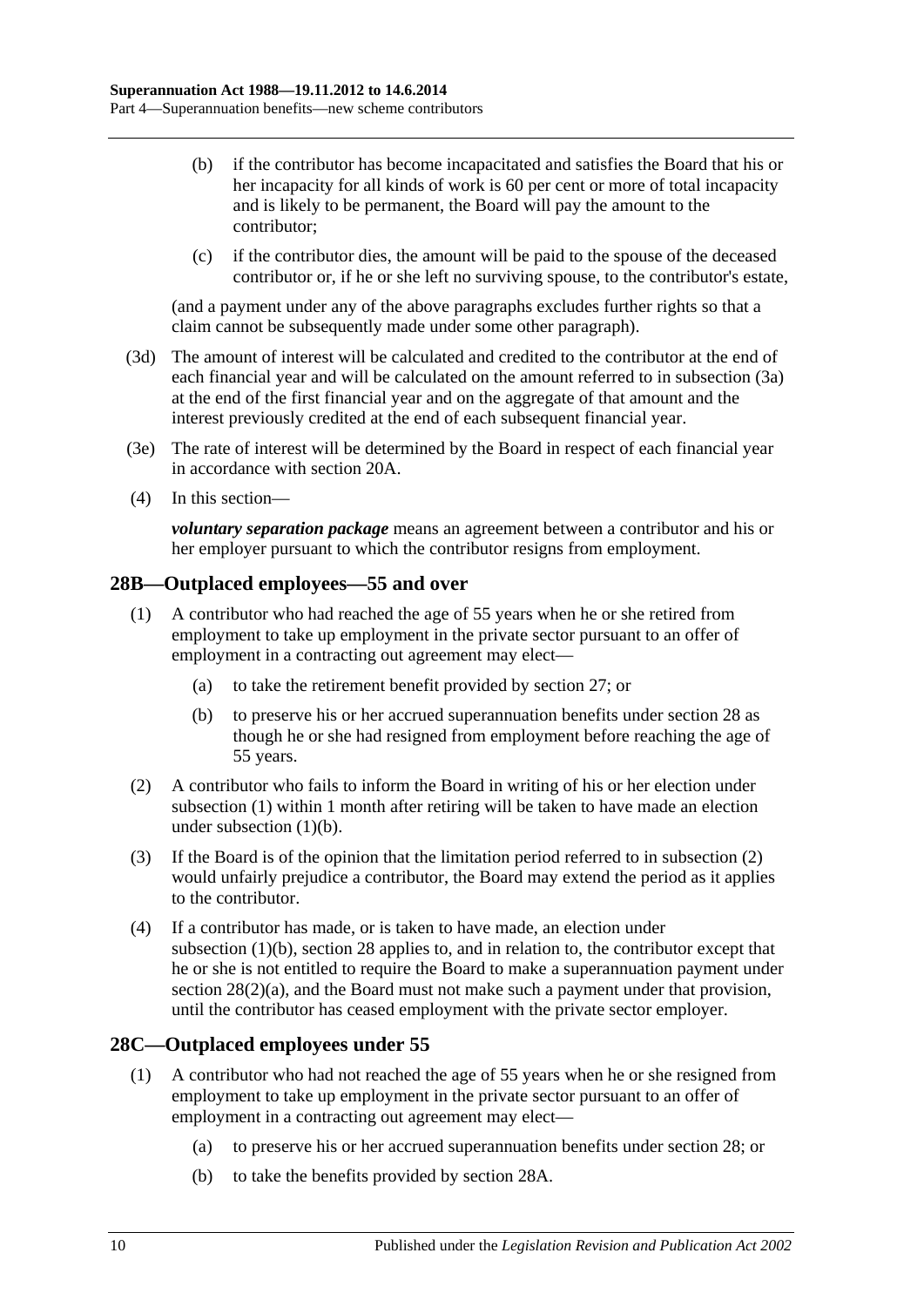- <span id="page-40-0"></span>(2) A contributor who fails to inform the Board in writing of his or her election under [subsection](#page-39-4) (1) within 1 month after resigning will be taken to have made an election under [subsection](#page-39-5)  $(1)(a)$ .
- (3) If the Board is of the opinion that the limitation period referred to in [subsection](#page-40-0) (2) would unfairly prejudice a contributor, the Board may extend the period as it applies to the contributor.
- (4) If a contributor has made, or is taken to have made, an election under [subsection](#page-39-5) (1)(a), [section](#page-34-0) 28 applies to, and in relation to, the contributor except that he or she is not entitled to require the Board to make a superannuation payment under section [28\(2\)\(a\),](#page-35-1) and the Board must not make such a payment under that provision, until the contributor has reached the age of 55 years and has ceased employment with the private sector employer.
- (5) If a contributor has made an election under [subsection](#page-39-6)  $(1)(b)$ , [section](#page-38-5) 28A applies to the contributor as though the requirements of [section](#page-38-1) 28A(1) had been met.

#### <span id="page-40-1"></span>**29—Retrenchment**

- (1) If the employment of a contributor who has not reached the age of 55 years is terminated by retrenchment, the contributor may elect—
	- (a) to take a lump sum payment; or
	- (b) to preserve his or her superannuation benefits.
- <span id="page-40-2"></span>(1a) A contributor who fails to inform the Board in writing of his or her election under [subsection](#page-40-1) (1) within 3 months after retrenchment will be taken to have elected to preserve his or her superannuation benefits.
- (1b) If the Board is of the opinion that the limitation period referred to in [subsection](#page-40-2) (1a) would unfairly prejudice a contributor, the Board may extend the period as it applies to the contributor.
- (2) A lump sum payment under this section will be made up of 2 components—
	- (a) an employee component (to be charged against the contributor's contribution account) equivalent to the amount standing to the credit of the contributor's contribution account; and
	- (b) an employer component which will be the aggregate of the following amounts:
		- (i) an amount equal to the lesser of twice the amount of the employee component or twice the amount that would have constituted the employee component if the contributor had contributed to the Scheme at the standard contribution rate throughout the contributor's contribution period; and
		- (ii) an amount calculated as follows:

$$
A = P n \left( \frac{FS \times 0.85 \times M}{300} \right)
$$

Where—

*A* is the amount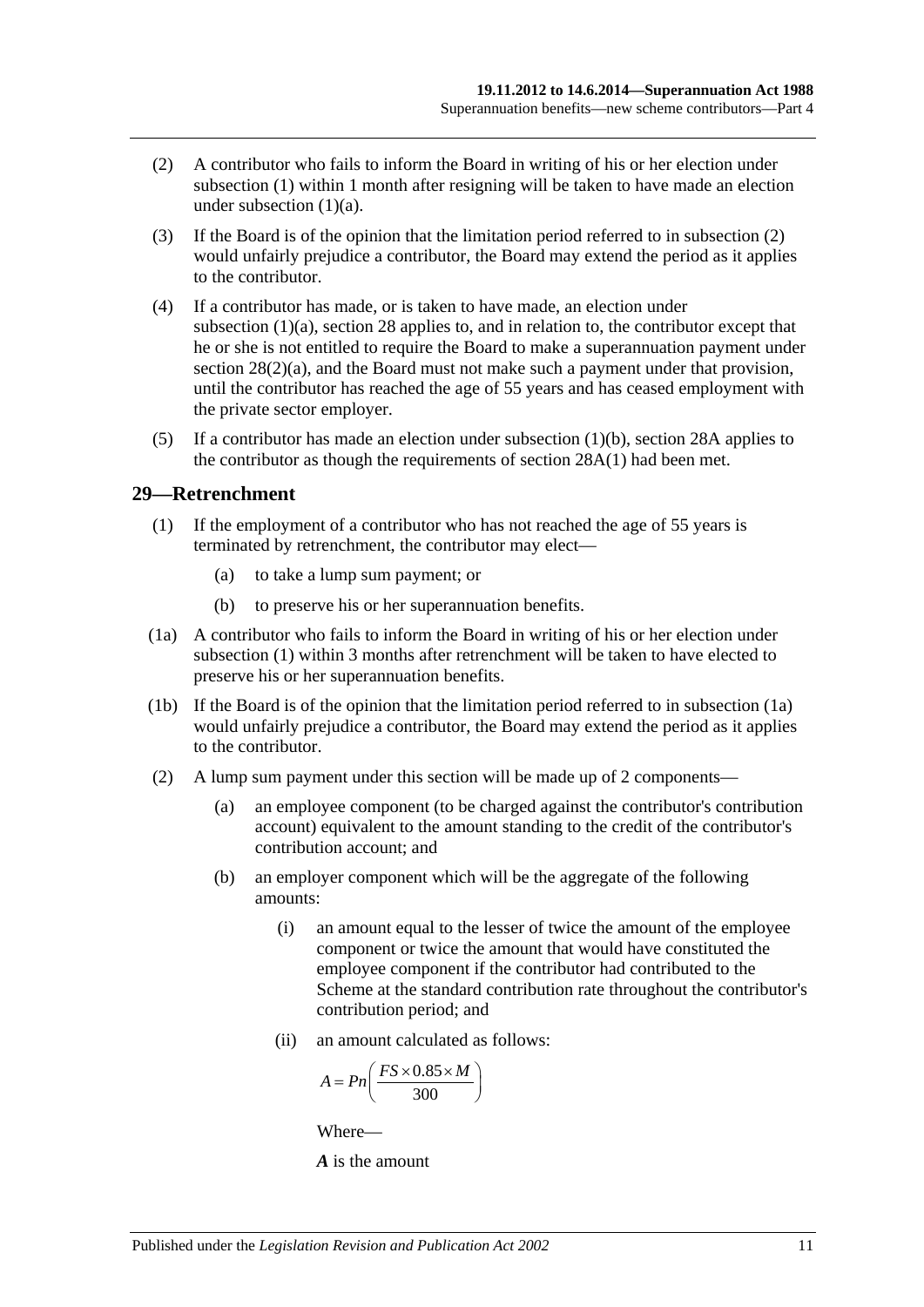*Pn* is—

- (a) in the case of a contributor who was in full-time employment during that part of the contribution period occurring after 30 June 1992—1;
- (b) in any other case—the numerical value arrived at by expressing the contributor's employment while an active contributor during that part of the contribution period as a proportion of full-time employment during that part of the contribution period

*FS* is the contributor's actual or attributed salary immediately before retrenchment (expressed as an annual amount)

*M* is the number of months of the contributor's contribution period occurring after 30 June 1992.

- (4) If a contributor elects to preserve his or her superannuation benefits, this Act applies in the same way as if the contributor had made that election on resignation.
- (5) If a contributor's employment is to be terminated by retrenchment, the employing authority must give the Board notice of that fact in accordance with the regulations at least 1 month before the termination takes effect.

## **30—Disability pension**

- (1) Subject to this section, a contributor who is temporarily or permanently incapacitated for work, and has not reached the age of 55 years, is entitled to a disability pension.
- (2) A contributor who becomes incapacitated for work in a particular position will not be regarded as incapacitated for work for the purposes of this section if some other position, carrying a salary of at least 80 per cent of the salary applicable to the former position, is available to the contributor and the contributor could reasonably be expected to take that other position.
- (3) A disability pension is not payable in respect of—
	- (a) a period in respect of which the contributor is entitled to sick leave; or
	- (b) a period in respect of which the contributor is entitled to weekly payments of workers compensation; or
	- (c) a period for which the contributor is on recreation leave or long service leave.
- (4) The Board will not pay a disability pension in respect of a period of incapacity of less than 1 week and may decline to pay a disability pension if it appears that the duration of the incapacity is likely to be less than 6 months.
- (5) The amount of a disability pension will be two-thirds of the contributor's notional salary.
- (6) A disability pension cannot be paid for a continuous period of more than 12 months unless the Board thinks that there are special reasons for extending that limit, in which case it may extend the pension period by not more than a further 6 months.
- (7) A disability pension cannot be paid, in respect of the same incapacity, for an aggregate period of more than 18 months in any 1 period of 36 months.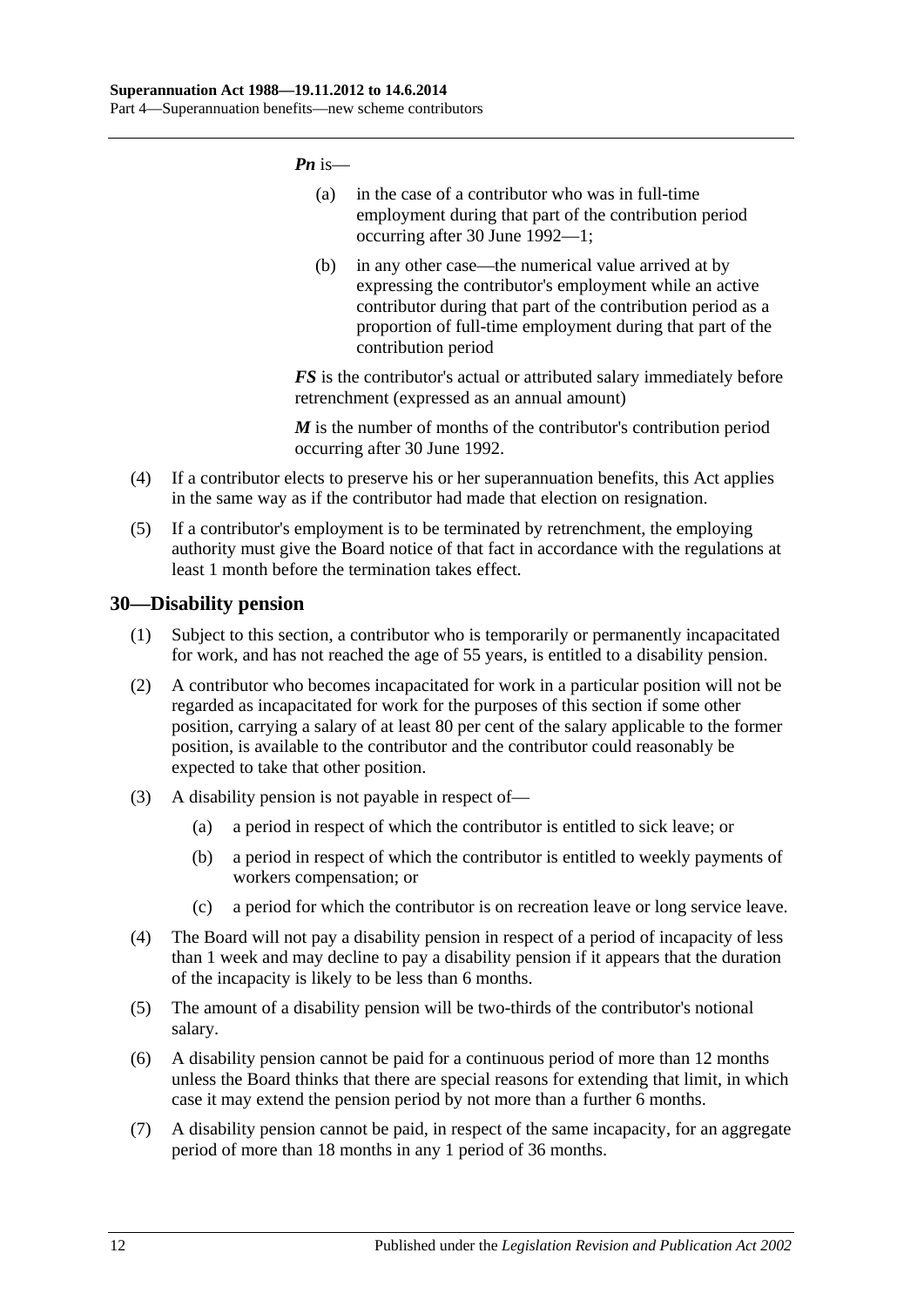(8) A contributor is not required to make any contribution over a period for which the contributor receives a disability pension but if the contributor was an active contributor immediately before the commencement of the pension period, the employer component of any superannuation payment that is subsequently made to, or in relation to, the contributor will be calculated as if the contributor had continued as an active contributor over the pension period and had continued to contribute at the rate applicable immediately before the commencement of that period.

#### <span id="page-42-0"></span>**30A—Rehabilitation etc of disability pensioner**

- (1) If, in the opinion of the Board, an attempt should be made to rehabilitate a disability pensioner or to find alternative employment for such a pensioner, the Board may serve notice on the pensioner's employer requiring the employer to do 1 or both of the following—
	- (a) take measures specified in the notice to rehabilitate the pensioner;
	- (b) take measures specified in the notice to find alternative employment for the pensioner.
- (2) A notice under [subsection](#page-42-0) (1) may require the employer to periodically report in writing to the Board on the progress it is making in complying with the requirements of the notice.
- <span id="page-42-1"></span>(3) If an employer does not comply with a notice under [subsection](#page-42-0) (1) to the satisfaction of the Board, the Board may, by further notice served on the employer, require the employer to reimburse the Treasurer for the amount of the disability pension paid to the pensioner from the date of service of that notice until the Board informs the employer in writing that it is satisfied with the employer's compliance with the original notice.
- (4) The amount of the pension referred to in [subsection](#page-42-1) (3) is a debt due by the employer to the Treasurer.

## **31—Termination of employment on invalidity**

- <span id="page-42-3"></span> $(1)$  If—
	- (a) a contributor's employment terminates on account of invalidity before the contributor reaches the age of 55 years; and
	- (b) the Board is satisfied that the contributor's incapacity for all kinds of work is 60 per cent or more of total incapacity and is likely to be permanent,

the contributor is entitled to a superannuation payment made up of 2 components—

- (c) an employee component (to be charged against the contributor's contribution account) equivalent to the amount standing to the credit of the contributor's contribution account; and
- (d) an employer component calculated in accordance with [subsection](#page-42-2) (2).
- <span id="page-42-2"></span>(2) The employer component is calculated as follows:

$$
EC = (A \times 3.86 \times FS) + X + Pn\left(\frac{FS \times 0.85 \times M}{300}\right)
$$

Where—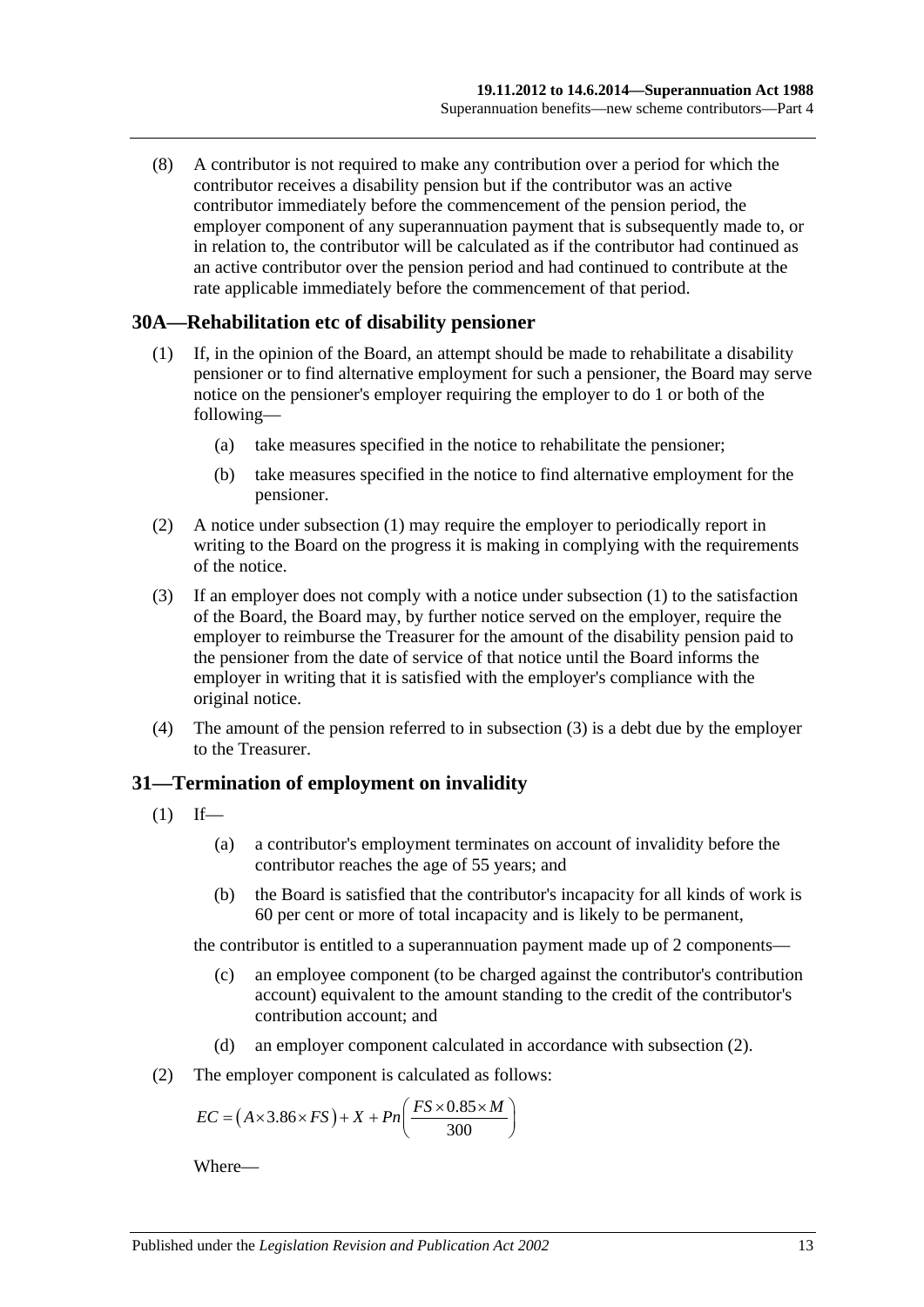*EC* is the employer component

*A* is the lesser of the following—

- (a) unity;
- (b) whichever of the following is applicable in the circumstances of the case:
	- (i) if the contributor is not receiving, and is not entitled to receive, weekly workers compensation payments in relation to the invalidity and was an active contributor immediately before termination of the employment—the numerical value obtained by dividing the number of the contributor's extrapolated contribution points by 360;
	- (ii) if the contributor is receiving, or is entitled to receive, weekly workers compensation payments in relation to the invalidity based on partial incapacity for work and was an active contributor immediately before termination of employment, the numerical value obtained from the following formula:

$$
n = \frac{acp + (1 - x)(ecp - acp)}{360}
$$

Where—

*n* is the numerical value

*acp* is the number of the contributor's accrued contribution points

*ecp* is the number of the contributor's extrapolated contribution points

*x* is the extent of the contributor's incapacity for work expressed as a proportion of total incapacity;

(iii) in any other case—the numerical value obtained by dividing the number of the contributor's accrued contribution points by 360

*FS* is the contributor's actual or attributed salary immediately before termination of employment (expressed as an annual amount)

*Pn* is—

- (a) in the case of a contributor who was in full-time employment during that part of the contribution period occurring after 30 June 1992—1;
- (b) in any other case—the numerical value arrived at by expressing the contributor's employment while an active contributor during that part of the contribution period as a proportion of full-time employment during that part of the contribution period

 $X$  is—

- (a) if the contributor was an active contributor immediately before the commencement of the invalidity—the amount (if any) by which the employee component falls short of twice the contributor's adjusted final salary;
- (b) if the contributor was not then an active contributor—zero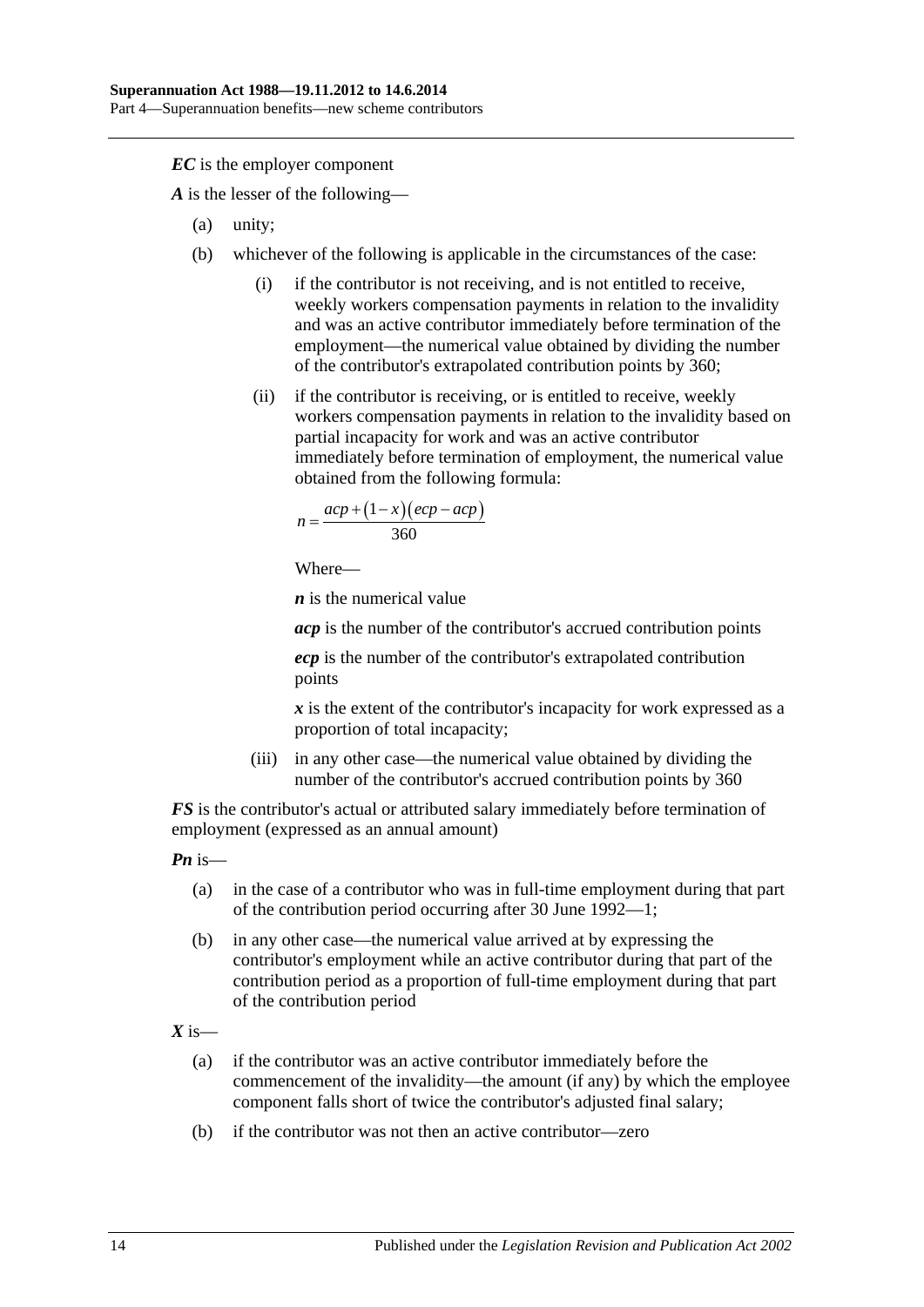#### $M$  is—

- (a) if the contributor was an active contributor immediately before termination of employment—the aggregate of the number of months of the contributor's contribution period occurring after 30 June 1992 and the number of months difference between the contributor's age as at the entitlement day and the age of retirement;
- (b) in any other case—the number of months of the contributor's contribution period occurring after 30 June 1992.
- (2a) When determining the number of a contributor's extrapolated superannuation points for the purposes of calculating the employer component under [subsection](#page-42-2) (2), the number of months' difference between the contributor's age as at the entitlement day and the age of 55 years will be used (and for that purpose an incomplete month will be counted as a whole month).
- <span id="page-44-0"></span>(2b) If the Board is not satisfied as to 1 or both of the matters referred to in [subsection](#page-42-3) (1)(b) the contributor is entitled to a superannuation payment that is the greater of the following:
	- (a) twice the contributor's adjusted salary immediately before termination of employment (expressed as an annual amount); or
	- (b) an amount made up of 2 components—
		- (i) an employee component (to be charged against the contributor's contribution account) equivalent to the amount standing to the credit of the contributor's contribution account; and
		- (ii) an employer component calculated as follows:

$$
EC = (A \times 3.86 \times FS) + Pn\left(\frac{FS \times 0.85 \times M}{300}\right)
$$

Where—

*EC* is the employer component

*A* is the lesser of the following:

- (a) unity;
- (b) the numerical value obtained by dividing the number of the contributor's accrued contribution points by 360

*FS* is the contributor's actual or attributed salary immediately before termination of employment (expressed as an annual amount)

*Pn* is—

- (a) in the case of a contributor who was in full-time employment during that part of the contribution period occurring after 30 June 1992—1;
- (b) in any other case—the numerical value arrived at by expressing the contributor's employment while an active contributor during that part of the contribution period as a proportion of full-time employment during that part of the contribution period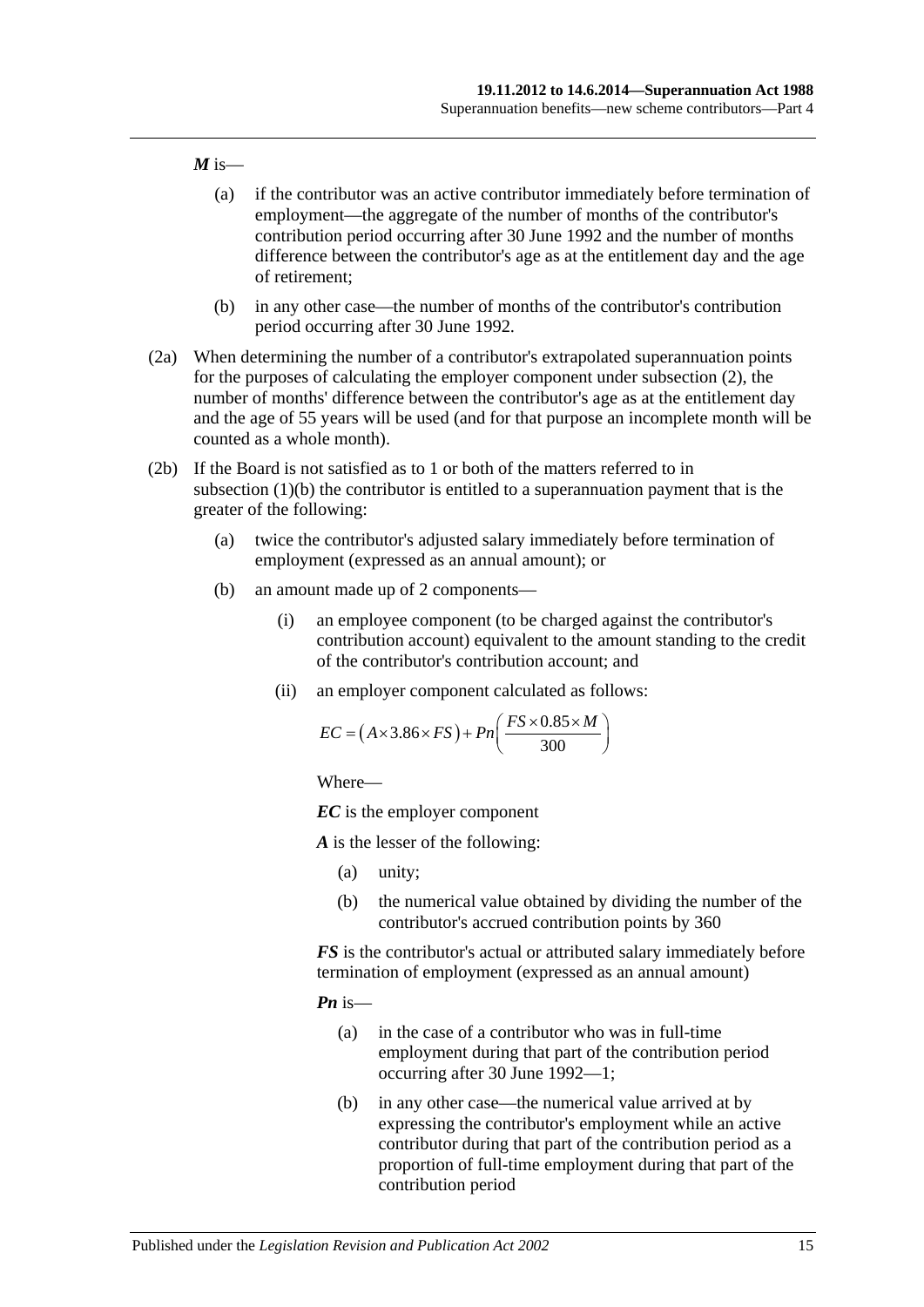*M* is the number of months of the contributor's contribution period occurring after 30 June 1992.

- (2c) A superannuation payment under [subsection](#page-44-0) (2b)(a) will be made up of 2 components—
	- (a) an employee component (to be charged against the contributor's contribution account) equivalent to the amount standing to the credit of the contributor's contribution account; and
	- (b) an employer component being the difference between the employee component and twice the contributor's actual or attributed salary immediately before termination of employment (expressed as an annual amount).
- <span id="page-45-1"></span><span id="page-45-0"></span>(3) A contributor's employment will be taken to have terminated on account of invalidity if and only if—
	- (a) the employer (acting with the written approval of the Board) terminates the employment on the ground of the contributor's invalidity; or
	- $(b)$
- (i) the employer or the contributor satisfies the Board (before termination of employment) that the contributor is incapacitated for work in the contributor's present position and that there is no other position, carrying a salary of at least 80 per cent of the salary applicable to the contributor's present position, which the contributor could reasonably be expected to take, available to the contributor; and
- (ii) the contributor has been on sick leave, weekly payments of workers compensation, or disability pension for at least 12 months or periods aggregating at least 12 months on account of the invalidity; and
- (iii) after notice has been given to the Board as required by the regulations, the employer terminates the employment or the contributor resigns from employment.
- (4) Despite any other Act or law to the contrary an employer cannot terminate the employment of a contributor on the ground of invalidity unless the requirements of [subsection](#page-45-0)  $(3)(a)$  or  $(b)$  have been satisfied.

# **32—Death of contributor**

- (1) The following payments will be made if a contributor's employment is terminated by the contributor's death:
	- (a) if the contributor is survived by a spouse—a lump sum payment will be made to the spouse;
	- (b) if the contributor is survived by a spouse and an eligible child or eligible children—a pension will be paid to each eligible child throughout any period of dependency;
	- (ba) if the contributor is not survived by a spouse but is survived by an eligible child or eligible children—a lump sum will be paid to the contributor's estate and a pension will be paid to each eligible child throughout any period of dependency;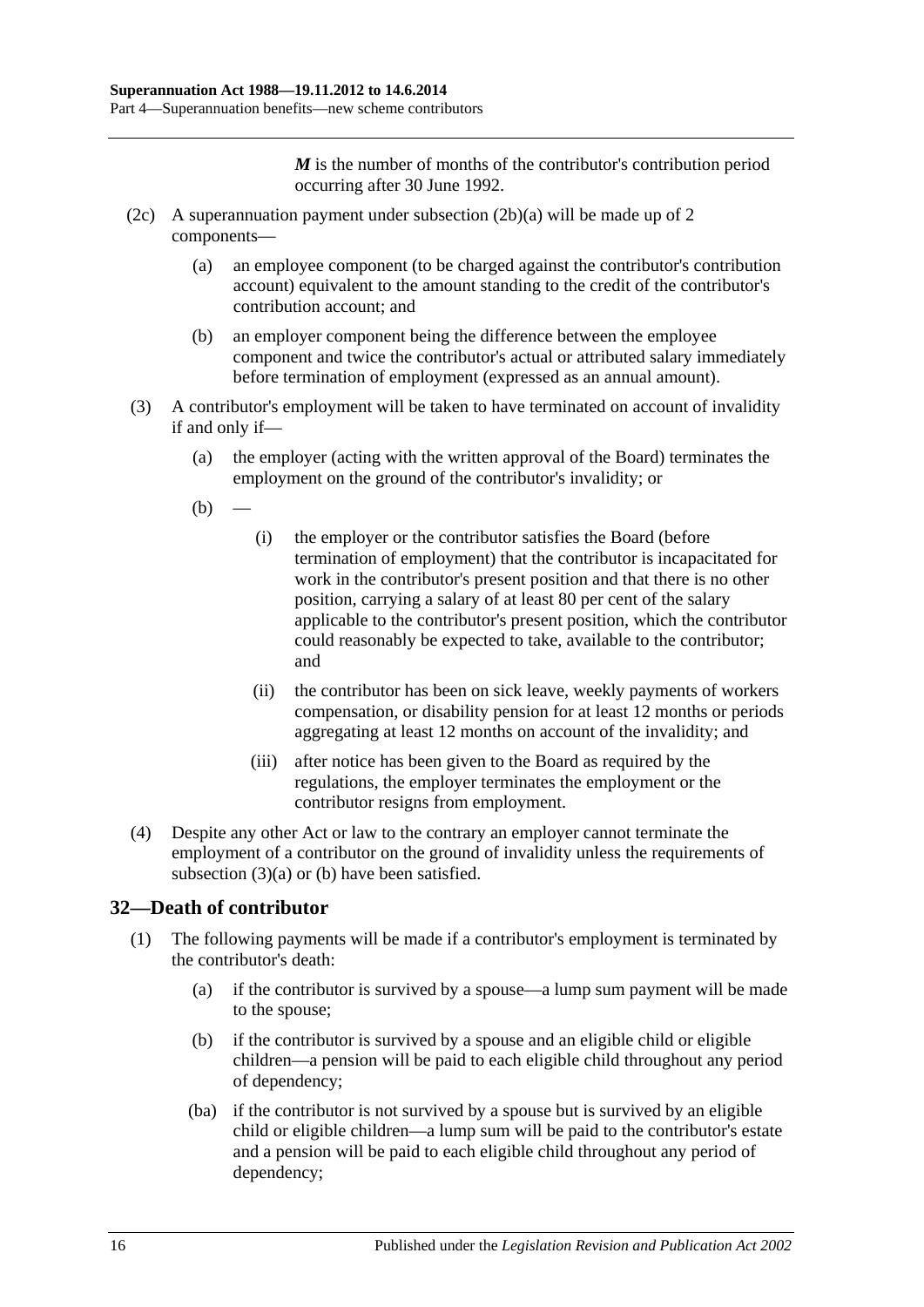- (c) if the contributor is not survived by a spouse or an eligible child—a lump sum payment will be made to the contributor's estate.
- (2) The lump sum to be paid to a surviving spouse, will be made up of 2 components—
	- (a) an employee component (to be charged against the contributor's contribution account) equivalent to the amount standing to the credit of the contributor's contribution account; and
	- (b) an employer component calculated as follows:
		- (i) if the contributor reached the age of 55 years on or before the date of death and is not survived by an eligible child—the employer component is calculated in the same way as the employer component of the lump sum that would have been payable to the contributor if he or she had retired on the date of death;
		- (ii) in any other case the employer component is calculated in accordance with the following formula:

$$
EC = (A \times 3 \times FS) + X + Pn\left(\frac{FS \times 0.85 \times M}{300}\right)
$$

Where—

*EC* is the employer component

*A* is the lesser of the following:

- (a) unity;
- (b) whichever of the following is applicable in the circumstances of the case:
	- (i) if the spouse is not receiving, and is not entitled to receive, weekly workers compensation payments in relation to the contributor's death and the contributor was an active contributor immediately before the contributor's death—the numerical value obtained by dividing the number of the contributor's extrapolated contribution points by 420;
	- (ii) if the spouse is receiving, or is entitled to receive, weekly workers compensation payments in relation to the contributor's death based on partial dependency and the contributor was an active contributor immediately before his or her death—the numerical value obtained from the following formula:

$$
n = \frac{acp + (1 - x)(ecp - acp)}{420}
$$

Where—

*n* is the numerical value

*acp* is the number of the contributor's accrued contribution points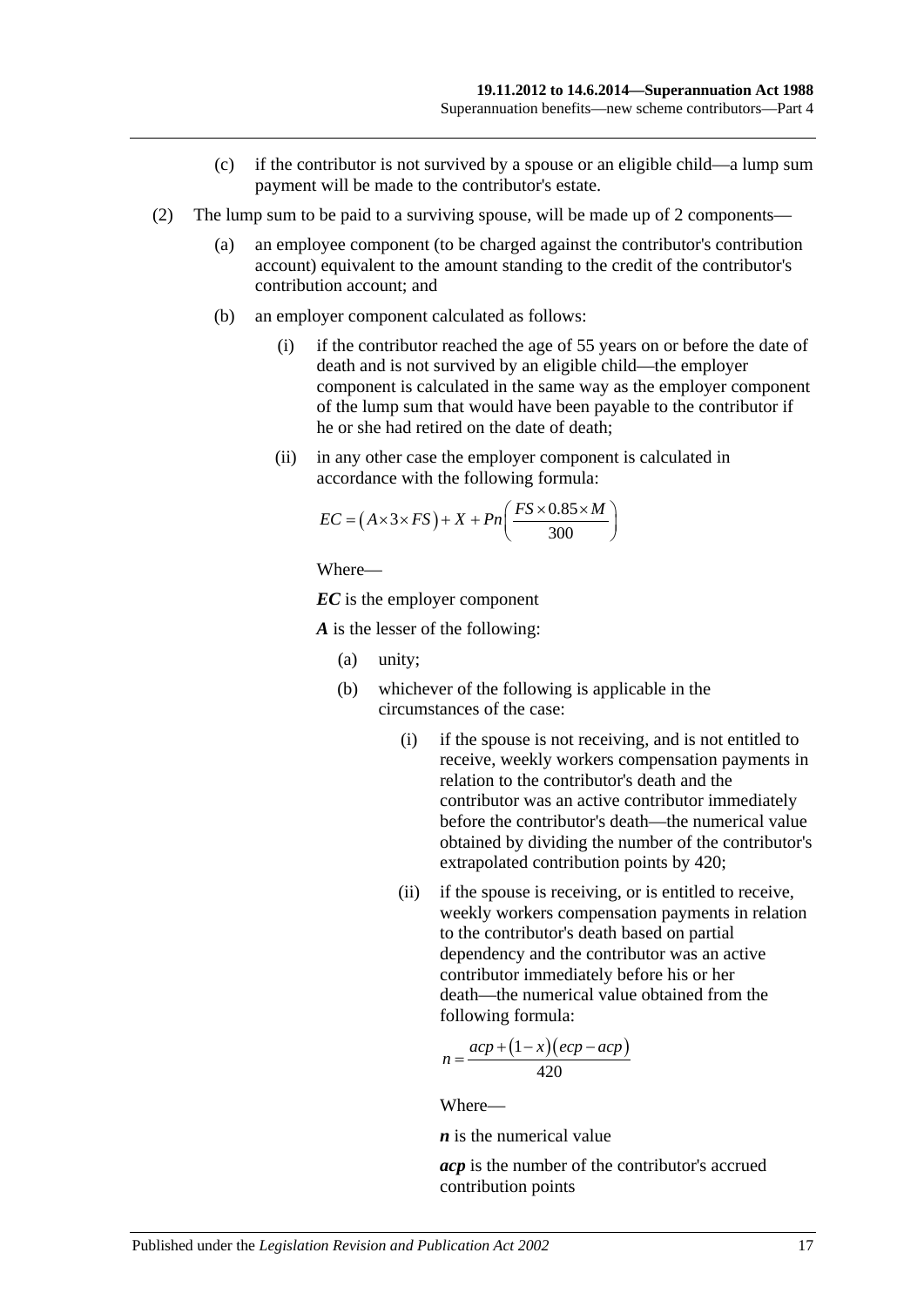*ecp* is the number of the contributor's extrapolated contribution points

*x* is the extent of the spouse's dependency expressed as a proportion of full dependency;

(iii) in any other case—the numerical value obtained by dividing the number of the contributor's accrued contribution points by 420

*FS* is the contributor's actual or attributed salary immediately before the contributor's death (expressed as an annual amount);

 $X$  is—

- (a) if the contributor was an active contributor immediately before the date of death—the amount (if any) by which the employee component falls short of twice the contributor's adjusted final salary immediately before the contributor's death (expressed as an annual amount);
- (b) if the contributor was not then an active contributor—zero.

#### *Pn* is—

- (a) in the case of a contributor who was in full-time employment during that part of the contribution period occurring after 30 June 1992—1;
- (b) in any other case—the numerical value arrived at by expressing the contributor's employment while an active contributor during that part of the contribution period as a proportion of full-time employment during that part of the contribution period
- $M$  is—
	- (a) if the contributor was an active contributor immediately before termination of employment—the aggregate of the number of months of the contributor's contribution period occurring after 30 June 1992 and the number of months difference between the contributor's age as at the entitlement day and the age of retirement;
	- (b) in any other case—the number of months of the contributor's contribution period occurring after 30 June 1992.
- (2a) However, a surviving spouse will not be entitled to a benefit under this section if [section](#page-88-0) 43AG applies to the spouse.
- (3) The pension for an eligible child is calculated as follows:
	- (a) if the contributor is survived by a spouse, then—
		- (i) if there are no more than 3 eligible children:

 $P = A \times .05 \times FS$ 

(ii) if there are more than 3 eligible children: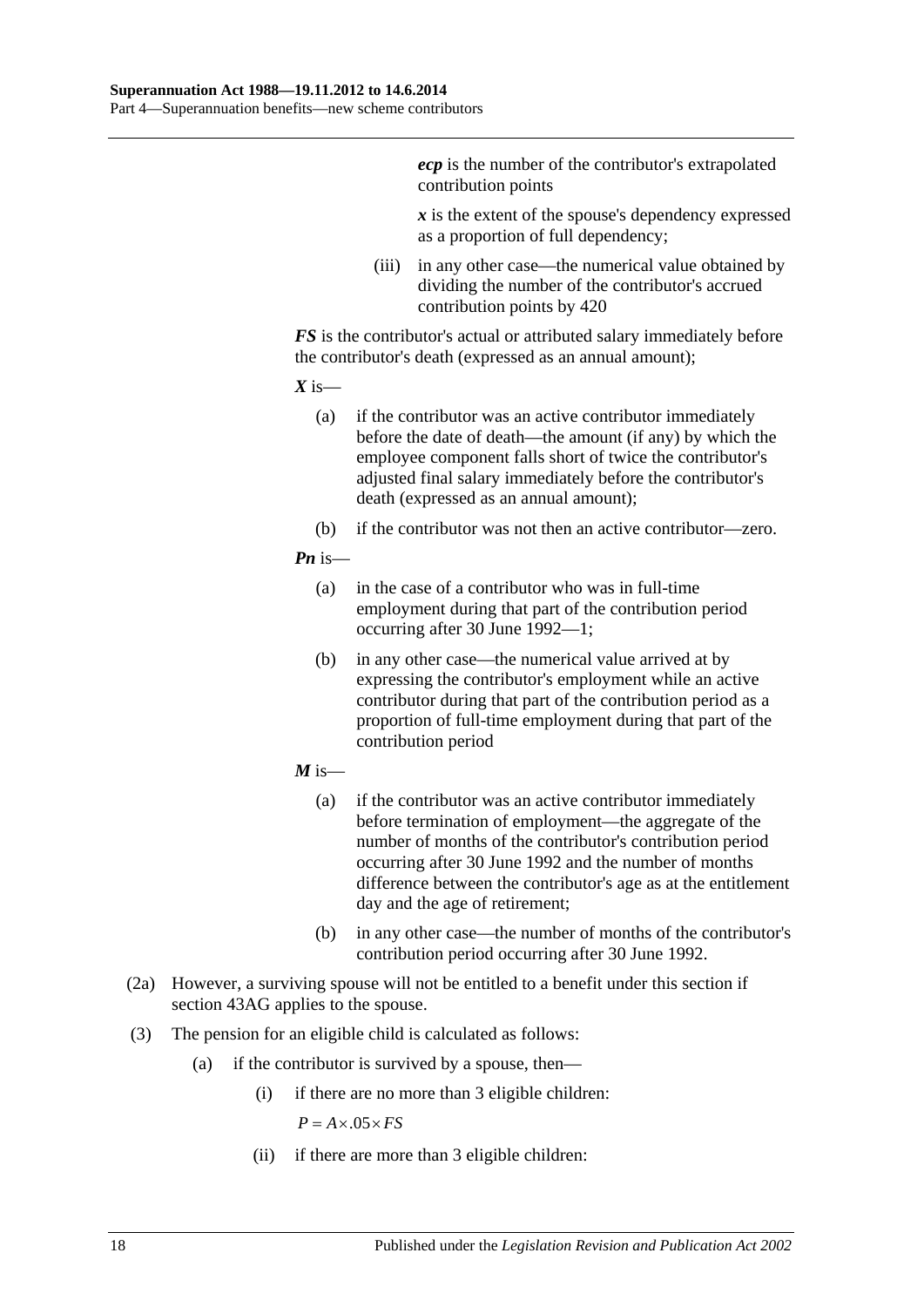$P = 1/n(A \times .15 \times FS)$ 

- (b) if the contributor is not survived by a spouse, then—
	- (i) if there are no more than 3 eligible children:  $P = A \times .15 \times FS$
	- (ii) if there are more than 3 eligible children:

 $P = 1/n(A \times .45 \times FS)$ 

#### Where—

*P* is the amount of the pension (expressed as an amount per fortnight)

*A* is the lesser of the following:

(a) unity

 $(b)$ 

- (i) if the contributor was an active contributor immediately before the contributor's death—the numerical value obtained by dividing the number of the contributor's extrapolated contribution points by 420;
- (ii) if the contributor was not an active contributor immediately before the contributor's death—the numerical value obtained by dividing the number of the contributor's accrued contribution points by 420

*FS* is the contributor's actual or attributed salary immediately before the contributor's death (expressed as an amount per fortnight)

*n* is the number of eligible children.

(3a) The lump sum to be paid to the estate of a contributor who is not survived by a spouse but is survived by an eligible child or eligible children will be charged against the contributor's contribution account to the extent of the amount standing to the credit of the account and will be the aggregate of the following amounts:

 $(a)$ 

- (i) if the contributor was an active contributor immediately before his or her death—the greater of the following amounts:
	- (A) an amount equivalent to the amount standing to the credit of the contributor's contribution account;
	- (B) an amount equivalent to twice the amount of the contributor's adjusted salary immediately before the contributor's death (expressed as an annual amount);
- (ii) if the contributor was not an active contributor immediately before his or her death—an amount equivalent to the amount standing to the credit of the contributor's contribution account; and
- (b) an amount calculated as follows: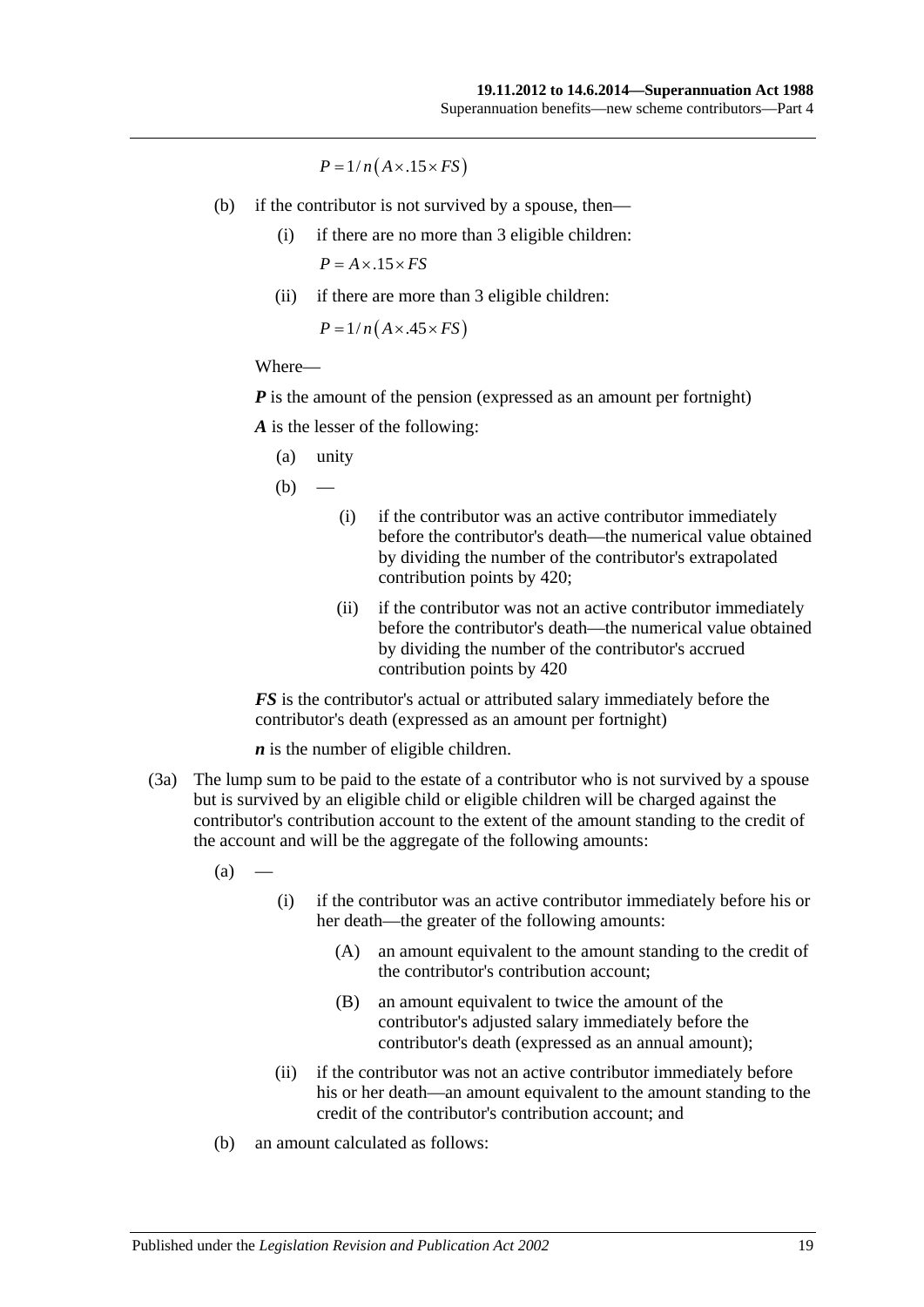Part 4—Superannuation benefits—new scheme contributors

$$
A = P n \left( \frac{FS \times 0.85 \times M}{300} \right)
$$

Where—

*A* is the amount

*Pn* is—

- (a) in the case of a contributor who was in full-time employment during that part of the contribution period occurring after 30 June 1992—1;
- (b) in any other case—the numerical value arrived at by expressing the contributor's employment while an active contributor during that part of the contribution period as a proportion of full-time employment during that part of the contribution period

*FS* is the contributor's actual or attributed salary immediately before the contributor's death (expressed as an annual amount)

 $M$  is—

- (a) if the contributor was an active contributor immediately before termination of employment—the aggregate of the number of months of the contributor's contribution period occurring after 30 June 1992 and the number of months difference between the contributor's age as at the entitlement day and the age of retirement;
- (b) in any other case—the number of months of the contributor's contribution period occurring after 30 June 1992.
- (4) The pension for an eligible child will be indexed.
- (5) The lump sum to be paid to the estate of a contributor who is not survived by a spouse or an eligible child will be made up of 2 components—
	- (a) an employee component (to be charged against the contributor's contribution account) equivalent to the amount standing to the credit of the contributor's contribution account; and
	- (b) an employer component that is the lesser of the following:

(i) 
$$
EC = (FS \times A \times 4.5) + Pn\left(\frac{FS \times 0.85 \times M}{300}\right)
$$
  
(ii) 
$$
EC = \left[FS \times 4.5 \times \left(1 - \frac{X}{420}\right)\right] + Pn\left(\frac{FS \times 0.85 \times M}{300}\right)
$$

Where—

*EC* is the employer component

*FS* is the contributor's actual or attributed salary immediately before death (expressed as an annual amount)

*A* is the lesser of the following:

(a) unity;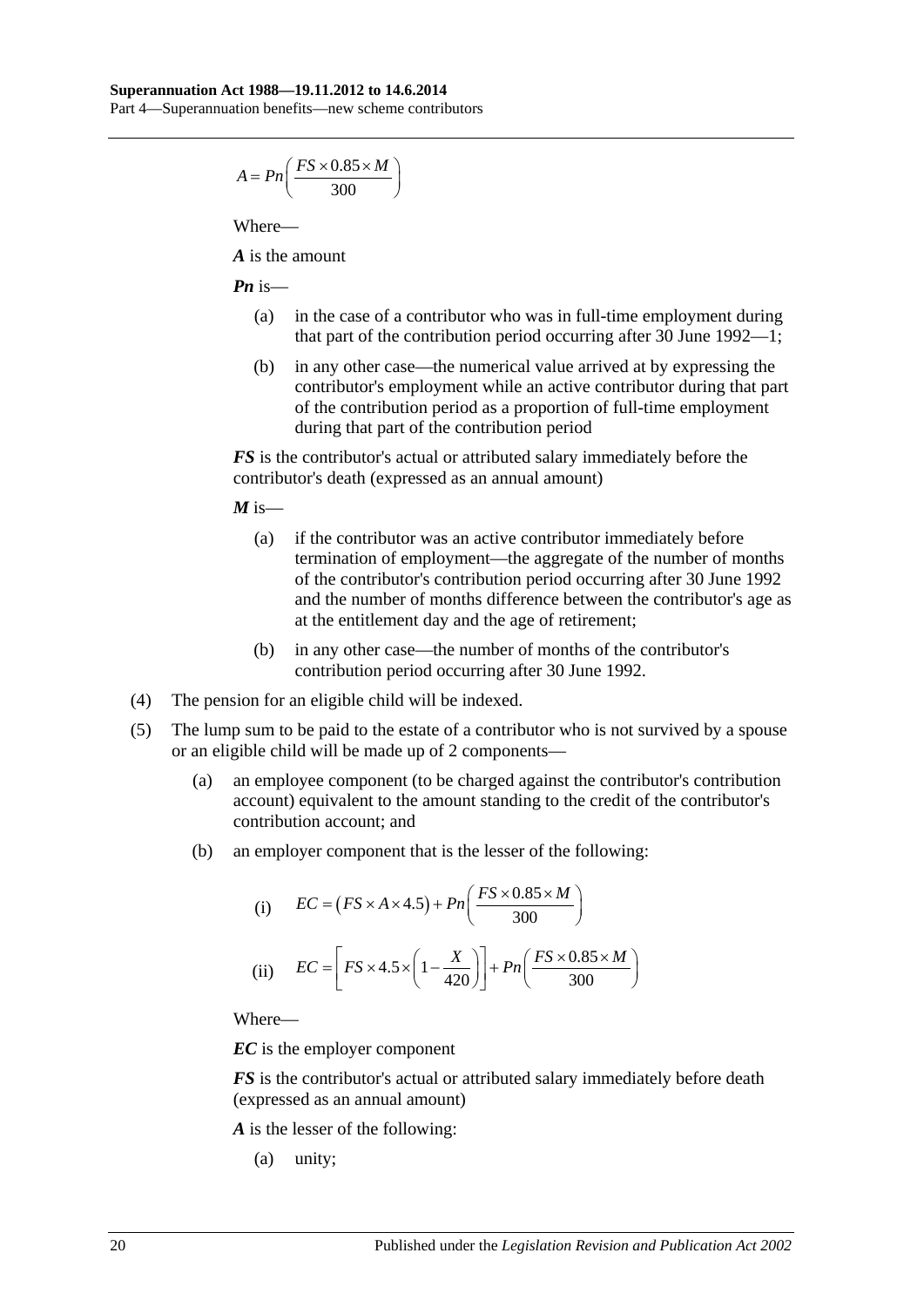- (b) the numerical value obtained by dividing the number of the contributor's accrued contribution points by 420
- *Pn* is—
	- (a) in the case of a contributor who was in full-time employment during that part of the contribution period occurring after 30 June 1992—1;
	- (b) in any other case—the numerical value arrived at by expressing the contributor's employment while an active contributor during that part of the contribution period as a proportion of full-time employment during that part of the contribution period
- $X$  is—
	- (a) in relation to a contributor who was at the date of death under the age of 60 years—the lesser of 60 and the number of months by which the contributor's age fell short of 60 years;
	- (b) in any other case—zero

*M* is the number of months of the contributor's contribution period occurring after 30 June 1992.

## <span id="page-50-0"></span>**32A—PSESS benefit**

- (1) Subject to this section, a person who is entitled to a benefit under this Part is entitled also to payment of the amount standing to the credit of the contributor's account under [subsection](#page-51-0) (6) being an amount equivalent to the amount accrued under the Public Sector Employees Superannuation Scheme in respect of the contributor.
- (2) If a contributor who has resigned from employment elects to take the amount standing to the credit of his or her contribution account, the amount referred to in [subsection](#page-50-0) (1) will—
	- (a) be paid to or in relation to the contributor at the time at which, and in the circumstances under which, payment of benefits would be made to or in relation to the contributor if he or she had preserved his or her accrued superannuation benefits; or
	- (b) be carried over to some other superannuation fund or scheme approved by the Board.
- (3) If a contributor who has resigned from employment elects to carry over his or her accrued superannuation benefits to an approved superannuation fund or scheme and the Board is satisfied that the contributor has been admitted to membership of the fund or scheme, the amount referred to in [subsection](#page-50-0) (1) will be paid on behalf of the contributor to the fund or scheme.
- (4) If at the time payment is to be made under [subsection](#page-50-0) (1) the contributor has died, the payment will be made to the contributor's spouse or if the contributor is not survived by a spouse, to the contributor's estate.
- (5) If the amount referred to in [subsection](#page-50-0) (1) has not been determined when it would otherwise be payable under this section, the amount is not payable until the expiration of 7 days after it has been determined.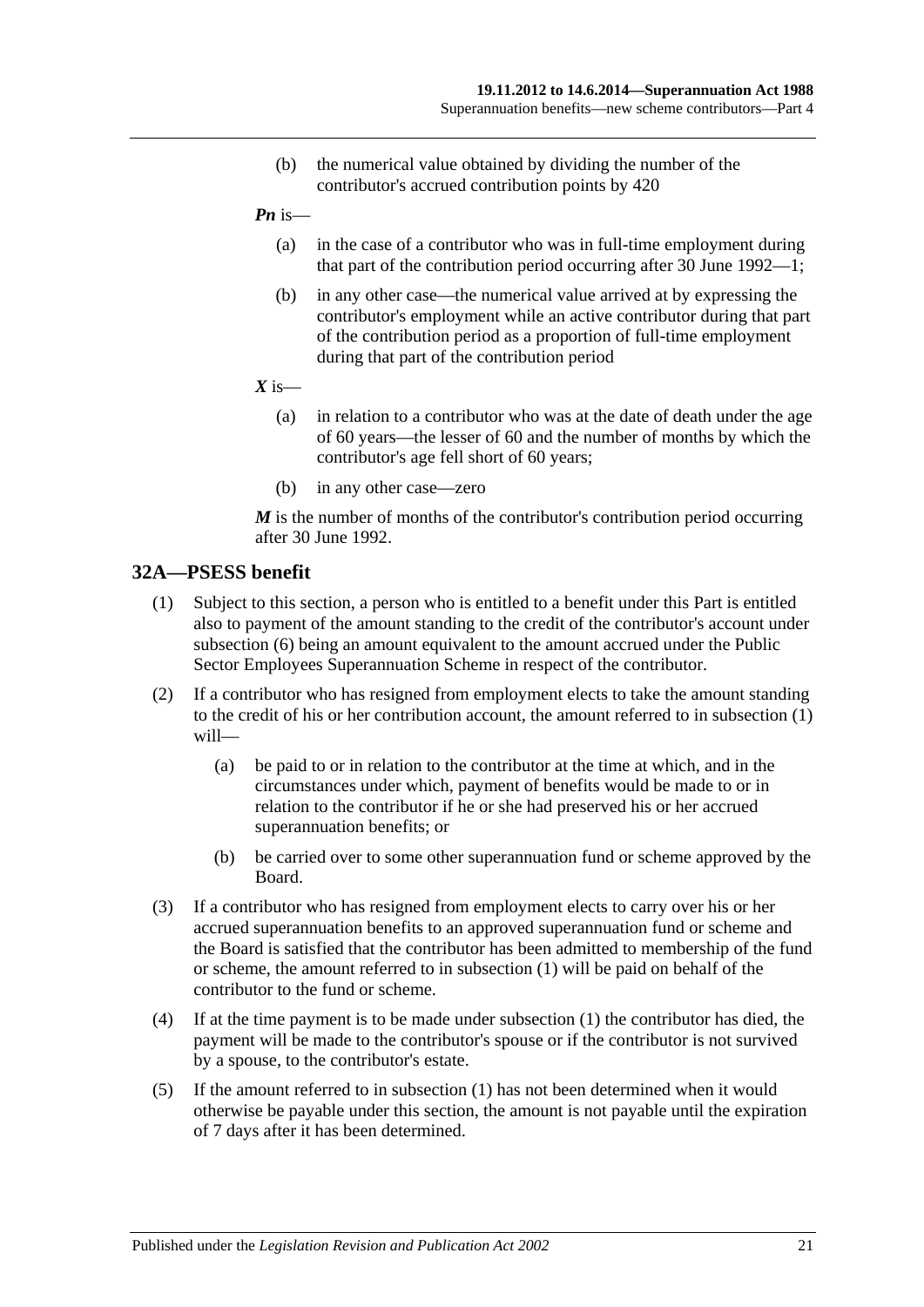- <span id="page-51-1"></span><span id="page-51-0"></span>(6) The Board will maintain an account in the name of each contributor and the Board must—
	- (a) credit to each account (when the amount has been determined) an amount equivalent to the amount accrued under the Public Sector Employees Superannuation Scheme as at 30 June 1992 in respect of the contributor; and
	- (b) credit to each account at the end of the 1992/1993 financial year and at the end of each succeeding financial year—an amount that reflects the rate of return determined by the Board in relation to the contribution accounts of new scheme contributors for the relevant financial year.
- <span id="page-51-2"></span>(7) If there is a delay in crediting the amount referred to in [subsection](#page-51-1)  $(6)(a)$ , the amount referred to in [subsection](#page-51-2) (6)(b) will be determined on the assumption that the amount referred to in [subsection](#page-51-1) (6)(a) had been credited on 1 July 1992.
- (8) If it is necessary to determine the balance of an account referred to in [subsection](#page-51-0) (6) at some time other than the end of a financial year, the balance will be extrapolated by applying a percentage rate of return estimated by the Board.

## <span id="page-51-6"></span>**32B—Commutation to pay deferred superannuation contributions surcharge—contributor**

- <span id="page-51-5"></span>(1) A contributor who is liable for a deferred superannuation contributions surcharge as a result of a benefit becoming payable to the contributor may apply to the Board, in accordance with this section—
	- (a) to receive part of the benefit in the form of a commutable pension; and
	- (b) to fully commute the pension.
- <span id="page-51-3"></span>(2) A contributor who has become entitled to a benefit, or will shortly become entitled to a benefit, may—
	- (a) estimate the amount of the surcharge the contributor will become liable to pay (the *estimated surcharge amount*); and
	- (b) request the Board, in the approved form, to—
		- (i) withhold from the contributor's benefit an amount equal to the estimated surcharge amount (the *withheld amount*); and
		- (ii) pay the balance of the benefit to the contributor (being, in the case of a benefit to which the contributor is yet to become entitled, a payment after the entitlement arises),

and the Board must, subject to [subsection](#page-52-0) (4), comply with the contributor's request.

- <span id="page-51-4"></span>(3) If a contributor has made a request under [subsection](#page-51-3)  $(2)(b)$ , the contributor must, before the expiration of 2 months following the issue of a surcharge notice in respect of the contributor, advise the Board in the approved form that the notice has been issued and the Board must, within 7 days of receiving that advice—
	- (a) convert into a pension—
		- (i) if the amount of the surcharge payable by the contributor is less than the withheld amount—a portion of the withheld amount equal to the amount payable; or
		- (ii) in any other case—the whole of the withheld amount; and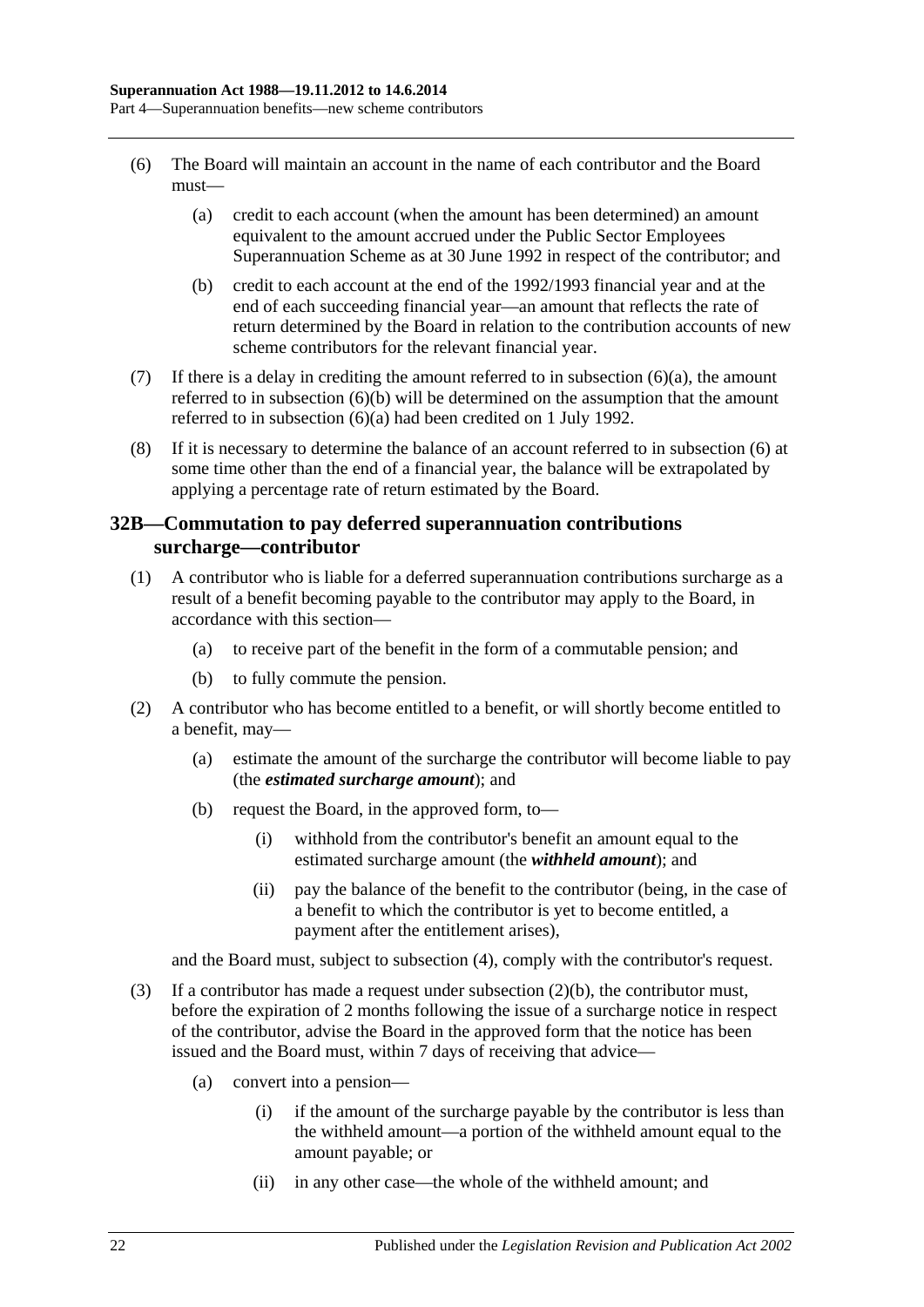- (b) immediately after converting the withheld amount, or a portion of the withheld amount, into a pension under [paragraph](#page-51-4) (a)—commute the pension; and
- (c) pay to the contributor—
	- (i) the lump sum resulting from the commutation of the pension; and
	- (ii) the balance (if any) of the withheld amount.
- <span id="page-52-0"></span>(4) The Board may reject an application under [subsection](#page-51-5) (1) if—
	- (a) it is not satisfied that, if the application were accepted, the resulting lump sum will be applied in payment of the surcharge; or
	- (b) the contributor fails to satisfy the Board that the contributor has, or will have, a surcharge liability to the Commissioner of Taxation.
- (5) The factors to be applied in—
	- (a) the conversion of a withheld amount (or part of a withheld amount) into a pension; and
	- (b) the commutation of a pension,

will be determined by the Treasurer on the recommendation of an actuary.

#### <span id="page-52-3"></span>**32C—Commutation to pay deferred superannuation contributions surcharge following death of contributor**

- <span id="page-52-1"></span>(1) If a contributor who is liable for a deferred superannuation contributions surcharge dies—
	- (a) having made a request of the Board under [section](#page-51-6) 32B for part of his or her benefit to be withheld but before receiving a surcharge notice; or
	- (b) having received a surcharge notice but before requesting commutation of his or her pension under [section](#page-51-6) 32B,

the contributor's spouse or, if the contributor is not survived by a spouse, the contributor's legal representative, may, before the expiration of the period of 2 months immediately following the contributor's death or the issue of the surcharge notice (whichever is the later), apply to the Board—

- (c) to receive the amount withheld by the Board on behalf of the deceased contributor under [section](#page-51-6) 32B in the form of a commutable pension; and
- (d) to fully commute the pension.
- <span id="page-52-2"></span>(2) The Board must, on receipt of an application under [subsection](#page-52-1) (1)—
	- (a) convert into a pension—
		- (i) if the amount of the surcharge payable by the spouse or estate is less than the withheld amount—a portion of the withheld amount equal to the amount payable; or
		- (ii) in any other case—the whole of the withheld amount; and
	- (b) immediately after converting the withheld amount, or a portion of the withheld amount, into a pension under [paragraph](#page-52-2) (a)—commute the pension; and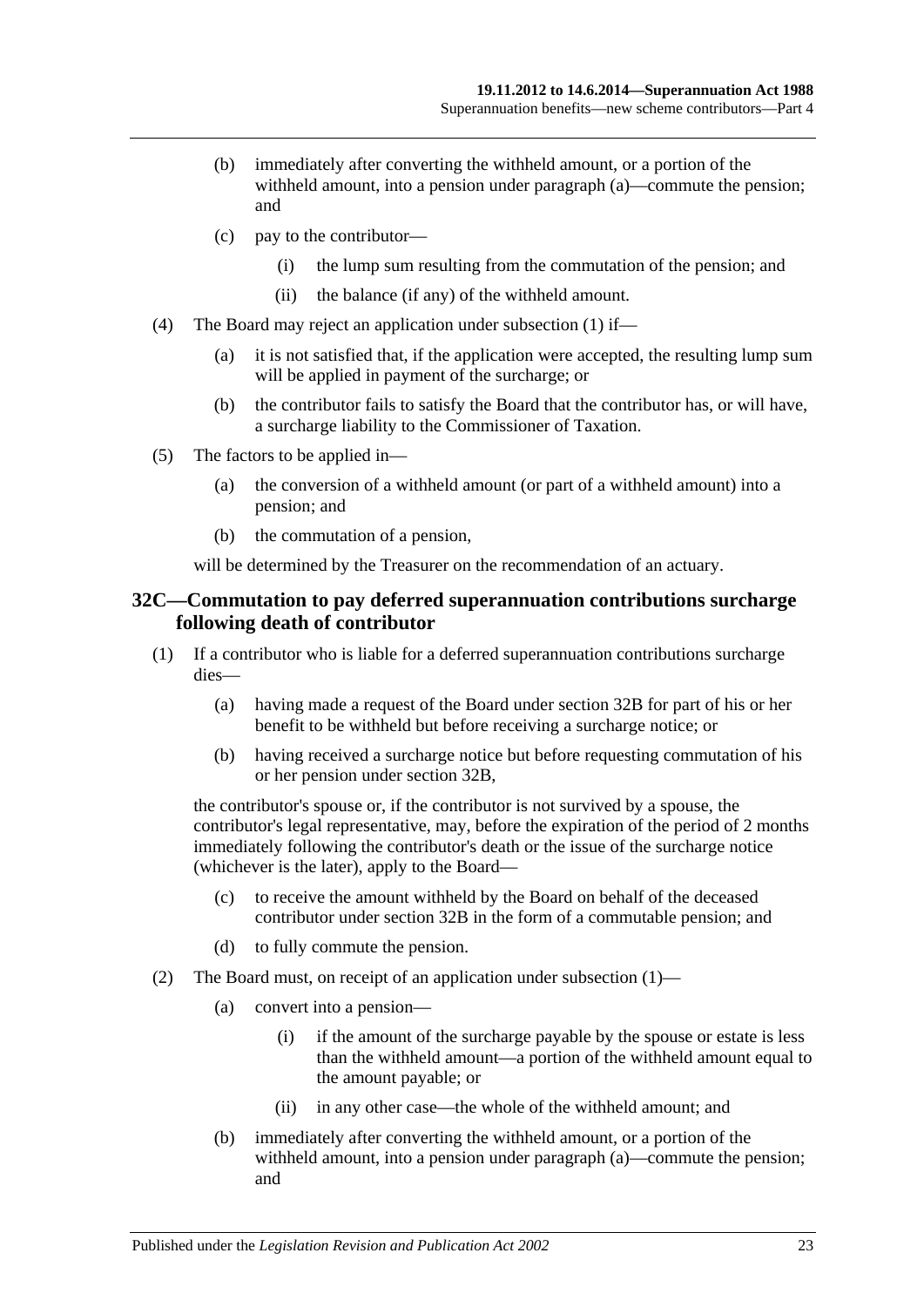- (c) pay to the spouse or estate—
	- (i) the lump sum resulting from the commutation of the pension; and
	- (ii) the balance (if any) of the withheld amount.
- <span id="page-53-1"></span>(3) If a contributor dies without having made a request under [section](#page-51-6) 32B, the contributor's spouse or, if the contributor is not survived by a spouse, the contributor's legal representative, may—
	- (a) estimate the amount of the surcharge the spouse or estate will become liable to pay (the *estimated surcharge amount*); and
	- (b) request the Board, in the approved form, to—
		- (i) withhold from the spouse's benefit or the benefit payable to the estate an amount equal to the estimated surcharge amount (the *withheld amount*); and
		- (ii) pay the balance of the benefit to the spouse or estate,

and the Board must, subject to [subsection](#page-53-0) (6), comply with the request.

- (4) An application under [subsection](#page-53-1) (3) must be made in writing to the Board before payment of the benefit to the spouse or legal representative.
- <span id="page-53-2"></span>(5) The spouse or legal representative must, before the expiration of 2 months following the issue of a surcharge notice in respect of the contributor, advise the Board in the approved form that the notice has been issued and the Board must, within 7 days of receiving that advice—
	- (a) convert into a pension—
		- (i) if the amount of the surcharge payable by the spouse or estate is less than the withheld amount—a portion of the withheld amount equal to the amount payable; or
		- (ii) in any other case—the whole of the withheld amount; and
	- (b) immediately after converting the withheld amount, or a portion of the withheld amount, into a pension under [paragraph](#page-53-2) (a)—commute the pension; and
	- (c) pay to the spouse or estate—
		- (i) the lump sum resulting from the commutation of the pension; and
		- (ii) the balance (if any) of the withheld amount.
- <span id="page-53-0"></span>(6) The Board may reject an application under [subsection](#page-52-1) (1) or [\(3\)](#page-53-1) if it is not satisfied that, if the application were accepted, the resulting lump sum will be applied in payment of the surcharge or be used to reimburse the deceased contributor's estate, or the spouse or other person who has paid the surcharge on behalf of the estate.
- (7) The factors to be applied in—
	- (a) the conversion of a withheld amount (or part of a withheld amount) into a pension; and
	- (b) the commutation of a pension,

will be determined by the Treasurer on the recommendation of an actuary.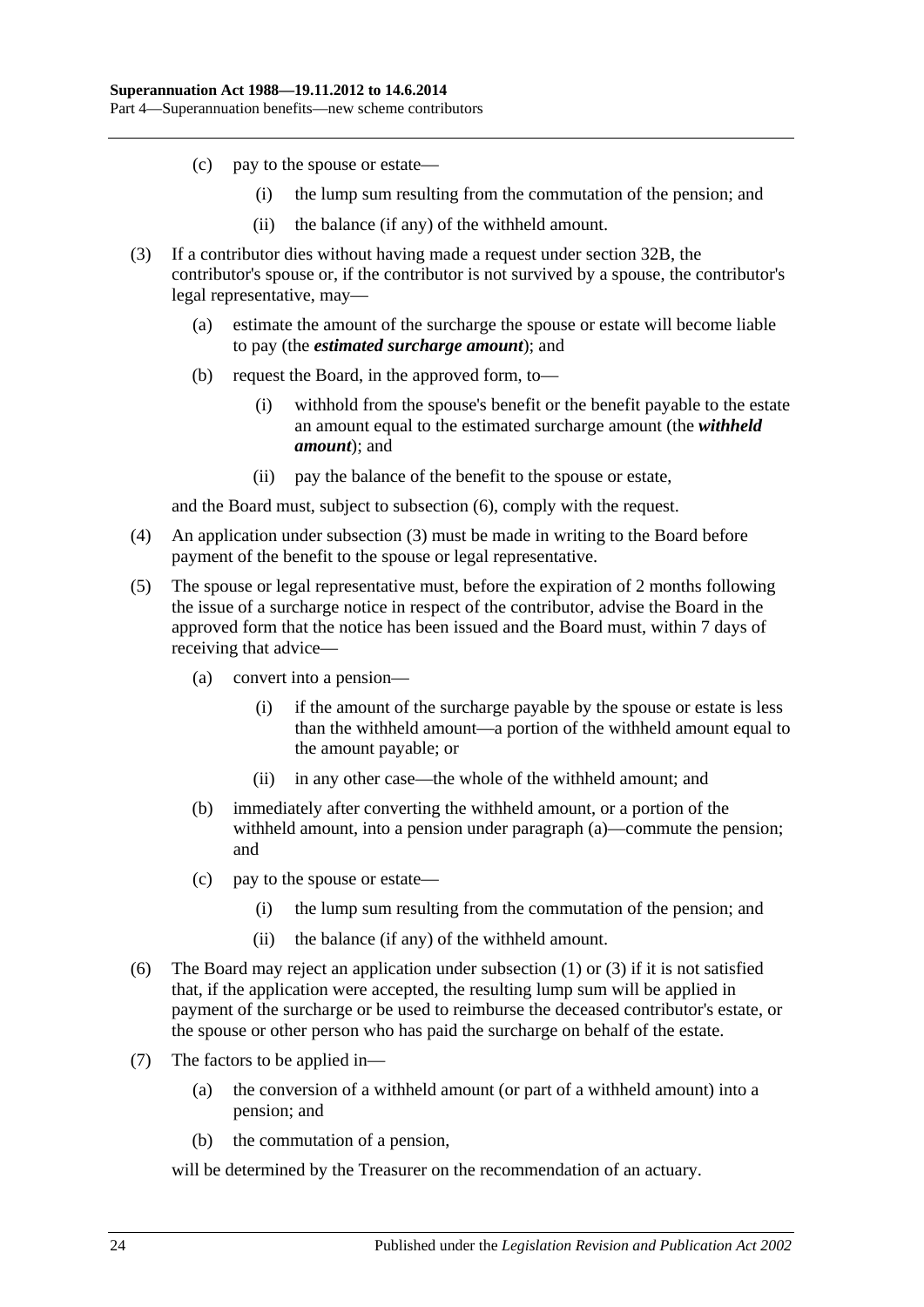(8) In this section—

*legal representative*, in relation to a deceased contributor, means a person—

- (a) holding office as executor of the will of the deceased contributor where probate of the will has been granted or resealed in South Australia or any other State or a Territory; or
- (b) holding office in South Australia or any other State or a Territory as administrator of the estate of the deceased contributor.

## **32D—Withheld amount**

An amount withheld under [section](#page-51-6) 32B or [32C—](#page-52-3)

- (a) must be paid by the Treasurer into the Consolidated Account or a special deposit account established by the Treasurer for that purpose; and
- (b) will be charged against the relevant contributor's contribution account (to the extent possible) as if the amount had been paid to the contributor; and
- (c) will be credited with interest at a rate determined by the Treasurer; and
- (d) may be paid to the contributor (or the contributor's spouse or legal representative)—
	- (i) in accordance with [section](#page-51-6) 32B or [32C;](#page-52-3) or
	- (ii) at the direction of the Board if the Board—
		- (A) has not, within 2 years of withholding the amount, received advice that a surcharge notice has been issued in respect of the contributor; or
		- (B) considers, at any time, there is other good reason for doing so.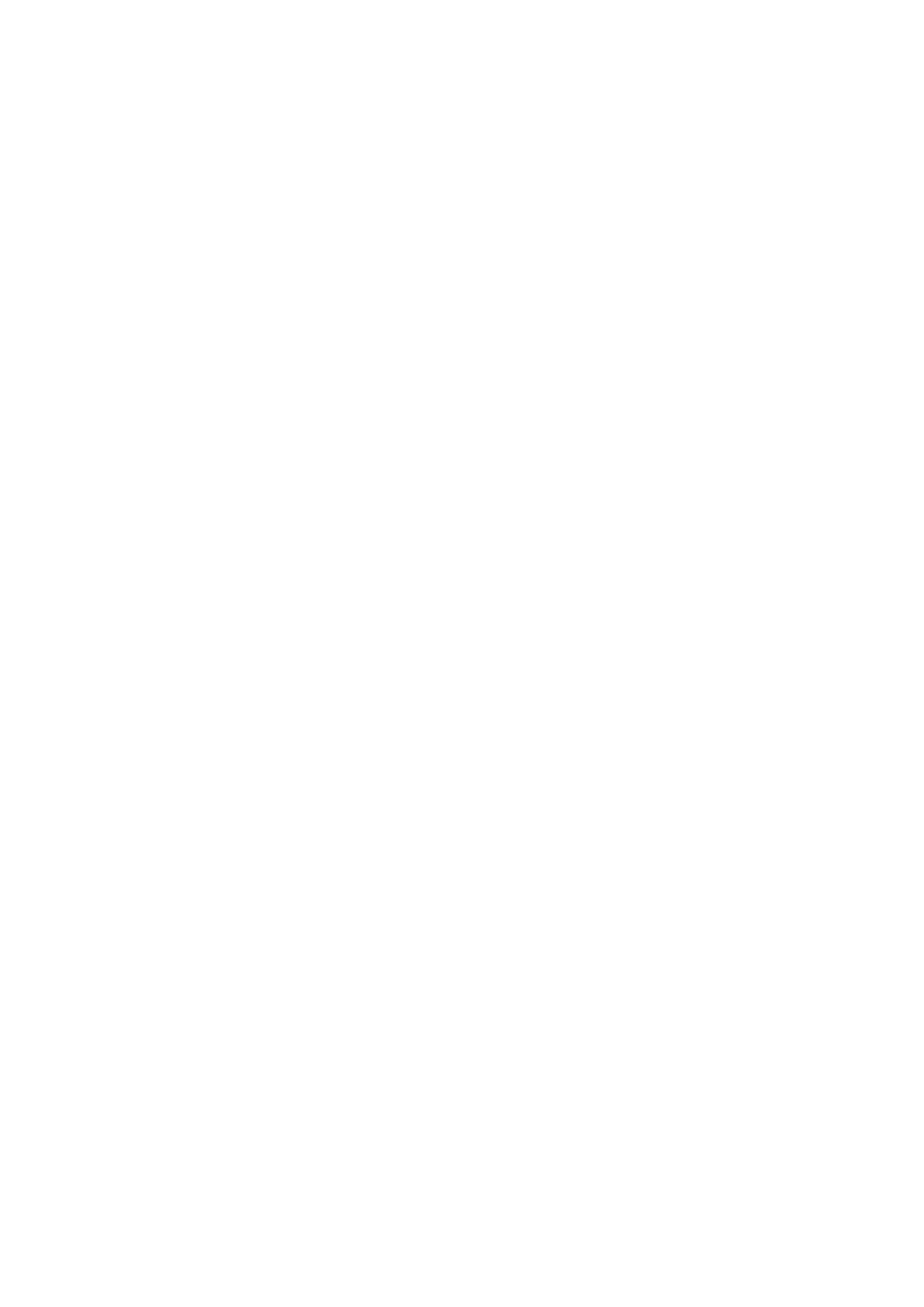# **Part 5—Superannuation benefits—old scheme contributors**

# **Division 1—Pension benefits**

## **33—Application of this Part**

This Part applies only to old scheme contributors.

## <span id="page-56-1"></span>**33A—Transition to retirement**

- <span id="page-56-0"></span>(1) A contributor may apply to the Board for the benefit of this section if—
	- (a) the contributor has reached—
		- (i) the age of 55 years; and
		- (ii) his or her preservation age; and
	- (b) the contributor has entered into an arrangement with his or her employer—
		- (i) to reduce his or her hours of work; or
		- (ii) to alter his or her duties,

or both, with the effect that there is a reduction in the contributor's salary; and

- (c) the purpose for establishing the arrangement referred to in [paragraph](#page-56-0) (b) relates to the proposed retirement of the contributor in due course (including by allowing the contributor to scale down his or her work in the lead-up to retirement).
- (2) The Board may require that an application under [subsection](#page-30-0) (1)—
	- (a) be made in such manner as the Board thinks fit; and
	- (b) be accompanied by such information or other material specified by the Board to assist the Board to be satisfied as to the matters set out in [paragraphs](#page-30-1) (b) and [\(c\)](#page-30-2) of that subsection.
- <span id="page-56-2"></span>(3) If the Board is satisfied that a valid application has been made under [subsection](#page-56-1) (1), the contributor will be entitled to a pension (a *draw down benefit*) on the basis of the contributor's application and on the basis that the maximum draw down benefit to which the contributor is entitled will be determined by the Board as follows:

$$
B = RP \times \frac{(FS - NS)}{FS}
$$

Where—

*B* is the maximum draw down benefit (expressed as an amount per fortnight)

*RP* is the amount that would be payable under section 34 if the contributor had retired from employment immediately before the date of the determination (expressed as an amount per fortnight)

*FS* is the contributor's actual salary immediately before the commencement of the arrangement envisaged by [subsection](#page-56-0) (1)(b)

*NS* is the contributor's actual salary on the commencement of the arrangement envisaged by [subsection](#page-56-0) (1)(b).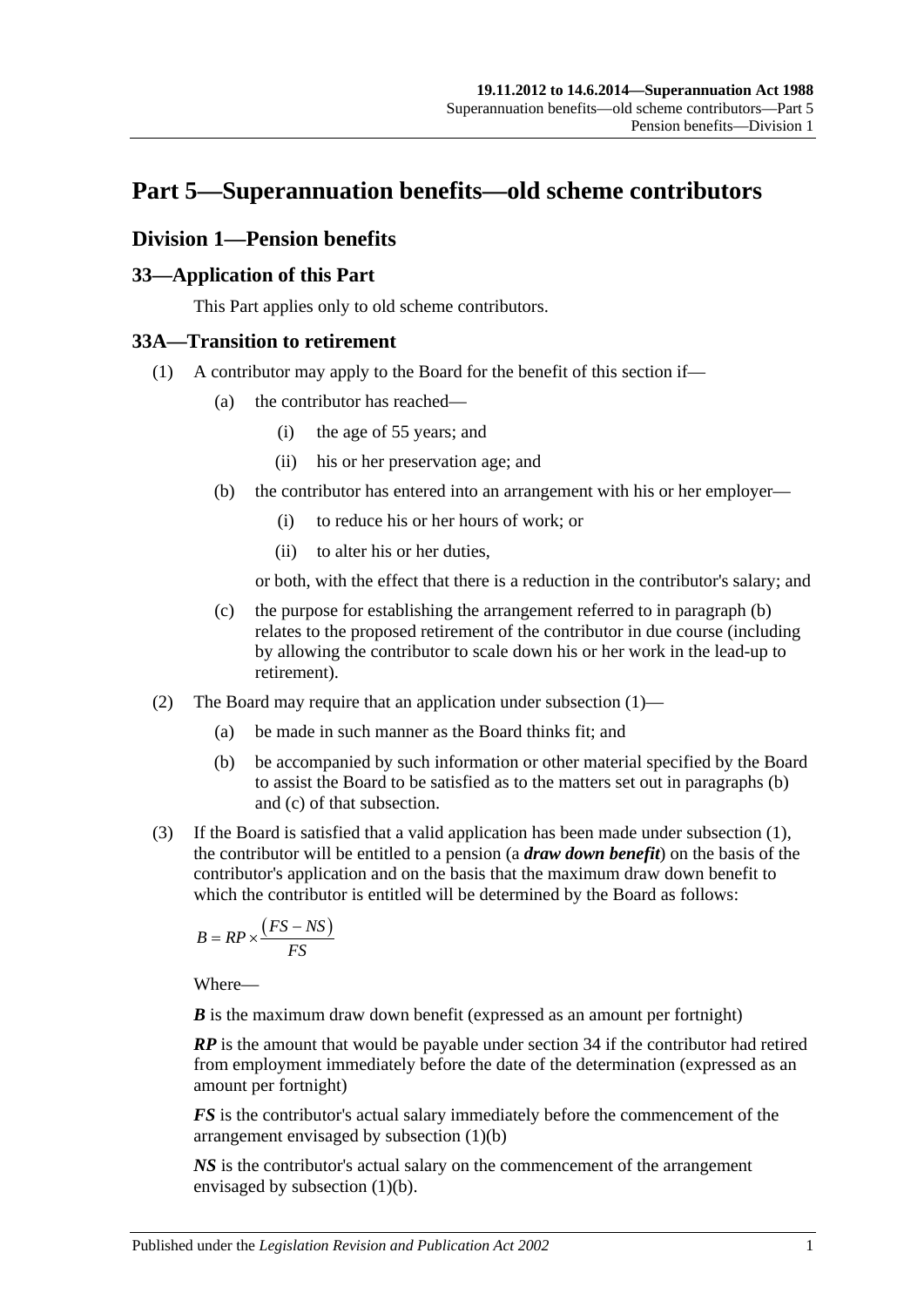- (4) A draw down benefit may not be commuted until the contributor retires from employment.
- <span id="page-57-0"></span>(5) If a contributor who has retired from employment applies for the commutation of a draw down benefit within 6 months after the commencement of the payment of the draw down benefit, the benefit may be commuted in accordance with the regulations as if it were a pension.
- (6) If a contributor who has retired from employment applies for the commutation of a draw down benefit after the expiration of the period that applies under [subsection](#page-57-0) (5), the terms and conditions of the commutation of the benefit will be as determined by the regulations.
- (7) A draw down benefit will be indexed as if it were a pension under this Act.
- <span id="page-57-1"></span>(8) When the Board has determined a draw down benefit—
	- (a) the contributions payable by the contributor under section 23 will (despite any provision made by section 23 to the contrary)—
		- (i) be fixed on the basis of the contributor's salary under the arrangement established with his or her employer (for so long as the arrangement continues); and
		- (ii) as so fixed, be payable in respect of this salary from the first full pay period after the Board's determination of the draw down benefit; and
		- (iii) be at the contributor's standard contribution rate under that section; and
	- (b) the contributor's contribution points will accrue, from the date of the determination until the cessation of the relevant arrangement (unless the contributor ceases to make the contributions envisaged by [paragraph](#page-57-1) (a)), at a rate for each contribution month determined as follows:

$$
CP = 1 \times \frac{AS}{FSA}
$$

Where—

*CP* is a proportion of 1 contribution point

AS is the contributor's actual salary under the relevant arrangement (as adjusted from time to time)

*FSA* is the contributor's actual salary immediately before the commencement of the relevant arrangement, adjusted from time to time to take into account any changes to the salary that would have occurred had the contributor not entered into the relevant arrangement but rather continued to be entitled to that salary.

- (9) If the employment arrangements of a contributor who is receiving a draw down benefit under this section alter so that there is an alteration in his or her salary—
	- (a) in the case of a reduction in salary—the contributor may apply to the Board for a further benefit in accordance with the provisions of this section and this section will then apply to the application and with respect to the relevant arrangement—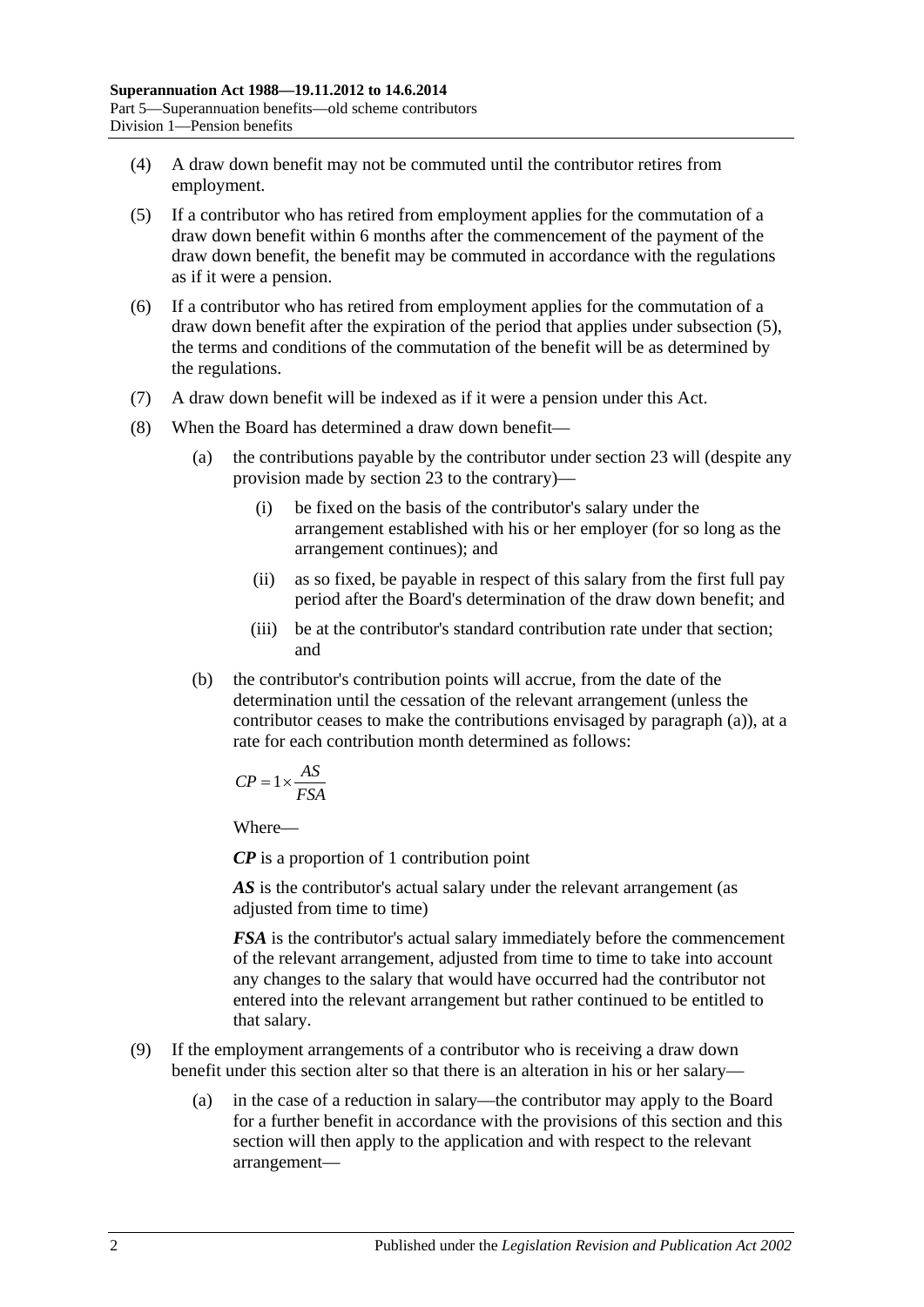- (i) as if FS under [subsection](#page-56-2) (3) is the contributor's actual salary immediately before the relevant reduction in salary; and
- (ii) as if NS under [subsection](#page-56-2) (3) is the contributor's actual salary immediately after the relevant reduction in salary; and
- (iii) by applying such other modifications as may be necessary for the purpose or as may be prescribed; and
- (b) in the case of an increase in salary—the draw down benefit will continue as if the increase had not occurred, subject to any adjustments made on account of the benefit, including as to contributions and the accrual of contribution points, as may be prescribed by the regulations.
- (10) When a contributor retires from employment (and is thus entitled to a benefit under section 34), the contributor's entitlement under section 34 will be adjusted in the manner prescribed by the regulations to take into account the draw down benefit provided under this section (and that section will then have effect accordingly).
- (11) If a contributor's employment terminates on account of invalidity in circumstances that give rise to an entitlement under section 37, the entitlement under that section will be adjusted in the manner prescribed by the regulations to take into account the fact that the contributor had elected to receive a draw down benefit under this section (and that section will then have effect accordingly).
- (12) If a contributor's employment is terminated by the contributor's death, any entitlement under section 38 will be adjusted in the manner prescribed by the regulations to take into account the fact that the contributor had elected to receive a draw down benefit under this section (and that section will then have effect accordingly).
- (13) The determination of a benefit under this section must take into account the operation of any provision under Part 5A.
- (14) Despite a preceding subsection, if a contributor who has been receiving a draw down benefit returns to a level of employment that is at least equal to the level that applied immediately before the contributor commenced the arrangement referred to in [subsection](#page-56-0) (1)(b) (the *original level of employment*), the payment of the draw down benefit will be suspended for so long as his or her level of employment is at least equal to the original level of employment (and any adjustments in connection with the operation of this section prescribed by the regulations will apply).
- (15) A contributor who has a rollover account by virtue of the operation of section 47B may, if authorised to do so under the regulations, in conjunction with an application under [subsection](#page-56-1) (1), apply for any benefit that would be payable with respect to that account as if the contributor had resigned from employment and, in such a case—
	- (a) the benefit must be invested in accordance with the regulations; and
	- (b) the investment may be redeemed when the contributor retires from employment under this Act.
- (16) The Governor may, by regulation, declare that any provision of this section is modified in prescribed circumstances (and the regulation will have effect according to its terms).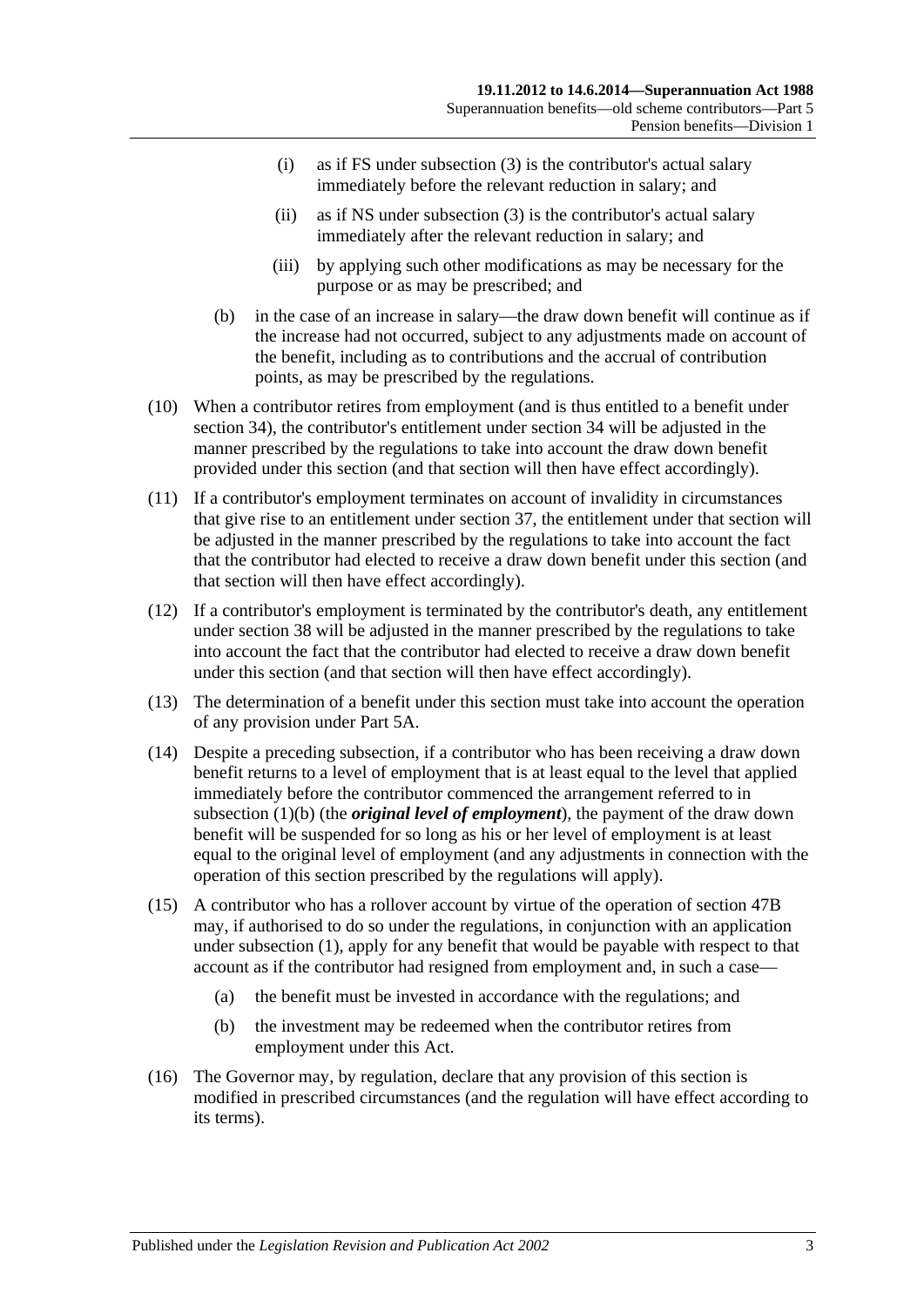## **34—Retirement**

(1) A contributor who retires on or after reaching the age of retirement and who is not entitled to a pension under [subsection](#page-59-0) (2), is entitled to a pension calculated as follows:

$$
P = FS \left[ \left( A \times \frac{2}{3} \right) \left( 1 + \frac{X}{E} \right) \right] + \frac{FS}{100} + FS \left( \frac{7.4}{100} \times \frac{n}{420} \right)
$$

Where—

*P* is the amount of the pension (expressed as an amount per fortnight)

*FS* is the contributor's actual or attributed salary (expressed as an amount per fortnight) immediately before retirement

*A* is the lesser of the following:

- (a) unity;
- (b) the numerical value obtained by dividing the number of the contributor's accrued contribution points by—
	- (i) in the case of a contributor who was accepted as a contributor under the repealed Act before reaching the age of 30 years—the number of months between the date of acceptance and the age of retirement;
	- (ii) in any other case—360

 $E$  is—

- (a) in relation to a contributor whose contribution period at the age of retirement was 360 months or more—600;
- (b) in relation to a contributor whose contribution period at the age of retirement was 300 months or more but less than 360 months—1 200

*X* is the number of months by which the contributor's age at retirement exceeds the age of retirement

*n* is 420 or the aggregate number of contribution points that accrued to the contributor between 1 July 1992 and the date of retirement whichever is the lesser (for the purposes of this definition contribution points will be taken to accrue to a contributor who is no longer making contributions because of [section](#page-28-0) 23(7) at the rate of 1 point per month).

<span id="page-59-0"></span>(2) A contributor (other than a contributor whose membership of the Scheme antedates the commencement of the repealed Act) who retires on or after reaching the age of retirement is entitled to a pension calculated in accordance with the following formula if the number of months between the date of the contributor's acceptance as a contributor and the date on which the contributor reached the age of retirement was less than 300:

$$
P = FS \times Z \left[ \left( \frac{A}{540} \times \frac{60 - B}{60} \right) + \left( \frac{C \times B}{60} \right) \right] + \frac{FS}{100} + FS \left( \frac{7.4}{100} \times \frac{n}{420} \right)
$$

Where—

*P* is the amount of the pension (expressed as an amount per fortnight)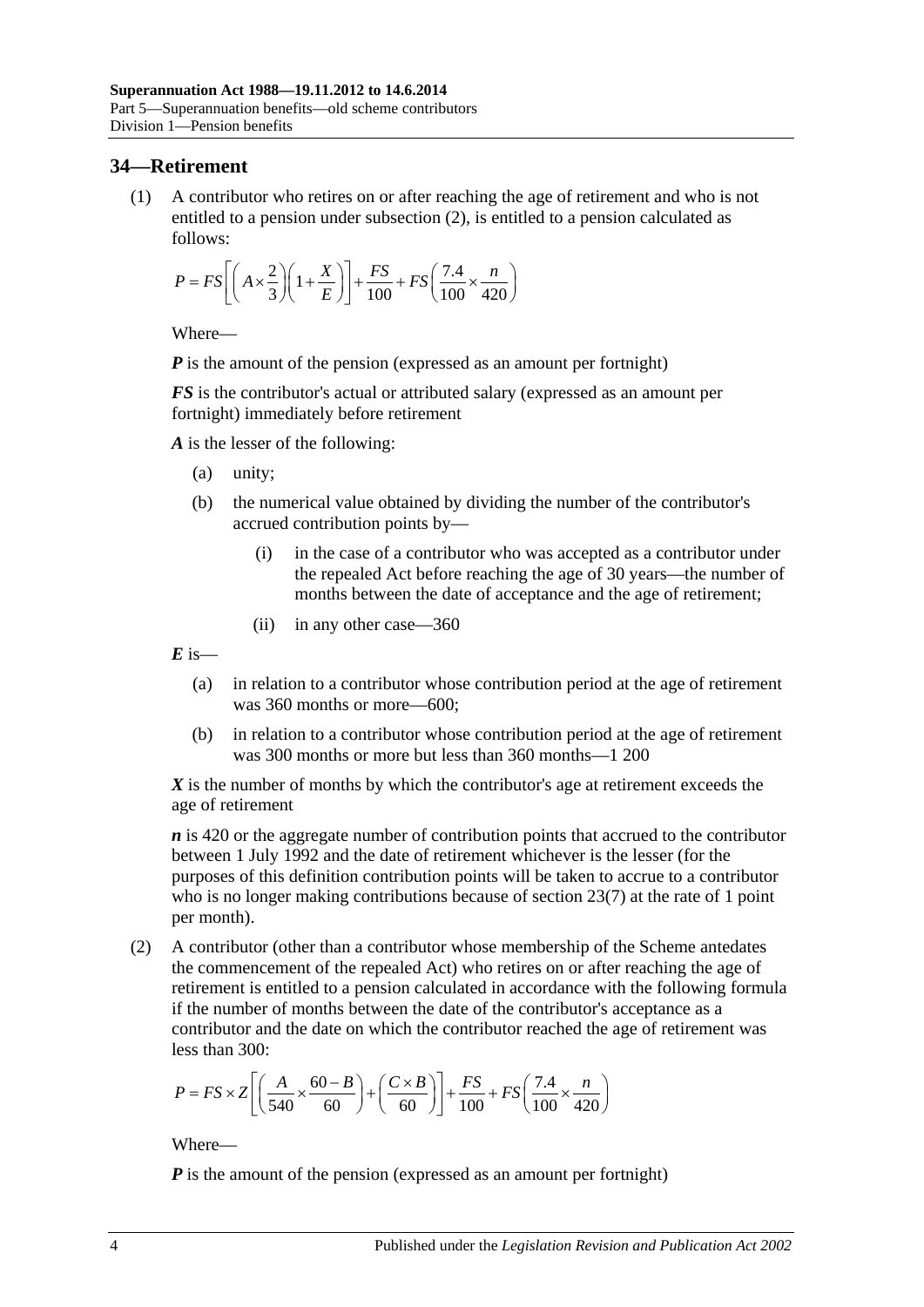*FS* is the contributor's actual or attributed salary (expressed as an amount per fortnight) immediately before retirement

**Z** is the numerical value obtained by dividing the number of the contributor's accrued contribution points by the number of months in the contribution period

*A* is the number of months in the contribution period on the date on which the contributor reached the age of retirement

*B* is the number of months between the day on which the contributor reached the age of retirement and the day on which he or she retired reduced by the number of months (if any) in that period during which the contributor was not an active contributor

*C* is the number obtained from [Schedule 2](#page-124-0) by reference to the value of A applicable to the contributor

*n* is 420 or the aggregate number of contribution points that accrued to the contributor between 1 July 1992 and the date of retirement whichever is the lesser (for the purposes of this definition contribution points will be taken to accrue to a contributor who is no longer making contributions because of [section](#page-28-0) 23(7) at the rate of 1 point per month).

(3) A contributor who retires after reaching the age of 55 years but before the age of retirement is entitled to a pension calculated as follows:

$$
P = \left[ FS \times A \left( \frac{50}{100} + \frac{17.6 \times n_2}{100 \times 60} \right) \right] + \left[ FS \times \frac{n_1}{420} \left( \frac{6}{100} + \frac{1.4 \times n_2}{100 \times 60} \right) \right]
$$

Where—

*P* is the amount of the pension (expressed as an amount per fortnight)

*FS* is the contributor's actual or attributed salary (expressed as an amount per fortnight) immediately before retirement

*A* is the lesser of the following:

- (a) unity;
- (b) the numerical value obtained by dividing the number of the contributor's accrued contribution points by—
	- (i) in the case of a contributor who was accepted as a contributor under the repealed Act before reaching the age of 30 years—the number of months between the date of acceptance and the date of retirement;
	- (ii) in any other case—300 +  $n_2$

 $n_1$  is 420 or the aggregate number of contribution points that accrued to the contributor between 1 July 1992 and the date of retirement whichever is the lesser

 $n_2$  is the number of months between the day on which the contributor reached the age of 55 years and the day on which he or she retired.

- (4) A retirement pension will be indexed.
- (5) The amount of a retirement pension will be the amount calculated under this section or 75 per cent of the contributor's actual or attributed salary immediately before retirement (expressed as an amount per fortnight), whichever is the lesser.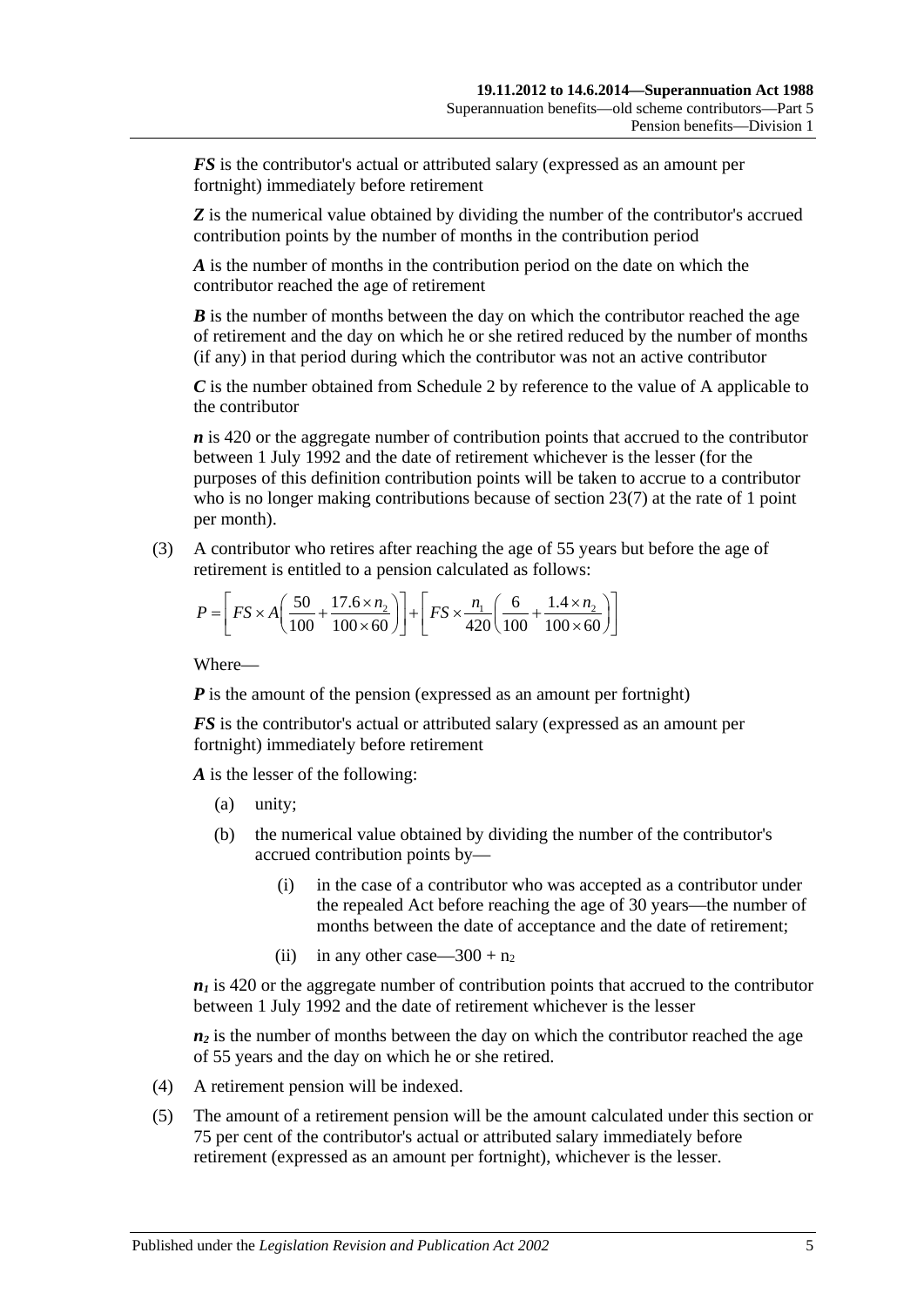- (6) For the purposes of this section, a contributor retires from employment if—
	- (a) the contributor has attained the age of 55 years and the contributor's employment terminates or is terminated before the contributor reaches the age of retirement for any reason except invalidity (in circumstances entitling the contributor to benefits under this Act), retrenchment or death; or
	- (b) the contributor's employment terminates or is terminated on or after the contributor reaches the age of retirement for any reason (except the contributor's death).
- (7) This section does not apply to an outplaced employee.

## <span id="page-61-1"></span>**35—Retrenchment**

 $(1)$  If—

- (a) a contributor's employment is terminated by retrenchment;
- (b) the contributor has reached the age of 45 years but not the age of retirement;
- (c) the contributor has been a contributor for not less than 5 years;
- (d) the Board is satisfied that there is no suitable employment (being employment attracting a salary of at least 80% of the salary applicable to the former employment) available to the contributor,

the contributor is entitled to a pension and a lump sum under this section.

<span id="page-61-0"></span>(2) The amount of the pension is calculated as follows:

$$
P = A \times \frac{2}{3} \times FS
$$

Where—

*P* is the amount of the pension (expressed as an amount per fortnight)

*A* is the lesser of the following:

- (a) unity;
- (b) the numerical value obtained by dividing the number of the contributor's contribution points by—
	- (i) in the case of a contributor who was accepted as a contributor under the repealed Act before reaching the age of 30 years—the number of months between the contributor's age as at the date of acceptance and the age of retirement;
	- (ii) in any other case—360.

*FS* is the contributor's actual or attributed salary (expressed as an amount per fortnight) immediately before retrenchment.

$$
(2a) In subsection (2)—
$$

*contribution points* means—

(a) in the case of a contributor who was an active contributor immediately before retrenchment—extrapolated contribution points;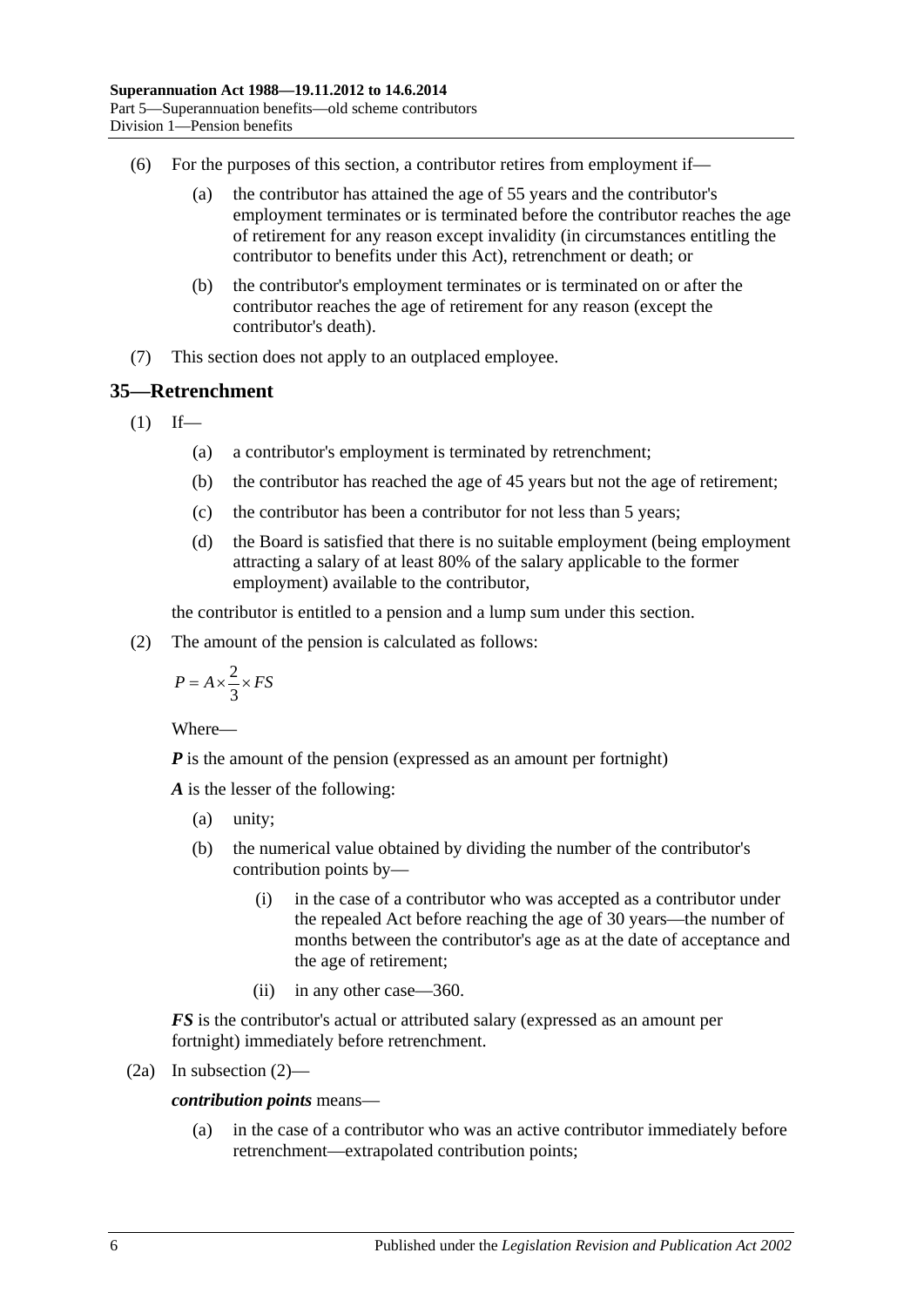- (b) in the case of a contributor who was not an active contributor immediately before retrenchment—accrued contribution points.
- (2b) The amount of the lump sum under [subsection](#page-61-1) (1) is calculated as follows:

$$
LS = Pn\left(FS \times \frac{0.85}{450} \times M\right)
$$

Where—

*LS* is the lump sum

*Pn* is—

- (a) in the case of a contributor who was in full-time employment during that part of the contribution period occurring after 31 December 1987—1;
- (b) in any other case—the numerical value arrived at by expressing the contributor's employment while an active contributor during that part of the contribution period as a proportion of full-time employment during that part of the contribution period

*FS* is the contributor's actual or attributed salary (expressed as an annual amount) immediately before retrenchment

*M* is the number of months of the contributor's contribution period occurring after 31 December 1987.

- (3) A retrenchment pension will be indexed.
- $(4)$  If—
	- (a) a contributor's employment is terminated by retrenchment; and
	- (b) the contributor is not entitled to a pension and a lump sum under [subsection](#page-61-1) (1); and
	- (c) the contributor has not made an election under [subsection](#page-63-0) (6),

the contributor is entitled to a lump sum payment.

- (5) The lump sum is made up of 2 components—
	- (a) an employee component (to be charged against the contributor's contribution account) equivalent to the amount standing to the credit of the contributor's contribution account; and
	- (b) an employer component calculated as follows:

$$
EC = \left(2\frac{1}{3}A - P\right) + Pn\left(FS \times \frac{0.85}{450} \times M\right)
$$

Where—

*EC* is the employer component

*A* is the aggregate of the contributor's contributions unless that aggregate amount exceeds what it would have been if the contributor had contributed throughout the contribution period at the standard contribution rate, in which case A is the latter amount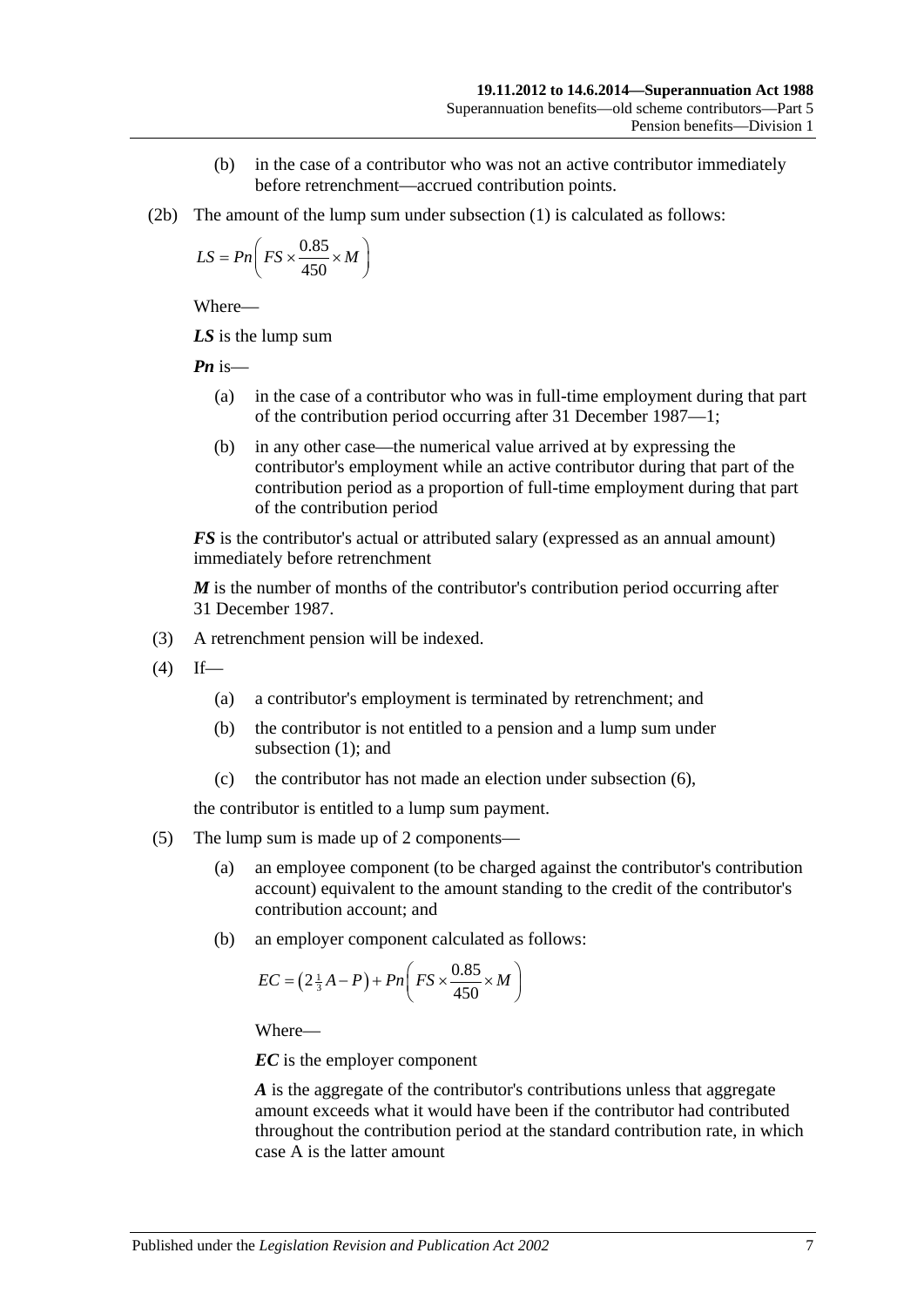*P* is the amount (if any) of pension paid under this Act or the repealed Act to the contributor

- *Pn* is—
	- (a) in the case of a contributor who was in full-time employment during that part of the contribution period occurring after 31 December 1987—1;
	- (b) in any other case—the numerical value arrived at by expressing the contributor's employment while an active contributor during that part of the contribution period as a proportion of full-time employment during that part of the contribution period

*FS* is the contributor's actual or attributed salary (expressed as an annual amount) immediately before retrenchment

*M* is the number of months of the contributor's contribution period occurring after 31 December 1987.

- <span id="page-63-0"></span>(6) If a contributor whose employment is terminated by retrenchment but who is not entitled to a pension and a lump sum under [subsection](#page-61-1) (1) makes an election under this subsection by written notice to the Board within 3 months after termination of the employment, the contributor will be taken—
	- (a) if the contributor had not reached the age of 55 years at the termination of his or her employment—to have resigned and elected to preserve his or her accrued superannuation benefits; or
	- (b) if the contributor had reached that age at the termination of his or her employment—to have retired.

#### **36—Temporary disability pension**

- (1) Subject to this section, a contributor—
	- (a) who is temporarily or permanently incapacitated for work but whose employment has not been terminated on that ground; and
	- (b) who has not reached the age of retirement,

is entitled to a disability pension.

- (2) A contributor who becomes incapacitated for work in a particular position will not be regarded as incapacitated for work for the purposes of this section if some other position, carrying a salary of at least 80 per cent of the salary applicable to the former position, is available to the contributor and the contributor could reasonably be expected to take that other position.
- (3) A disability pension is not payable in respect of—
	- (a) a period in respect of which the contributor is entitled to sick leave; or
	- (b) a period in respect of which the contributor is entitled to weekly payments of workers compensation; or
	- (c) a period for which the contributor is on recreation leave or long service leave.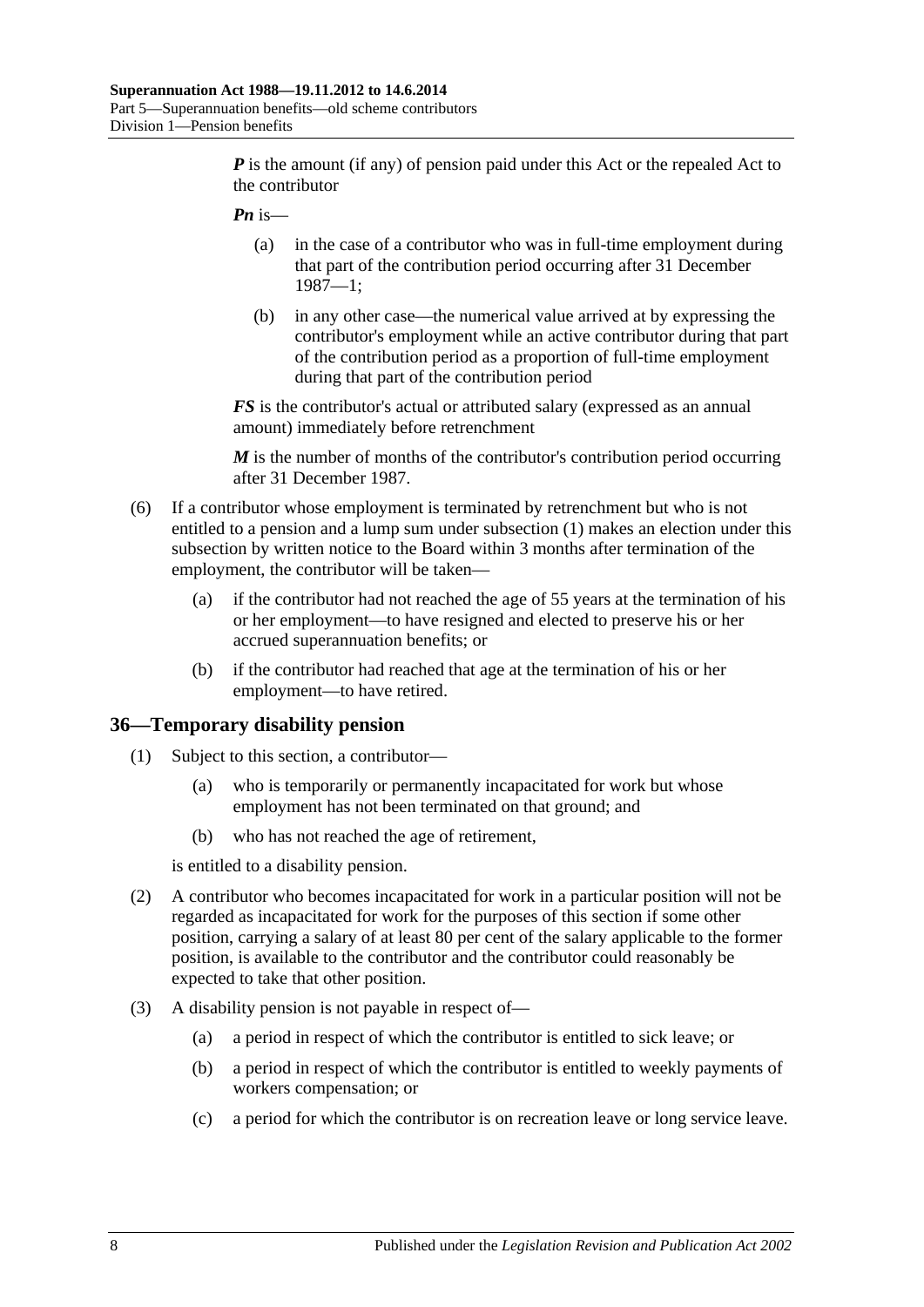- (4) The Board will not pay a disability pension in respect of a period of incapacity of less than 1 week and may decline to pay a disability pension if it appears that the duration of the incapacity is likely to be less than 6 months.
- (5) The amount of the pension is calculated as follows:

$$
P = A \times \frac{2}{3} \times FS
$$

Where—

*P* is the amount of the pension (expressed as an amount per fortnight)

*A* is the lesser of the following:

- (a) unity;
- (b) the numerical value obtained by dividing the number of the contributor's extrapolated superannuation points by—
	- (i) in the case of a contributor who was accepted as a contributor under the repealed Act before reaching the age of 30 years—the number of months between the contributor's age as at the date of acceptance and the age of retirement;
	- (ii) in any other case—360.

*FS* is the contributor's actual or attributed salary (expressed as an amount per fortnight) immediately before the pension becomes payable.

- (6) A disability pension cannot be paid for a continuous period of more than 12 months unless the Board thinks that there are special reasons for extending that limit, in which case it may extend the pension period by not more than a further 6 months.
- (7) A disability pension cannot be paid, in respect of the same incapacity, for an aggregate period of more than 18 months in any 1 period of 36 months.
- (8) A contributor is not required to make any contribution over a period for which the contributor receives a disability pension but will be credited with contribution points and contribution months in respect of any such period as if the contributor were contributing at the standard contribution rate in respect of that period.

## <span id="page-64-0"></span>**36A—Rehabilitation etc of disability pensioner**

- (1) If, in the opinion of the Board, an attempt should be made to rehabilitate a disability pensioner or to find alternative employment for such a pensioner, the Board may serve notice on the pensioner's employer requiring the employer to do 1 or both of the following:
	- (a) take measures specified in the notice to rehabilitate the pensioner;
	- (b) take measures specified in the notice to find alternative employment for the pensioner.
- (2) A notice under [subsection](#page-64-0) (1) may require the employer to periodically report in writing to the Board on the progress it is making in complying with the requirements of the notice.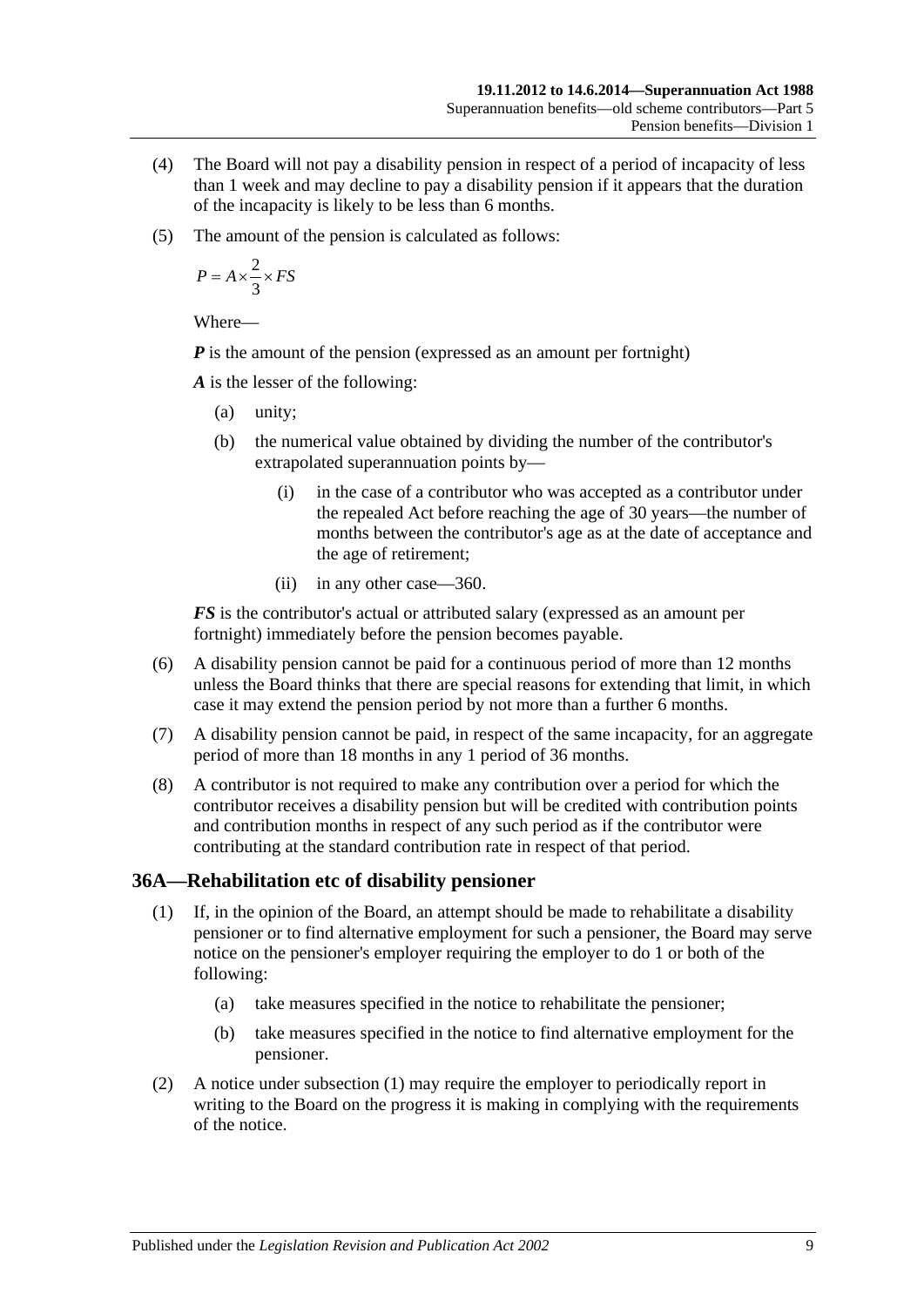- <span id="page-65-0"></span>(3) If an employer does not comply with a notice under [subsection](#page-64-0) (1) to the satisfaction of the Board, the Board may, by further notice served on the employer, require the employer to reimburse the Treasurer for the amount of the disability pension paid to the pensioner from the date of service of that notice until the Board informs the employer in writing that it is satisfied with the employer's compliance with the original notice.
- (4) The amount of the pension referred to in [subsection](#page-65-0) (3) is a debt due by the employer to the Treasurer and the prescribed proportion of that amount must not be charged against the contributor's contribution account under section 43A.

# <span id="page-65-2"></span>**37—Invalidity**

- (1) If a contributor's employment terminates on account of invalidity and the Board is satisfied that the contributor's incapacity for all kinds of work is 60 per cent or more of total incapacity and is likely to be permanent, the contributor is entitled to a pension under this section.
- <span id="page-65-1"></span>(2) The amount of the pension is calculated as follows:

$$
P = FS\left(A \times \frac{2}{3}\right) + \frac{FS}{100} + FS\left(\frac{7.4}{100} \times \frac{n}{420}\right)
$$

Where—

*P* is the amount of the pension (expressed as an amount per fortnight)

*FS* is the contributor's actual or attributed salary (expressed as an amount per fortnight) immediately before termination of employment

*A* is the lesser of the following:

- (a) unity;
- (b) the numerical value obtained by dividing the number of the contributor's contribution points by—
	- (i) in the case of a contributor who was accepted as a contributor under the repealed Act before reaching the age of 30 years—the number of months between the date of acceptance and the age of retirement;
	- (ii) in any other case—360

 $\boldsymbol{n}$  is—

- (a)  $420$ ; or
- (b) the sum of the aggregate of the contributor's contribution points that accrue after 30 June 1992 and the number of months difference between the contributor's age as at the entitlement day and the age of retirement,

whichever is the lesser.

(2a) In [subsection](#page-65-1) (2)—

## *contribution points* means—

(a) in the case of a contributor who was an active contributor immediately before termination of employment—extrapolated contribution points;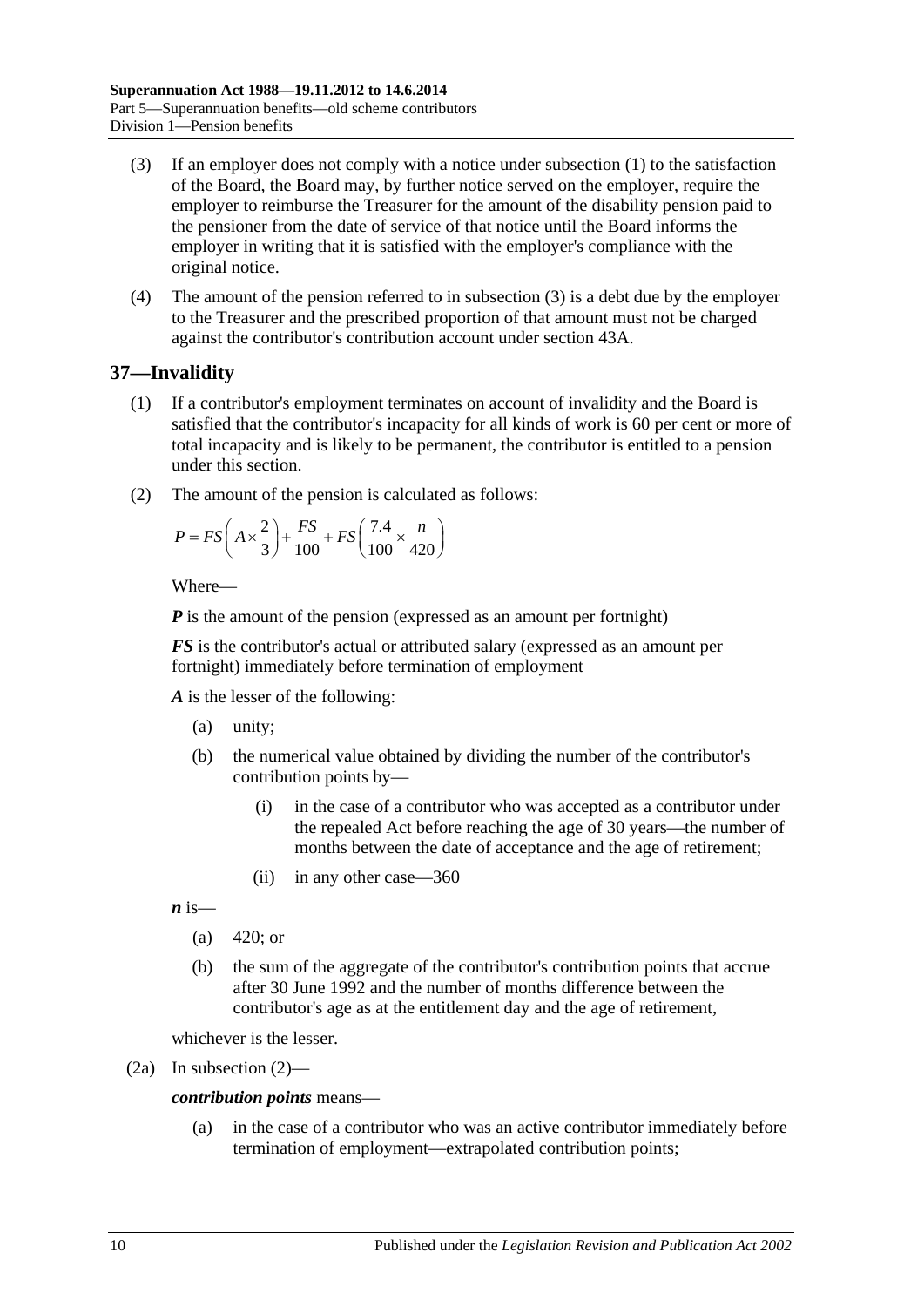- (b) in the case of a contributor who was not an active contributor immediately before termination of employment—accrued contribution points.
- (3) The pension will be indexed.
- <span id="page-66-0"></span>(3a) If the Board is not satisfied as to 1 or both of the matters referred to in [subsection](#page-65-2) (1) the contributor is entitled to a superannuation payment that is the greater of the following:
	- (a) twice the contributor's adjusted salary immediately before termination of employment (expressed as an annual amount); or
	- (b) an amount made up of 2 components—
		- (i) an employee component (to be charged against the contributor's contribution account) equivalent to the amount standing to the credit of the contributor's contribution account; and
		- (ii) an employer component calculated as follows:

$$
EC = (A \times 5.83 \times FS) + Pn\left(\frac{FS \times 0.85 \times M}{450}\right)
$$

```
Where—
```
*EC* is the employer component

*A* is the lesser of the following:

- (a) unity;
- (b) the numerical value obtained by dividing the number of the contributor's accrued contribution points by—
	- (i) in the case of a contributor who was accepted under the repealed Act before reaching the age of 30 years—the number of months between the age of acceptance and the age of 55 years;
	- (ii) in any other case—300

*FS* is the contributor's actual or attributed salary immediately before termination of employment (expressed as an annual amount)

*Pn* is—

- (a) in the case of a contributor who was in full-time employment during that part of the contribution period occurring after 31 December 1987—1;
- (b) in any other case—the numerical value arrived at by expressing the contributor's employment while an active contributor during that part of the contribution period as a proportion of full-time employment during that part of the contribution period

*M* is the number of months of the contributor's contribution period occurring after 31 December 1987.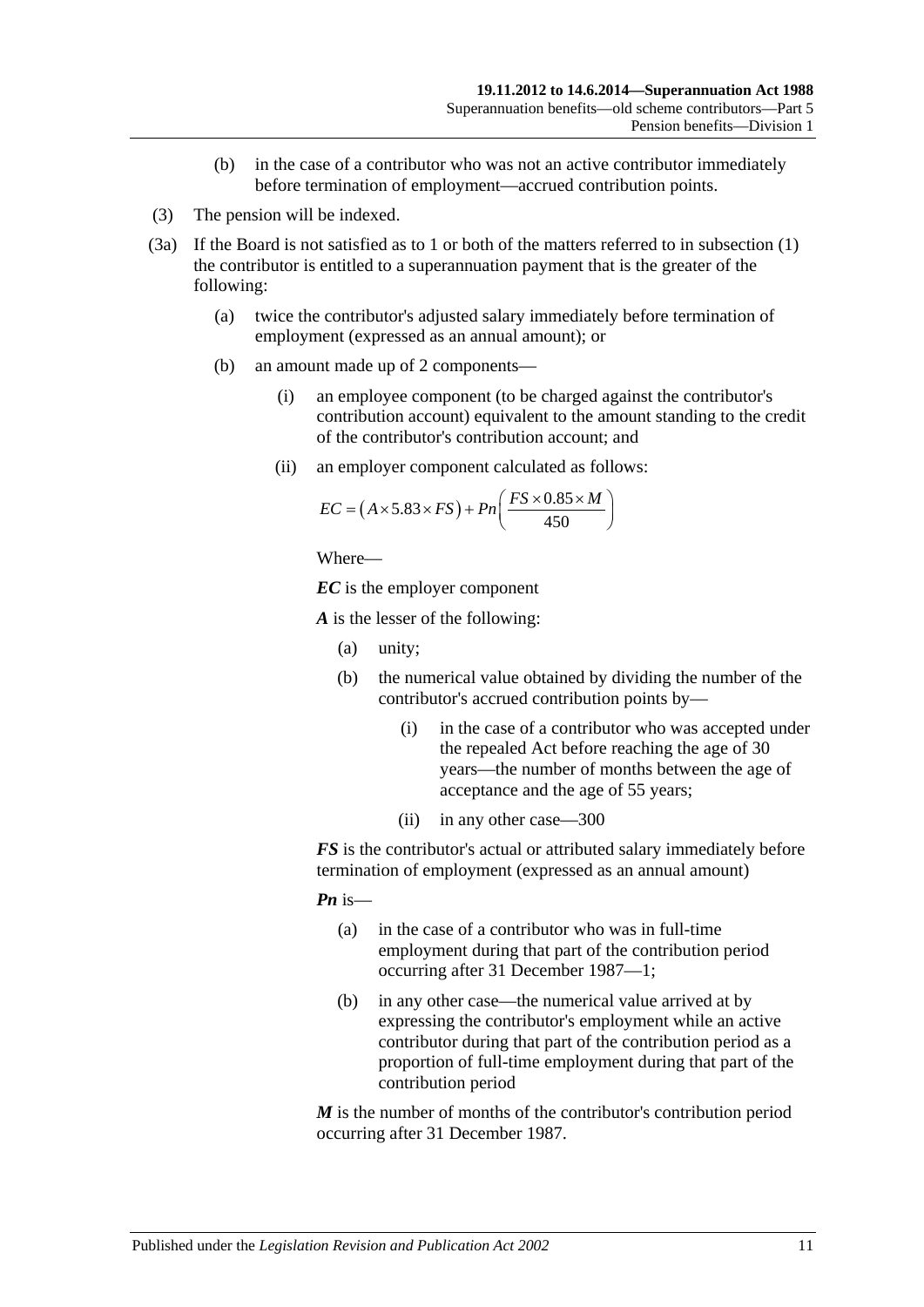- (3b) A superannuation payment under [subsection](#page-66-0)  $(3a)(a)$  will be made up of 2 components—
	- (a) an employee component (to be charged against the contributor's contribution account) equivalent to the amount standing to the credit of the contributor's contribution account; and
	- (b) an employer component being the difference between the employee component and twice the contributor's actual or attributed salary immediately before termination of employment (expressed as an annual amount).
- <span id="page-67-0"></span> $(3c)$  If—
	- (a) a contributor's employment terminates on account of invalidity; and
	- (b) the Board is not satisfied as to 1 or both of the matters referred to in [subsection](#page-65-2) (1); and
	- (c) the contributor makes an election under this subsection by written notice to the Board within 3 months after receiving written notice from the Board of its decision under [paragraph](#page-67-0) (b),

the contributor will be taken—

- (d) if the contributor had not reached the age of 55 years at the termination of his or her employment—to have resigned and elected to preserve his or her accrued superannuation benefits; or
- (e) if the contributor had reached that age at the termination of his or her employment—to have retired.
- <span id="page-67-2"></span><span id="page-67-1"></span>(4) A contributor's employment will be taken to have terminated on account of invalidity if and only if—
	- (a) the employer (acting with the written approval of the Board) terminates the employment on the ground of the contributor's invalidity; or
	- $(b)$
- (i) the employer or the contributor satisfies the Board (before termination of employment) that the contributor is incapacitated for work in the contributor's present position and that there is no other position, carrying a salary of at least 80 per cent of the salary applicable to the contributor's present position, which the contributor could reasonably be expected to take, available to the contributor; and
- (ii) the contributor has been on sick leave, weekly payments of workers compensation, or disability pension for at least 12 months or periods aggregating at least 12 months on account of the invalidity; and
- (iii) after notice has been given to the Board as required by the regulations, the employer terminates the employment or the contributor resigns from employment.
- (5) Despite any other Act or law to the contrary an employer cannot terminate the employment of a contributor on the ground of invalidity unless the requirements of [subsection](#page-67-1) (4)(a) or [\(b\)](#page-67-2) have been satisfied.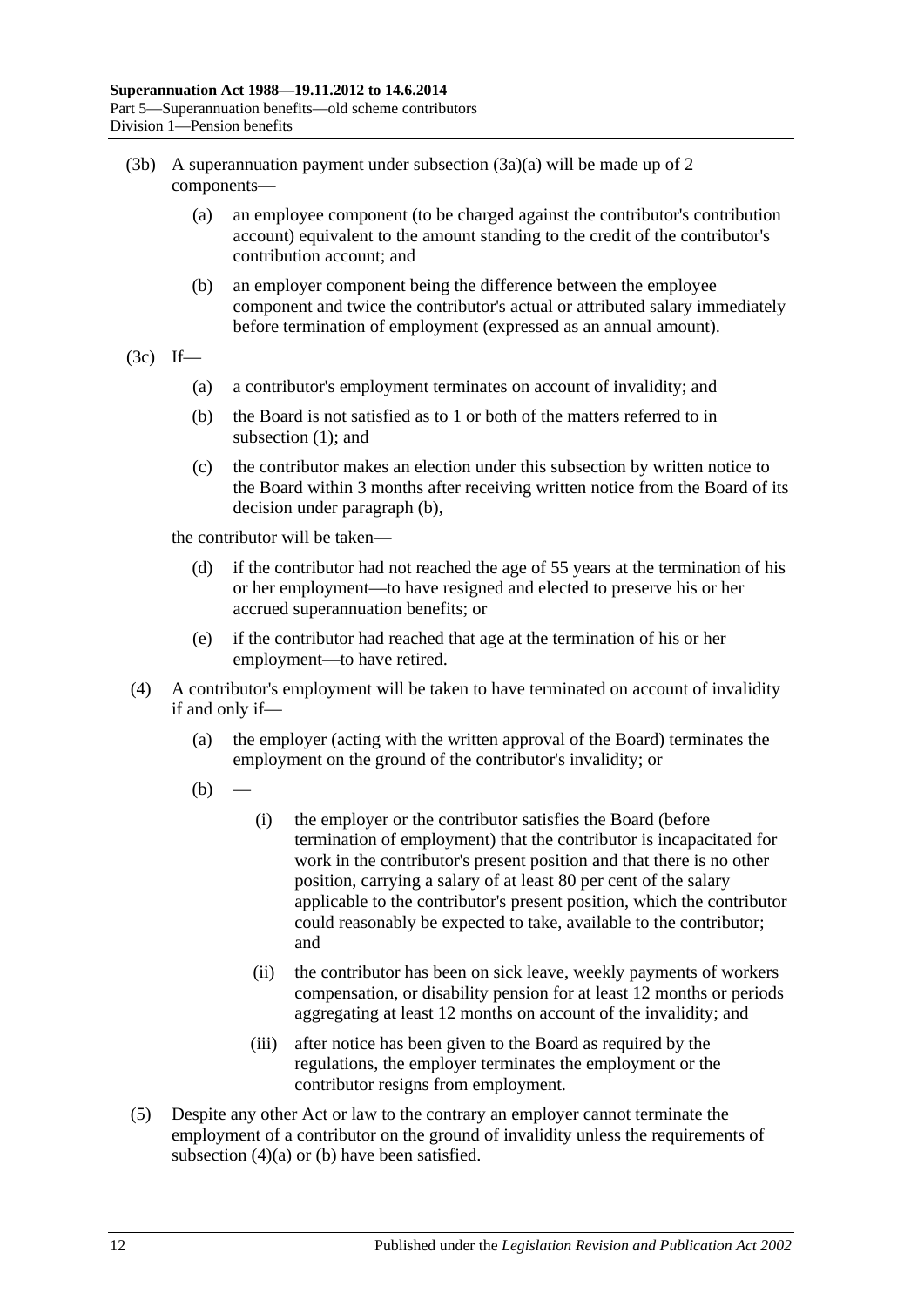## **38—Death of contributor**

- (1) If a contributor dies, the following provisions apply:
	- (a) if the contributor is survived by a spouse—the spouse is entitled to a pension equal to two-thirds of the deceased contributor's notional pension; and
	- (b) if the contributor is survived by a spouse and an eligible child or eligible children—each eligible child is entitled to a pension in accordance with [subsection](#page-68-0) (2); and
	- (c) if the contributor is not survived by a spouse but is survived by an eligible child or eligible children—the contributor's estate is entitled to a lump sum in accordance with [subsection](#page-70-0) (6) and each eligible child is entitled to a pension in accordance with [subsection](#page-68-0) (2); and
	- (d) if the contributor's employment is terminated by the contributor's death and the contributor is not survived by a spouse or an eligible child—the contributor's estate is entitled to a lump sum in accordance with [subsection](#page-70-1) (7).
- (1b) However, a surviving spouse will not be entitled to a benefit under this section if [section](#page-88-0) 43AG applies to the spouse and the amount of any benefit payable to a person must take into account any reduction that has been made under [section](#page-87-0) 43AF.
- <span id="page-68-0"></span>(2) Subject to [subsection](#page-68-1) (3) the amount of the pension for each eligible child is as follows:
	- (a) if a pension is being paid to a surviving spouse—
		- (i) if there are no more than 2 eligible children—a pension equal to one-ninth of the deceased contributor's notional pension;
		- (ii) if there are 3 or more eligible children—a pension calculated by dividing one-third of the deceased contributor's notional pension by the number of eligible children;
	- (b) if no pension is being paid to a surviving spouse—
		- (i) if there is 1 eligible child—a pension equal to 45% of the deceased contributor's notional pension;
		- (ii) if there are 2 eligible children—a pension equal to 40% of the deceased contributor's notional pension;
		- (iii) if there are 3 eligible children—a pension equal to 30% of the deceased contributor's notional pension;
		- (iv) if there are 4 or more eligible children—a pension calculated by dividing the deceased contributor's notional pension by the number of eligible children.
- <span id="page-68-1"></span>(3) If the amount of a pension for an eligible child would, but for this subsection, be less than the prescribed amount, the pension will be equal to the prescribed amount.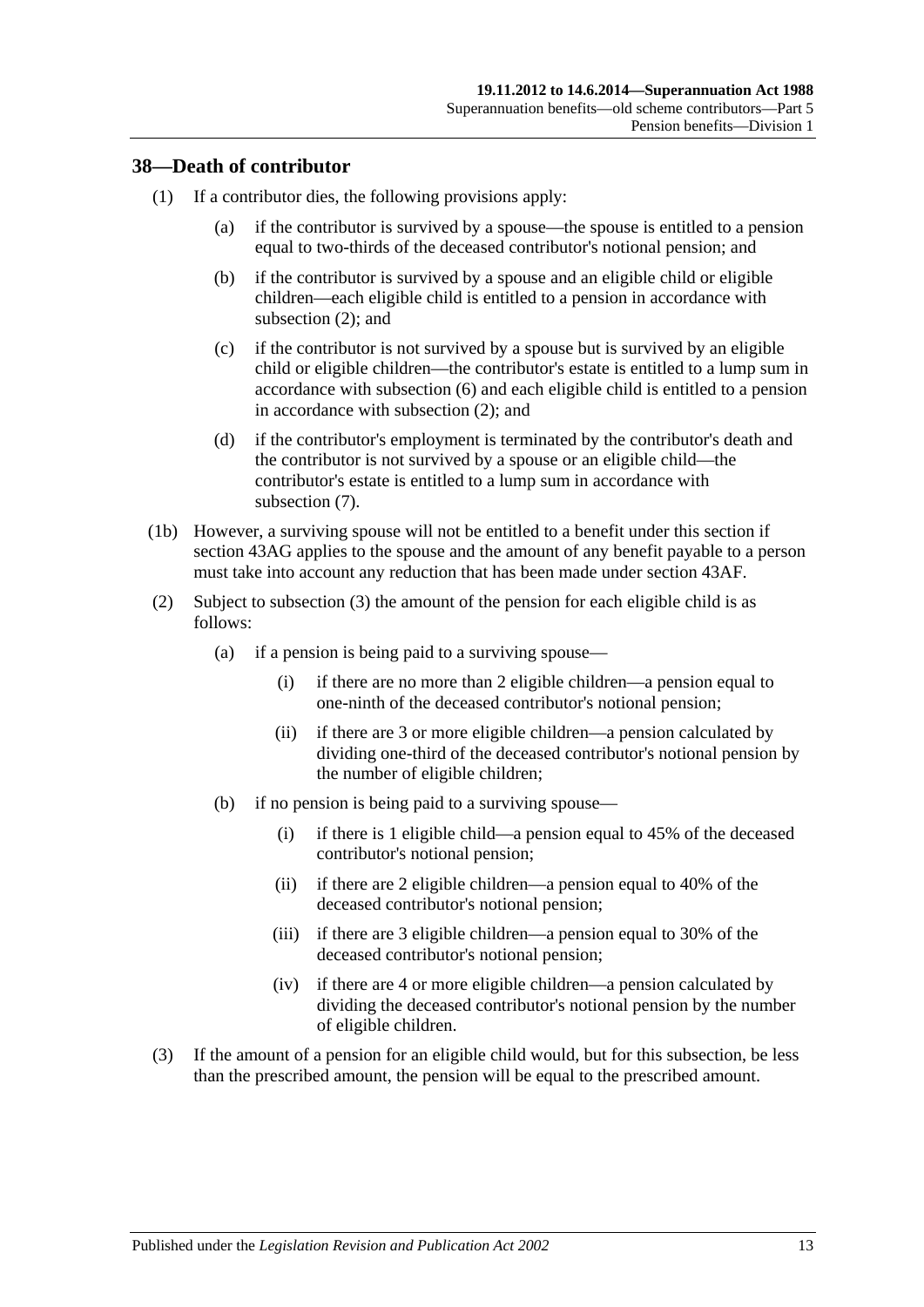- (4) A reference in this section to a deceased contributor's notional pension is—
	- (a) if the contributor's employment had terminated before the date of death—a reference to the amount of the contributor's pension immediately before his or her death or, if portion of that pension was commuted to a lump sum before the commencement of this Act and no further commutation has occurred after the commencement of this Act, a reference to the amount of the pension to which the contributor would have been entitled immediately before his or her death if no portion of the pension had been commuted;
	- (b) if the contributor's employment terminated on his or her death and the contributor reached the age of retirement on or before the date of death—a reference to the amount of the retirement pension to which the contributor would have been entitled if he or she had retired on the date of death;
	- (c) if the contributor's employment terminated on his or her death, the contributor had not reached the age of retirement on the date of death and the contributor was an active contributor immediately before the date of death—a reference to the amount of the retirement pension to which the contributor would have been entitled if he or she had not died and—
		- (i) had continued in employment until reaching the age of retirement (but without change to the contributor's actual or attributed salary as at the date of death); and
		- (ii) had been credited with a number of contribution points in respect of the period from the date of death to the age of retirement equivalent to—
			- (A) in the case of a contributor who had been in full-time employment throughout the contribution period—the number of months between the end of the last complete month of the contribution period and the age of retirement (an incomplete month being counted as a whole month);
			- (B) in the case of a contributor who had not been in full-time employment throughout the contribution period—the number that bears the same proportion to the number of months referred to in [subsubparagraph](#page-69-0) (A) as the contributor's employment while an active contributor bears to full-time employment; and
		- (iii) had retired on reaching the age of retirement;
	- (d) if the contributor's employment terminated on his or her death, the contributor had not reached the age of retirement on the date of death and the contributor was not an active contributor immediately before the date of death—a reference to the amount of the retirement pension to which the contributor would have been entitled if he or she had reached the age of retirement on the date of death and had retired on that date.
- <span id="page-69-0"></span>(5) A deceased contributor's notional pension will be indexed as if it were (or remained) an actual pension and consequential adjustments will be made to pensions calculated by reference to the notional pension.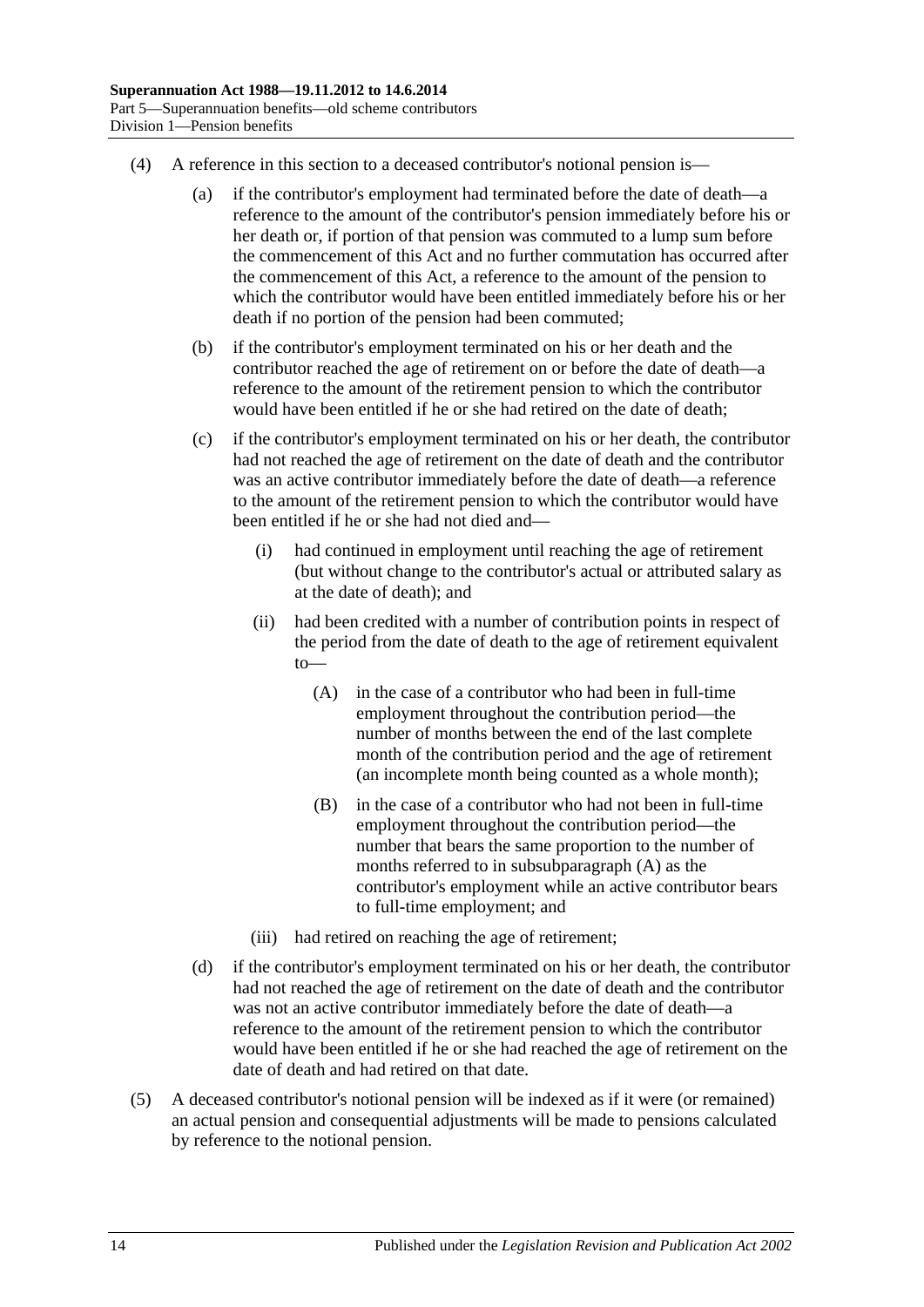- <span id="page-70-0"></span>(6) The lump sum to be paid to the estate of a contributor who is not survived by a spouse but is survived by an eligible child or eligible children will be charged against the contributor's contribution account to the extent of the amount standing to the credit of the account and will be—
	- (a) if the contributor's employment was terminated by the contributor's death and the contributor was an active contributor immediately before his or her death—the greater of the following amounts:
		- (i) an amount equivalent to the amount standing to the credit of the contributor's contribution account;
		- (ii) an amount equivalent to twice the amount of the contributor's adjusted salary immediately before the contributor's death (expressed as an annual amount);
	- (b) in any other case—an amount equivalent to the amount standing to the credit of the contributor's contribution account.
- <span id="page-70-1"></span>(7) If a contributor's employment is terminated by the contributor's death and the contributor is not survived by a spouse or an eligible child a lump sum will be paid to the estate of the contributor made up of 2 components—
	- (a) an employee component (to be charged against the contributor's contribution account) equivalent to the amount standing to the credit of the contributor's contribution account; and
	- (b) an employer component that is the lesser of the following:

(i) 
$$
EC = (A \times 4.5 \times FS) + Pn\left(FS \times \frac{0.85}{450} \times M\right)
$$
  
(ii) 
$$
EC = \left[FS \times 4.5 \times \left(1 - \frac{X}{360}\right)\right] + Pn\left[FS \times \frac{0.85}{450} \times M\right]
$$

Where—

*EC* is the employer component

*A* is the lesser of the following—

- (a) unity;
- (b) the numerical value obtained by dividing the number of the contributor's accrued contribution points by 360

*FS* is the contributor's actual or attributed salary immediately before the contributor's death (expressed as an annual amount)

 $X$  is—

- (a) in relation to a contributor who was at the date of death under the age of 60 years—the lesser of 60 and the number of months by which the contributor's age fell short of 60 years;
- (b) in any other case—zero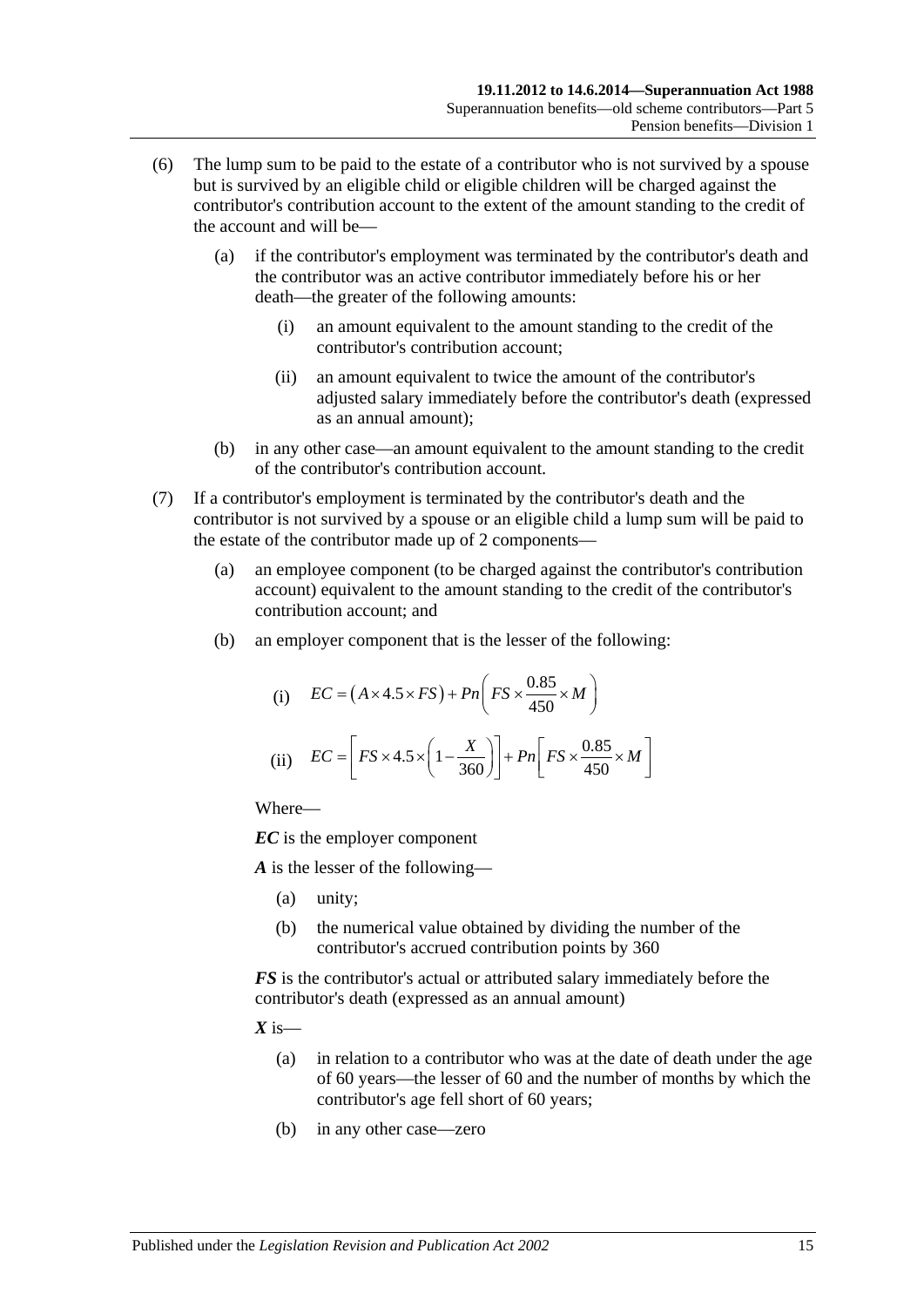#### *Pn* is—

- (a) in the case of a contributor who was in full-time employment during that part of the contribution period occurring after 31 December 1987—1;
- (b) in any other case—the numerical value arrived at by expressing the contributor's employment while an active contributor during that part of the contribution period as a proportion of full-time employment during that part of the contribution period

*M* is the number of months of the contributor's contribution period occurring after 31 December 1987.

#### <span id="page-71-0"></span>**39—Resignation and preservation of benefits**

- <span id="page-71-2"></span>(1) A contributor who resigns from employment before reaching the age of 55 years may elect—
	- (a) to take immediately an amount (to be charged against the contributor's contribution account) equivalent to the total balance of the account; or
	- (b) to preserve his or her accrued superannuation benefits.
- <span id="page-71-1"></span>(1a) A contributor who fails to inform the Board in writing of his or her election under [subsection](#page-71-0) (1) within 3 months after resignation will be taken to have elected to preserve his or her accrued superannuation benefits.
- (1b) If the Board is of the opinion that the limitation period referred to in [subsection](#page-71-1) (1a) would unfairly prejudice a contributor, the Board may extend the period as it applies to the contributor.
- <span id="page-71-4"></span><span id="page-71-3"></span>(1c) If a contributor resigns and elects to take the amount referred to in [subsection](#page-71-2)  $(1)(a)$ the contributor is also entitled to a superannuation payment in accordance with the following provisions:
	- (a) the contributor may at any time require the Board to make the payment to some other superannuation fund or scheme approved by the Board;
	- (ab) the Board must—
		- (i) not less than 6 months before the contributor's 60th birthday—notify the contributor in writing of the contributor's entitlement to require the Board to make the payment under [paragraph](#page-71-3) (b); and
		- (ii) not less than 6 months before the contributor's 55th birthday—notify the contributor in writing of the contributor's entitlement to require the Board to make the payment under [paragraph](#page-71-4) (c);
	- (b) the contributor may at any time after reaching the age of retirement require the Board to make the superannuation payment and, if no such requirement has been made on or before the date on which the contributor reaches 65 years of age, the Board will make the payment;
	- (c) if the contributor has reached the age of 55 years and is not employed by an employer within the meaning of the Commonwealth Act the contributor may require the Board to make the payment to the contributor;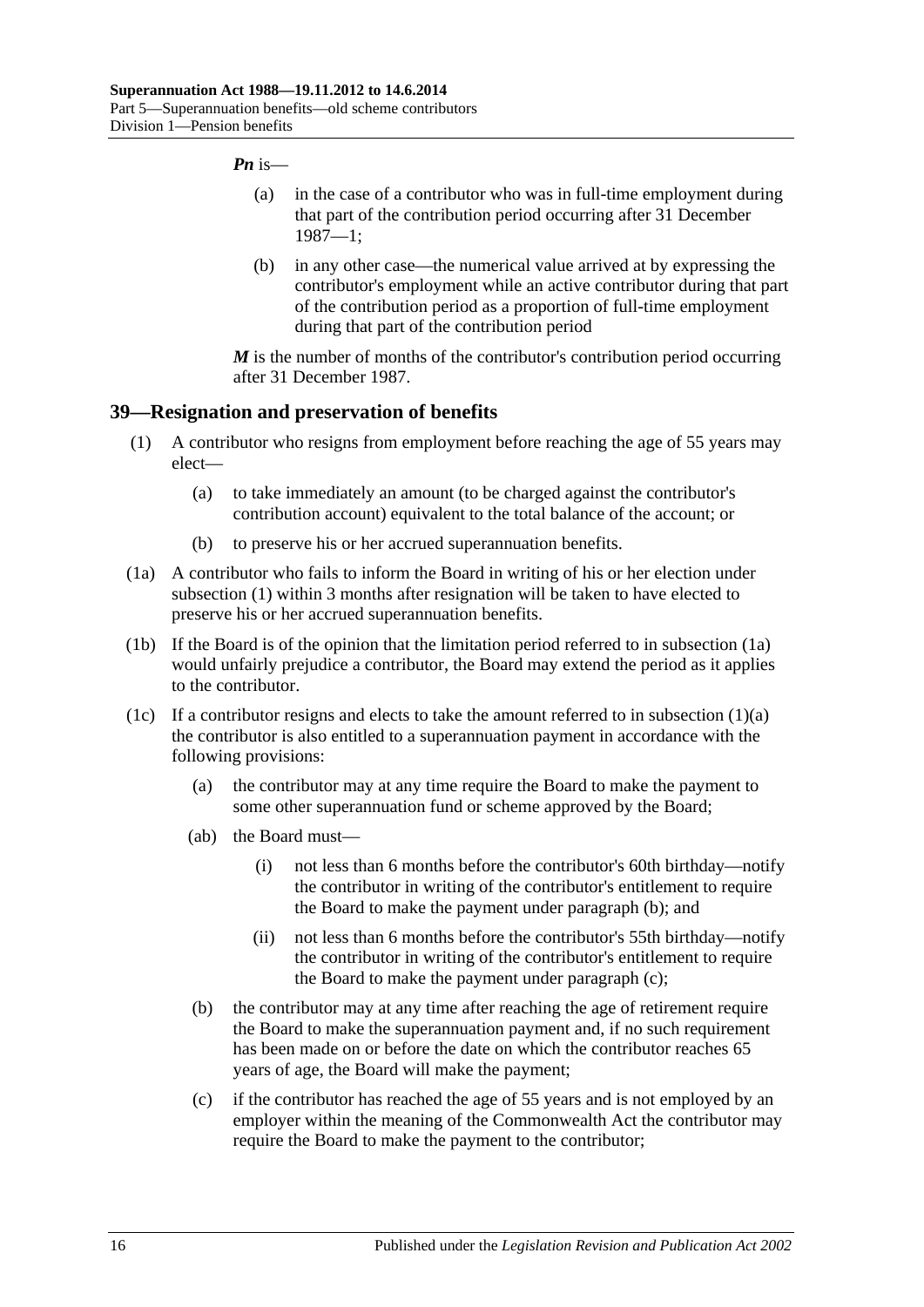- (d) if the contributor has become incapacitated and satisfies the Board that his or her incapacity for all kinds of work is 60 per cent or more of total incapacity and is likely to be permanent, the Board will make the payment to the contributor;
- (e) if the contributor dies, the payment will be made to the spouse of the deceased contributor or, if he or she left no surviving spouse, to the contributor's estate,

(and a payment under any of the above paragraphs excludes further rights so that a claim cannot be subsequently made under some other paragraph).

- <span id="page-72-0"></span>(1d) The amount of the superannuation payment referred to in [subsection](#page-71-0) (1c) is the aggregate of—
	- (a) an amount calculated as follows:

$$
A = P n \left( AFS \times \frac{0.85}{450} \times M \right)
$$

Where—

*A* is the amount

*Pn* is—

- (a) in the case of a contributor who was in full-time employment during that part of the contribution period occurring after 31 December 1987—1;
- (b) in any other case—the numerical value arrived at by expressing the contributor's employment while an active contributor during that part of the contribution period as a proportion of full-time employment during that part of the contribution period

*AFS* is the contributor's actual or attributed salary as at the date of resignation (expressed as an annual amount) adjusted to reflect changes in the Consumer Price Index since the date of resignation

*M* is the number of months of the contributor's contribution period occurring after 31 December 1987 and before 1 July 1992; and

- (b) the amount (if any) of the minimum contribution required to avoid payment of the superannuation guarantee charge in respect of the contributor under the Commonwealth Act together with interest from the date of resignation.
- (1da) The amount of interest will be calculated and credited to the contributor at the end of each financial year and will be calculated on the amount referred to in [subsection](#page-72-0) (1d) at the end of the first financial year and on the aggregate of that amount and the interest previously credited at the end of each subsequent financial year.
- (1db) The rate of interest will be determined by the Board in respect of each financial year in accordance with [section](#page-21-0) 20A.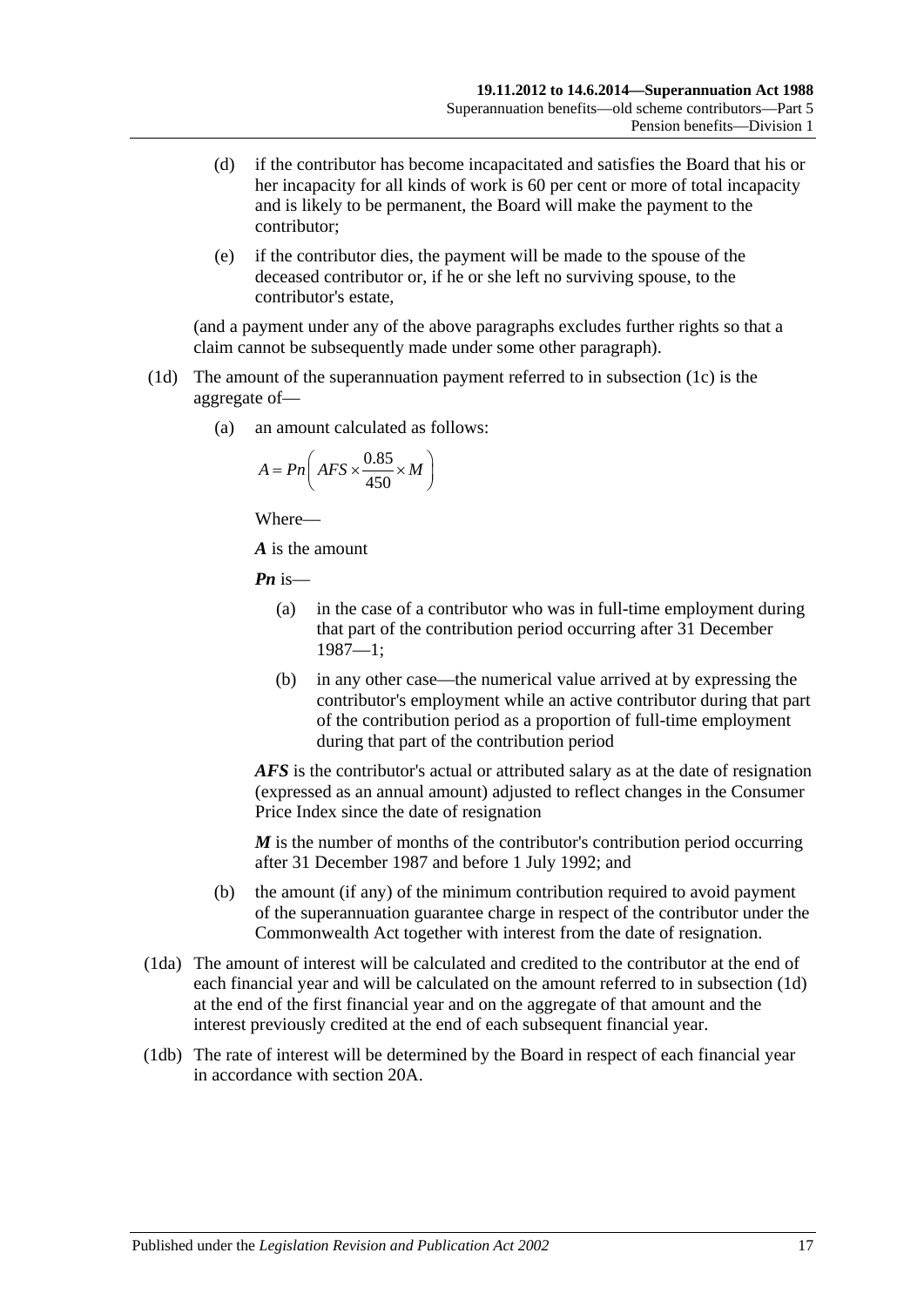- <span id="page-73-1"></span><span id="page-73-0"></span>(2) If a contributor resigns after a contribution period of less than 120 months and elects to preserve his or her accrued superannuation benefits, the following provisions apply—
	- (aa) the Board must, not less than 6 months before the contributor's 55th birthday, notify the contributor in writing of the contributor's entitlement to require the Board to make a superannuation payment under [paragraph](#page-73-0) (a);
	- (a) the contributor may at any time after reaching 55 years of age require the Board to make a superannuation payment and, if no such requirement has been made on or before the date on which the contributor reaches 65 years of age, the Board will make such a payment;
	- (b) if the contributor has become incapacitated and satisfies the Board that his or her incapacity for all kinds of work is 60 per cent or more of total incapacity and is likely to be permanent, the Board will make the payment to the contributor;
	- (c) if the contributor dies, a payment will be made to the spouse of the deceased contributor or, if he or she left no surviving spouse, to the contributor's estate,

(and a payment under any of the above paragraphs excludes further rights so that a claim cannot be subsequently made under some other paragraph).

- <span id="page-73-2"></span>(3) A payment under [subsection](#page-73-1) (2) will be made up of 2 components—
	- (a) an employee component (to be charged against the contributor's contribution account) equivalent to the total balance of the account; and
	- (b) an employer component that is the aggregate of—
		- (i) an amount that is, subject to [subsection](#page-74-0) (4), equal to 2⅓ times the amount of the employee component; and
		- (ii) an amount calculated as follows:

$$
A = P n \left( AFS \times \frac{0.85}{450} \times M \right)
$$

Where—

*A* is the amount

*Pn* is—

- (a) in the case of a contributor who was in full-time employment during that part of the contribution period occurring after 31 December 1987—1;
- (b) in any other case—the numerical value arrived at by expressing the contributor's employment while an active contributor during that part of the contribution period as a proportion of full-time employment during that part of the contribution period

*AFS* is the contributor's actual or attributed salary as at the date of resignation (expressed as an annual amount) adjusted to reflect changes in the Consumer Price Index since the date of resignation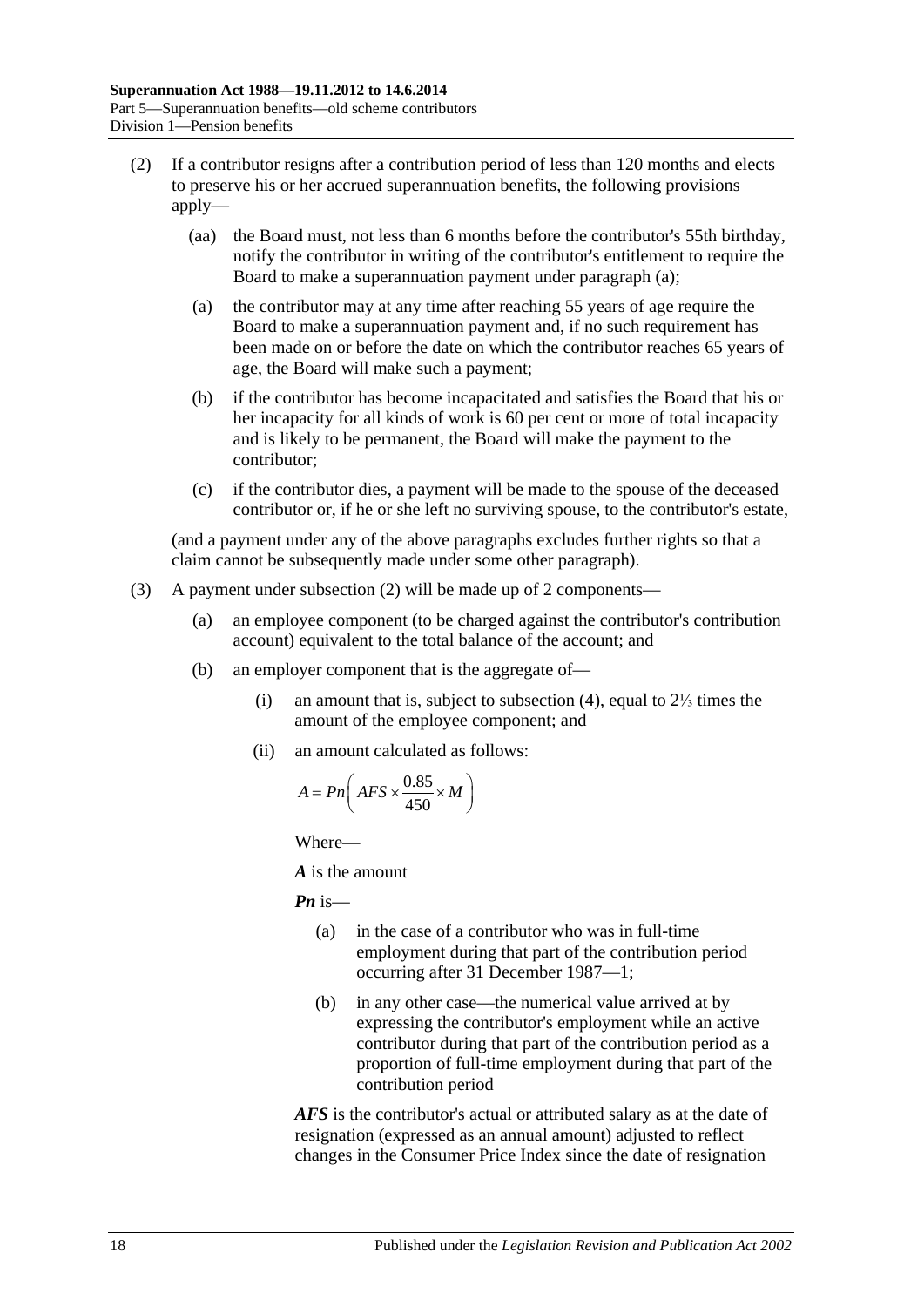*M* is the number of months of the contributor's contribution period occurring after 31 December 1987.

- <span id="page-74-0"></span>(4) The amount referred to in [subsection](#page-73-2) (3)(b)(i) cannot exceed 2⅓ times the amount that would have constituted the employee component if the contributor had contributed at the standard rate of contribution throughout the contributor's contribution period.
- <span id="page-74-3"></span><span id="page-74-2"></span><span id="page-74-1"></span>(5) If a contributor resigns after a contribution period of 120 months or more and elects to preserve his or her accrued superannuation benefits, the following provisions apply—
	- (aa) the Board must, not less than 6 months before the contributor's 55th birthday, notify the contributor in writing of the contributor's entitlement to require the payment of a retirement pension under [paragraph](#page-74-1) (a);
	- (a) the contributor may, at any time after reaching 55 years of age require the Board to commence paying a retirement pension and, if no such requirement has been made on or before the date on which the contributor reaches 60 years of age, the Board will commence paying a retirement pension as from that date:
	- (b) if the contributor has become incapacitated and satisfies the Board that his or her incapacity for all kinds of work is 60 per cent or more of total incapacity and is likely to be permanent, the Board will pay an invalid pension to the contributor;
	- (c) if the contributor dies and is survived by a spouse (not being a person who became the contributor's spouse after the contributor's resignation and less than 5 years before the date of his or her death), a pension will be paid to the spouse of the deceased contributor;
	- (d) if the contributor dies and is survived by a spouse and an eligible child or eligible children, a pension will be paid to each eligible child;
	- (e) if the contributor dies and is not survived by a spouse but is survived by an eligible child or eligible children, a lump sum will be paid to the contributor's estate and a pension will be paid to each eligible child;
	- (f) if the contributor dies and is not survived by a spouse or an eligible child a lump sum will be paid to the contributor's estate.
- <span id="page-74-4"></span>(6) Subject to [subsection](#page-75-0) (7), a pension payable under [subsection](#page-74-2) (5) will be calculated in the same way as if—
	- (a) the contributor had continued in his or her former employment between the date of resignation and the date on which a pension first became payable under that subsection but had elected to make no contribution in respect of that period;
	- (b) the contributor's actual or attributed salary for the purpose of calculating the pension were that salary as at the date of resignation adjusted to reflect changes in the Consumer Price Index between the date of resignation and the date on which the pension first became payable;
	- (c) in the case of a retirement pension—the contributor had retired on the date on which the retirement pension first became payable under this section;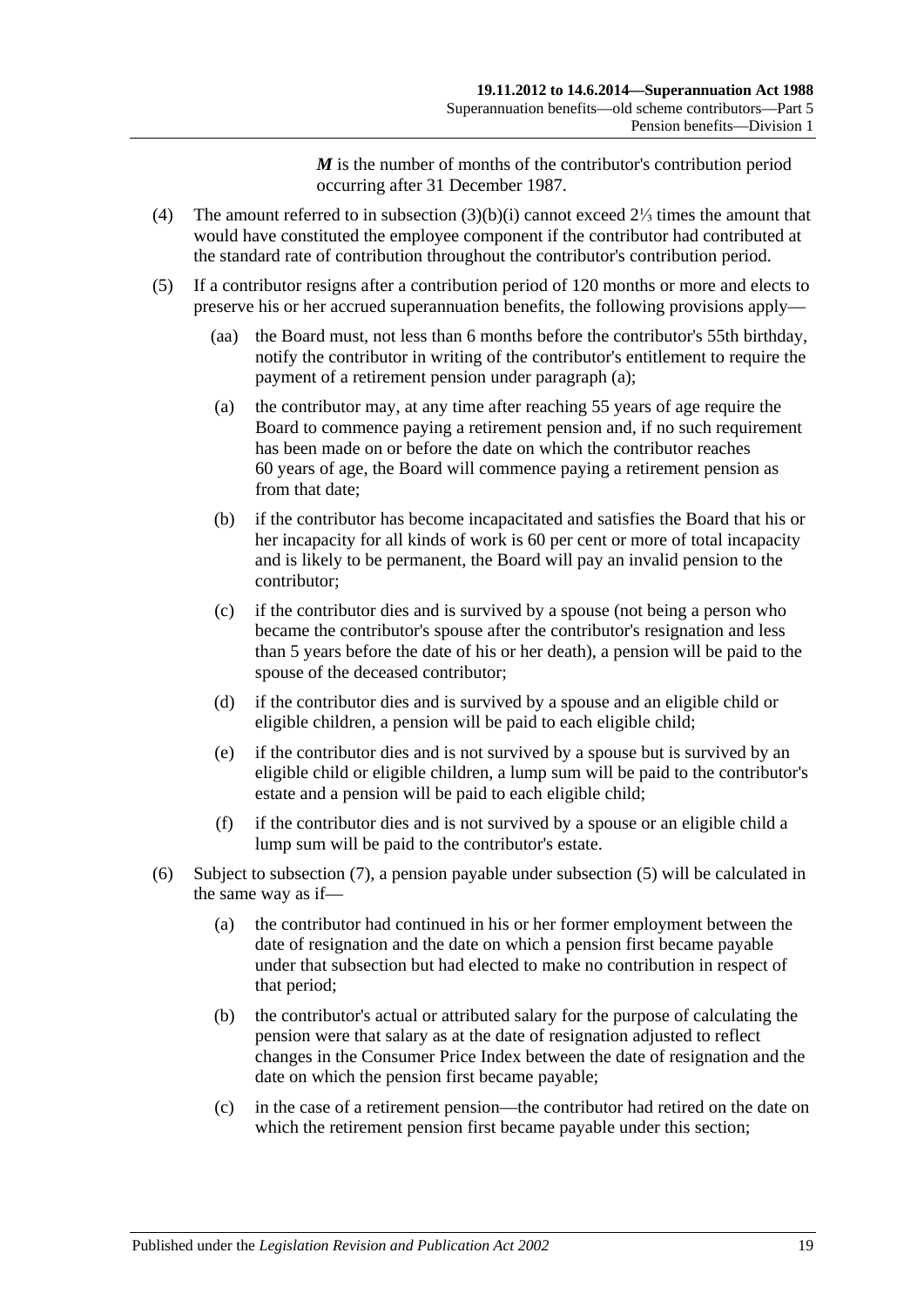- (d) in the case of an invalid pension—the contributor's employment had been terminated on the ground of invalidity on the date on which he or she satisfied the Board of the matters referred to in [subsection](#page-74-3) (5)(b).
- <span id="page-75-0"></span>(7) When calculating a pension under [subsection](#page-74-4) (6) in respect of a contributor who was accepted as a contributor before the prescribed age and before the commencement of the repealed Act, a factor in the relevant formula designated "A" will be replaced by a factor calculated as follows:

$$
A_1 = A \times \frac{M}{NM} \times \frac{CP}{S}
$$

Where—

*A1* is the substituted factor

*A* is the factor designated "A" in the relevant formula

 $M$  is—

- (a) in the case of a contributor for whom the age of retirement is 55 years—360;
- (b) in the case of a contributor for whom the age of retirement is 60 years—
	- (i) in the case of a retirement pension where the contributor is 55 years or more but less than 60 years when the pension first becomes payable— $300 + n$ ;
	- (ii) in all other cases—360

*NM* is the number of months between the date on which the contributor was accepted as a contributor and—

- (a) in the case of a retirement pension—the date on which the pension first became payable or the date on which the contributor reached or will reach the age of retirement whichever occurs first;
- (b) in all other cases—the date on which the contributor will reach, or would have reached, the age of retirement

*CP* is the number of months in the contribution period to the date of resignation

*S* is the number of months in the contribution period after the date on which the contributor reached the prescribed age

*n* is the number of months between the day on which the contributor reached the age of 55 years and the day on which the pension first became payable.

(7a) In [subsection](#page-75-0) (7)—

*prescribed age* means—

- (a) in relation to a contributor for whom the age of retirement is 55 years—the age of 25 years;
- (b) in relation to all other contributors—the age of 30 years.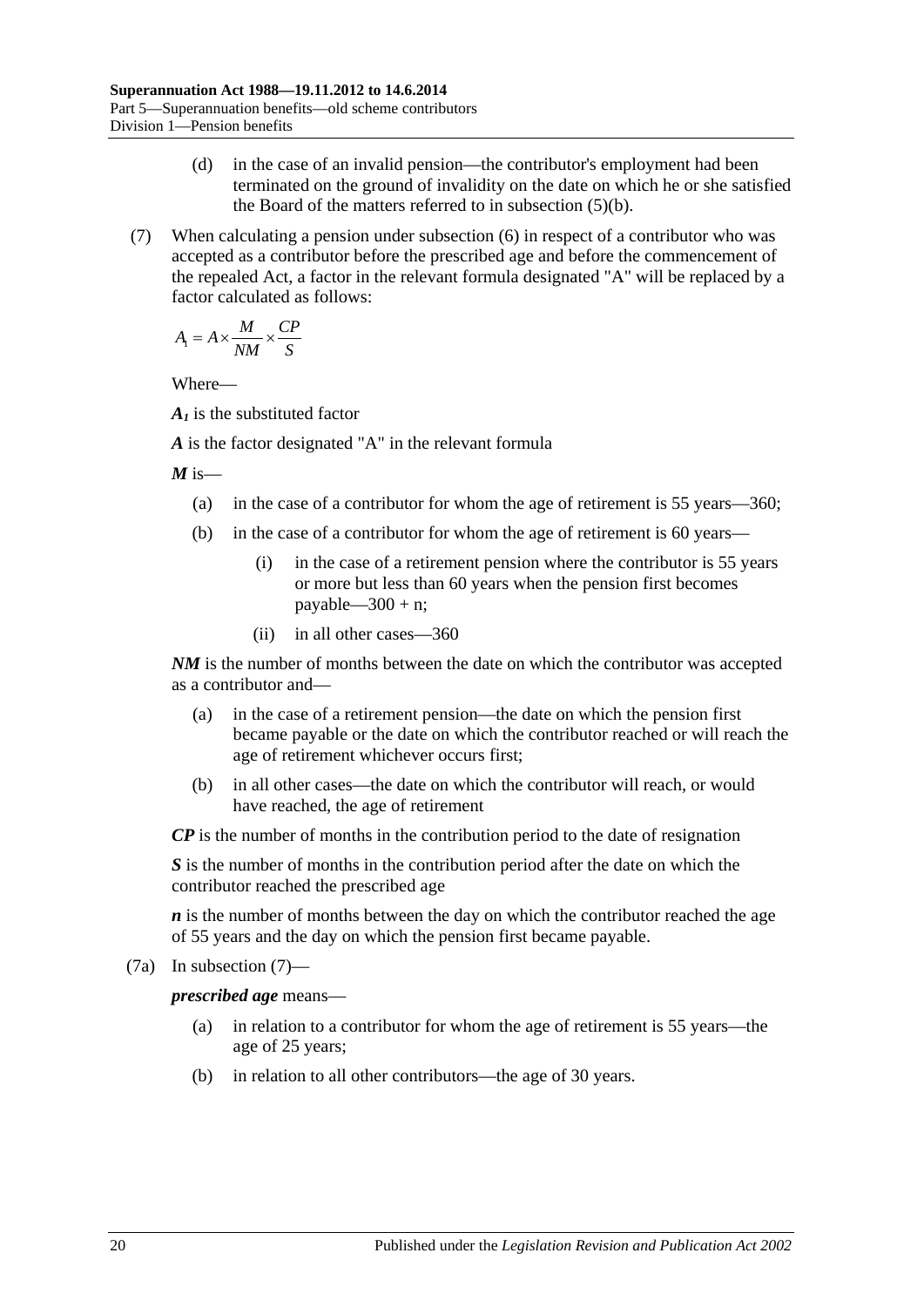- (8) If a retirement pension calculated in accordance with [subsection](#page-75-0) (7) exceeds the pension to which the contributor would have been entitled if he or she had continued in employment from the date of resignation to the date on which the retirement pension first became payable under this section and had contributed at the standard contribution rate over that period, the pension will be reduced to that latter amount.
- (8a) The lump sum to be paid to the estate of a contributor who is not survived by a spouse but is survived by an eligible child or eligible children will be the amount standing to the credit of the contributor's contribution account and will be charged against that account.
- (8b) The lump sum to be paid to the estate of a contributor who is not survived by a spouse or an eligible child will be made up of 2 components—
	- (a) an employee component (to be charged against the contributor's contribution account) equivalent to the amount standing to the credit of the contributor's contribution account; and
	- (b) an employer component that is the lesser of the following:

(i) 
$$
EC = (A \times 4.5 \times AFS) + Pn\left(AFS \times \frac{0.85}{450} \times M\right)
$$
  
(ii) 
$$
EC = \left[AFS \times 4.5 \times \left(1 - \frac{X}{360}\right)\right] + Pn\left(AFS \times \frac{0.85}{450} \times M\right)
$$

Where—

*EC* is the employer component

*A* is the lesser of the following—

- (a) unity;
- (b) the numerical value obtained by dividing the number of the contributor's accrued contribution points by 360

*AFS* is the contributor's actual or attributed salary as at the date of resignation (expressed as an annual amount) adjusted to reflect changes in the Consumer Price Index from the date of resignation until the contributor's death

- $X$  is—
	- (a) in relation to a contributor who was at the date of death under the age of 60 years—the lesser of 60 and the number of months by which the contributor's age fell short of 60 years;
	- (b) in any other case—zero

*Pn* is—

(a) in the case of a contributor who was in full-time employment during that part of the contribution period occurring after 31 December 1987—1;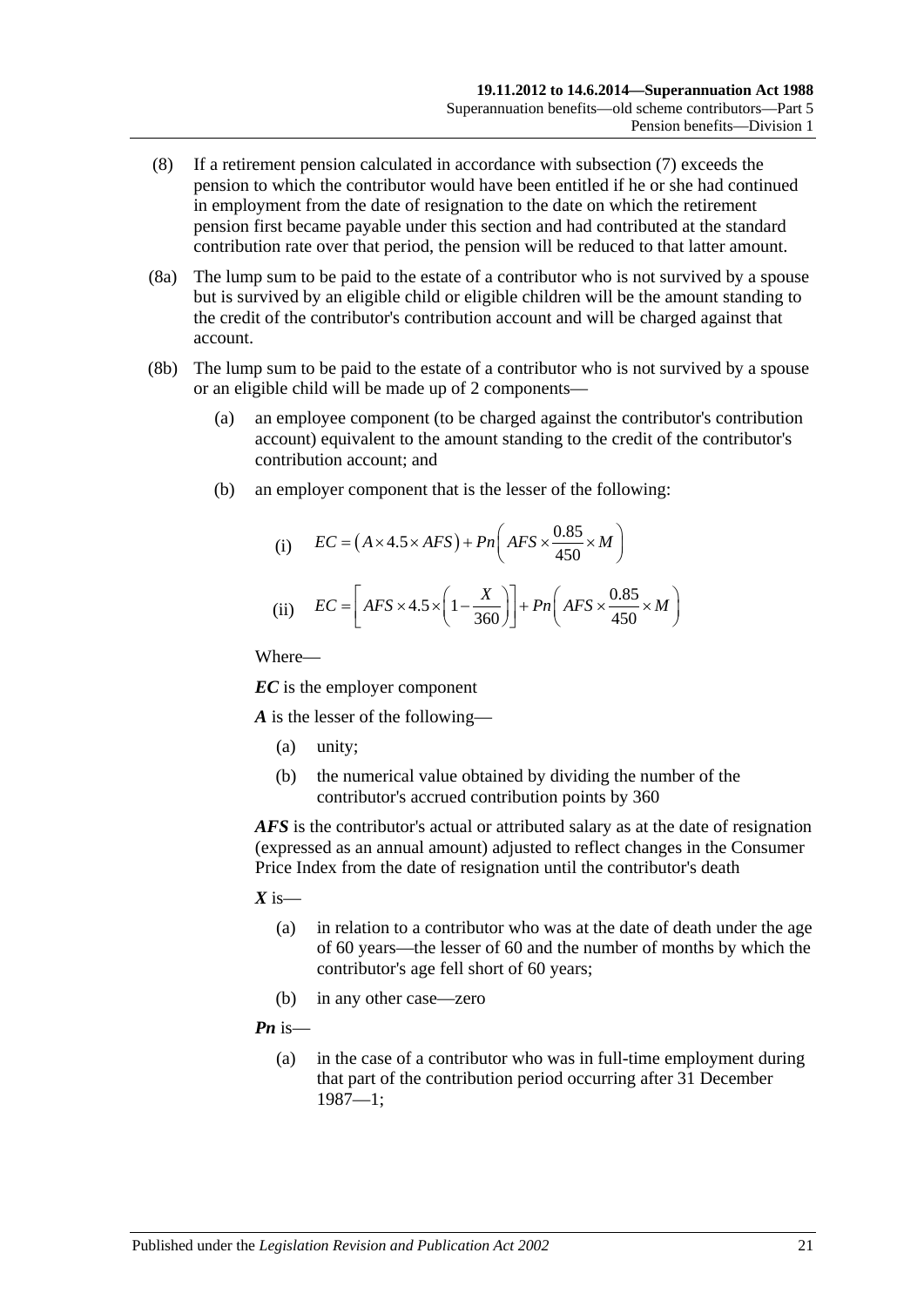(b) in any other case—the numerical value arrived at by expressing the contributor's employment while an active contributor during that part of the contribution period as a proportion of full-time employment during that part of the contribution period

*M* is the number of months of the contributor's contribution period occurring after 31 December 1987.

- (8c) Subject to this Act, benefits under this section will be calculated by using the appropriate formula in force under this Part on the day on which the contributor resigned or is taken to have resigned by virtue of some other provision of this Act.
- <span id="page-77-0"></span>(9) The right to preserve accrued superannuation benefits under this section does not apply for the benefit of a contributor who was, when he or she resigned, an employee—
	- (a) of the Australian National Railways Commission; or
	- (b) of a prescribed employer.
- (10) [Subsection](#page-77-0) (9)(a) does not apply to former employees of the Australian National Railways Commission who resigned to take up employment with the National Rail Corporation.
- (10a) For the purposes of this section, a contributor will be taken to resign if the contributor's employment terminates or is terminated for any reason except invalidity (in circumstances entitling the contributor to benefits under this Act), retrenchment or death.
- (10b) A contributor who is taken by clause 7(6)(a) of Schedule 2 of the *[State Bank](http://www.legislation.sa.gov.au/index.aspx?action=legref&type=act&legtitle=State%20Bank%20(Corporatisation)%20Act%201994)  [\(Corporatisation\) Act](http://www.legislation.sa.gov.au/index.aspx?action=legref&type=act&legtitle=State%20Bank%20(Corporatisation)%20Act%201994) 1994* to have resigned from his or her employment and to have elected to preserve his or her accrued benefits under this section will, for the purposes of the application of [subsection](#page-74-2) (5), be taken to have resigned after a contribution period of 120 months or more.
- (11) This section does not apply to, or in relation to, an outplaced employee who resigned from employment before reaching the age of 55 years unless he or she has made an election in accordance with [section](#page-80-0) 39C to preserve his or her accrued superannuation benefits under this section or is taken under [section](#page-80-0) 39C to have made such an election.

#### <span id="page-77-2"></span><span id="page-77-1"></span>**39A—Resignation or retirement pursuant to a voluntary separation package**

- (1) This section applies to a contributor who resigns or retires from his or her employment before reaching the age of retirement pursuant to a voluntary separation package—
	- (a) that includes a term that this section is to apply to the contributor; and
	- (b) that has been approved by the Treasurer.
- (2) [Section](#page-59-0) 34 or [39](#page-71-1) does not apply to a contributor to whom this section applies.
- (3) A contributor to whom this section applies who resigns before reaching the age of 55 years is entitled—
	- (a) if he or she had not reached the age of 45 years at resignation—to benefits under [subsection](#page-78-0) (3a); or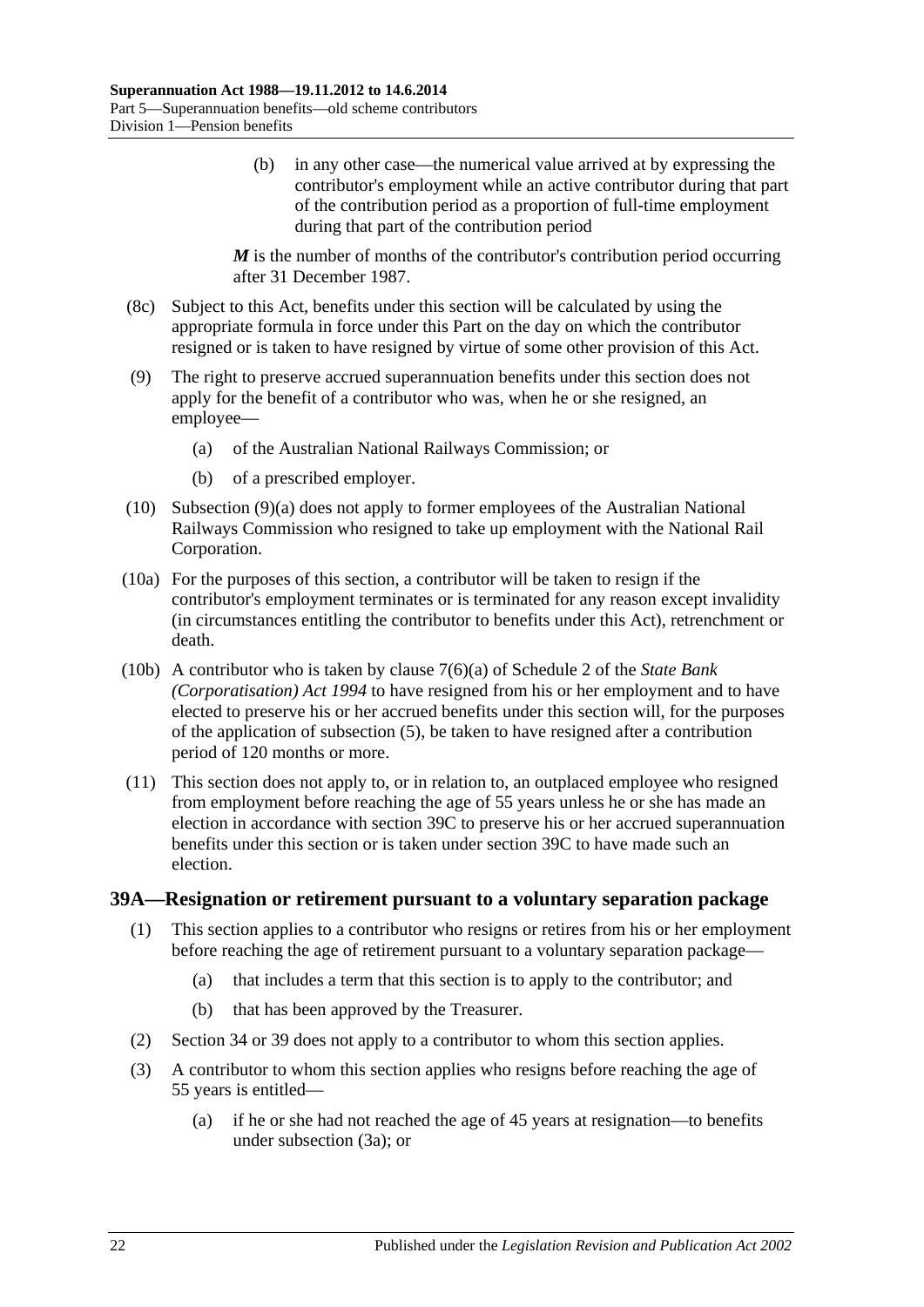- (b) if he or she had reached that age at resignation—to benefits under [subsection](#page-78-0) (3a) unless he or she elects (as a term of the voluntary separation package) to take benefits under [subsection](#page-78-1) (3g).
- <span id="page-78-4"></span><span id="page-78-0"></span>(3a) A contributor who is entitled to benefits under this subsection is entitled to a lump sum made up of—
	- (a) an employee component (to be charged against the contributor's contribution account) equivalent to the total balance of the account; and
	- (b) an employer component that is equal to the lesser of 2.5 times the amount of the employee component or 2.5 times the amount that would have constituted the employee component if the contributor had contributed at the standard contribution rate throughout the contributor's contribution period.
- <span id="page-78-2"></span>(3b) A part of the lump sum referred to in [subsection](#page-78-0) (3a) being an amount equivalent to the minimum contribution required to avoid payment of the superannuation guarantee charge in respect of the contributor under the Commonwealth Act is preserved.
- (3c) The contributor is entitled to the balance of the lump sum at the time of resignation.
- <span id="page-78-3"></span>(3d) The amount preserved under [subsection](#page-78-2) (3b) together with interest is payable in accordance with the following provisions:
	- (aa) the Board must, not less than 6 months before the contributor's 55th birthday, notify the contributor in writing of the contributor's entitlement to require payment of the amount under [paragraph](#page-78-3) (a);
	- (a) the contributor may at any time after reaching 55 years of age require the Board to pay the amount and, if no such requirement has been made on or before the date on which the contributor reaches 65 years of age, the Board will pay the amount to the contributor;
	- (b) if the contributor has become incapacitated and satisfies the Board that his or her incapacity for all kinds of work is 60 per cent or more of total incapacity and is likely to be permanent, the Board will pay the amount to the contributor;
	- (c) if the contributor dies, the amount will be paid to the spouse of the deceased contributor or, if he or she left no surviving spouse, to the contributor's estate,

(and a payment under any of the above paragraphs excludes further rights so that a claim cannot be subsequently made under some other paragraph).

- (3e) The amount of interest will be calculated and credited to the contributor at the end of each financial year and will be calculated on the amount referred to in [subsection](#page-78-2) (3b) at the end of the first financial year and on the aggregate of that amount and the interest previously credited at the end of each subsequent financial year.
- (3f) The rate of interest will be determined by the Board in respect of each financial year in accordance with [section](#page-21-0) 20A.
- <span id="page-78-1"></span>(3g) A contributor who is entitled to benefits under this subsection is entitled to a pension calculated as follows:

$$
P = FS \times \left[ \frac{A \times \left\{ 22 + \left[ \left( 2.1 + 0.07 \left( X - 45 \right) \right) \times \left( X - 45 \right) \right] \right\}}{100} \right] \times \left[ 1 + \left( \frac{n}{420} \times \frac{6}{A} \times \frac{1}{50} \right) \right]
$$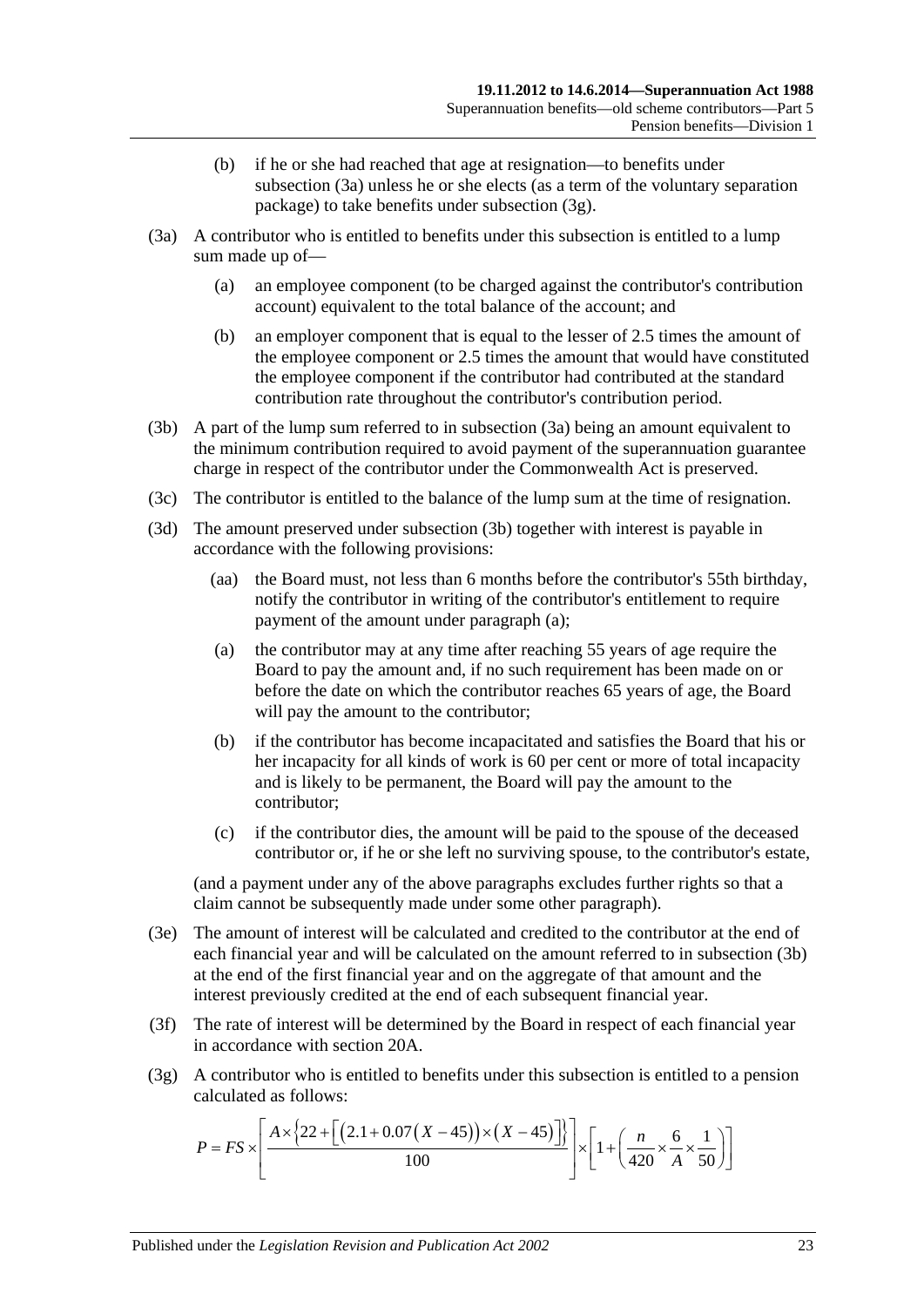Where—

*P* is the amount of the pension (expressed as an amount per fortnight)

*FS* is the contributor's actual or attributed salary (expressed as an amount per fortnight)

*A* is the lesser of the following

- (a) unity;
- (b) the numerical value obtained by dividing the number of the contributor's accrued contribution points by—
	- (i) in the case of a contributor who was accepted as a contributor under the repealed Act before reaching the age of 30 years—the number of months between the date of acceptance and the date of resignation;
	- (ii) in any other case—the number of months between the contributor's 30th birthday and the date of resignation

*X* is the contributor's age at resignation in years and completed months expressed to 2 decimal places

*n* is 420 or the aggregate number of contribution points that accrued to the contributor between 1 July 1992 and the date of resignation whichever is the lesser.

- (3h) An election under [subsection](#page-78-4) (3)(b) must be made within 3 months after the date of resignation.
- (3i) A pension under [subsection](#page-78-1) (3g) will be indexed.
- (4) A contributor to whom this section applies who retires on or after reaching the age of 55 years is entitled to a lump sum that is equivalent to the amount that the contributor would have received if [section](#page-59-0) 34 had applied to the contributor and he or she—
	- (a) had been entitled to commute the whole of his or her retirement pension; and
	- (b) had commuted the whole of the pension pursuant to the regulations.
- (5) In this section—

*voluntary separation package* means an agreement between a contributor and his or her employer pursuant to which the contributor resigns or retires from employment.

#### <span id="page-79-0"></span>**39B—Outplaced employees—55 and over**

- <span id="page-79-1"></span>(1) A contributor who had reached the age of 55 years when he or she retired from employment to take up employment in the private sector pursuant to an offer of employment in a contracting out agreement may elect—
	- (a) to preserve his or her accrued superannuation benefits under [section](#page-71-1) 39 as though he or she had resigned from employment before reaching the age of 55 years; or
	- (b) to take the benefit provided by [section](#page-77-1) 39A.
- <span id="page-79-3"></span><span id="page-79-2"></span>(2) A contributor who fails to inform the Board in writing of his or her election under [subsection](#page-79-0) (1) within 1 month after retiring will be taken to have made an election under [subsection](#page-79-1)  $(1)(a)$ .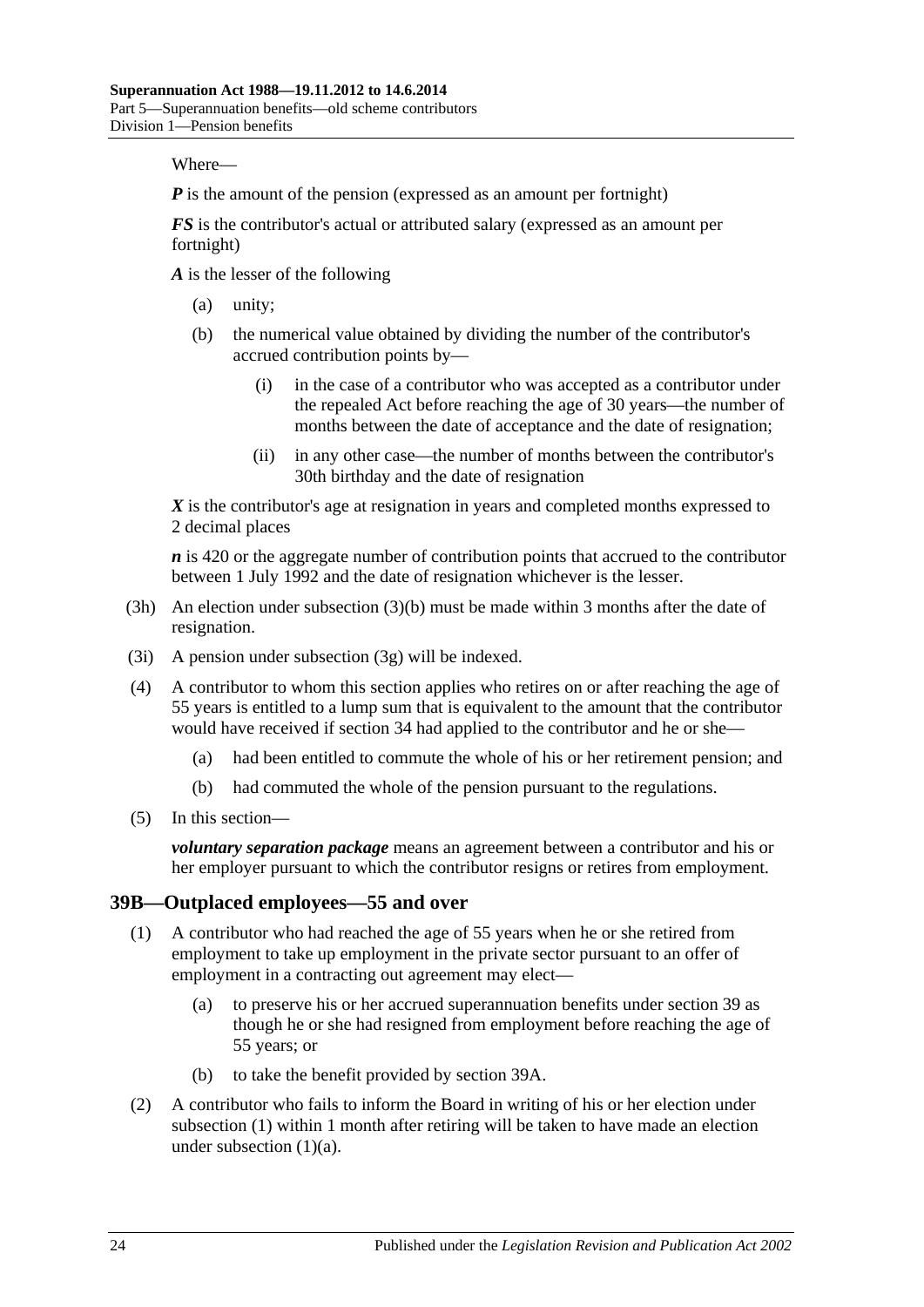- (3) If the Board is of the opinion that the limitation period referred to in [subsection](#page-79-2) (2) would unfairly prejudice a contributor, the Board may extend the period as it applies to the contributor.
- (4) If a contributor has made, or is taken to have made, an election under [subsection](#page-79-1) (1)(a), [section](#page-71-1) 39 applies to, and in relation to, the contributor except that
	- (a) [section](#page-74-2) 39(5) (instead of [section](#page-73-1) 39(2)) will apply to, and in relation to, a contributor whose contribution period is less than 120 months; and
	- (b) the contributor is not entitled to require the Board to commence paying a retirement pension under section [39\(5\)\(a\),](#page-74-1) and the Board must not commence paying such a pension under that provision, until the contributor has ceased employment with the private sector employer.
- (5) If the contributor has made an election under [subsection](#page-79-3) (1)(b), [section](#page-77-1) 39A applies to the contributor as though the requirements of [section](#page-77-2) 39A(1) had been met.

# <span id="page-80-1"></span><span id="page-80-0"></span>**39C—Outplaced employees under 55**

- <span id="page-80-2"></span>(1) A contributor who had not reached the age of 55 years when he or she resigned from employment to take up employment in the private sector pursuant to an offer of employment in a contracting out agreement may elect—
	- (a) to preserve his or her accrued superannuation benefits under [section](#page-71-1) 39; or
	- (b) to take the benefits provided by [section](#page-77-1) 39A.
- <span id="page-80-5"></span><span id="page-80-3"></span>(2) A contributor who fails to inform the Board in writing of his or her election under [subsection](#page-80-1) (1) within 1 month after resigning will be taken to have made an election under [subsection](#page-80-2) (1)(a).
- (3) If the Board is of the opinion that the limitation period referred to in [subsection](#page-80-3) (2) would unfairly prejudice a contributor, the Board may extend the period as it applies to the contributor.
- (4) If a contributor has made, or is taken to have made, an election under [subsection](#page-80-2) (1)(a), [section](#page-71-1) 39 applies to, and in relation to, the contributor except that (subject to [subsection](#page-80-4)  $(5)$ )—
	- (a) [section](#page-74-2) 39(5) (instead of [section](#page-73-1) 39(2)) applies to, and in relation to, a contributor whose contribution period is less than 120 months; and
	- (b) the contributor is not entitled to require the Board to commence paying a retirement pension under section  $39(5)(a)$ , and the Board must not commence paying such a pension under that provision, until the contributor has reached the age of 55 years and has ceased employment with the private sector employer.
- <span id="page-80-4"></span>(5) A contributor who has made, or is taken to have made, an election under [subsection](#page-80-2) (1)(a) and whose contribution period is less than 120 months may inform the Board in writing within 1 month after resigning that [section](#page-73-1) 39(2) and not [section](#page-74-2) 39(5) is to apply to, and in relation to, the contributor and in that case—
	- (a) [section](#page-73-1) 39(2) applies to, and in relation to, the contributor; but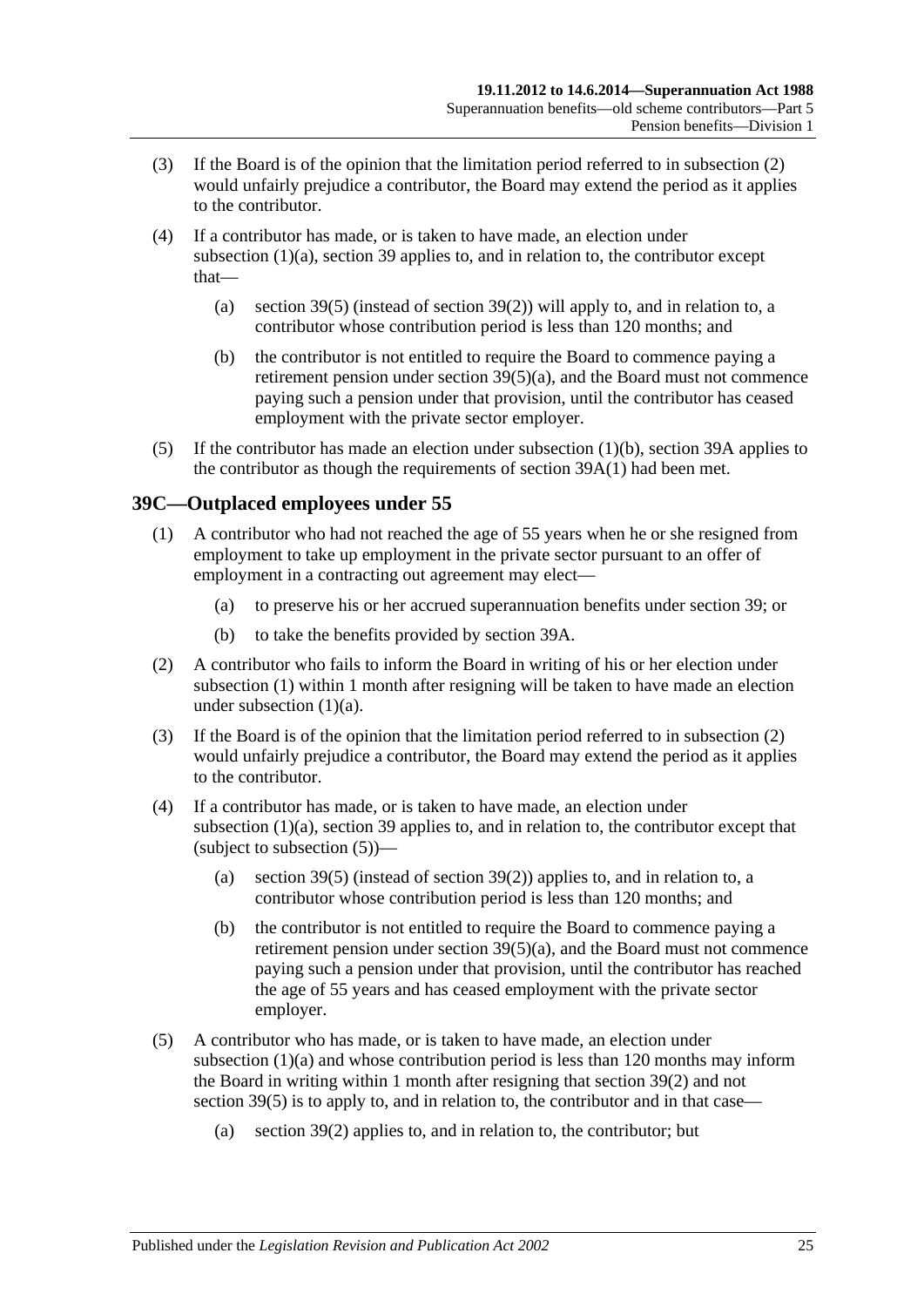- (b) the contributor is not entitled to require the Board to make a superannuation payment under section [39\(2\)\(a\),](#page-73-0) and the Board must not make a superannuation payment under that provision until the contributor has reached the age of 55 years and has ceased employment with the private sector employer.
- (6) If the Board is of the opinion that the limitation period referred to in [subsection](#page-80-4) (5) would unfairly prejudice a contributor, the Board may extend the period as it applies to the contributor.
- (7) If the contributor has made an election under [subsection](#page-80-5)  $(1)(b)$ , [section](#page-77-1) 39A applies to the contributor as though the requirements of [section](#page-77-2) 39A(1) had been met.

# **Division 2—General**

# <span id="page-81-3"></span>**40—Commutation of pension**

- (1) The Board will, on the application of a person who is entitled to a pension (other than a temporary disability pension or an eligible child's pension), commute a pension, or a proportion of a pension, to a lump sum payment.
- (2) The right of commutation is subject to the qualifications prescribed by regulation.
- <span id="page-81-0"></span>(3) In the commutation of a pension, commutation factors promulgated by regulation will be applied.
- (4) The amount of a commutation factor fixed under [subsection](#page-81-0) (3) may reflect the loss of the benefit provided by [section](#page-97-0)  $38(4)(a)$  or section  $47(3)$  as a result of the commutation of the pension or a proportion of the pension.

# <span id="page-81-1"></span>**40A—Commutation to pay deferred superannuation contributions surcharge**

- (1) The Board will, on the application of a contributor who is entitled to a pension (other than a temporary disability pension) and who is liable for a deferred superannuation contributions surcharge, commute so much of the pension as is required to provide a lump sum equivalent to the amount of the surcharge.
- (2) An application under [subsection](#page-81-1) (1) must be made in writing to the Board before the expiration of the period of 3 months immediately following the date on which the notice given to the contributor by the Commissioner of Taxation under section 15(7) of the Superannuation Contributions Tax Act was issued.
- <span id="page-81-2"></span> $(3)$  If—

 $(a)$ 

- (i) a contributor who is liable for a deferred superannuation contributions surcharge dies before notice by the Commissioner of Taxation under section 15(7) of the Superannuation Contributions Tax Act is issued; or
- (ii) a contributor who is liable for a deferred superannuation contributions surcharge dies within 3 months after the issue of such a notice without having commuted his or her pension under [subsection](#page-81-1) (1); and
- (b) the contributor is survived by a spouse who is entitled to a pension as the contributor's spouse under this Act,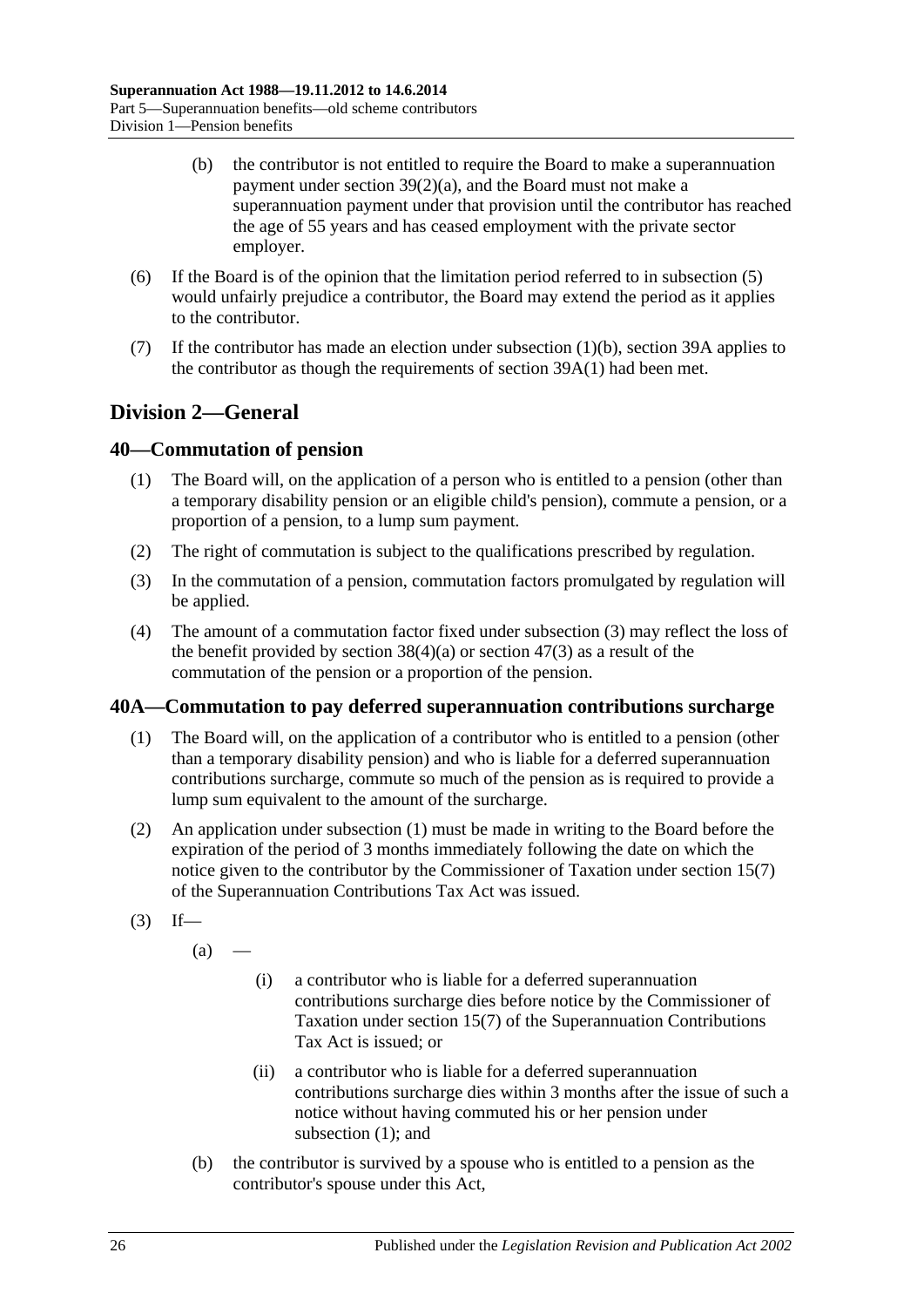the Board will, subject to [subsection](#page-82-0) (5) on the application of the spouse, commute so much of the spouse's pension as is required to provide a lump sum equivalent to the amount of the surcharge.

- (4) An application under [subsection](#page-81-2) (3) must be made in writing to the Board before the expiration of the period of 6 months immediately following the contributor's death or the issue of the notice under section 15(7) of the Superannuation Contributions Tax Act, whichever is the later.
- <span id="page-82-0"></span>(5) The Board must not commute a pension under [subsection](#page-81-2) (3) unless it is satisfied that the resulting lump sum will be applied in payment of the surcharge or be used to reimburse the deceased contributor's estate, or the spouse or other person who has paid the surcharge on behalf of the estate.
- (6) The commutation factors to be applied in the commutation of a pension under this section will be determined by the Treasurer on the recommendation of an actuary.
- (7) If the Board is satisfied that—
	- (a) a contributor, or the spouse of contributor, is entitled to commute the whole of his or her pension under [section](#page-81-3) 40 and has done so except for a part that the contributor or spouse wishes to retain for the purpose of commutation under this section in order to pay the contributor's deferred superannuation contributions surcharge; and
	- (b) after commutation under this section for that purpose there will still be a part of the pension remaining uncommuted; and
	- (c) the part of the pension originally retained for commutation under this section was a reasonable estimate of the amount of the pension that would be required for that purpose,

the Board will, on the application of the contributor or spouse made at the same time as his or her application under [subsection](#page-81-1) (1) or [\(3\),](#page-81-2) commute the remaining uncommuted part of the pension using the factors applicable under [section](#page-81-3) 40.

# <span id="page-82-1"></span>**40B—Interaction with judicial remuneration or pension entitlements**

- <span id="page-82-3"></span><span id="page-82-2"></span>(1) If a person would, but for this subsection, be entitled to—
	- (a) the payment of a pension under this Act; and
	- (b) the payment of—
		- (i) salary as a Judge for judicial service; or
		- (ii) a judicial-related pension,

the right to the payment of a pension under this Act is suspended.

- <span id="page-82-4"></span>(2) Subject to this section, the Board will, on the application of a person whose pension is suspended under [subsection](#page-82-1) (1), commute the entitlement to the pension to a lump sum payment.
- <span id="page-82-5"></span>(3) An application for commutation must be made—
	- (a) in the case of a suspension under [subparagraph](#page-82-2) (i) of [subsection](#page-82-3)  $(1)(b)$ —within 6 months after the pension is suspended due to the circumstances applying under that subparagraph;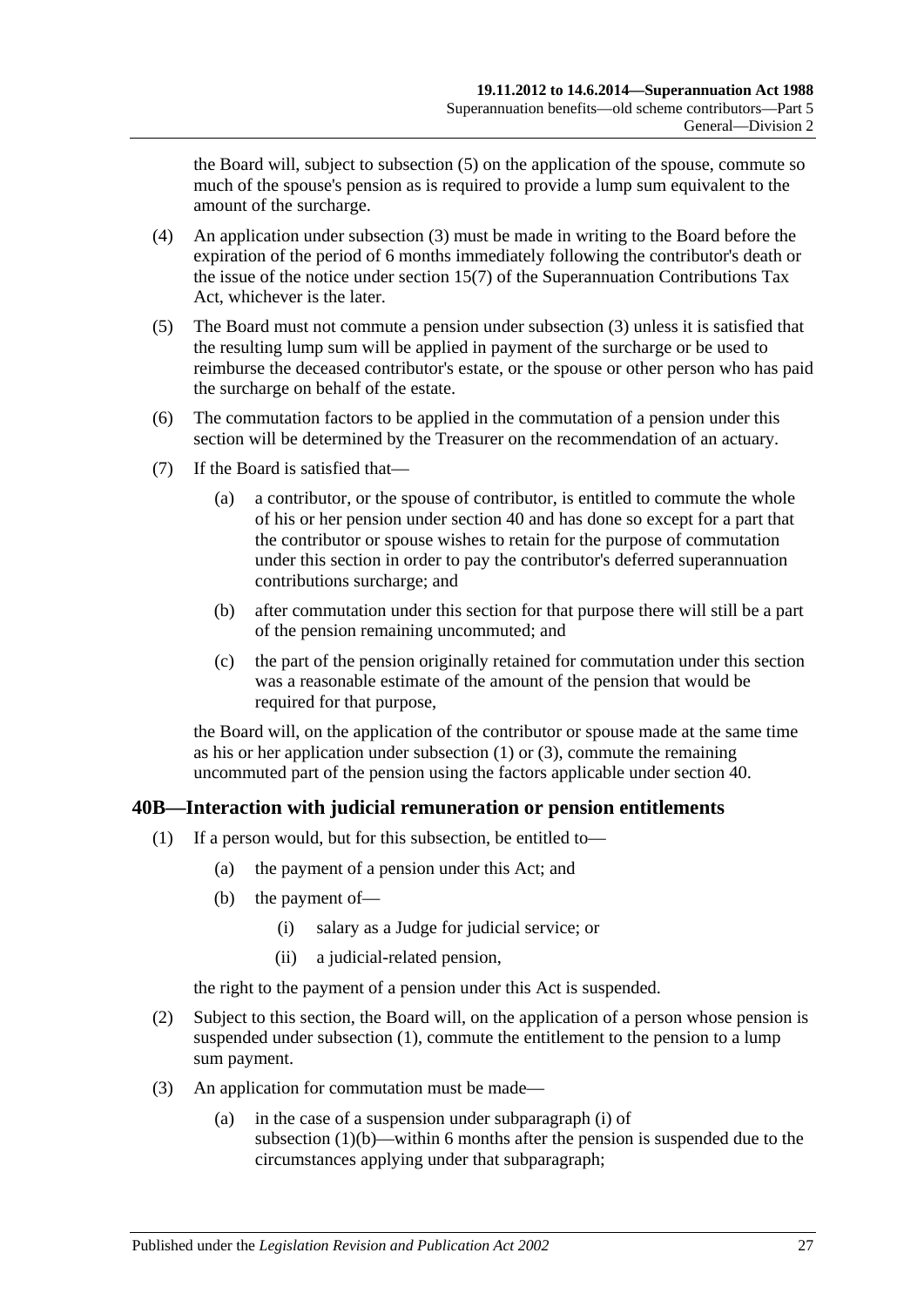- (b) in the case of a suspension under [subparagraph](#page-82-4) (ii) of [subsection](#page-82-3) (1)(b)—within 3 months after the pension is suspended due to the circumstances applying under that subparagraph.
- <span id="page-83-0"></span> $(4)$  If
	- (a) an application is not made under [subsection](#page-82-5)  $(3)(a)$ ; and
	- (b) the person ceases to receive salary as a Judge for judicial service without an entitlement to a judicial-related pension,

the suspension will cease.

- (5) If an application is not made under [subsection](#page-83-0)  $(3)(b)$  within the period that applies under that provision, it will be taken that the person has made the application in any event.
- (6) In making the commutation, commutation factors promulgated by regulation will be applied.
- (7) In this section—

*Judge* has the same meaning as in the *[Judges' Pensions Act](http://www.legislation.sa.gov.au/index.aspx?action=legref&type=act&legtitle=Judges%20Pensions%20Act%201971) 1971*;

*judicial-related pension* means a pension under the *[Judges' Pensions Act](http://www.legislation.sa.gov.au/index.aspx?action=legref&type=act&legtitle=Judges%20Pensions%20Act%201971) 1971*;

*judicial service* has the same meaning as in the *[Judges' Pensions Act](http://www.legislation.sa.gov.au/index.aspx?action=legref&type=act&legtitle=Judges%20Pensions%20Act%201971) 1971*.

## **41—Medical examination etc of invalid pensioner**

- (1) The Board may from time to time require an invalid pensioner who has not reached the age of retirement—
	- (a) to submit to a medical examination by a specified medical practitioner; or
	- (b) to undergo specified medical treatment; or
	- (c) to avail himself or herself of specified assistance.
- (2) The cost of a medical examination under this section will be met by the Board.
- (3) A pensioner will not be required to submit to a particular form of medical treatment if there is a conflict of opinion between recognised medical experts as to the desirability of the treatment.
- (4) If a pensioner fails to comply with a requirement under this section, the Board may suspend the pension until the requirement is complied with.

#### <span id="page-83-1"></span>**42—Suspension of pension if pensioner declines appropriate employment**

- (1) If appropriate employment is offered, at the request of the Minister, to an invalid or retrenchment pensioner who has not reached the age of retirement, the following provisions apply:
	- (a) if the pensioner accepts the offer and returns to employment—the pension will terminate but the former pensioner will be credited with contribution points and contribution months as if he or she had continued in employment and contributed at the standard contribution rate over the period of absence from employment;
	- (b) if the pensioner does not accept the offer—the Board may suspend the pension until the pensioner reaches the age of retirement.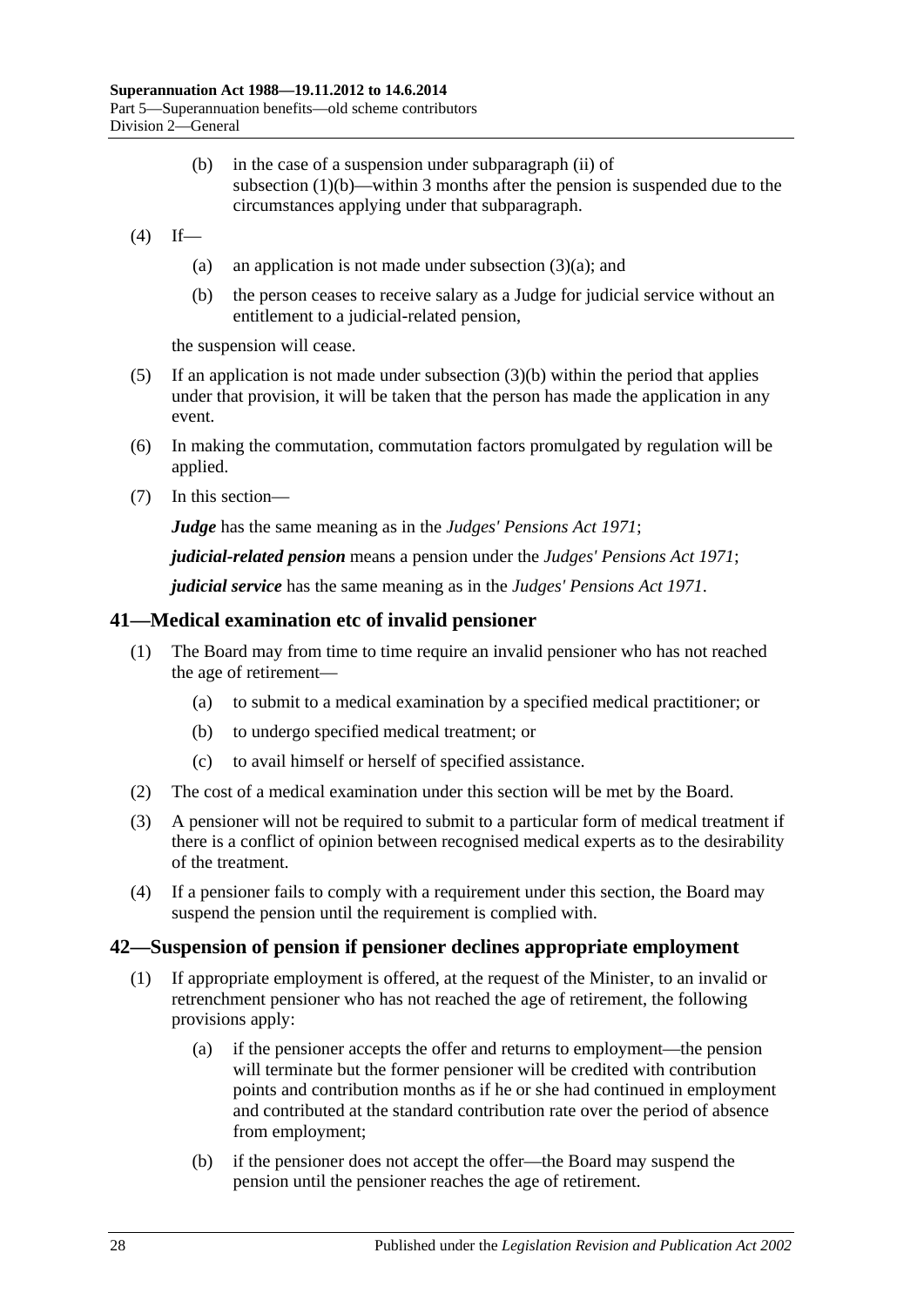- (2) In determining whether a particular form of employment is appropriate to a particular pensioner, the following factors will be taken into account—
	- (a) the pensioner's qualifications;
	- (b) the pensioner's previous employment;
	- (c) the pensioner's state of health;
	- (d) the place at which the employment is available.
- (3) Employment will not be regarded as appropriate to a particular pensioner if the rate of salary applicable to the employment (expressed as an hourly rate) is less than 80 per cent of the rate of the pensioner's notional salary (expressed as an hourly rate).

## <span id="page-84-1"></span>**42A—Offer of lump sum to certain invalid pensioners**

- $(1)$  If—
	- (a) the Board is satisfied on the advice of 2 medical practitioners that an invalid pensioner who has not reached the age of retirement is fit to be employed in full time or part time employment; but
	- (b) appropriate employment has not been offered to the pensioner under [section](#page-83-1) 42,

the Board may offer to pay a lump sum to the pensioner instead of his or her pension.

- <span id="page-84-0"></span>(2) The amount of the lump sum will be the greater of the following:
	- (a) an amount equivalent to the amount that would be produced by commutation of the whole of a pension calculated as follows:

$$
P = \frac{P_1 \times (360 - M)}{360}
$$

Where—

*P* is the pension

 $P_1$  is the pension to which the pensioner was entitled immediately before the payment of the lump sum (expressed as an annual amount)

*M* is the number of complete months between the time when the lump sum is paid and when the pensioner would reach the age of retirement;

- (b) an amount equivalent to 3 times the amount of the pensioner's annual pension immediately before the lump sum is paid.
- (3) For the purposes of the commutation referred to in [subsection](#page-84-0) (2)—
	- (a) the commutation factors applicable on the commutation of a retirement pension will be used; and
	- (b) the contributor's age will be taken to be his or her age when the lump sum is paid or 55 years whichever is the greater.
- (4) If the pensioner accepts the Board's offer under [subsection](#page-84-1) (1), the pensioner's right to future payments of the pension and all derivative rights cease on payment of the lump sum.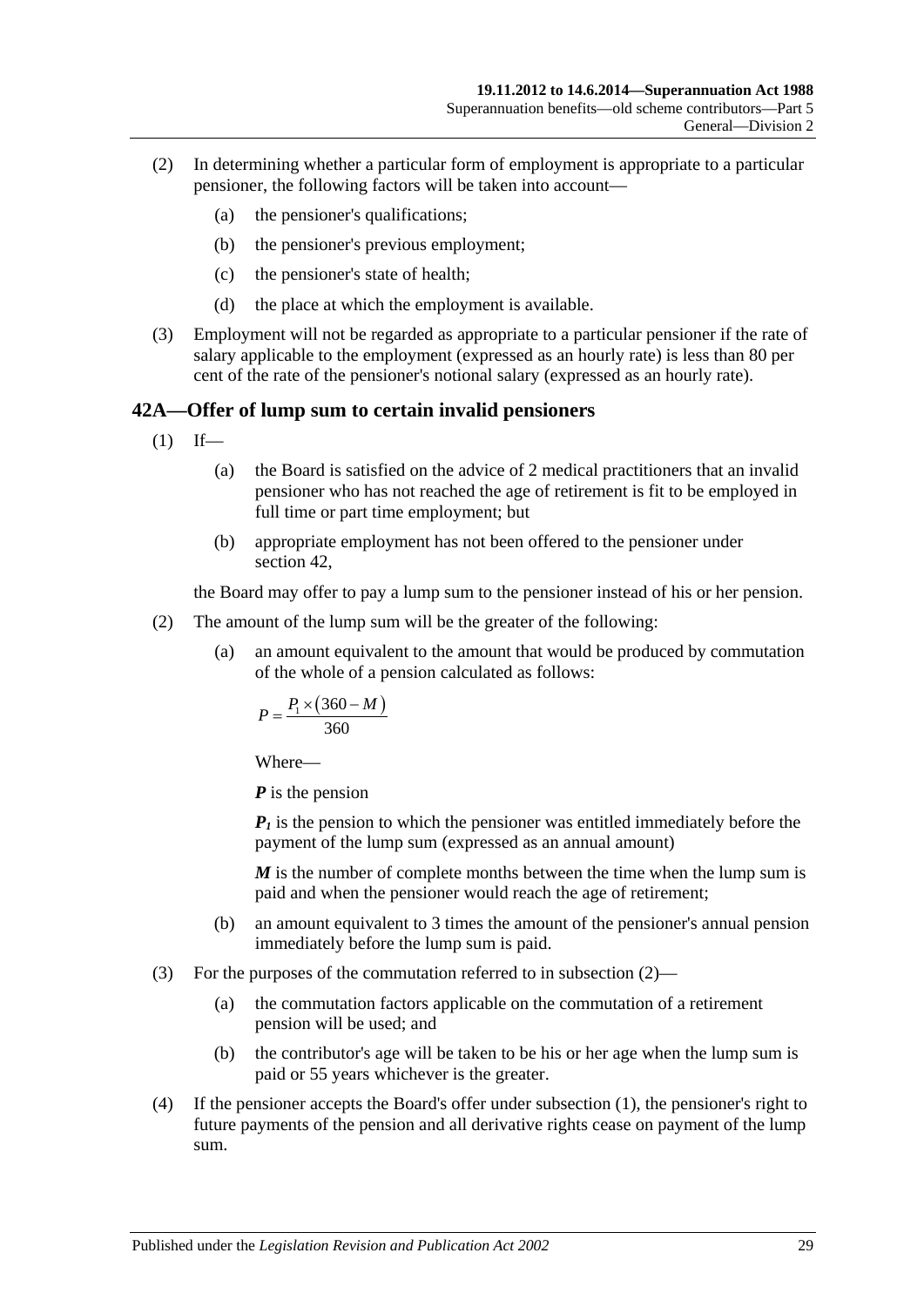# **43—Notional extension of period of employment**

 $If$ 

- (a) a contributor becomes entitled, on termination of his or her employment, to a pension; and
- (b) the contributor was, immediately before termination of employment, entitled to a period of recreation leave and is paid, or entitled to, a lump sum in lieu of that leave,

the contributor's employment will be taken to have been extended for a period equivalent to the period of recreation leave and the contributor is liable for contributions in respect of that period and is entitled to benefits at the end of that period as though he or she had remained in employment and had received the lump sum as salary during that period.

# <span id="page-85-0"></span>**43AA—Closure of contribution accounts**

- (1) The Board may close the account of a contributor if—
	- (a) the contributor has retired or resigned from employment and is in receipt of a pension under this Part; or
	- (b) the contributor's employment has been terminated by retrenchment or on account of invalidity and the contributor—
		- (i) has reached the age of retirement; and
		- (ii) is in receipt of a pension under this Part; or
	- (c) the contributor has died.
- (2) If, after a contribution account has been closed under [subsection](#page-85-0) (1), a benefit becomes payable under this Part that depends wholly or partly on the balance standing to the credit of the account, the benefit will be determined on the basis of the balance that would have stood to the credit of the account if it had not been closed.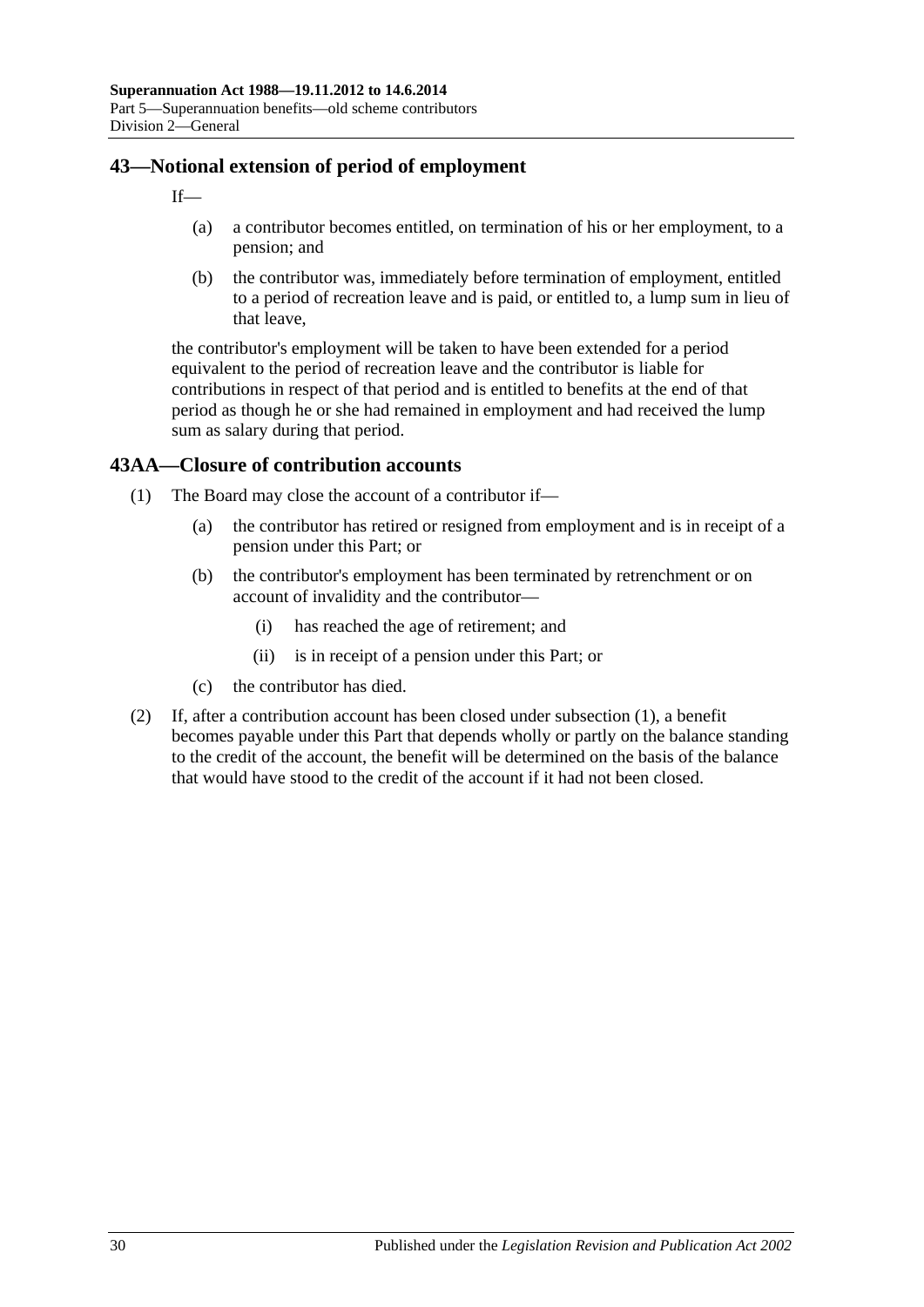# **Part 5A—Family Law Act provisions**

# **Division 1—Preliminary**

# **43AB—Purpose of Part**

The purpose of this Part is to facilitate the division under the *Family Law Act 1975* of the Commonwealth of superannuation interests between spouses who have separated (other than with respect to interests arising under an administered scheme under [Schedule 3\)](#page-128-0).

# **43AC—Interpretation**

In this Part, unless the contrary intention appears—

*Commonwealth regulations* means the *Family Law (Superannuation) Regulations 2001* (No. 303 as amended) of the Commonwealth;

*defined benefit interest* means a benefit or superannuation interest that is a function of salary and membership or service;

*eligible person*, in relation to a superannuation interest of a contributor, has the same meaning as in section 90MZB of the *Family Law Act 1975* of the Commonwealth;

*flag lifting agreement* has the same meaning as in Part VIIIB of the *Family Law Act 1975* of the Commonwealth;

*growth phase* has the same meaning as in the Commonwealth regulations;

*member spouse* has the same meaning as in Part VIIIB of the *Family Law Act 1975* of the Commonwealth;

*non-member spouse* has the same meaning as in Part VIIIB of the *Family Law Act 1975* of the Commonwealth;

*operative time* has the same meaning as in Part VIIIB of the *Family Law Act 1975* of the Commonwealth;

*payment phase* has the same meaning as in the Commonwealth regulations;

*payment split* has the same meaning as in Part VIIIB of the *Family Law Act 1975* of the Commonwealth;

*relevant date* has the same meaning as in the Commonwealth regulations;

*splitting instrument* means—

- (a) a superannuation agreement; or
- (b) a flag lifting agreement that provides for a payment split; or
- (c) a splitting order;

*splitting order* has the same meaning as in Part VIIIB of the *Family Law Act 1975* of the Commonwealth;

*superannuation agreement* has the same meaning as in Part VIIIB of the *Family Law Act 1975* of the Commonwealth.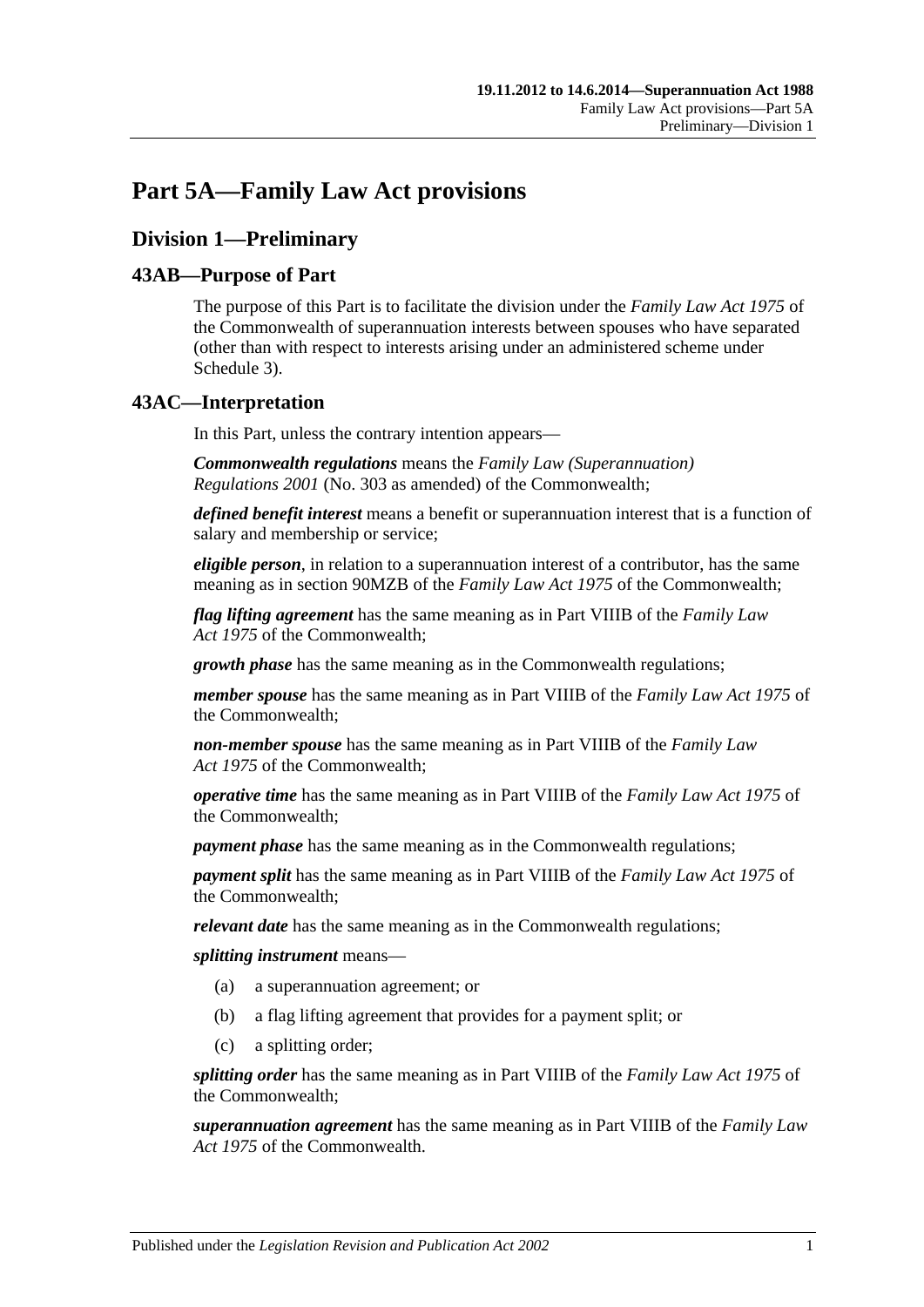## <span id="page-87-1"></span>**43AD—Value of superannuation interest**

- (1) For the purposes of this Part (but subject to [subsection](#page-87-0) (2)), the value of any superannuation interest will be determined in accordance with Part 5 of the Commonwealth regulations (insofar as those regulations provide a method for determining that value), subject to any modification prescribed by regulation under this Act.
- <span id="page-87-0"></span>(2) An approval of the Commonwealth Minister under regulation 38 or 43A of the Commonwealth regulations that relates to a superannuation interest under this Act will have effect for the purposes of this Part.

#### **43AE—Board to comply with Commonwealth requirements**

The Board must comply with the requirements imposed on the Board under Part VIIIB of the *Family Law Act 1975* of the Commonwealth.

#### **43AF—Effect on contributor's entitlements**

- (1) Despite the other provisions of this Act, if a payment split is payable with respect to the superannuation interest of a contributor, there is a corresponding reduction in the entitlement of the contributor under this Act.
- <span id="page-87-2"></span>(2) A reduction in the entitlement of a contributor will be given effect as follows:
	- (a) the contributor's contribution account will be subject to a charge that takes effect by reducing the balance of that account at the operative time (insofar as a balance exists) by a percentage equal to the percentage that the non-member spouse's share in the relevant superannuation interest bears to the total value of the contributor's accrued superannuation benefit at the operative time (and any relevant method or factor that applies under [section](#page-87-1) 43AD will be applied); and
	- (b) except with respect to a pension in the payment phase, any entitlement in respect of a pension in the growth phase and any employer-funded component of a superannuation benefit payable to the contributor after the creation of the relevant interest for the benefit of the non-member spouse will, as from the operative time, be subject to a reduction that takes effect by reducing—
		- (i) the number of contribution points; and
		- (ii) factors "M" and "n" in a formula under this Act (insofar as they are relevant to a determination of an employer-funded component in the particular case),

to the extent necessary to take into account, to its full extent, the employer-funded component of the value of the non-member spouse's interest (and any relevant method or factor that applies under [section](#page-87-1) 43AD will be applied); and

- (c) any pension in the payment phase will, depending on the terms of the splitting instrument, be reduced by—
	- (i) the value of the non-member spouse's share in the relevant superannuation interest; or
	- (ii) the percentage of the relevant superannuation interest to be shared with the non-member spouse.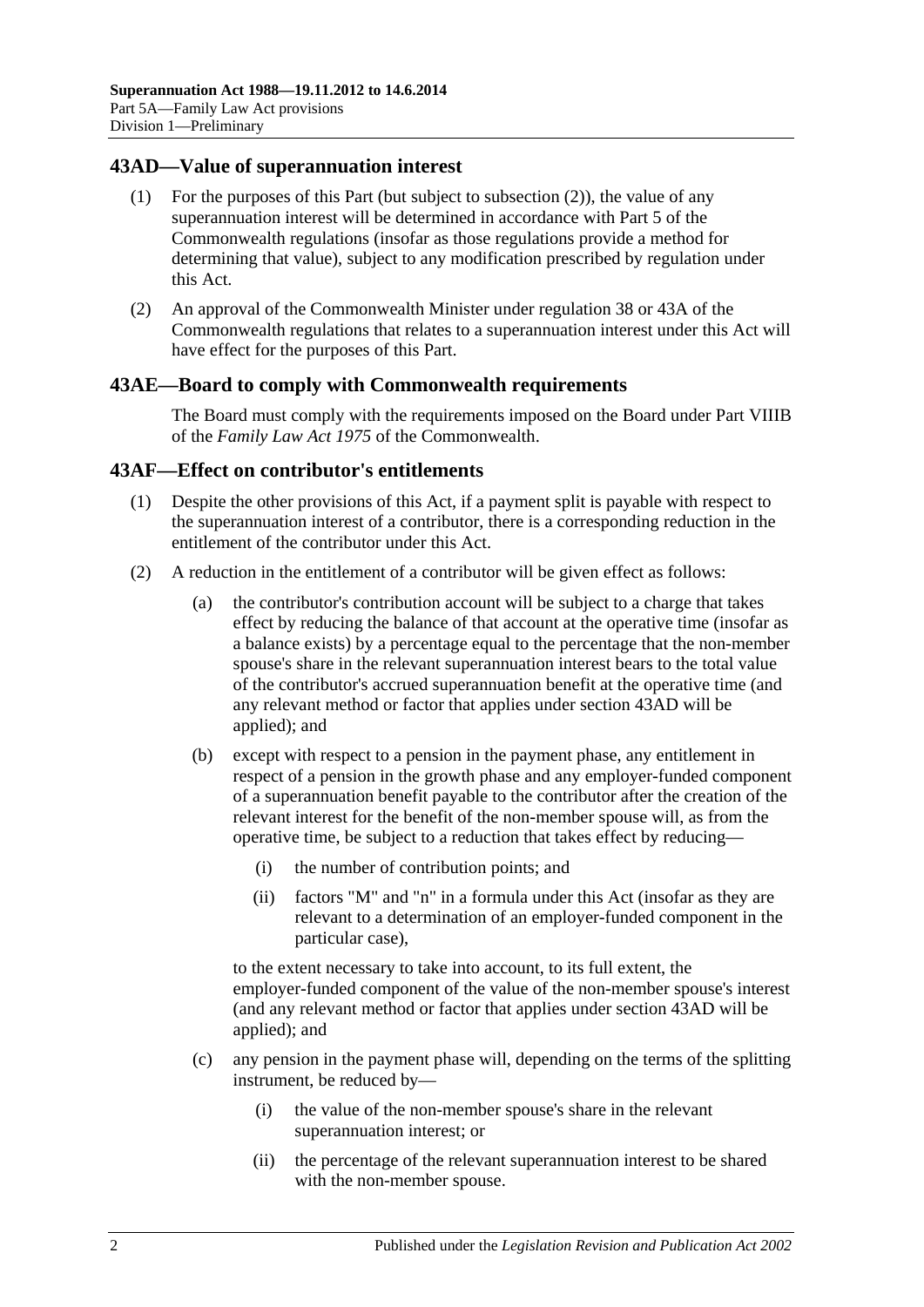- (3) A reduction in the entitlement of a contributor will not extend to any superannuation benefit that is not a splittable payment under Part VIIIB of the *Family Law Act 1975* of the Commonwealth.
- (4) A reduction in contribution points in connection with the operation of this Part does not affect the aggregate of contribution points that would apply under [section](#page-28-0) 24 but for the operation of [subsection](#page-87-2) (2).
- (5) If 2 or more reductions must be made with respect to an entitlement of a contributor because 2 or more splitting instruments have been served on the Board, the Board may determine to apply the reductions separately, or in aggregate.
- (6) If a contributor has received a draw down benefit under [section](#page-30-0) 26A or [33A—](#page-56-0)
	- (a) the superannuation interest of the contributor will be taken to include the balance of any draw down benefit that is being held under section [26A\(3\)\(b\)\(i\)](#page-31-0) or an entitlement under [section](#page-56-0) 33A; and
	- (b) any entitlement under [section](#page-30-0) 26A or [33A](#page-56-0) will be adjusted to take into account the effect of a payment split under this Part.

# **43AG—Benefit not payable to spouse on death of contributor if split has occurred**

If a contributor dies and is survived by a spouse who—

- (a) has received, is receiving or is entitled to receive a benefit under a splitting instrument; or
- (b) is, under the terms of a splitting instrument, not entitled to any amount arising out of the contributor's superannuation interest under this Act (or any proportion of such an interest),

the spouse is not entitled to a benefit under this Act in respect of the deceased contributor (except in accordance with the instrument) and will not be considered to be a spouse of the deceased contributor for the purposes of [section](#page-96-0) 46 (if relevant).

# **Division 2—New scheme contributors**

# **43AH—Application of Division**

This Division applies only to the division of superannuation interests in respect of member spouses who are new scheme contributors.

# **43AI—Accrued benefit multiple**

- (1) For the purposes of the Commonwealth regulations, the *accrued benefit multiple* in respect of a superannuation interest payable as a lump sum is the multiple of annual salary that the member spouse would be entitled to receive at the prescribed date assuming that the member spouse retired on that day at or over the age of retirement (as the case requires) with the member spouse's accrued contribution points and contribution period as at that day.
- (2) In addition to any other information that may be provided by the Board in connection with this Part, the Board may, on application, provide to an eligible person a statement of the value of a superannuation interest of a member spouse who is a new scheme contributor, as at a particular date specified in the application.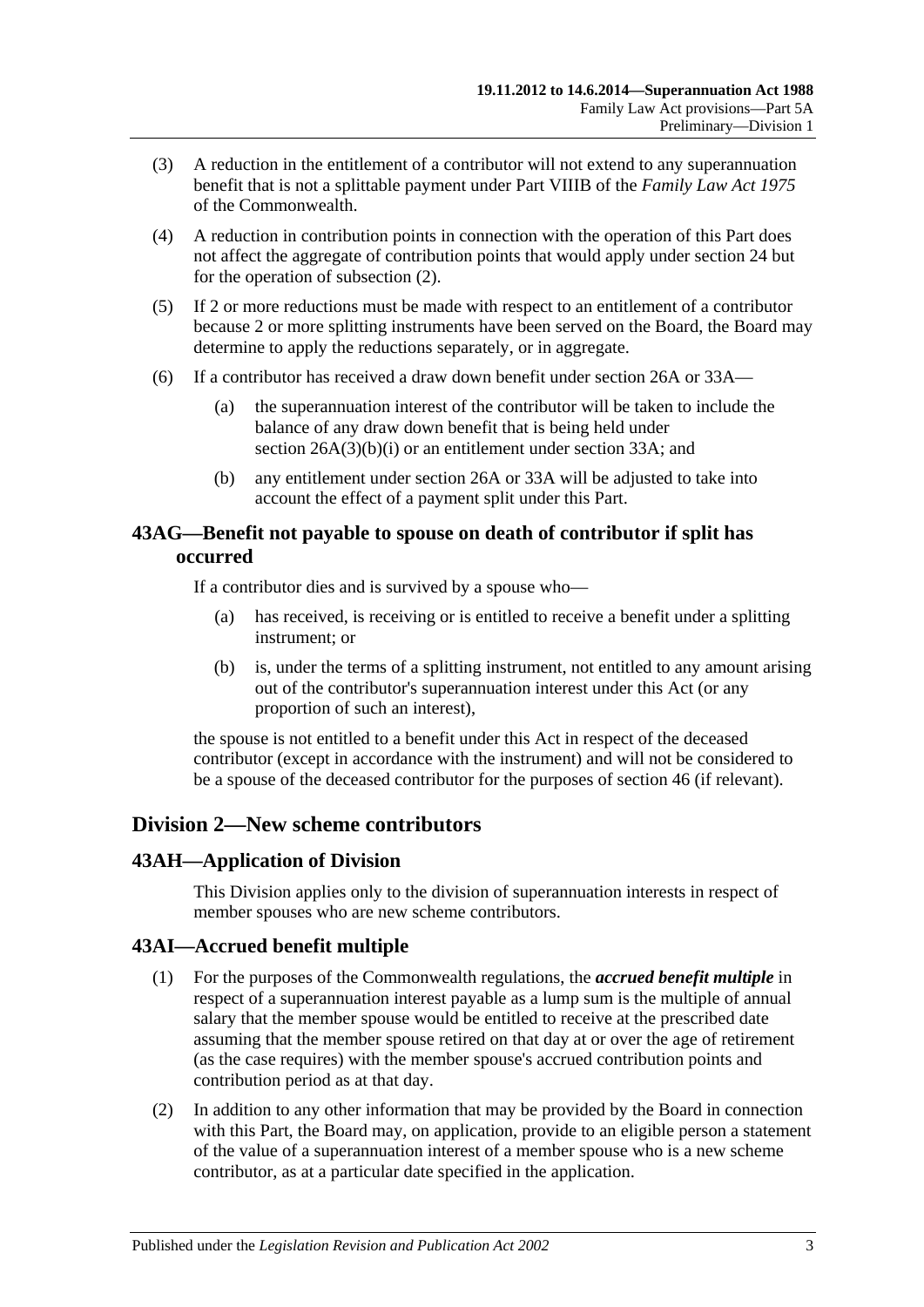(3) In this section—

*prescribed date* is the date that is relevant to the determination of an accrued benefit multiple in the particular circumstances.

#### <span id="page-89-0"></span>**43AJ—Non-member spouse's entitlement**

- (1) The Board must, on service of a splitting instrument in respect of a lump sum benefit, create an interest for the non-member spouse named in the instrument in accordance with the provisions of the instrument, with effect from the operative time.
- (2) The value of the non-member spouse's interest will be determined by reference to the provisions of the instrument but in any event may not exceed the value of the member spouse's interest.
- <span id="page-89-2"></span><span id="page-89-1"></span>(3) The interest of a non-member spouse under [subsection](#page-89-0) (1) will, according to the election of the non-member spouse—
	- (a) be paid out to the extent (if any) that payment can be made in accordance with the SIS Act; or
	- (b) be rolled over to the credit of the non-member spouse in an account (which may need to be established) in the name of the non-member spouse in the Southern State Superannuation Fund; or
	- (c) be rolled over or transferred to some other superannuation fund or scheme approved by the Board.
- (4) The Board must take the action required under [subsection](#page-89-1) (3) within 28 days after receiving the relevant election.
- (5) However, if an election is not made by the non-member spouse before the end of 28 days after the Board gives notice to the non-member spouse in the manner contemplated by the regulations, the Board must, subject to the regulations, roll over the interest to the credit of the non-member spouse under [subsection](#page-89-2) (3)(b).

# **Division 3—Old scheme contributors**

# **43AK—Application of Division**

This Division applies only to the division of superannuation interests in respect of member spouses who are old scheme contributors.

# **43AL—Accrued benefit multiple**

(1) For the purposes of the Commonwealth regulations, the *accrued benefit multiple* in respect of a superannuation interest payable as a pension is the percentage of annual salary that the member spouse would be entitled to receive as a pension at the prescribed date assuming that the member spouse retired on that day at or over the age of retirement (as the case requires) with the member spouse's accrued contribution points and contribution period as at that day.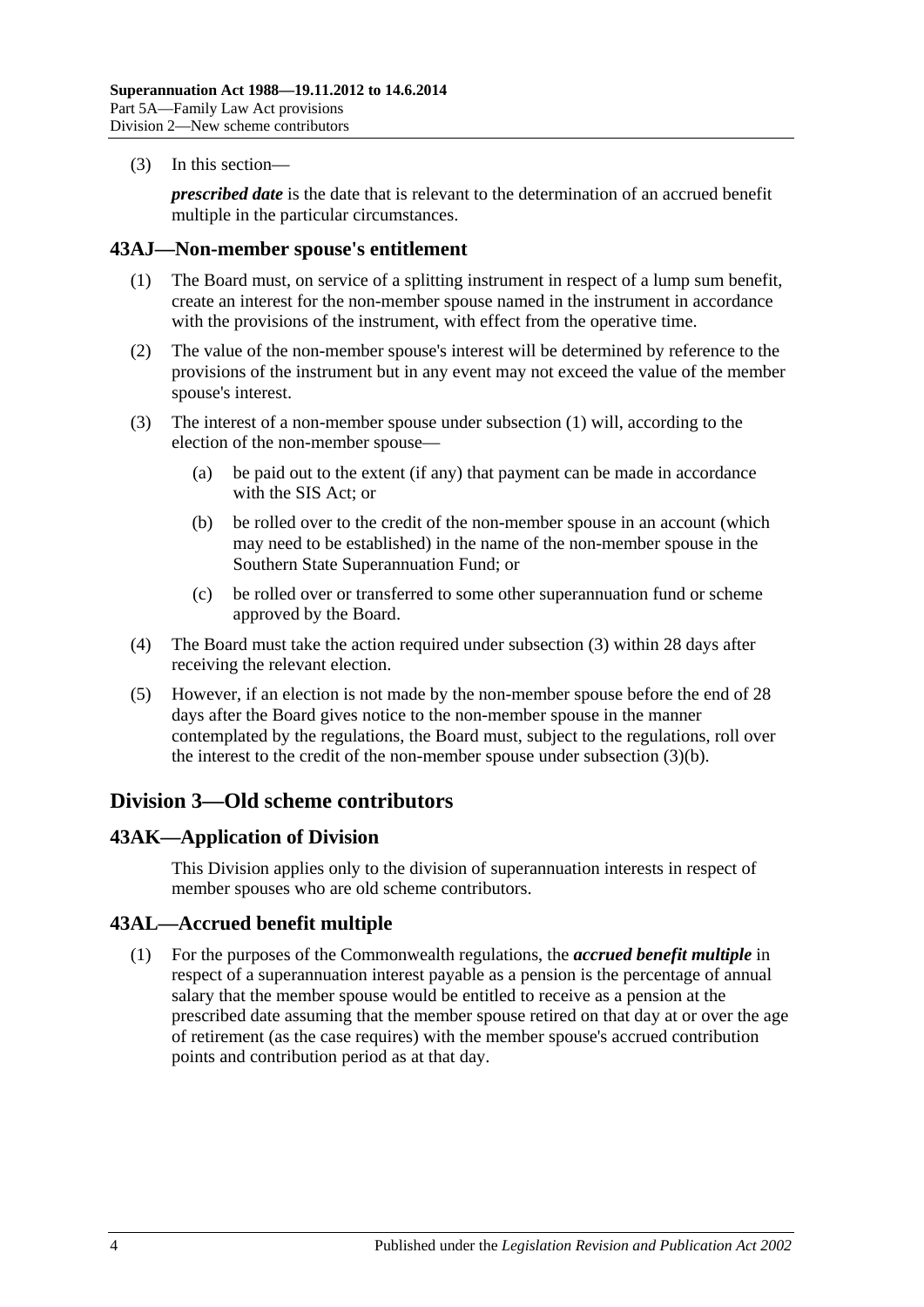- (2) For the purposes of the Commonwealth regulations, the *accrued benefit multiple* in respect of a superannuation interest payable as a lump sum that is a defined benefit interest is the multiple of annual salary that the member spouse would be entitled to receive at the prescribed date assuming that the member spouse retired on that day at or over the age of retirement (as the case requires) and was taking his or her entitlement under the Act on that day.
- (3) In addition to any other information that may be provided by the Board in connection with this Part, the Board may, on application, provide to an eligible person a statement of the value of a superannuation interest of a member spouse who is an old scheme contributor, as at a particular date specified in the application.
- (4) In this section—

*prescribed date* is the date that is relevant to the determination of an accrued benefit multiple in the particular circumstances.

# **43AM—Non-member spouse's entitlement**

- (1) The Board must, on service of a splitting instrument, create an interest for the non-member spouse named in the instrument, with effect from the operative time.
- (2) The form of the non-member spouse's interest will be determined on the basis of whether the superannuation interest is in the growth phase or the payment phase, by the nature of the member spouse's superannuation interest, and by reference to the provisions of the instrument.

# **43AN—Non-member spouse's entitlement where pension is in growth phase**

- (1) If the Board is served with a splitting instrument in respect of a pension that is in the growth phase, the non-member spouse is not entitled to receive his or her entitlement in the form of a pension commencing at the same time as the member spouse's pension under this Act but is, instead, entitled to have a lump sum determined under this section paid on his or her behalf in accordance with this Part.
- (2) The lump sum to which a non-member spouse is entitled, as at the operative time, will be determined—
	- (a) if the splitting instrument specifies a percentage of the member spouse's superannuation interest for the purposes of the split—by applying that percentage split to the member spouse's superannuation entitlement based on the relevant accrued benefit multiple and by applying any relevant method or factor that applies under [section](#page-87-1) 43AD;
	- (b) subject to [subsection](#page-90-0) (3), if the splitting instrument specifies a lump sum amount for the purposes of the split—by adopting that lump sum.
- <span id="page-90-0"></span>(3) The value of a lump sum payable to a non-member spouse under this section must not exceed the value of the member spouse's interest.

# <span id="page-90-1"></span>**43AO—Non-member spouse's entitlement where pension is in payment phase**

(1) If the Board is served with a splitting instrument in respect of a pension that is in the payment phase, the Board must split the pension between the member spouse and non-member spouse in accordance with the instrument, with effect from the operative time.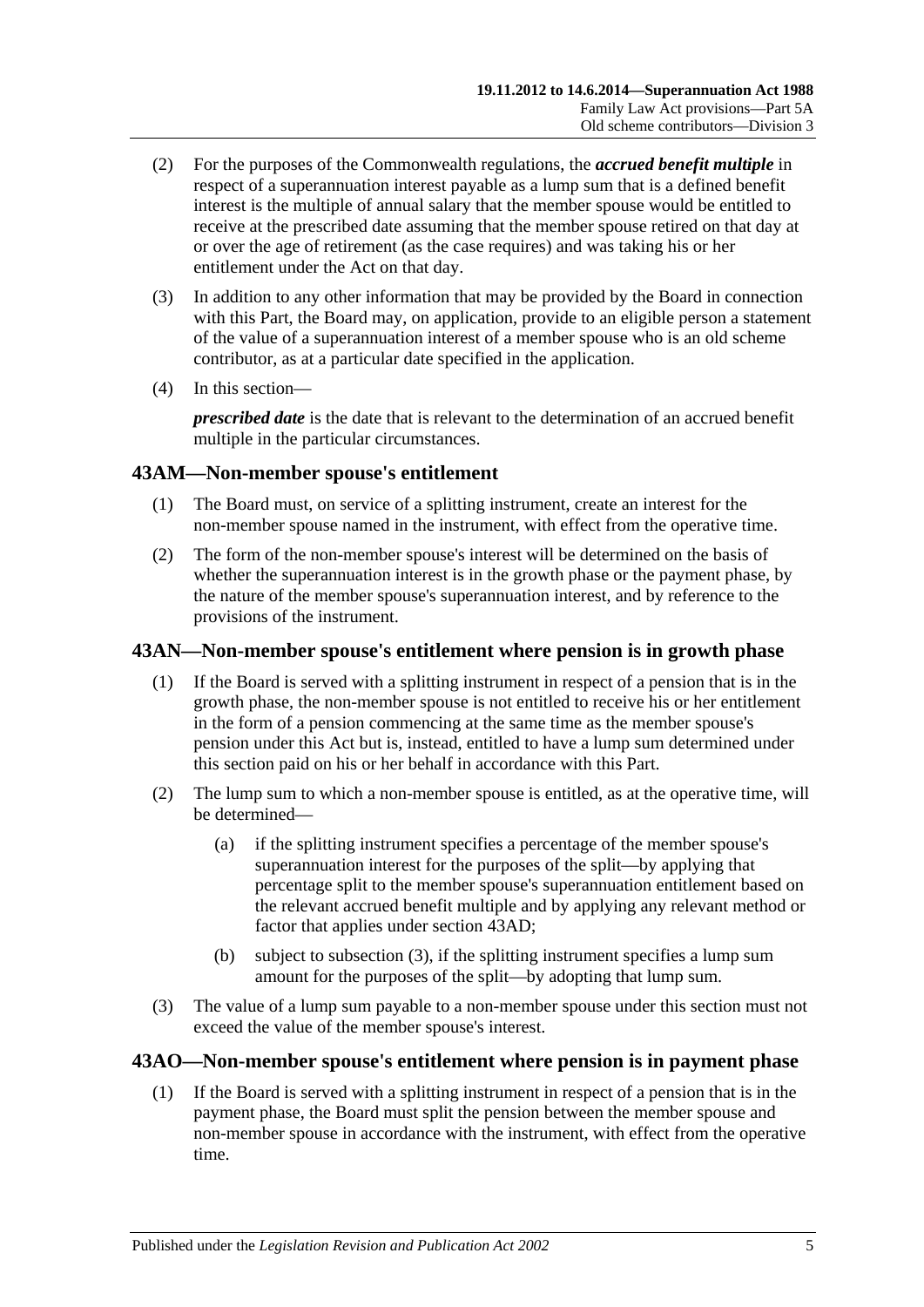- (2) The non-member spouse may—
	- $(a)$
- (i) in accordance with the terms of the splitting instrument; or
- (ii) by notice in writing given to the Board within the prescribed period,

elect to have the whole of his or her share of the superannuation interest determined under [subsection](#page-90-1) (1) converted to (and taken as) a separate pension entitlement (to be referred to as an *associate pension* for the purposes of this Act) for the lifetime of the non-member spouse; or

- <span id="page-91-0"></span>(b) by notice in writing given to the Board within the prescribed period, elect to have the whole of his or her share of the superannuation interest determined under [subsection](#page-90-1) (1) commuted to a lump sum.
- (3) The following provisions will apply with respect to an associate pension:
	- (a) the amount of the pension will be determined by applying the methods and factors prescribed by the regulations;
	- (b) the non-member spouse will not be taken to be a contributor on account of the entitlement to the pension;
	- (c) the pension will be indexed;
	- (d) no derivative, reversionary or other rights will arise or continue on account of the entitlement to the pension after the death of the non-member spouse.
- (4) A lump sum under [subsection](#page-91-0) (2)(b) will be determined by applying the methods and factors prescribed by the regulations.
- (5) If the non-member spouse is taking his or her entitlement as a pension (other than an associate pension) and there is a reduction in the member spouse's pension under this Act, there will be a corresponding reduction in the non-member spouse's pension.
- (6) If the non-member spouse is taking his or her entitlement as a pension (other than an associate pension) and the payment of the member spouse's pension ceases, there will be a corresponding cessation in the payment of the non-member spouse's pension.
- <span id="page-91-1"></span>(7) If the non-member spouse dies while entitled to, or in receipt of, a pension under this section (other than an associate pension), the non-member spouse's legal representative may, by notice in writing given to the Board within the prescribed period, elect to have the pension commuted to a lump sum.
- (8) A lump sum under [subsection](#page-91-1) (7) will be determined by applying the methods and factors prescribed by the regulations to the non-member spouse's entitlement.
- (9) In this section—

*legal representative*, in relation to a deceased non-member spouse, means a person—

- (a) holding office as executor of the will of the deceased non-member spouse where probate of the will has been granted or resealed in South Australia or any other State or a Territory; or
- (b) holding office in South Australia or any other State or a Territory as administrator of the estate of the deceased non-member spouse.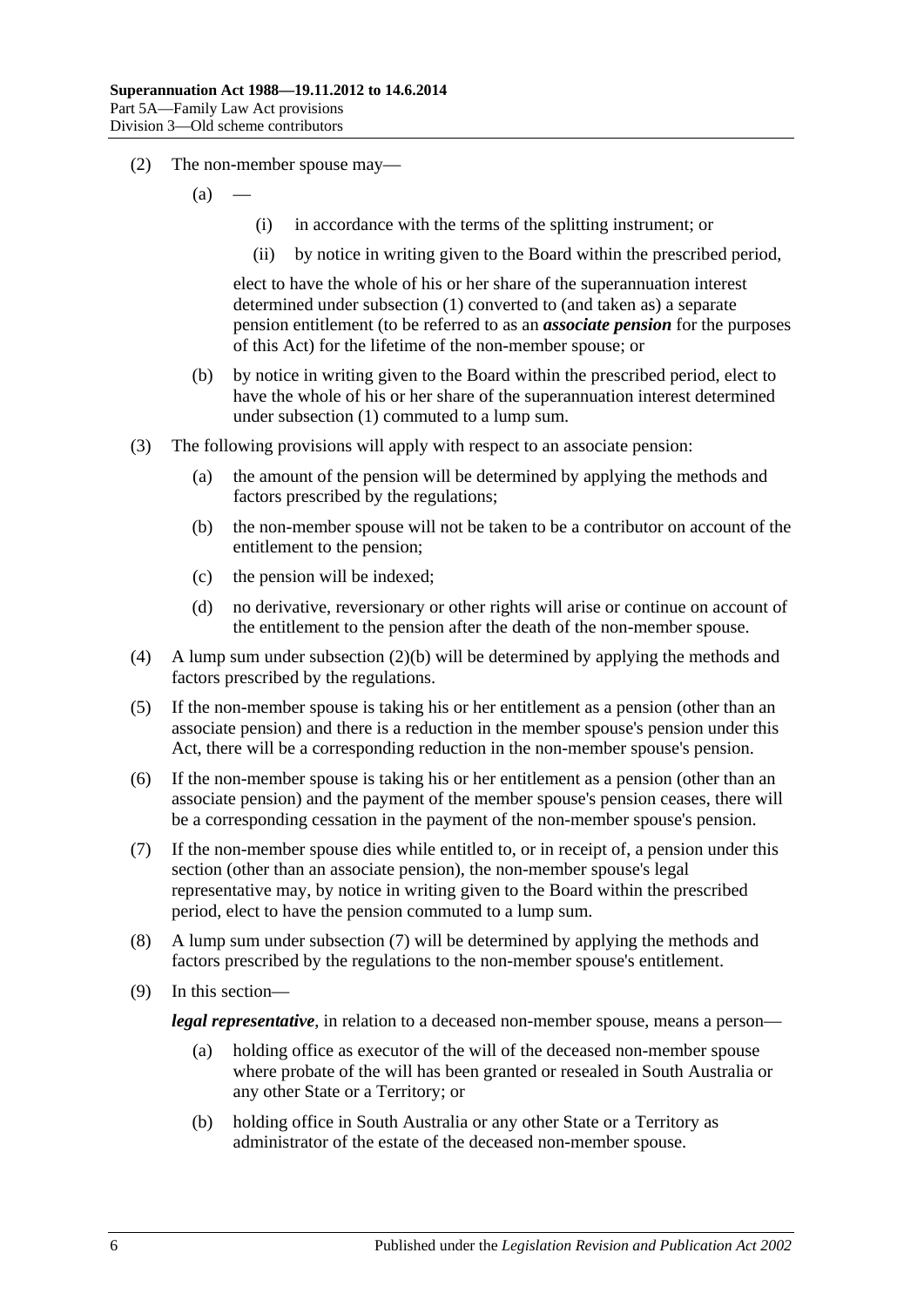# <span id="page-92-0"></span>**43AP—Payment of non-member spouse's entitlement**

- (1) If the interest of a non-member spouse created under this Division after service of a splitting instrument or after the commutation of a pension payable to the non-member spouse is a lump sum, the interest will, according to the election of the non-member spouse—
	- (a) be paid out to the extent (if any) that payment can be made in accordance with the SIS Act; or
	- (b) be rolled over to the credit of the non-member spouse in an account (which may need to be established) in the name of the non-member spouse in the Southern State Superannuation Fund; or
	- (c) be rolled over or transferred to some other superannuation fund or scheme approved by the Board.
- <span id="page-92-1"></span>(2) The Board must take the action required under [subsection](#page-92-0) (1) within 28 days after receiving the relevant election.
- (3) However, if an election is not made by the non-member spouse before the end of 28 days after the Board gives notice to the non-member spouse in the manner contemplated by the regulations, the Board must, subject to the regulations, roll over the interest to the credit of the non-member spouse under [subsection](#page-92-1)  $(1)(b)$ .
- (4) If the interest of a non-member spouse created under this Division after service of a splitting instrument is a pension (and the non-member spouse has not directed that the pension be commuted to a lump sum), the Board must split the relevant pension within the prescribed period after receipt of the splitting instrument (with effect from the relevant date), and begin to make the payments in accordance with the regulations (subject to any cessation of the payment of the member spouse's pension).

# **Division 4—Fees**

# <span id="page-92-2"></span>**43AQ—Fees**

- (1) The Board may fix fees in respect of matters in relation to which fees may be charged under regulation 59 of the Commonwealth regulations.
- (2) Any fee fixed under [subsection](#page-92-2) (1) that is payable by a member spouse or a non-member spouse and has not been paid within 1 month of the amount becoming payable may be deducted by the Board—
	- (a) if the outstanding fee is payable by a member spouse—
		- (i) from the member spouse's contribution account; or
		- (ii) from any benefit payable to the member spouse under this Act;
	- (b) if the outstanding fee is payable by a non-member spouse—
		- (i) from any interest that is to be rolled over or transferred to a fund for the benefit of the non-member spouse; or
		- (ii) from any other benefit payable to the non-member spouse under this Act.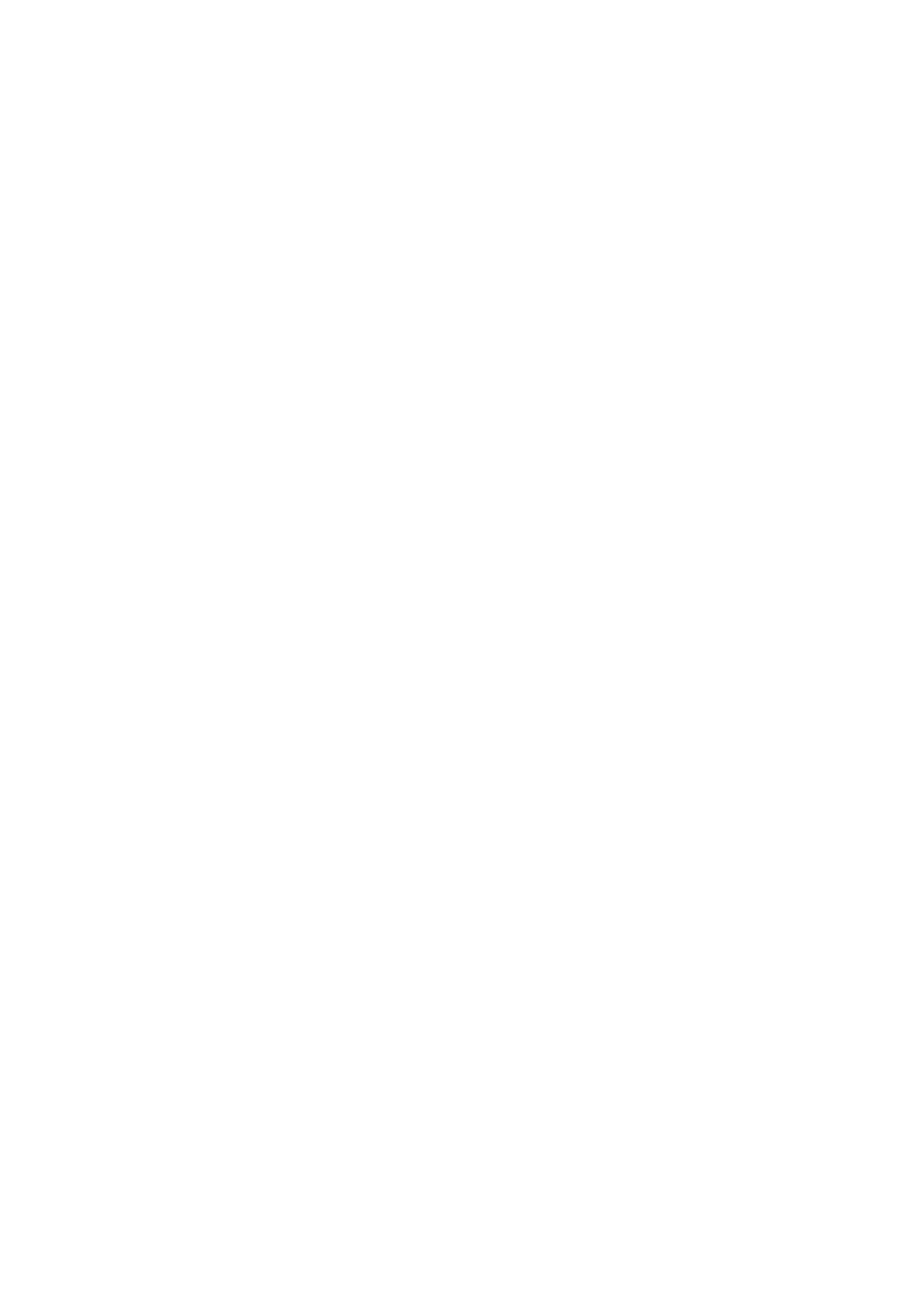# **Part 6—Miscellaneous**

# **43B—Exclusion of benefits under awards etc**

- (1) A person who employs a contributor in employment to which this Act applies cannot be required by or under the *[Fair Work Act](http://www.legislation.sa.gov.au/index.aspx?action=legref&type=act&legtitle=Fair%20Work%20Act%201994) 1994* or by an award, enterprise agreement or contract of employment to make a payment or payments—
	- (a) in the nature of superannuation; or
	- (b) to a superannuation fund,

for the benefit of the contributor or for the benefit of some other person in respect of the contributor.

- (2) An award cannot be made or varied under the *[Fair Work Act](http://www.legislation.sa.gov.au/index.aspx?action=legref&type=act&legtitle=Fair%20Work%20Act%201994) 1994* under which a person who employs, or has employed, a contributor is required to make a payment or payments in respect of a period of employment to which this Act applies occurring before 1 July 1992—
	- (a) in the nature of superannuation; or
	- (b) to a superannuation fund,

for the benefit of the contributor or for the benefit of some other person in respect of the contributor.

#### **44—Review of the Board's decisions**

- (1) Any person who is dissatisfied with a decision of the Board under this Act may appeal to the Administrative and Disciplinary Division of the District Court or to the Board against the decision.
- (4) On an appeal to the Board, the Board may substitute another decision for its original decision or confirm its original decision.

#### <span id="page-94-2"></span><span id="page-94-0"></span>**45—Effect of workers compensation etc on pension**

- <span id="page-94-1"></span>(1) If at any time during a financial year a contributor who is receiving, or would, but for this subsection, be entitled to receive, a pension under another provision of this Act is also receiving or entitled to receive—
	- (a) weekly payments of workers compensation; or
	- (b) in the case of a relevant contributor—income from remunerative activities engaged in by the contributor,

the following provisions apply:

- (c) the pension will be reduced by the amount of the workers compensation payments and if those payments equal or exceed the amount of the pension, the pension will be suspended;
- (d) if the contributor is a relevant contributor—
	- (i) the Board must estimate the income (if any) that the contributor is likely to receive during the financial year from remunerative activities engaged in by the contributor; and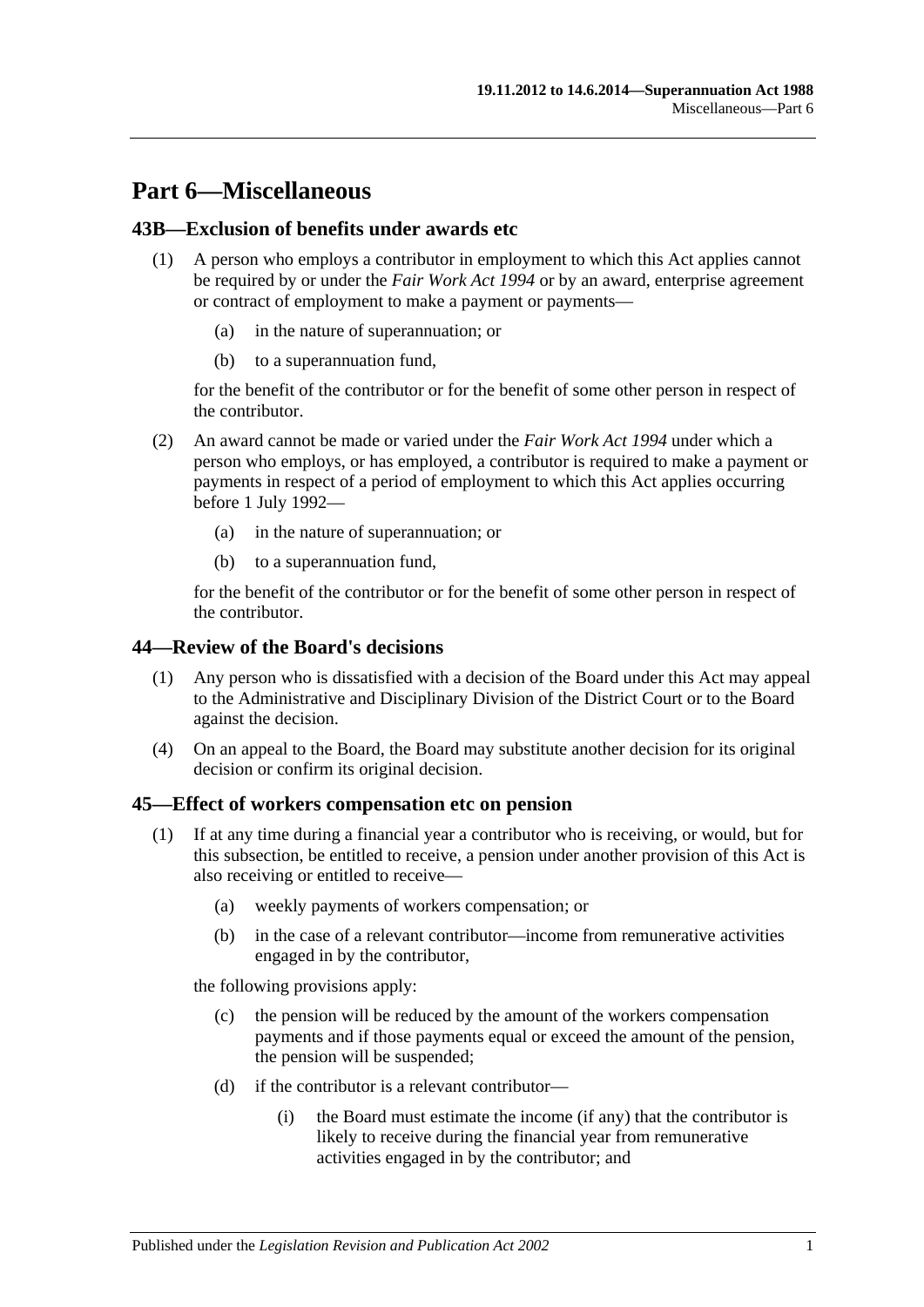- (ii) it must be assumed that the income estimated by the Board will be paid at a uniform rate throughout the financial year;
- <span id="page-95-2"></span><span id="page-95-0"></span>(f) if the aggregate of the pension and the workers compensation payments (if any) and, if the contributor is a relevant contributor, the income from remunerative activities (if any) (paid at the rate assumed, by [paragraph](#page-95-0) (d)(ii)) exceeds the contributor's notional salary, the pension will be reduced by the amount of the excess and, if that amount equals or exceeds the amount of the pension, the pension will be suspended;
- (g) at the end of the financial year the Board must, if the contributor is a relevant contributor, determine the income from remunerative activities actually received by the contributor during that year and if, on the basis of the income actually received—
	- (i) the pension has been underpaid, an amount equivalent to the underpayment must be paid to the contributor or if the contributor has died, to his or her estate;
	- (ii) the pension has been overpaid, the amount overpaid may be deducted from future payments of pension or from any other amount to be paid to the contributor under this Act or, if the contributor has died, the amount overpaid is a debt due by the contributor's estate to the Treasurer.
- (1aa) [Subsection](#page-94-0) (1) does not apply in relation to a pension that constitutes a draw down benefit under [section](#page-56-0) 33A.
- <span id="page-95-1"></span>(1a) Income of a kind referred to in [subsection](#page-94-1)  $(1)(a)$  and  $(b)$  will—
	- (a) in the case of workers compensation payments—be taken to include payments lawfully made to some person other than the contributor;
	- (b) in the case of income from remunerative activities—be taken to include—
		- (i) the monetary value of income that is in a non-monetary form; and
		- (ii) income lawfully paid to some person other than the contributor.
- $(2)$  If—
	- (a) the spouse of a deceased contributor is receiving or would, but for this subsection, be entitled to receive, a pension under this Act; and
	- (b) the spouse is also receiving, or entitled to receive weekly workers compensation payments in consequence of the contributor's death,

the following provisions apply—

- (c) if the weekly workers compensation payments equal or exceed the amount of the pension, the pension will be suspended;
- (d) in any other case, the pension will be reduced so that the aggregate equals the pension that the spouse would have received if there had been no entitlement to workers compensation.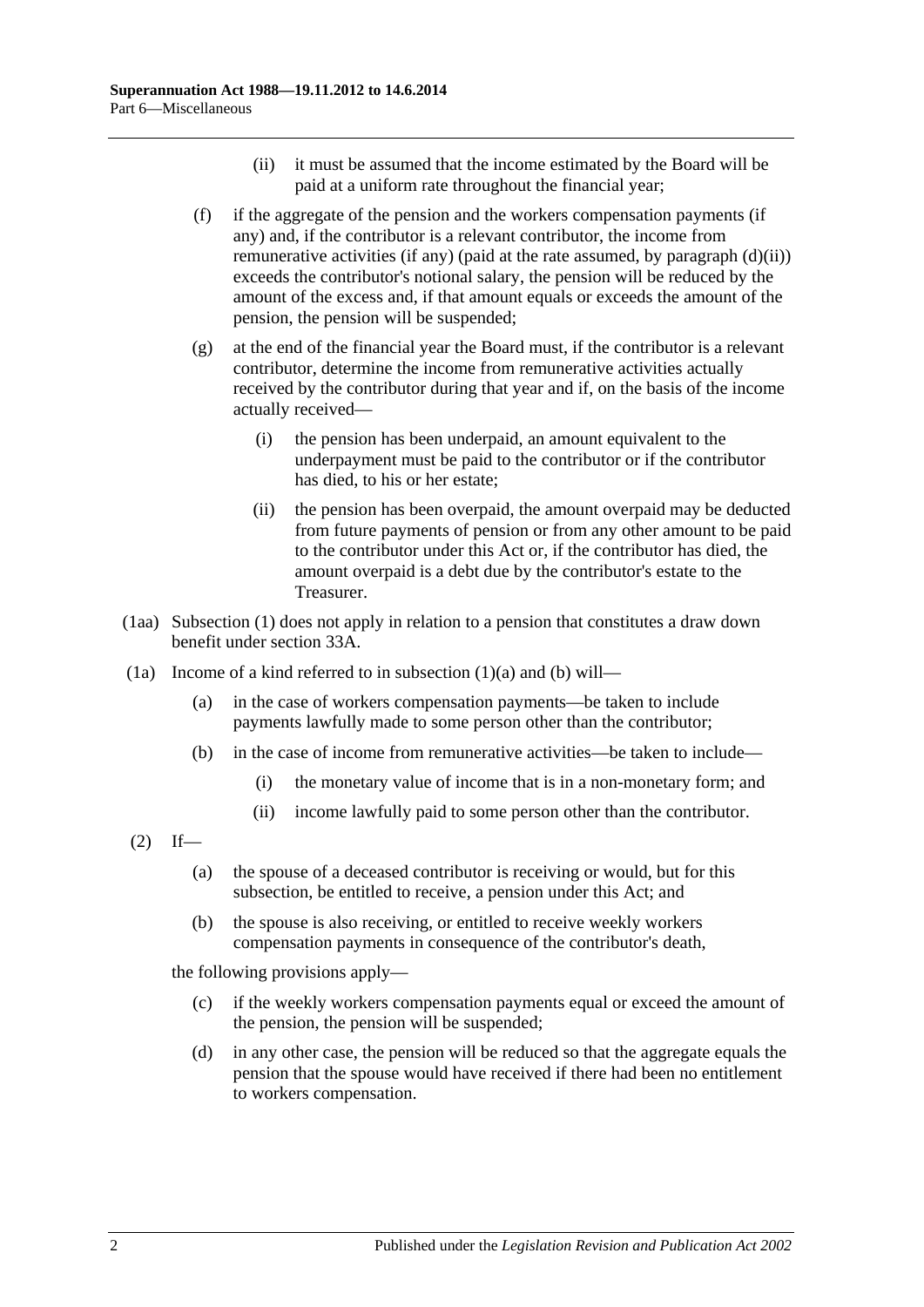- (3) If an eligible child of a deceased contributor is receiving or entitled to receive weekly workers compensation payments in consequence of the contributor's death, the following provisions apply—
	- (a) if the weekly workers compensation payments equal or exceed the amount of the pension, the pension will be suspended;
	- (b) in any other case, the pension will be reduced so that the aggregate equals the pension that the child would have received if there had been no entitlement to workers compensation.
- (4) If a right to weekly workers compensation payments has been surrendered in whole or in part by commutation or by agreement, the person who would have been entitled to those payments if the right to them had not been surrendered will be taken, for the purposes of this section, to be receiving them unless—
	- (a) if the person is a contributor—the contributor has reached the age of retirement; or
	- (b) if the person is the spouse of a deceased contributor—the contributor would have reached the age of retirement if he or she were still alive.
- (5) If a contributor whose pension is subject to suspension or reduction under this section dies, the suspension or reduction will be ignored in calculating any pension that becomes payable on the contributor's death to a spouse or eligible child of the contributor.
- (6) If part of a retrenchment pension has been commuted
	- (a) the amount of the pension for the purposes of [subsection](#page-95-2)  $(1)(f)$  will be the amount of the pension that the contributor would have been receiving if part of it had not been commuted; and
	- (b) the amount (if any) by which the pension is to be reduced under [subsection](#page-95-2) (1)(f) must be deducted from the part of the pension that has not been commuted.
- (7) In this section—

*relevant contributor* means a contributor—

- (a) who has not reached the age of retirement; and
- (b) whose entitlement to receive a pension under another provision of this Act does not relate to a pension granted on the basis of his or her age.

# <span id="page-96-0"></span>**46—Division of benefit where deceased contributor is survived by lawful and putative spouses**

- <span id="page-96-1"></span>(1) If a deceased contributor is survived by a lawful spouse and a putative spouse, any benefit to which a surviving spouse is entitled under this Act will be divided between them in a ratio determined by reference to the relative length of the periods for which each of them cohabited with the deceased as his or her spouse.
- (2) If a number of periods of cohabitation are to be aggregated for the purpose of determining an aggregate period of cohabitation for the purpose of [subsection](#page-96-1) (1), any separate period of cohabitation of less than 3 months will be disregarded.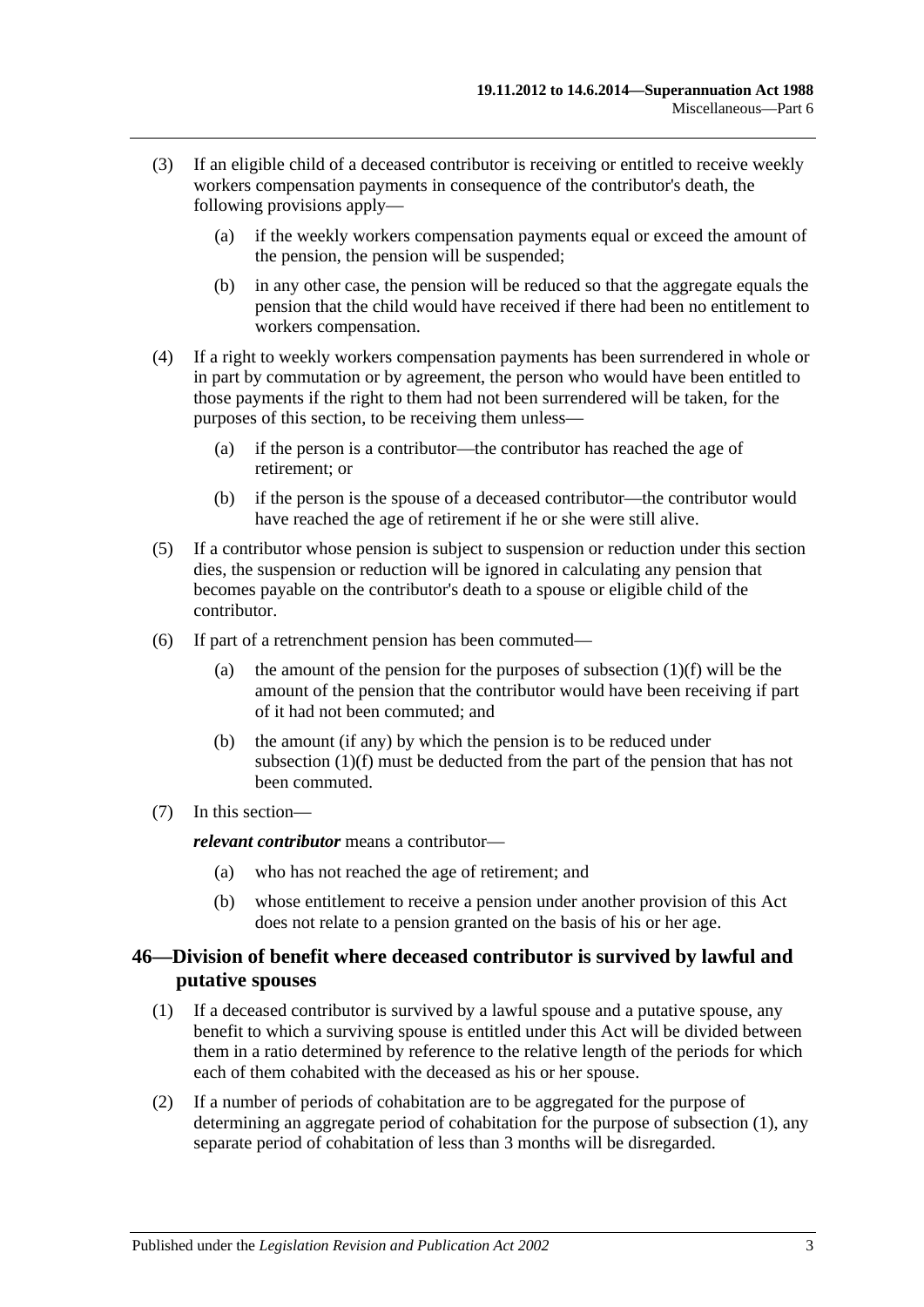- (3) A surviving spouse must, at the request of the Board, furnish it with any information that it requires for the purposes of making a division under [subsection](#page-96-1) (1).
- (4) A putative spouse is not entitled to any benefit under this section, unless the deceased contributor and that spouse were putative spouses as at the date of the contributor's death.
- $(5)$  If—
	- (a) a deceased contributor is survived by a lawful and a putative spouse;
	- (b) a benefit is paid to 1 of them on the assumption that he or she is the sole surviving spouse of the deceased,

the other spouse has no claim on the benefit insofar as it has been already paid unless that spouse gave the Board notice of his or her claim before the date of the payment.

# <span id="page-97-1"></span>**47—Adjustment of pensions**

- (1) If a pension is expressed to be indexed, the Board must adjust the amount of the pension from the first payment of pension in each adjustment period to reflect—
	- (a) in the case of an April adjustment period—the percentage variation (rounded to 2 decimal places) between the Consumer Price Index for the immediately preceding December quarter and the Consumer Price Index for the immediately preceding June quarter; and
	- (b) in the case of an October adjustment period—the percentage variation (rounded to 2 decimal places) between the Consumer Price Index for the immediately preceding June quarter and the Consumer Price Index for the immediately preceding December quarter.
- (2) If on the first day of the relevant adjustment period, the pension has been payable for a period of less than 6 months, the extent of the adjustment will be reduced to reflect the proportion which the period of payment of the pension bears to 6 months.
- <span id="page-97-0"></span>(3) If the pension was partially commuted to a lump sum under the repealed Act and no further commutation has occurred under this Act, the variation will be based on the amount of the pension that would have been payable if the commutation had not occurred rather than on the actual pension.
- (4) To avoid a reduction in pensions the Treasurer may direct that [subsection](#page-97-1) (1) does not apply in relation to a particular adjustment period.
- (5) In that event an adjustment in the next adjustment period in relation to which [subsection](#page-97-1) (1) applies will be based on the variation between the Consumer Price Index for the June or December quarter (whichever is applicable) immediately preceding that period and the Consumer Price Index for the June or December quarter (whichever is applicable) immediately preceding the adjustment period in relation to which [subsection](#page-97-1) (1) last applied.
- (6) In this section—

*adjustment period* means the period of 6 months commencing at the commencement of 1 April and 1 October in each year;

*April adjustment period* means an adjustment period commencing at the commencement of 1 April in any year;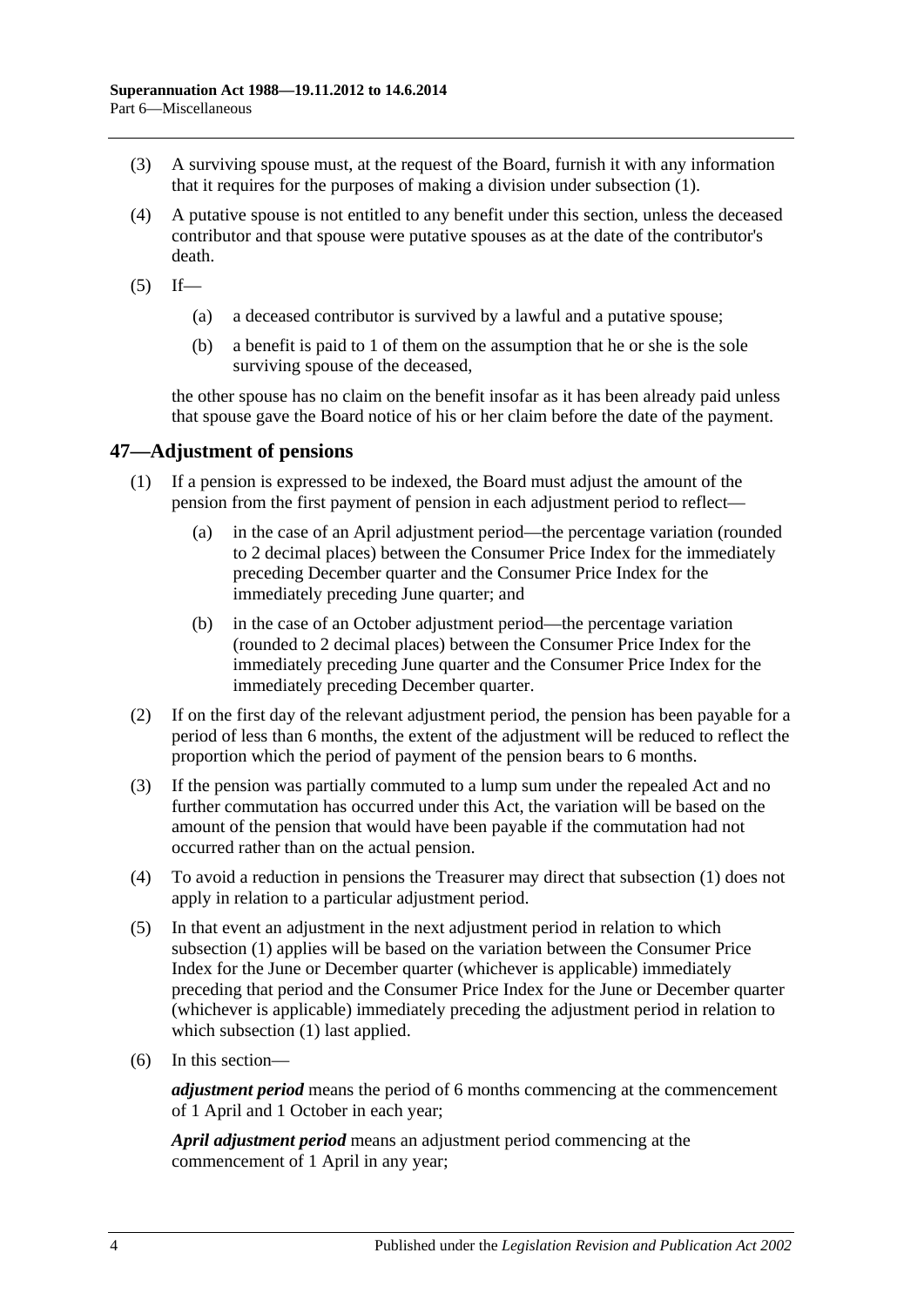*October adjustment period* means an adjustment period commencing at the commencement of 1 October in any year.

## **47A—Subsequent roll over of benefits to another fund or scheme**

A contributor who is entitled to benefits in the form of a lump sum that is preserved under this Act may, at any time before reaching the age of 55 years, require the Board to pay those benefits to some other superannuation fund or scheme approved by the Board.

## **47B—Roll over of benefits from another fund or scheme**

The Board may, on such terms and conditions as it thinks fit, accept the payment of benefits on behalf of a contributor from another superannuation fund or scheme.

## <span id="page-98-0"></span>**47C—Portion of pension etc to be charged against contribution account etc**

- (1) A proportion of a pension or lump sum under [Part 5](#page-56-1) paid to, or in relation to, a contributor will be charged against the contributor's contribution account or, if the account has been closed, will be charged against the relevant division of the Fund.
- <span id="page-98-1"></span>(2) The proportion for the purposes of [subsection](#page-98-0) (1) will be equivalent to the proportion of the future benefits payable under [Part](#page-56-1) 5 that can, in the opinion of the Board, be met from the Fund.
- (3) The opinion of the Board must be based on the most recent triennial report under [section](#page-23-0) 21(4).

# **47D—Charge against Fund if draw down benefit paid**

If a contributor becomes entitled to a draw down benefit under [section](#page-30-0) 26A or [33A—](#page-56-0)

- (a) when the draw down benefit is paid under [section](#page-30-0) 26A—there will be a charge on the relevant division of the Fund equal to the amount charged to the contributor's contribution account and, if relevant, any roll over account, on account of the payment of the draw down benefit;
- (b) when the draw down benefit is paid under [section](#page-56-0) 33A—there will be a charge on the relevant division of the Fund determined by applying the same proportion that applies under [section](#page-98-1) 47C(2) with respect to the payment of a pension.

#### **48—Repayment of contribution account balance and minimum benefits**

- $(1)$  If—
	- (a) a contributor's employment has terminated or has been terminated; and
	- (b) no pension has been paid under this Act to or in relation to the contributor following termination of the employment; and
	- (c) no benefit is payable (either immediately or prospectively) under any other provision of this Act,

an amount equivalent to the balance standing to the contributor's contribution account will be paid to the contributor or the contributor's estate (and charged against that account).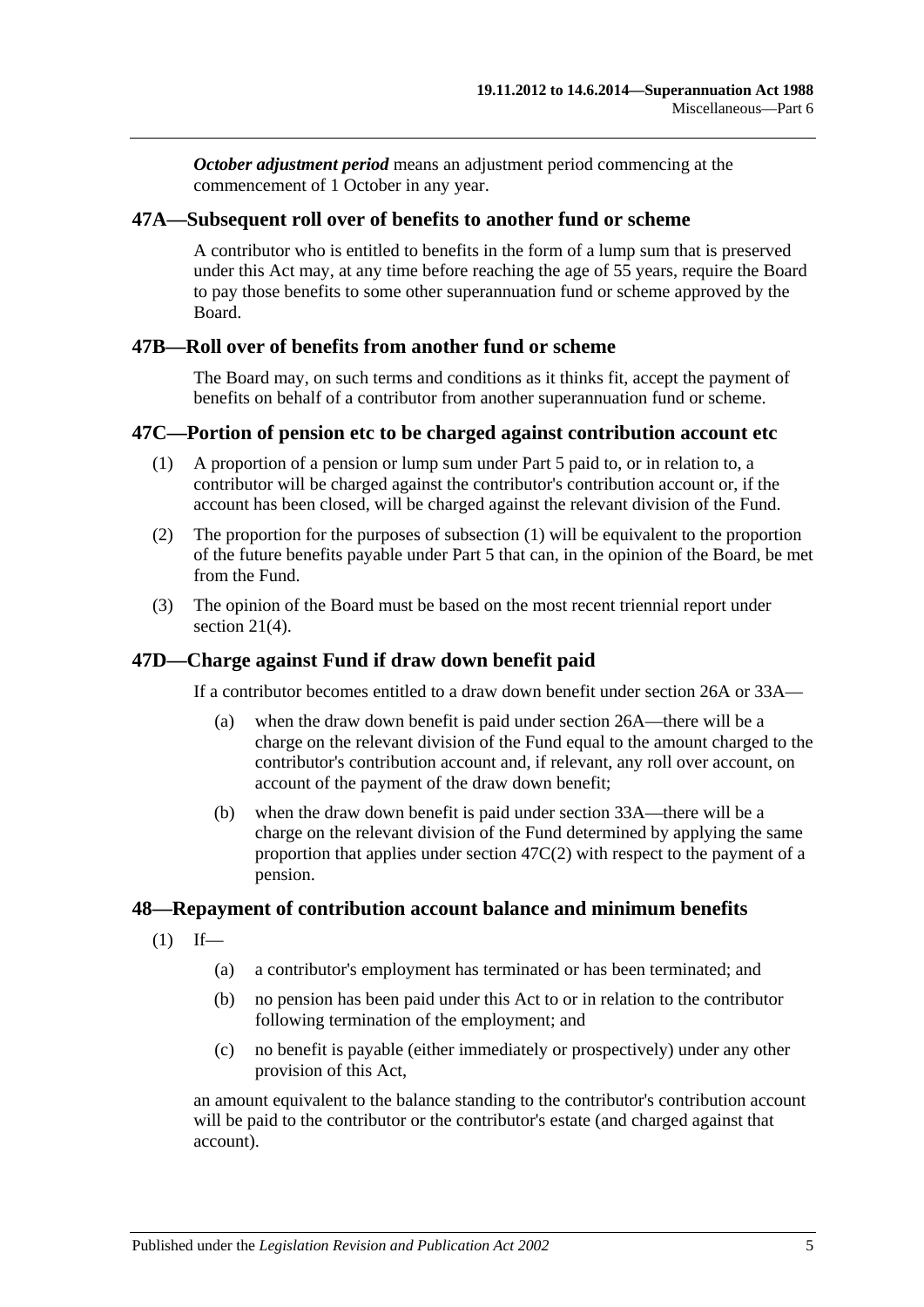# <span id="page-99-1"></span> $(2)$  If—

- (a) a contributor's employment terminates or is terminated; and
- (b) either immediately or after a period of preservation of the contributor's benefits—
	- (i) a pension is paid under this Act to the contributor; or
	- (ii) a pension is paid under this Act to the contributor and then, on the contributor's death, a pension is paid under this Act to the spouse of the contributor; or
	- (iii) the contributor's employment is terminated by death and a pension is paid under this Act to the spouse of the contributor; or
	- (iv) the contributor dies after a period of preservation before receiving a pension and a pension is paid under this Act to his or her spouse; and
- <span id="page-99-2"></span>(c) the pension, or the last of the pensions to be payable, ceases before the expiration of the period of 4.5 years after the pension, or the first of the pensions, commenced and no actual or prospective right to a pension exists and no other benefit is payable under this Act,

an amount determined in accordance with [subsection](#page-99-0) (2a) is payable to the contributor's estate.

- <span id="page-99-0"></span>(2a) The amount referred to in [subsection](#page-99-1) (2) is the amount of the pension or pensions that would have been payable to, or in relation to, the contributor during the period referred to in [subsection](#page-99-2) (2)(c) if the pension or pensions had not ceased, reduced  $by-$ 
	- (a) the amount of the lump sum, or the aggregate of the lump sums, (if any) paid on commutation of the pension or pensions; and
	- (b) the amount of the pension or pensions actually paid to, or in relation to, the contributor.
- (2b) When computing the amount of the pension or pensions that would have been payable during the period referred to in [subsection](#page-99-2)  $(2)(c)$ —
	- (a) it will be assumed that the pension or pensions were not reduced by commutation or reduced or suspended under [section](#page-94-2) 45; and
	- (b) the provisions of this Act for indexation of pensions will be ignored.
- $(3)$  If—
	- (a) a contributor's employment terminates or is terminated; and
	- (b) a pension becomes payable under this Act to or in relation to the contributor; and
	- (c) the amount standing to the credit of the contributor's contribution account exceeds what would have been the balance of the account if the contributor had contributed throughout his or her contribution period at the standard contribution rate,

the amount of the excess will be paid to the contributor or the contributor's estate (as the case requires).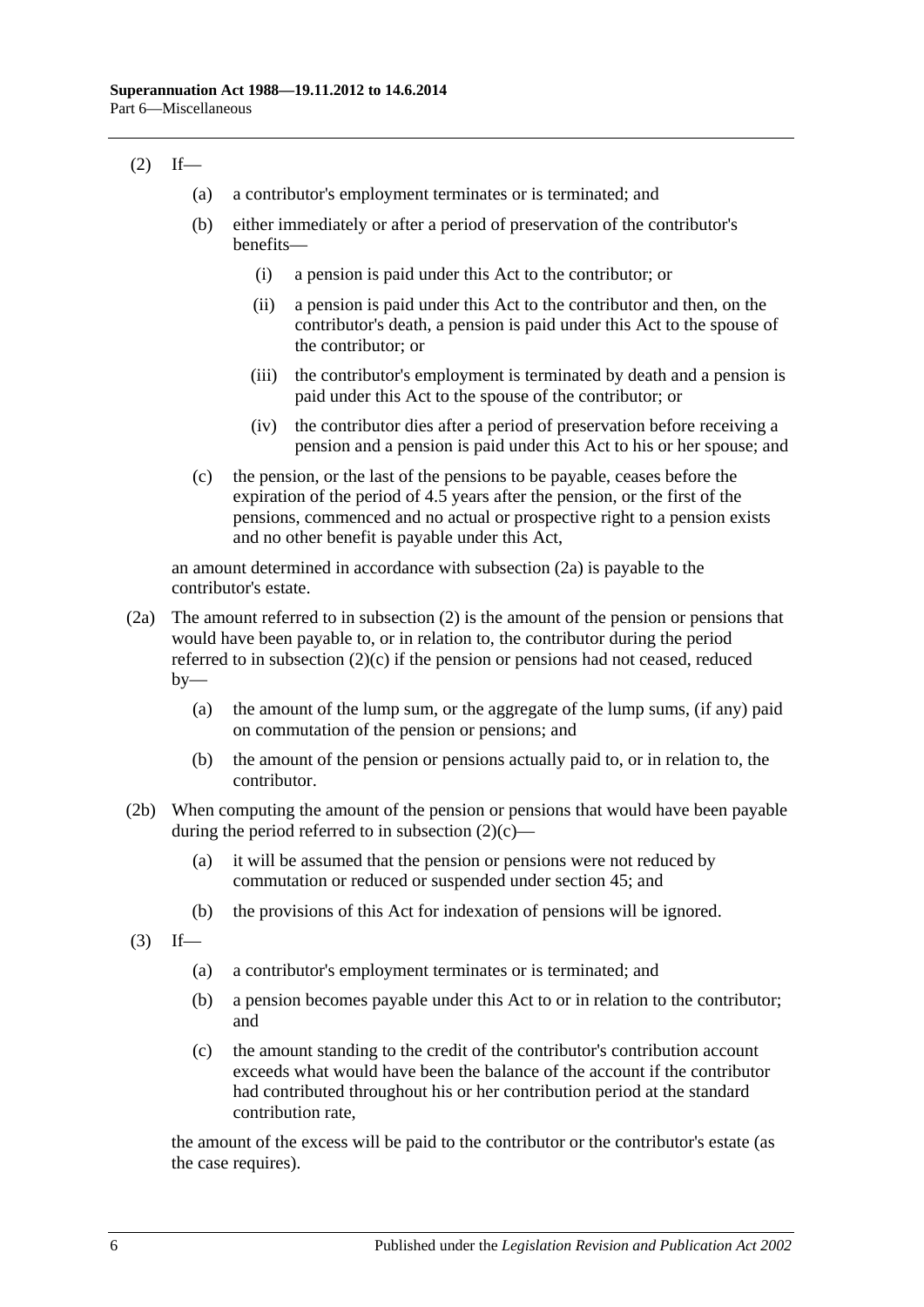#### **49—Special provision for payment in case of infancy or death**

- (1) If a pension or monetary sum is payable under this Act to a child, the Board may, in its discretion, pay it—
	- (a) to the child; or
	- (b) to a parent, guardian or trustee on behalf of the child.
- (2) If a person to whom money is payable under this Act dies, the Board may, in its discretion, pay the money to—
	- (a) the personal representative of the deceased; or
	- (b) the spouse of the deceased; or
	- (c) the children of the deceased.

#### **50—Pension not to be assignable**

- (1) A right to a pension under this Act cannot be assigned.
- (2) This section does not prevent the making of a garnishee order in relation to a pension.

#### **51—Liabilities may be set off against benefits**

Any liability of a contributor arising under this Act or the repealed Act may be set off against any payment that is to be made to or in relation to the contributor under this Act.

#### **51A—Method of making contributions**

- (1) Contributions to be made to the Treasurer by a contributor under [section](#page-26-0) 23 are to be deducted from the contributor's salary and paid to the Treasurer.
- (2) A contributor cannot make any contribution to the Scheme in addition to the contributions he or she makes under [section](#page-26-0) 23.

#### **52—Annuities**

- (1) The Board may, with the Minister's approval, provide annuities on terms and conditions fixed by the Board.
- (2) The Board can only undertake to provide an annuity—
	- (a) to, or in relation to, a contributor; or
	- (b) to, or in relation to, a person who is, or has been, a member of some other public sector superannuation scheme.

#### **53—Continuation of the Voluntary Savings Account**

- (1) The Board may continue to maintain the Voluntary Savings Account for the benefit of contributors and such other persons as the Board determines.
- (2) The terms on which money is accepted on deposit in the Voluntary Savings Account will be as determined by the Board from time to time.
- (3) The cost of administering the Voluntary Savings Account will be paid from the income of that account.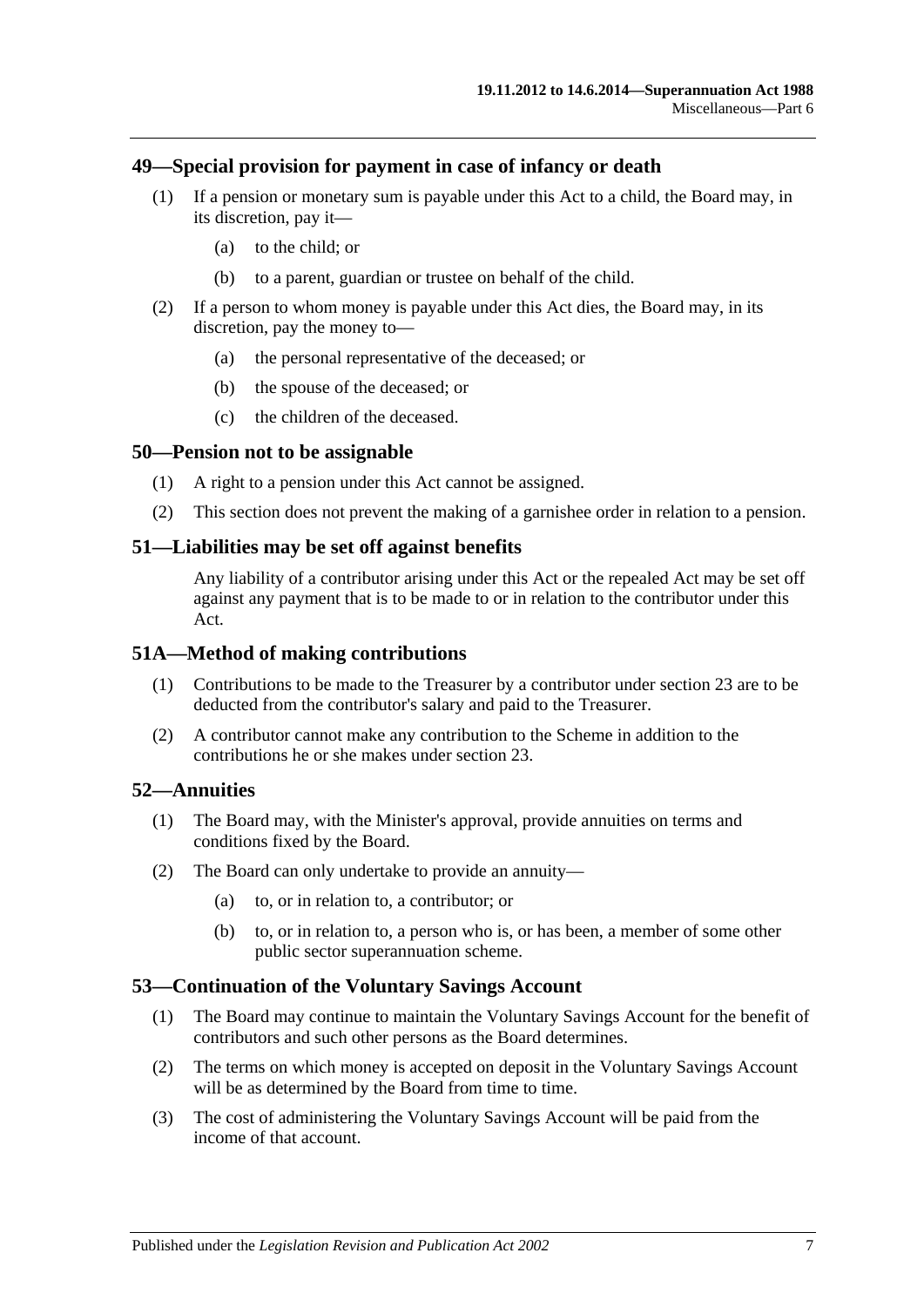## <span id="page-101-0"></span>**54—Power to obtain information**

- (1) The Board may, from time to time, require an employing authority, workers compensation authority, employee, contributor or pensioner to supply the Board with any information that it reasonably requires for the purposes of this Act.
- (2) The Board may require an employee, contributor or pensioner to verify information supplied under this section by statutory declaration.
- (3) If a pensioner fails to comply with a requirement under this section, the Board may suspend payment of the pension until the requirement is complied with.
- <span id="page-101-1"></span>(4) A person who—
	- (a) fails to comply with a requirement under [subsection](#page-101-0) (1); or
	- (b) supplies information in response to such a requirement that is false or misleading in a material particular,

is guilty of an offence.

Maximum penalty: \$10 000.

- (5) If a contributor commits an offence against [subsection](#page-101-1) (4), the Board may expel the contributor from membership of the Scheme and, in that event—
	- (a) the amount standing to the credit of the former contributor's contribution account will be repaid to the contributor; and
	- (b) no further benefit will be payable under this Act to or in relation to the former contributor.
- (6) For the purposes of any other Act or law, a workers compensation authority will be taken, when acting under this section, to be disclosing information in the course of official duties.
- (7) In this section—

*workers compensation authority* includes any person or authority with power to determine or manage claims for workers compensation.

# **55—Confidentiality**

- (1) A member or former member of the Board or the board of directors of the Superannuation Funds Management Corporation of South Australia, or a person employed or formerly employed in the administration of this Act, must not divulge information of a personal or private nature, or information as to the entitlements or benefits of any person under this Act (including under an administered scheme under [Schedule 3\)](#page-128-0) except—
	- (a) as required by or under any Act of the State or the Commonwealth; or
	- (b) to, or with the consent of, that person; or
	- (c) to that person's employer or employing authority; or
	- (d) to any other person for purposes related to the administration of this Act or, if relevant, an administered scheme under [Schedule 3;](#page-128-0) or
	- (e) as may be required by a court; or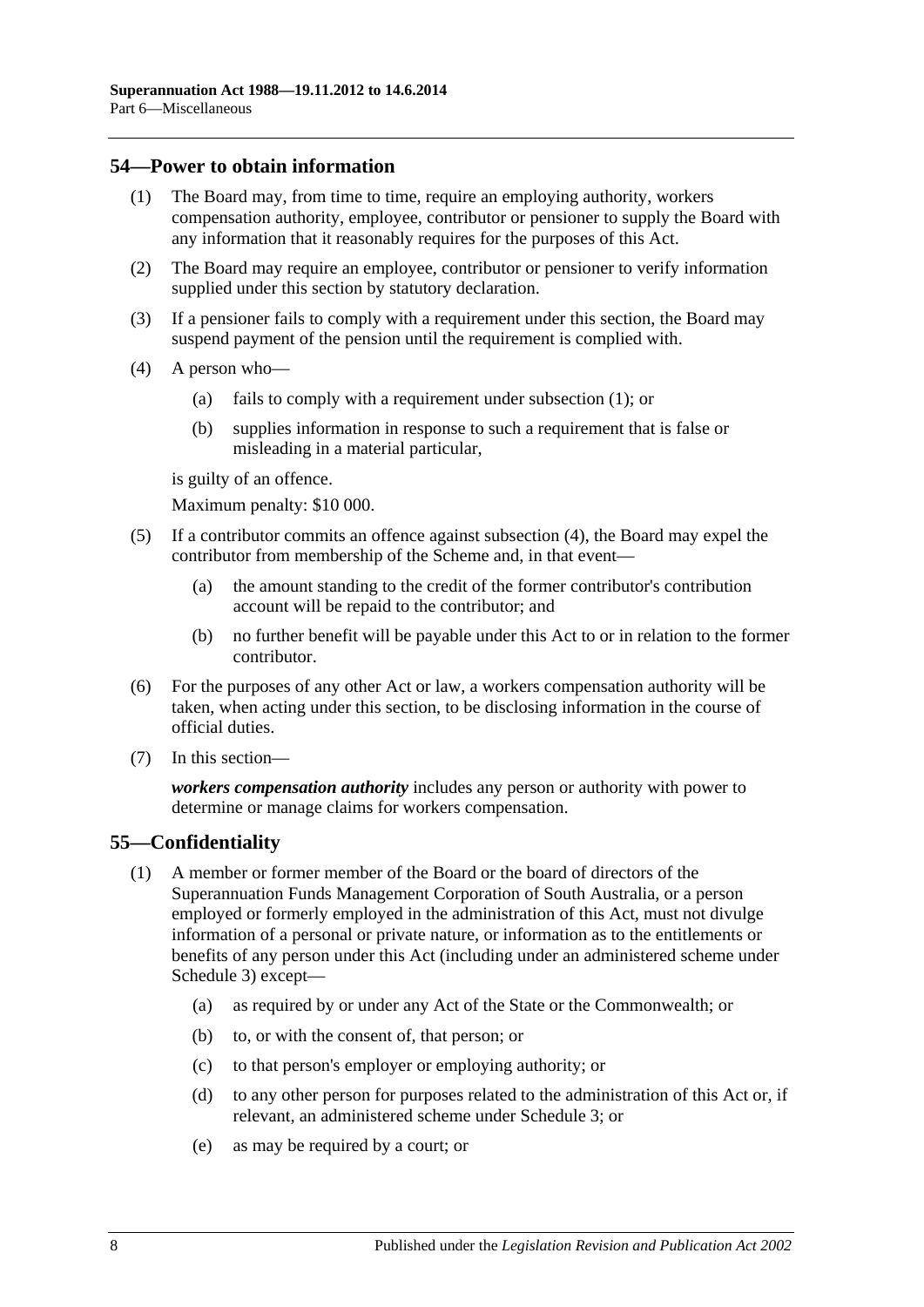(f) if relevant, as may be allowed under the rules of an administered scheme under [Schedule 3.](#page-128-0)

Maximum penalty: \$10 000.

(1a) A member or former member of the Board or the board of directors of the Superannuation Funds Management Corporation of South Australia, or a person employed or formerly employed in the administration of this Act, must not divulge information if to do so is inconsistent with a requirement imposed on the trustee of an eligible superannuation plan under Part VIIIB of the *Family Law Act 1975* of the Commonwealth.

Maximum penalty: \$10 000.

(2) This section does not prevent the disclosure of statistical or other information related to a class or classes of persons (rather than to an individual).

## **56—Resolution of difficulties**

- (1) If, in the opinion of the Board, any doubt or difficulty arises in the application of this Act to particular circumstances or the provisions of this Act do not address particular circumstances that have arisen, the Board may give such directions as are reasonably necessary to resolve the doubt or difficulty or to address the circumstances (but only insofar as the Board determines it to be fair and reasonable in the circumstances) and any such direction will have effect according to its terms.
- <span id="page-102-2"></span><span id="page-102-1"></span><span id="page-102-0"></span>(2) If, in the opinion of the Board—
	- (a) a time limit under this Act should be extended in particular circumstances; or
	- (b) a procedural step under this Act should be waived in particular circumstances,

the Board may extend the time limit (even if it has already expired) or waive compliance with the procedural step.

- <span id="page-102-3"></span>(3) In determining whether to take action under [subsection](#page-102-0) (2), the Board should have regard to
	- (a) in a case under [subsection](#page-102-1)  $(2)(a)$ 
		- (i) the length of delay that has occurred; and
		- (ii) the explanation for the delay; and
		- (iii) any hardship that will occur if the time limit is not extended; and
		- (iv) the extent to which it will cause any unfairness if the time limit is not extended; and
		- (v) any other relevant factor;
	- (b) in a case under [subsection](#page-102-2)  $(2)(b)$ 
		- (i) the conduct of the person who would benefit from the action; and
		- (ii) any hardship that will occur if the procedural step is not waived; and
		- (iii) the extent to which it will cause any unfairness if the procedural step is not waived; and
		- (iv) any other relevant factor.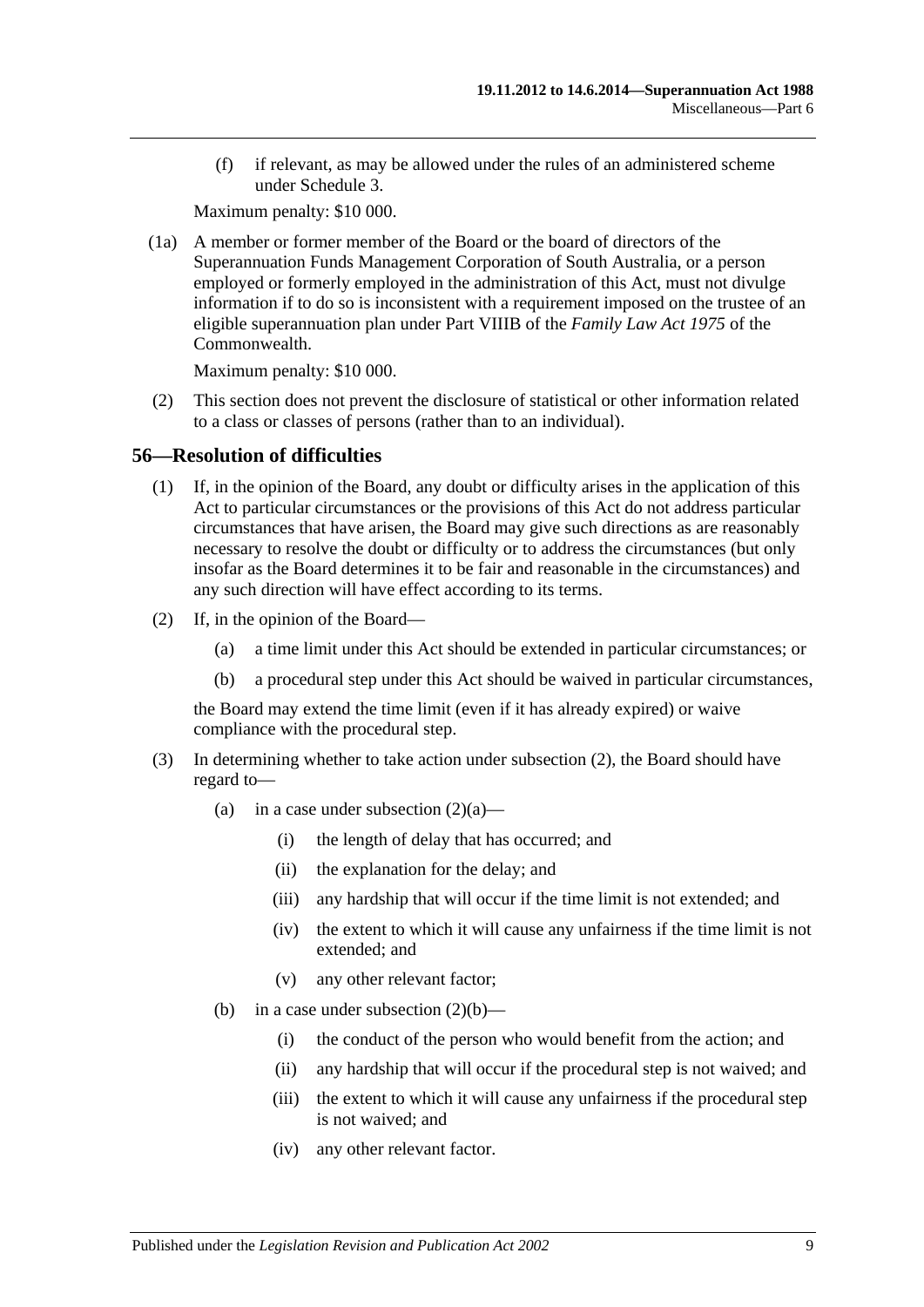(4) [Subsections](#page-102-0) (2) and [\(3\)](#page-102-3) do not derogate from any other provision of this Act or the regulations that makes specific provision for the extension of time.

# **58—Pensions payable in foreign currency**

- $(1)$  If—
	- (a) a lump sum or pension becomes payable to or in relation to a contributor;
	- (b) the contributor was immediately before the lump sum or pension became payable, employed outside Australia and paid a salary in a currency other than Australian currency,

the lump sum or pension will be paid in that other currency.

(2) An indexed pension that is paid in some currency other than Australian currency may be indexed on some basis that the Board considers reasonable instead of by reference to the Consumer Price Index.

#### **58A—Rounding off of contributions and benefits**

The Board may round off the amount of contributions and benefits under this Act to the nearest multiple of 5 cents.

#### **59—Regulations**

- (1) The Governor may make such regulations as are contemplated by this Act, or as are necessary or expedient for the purposes of this Act.
- (1a) In particular a regulation may—
	- (aa) set out the procedures for the election of a member of the Board (including procedures that determine eligibility to vote in the election);
	- (a) prescribe the salary, or an amount to be taken to be the salary, of a contributor for the purpose of determining contributions or benefits in relation to the contributor notwithstanding any provision to the contrary in this Act;
	- (b) if a contributor was previously a contributor to another superannuation scheme and money is paid in respect of the contributor from that other scheme to the scheme established by this Act—modify the provisions of this Act in their application to the contributor in order to comply with conditions under which the payment is made;
	- (c) make any provision that is necessary in view of the provisions of Part VIIIB of the *Family Law Act 1975* of the Commonwealth, including by modifying the operation of any provision of this Act in prescribed circumstances in order to ensure that this Act operates in a manner that is consistent with, and complementary to, the requirements of that Commonwealth Act;
	- (d) without limiting a preceding paragraph, provide that a specified provision of this Act does not apply in prescribed circumstances, subject to any condition to which the regulation is expressed to be subject.
- (2) A regulation may impose a penalty, not exceeding \$2 000, for breach of or non-compliance with a provision of the regulations.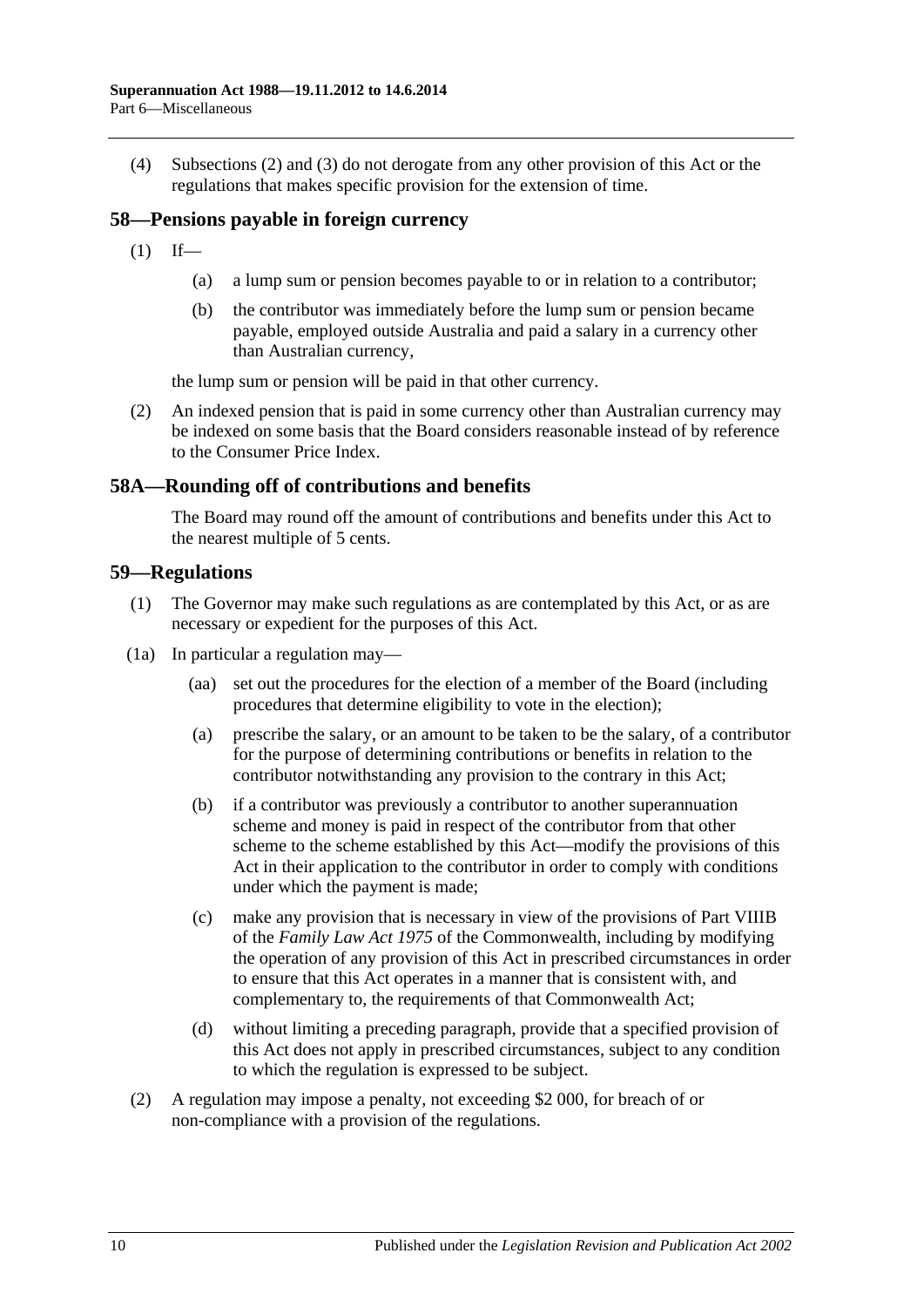# **Schedule 1—Transitional provisions**

# **1—Continuity of contributor status**

- (1) All employees who were, immediately before the commencement of this Act, contributors to the Scheme under the repealed Act continue as contributors under this Act.
- (2) All employees who were, immediately before the commencement of this Act, contributors to the Provident Account under the repealed Act—
	- (a) become, on the commencement of this Act, contributors to the Scheme; and
	- (b) will be classified for the purposes of this Act as old scheme contributors; and
	- (c) will, subject to [clause](#page-107-0) 6, be treated in the same way as other old scheme contributors.
- (2a) A person who, immediately before the commencement of this Act, was an employee of the Australian National Railways Commission and was also a contributor to the Fund or the Provident Account will be taken to be an employee for the purposes of this Act until he or she ceases to be an employee of the Australian National Railways Commission.
- (3) A new scheme contributor who was accepted as a contributor before the commencement of this Act may, within three months after the commencement of this Act, elect to resign from membership of the Fund and in that event—
	- (a) the balance standing to the credit of the contributor's contribution account will be refunded; and
	- (b) he or she will cease to be a contributor.

#### **2—Contributions by old scheme and certain new scheme contributors**

- (1) This clause applies to—
	- (a) old scheme contributors; and
	- (b) new scheme contributors who were accepted as contributors before the commencement of this Act.
- (2) For the purposes of this Act, the standard contribution rate for a contributor to which this clause applies is the percentage which—
	- (a) in the case of a higher benefit contributor (as defined in the repealed Act)—constituted the contributor's standard percentage of contribution for the purposes of the repealed Act;
	- (b) in the case of a lower benefit contributor (as defined in the repealed Act)—is equal to twice the percentage that constituted the contributor's standard percentage of contribution for the purposes of the repealed Act,

(but this subclause applies to new scheme contributors only until the date fixed by the Board under [subclause](#page-104-0) (3) when the standard contribution rate for such a contributor will become 6% of salary).

<span id="page-104-0"></span>(3) The amount contributed by a contributor to which this clause applies will continue to be governed by the repealed Act until a date fixed by the Board.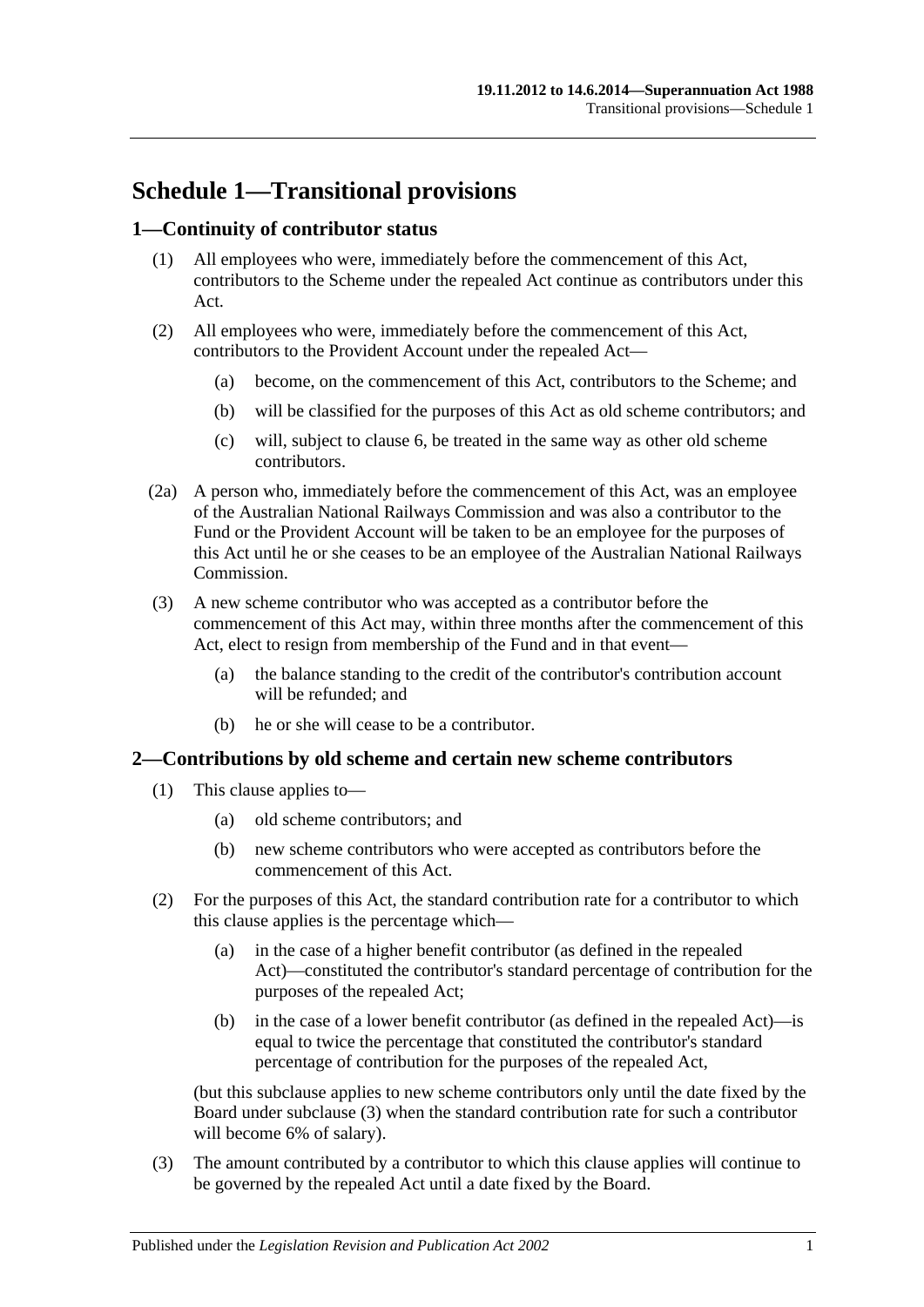## **3—Starting balance of contribution account of old scheme contributors**

- (1) The Board will establish a contribution account in the name of every old scheme contributor—
	- (a) who continues as a contributor under this Act; or
	- (b) to, or in relation to, whom a pension is being paid at the commencement of this Act.
- (2) The balance of the account, as at the commencement of this Act, of a contributor who was still in employment at the commencement of this Act will be an amount calculated in accordance with section 79 of the repealed Act as if the contributor had become entitled to a payment under that section on the commencement of this Act.
- (3) The balance of the account, as at the commencement of this Act, of a contributor whose employment had ceased before the commencement of this Act will be an amount calculated in accordance with section 81 of the repealed Act as if an entitlement to a payment under that section had arisen at the commencement of this Act.

## **3A—Starting balance for certain new scheme contributors**

- <span id="page-105-0"></span>(1) The contribution account of a new scheme contributor who was accepted as a contributor before the commencement of this Act will be credited with the following amounts:
	- (a) the aggregate amount of contributions made by the contributor before the commencement of this Act; and
	- (b) an amount determined by the Board to be the return attributable to the investment of those contributions before the commencement of this Act; and
	- (c) where the amount referred to in [paragraph](#page-105-0) (b) was not credited to the contributor's contribution account on 1 July, 1988, an amount determined by the Board to be the return that would have been attributable to the investment of that amount if it had been credited to the account on 1 July, 1988.
- <span id="page-105-1"></span>(2) The amount to be credited to a contribution account under [subclause](#page-105-0)  $(1)(b)$  and  $(c)$ must be debited against the unallocated portion of the old scheme division of the Fund.

#### **4—Special provision as to contribution period of certain contributors**

The contribution period of an old scheme contributor who was accepted as a contributor—

- (a) after reaching the age of 30 years; but
- (b) before the commencement of the repealed Act, will be taken to have commenced when the contributor reached the age of 30 years.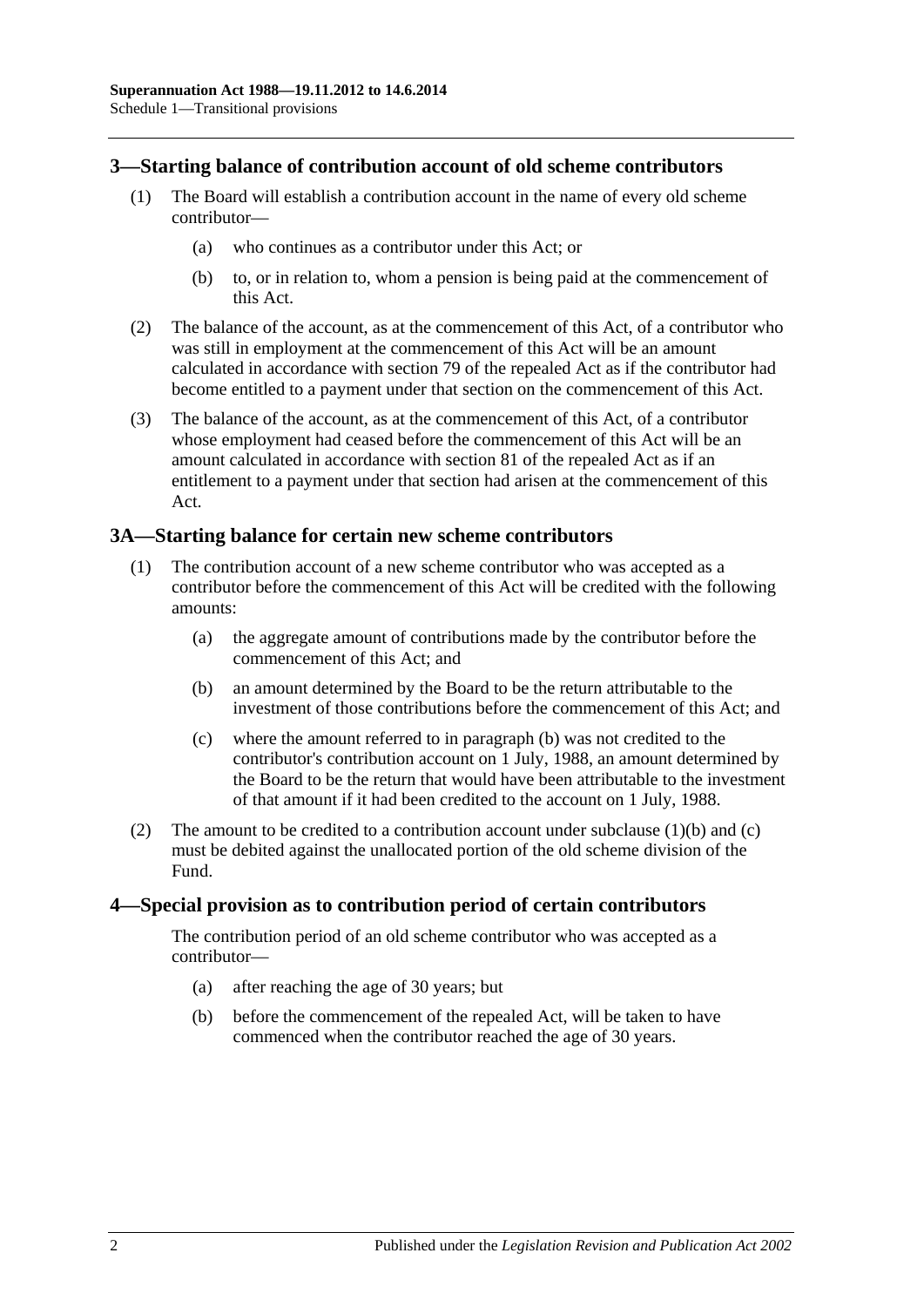#### **5—Superannuation points carried over by old scheme contributors**

- (1) To calculate the number of superannuation points of an old scheme contributor as at the commencement of this Act, proceed as follows:
	- (a) calculate the pension (ignoring any neglected unit reduction, fund share reduction or excess unit addition) to which the contributor would be, or would have been, entitled under the repealed Act on retirement at the age of retirement assuming that the contributor had retired, or were to retire, at that age and, in the case of a contributor under that age at the commencement of this Act—
		- (i) that the repealed Act remained in force; and
		- (ii) that the contributor's rate of contribution remained constant until the contributor attained that age; and
		- (iii) that the contributor's contribution salary (as defined in the repealed Act) were the contributor's actual salary and remained constant until the contributor retired at the age of retirement;
	- (b) express this pension as a proportion of the theoretical maximum pension;
	- (c) convert this proportion to the fraction with a denominator of 360;
	- (d) the number of points is then given by the following formula:

<span id="page-106-0"></span>
$$
P = x - m(p - n - q) - y
$$

Where—

*P* is the number of points

 $\boldsymbol{x}$  is the numerator of the fraction arrived at under [paragraph](#page-106-0) (c)

 $\boldsymbol{n}$  is—

- (a) in relation to a person who was accepted as a contributor under the repealed Act before the age of 30 years—the number of months from the date of acceptance to the age of 30 years or the commencement of this Act whichever is the earlier (and, if the period is not exactly divisible into whole months, any remainder will be treated as a whole month);
- (b) in any other case—0

*p* is the number of months (if any) by which the contributor's age, as at the commencement of this Act, falls short of the age of retirement or 360 (whichever is the lesser)

 $m$  is—

- (a) in relation to a contributor contributing for higher benefits under the repealed Act—1;
- (b) in relation to a contributor contributing for lower benefits under the repealed Act—½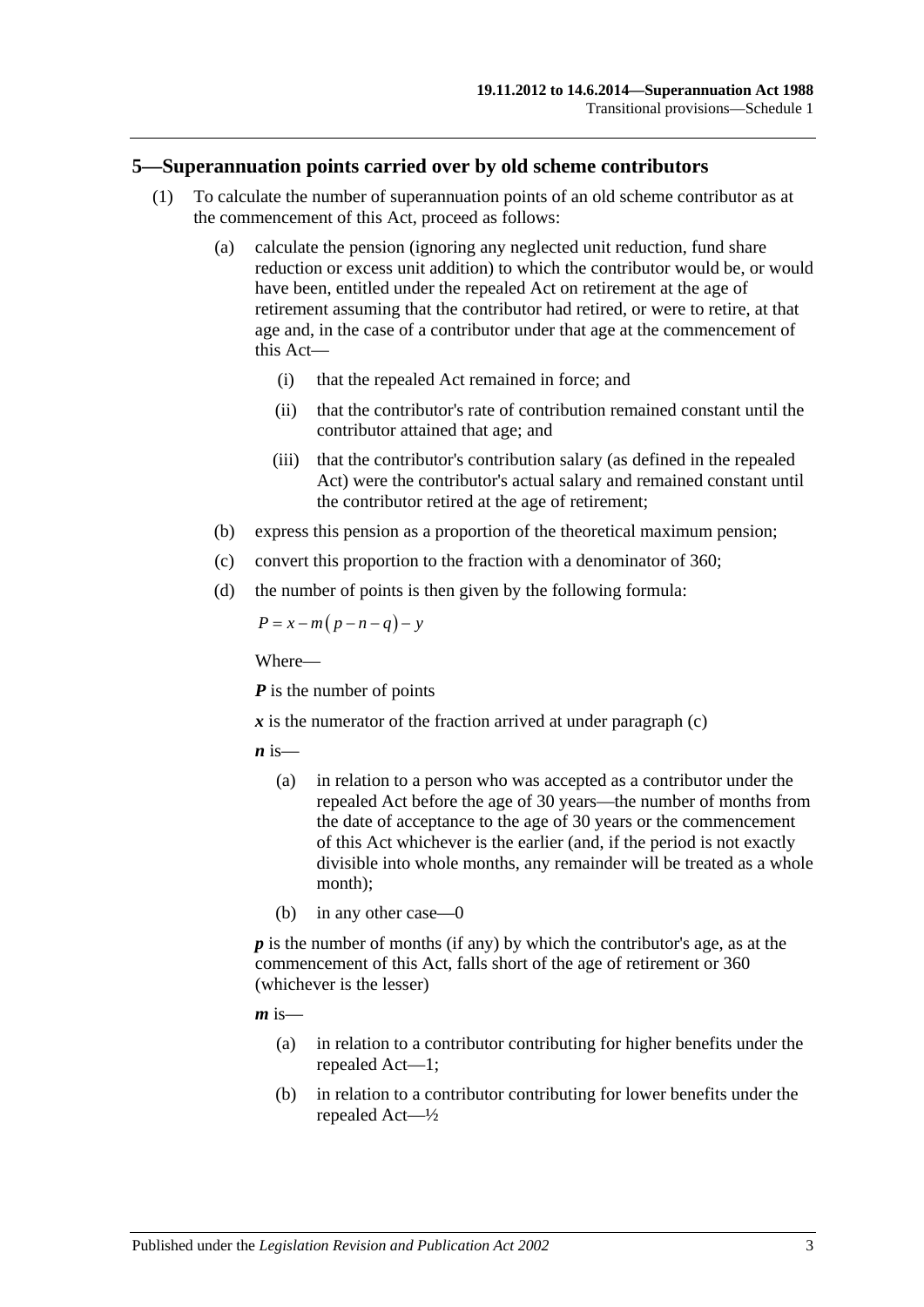*y* is—

(a) in relation to a person who became a higher benefit contributor by virtue of an election under section 57B of the repealed Act—

$$
n\left(1-\frac{x}{360}\right)
$$

(b) in any other case—0

*q* is the number of months (if any) by which the contributor's age, as at the commencement of this Act, exceeds the age of retirement.

(2) In this clause—

*theoretical maximum pension* in relation to a contributor means the pension that would be payable to the contributor on retirement at the age of retirement assuming—

- (a) that the repealed Act remained in force; and
- (b) that the contributor were employed throughout any future period of his or her employment at the contributor's contribution salary as it was immediately before the commencement of this Act; and
- (c) that the contributor were a new contributor (as defined in the repealed Act) and had elected for higher benefits; and
- (d) that the contributor attained 360 contribution months on or before attaining the age of retirement.

#### <span id="page-107-0"></span>**6—Special provisions for contributors to the Provident Account**

- (1) Where—
	- (a) a contributor was a contributor to the Provident Account under the repealed Act;
	- (b) the contributor's employment is terminated by death or on account of invalidity before the contributor reaches the age of retirement;
	- (c) the death or invalidity arises in circumstances or under conditions determined by the Board in relation to the contributor,

the Board may determine not to pay, or to discontinue payment of, a pension or pensions under this Act to or in relation to the contributor and to pay instead a lump sum calculated as follows to the contributor or the contributor's estate:

$$
LS = A \times \frac{2}{3} \times FS \times Z + Pn \left( FS \times \frac{0.85}{450} \times M \right)
$$

Where—

*LS* is the amount of the lump sum

*A* is the lesser of the following:

- (a) unity;
- (b) the numerical value obtained by dividing the number of the contributor's accrued superannuation points by—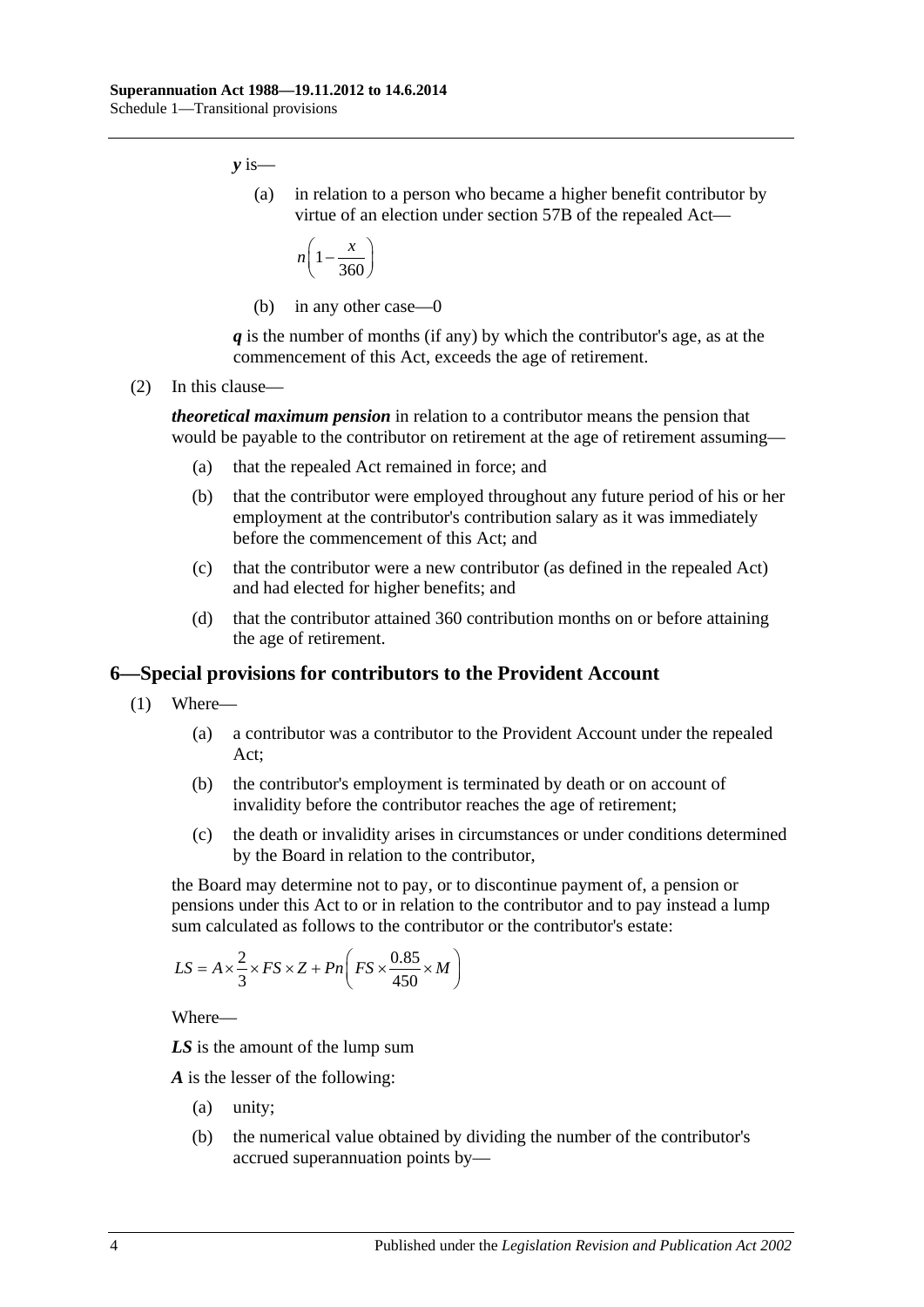- (i) in the case of a contributor who was accepted as a contributor under the repealed Act before reaching the age of 30 years—the number of months between the contributor's age as at the date of acceptance and the age of retirement;
- (ii) in any other case—360

*FS* is the contributor's actual or attributed salary immediately before termination of employment (expressed as an annual amount)

*Z* is—

- (a) in relation to a contributor who is 55 years of age or less—11.5;
- (b) in relation to a contributor who is over the age of 55 years—11.5 less 0.0167 for every month by which the contributor's age exceeds 55 years

*Pn* is—

- (a) in the case of a contributor who was in full-time employment during that part of the contribution period occurring after 31 December 1987—1;
- (b) in any other case—the numerical value arrived at by expressing the contributor's employment while an active contributor during that part of the contribution period as a proportion of full-time employment during that part of the contribution period

*M* is the number of months of the contributor's contribution period occurring after 31 December 1987.

(2) A determination for the purposes of [subclause](#page-107-0)  $(1)(c)$  must be made within three months after the commencement of this Act.

### <span id="page-108-1"></span>**7—Limited benefit contributors**

- (1) Subject to [subclause](#page-108-0) (2), a contributor who was immediately before the commencement of this Act affected by conditions imposed under section 65 of the repealed Act remains subject to those conditions after the commencement of this Act.
- <span id="page-108-0"></span>(2) The Board will relax or revoke any such condition if satisfied by evidence provided by the contributor that there is proper cause to do so.
- (3) Where a contributor is entitled to the payment of a lump sum but is not entitled to a pension under this Act by virtue of conditions referred to in [subclause](#page-108-1) (1), the lump sum will be the aggregate of three and one-half times the balance standing to the credit of the contributor's contribution account and an amount calculated as follows:

$$
A = P n \bigg( FS \times \frac{0.85}{450} \times M \bigg)
$$

Where—

*A* is the amount

*Pn* is—

(a) in the case of a contributor who was in full-time employment during that part of the contribution period occurring after 31 December 1987—1;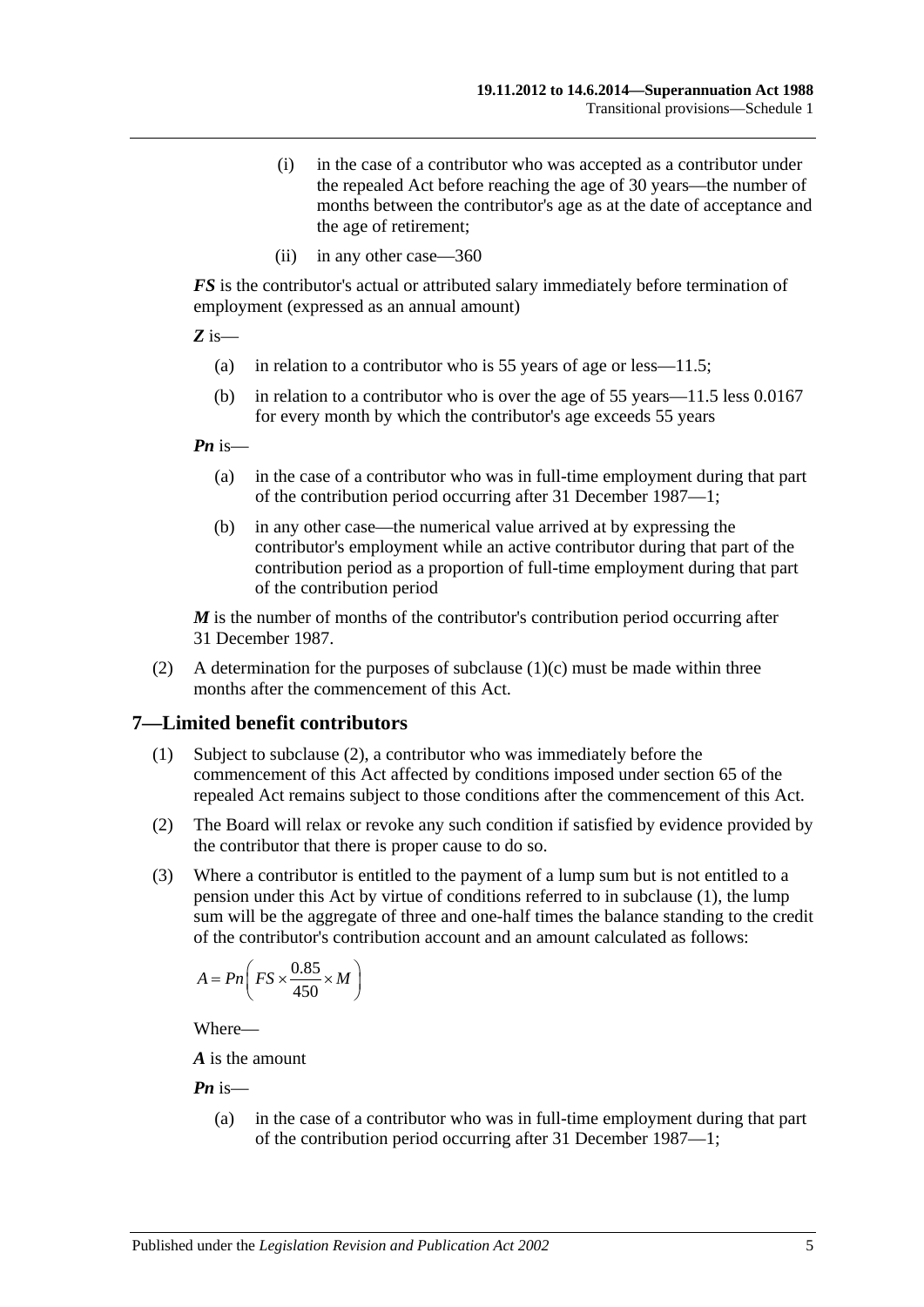(b) in any other case—the numerical value arrived at by expressing the contributor's employment while an active contributor during that part of the contribution period as a proportion of full-time employment during that part of the contribution period

*FS* is the contributor's actual or attributed salary (expressed as an annual amount) immediately before termination of employment

*M* is the number of months of the contributor's contribution period occurring after 31 December 1987.

### **8—Preservation of excess unit addition**

Where—

- (a) a pension becomes payable to or in relation to an old scheme contributor after the commencement of this Act;
- (b) the pension would if the repealed Act had continued in operation be increased by an excess unit addition,

there will be a corresponding increase of the pension payable under this Act.

## **9—Neglected unit and fund share reduction**

- (1) Subject to this Act, where a pension to, or in relation to, an old scheme contributor would, if granted under the repealed Act, have been subject to a neglected unit reduction or a fund share reduction, the corresponding pension under this Act will be subject to a corresponding reduction.
- (1a) Where—
	- (a) an old scheme contributor resigns from employment and elects to preserve his or her accrued superannuation benefits; and
	- (b) the contributor was, before resignation, making pension maintenance payments or neglected unit maintenance payments, or purchasing contribution months by fortnightly contributions,

a pension that subsequently becomes payable to or in relation to the contributor will be reduced to an extent determined by the Board.

- (2) A contributor may reduce or eliminate a reduction of pension under this clause by payment to the Treasurer of a lump sum determined by the Board.
- (3) A contributor who desires to reduce or eliminate a reduction of pension under this clause must, within one month after first becoming entitled to receive the pension inform the Board in writing of his or her intention to do so, and must pay the appropriate lump sum within one month after receiving notification from the Board of the relevant amount.

### **10—Pensions that commenced under previous enactments**

- (1) A pension that commenced under the repealed Act, or under a corresponding previous enactment, is, subject to this Act, payable as if this Act had been in force when the pension commenced.
- (2) This Act, apart from provisions relating to indexation, commutation and reduction or suspension of pensions, does not affect the amount of any such pension.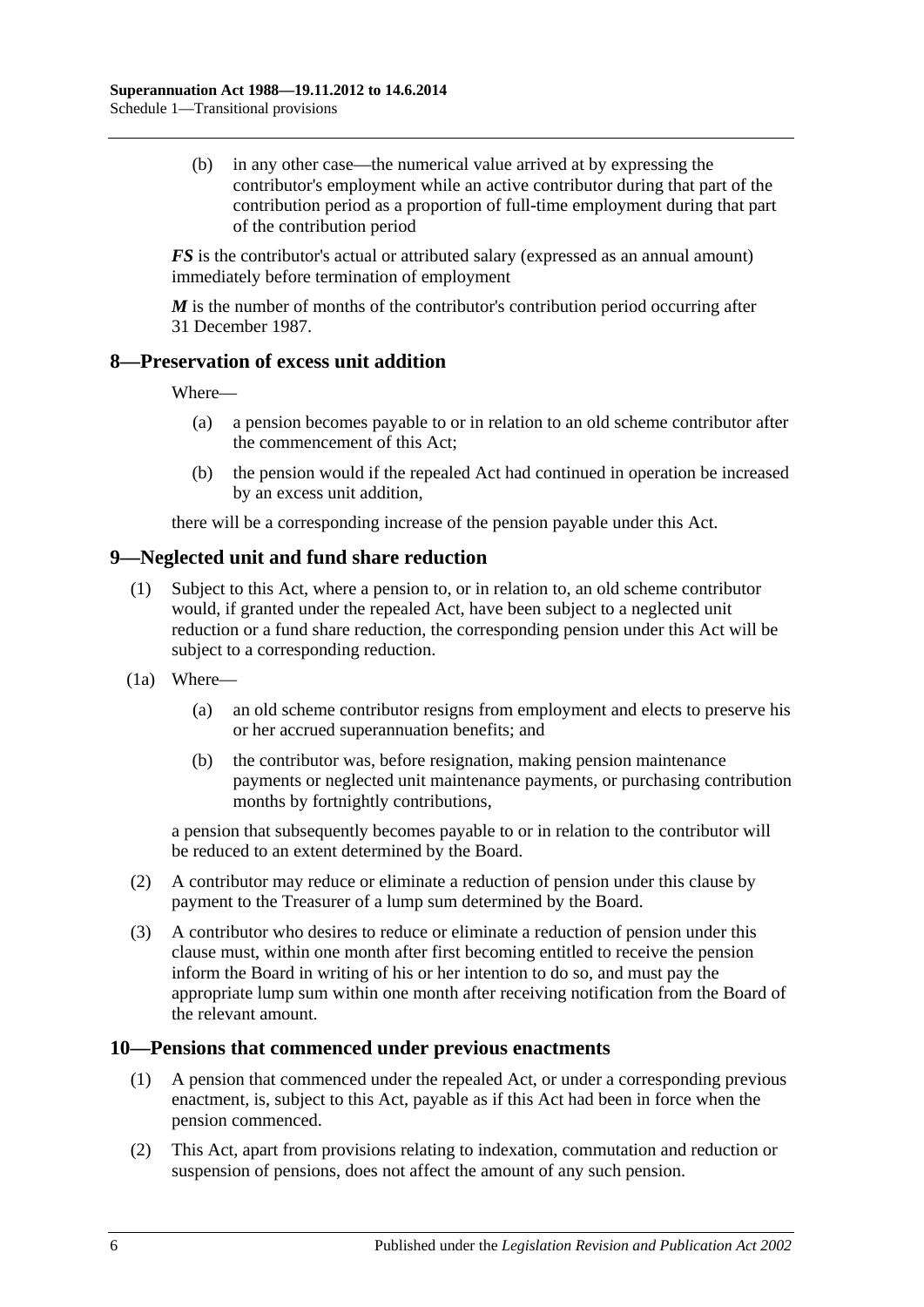### **11—Abolition of Provident Account, and Retirement Benefit Account**

- (1) The Provident Account and the Retirement Benefit Account established under section 99 of the repealed Act are abolished.
- (2) Any contributions to the Provident Account will be treated as contributions made in accordance with the Scheme.
- (3) The balance standing to the credit of any person in the Retirement Benefit Account will be returned to that person.

#### <span id="page-110-0"></span>**12—Continuation of superannuation arrangements**

- (1) Any arrangements in force under section 11 of the repealed Act immediately before the commencement of this Act will continue in force as if they had been made under [section](#page-15-0) 5 of this Act.
- (2) Money paid by an employer pursuant to an arrangement referred to in [subclause](#page-110-0) (1) and held by the Superannuation Funds Management Corporation of South Australia does not form part of the Fund and must be applied by the Superannuation Funds Management Corporation of South Australia in accordance with the arrangement.

### **13—Continuation of membership of elected members of the Board**

- (1) Any members elected to the Board before the commencement of this Act continue in office subject to this Act as if it had been in force when they were elected and they had then been elected under it.
- (2) The offices of the other members of the Board become vacant on the commencement of this Act.

### **14—Retrospective operation of preservation rights**

The rights conferred by [section](#page-71-0) 39 extend to a contributor who resigned before the commencement of this Act but on or after 1 January, 1988.

### <span id="page-110-2"></span>**15—Benefits under [Parts 4](#page-30-0) and [5](#page-56-0)**

- <span id="page-110-1"></span>(1) Subject to [clause](#page-111-0) 15A, [Parts 4](#page-30-0) and [5](#page-56-0) as in force immediately before the commencement of the *[Superannuation \(Scheme Revision\) Amendment Act](http://www.legislation.sa.gov.au/index.aspx?action=legref&type=act&legtitle=Superannuation%20(Scheme%20Revision)%20Amendment%20Act%201992) 1992* continue to apply to and in relation to the following contributors:
	- (a) a contributor who was a contributor immediately before 1 July 1992 and in relation to whom benefits did not accrue under the Public Sector Employees Superannuation Scheme;
	- (b) a contributor who has received or is entitled to receive benefits under the Public Sector Employees Superannuation Scheme or in relation to whom such benefits have been paid or are payable;
	- (c) a contributor who would receive a higher benefit, or in relation to whom a higher benefit would be payable, under those provisions immediately before amendment by the *[Superannuation \(Scheme Revision\) Amendment Act](http://www.legislation.sa.gov.au/index.aspx?action=legref&type=act&legtitle=Superannuation%20(Scheme%20Revision)%20Amendment%20Act%201992) 1992*.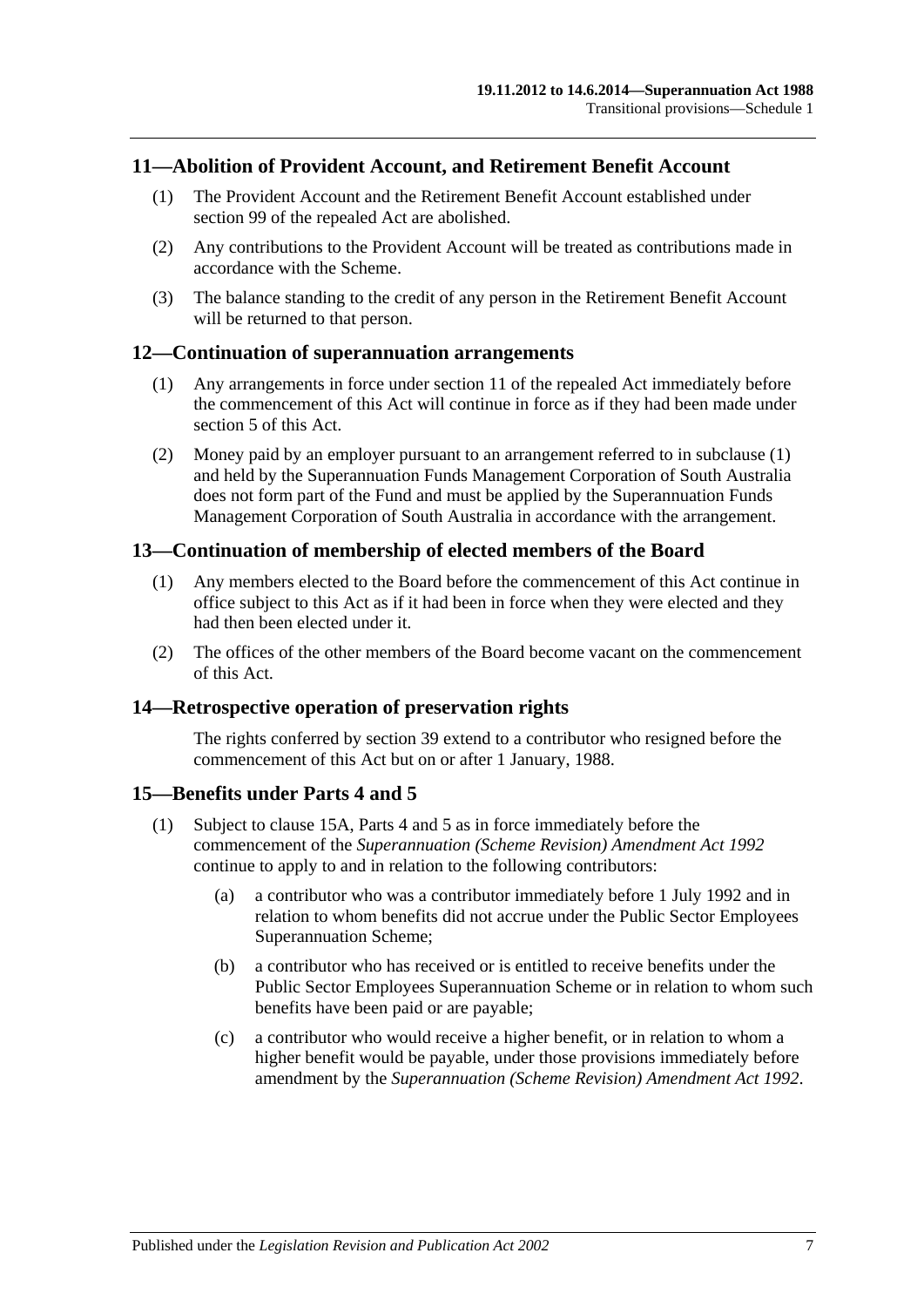- (2) A contributor whose employment terminates or is terminated on or after 1 July 1992 and who is entitled to a benefit under the Public Sector Employees Superannuation Scheme or a person who is entitled to such a benefit in relation to a contributor whose employment was terminated by death on or after 1 July 1992 may renounce the entitlement by instrument in writing to the Board within three months after becoming entitled or within three months after the Governor assents to the *[Superannuation](http://www.legislation.sa.gov.au/index.aspx?action=legref&type=act&legtitle=Superannuation%20(Scheme%20Revision)%20Amendment%20Act%201992)  [\(Scheme Revision\) Amendment Act](http://www.legislation.sa.gov.au/index.aspx?action=legref&type=act&legtitle=Superannuation%20(Scheme%20Revision)%20Amendment%20Act%201992) 1992*, whichever is later and upon renunciation the contributor or other person will be taken for the purposes of [subclause](#page-110-1) (1)(b) never to have been entitled.
- (3) Where benefits under the Public Sector Employees Superannuation Scheme have been credited to an account maintained by the Board in the name of a contributor under section 28 of the *[Superannuation \(Benefit Scheme\) Act](http://www.legislation.sa.gov.au/index.aspx?action=legref&type=act&legtitle=Superannuation%20(Benefit%20Scheme)%20Act%201992) 1992*, the contributor will be taken, for the purposes of [subclause](#page-110-1) (1)(b), to have received those benefits.

## <span id="page-111-0"></span>**15A—Early retirement benefit for certain contributors**

- (1) A contributor—
	- (a) who resigned from employment before 1 July 1992 after a contribution period of 120 months or more and preserved his or her accrued superannuation benefits under [section](#page-71-0) 39; and
	- (b) who, on or before reaching the age of retirement, requires the Board to commence paying a retirement pension,

<span id="page-111-1"></span>is entitled to the following benefits:

- (c) if the contributor was accepted as a contributor before the age of 30 years and before commencement of the repealed Act, the contributor is entitled to a pension in accordance with [section](#page-75-0) 39(7) and [\(8\)](#page-76-0) as in force immediately before the *[Superannuation \(Miscellaneous\) Amendment Act](http://www.legislation.sa.gov.au/index.aspx?action=legref&type=act&legtitle=Superannuation%20(Miscellaneous)%20Amendment%20Act%201994) 1994* came into operation;
- <span id="page-111-2"></span>(d) in any other case the contributor is entitled to a pension calculated as follows:

$$
P = AFS \times A \times \left(\frac{45.5}{100} + \frac{21.1 \times n_2}{100 \times 60}\right)
$$

Where—

*P* is the amount of the pension (expressed as an amount per fortnight)

*AFS* is the contributor's actual or attributed salary (expressed as an amount per fortnight) immediately before resignation adjusted to reflect changes in the Consumer Price Index between the date of resignation and the date on which the pension first became payable

*A* is the lesser of the following:

- (a) unity;
- (b) the numerical value obtained by dividing the number of the contributor's accrued contribution points by—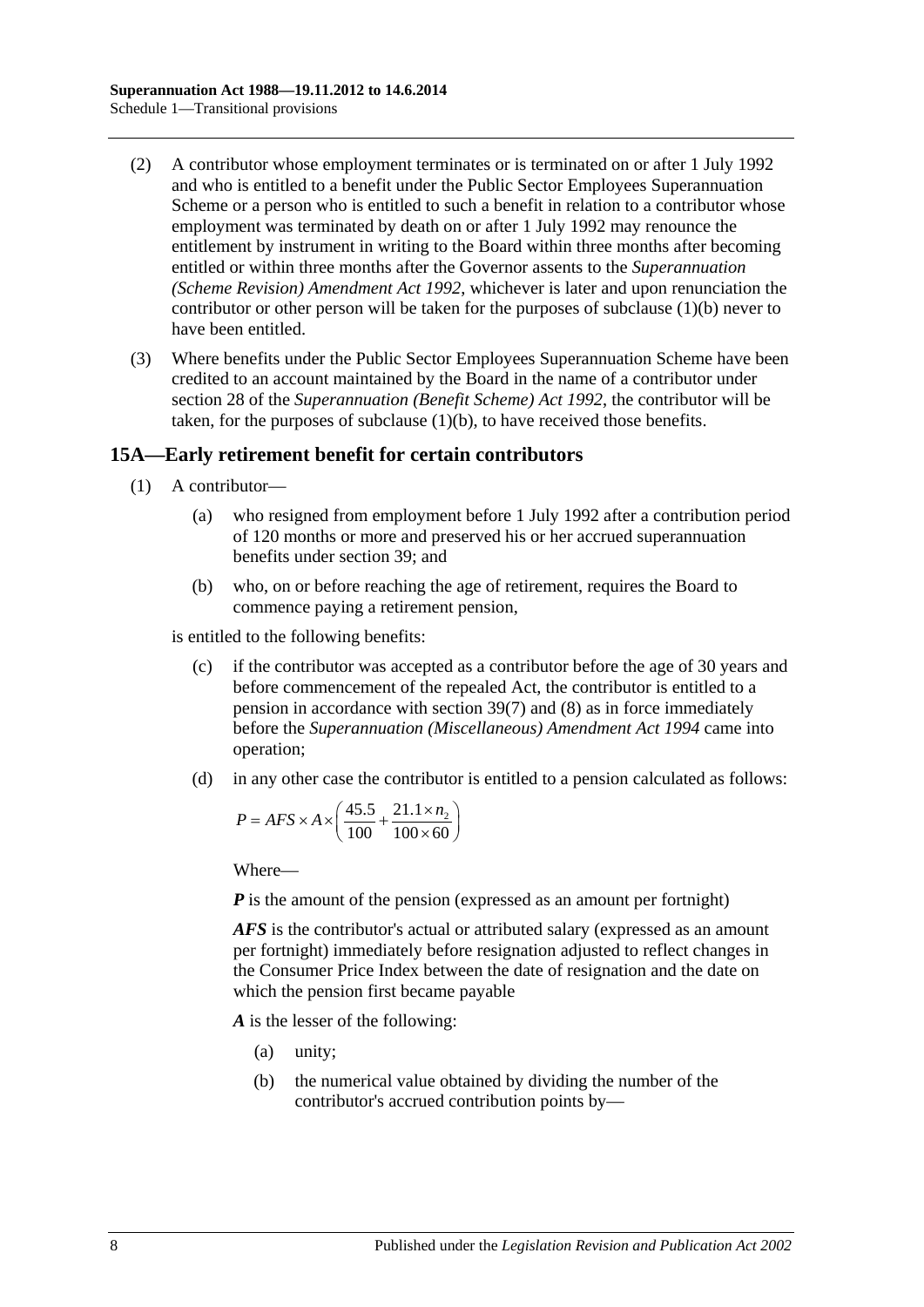- (i) in the case of a contributor who was accepted as a contributor under the repealed Act before reaching the age of 30 years—the number of months between the date of acceptance and the date on which the pension first became payable;
- (ii) in any other case—300 +  $n_2$

 $n_2$  is the number of months between the day on which the contributor reached the age of 55 years and the day on which the pension first became payable.

- (2) For the purpose of applying [section](#page-75-0) 39(7) as required by [subclause](#page-111-1)  $(1)(c)$ , the factor "NP" in the formula in [section](#page-75-0) 39(7) is the amount of pension that would have been payable to the contributor if it were calculated under [subclause](#page-111-2) (1)(d).
- (3) A contributor referred to in [clause](#page-110-2) 15(1) who is an old scheme contributor and who retires on or after reaching the age of 55 years but before the age of retirement is entitled to a pension calculated as follows:

$$
P = FS \times A \times \left(\frac{45.5}{100} + \frac{21.1 \times n_2}{100 \times 60}\right)
$$

Where—

*P* is the amount of the pension (expressed as an amount per fortnight)

*FS* is the contributor's actual or attributed salary (expressed as an amount per fortnight) immediately before retirement

*A* is the lesser of the following:

- (a) unity;
- (b) the numerical value obtained by dividing the number of the contributor's accrued contribution points by—
	- (i) in the case of a contributor who was accepted as a contributor under the repealed Act before reaching the age of 30 years—the number of months between the date of acceptance and the date on which the pension first became payable;
	- (ii) in any other case—300 +  $n_2$

 $n_2$  is the number of months between the day on which the contributor reached the age of 55 years and the day on which the pension first became payable.

#### <span id="page-112-0"></span>**16—Transference from old scheme to new scheme**

- (1) Subject to [subclause](#page-113-0) (8), an old scheme contributor may, by notice in writing given to the Board on or before 31 December 1993, elect to become a contributor to the new scheme.
- (2) A contributor who makes an election under [subclause](#page-112-0) (1) will be taken to have become a new scheme contributor on 1 July 1992.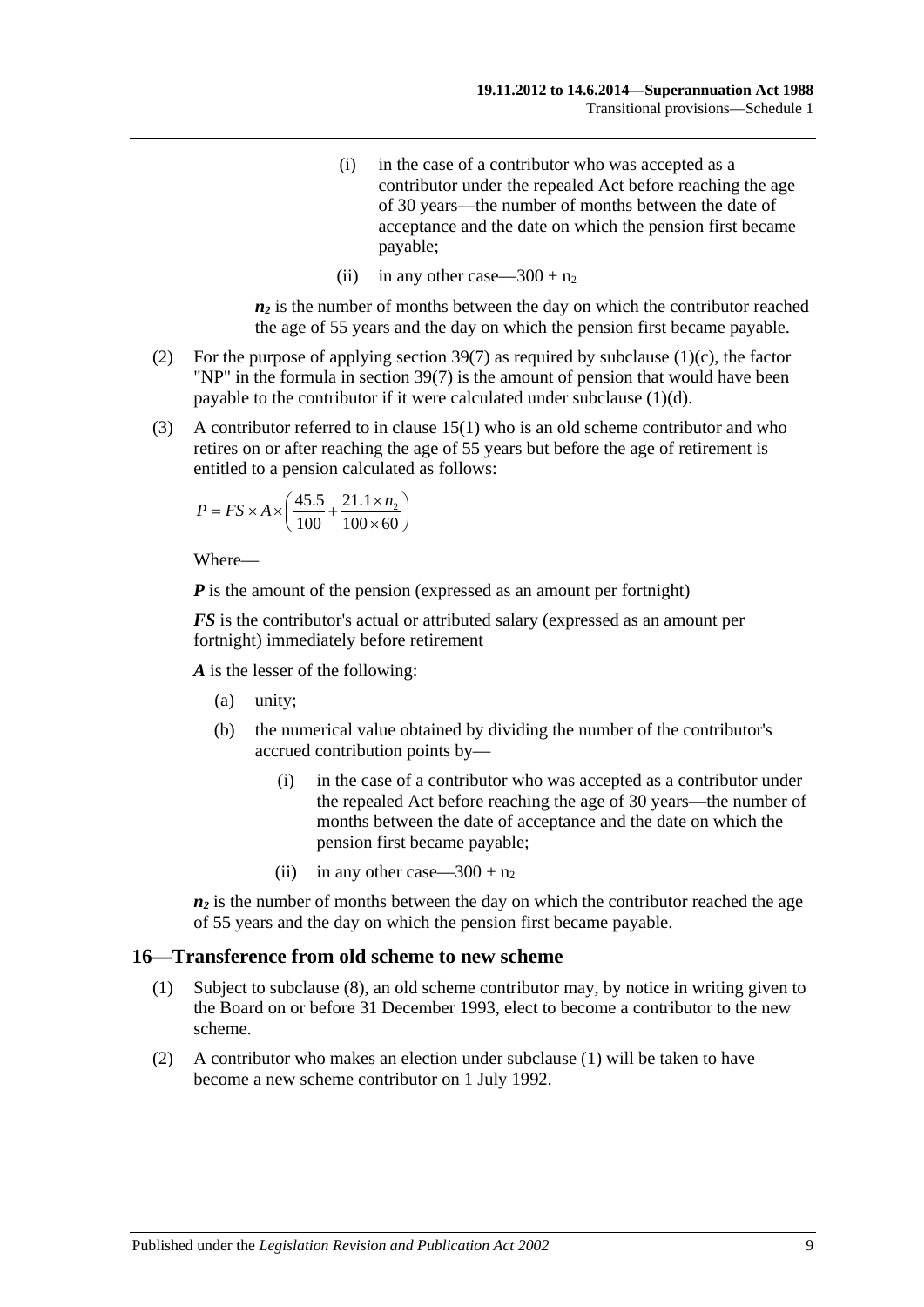- (3) Where conditions limiting the payment of benefits applied in relation to the contributor under the old scheme the same conditions will, if they can be applied without modification, apply in relation to the contributor under the new scheme, but if not the Board will apply conditions that are, in its opinion, appropriate limiting the payment of benefits to or in relation to, the contributor under the new scheme.
- <span id="page-113-1"></span>(4) For the purpose of determining the benefits payable to, or in relation to, the contributor under the old scheme and the time at which they are payable, the contributor will be taken to have resigned from employment on 30 June 1992 and to have elected to preserve his or her accrued superannuation benefits under [section](#page-71-0) 39.
- (5) Benefits that are preserved by virtue of [subclause](#page-113-1) (4) are not payable to the contributor while the contributor is employed in employment to which this Act applies.
- (6) For the purpose of calculating the contributor's benefits under the new scheme—
	- (a) contribution points accrued before 1 July 1992 and contribution months occurring before that date will be disregarded; and
	- (b) the Board will establish a new account in the name of the contributor as at 1 July 1992.
- (7) The standard contribution rate that applied in relation to the contributor before 1 July 1992 will continue to apply in relation to the contributor from 1 July 1992 until 30 June following the election made by the contributor under [subclause](#page-112-0) (1).
- <span id="page-113-0"></span>(8) This clause does not apply for the benefit of—
	- (a) an employee of the Australian National Railways Commission;
	- (b) a contributor who has reached the age of retirement.
- (9) In this clause—

*the new scheme* means the scheme of superannuation established by [Part 4](#page-30-0) of this Act;

*the old scheme* means the scheme of superannuation established by [Part 5](#page-56-0) of this Act.

### **17—Payment of contributions while on leave without pay**

[Section](#page-13-0) 4(8) does not apply to a contributor who is on leave without pay when the *[Superannuation \(Miscellaneous\) Amendment Act](http://www.legislation.sa.gov.au/index.aspx?action=legref&type=act&legtitle=Superannuation%20(Miscellaneous)%20Amendment%20Act%201994) 1994* comes into operation in respect of that period of leave.

### <span id="page-113-2"></span>**18—Repeal of contribution rate**

- (1) A contributor who was contributing at the rate of 1.5% at the commencement of the *[Superannuation \(Miscellaneous\) Amendment Act](http://www.legislation.sa.gov.au/index.aspx?action=legref&type=act&legtitle=Superannuation%20(Miscellaneous)%20Amendment%20Act%201998) 1998* is entitled to continue contributing at that rate until 1 July 1998.
- (2) A contributor referred to in [subclause](#page-113-2) (1) who fails to elect some other rate of contribution under [section](#page-26-0) 23 in respect of the 1998/1999 financial year will be taken to have elected to cease contributing in respect of that year.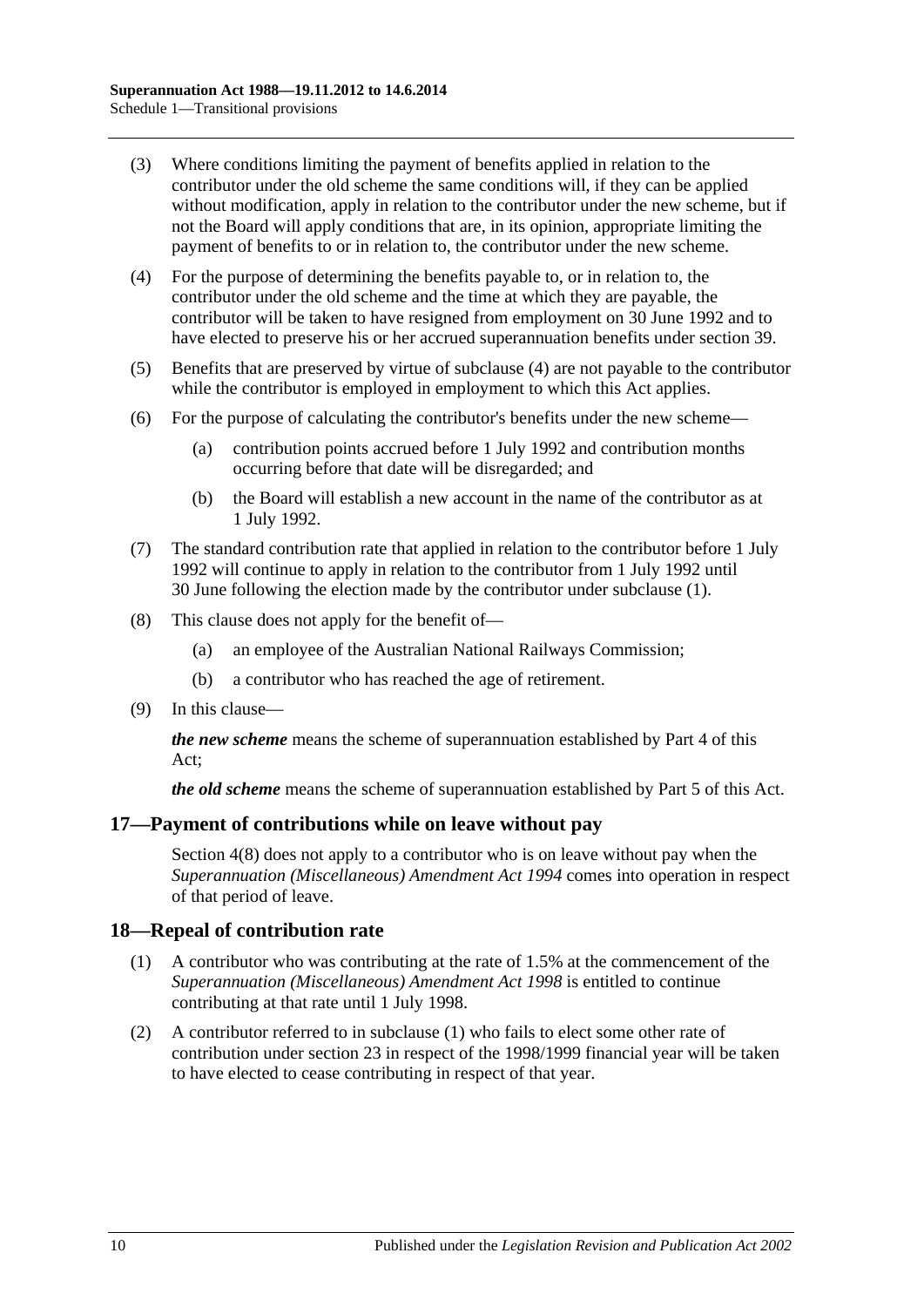### **19—Operation of [sections](#page-35-0) 28(1f) and [39\(1db\)](#page-72-0)**

[Section](#page-35-0) 28(1f) and [39\(1db\)](#page-72-0) substituted by the *[Superannuation \(Miscellaneous\)](http://www.legislation.sa.gov.au/index.aspx?action=legref&type=act&legtitle=Superannuation%20(Miscellaneous)%20Amendment%20Act%201998)  [Amendment Act](http://www.legislation.sa.gov.au/index.aspx?action=legref&type=act&legtitle=Superannuation%20(Miscellaneous)%20Amendment%20Act%201998) 1998* operate in relation to the 1997/1998 and subsequent financial years and the provisions they replace operate in relation to the 1996/1997 and previous financial years.

### **20—Election on retrenchment under [section](#page-40-0) 29**

A new scheme contributor who—

- (a) was retrenched one year or less before the commencement of the *[Superannuation \(Miscellaneous\) Amendment Act](http://www.legislation.sa.gov.au/index.aspx?action=legref&type=act&legtitle=Superannuation%20(Miscellaneous)%20Amendment%20Act%201998) 1998*; and
- (b) had not reached the age of 55 years at that time; and
- (c) had not made an election under [section](#page-40-1) 29(1) at that time,

is entitled to make the election within three months after the commencement of that Act.

## **21—Operation of amendments made by** *Statutes Amendment (Equal Superannuation Entitlements for Same Sex Couples) Act 2003*

An amendment made by the *[Statutes Amendment \(Equal Superannuation Entitlements](http://www.legislation.sa.gov.au/index.aspx?action=legref&type=act&legtitle=Statutes%20Amendment%20(Equal%20Superannuation%20Entitlements%20for%20Same%20Sex%20Couples)%20Act%202003)  [for Same Sex Couples\) Act 2003](http://www.legislation.sa.gov.au/index.aspx?action=legref&type=act&legtitle=Statutes%20Amendment%20(Equal%20Superannuation%20Entitlements%20for%20Same%20Sex%20Couples)%20Act%202003)* to a provision of this Act that provides for, or relates to, the payment of a pension, lump sum or other benefit to a person on the death of a contributor applies only if the death occurs on or after 3 July 2003.

# **Schedule 1A—Provisions relating to other public sector superannuation schemes**

## <span id="page-114-2"></span>**1—Regulations relating to other public sector superannuation schemes**

- <span id="page-114-1"></span>(1) Subject to [subclause](#page-114-0) (2), the Governor may make regulations—
	- (aaa) declaring a group of employees who are members of a public sector superannuation scheme to be contributors for the purposes of this Act;
	- (a) transferring all the assets and liabilities of a fund established for the purposes of a public sector superannuation scheme to the South Australian Superannuation Fund or transferring part of those assets and liabilities to that Fund and the remainder to an account to be kept at the Treasury pursuant to an arrangement under [section](#page-15-0) 5;
	- (b) modifying the provisions of this Act in their application to the group of employees referred to in [paragraph](#page-114-1) (aaa);
	- (c) providing for transitional matters on the making of a declaration under [paragraph](#page-114-1) (aaa).
- <span id="page-114-0"></span>(2) The Governor must not make a regulation under [subclause](#page-114-2) (1) unless the majority of the group of employees affected by the regulation and their employer have given their consent to the proposed regulation.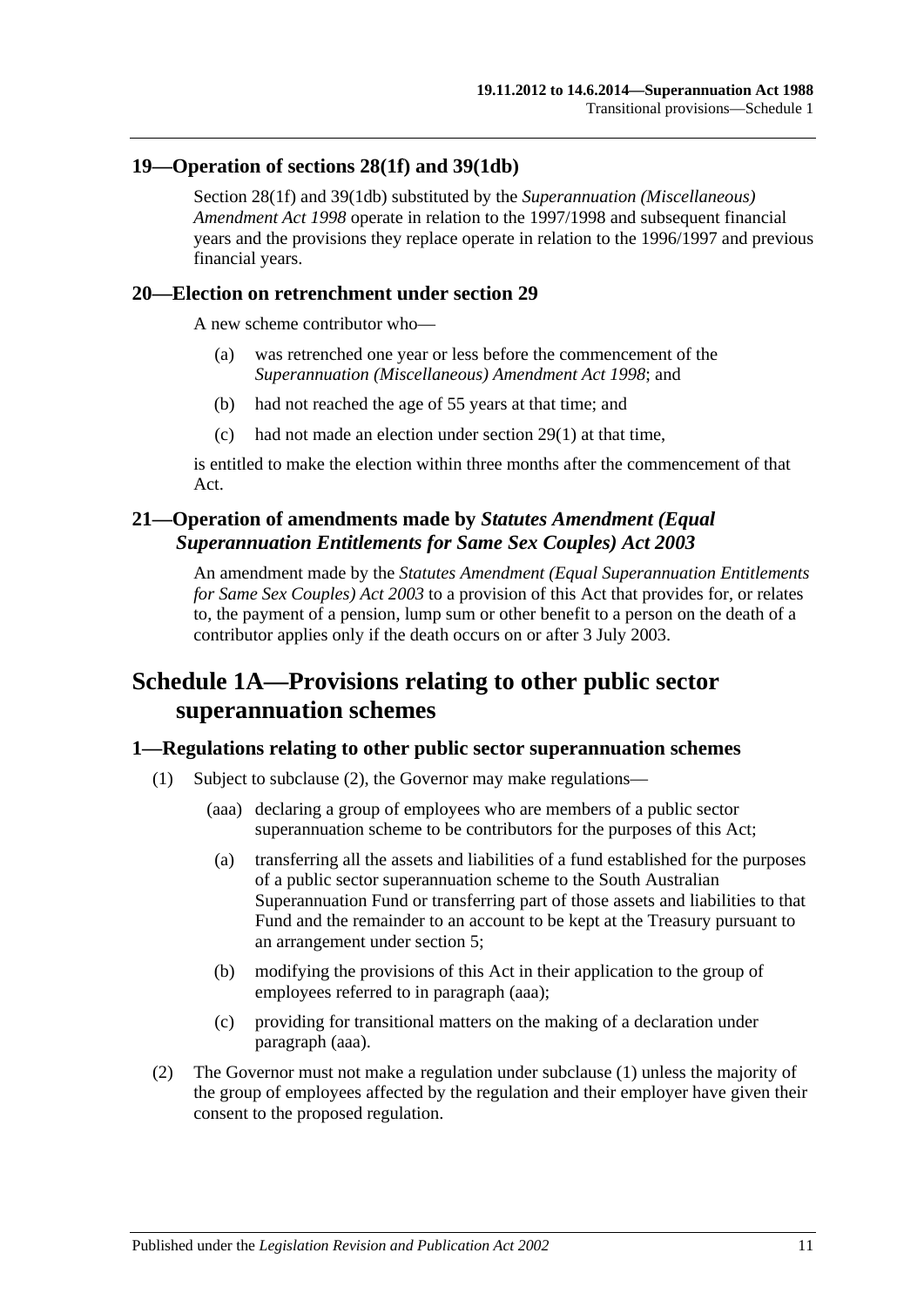Schedule 1A—Provisions relating to other public sector superannuation schemes

#### <span id="page-115-0"></span>**2—Regulations to offset income tax etc**

- (1) If, pursuant to a law of the Commonwealth, tax is payable on the income of a fund established for the purposes of a public sector superannuation scheme, the Governor may, at the request of the trustees of the fund or the employer in relation to whom the scheme was established, make regulations reducing the benefits payable to, or in relation to, members of the scheme to offset the amount of the tax payable and making consequential alterations to any trust deed or other document establishing the scheme.
- (2) A regulation whenever made under [subclause](#page-115-0) (1) will, unless otherwise provided in the regulation, have effect from the time at which the tax referred to in [subclause](#page-115-0) (1) first became payable.

#### **3—Interpretation**

In this Schedule—

*public sector superannuation scheme* means a superannuation scheme established for the benefit of employees of an instrumentality or agency of the Crown.

# **Schedule 1B—Transfer of certain members of the Electricity Industry Superannuation Scheme to the State Scheme Part 1—Preliminary**

#### **1—Interpretation**

In this Schedule, unless the contrary intention appears—

*contributory lump sum schemes* means Divisions 2 and 4 of the Electricity Industry Superannuation Scheme providing for contributions by members and lump sum benefits for members;

*Division 4* of the Electricity Industry Superannuation Scheme means the division of the Scheme formerly known as the "R.G. Scheme";

*Electricity Industry pension scheme* means Division 3 of the Electricity Industry Superannuation Scheme providing for pension benefits;

*Electricity Industry Superannuation Board* includes a subsequent trustee of the Electricity Industry Superannuation Scheme;

*Electricity Industry Superannuation Scheme* means the ETSA Contributory and Non-Contributory Superannuation Schemes continued in existence as the Electricity Industry Superannuation Scheme by clause 3 of the Electricity Industry Superannuation Scheme Trust Deed appearing at the end of Schedule 1 of the *[Electricity Corporations Act](http://www.legislation.sa.gov.au/index.aspx?action=legref&type=act&legtitle=Electricity%20Corporations%20Act%201994) 1994*;

*relevant day* means the day on which the approval of the Treasurer ceases to be required for the variation or replacement of the Rules of the Electricity Industry Superannuation Scheme;

*State Scheme* means the scheme of superannuation established by this Act;

*Trustee* means the Electricity Industry Superannuation Board and includes subsequent trustees of the Electricity Industry Superannuation Scheme.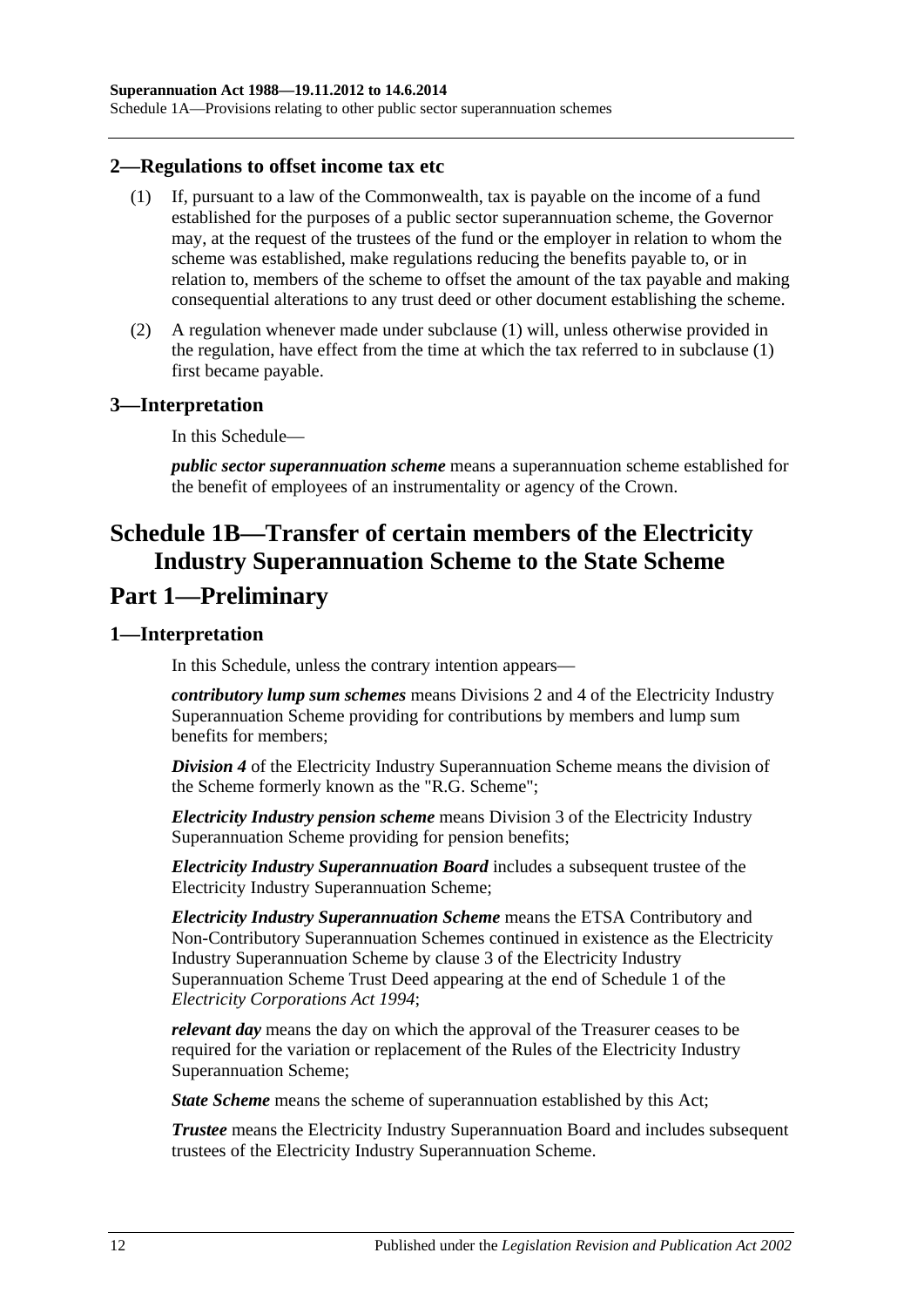#### **19.11.2012 to 14.6.2014—Superannuation Act 1988**

Transfer of certain members of the Electricity Industry Superannuation Scheme to the State Scheme—Schedule 1B

# **Part 2—Transfer of members**

### <span id="page-116-0"></span>**2—Transfer of existing pensioners before the relevant day**

- (1) The Treasurer may, by notice to the Electricity Industry Superannuation Board and the South Australian Superannuation Board under [clause](#page-123-0) 7 before the relevant day, transfer a person who is in receipt of a pension under the Electricity Industry Superannuation Scheme from that scheme to the State Scheme.
- <span id="page-116-1"></span>(2) A person transferred under [subclause](#page-116-0) (1)—
	- (a) is entitled to a pension under this Act which, at the time of transfer, is of equivalent value to the pension he or she was receiving immediately before the transfer; and
	- (b) except in the case of a person entitled to a derivative benefit, will be taken to be an old scheme contributor; and
	- (c) in the case of a person who is entitled to a derivative benefit, will be taken to derive the benefit from an old scheme contributor.
- <span id="page-116-3"></span><span id="page-116-2"></span> $(3)$  If—
	- (a) an old scheme contributor referred to in [subclause](#page-116-1) (2) dies before the expiration of 3 years after he or she first became entitled to a pension under the Electricity Industry Superannuation Scheme; or
	- (b) a person—
		- (i) referred to in [subclause](#page-116-1) (2) who is entitled to a derivative benefit; or
		- (ii) who is entitled to a derivative benefit from an old scheme contributor referred to in [paragraph](#page-116-2) (a),

dies before the expiration of 3 years after the contributor from whom the benefit was derived—

- (iii) first became entitled to a pension under the Electricity Industry Superannuation Scheme; or
- (iv) died while still in employment without ever becoming entitled to such a pension,

<span id="page-116-4"></span>and—

- (c) in the case referred to in [paragraph](#page-116-2) (a), no one is entitled to a derivative benefit under this Act in respect of the contributor; or
- <span id="page-116-5"></span>(d) in the case referred to in [paragraph](#page-116-3) (b), all derivative entitlements have ceased before the expiration of that period,

the contributor's estate is entitled to a lump sum equivalent to—

(e) if [paragraph](#page-116-4) (c) applies—the aggregate of the pension payments that the contributor would have received between the date of death and the third anniversary of the commencement of the pension if he or she had survived; or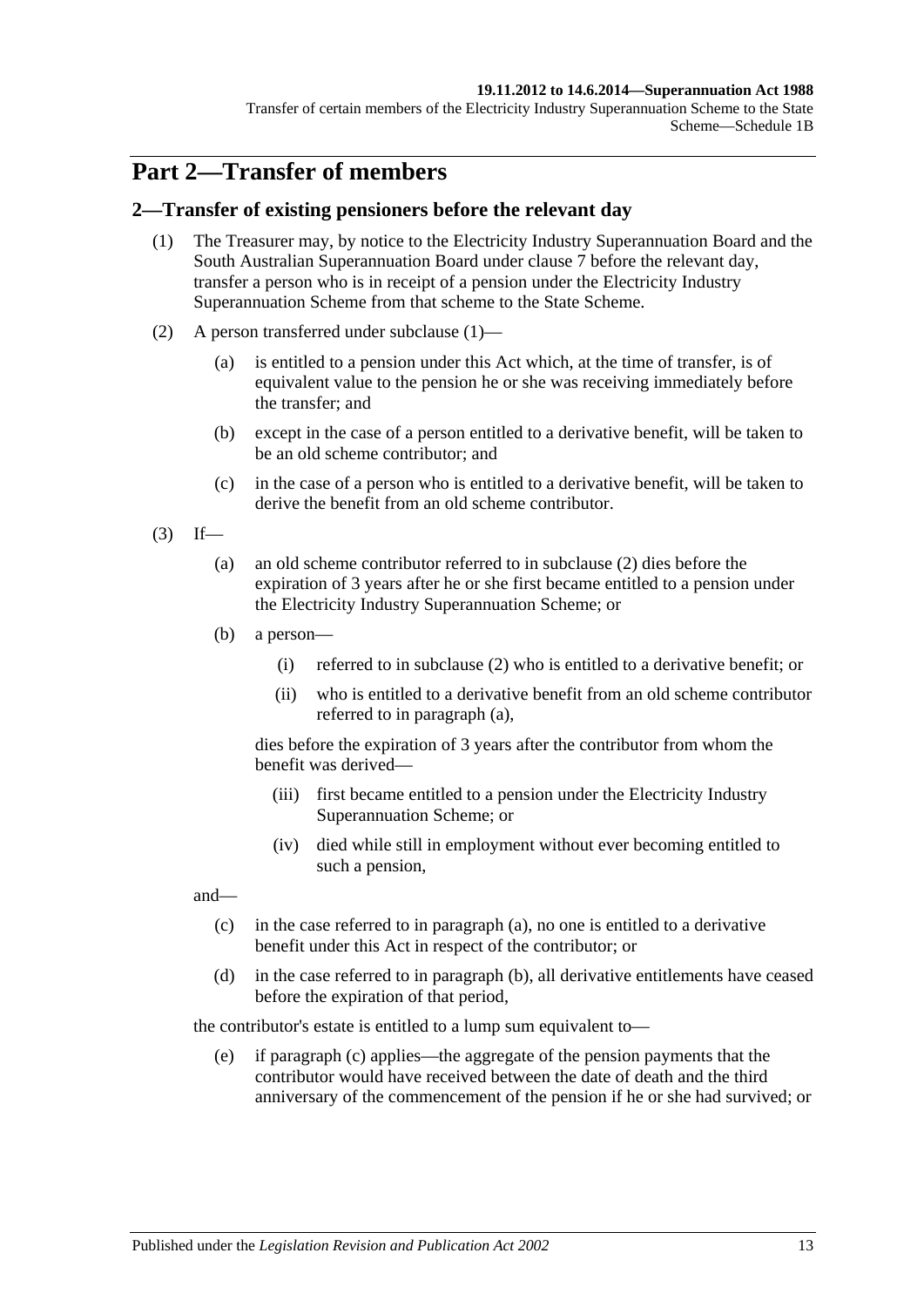#### **Superannuation Act 1988—19.11.2012 to 14.6.2014**

Schedule 1B—Transfer of certain members of the Electricity Industry Superannuation Scheme to the State Scheme

> (f) if [paragraph](#page-116-5) (d) applies—the aggregate of the pension payments that the contributor from whom the benefit was derived would have received between the date when the derivative entitlement, or the last of the derivative entitlements, ceased and the third anniversary of the commencement of the pension (or the date of the contributor's death) if the contributor had survived during that period,

(the lump sum will be determined on the assumption that the pension will not be adjusted under [section](#page-97-0) 47 during that period).

- (4) If a person who is transferred under this clause was, immediately before the transfer, entitled to commute a part, or the whole, of his or her pension under the Electricity Industry Superannuation Scheme, he or she is entitled to commute the whole or a part of the pension in accordance with this Act within a period that terminates—
	- (a) when the period for commutation under the Electricity Industry Superannuation Scheme would have terminated; or
	- (b) at the expiration of 3 months after the transfer,

whichever is the later.

- <span id="page-117-0"></span>(5) An amount equivalent in value to that part of the Scheme assets of the Electricity Industry Superannuation Scheme that is attributable to the membership of the Scheme of a person transferred to the State Scheme under this clause, or of the contributor from whom a person transferred to the State Scheme under this clause derives benefits, (to be determined by an actuary appointed by the Treasurer) must be paid by the Trustee from the Scheme assets to the Treasurer.
- (6) The Treasurer must pay into the South Australian Superannuation Fund a contribution reflecting the amount paid to the Treasurer under [subclause](#page-117-0) (5).

## <span id="page-117-2"></span>**3—Transfer of existing and future pensioners after the relevant day**

- (1) After the relevant day, the Treasurer may, at the request of the Trustee, enter into an agreement with the Trustee under which a person or persons referred to in [subclause](#page-117-1) (2) may be transferred from the Electricity Industry Superannuation Scheme to the State Scheme.
- <span id="page-117-4"></span><span id="page-117-1"></span>(2) The following persons may be transferred pursuant to an agreement under [subclause](#page-117-2) (1):
	- (a) a person who is in receipt of a pension under the Electricity Industry Superannuation Scheme;
	- (b) a person who is a member of the Electricity Industry pension scheme and who is presently entitled to receive, but is not yet in receipt of, a pension following the termination of his or her employment;
	- (c) a person who is entitled to a pension as a derivative benefit under the Electricity Industry Superannuation Scheme but who is not yet in receipt of the pension.
- <span id="page-117-5"></span><span id="page-117-3"></span>(3) The Treasurer may, by notice to the Electricity Industry Superannuation Board and the South Australian Superannuation Board under [clause](#page-123-0) 7, transfer a person from the Electricity Industry Superannuation Scheme to the State Scheme under an agreement referred to in [subclause](#page-117-2) (1).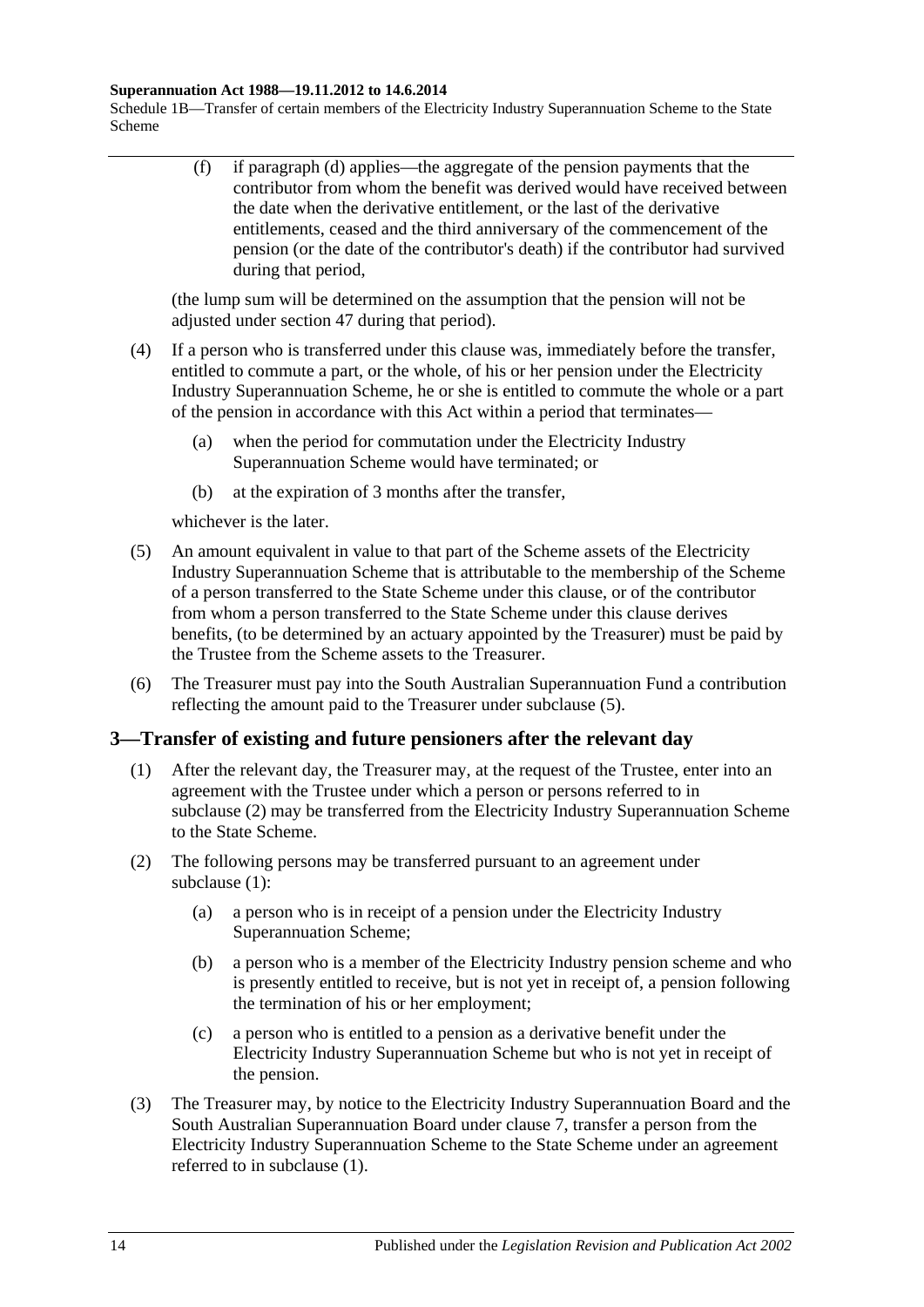#### **19.11.2012 to 14.6.2014—Superannuation Act 1988**

Transfer of certain members of the Electricity Industry Superannuation Scheme to the State Scheme—Schedule 1B

- <span id="page-118-0"></span>(4) A person transferred under [subclause](#page-117-3) (3)—
	- (a) is, in the case of a person who was in receipt of a pension at the time of transfer, entitled to a pension under this Act which, at the time of transfer, is of equivalent value to the pension he or she was receiving immediately before the transfer; and
	- (b) is, in the case of a person referred to in [subclause](#page-117-4) (2)(b) or [\(c\),](#page-117-5) entitled to a pension under this Act which, at the time of transfer, is of equivalent value to the initial pension that he or she would have received if he or she had not been transferred; and
	- (c) except in the case of a person entitled to a derivative benefit, will be taken to be an old scheme contributor; and
	- (d) in the case of a person who is entitled to a derivative benefit, will be taken to derive the benefit from an old scheme contributor.
- <span id="page-118-2"></span><span id="page-118-1"></span> $(5)$  If—
	- (a) an old scheme contributor referred to in [subclause](#page-118-0) (4) who was in receipt of, or was entitled to, a pension at the time of transfer, dies before the expiration of 3 years after he or she first became entitled to a pension under the Electricity Industry Superannuation Scheme; or
	- (b) a person—
		- (i) referred to in [subclause](#page-118-0) (4) who was in receipt of, or was entitled to, a derivative pension at the time of transfer; or
		- (ii) who is entitled to a derivative benefit from an old scheme contributor referred to in [paragraph](#page-118-1) (a),

dies before the expiration of 3 years after the contributor from whom the benefit was derived—

- (iii) first became entitled to a pension under the Electricity Industry Superannuation Scheme; or
- (iv) died while still in employment without ever becoming entitled to such a pension,

<span id="page-118-3"></span>and—

- (c) in the case referred to in [paragraph](#page-118-1) (a), no one is entitled to a derivative benefit under this Act in respect of the contributor; or
- <span id="page-118-4"></span>(d) in a case referred to in [paragraph](#page-118-2) (b), all derivative entitlements have ceased before the expiration of that period,

the contributor's estate is entitled to a lump sum equivalent to—

(e) if [paragraph](#page-118-3) (c) applies—the aggregate of the pension payments that the contributor would have received between the date of death and the third anniversary of the commencement of the pension if he or she had survived; or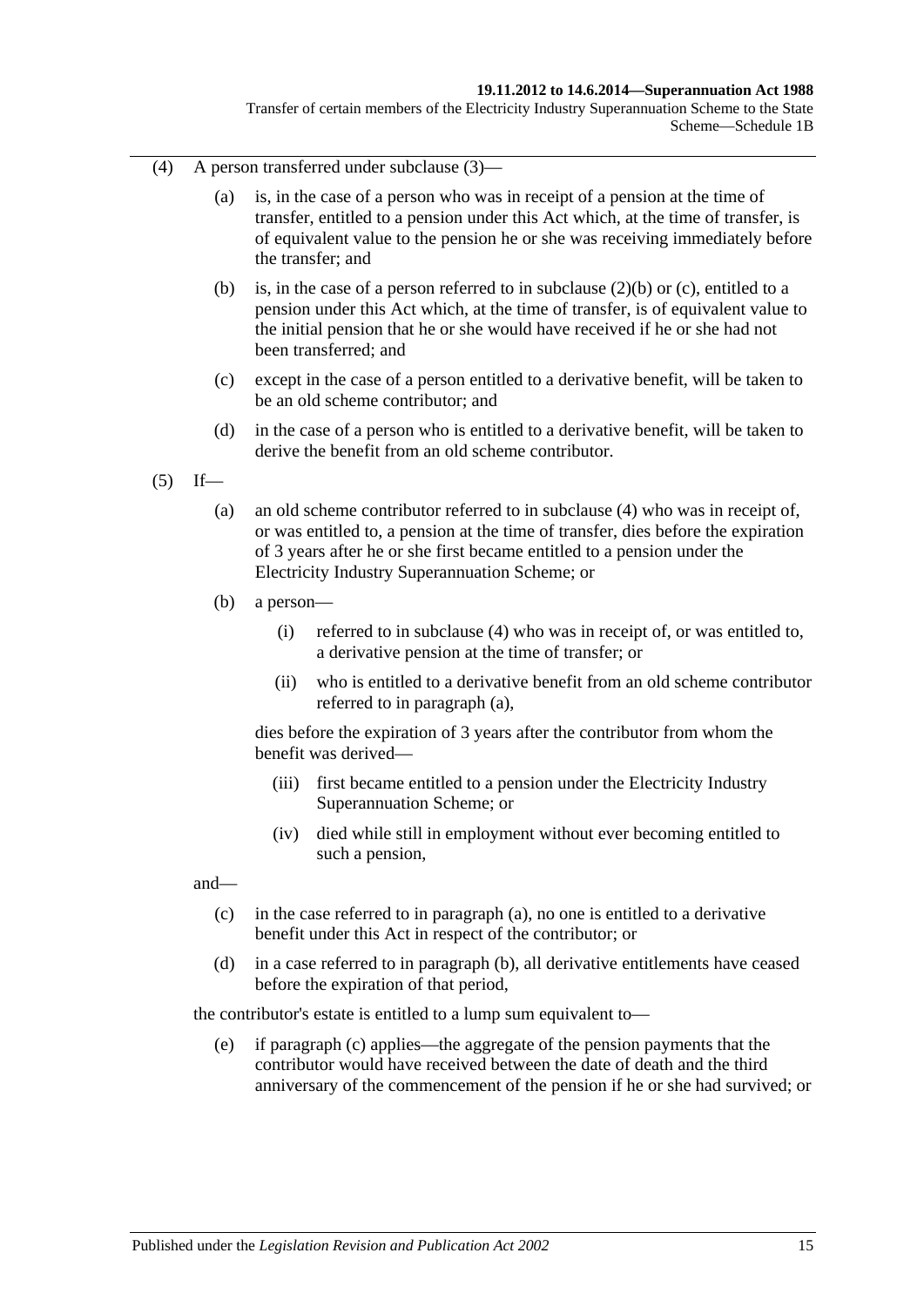#### **Superannuation Act 1988—19.11.2012 to 14.6.2014**

Schedule 1B—Transfer of certain members of the Electricity Industry Superannuation Scheme to the State Scheme

> (f) if [paragraph](#page-118-4) (d) applies—the aggregate of the pension payments that the contributor from whom the benefit was derived would have received between the date when the derivative entitlement, or the last of the derivative entitlements, ceased and the third anniversary of the commencement of the pension (or the date of the contributor's death) if the contributor had survived during that period,

(the lump sum will be determined on the assumption that the pension will not be adjusted under [section](#page-97-0) 47 during that period).

- (6) If a person who is transferred under this clause was, immediately before the transfer, entitled to commute a part, or the whole, of his or her pension under the Electricity Industry Superannuation Scheme, he or she is entitled to commute the whole or a part of the pension in accordance with this Act within a period that terminates—
	- (a) when the period for commutation under the Electricity Industry Superannuation Scheme would have terminated; or
	- (b) at the expiration of 3 months after the transfer,

whichever is the later.

- <span id="page-119-0"></span>(7) An amount equivalent in value to that part of the Scheme assets of the Electricity Industry Superannuation Scheme that is attributable to the contributions (and the interest and other income and other accretions arising from investment of those contributions) to the Scheme of a person transferred to the State Scheme under this clause who was in receipt of, or entitled to, a pension at the time of transfer, or of the contributor from whom a person transferred to the State Scheme under this clause derives benefits, (to be determined by an actuary appointed by the Treasurer) must be paid by the Trustee from the Scheme assets to the Treasurer.
- (8) The Treasurer must pay into the South Australian Superannuation Fund a contribution reflecting the amount paid to the Treasurer under [subclause](#page-119-0) (7).
- (9) An amount equivalent in value to the aggregate value of the employer components of benefits payable under this Act to, or in respect of, persons transferred under this clause (to be determined by an actuary appointed by the Treasurer) must be paid by the Trustee from the Scheme assets of the Electricity Industry Superannuation Scheme to the Treasurer.

## <span id="page-119-2"></span>**4—Transfer of persons entitled to preserved benefits**

- (1) The Treasurer may, by notice to the Electricity Industry Superannuation Board and the South Australian Superannuation Board under [clause](#page-123-0) 7 before the relevant day, transfer a person referred to in [subclause](#page-119-1) (2) from the Electricity Industry Superannuation Scheme to the State Scheme.
- <span id="page-119-1"></span>(2) A person who—
	- (a) is a member of the Electricity Industry pension scheme or either of the contributory lump sum schemes; and
	- (b) is entitled to preserved benefits in the relevant scheme; and
	- (c) is not accruing benefits under any other division of the Electricity Industry Superannuation Scheme,

may be transferred under this clause.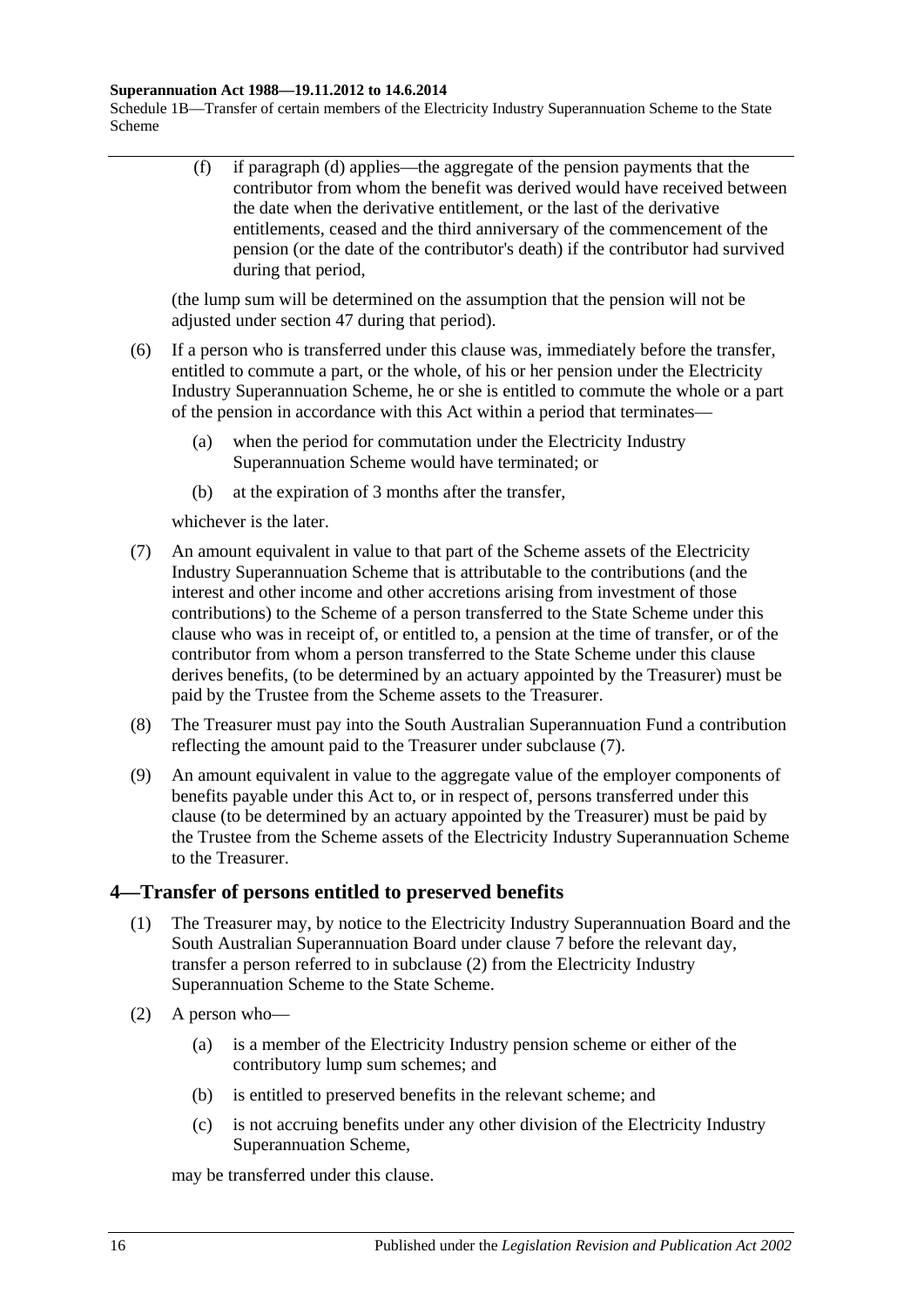(3) After the transfer—

- (a) a person who had been a member of the Electricity Industry pension scheme will be taken to be an old scheme contributor under this Act; and
- (b) a person who had been a member of either of the contributory lump sum schemes will be taken to be a new scheme contributor under this Act.
- <span id="page-120-0"></span>(4) The South Australian Superannuation Board must open a contribution account in the name of each person transferred under this clause and must credit to the account an amount equivalent to the amount standing to the credit of the person's contribution account in the Electricity Industry Superannuation Scheme immediately before the transfer.
- <span id="page-120-1"></span>(5) An amount equivalent to the aggregate of the amounts credited to contribution accounts under [subclause](#page-120-0) (4) must be paid by the Trustee from the Scheme assets of the Electricity Industry Superannuation Scheme to the Treasurer.
- (6) The Treasurer must pay into the South Australian Superannuation Fund a contribution reflecting the amount paid to the Treasurer under [subclause](#page-120-1) (5).
- <span id="page-120-4"></span><span id="page-120-3"></span> $(7)$  If—
	- (a) a person who was a member of the Electricity Industry pension scheme before being transferred to the State Scheme under [subclause](#page-119-2) (1) or the spouse or eligible child of such a person is entitled to a pension under [section](#page-74-0) 39(5), the pension will—
		- (i) in the case of a retirement pension or an invalid pension payable to the person—be equivalent to his or her notional pension;
		- (ii) in the case of a pension payable to a spouse or eligible child—be determined in accordance with [section](#page-68-0) 38 on the basis that the person's notional pension as defined in [subclause](#page-120-2) (8) is the notional pension referred to in [section](#page-68-0) 38;
	- (b) the estate of a person referred to in [paragraph](#page-120-3) (a) is entitled to a lump sum under section  $39(5)(e)$  or [\(f\),](#page-74-2) the lump sum will
		- (i) if [section](#page-76-1)  $39(5)(e)$  applies—be the amount stated in section  $39(8a)$ ;
		- (ii) if section  $39(5)(f)$  applies—be the aggregate of the following amounts:
			- (A) an employee component (to be charged against the person's contribution account) equivalent to the amount standing to the credit of that account; and
			- (B) an employer component being an amount equivalent to 1.8 times the employee component.
- <span id="page-120-2"></span>(8) In [subclause](#page-120-4) (7)—

*notional pension* in relation to a person means the pension that the person would have been entitled to receive under the Electricity Industry pension scheme if he or she had become entitled to receive that pension immediately before being transferred to the State Scheme adjusted to reflect changes in the Consumer Price Index from the date on which the person was transferred;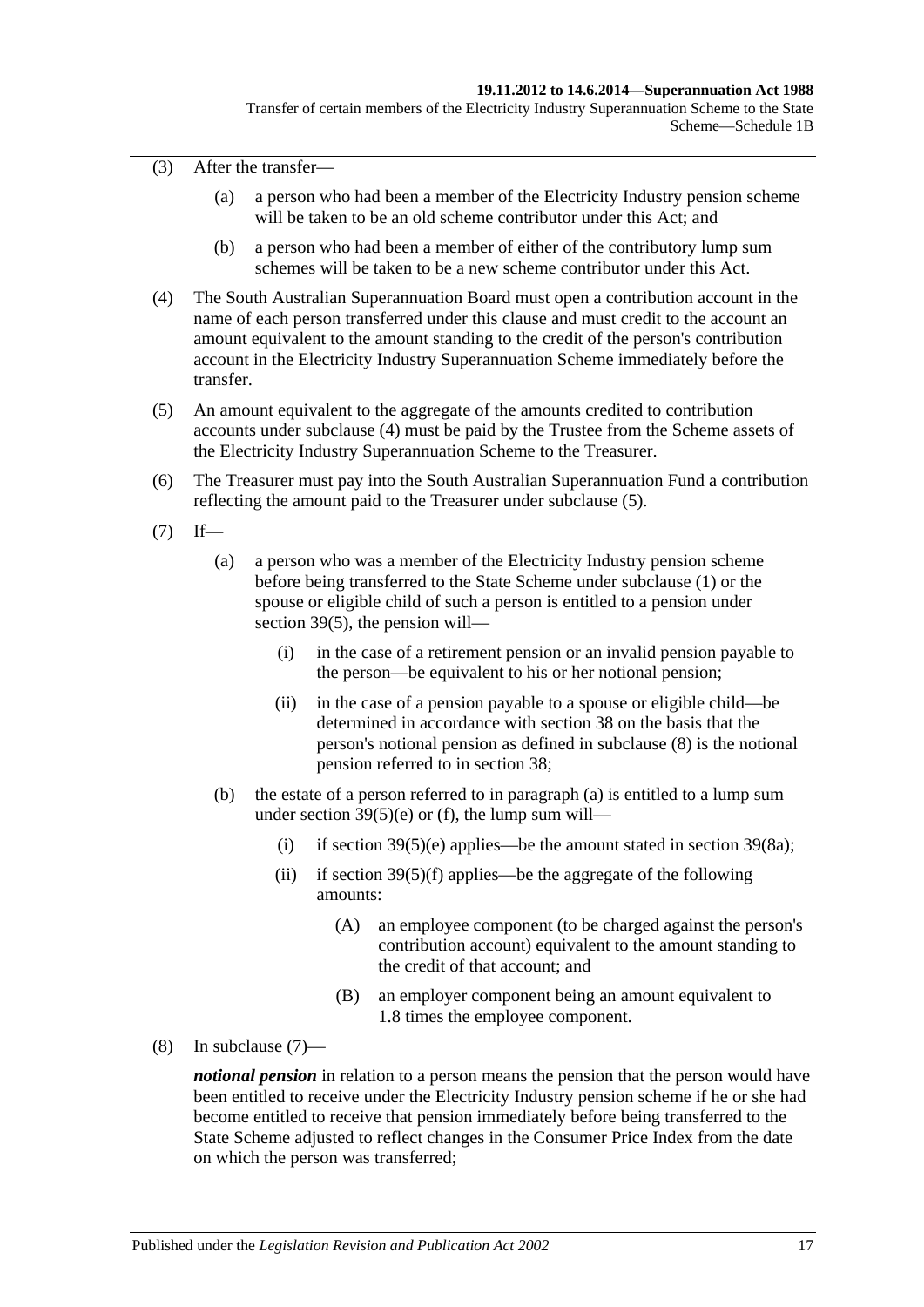#### **Superannuation Act 1988—19.11.2012 to 14.6.2014**

Schedule 1B—Transfer of certain members of the Electricity Industry Superannuation Scheme to the State Scheme

*spouse* means a person referred to in section 38(1a).

- <span id="page-121-0"></span>(9) A person who was a member of either of the contributory lump sum schemes before being transferred to the State Scheme under [subclause](#page-119-2) (1) will (or, if the person has died, the spouse or estate of the person will) be entitled to a lump sum under [section](#page-35-1) 28(2) that is the aggregate of the following amounts:
	- (a) an employee component (to be charged against the person's contribution account) equivalent to the amount standing to the credit of that account; and
	- (b) the person's notional employer component adjusted to reflect changes in the Consumer Price Index from the date on which the person was transferred.
- $(10)$  In [subclause](#page-121-0)  $(9)$ —

*notional employer component* in relation to a person means the employer component that the person would have been entitled to receive under the contributory lump sum scheme if he or she had become entitled to receive that component immediately before being transferred to the State Scheme.

### <span id="page-121-4"></span>**5—Transfer of certain other persons**

- (1) The Treasurer may, with the consent of the person, by notice to the Electricity Industry Superannuation Board and the South Australian Superannuation Board under [clause](#page-123-0) 7, transfer a person who is a member of the Electricity Industry Superannuation Scheme and who also falls within the definition of *employee* in [section](#page-6-0) 4 from that scheme to the State Scheme.
- (2) After the transfer—
	- (a) a person who had been a member of the Electricity Industry pension scheme will be taken to be an old scheme contributor under this Act; and
	- (b) a person who had been a member of either of the contributory lump sum schemes will be taken to be a new scheme contributor under this Act.
- <span id="page-121-1"></span>(3) The South Australian Superannuation Board must open a contribution account in the name of each person transferred under this clause and must credit to the account an amount equivalent to the amount standing to the credit of the person's contribution account in the Electricity Industry Superannuation Scheme immediately before the transfer.
- <span id="page-121-2"></span>(4) An amount equivalent to the aggregate of the amounts credited to contribution accounts under [subclause](#page-121-1) (3) must be paid by the Trustee from the Scheme assets of the Electricity Industry Superannuation Scheme to the Treasurer.
- (5) The Treasurer must pay into the South Australian Superannuation Fund a contribution reflecting the amount paid to the Treasurer under [subclause](#page-121-2) (4).
- <span id="page-121-3"></span>(6) An amount equivalent in value to the aggregate value of the employer components of those parts of benefits payable under this Act to, or in respect of, persons transferred under this clause that are attributable to contributors' employment up to the time of transfer (to be determined by an actuary appointed by the Treasurer) must be paid by the Trustee from the Scheme assets of the Electricity Industry Superannuation Scheme to the Treasurer.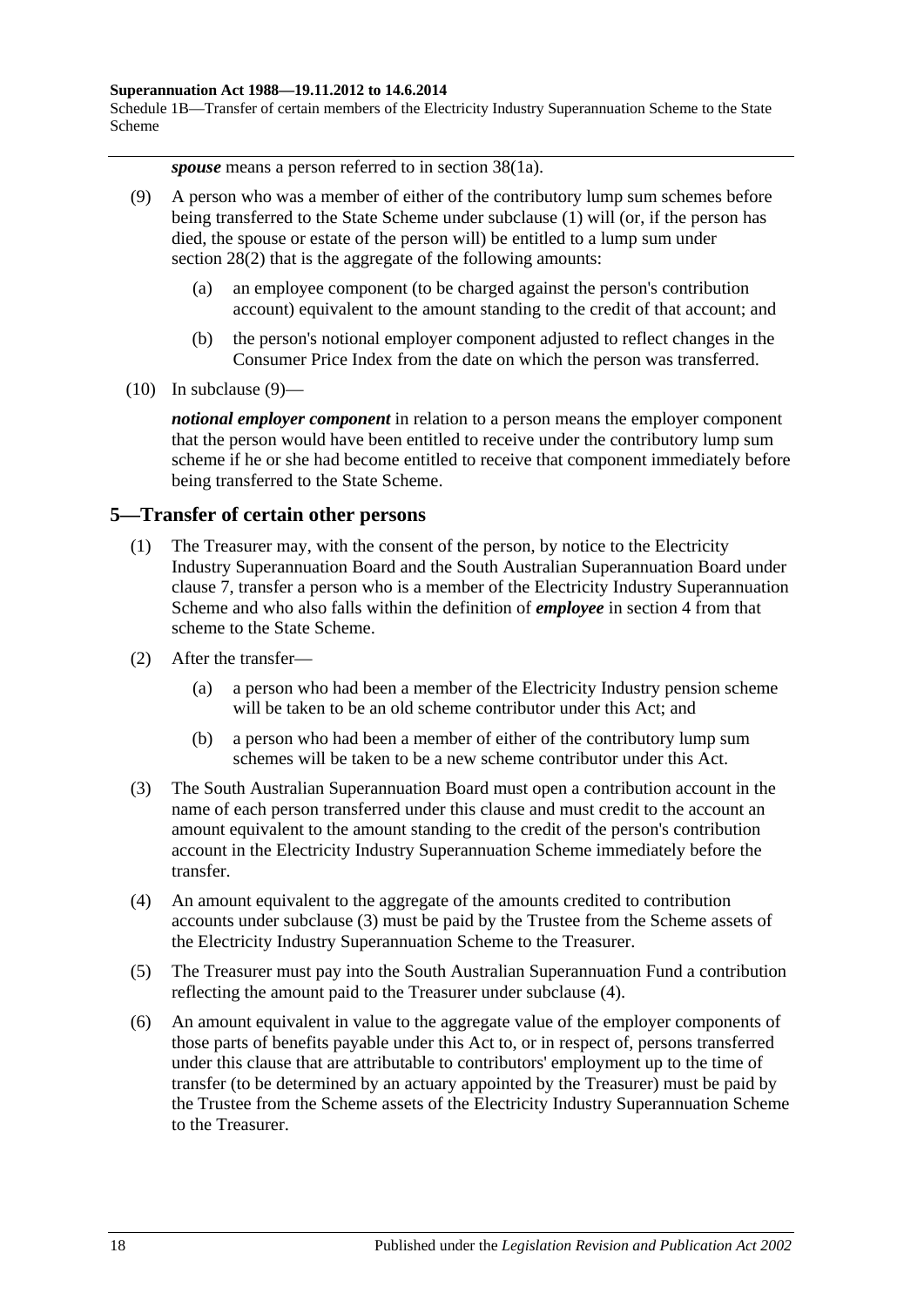Transfer of certain members of the Electricity Industry Superannuation Scheme to the State Scheme—Schedule 1B

- (7) The Minister must attribute to each person transferred under this clause (other than a person who was immediately before the transfer a member of Division 4 of the Electricity Industry Superannuation Scheme) a number of contribution points that is sufficient—
	- (a) to provide the person with an accrued entitlement under this Act at the time of transfer that is not less than his or her accrued entitlement under the Electricity Industry Superannuation Scheme immediately before the transfer; and
	- (b) in the case of a person who was entitled to defined benefits under the Electricity Industry Superannuation Scheme, to ensure that the level of benefits on retirement at age 60 that the person was to be entitled to under that Scheme are maintained.
- (8) The Treasurer must pay into the South Australian Superannuation Fund a contribution reflecting the amount paid to the Treasurer under [subclause](#page-121-3) (6) in respect of persons who were immediately before the transfer members of Division 4 of the Electricity Industry Superannuation Scheme, and the South Australian Superannuation Board must open an account under [section](#page-98-0) 47B in the name of each person transferred from Division 4 and credit to each account that part of the contribution paid by the Treasurer that is attributable to the person in whose name the account has been opened.
- (9) In the application of [Part 4](#page-30-0) in relation to a person transferred under this clause who was, immediately before the transfer, a member of Division 4 of the Electricity Industry Superannuation Scheme—
	- (a) the number "4.5" wherever appearing in a formula in that Part will be changed to "4.9"; and
	- (b) the number "3.86" wherever appearing in such a formula will be changed to "4.2"; and
	- (c) the number "420" wherever appearing in such a formula will be changed to "360".
- (10) Subject to an election under [subclause](#page-122-0) (11), a person transferred under this clause is required to contribute at the rate of 6 per cent of salary until he or she makes an election under [section](#page-26-0) 23 to contribute at some other rate.
- <span id="page-122-0"></span>(11) A person may, within 14 days after service of a notice under [clause](#page-123-1) 7(3), elect, in a manner approved by the Board, to contribute at any of the rates set out in [section](#page-26-0) 23.
- (12) The Board may, in a particular case, extend the period of 14 days referred to in [subclause](#page-122-0) (11).

# **Part 3—General**

## **6—Employer contributions**

(1) Money standing to the credit of the fund or funds referred to in clause 18A of Schedule 1 of the *[Electricity Corporations Act](http://www.legislation.sa.gov.au/index.aspx?action=legref&type=act&legtitle=Electricity%20Corporations%20Act%201994) 1994* (before its repeal by the *[Electricity Corporations \(Restructuring and Disposal\) Act](http://www.legislation.sa.gov.au/index.aspx?action=legref&type=act&legtitle=Electricity%20Corporations%20(Restructuring%20and%20Disposal)%20Act%201999) 1999*) must be paid to the Treasurer.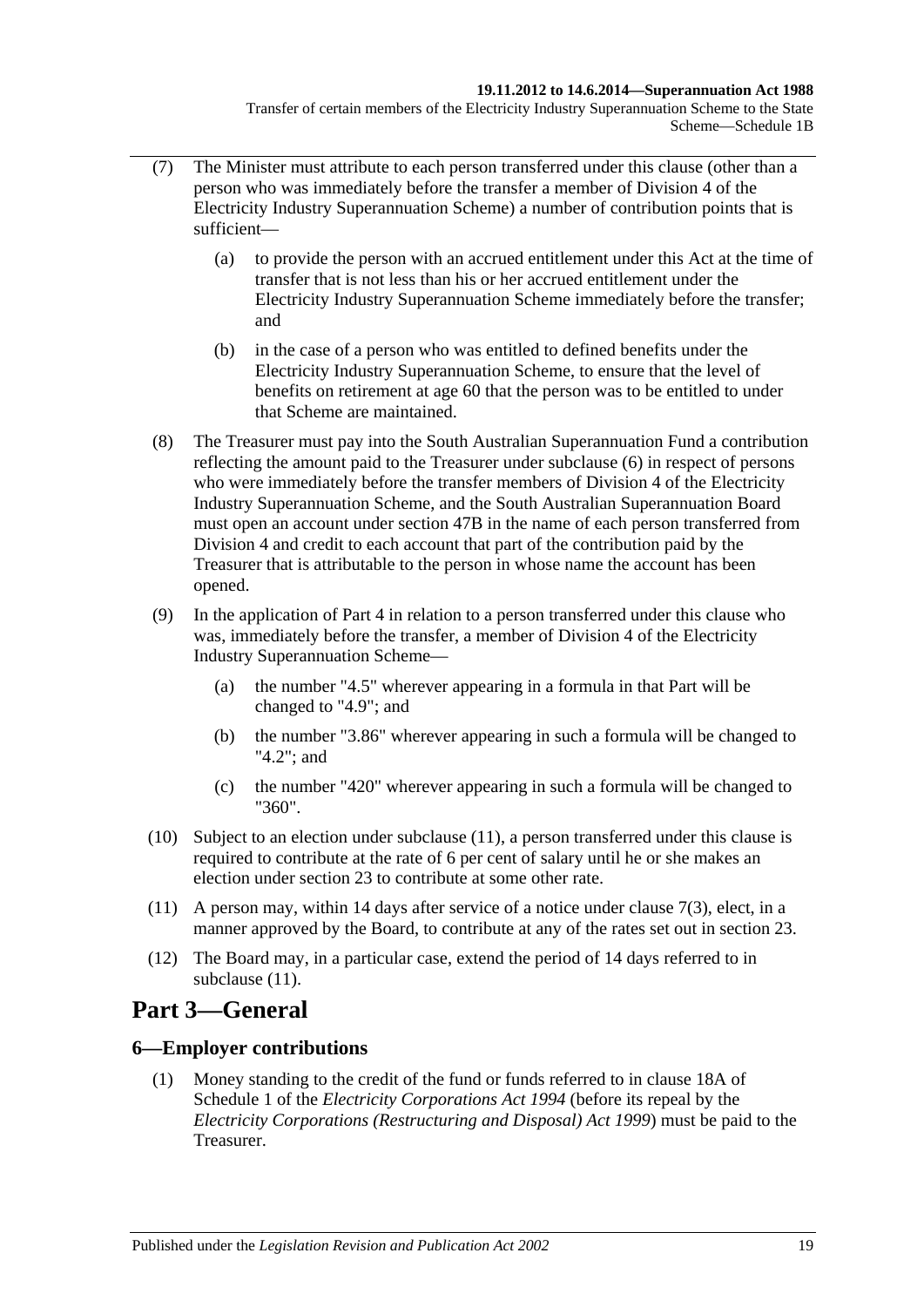#### **Superannuation Act 1988—19.11.2012 to 14.6.2014**

Schedule 1B—Transfer of certain members of the Electricity Industry Superannuation Scheme to the State Scheme

- (2) The employer of a person who has been transferred to the State Scheme under [clause](#page-121-4) 5 will be taken to have entered into an arrangement with the Board under [section](#page-15-0) 5.
- (3) The terms of the arrangement will be determined by the Treasurer after consultation with the employer.

### <span id="page-123-2"></span><span id="page-123-0"></span>**7—Notices**

- (1) The Treasurer may serve notice on the Electricity Industry Superannuation Board and the South Australian Superannuation Board transferring a member or members of the Electricity Industry Superannuation Scheme to the State Scheme under this Schedule.
- (2) The notice must—
	- (a) be in writing; and
	- (b) identify the member or members to whom it applies; and
	- (c) identify the clause of this Schedule in relation to which it will operate.
- <span id="page-123-1"></span>(3) On receipt of a notice under [subclause](#page-123-2) (1), the Electricity Industry Superannuation Board must give notice to each member transferred advising him or her of the transfer.

### **8—Cessation of entitlements under the Electricity Industry Superannuation Scheme**

On the transfer of a person to the State Scheme under this Schedule, his or her entitlements under the Electricity Industry Superannuation Scheme cease.

### <span id="page-123-3"></span>**9—Power to obtain information**

- (1) The South Australian Superannuation Board may, from time to time, require the Electricity Industry Superannuation Board to provide it with information in its possession relating to persons transferred to the State Scheme under this Schedule.
- (2) Despite any other Act or law to the contrary, the Electricity Industry Superannuation Board must comply with a requirement under [subclause](#page-123-3) (1).

### **10—Transfer effective despite** *Electricity Corporations Act 1994*

Transfers under this Schedule have effect despite provisions of Schedule 1 of the *[Electricity Corporations Act](http://www.legislation.sa.gov.au/index.aspx?action=legref&type=act&legtitle=Electricity%20Corporations%20Act%201994) 1994* as to membership of the Electricity Industry Superannuation Scheme.

### **11—Regulations may be made for transitional purposes**

- (1) The Governor may, by regulation, make provisions of a transitional nature in relation to the transfer of persons under this Schedule to the State Scheme.
- (2) A regulation made under this clause may—
	- (a) modify the provisions of this Act in their application to a person transferred under this Schedule;
	- (b) operate prospectively or retrospectively from a date specified in the regulation.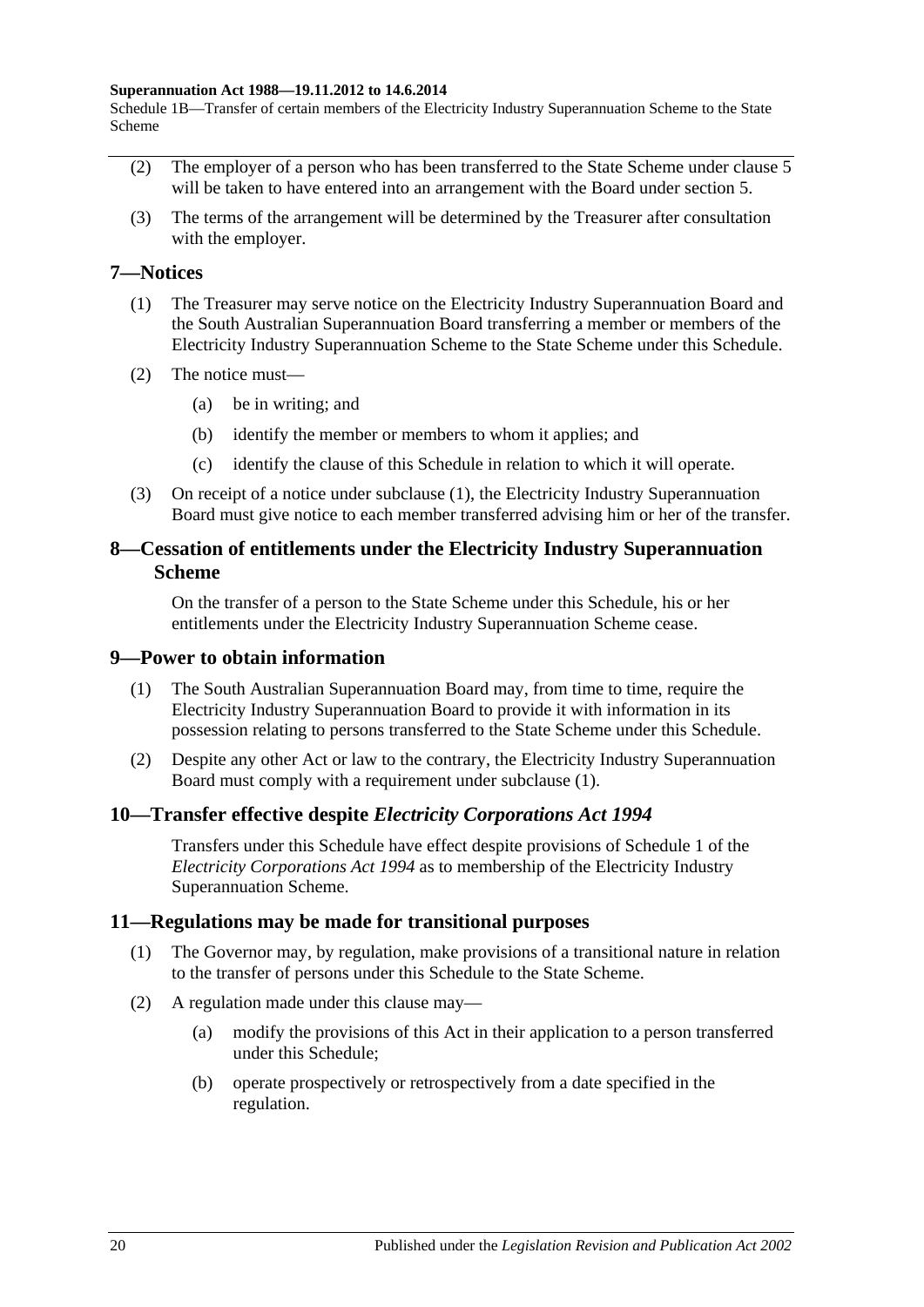| Value of A       | Corresponding<br>Value of C | Value of A | Corresponding<br>Value of C | Value of A | Corresponding<br>Value of C |
|------------------|-----------------------------|------------|-----------------------------|------------|-----------------------------|
| $\boldsymbol{0}$ | 0.1378                      | 30         | 0.2150                      | 60         | 0.2890                      |
| $\mathbf{1}$     | 0.1404                      | 31         | 0.2175                      | 61         | 0.2914                      |
| $\mathfrak{2}$   | 0.1430                      | 32         | 0.2200                      | 62         | 0.2938                      |
| 3                | 0.1457                      | 33         | 0.2225                      | 63         | 0.2962                      |
| $\overline{4}$   | 0.1483                      | 34         | 0.2250                      | 64         | 0.2986                      |
| $\sqrt{5}$       | 0.1509                      | 35         | 0.2275                      | 65         | 0.3010                      |
| 6                | 0.1535                      | 36         | 0.2300                      | 66         | 0.3034                      |
| $\tau$           | 0.1561                      | 37         | 0.2325                      | 67         | 0.3058                      |
| $8\,$            | 0.1587                      | 38         | 0.2350                      | 68         | 0.3082                      |
| 9                | 0.1613                      | 39         | 0.2375                      | 69         | 0.3106                      |
| 10               | 0.1639                      | 40         | 0.2400                      | 70         | 0.3129                      |
| 11               | 0.1665                      | 41         | 0.2425                      | 71         | 0.3153                      |
| 12               | 0.1690                      | 42         | 0.2450                      | 72         | 0.3177                      |
| 13               | 0.1716                      | 43         | 0.2474                      | 73         | 0.3201                      |
| 14               | 0.1742                      | 44         | 0.2499                      | 74         | 0.3224                      |
| 15               | 0.1768                      | 45         | 0.2524                      | 75         | 0.3248                      |
| 16               | 0.1794                      | 46         | 0.2548                      | 76         | 0.3272                      |
| 17               | 0.1819                      | 47         | 0.2573                      | 77         | 0.3295                      |
| 18               | 0.1845                      | 48         | 0.2598                      | 78         | 0.3319                      |
| 19               | 0.1870                      | 49         | 0.2622                      | 79         | 0.3342                      |
| 20               | 0.1896                      | 50         | 0.2647                      | 80         | 0.3366                      |
| 21               | 0.1922                      | 51         | 0.2671                      | 81         | 0.3389                      |
| 22               | 0.1947                      | 52         | 0.2696                      | 82         | 0.3412                      |
| 23               | 0.1972                      | 53         | 0.2720                      | 83         | 0.3436                      |
| 24               | 0.1998                      | 54         | 0.2744                      | 84         | 0.3459                      |
| 25               | 0.2023                      | 55         | 0.2769                      | 85         | 0.3482                      |
| 26               | 0.2049                      | 56         | 0.2793                      | 86         | 0.3506                      |
| 27               | 0.2074                      | 57         | 0.2817                      | 87         | 0.3529                      |
| 28               | 0.2099                      | 58         | 0.2841                      | 88         | 0.3552                      |
| 29               | 0.2124                      | 59         | 0.2866                      | 89         | 0.3575                      |

# **Schedule 2**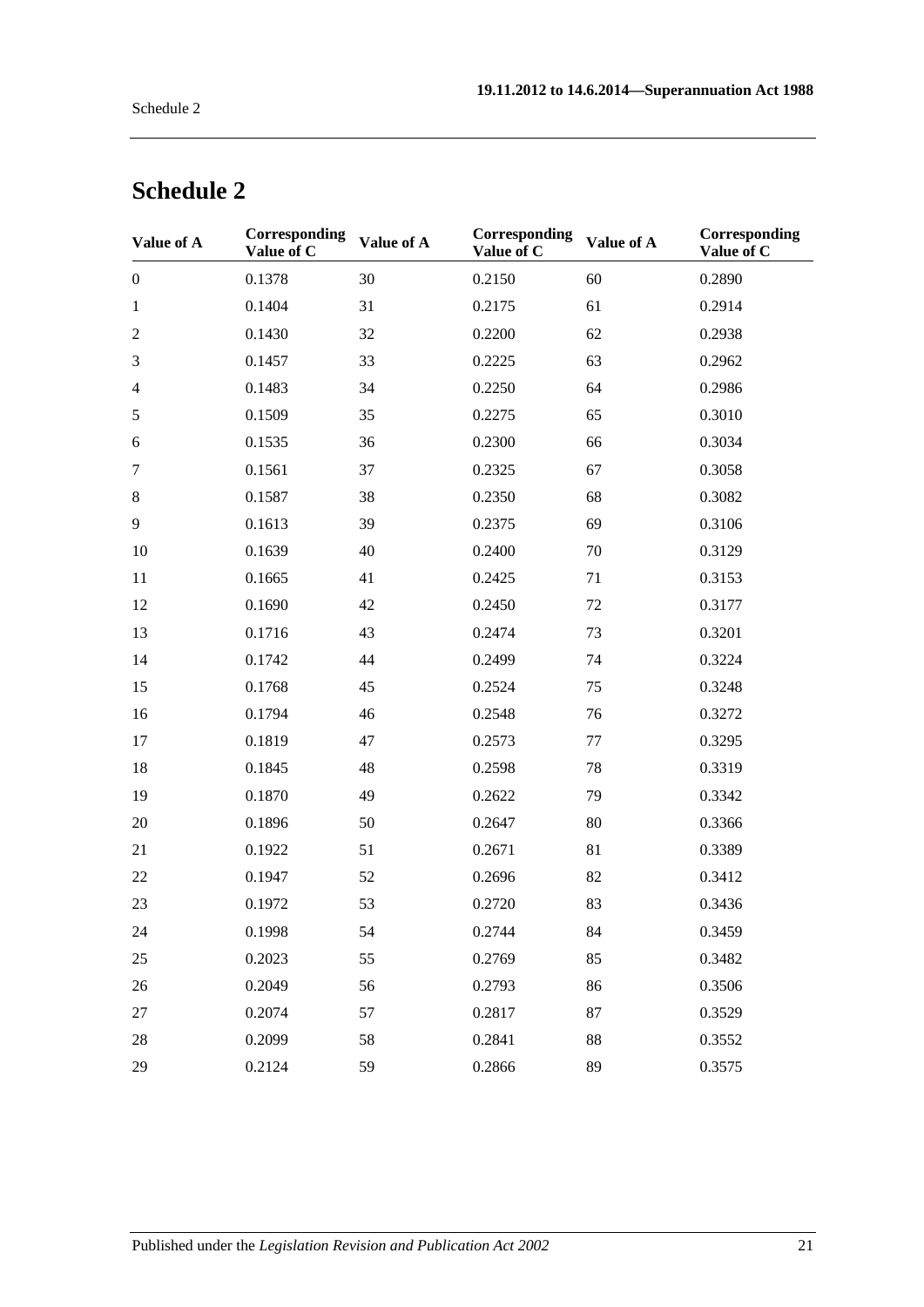| Value of A | Corresponding<br>Value of C | Value of A | Corresponding<br>Value of C | Value of A | Corresponding<br>Value of C |
|------------|-----------------------------|------------|-----------------------------|------------|-----------------------------|
| 90         | 0.3598                      | 120        | 0.4275                      | 150        | 0.4921                      |
| 91         | 0.3621                      | 121        | 0.4297                      | 151        | 0.4942                      |
| 92         | 0.3644                      | 122        | 0.4319                      | 152        | 0.4962                      |
| 93         | 0.3667                      | 123        | 0.4341                      | 153        | 0.4983                      |
| 94         | 0.3690                      | 124        | 0.4363                      | 154        | 0.5004                      |
| 95         | 0.3713                      | 125        | 0.4385                      | 155        | 0.5025                      |
| 96         | 0.3736                      | 126        | 0.4407                      | 156        | 0.5046                      |
| 97         | 0.3759                      | 127        | 0.4429                      | 157        | 0.5067                      |
| 98         | 0.3782                      | 128        | 0.4450                      | 158        | 0.5087                      |
| 99         | 0.3805                      | 129        | 0.4472                      | 159        | 0.5108                      |
| 100        | 0.3827                      | 130        | 0.4494                      | 160        | 0.5129                      |
| 101        | 0.3850                      | 131        | 0.4516                      | 161        | 0.5149                      |
| 102        | 0.3873                      | 132        | 0.4537                      | 162        | 0.5170                      |
| 103        | 0.3896                      | 133        | 0.4559                      | 163        | 0.5190                      |
| 104        | 0.3918                      | 134        | 0.4580                      | 164        | 0.5211                      |
| 105        | 0.3941                      | 135        | 0.4602                      | 165        | 0.5231                      |
| 106        | 0.3963                      | 136        | 0.4623                      | 166        | 0.5252                      |
| 107        | 0.3986                      | 137        | 0.4645                      | 167        | 0.5272                      |
| 108        | 0.4008                      | 138        | 0.4666                      | 168        | 0.5293                      |
| 109        | 0.4031                      | 139        | 0.4688                      | 169        | 0.5313                      |
| 110        | 0.4053                      | 140        | 0.4609                      | 170        | 0.5333                      |
| 111        | 0.4075                      | 141        | 0.4730                      | 171        | 0.5354                      |
| 112        | 0.4098                      | 142        | 0.4752                      | 172        | 0.5374                      |
| 113        | 0.4120                      | 143        | 0.4773                      | 173        | 0.5394                      |
| 114        | 0.4142                      | 144        | 0.4794                      | 174        | 0.5414                      |
| 115        | 0.4165                      | 145        | 0.4815                      | 175        | 0.5434                      |
| 116        | 0.4187                      | 146        | 0.4836                      | 176        | 0.5454                      |
| 117        | 0.4209                      | 147        | 0.4857                      | 177        | 0.5474                      |
| 118        | 0.4231                      | 148        | 0.4879                      | 178        | 0.5494                      |
| 119        | 0.4253                      | 149        | 0.4900                      | 179        | 0.5514                      |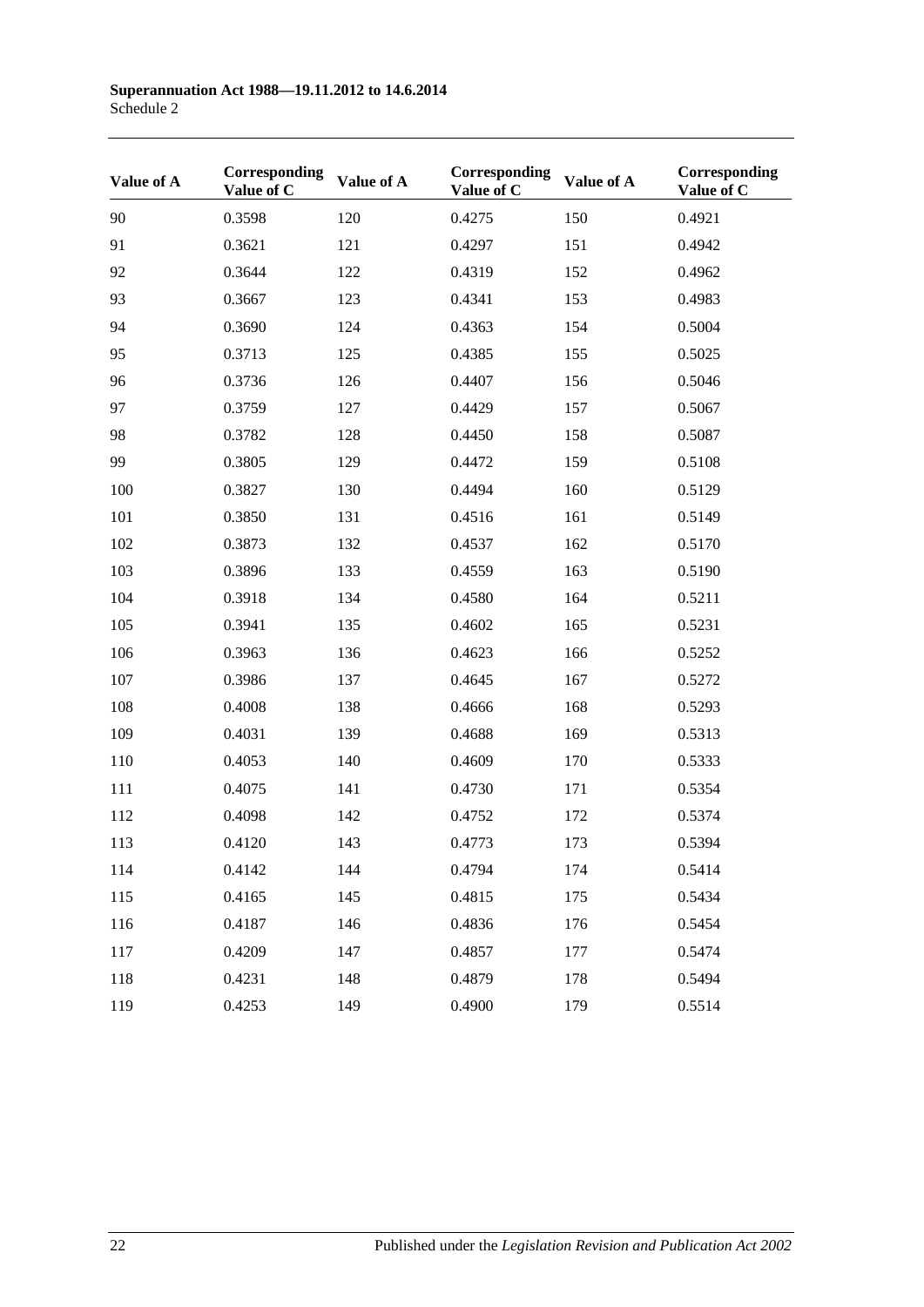| Value of A | Corresponding<br>Value of C | Value of A | Corresponding<br>Value of C | Value of A | Corresponding<br>Value of C |
|------------|-----------------------------|------------|-----------------------------|------------|-----------------------------|
| 180        | 0.5534                      | 210        | 0.6116                      | 240        | 0.6667                      |
| 181        | 0.5554                      | 211        | 0.6135                      | 241        | 0.6673                      |
| 182        | 0.5574                      | 212        | 0.6154                      | 242        | 0.6678                      |
| 183        | 0.5594                      | 213        | 0.6173                      | 243        | 0.6684                      |
| 184        | 0.5614                      | 214        | 0.6192                      | 244        | 0.6689                      |
| 185        | 0.5634                      | 215        | 0.6210                      | 245        | 0.6695                      |
| 186        | 0.5653                      | 216        | 0.6229                      | 246        | 0.6700                      |
| 187        | 0.5673                      | 217        | 0.6248                      | 247        | 0.6706                      |
| 188        | 0.5693                      | 218        | 0.6266                      | 248        | 0.6712                      |
| 189        | 0.5712                      | 219        | 0.6285                      | 249        | 0.6717                      |
| 190        | 0.5732                      | 220        | 0.6303                      | 250        | 0.6723                      |
| 191        | 0.5751                      | 221        | 0.6322                      | 251        | 0.6728                      |
| 192        | 0.5771                      | 222        | 0.6340                      | 252        | 0.6734                      |
| 193        | 0.5790                      | 223        | 0.6359                      | 253        | 0.6740                      |
| 194        | 0.5810                      | 224        | 0.6377                      | 254        | 0.6745                      |
| 195        | 0.5829                      | 225        | 0.6396                      | 255        | 0.6751                      |
| 196        | 0.5849                      | 226        | 0.6414                      | 256        | 0.6756                      |
| 197        | 0.5868                      | 227        | 0.6432                      | 257        | 0.6762                      |
| 198        | 0.5887                      | 228        | 0.6451                      | 258        | 0.6767                      |
| 199        | 0.5907                      | 229        | 0.6469                      | 259        | 0.6773                      |
| 200        | 0.5926                      | 230        | 0.6487                      | 260        | 0.6778                      |
| 201        | 0.5945                      | 231        | 0.6505                      | 262        | 0.6784                      |
| 202        | 0.5964                      | 232        | 0.6523                      | 262        | 0.6789                      |
| 203        | 0.5983                      | 233        | 0.6541                      | 263        | 0.6795                      |
| 204        | 0.6003                      | 234        | 0.6559                      | 264        | 0.6800                      |
| 205        | 0.6022                      | 235        | 0.6577                      | 265        | 0.6806                      |
| 206        | 0.6041                      | 236        | 0.6595                      | 266        | 0.6811                      |
| 207        | 0.6060                      | 237        | 0.6613                      | 267        | 0.6817                      |
| 208        | 0.6079                      | 238        | 0.6631                      | 268        | 0.6822                      |
| 209        | 0.6098                      | 239        | 0.6649                      | 269        | 0.6828                      |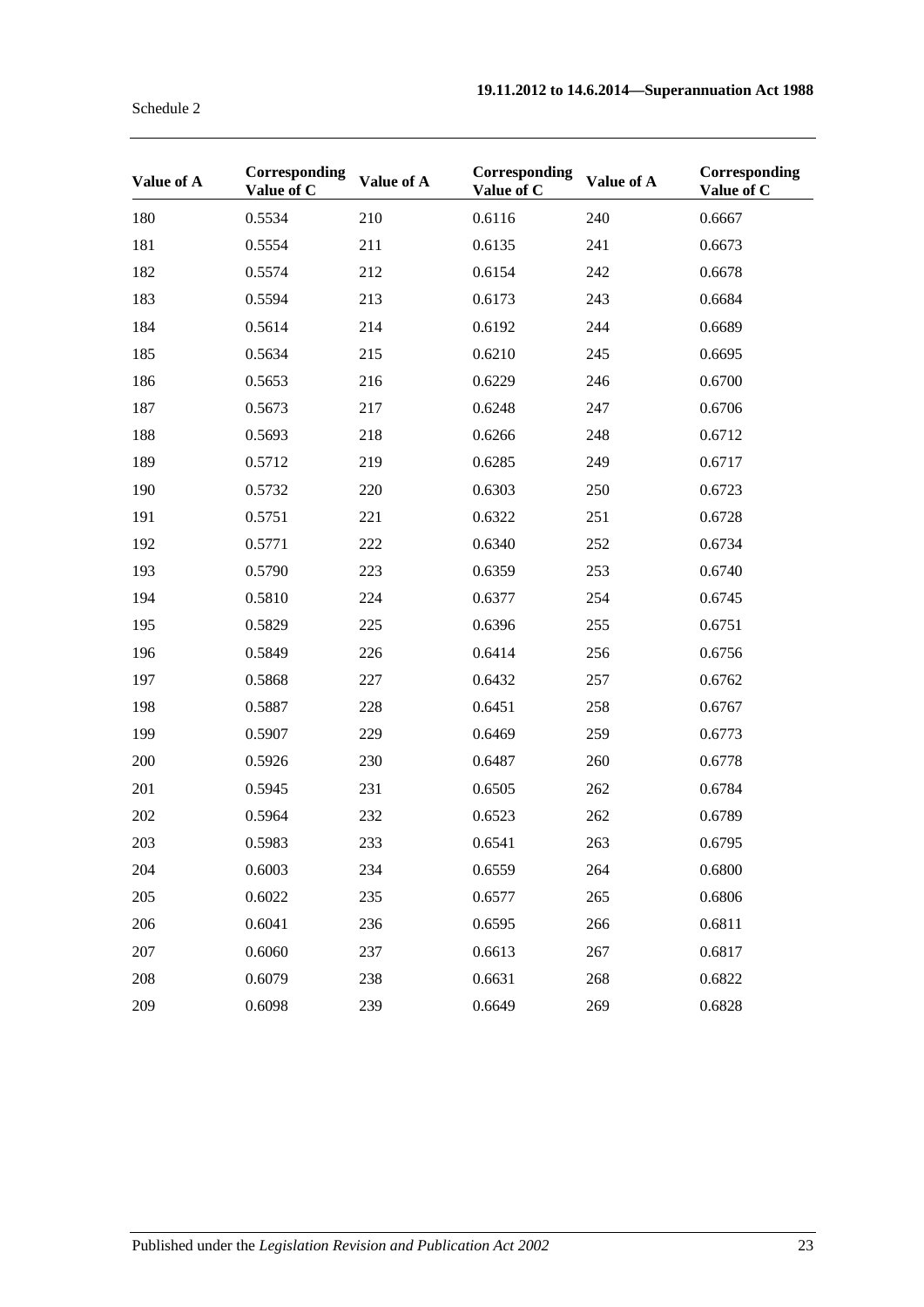| Value of A | Corresponding<br>Value of C | Value of A | Corresponding<br>Value of C | Value of A | Corresponding<br>Value of C |
|------------|-----------------------------|------------|-----------------------------|------------|-----------------------------|
| 270        | 0.6833                      | 300        | 0.7000                      | 330        | 0.7166                      |
| 271        | 0.6839                      | 301        | 0.7006                      | 331        | 0.7172                      |
| 272        | 0.6845                      | 302        | 0.7011                      | 332        | 0.7178                      |
| 273        | 0.6850                      | 303        | 0.7017                      | 333        | 0.7183                      |
| 274        | 0.6856                      | 304        | 0.7022                      | 334        | 0.7189                      |
| 275        | 0.6861                      | 305        | 0.7028                      | 335        | 0.7194                      |
| 276        | 0.6867                      | 306        | 0.7033                      | 336        | 0.7200                      |
| 277        | 0.6873                      | 307        | 0.7039                      | 337        | 0.7206                      |
| 278        | 0.6878                      | 308        | 0.7045                      | 338        | 0.7211                      |
| 279        | 0.6884                      | 309        | 0.7050                      | 339        | 0.7217                      |
| 280        | 0.6889                      | 310        | 0.7056                      | 340        | 0.7222                      |
| 281        | 0.6895                      | 311        | 0.7061                      | 341        | 0.7228                      |
| 282        | 0.6900                      | 312        | 0.7067                      | 342        | 0.7233                      |
| 283        | 0.6906                      | 313        | 0.7073                      | 343        | 0.7239                      |
| 284        | 0.6911                      | 314        | 0.7078                      | 344        | 0.7244                      |
| 285        | 0.6917                      | 315        | 0.7084                      | 345        | 0.7250                      |
| 286        | 0.6922                      | 316        | 0.7089                      | 346        | 0.7255                      |
| 287        | 0.6928                      | 317        | 0.7095                      | 347        | 0.7261                      |
| 288        | 0.6933                      | 318        | 0.7100                      | 348        | 0.7266                      |
| 289        | 0.6939                      | 319        | 0.7106                      | 349        | 0.7272                      |
| 290        | 0.6944                      | 320        | 0.7111                      | 350        | 0.7277                      |
| 291        | 0.6950                      | 321        | 0.7117                      | 351        | 0.7283                      |
| 292        | 0.6955                      | 322        | 0.7122                      | 352        | 0.7288                      |
| 293        | 0.6961                      | 323        | 0.7128                      | 353        | 0.7294                      |
| 294        | 0.6966                      | 324        | 0.7133                      | 354        | 0.7299                      |
| 295        | 0.6972                      | 325        | 0.7139                      | 355        | 0.7305                      |
| 296        | 0.6978                      | 326        | 0.7144                      | 356        | 0.7311                      |
| 297        | 0.6983                      | 327        | 0.7150                      | 357        | 0.7316                      |
| 298        | 0.6989                      | 328        | 0.7155                      | 358        | 0.7322                      |
| 299        | 0.6994                      | 329        | 0.7161                      | 359        | 0.7327                      |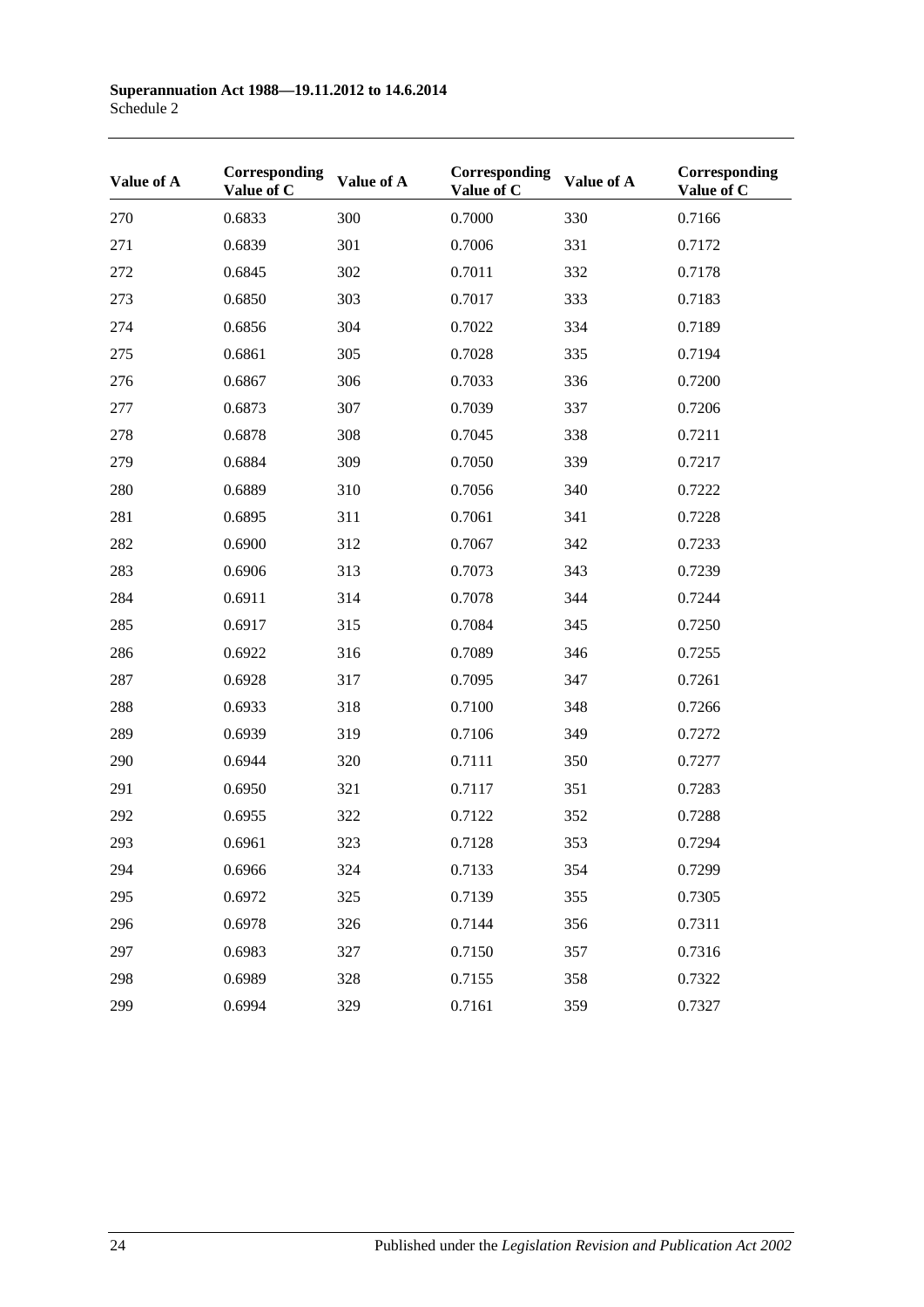# **Schedule 3—Administered schemes Part 1—Interpretation**

## **1—Interpretation**

(1) In this Schedule, unless the contrary intention appears—

*director* of a body corporate means a person who is a member of the governing body of the body corporate;

*rules*, in relation to a superannuation scheme, means any rules contained in a trust instrument or other document governing the establishment or operation of the superannuation scheme (subject to any provision made by this Schedule);

*special resolution* means—

- (a) in relation to the directors of a body corporate—a resolution passed by at least two-thirds of the votes cast by the directors of the body corporate voting with respect to the matter;
- (b) in relation to the trustees of a superannuation scheme—a resolution passed by at least two-thirds of the votes cast by the trustees of the superannuation scheme voting with respect to the matter;

*superannuation scheme* means a scheme (whether established within the private sector or the public sector) that—

- (a) is established for the purposes of providing superannuation or retirement benefits (and may provide for other benefits such as invalidity or death benefits); and
- (b) provides for an indefinitely continuing fund,

other than a scheme established under another part of this Act, or under another Act;

*Super SA* means the agency or body designated from time to time for the purposes of this Schedule by the Minister by notice in the Gazette as being the entity primarily involved in assisting in the administration of public sector superannuation schemes within the State:

*trustee*, in relation to a superannuation scheme, means—

- (a) if there is a trustee (within the ordinary meaning of that expression) of the superannuation scheme—the trustee; or
- (b) in any other case—the person who administers the superannuation scheme under the rules of the scheme.
- (2) For the purposes of this Schedule, an *administered scheme* is a superannuation scheme that is within the ambit of a declaration under [clause](#page-129-0) 2.
- (3) For the purposes of this Schedule, a *superannuation fund* is a pool of assets accumulated for the purposes of a superannuation scheme.
- (4) A reference in this Schedule to *rate of return* is a reference to a positive or a negative rate of return.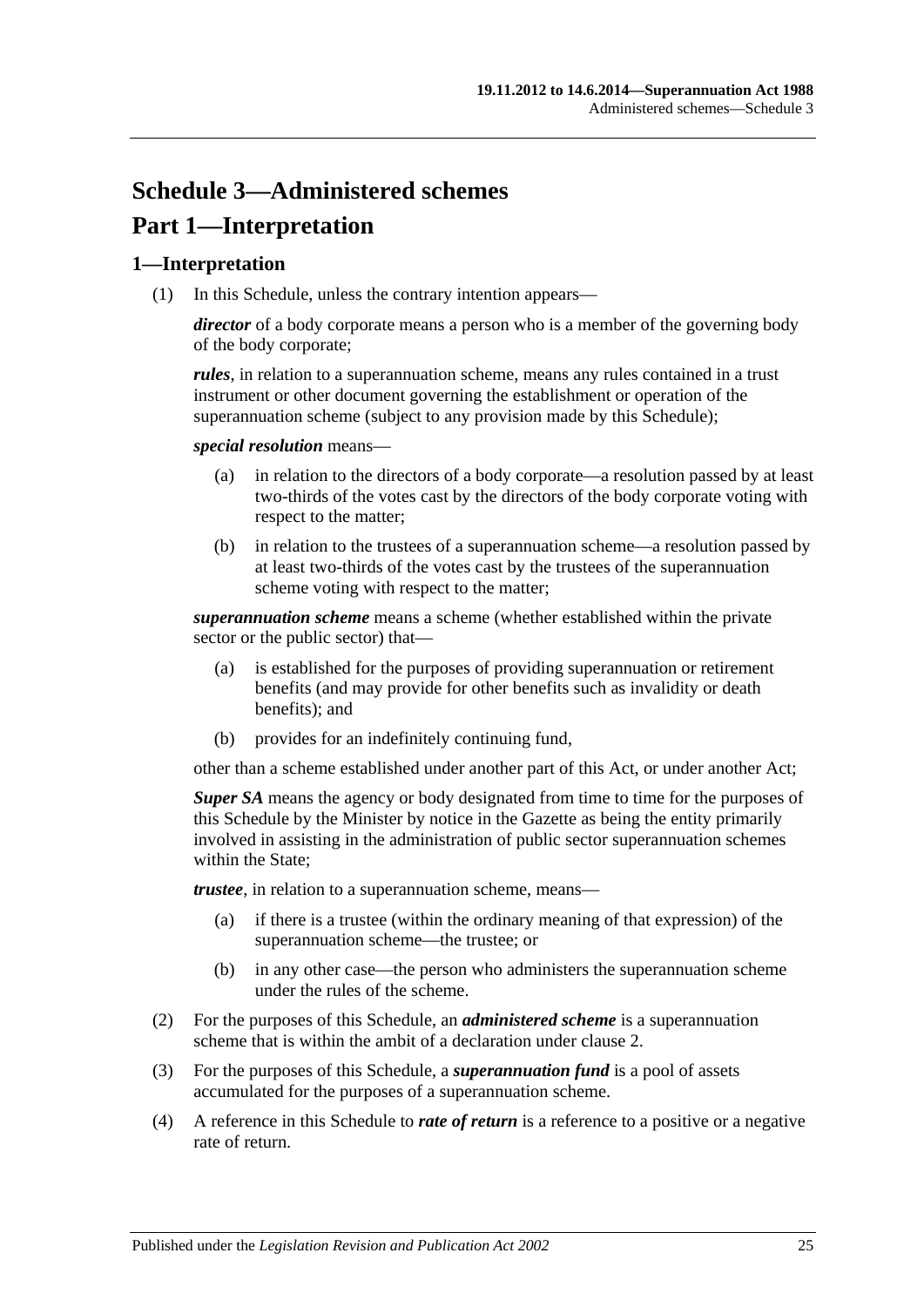# **Part 2—Management of schemes**

## <span id="page-129-1"></span><span id="page-129-0"></span>**2—Application of Schedule to schemes**

- <span id="page-129-6"></span><span id="page-129-5"></span>(1) The Minister may, by notice in the Gazette, declare that this Schedule applies to or in relation to a superannuation scheme in 1 or more of the following respects:
	- (a) that the superannuation scheme and its associated superannuation fund will be a scheme and fund established under this Act;
	- (b) that the superannuation scheme will be administered by Super SA;
	- (c) that the superannuation fund will be invested and managed by the Superannuation Funds Management Corporation of South Australia;
	- (d) that the superannuation scheme and its associated superannuation fund will have the Board as its trustee.
- <span id="page-129-8"></span><span id="page-129-7"></span><span id="page-129-4"></span><span id="page-129-3"></span><span id="page-129-2"></span>(2) The Minister may not make a declaration under [subclause](#page-129-1) (1) unless—
	- (a) the superannuation scheme is a qualifying scheme; and
	- (b) the Minister is acting on the basis of an application made by the trustee of the scheme.
- (3) The following provisions apply in connection with the operation of [paragraph](#page-129-2) (a) of [subclause](#page-129-3) (2):
	- (a) a superannuation scheme is a *qualifying scheme* if the operations of the employer of the members of the scheme are wholly or substantially funded by money provided by—
		- (i) the Government of the State; or
		- (ii) an agency or instrumentality of the Crown; or
		- (iii) some other public authority prescribed by the regulations for the purposes of this paragraph; and
	- (b) once a declaration has been made under [subclause](#page-129-1) (1) in relation to a superannuation scheme, it is irrelevant if the scheme ceases to be a qualifying scheme (and the Minister may, if due application has been made, make a further declaration under [subclause](#page-129-1) (1) on the basis that [paragraph](#page-129-2) (a) of [subclause](#page-129-3) (2) no longer applies).
- (4) The following provisions apply in connection with the operation of [paragraph](#page-129-4) (b) of [subclause](#page-129-3) (2):
	- (a) an application under that paragraph must be made in a manner and form determined by the Minister and be accompanied by such information as the Minister thinks fit; and
	- $(b)$
- (i) if the trustee of the superannuation scheme is a body corporate with 3 or more directors—an application under that paragraph must be made pursuant to a special resolution of the directors of the body corporate;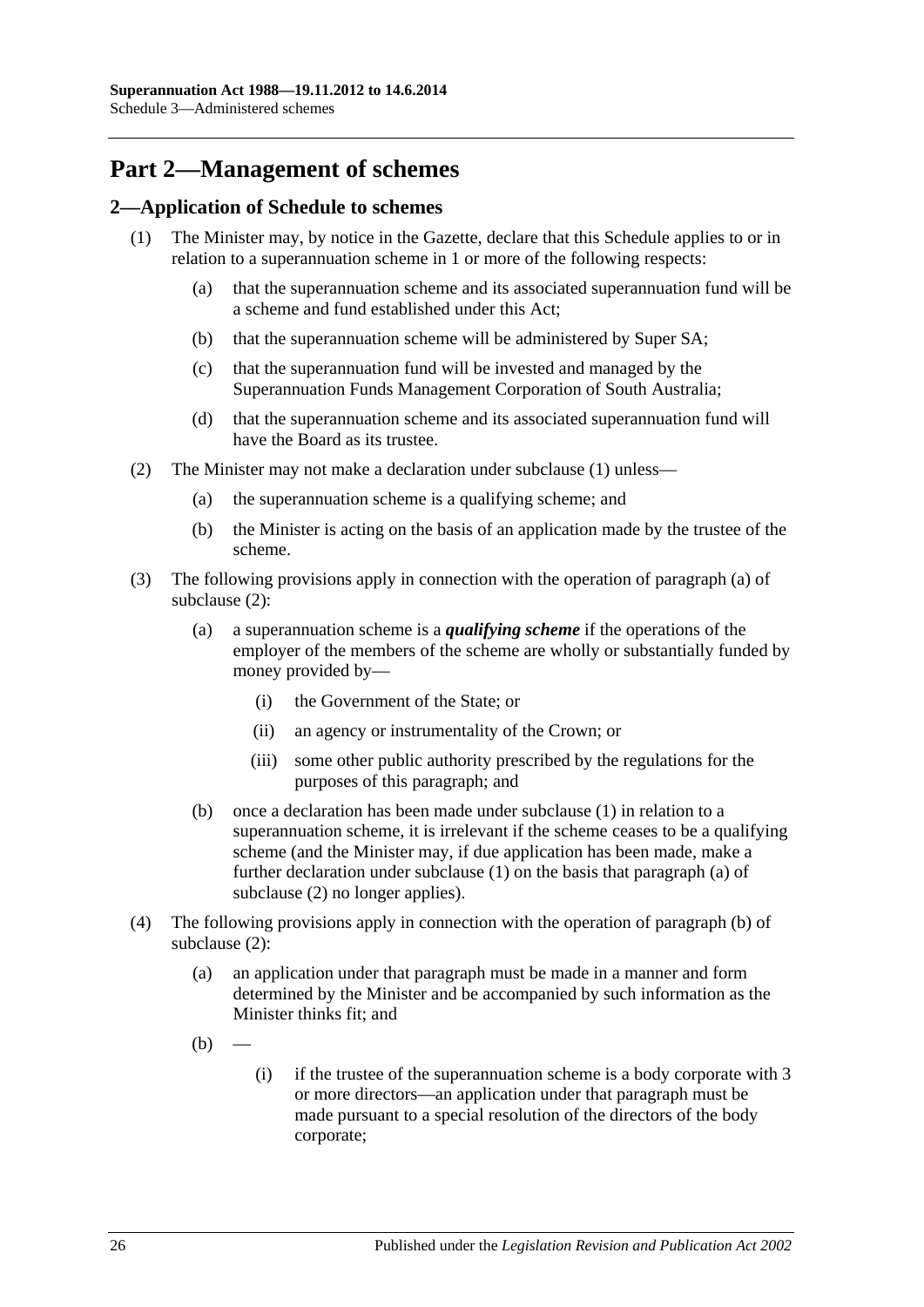- (ii) if the superannuation scheme has 3 or more trustees—an application under that paragraph must be made pursuant to a special resolution of the trustees.
- (5) A declaration under [subclause](#page-129-1) (1)—
	- (a) will have effect according to its terms; and
	- (b) will take effect on a day fixed by the Minister by notice in the Gazette (either as part of the declaration or by a separate notice published at a later time).
- (6) If a declaration is made under [subclause](#page-129-5)  $(1)(a)$ , the declaration will have the effect of establishing a new scheme in place of the scheme and fund to which the declaration relates—
	- (a) with the same assets, subject to any provision as to their administration or management under [subclause](#page-129-6)  $(1)(b)$  or  $(c)$  and to the operation of any other provision of this Schedule and subject to future variations; and
	- (b) with the same trustee or trustees, subject to the operation of a declaration under [subclause](#page-129-8) (1)(d) and subject to future changes in arrangements made in accordance with any relevant provision in the trust deed for the scheme; and
	- (c) with the same members and benefits, subject to the operation of any other provision of this Schedule or the trust deed or rules of the scheme and subject to future changes in membership or variations to that trust deed or rules; and
	- (d) with a trust deed and rules applying (from time to time) under [clause](#page-130-0) 3.
- (7) If a declaration is made under [subclause](#page-129-8)  $(1)(d)$ , the Board will, if the Minister so determines—
	- (a) indemnify a trustee of the superannuation scheme holding office before the declaration against any liabilities that the trustee was indemnified against before the making of the declaration;
	- (b) be subrogated to the rights of a trustee of the superannuation scheme holding office before the declaration.

### <span id="page-130-0"></span>**3—Arrangements as to trust deed and rules**

- (1) Each administered scheme is to have—
	- (a) a trust deed; and
	- (b) a set of rules.
- <span id="page-130-1"></span>(2) The trust deed and the rules will be contained in instruments recognised by the Minister by notice in the Gazette.
- <span id="page-130-2"></span>(3) The Minister must not publish a notice under [subclause](#page-130-1) (2) unless the Minister—
	- (a) is acting on the basis of an application made by the trustee of the relevant superannuation scheme; and
	- (b) is satisfied that the trust deed and rules of the administered scheme confer on members of the scheme equivalent rights to the rights that members had under the original fund in respect of benefits.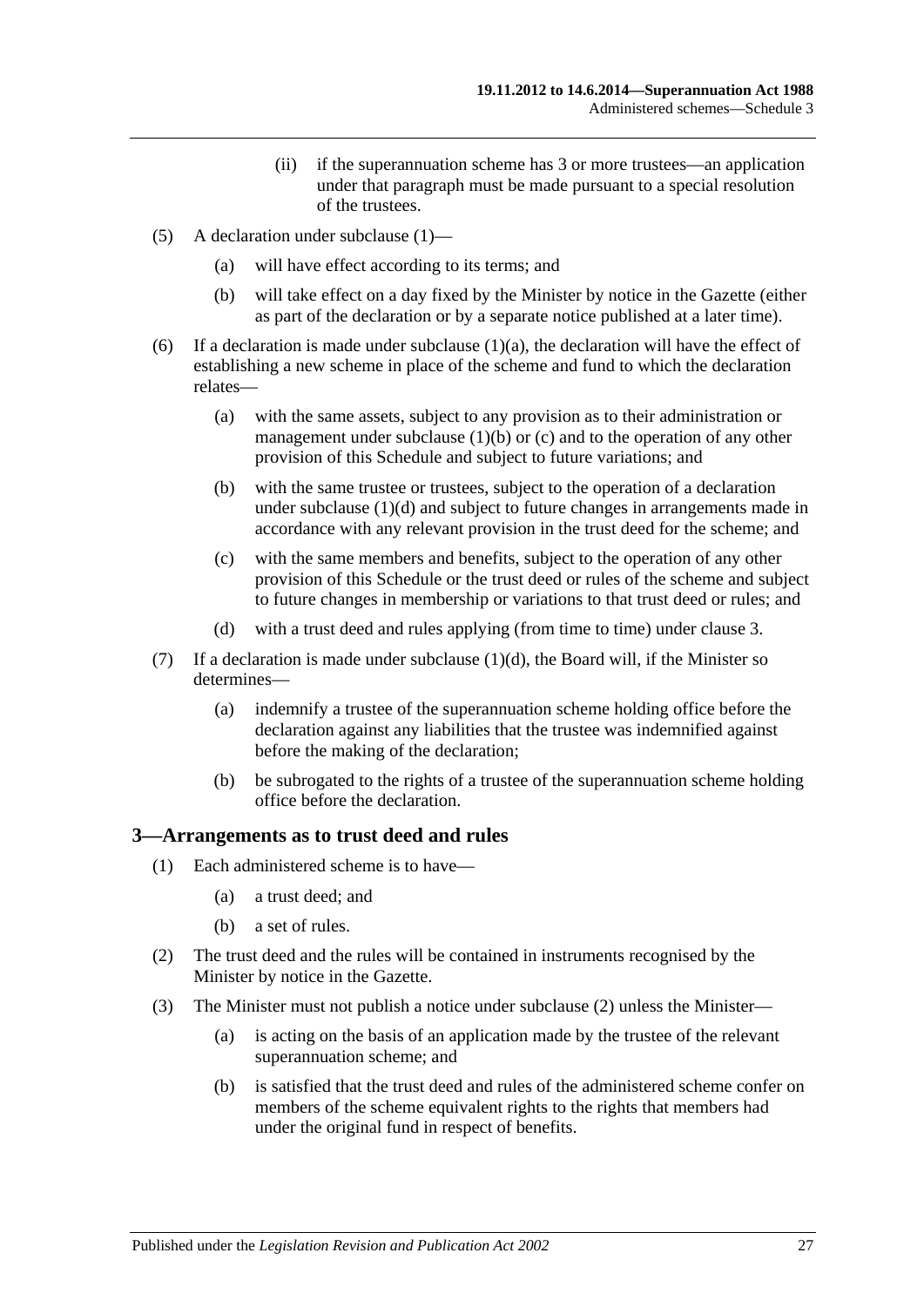- (4) A trust deed or rules may be varied in accordance with the terms of the trust deed or rules and [subclauses](#page-130-1) (2) and [\(3\)](#page-130-2) will apply to any variation in the same manner as they applied to the original trust deed or rules (as the case requires).
- (5) For the purposes of [subclause](#page-130-2) (3), if the application is made—
	- (a) by a body corporate that has 3 or more directors—the application must be made pursuant to a special resolution of the directors of the body corporate;
	- (b) by the trustees of a superannuation scheme that has 3 or more trustees—the application must be made pursuant to a special resolution of the trustees.

## <span id="page-131-0"></span>**4—Arrangements as to assets**

- (1) If a declaration has been made under clause  $2(1)(c)$ , the trustee of the relevant superannuation scheme may, by instrument in writing, transfer any assets of the scheme to the Superannuation Funds Management Corporation of South Australia so that those assets may be invested and managed under this Schedule.
- (2) Any monetary asset received under [subclause](#page-131-0) (1) must be paid into a fund under Part 3.
- (3) Super SA or the Superannuation Funds Management Corporation of South Australia may also receive and hold records and other information that have been created or obtained in connection with the operation of an administered scheme.

# **Part 3—Establishment of funds and contribution accounts**

## **Division 1—Establishment of funds**

## **5—Management and establishment of funds**

- <span id="page-131-1"></span>(1) If a declaration is made under clause  $2(1)(c)$ , the Superannuation Funds Management Corporation of South Australia may, depending on arrangements determined or approved by the Minister and the other requirements of this Schedule—
	- (a) assume the management of an existing fund (and make investments accordingly); or
	- (b) establish a fund for the purposes of the administered scheme (and invest assets of the relevant scheme transferred to or held by the Corporation for the purposes of management by the Corporation).
- <span id="page-131-2"></span>(2) The assets of an administered scheme that is subject to a declaration under clause [2\(1\)\(c\)](#page-129-7) will be invested, managed and held for the benefit of that scheme and will not belong to the Crown.
- (3) Subject to the following subclauses, the Corporation may enter into transactions affecting any assets held in a fund under [subclause](#page-131-1)  $(1)(a)$  or  $(b)$ —
	- (a) for the purposes of investment; or
	- (b) for purposes incidental, ancillary or otherwise related to investment.
- (4) The Corporation must consult with the trustee of the relevant superannuation scheme to determine the risk/return objectives and strategic asset allocation policies to be adopted with respect to the management and investment of the fund.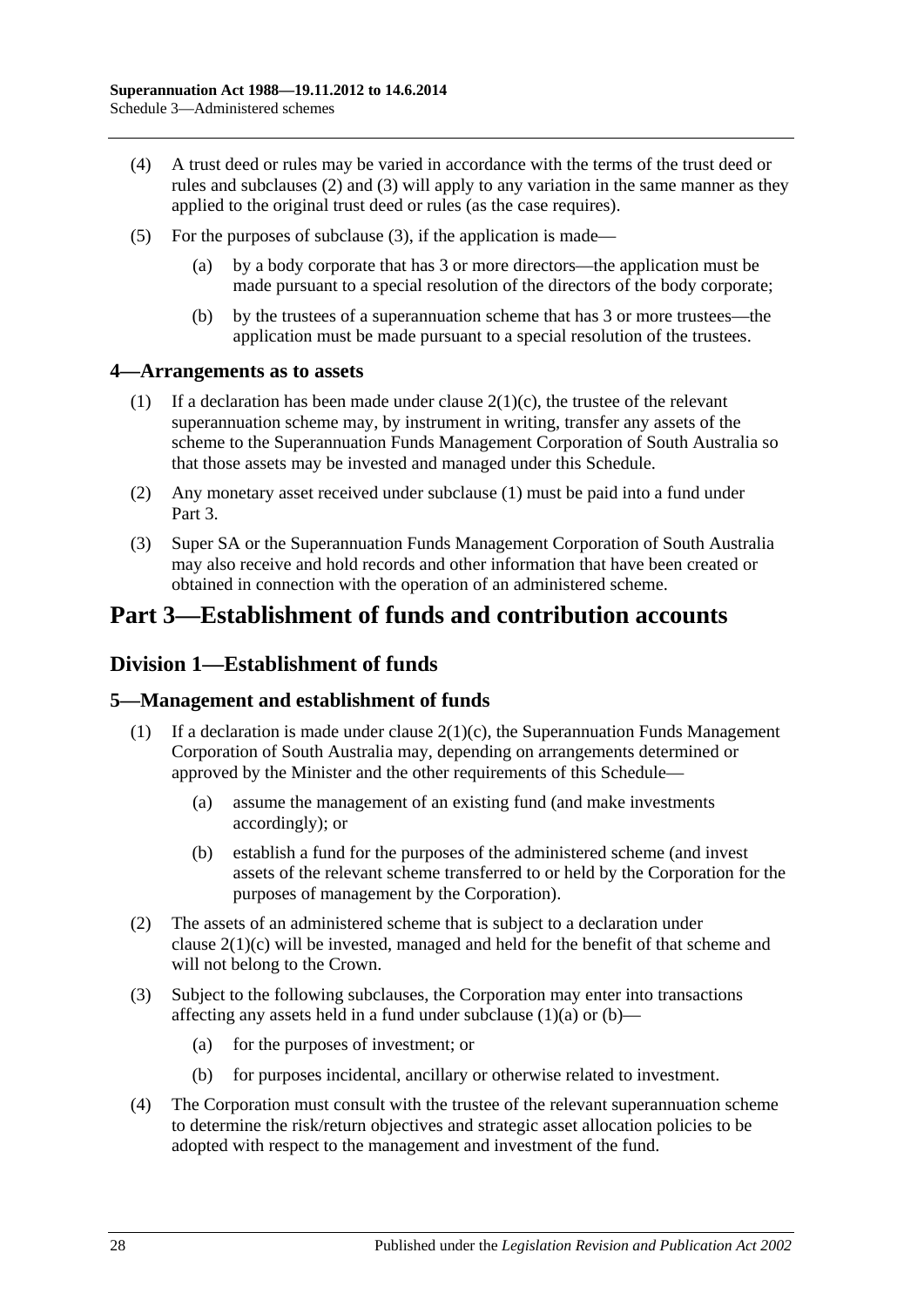- (5) Subject to [subclause](#page-132-0) (6), the trustee of the scheme will be ultimately responsible for setting the risk/return objectives and the Corporation will be ultimately responsible for determining the strategic asset allocation policies.
- <span id="page-132-0"></span>(6) If a disagreement arises between the trustee and the Corporation with respect to the investment of the fund, the matter must be referred to the Treasurer and a decision of the Treasurer will determine the matter (and will have effect according to its terms).
- (7) If the assets of a superannuation scheme are being managed under this Schedule, then, subject to any other arrangements under the rules of the scheme or approved by the trustee of the scheme—
	- (a) Super SA must pay to the credit of the fund maintained for the purposes of the scheme all contributions received by Super SA for the purposes of the scheme; and
	- (b) all interest and accretions arising from the investment of the assets of the scheme must be paid into a fund managed or established under this Schedule for the benefit of the scheme; and
	- (c) all benefits under the scheme will be paid from a fund managed or established under this Schedule for the benefit of the scheme.
- (8) The Corporation may pay from a fund managed by the Corporation under this Schedule—
	- (a) administrative costs and other expenses related to the management and investment activities of the Corporation in connection with the fund; and
	- (b) if relevant, administrative charges payable under [clause](#page-134-0) 11; and
	- (c) any other amount payable in connection with the management or operation of the relevant superannuation scheme determined to be payable from the fund pursuant to the rules of the scheme or a determination of the trustee of the scheme.
- (9) The Corporation must determine the value of a fund managed under this clause as at the end of each financial year.

### **6—Division of funds into distinct parts**

- (1) The Superannuation Funds Management Corporation of South Australia must, at the request of the trustee of the administered scheme—
	- (a) divide a fund managed by the Corporation for the purposes of an administered scheme into 2 or more distinct divisions; and
	- (b) further divide a distinct division into subdivisions.
- (2) Different divisions or subdivisions of a fund may be invested in different ways (and different rates of return may apply to different divisions or subdivisions).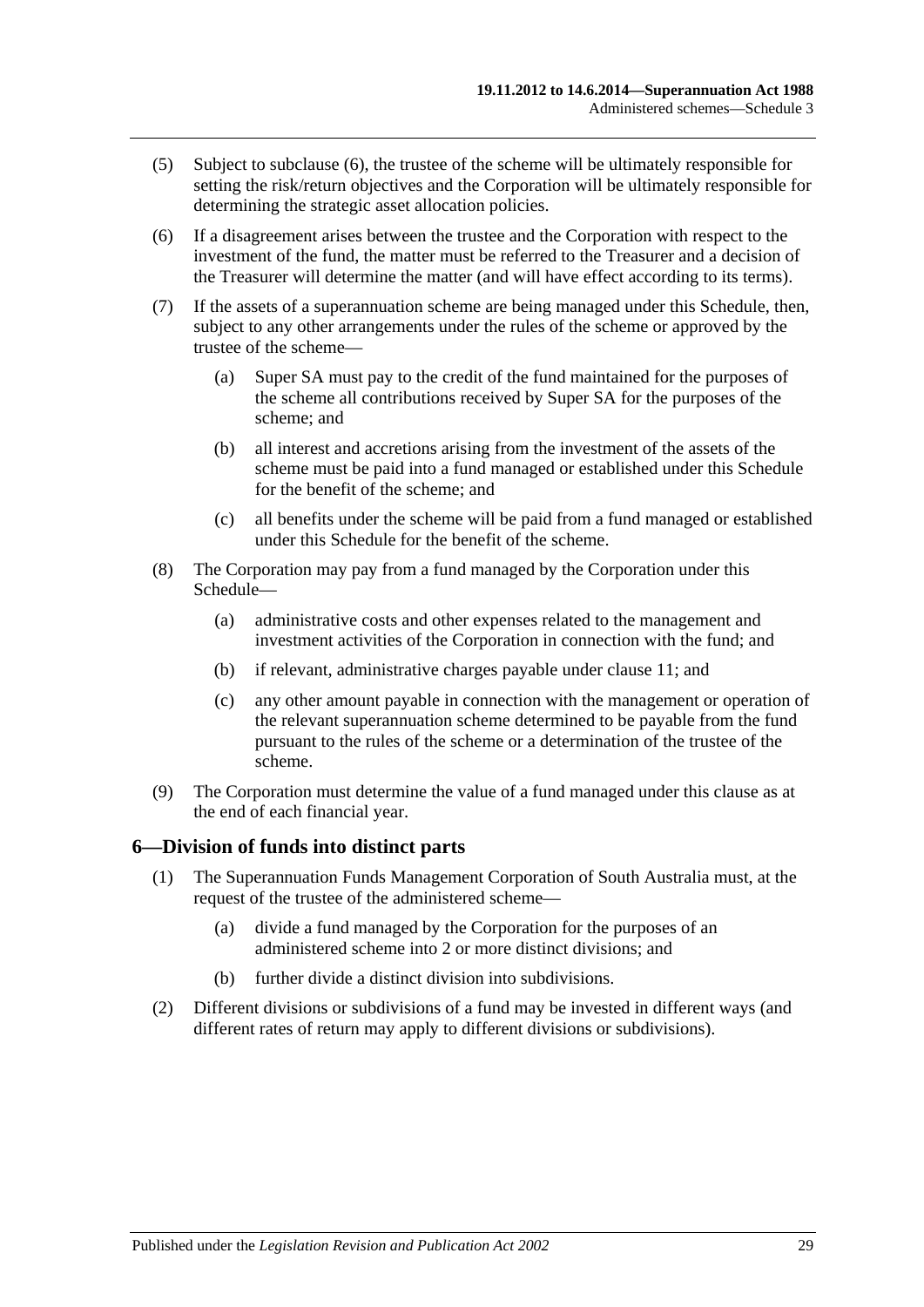## **Division 2—Contribution accounts**

### **7—Contribution accounts**

- (1) Super SA may, for the purposes of an administered scheme (insofar as may be relevant), establish and maintain contribution accounts—
	- (a) in the names of the members of the scheme;
	- (b) in the name of the employer of the members of the scheme.
- (2) Super SA may—
	- (a) credit and debit contribution accounts in accordance with the terms of the relevant superannuation scheme or otherwise to reflect the operation of this Schedule;
	- (b) provide for rates of return to be reflected in contribution accounts on the basis of a determination of the trustee of the scheme after taking into account the relevant rates of return that apply to the investment of a fund established under Division 1.

## **Part 4—Miscellaneous**

### **8—Insurance arrangements**

- (1) Super SA may, with the approval of the Minister, establish (and maintain) arrangements that provide members of 1 or more administered schemes with death, disability or other forms of insurance.
- (2) The terms and conditions of insurance established under this clause (including as to any premiums to be paid by members of administered schemes or, if it is so determined, by the employer of the members of the scheme) may be—
	- (a) included in the rules of an administered scheme; or
	- (b) prescribed by regulations made for the purposes of this provision.
- (3) Super SA may, in establishing and maintaining insurance under this clause—
	- (a) establish a pool of funds or other assets that relate to more than 1 administered scheme;
	- (b) invest any funds or other assets as it thinks fit;
	- (c) enter into insurance or re-insurance arrangements with other entities;
	- (d) establish arrangements, provide or offer benefits, or set premiums or other terms or conditions, that vary between different administered schemes, or different classes of members of administered schemes;
	- (e) undertake any activity through the Minister (as a body corporate), the Board, the Superannuation Funds Management Corporation of South Australia, or any other entity determined by Super SA after consultation with the Minister;
	- (f) take such other action that is necessary or expedient for the purposes of providing insurance under this clause.
- (4) Any funds or other assets relating to insurance arrangements established under this clause may be held separately from any funds or other assets administered under Part 2 and Part 3.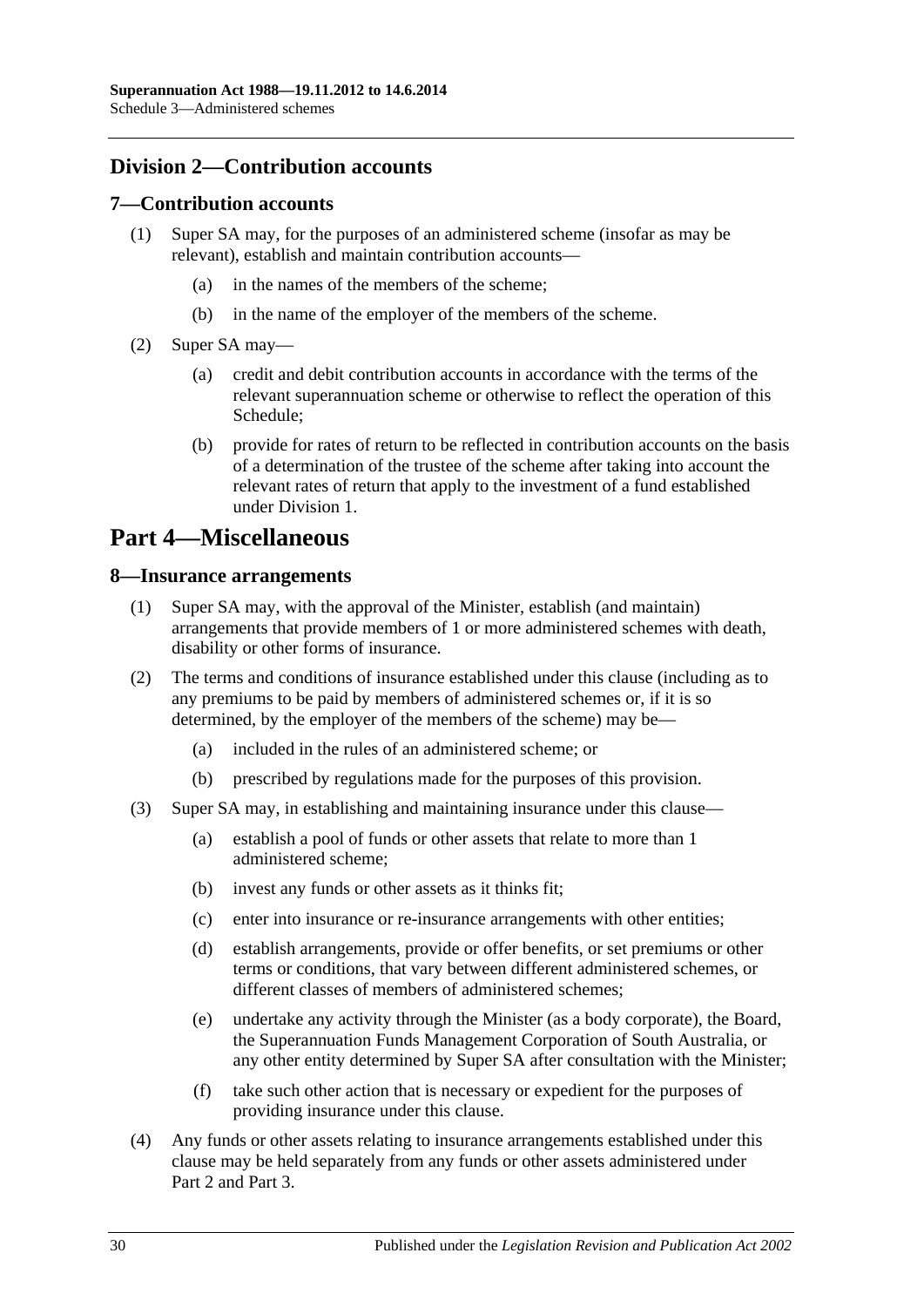## <span id="page-134-2"></span>**9—Accounts and audit**

- (1) Super SA must, in respect of each financial year for which it is the manager of an administered scheme, in respect of each administered scheme—
	- (a) maintain proper accounts of amounts paid to Super SA for the purposes of the scheme; and
	- (b) maintain proper accounts of payments to, on behalf of, or in respect of, members of the scheme; and
	- (c) maintain proper accounts of any other associated receipts or payments; and
	- (d) prepare financial statements in relation to those receipts and payments.
- (2) Subject to [subclause](#page-134-1) (3), the Auditor-General must, on an annual basis, audit—
	- (a) the accounts and financial statements referred to in [subclause](#page-134-2) (1); and
	- (b) any other accounts or financial statements of an administered scheme.
- <span id="page-134-1"></span>(3) The Auditor-General may, as the Auditor-General thinks fit, appoint or authorise another person to conduct an audit on behalf of, or instead of, the Auditor-General.
- (4) The Auditor-General may, at any other time, audit the accounts and financial statements of Super SA under this Schedule, or of an administered scheme within the scope of this Schedule.

### <span id="page-134-3"></span>**10—Reports**

- (1) Super SA must, in conjunction with each annual report of the Board under this Act, provide a report on the operation of this Schedule in relation to any administered scheme that is within the ambit of a declaration under clause  $2(1)(b)$  during the financial year to which the annual report relates.
- (2) A report under [subclause](#page-134-3) (1) must include—
	- (a) a copy of any accounts or financial statements that are required to be audited under this Schedule in respect of each relevant scheme for the financial year; and
	- (b) if a fund has been managed under Part 3 Division 1 in respect of any part of the relevant financial year—a copy of the audited accounts and financial statements for that fund provided by the Superannuation Funds Management Corporation of South Australia.
- (3) In addition, the trustee of an administered scheme that is within the ambit of a declaration that does not extend beyond clause [2\(1\)\(a\)](#page-129-5) must, on or before 31 October in each year, furnish to the Minister the trustee's annual report for the scheme for the financial year ending on 30 June in that year.
- (4) The Minister must, within 6 sitting days after receiving a report under this clause, have copies of the report laid before both Houses of Parliament.
- (5) Super SA must also report in accordance with any requirements imposed on Super SA under the rules of an administered scheme, or under the regulations.

### <span id="page-134-4"></span><span id="page-134-0"></span>**11—Fees**

(1) The Minister may establish and impose an administrative charge in connection with Super SA acting as manager of an administered scheme under this Schedule.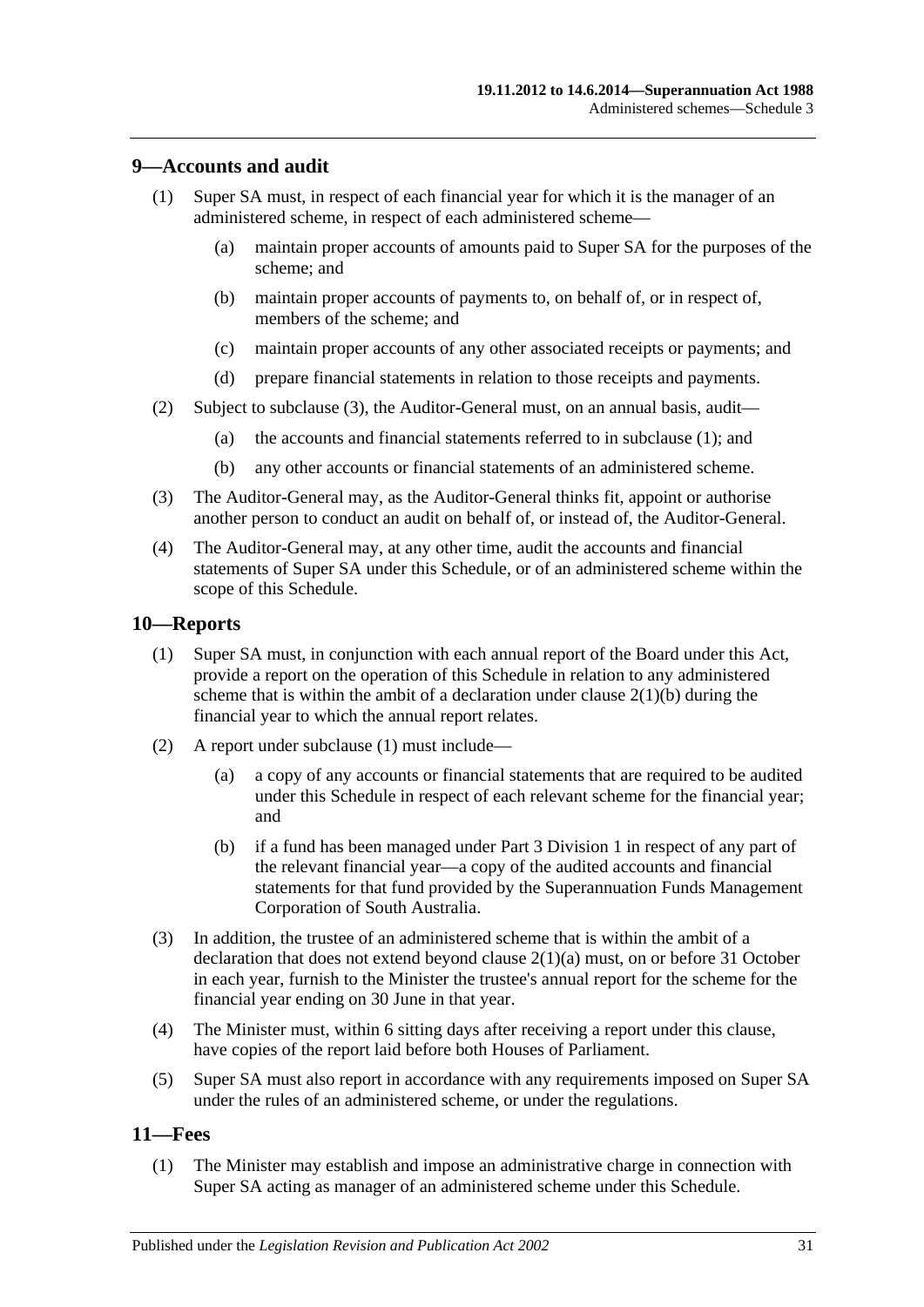- <span id="page-135-0"></span>(2) The Board may, after consultation with the Minister, establish and impose an administrative charge in connection with the Board acting as trustee of an administered scheme under this Schedule.
- (3) The Minister or the Board may, in connection with the operation of [subclause](#page-134-4) (1) or  $(2)$ —
	- (a) fix different charges with respect to different funds or different circumstances;
	- (b) recover any charge imposed under this clause from any fund of an administered scheme or, if the trust deed of the administered scheme so provides, from any employer of any members of an administered scheme;
	- (c) arrange for any contribution account to be debited to reflect any charge imposed under this clause;
	- (d) vary a charge from time to time.

## **12—Cessation of scheme**

- (1) The Minister may, by notice in the Gazette, revoke a declaration relating to an administered scheme under this Schedule.
- (2) The Minister may, by notice in the Gazette, transfer any assets of the relevant fund in order to give effect to the change in circumstances.

## <span id="page-135-1"></span>**13—Stamp duty**

- (1) No stamp duty is payable under a law of this State in respect of any transfer of assets connected with, or arising out of, the operation of this Schedule.
- (2) No person has an obligation under the *[Stamp Duties Act](http://www.legislation.sa.gov.au/index.aspx?action=legref&type=act&legtitle=Stamp%20Duties%20Act%201923) 1923* to lodge a statement or return relating to a matter referred to in [subclause](#page-135-1) (1), or to include in a statement or return a record or information relating to such a matter.

## <span id="page-135-2"></span>**14—Transitional provisions**

- (1) The Governor may, by regulation, make provisions of a saving or transitional nature in relation to a declaration of the Minister under this Schedule.
- (2) A regulation made under [subclause](#page-135-2) (1) may—
	- (a) modify the provisions of this Schedule in their application to a particular scheme;
	- (b) operate prospectively or retrospectively from a date specified in the regulation.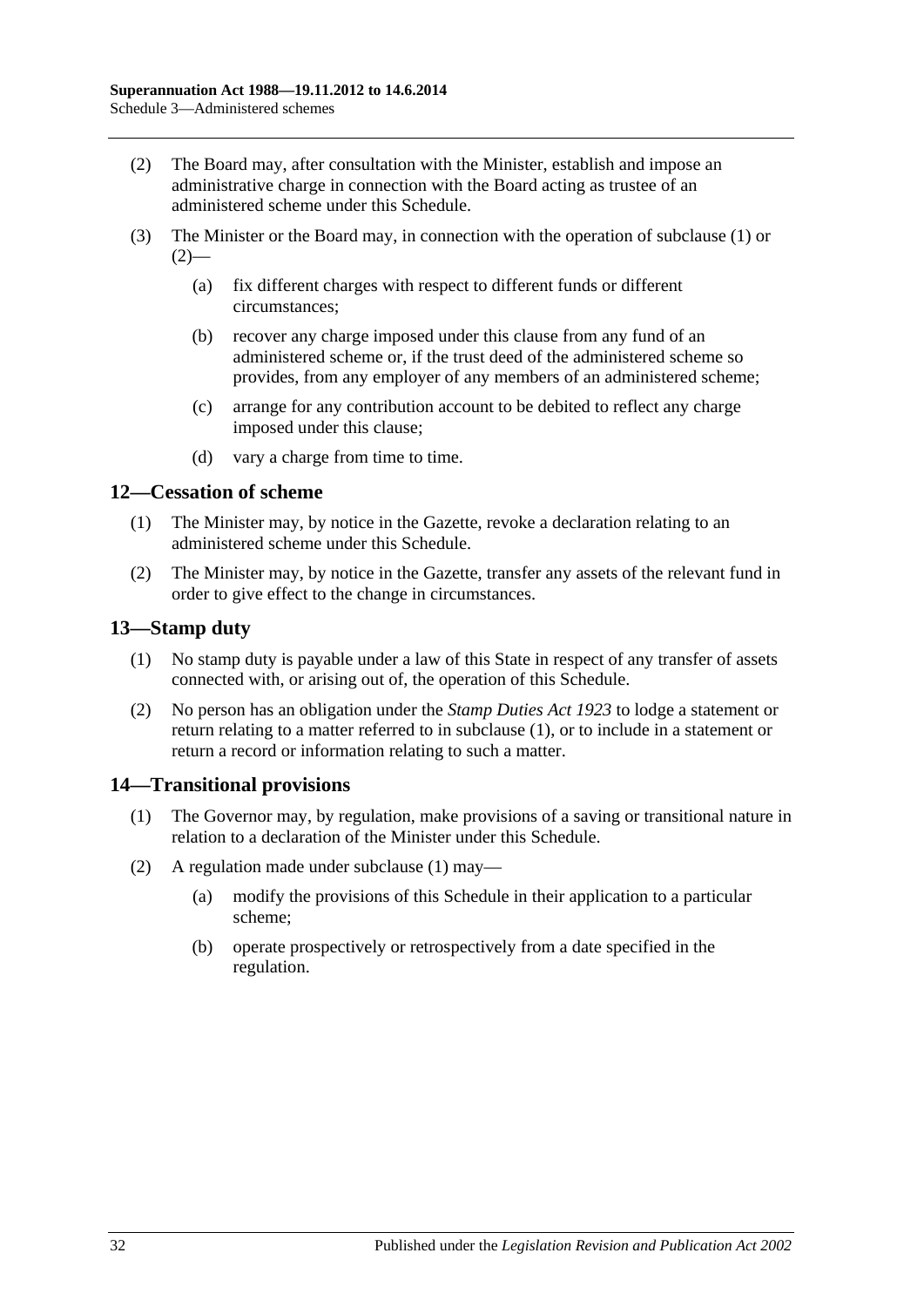# **Legislative history**

## **Notes**

• This version is comprised of the following:

| Part 1    | 19.11.2012 |
|-----------|------------|
| Part 2    | 19.11.2012 |
| Part 3    | 19.11.2012 |
| Part 4    | 19.11.2012 |
| Part 5    | 19.11.2012 |
| Part 5A   | 19.11.2012 |
| Part 6    | 19.11.2012 |
| Schedules | 19.11.2012 |

- Amendments of this version that are uncommenced are not incorporated into the text.
- Please note—References in the legislation to other legislation or instruments or to titles of bodies or offices are not automatically updated as part of the program for the revision and publication of legislation and therefore may be obsolete.
- Earlier versions of this Act (historical versions) are listed at the end of the legislative history.
- For further information relating to the Act and subordinate legislation made under the Act see the Index of South Australian Statutes or www.legislation.sa.gov.au.

## **Legislation repealed by principal Act**

The *Superannuation Act 1988* repealed the following:

*Superannuation Act 1974*

## **Principal Act and amendments**

New entries appear in bold.

| Year No |     | Title                                                      | Assent     | Commencement                                                                  |
|---------|-----|------------------------------------------------------------|------------|-------------------------------------------------------------------------------|
| 1988    | -37 | <b>Superannuation Act 1988</b>                             | 28.4.1988  | 1.7.1988 (Gazette 19.5.1988 p1246)                                            |
| 1989    | -9  | <b>Superannuation Act Amendment</b><br>Act 1989            | 30.3.1989  | 20.4.1989 (Gazette 13.4.1989 p1006)<br>except s 9(b) & $14-1.7.1988$ : s 2(2) |
| 1989 54 |     | Superannuation Act Amendment Act<br>$(No. 2)$ 1989         | 19.10.1989 | 19.10.1989                                                                    |
| 1990    | 78  | <b>Superannuation Act Amendment</b><br>Act 1990            | 20.12.1990 | 17.1.1991 (Gazette 17.1.1991 p182)                                            |
| 1991    | -67 | Superannuation (Miscellaneous)<br>Amendment Act 1991       | 5.12.1991  | 19.12.1991 (Gazette 19.12.1991 p1905)<br>except s 15–17.1.1991: s 2(1)        |
| 1992    | -69 | Statutes Amendment (Public Actuary) 19.11.1992<br>Act 1992 |            | 10.12.1992 (Gazette 10.12.1992 p1752)                                         |
| 1992 91 |     | Superannuation (Scheme Revision)<br>Amendment Act 1992     | 10.12.1992 | 1.7.1992 except s 8(b) $&$<br>$(c)$ -10.12.1992: s 2                          |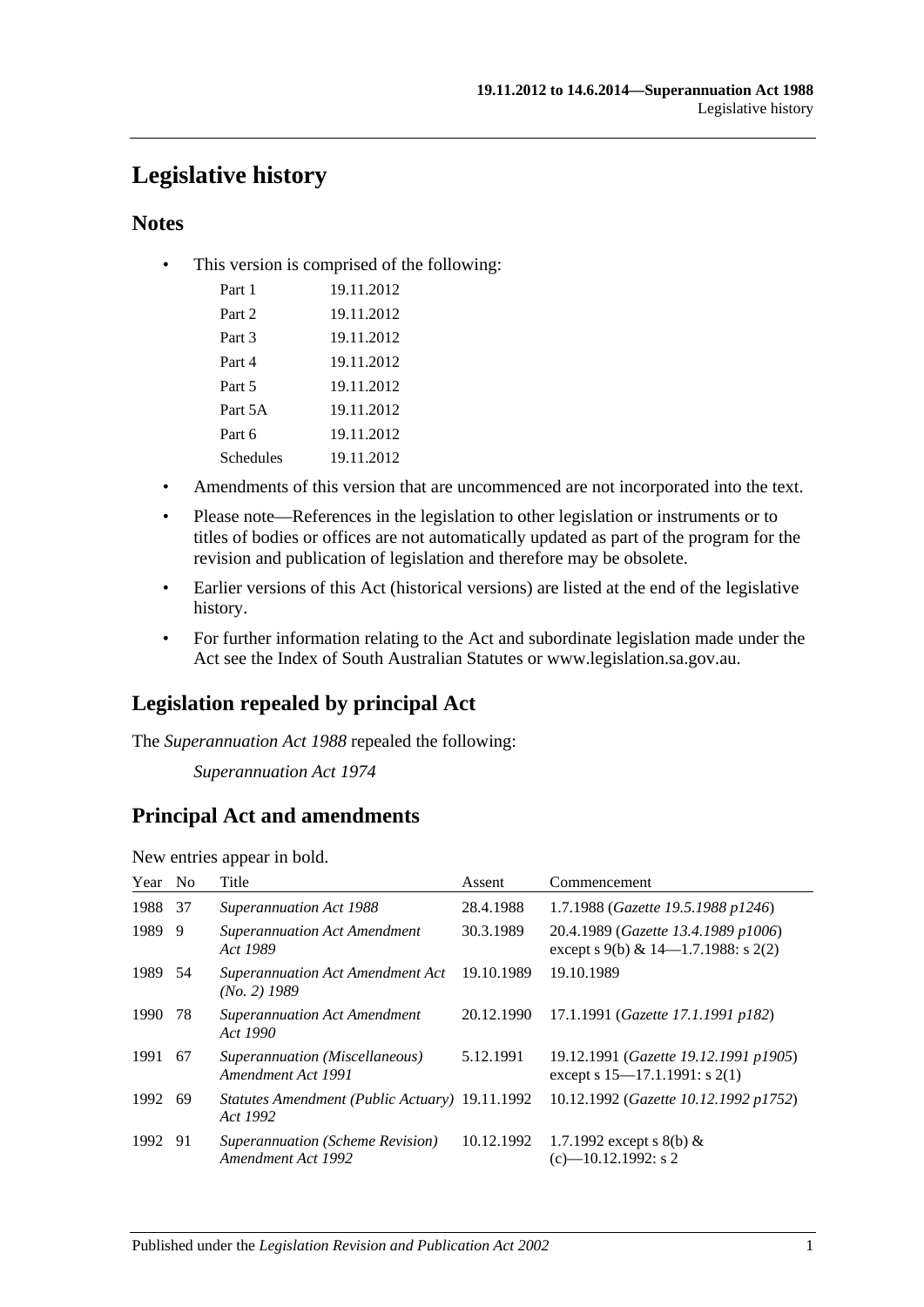#### **Superannuation Act 1988—19.11.2012 to 14.6.2014** Legislative history

| 1993    | -12            | Police Superannuation<br>(Superannuation Guarantee)<br>Amendment Act 1993                                      | 25.3.1993  | $s$ 9–19.12.1991: s 2                                                        |
|---------|----------------|----------------------------------------------------------------------------------------------------------------|------------|------------------------------------------------------------------------------|
| 1993    | 44             | Superannuation (Voluntary<br>Separation) Amendment Act 1993                                                    | 20.5.1993  | 27.5.1993 (Gazette 27.5.1993 p1753)                                          |
| 1994    | 30             | Passenger Transport Act 1994                                                                                   | 26.5.1994  | Sch 4-1.7.1994 (Gazette 30.6.1994<br>p1843)                                  |
| 1994    | 37             | Superannuation (Miscellaneous)<br>Amendment Act 1994                                                           | 2.6.1994   | 2.6.1994 (Gazette 2.6.1994 p1524) except<br>s 14(i)-5.6.1992: s 2(2)         |
| 1994    | 46             | <b>Statutes Amendment (Closure of</b><br>Superannuation Schemes) Act 1994 as<br>amended by 53/1994 and 57/1994 | 9.6.1994   | Pt 2 (ss 4 & 5)-3.5.1994 and Pt 4<br>$(s 8)$ —21.10.1994: s 2                |
| 1994    | 53             | <b>Statutes Amendment (Closure of</b><br>Superannuation Schemes) (Extension<br>of Time) Amendment Act 1994     | 15.9.1994  | 30.9.1994: s 2                                                               |
| 1994    | 57             | <b>Statutes Amendment (Closure of</b><br><b>Superannuation Schemes</b> ) Amendment<br>Act 1994                 | 20.10.1994 | 20.10.1994: s 2                                                              |
| 1995    | 38             | <b>Superannuation Funds Management</b><br>Corporation of South Australia<br>Act 1995                           | 27.4.1995  | 1.7.1995 (Gazette 25.5.1995 p2199)                                           |
| 1995    | 97             | Superannuation (Contracting Out)<br>Amendment Act 1995                                                         | 7.12.1995  | 14.12.1995 (Gazette 14.12.1995 p1642)                                        |
| 1997    | 9              | Superannuation (Employee Mobility)<br>Amendment Act 1997                                                       | 20.3.1997  | 20.3.1997                                                                    |
| 1997    | 45             | Superannuation (Miscellaneous)<br>Amendment Act 1997                                                           | 24.7.1997  | 24.7.1997 except s 8—1.7.1992: s 2                                           |
| 1998    | 20             | <b>Statutes Amendment (Adjustment of</b><br><b>Superannuation Pensions) Act 1998</b>                           | 2.4.1998   | Pt 5 (s 7)-1.10.1997 : s 2                                                   |
| 1998    | 24             | Superannuation (Miscellaneous)<br>Amendment Act 1998                                                           | 2.4.1998   | 16.4.1998 (Gazette 16.4.1998 p1707)<br>except s $18(h)$ —1.7.1994 : s $2(2)$ |
| 1999    | 23             | Statutes Amendment (Commutation for1.4.1999<br>Superannuation Surcharge) Act 1999                              |            | 1.4.1999                                                                     |
| 1999 36 |                | <b>Electricity Corporations</b><br>(Restructuring and Disposal) Act 1999                                       | 1.7.1999   | Sch 3(Pt 3)-1.12.1999 (Gazette<br>23.9.1999 p1214)                           |
| 1999    | - 57           | Superannuation (Voluntary<br>Separation Packages) Amendment<br>Act 1999                                        | 12.8.1999  | 1.7.1999: s 2                                                                |
| 2000    | $\overline{4}$ | District Court (Administrative and<br>Disciplinary Division) Amendment<br>Act 2000                             | 20.4.2000  | Sch 1 (cl 41)-1.6.2000 (Gazette<br>18.5.2000 p2554)                          |
| 2000    | 41             | Superannuation (Miscellaneous)<br>Amendment Act 2000                                                           | 13.7.2000  | 17.8.2000 (Gazette 17.8.2000 p498)<br>except s 13-1.7.1988: s 2(2)           |
| 2001    | 12             | Police Superannuation<br>(Miscellaneous) Amendment Act 2001                                                    | 12.4.2001  | 1.7.2001 (Gazette 14.6.2001 p2220)                                           |
| 2001    | 40             | <b>Statutes Amendment (Indexation of</b><br>Superannuation Pensions) Act 2001                                  | 3.8.2001   | Pt 6 (s 9)-1.1.2002 : s 2                                                    |
| 2003    | 13             | <b>Statutes Amendment (Equal</b><br><b>Superannuation Entitlements for Same</b><br>Sex Couples) Act 2003       | 12.6.2003  | Pt 5 (ss 11-13)-3.7.2003 (Gazette<br>3.7.2003 p2877)                         |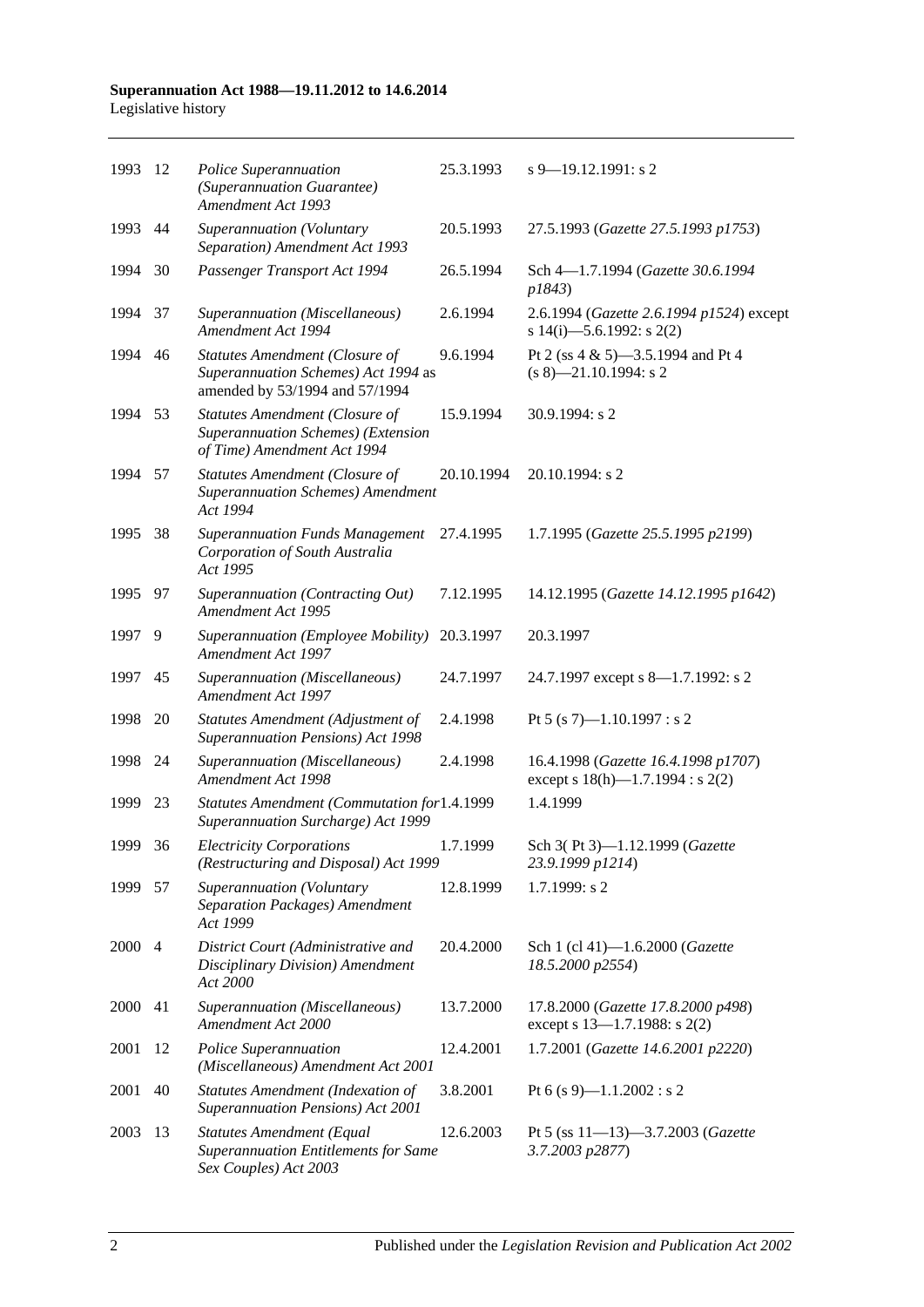| 2003    | 21             | <b>Statutes Amendment (Notification of</b><br><b>Superannuation Entitlements)</b><br>Act 2003        | 17.7.2003  | Pt 4 (ss $8-11$ )-17.8.2003: s 2                                                                                                                                                                                                         |
|---------|----------------|------------------------------------------------------------------------------------------------------|------------|------------------------------------------------------------------------------------------------------------------------------------------------------------------------------------------------------------------------------------------|
| 2003    | 44             | <b>Statute Law Revision Act 2003</b>                                                                 | 23.10.2003 | Sch 1-24.11.2003 (Gazette 13.11.2003<br>p4048)                                                                                                                                                                                           |
| 2003    | 49             | <b>Statutes Amendment (Division of</b><br>Superannuation Interests under<br>Family Law Act) Act 2003 | 20.11.2003 | Pt 6 (s 28-33)-18.12.2003 (Gazette<br>18.12.2003 p4527)                                                                                                                                                                                  |
| 2003    | 54             | Passenger Transport (Dissolution of<br>Passenger Transport Board)<br>Amendment Act 2003              | 4.12.2003  | Sch 1 (cl 4)-1.1.2004 (Gazette<br>18.12.2003 p4525)                                                                                                                                                                                      |
| 2004    | 37             | <b>Statutes Amendment (Miscellaneous</b><br>Superannuation Measures) Act 2004                        | 5.8.2004   | Pt 4 (ss 16-21)-19.8.2004 (Gazette<br>19.8.2004 p3280)                                                                                                                                                                                   |
| 2004    | 51             | <b>Statutes Amendment (Miscellaneous</b><br>Superannuation Measures No 2) Act<br>2004                | 16.12.2004 | Pt 6 (s 46)–3.7.2003: s 2(3); Pt 6<br>$(ss 40-45) - 13.1.2005$ (Gazette<br>13.1.2005 p69)                                                                                                                                                |
| 2006 5  |                | Superannuation (Administered<br>Schemes) Amendment Act 2006                                          | 23.6.2006  | Pt 2 (ss $3-10$ ) & Sch 1 (cll 5 &<br>$6 - 23.6.2006$                                                                                                                                                                                    |
| 2006 43 |                | <b>Statutes Amendment (Domestic</b><br>Partners) Act 2006                                            | 14.12.2006 | Pt 83 (ss 206-209)-1.6.2007 (Gazette<br>26.4.2007 p1352)                                                                                                                                                                                 |
| 2008    | $\overline{4}$ | <b>Statutes Amendment (Transition to</b><br>Retirement-State Superannuation)<br>Act 2008             | 13.3.2008  | Pt 3 (ss 9-18) & Sch 1-1.7.2008<br>(Gazette 26.6.2008 p2554)                                                                                                                                                                             |
| 2009    | 84             | <b>Statutes Amendment (Public Sector</b><br>Consequential Amendments) Act 2009                       | 10.12.2009 | Pt 152 (s 347)-1.2.2010 (Gazette<br>28.1.2010 p320)                                                                                                                                                                                      |
| 2012    | 37             | <b>Statutes Amendment and Repeal</b><br>(Superannuation) Act 2012                                    | 25.10.2012 | Pt 7 (ss $19(1)$ , $(2)$ , $(4)$ — $(6)$ , $20$ — $22$ , $24$ ,<br>$25(1)$ —(5)), Sch 1 (cl 1) &<br>Sch 2-19.11.2012 (Gazette 15.11.2012<br>p5007); ss 19(3), 23, 25(6) & Sch 1<br>(cl 2)-15.6.2014 (Gazette 12.6.2014<br><i>p2485</i> ) |

# **Provisions amended**

New entries appear in bold.

Entries that relate to provisions that have been deleted appear in italics.

| Provision       | How varied                                          | Commencement |
|-----------------|-----------------------------------------------------|--------------|
| Long title      | amended by $44/2003$ s $3(1)$ (Sch 1)               | 24.11.2003   |
| Pt1             |                                                     |              |
| ss 2 and 3      | deleted by $44/2003$ s $3(1)$ (Sch 1)               | 24.11.2003   |
| s <sub>4</sub>  |                                                     |              |
| s(4(1))         |                                                     |              |
| actuary         | inserted by $69/1992$ s 25                          | 10.12.1992   |
|                 | amended by 37/2012 Sch 2                            | 19.11.2012   |
| adjusted salary | amended by 37/2012 Sch 2                            | 19.11.2012   |
| approved form   | inserted by $37/2012$ s $19(1)$                     | 19.11.2012   |
| <b>Board</b>    | the Board amended to read Board by 37/2012<br>Sch 2 | 19.11.2012   |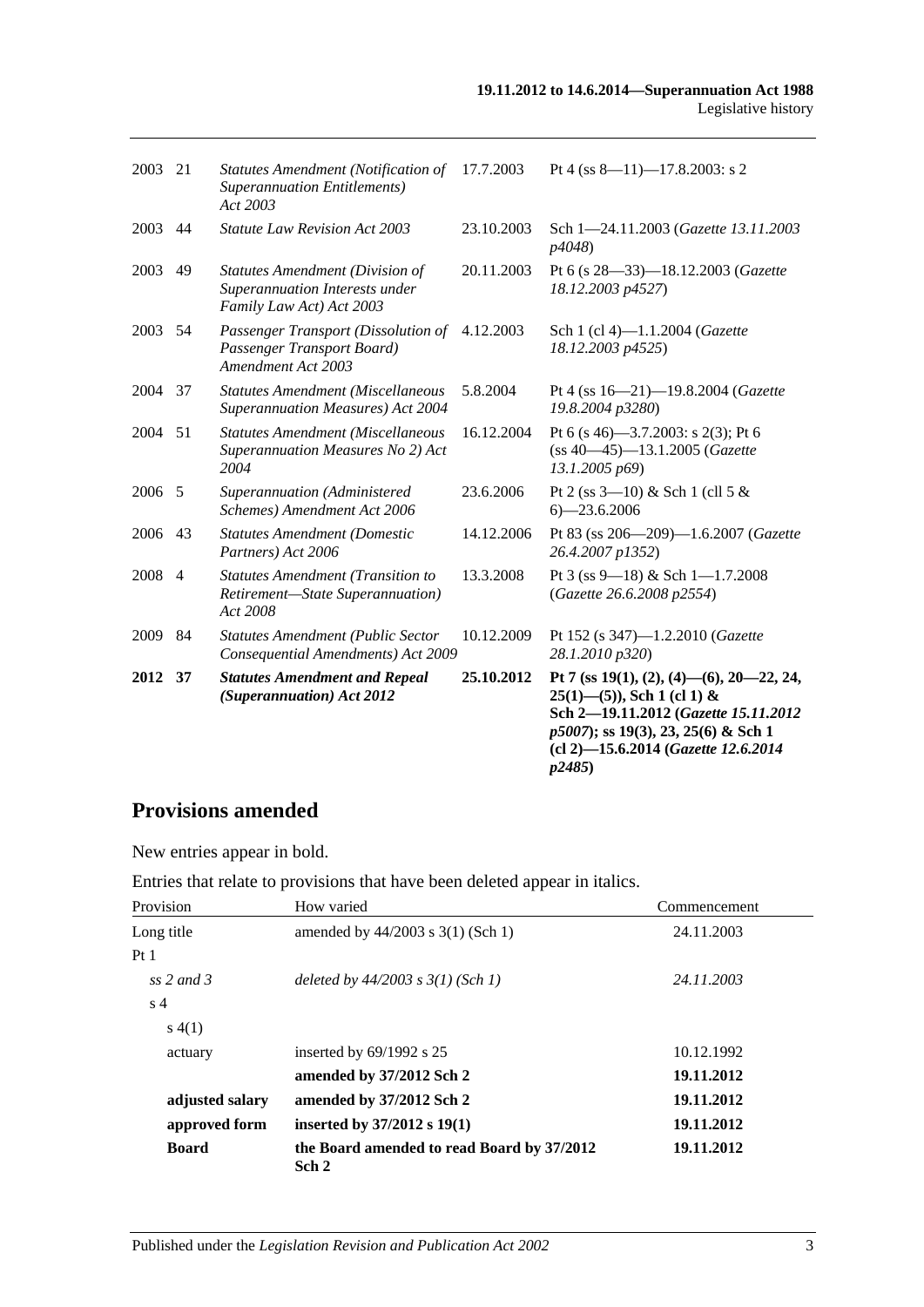#### **Superannuation Act 1988—19.11.2012 to 14.6.2014** Legislative history

| co-contribution                                               | inserted by $51/2004$ s $40(1)$                                                          | 13.1.2005  |
|---------------------------------------------------------------|------------------------------------------------------------------------------------------|------------|
| co-contribution<br>account                                    | inserted by $51/2004$ s $40(1)$                                                          | 13.1.2005  |
|                                                               | Commonwealth Act the Commonwealth Act inserted by 91/1992<br>$s \; 3(a)$                 | 1.7.1992   |
|                                                               | the Commonwealth Act amended to read<br>Commonwealth Act by 37/2012 Sch 2                | 19.11.2012 |
| <b>Consumer Price</b><br><b>Index</b>                         | the Consumer Price Index amended to read<br><b>Consumer Price Index by 37/2012 Sch 2</b> | 19.11.2012 |
| contracting out<br>agreement                                  | inserted by $97/1995$ s 3(a)                                                             | 14.12.1995 |
|                                                               | contribution month substituted by $24/1998$ s $3(a)$                                     | 16.4.1998  |
| contributor                                                   | amended by 54/1989 s 10 (Sch)                                                            | 19.10.1989 |
|                                                               | amended by $5/2006$ s 3(1)                                                               | 23.6.2006  |
| deferred<br>superannuation<br>contributions<br>surcharge      | inserted by 37/2004 s 16(1)                                                              | 19.8.2004  |
| employee                                                      | amended by $30/1994$ Sch 4 cl 2(c)(i)                                                    | 1.7.1994   |
|                                                               | amended by 54/2003 Sch 1 cl 4                                                            | 1.1.2004   |
|                                                               | amended by 84/2009 s 347                                                                 | 1.2.2010   |
|                                                               | amended by 37/2012 Sch 2                                                                 | 19.11.2012 |
| <b>Fund</b>                                                   | the Fund amended to read Fund by 37/2012<br>Sch <sub>2</sub>                             | 19.11.2012 |
| month                                                         | substituted by $24/1998$ s $3(b)$                                                        | 16.4.1998  |
| new scheme<br>contributor                                     | amended by 54/1989 s 10 (Sch)                                                            | 19.10.1989 |
| non-monetary<br>salary                                        | inserted by $4/2008$ s $9(1)$                                                            | 1.7.2008   |
|                                                               |                                                                                          |            |
| notional salary                                               | amended by $9/1989$ s $3(a)$                                                             | 20.4.1989  |
|                                                               | outplaced employee inserted by 97/1995 s 3(b)                                            | 14.12.1995 |
|                                                               | pensioner amended by 5/2006 s 3(2)                                                       | 23.6.2006  |
| preservation age                                              | inserted by $4/2008$ s $9(2)$                                                            | 1.7.2008   |
|                                                               | amended by 37/2012 Sch 2                                                                 | 19.11.2012 |
| private sector<br>employer                                    | inserted by $97/1995$ s 3(c)                                                             | 14.12.1995 |
|                                                               | amended by 37/2012 Sch 2                                                                 | 19.11.2012 |
| <b>Public Sector</b><br>Employees<br>Superannuation<br>Scheme | inserted by 91/1992 s 3(b)                                                               | 1.7.1992   |
| putative spouse                                               | inserted by 13/2003 s 11                                                                 | 3.7.2003   |
|                                                               | substituted by 43/2006 s 206                                                             | 1.6.2007   |
| repealed Act                                                  | the repealed Act amended to read repealed<br>Act by 37/2012 Sch 2                        | 19.11.2012 |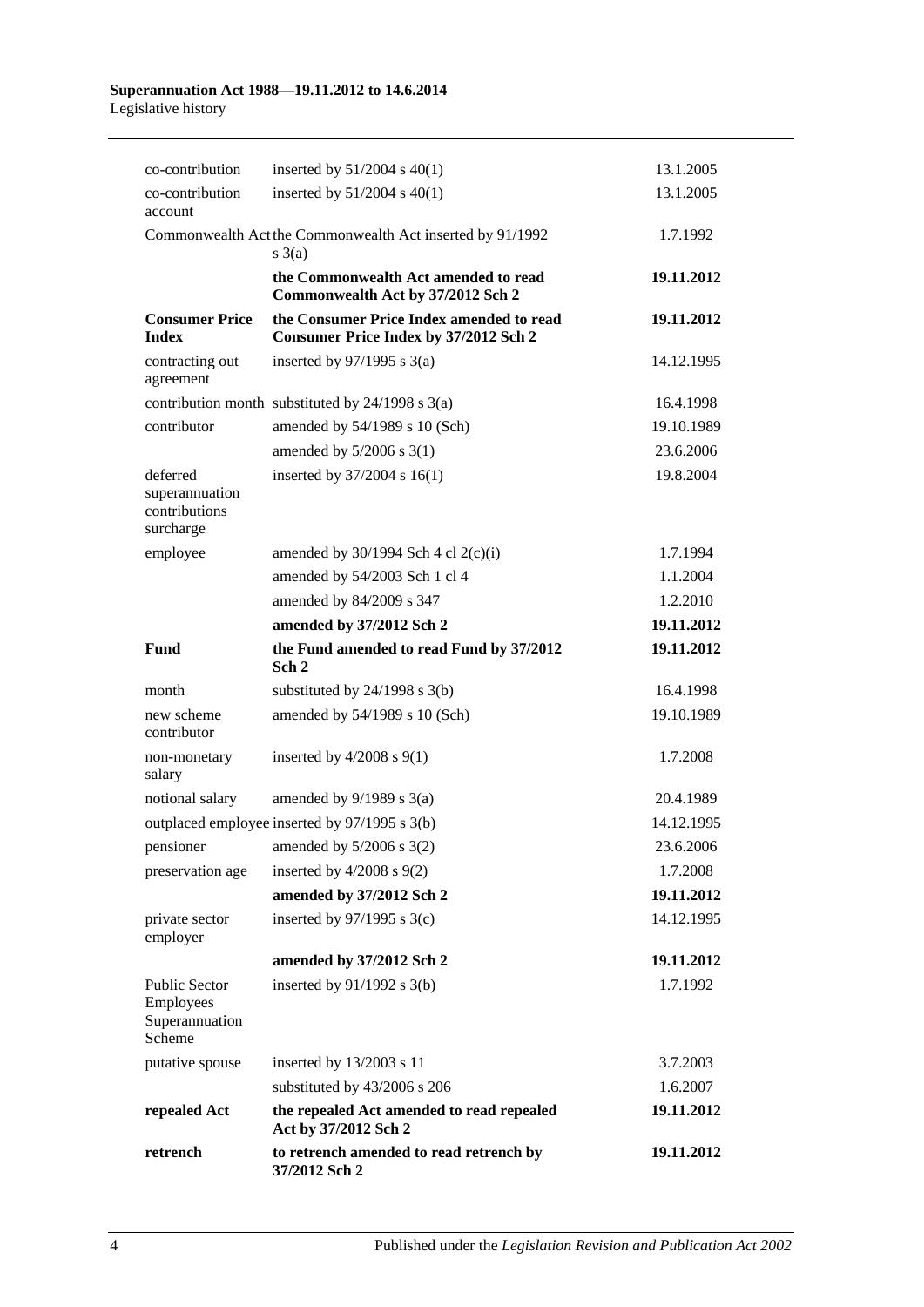| salary                                                                    | inserted by $41/2000$ s $3(a)$                                                                                                                                                                                                                  | 17.8.2000                    |
|---------------------------------------------------------------------------|-------------------------------------------------------------------------------------------------------------------------------------------------------------------------------------------------------------------------------------------------|------------------------------|
| salary (second<br>occurring)                                              | amended by 9/1989 s 3(b), (c)                                                                                                                                                                                                                   | 20.4.1989                    |
|                                                                           | amended by $41/2000$ s $3(b)$ , (c)                                                                                                                                                                                                             | 17.8.2000                    |
|                                                                           | amended by $4/2008$ s $9(3)$                                                                                                                                                                                                                    | 1.7.2008                     |
|                                                                           | (da) deleted by $4/2008$ s $9(4)$                                                                                                                                                                                                               | 1.7.2008                     |
| Scheme                                                                    | the Scheme inserted by 54/1989 s 10 (Sch)                                                                                                                                                                                                       | 19.10.1989                   |
|                                                                           | the Scheme amended by $5/2006$ s 3(3)                                                                                                                                                                                                           | 23.6.2006                    |
|                                                                           | the Scheme amended to read Scheme by<br>37/2012 Sch 2                                                                                                                                                                                           | 19.11.2012                   |
| <b>SIS Act</b>                                                            | inserted by 37/2012 s 19(2)                                                                                                                                                                                                                     | 19.11.2012                   |
| Southern State<br>Superannuation<br>Fund                                  | inserted by $51/2004$ s $40(2)$                                                                                                                                                                                                                 | 13.1.2005                    |
|                                                                           | amended by 37/2012 Sch 2                                                                                                                                                                                                                        | 19.11.2012                   |
| special deposit<br>account                                                | inserted by $24/1998$ s $3(c)$                                                                                                                                                                                                                  | 16.4.1998                    |
| Superannuation<br><b>Contributions Tax</b><br>Act                         | inserted by 37/2004 s 16(2)                                                                                                                                                                                                                     | 19.8.2004                    |
| Superannuation<br>Corporation of<br>South Australia or<br>the Corporation | the Superannuation Funds Management<br>Funds Management Corporation of South Australia or Corporation<br>inserted by 38/1995 Sch 2                                                                                                              | 1.7.1995                     |
|                                                                           | the Superannuation Funds Management<br><b>Corporation of South Australia or the</b><br><b>Corporation amended to read</b><br><b>Superannuation Funds Management</b><br><b>Corporation of South Australia or</b><br>Corporation by 37/2012 Sch 2 | 19.11.2012                   |
| surcharge notice                                                          | inserted by 37/2004 s 16(3)                                                                                                                                                                                                                     | 19.8.2004                    |
| TEC contract                                                              | inserted by $41/2000$ s 3(d)                                                                                                                                                                                                                    | 17.8.2000                    |
| Triple S scheme                                                           | inserted by $51/2004$ s $40(3)$                                                                                                                                                                                                                 | 13.1.2005                    |
|                                                                           | amended by 37/2012 Sch 2                                                                                                                                                                                                                        | 19.11.2012                   |
| the Trust                                                                 | deleted by 38/1995 Sch 2                                                                                                                                                                                                                        | 1.7.1995                     |
| unclaimed<br>superannuation<br>benefit                                    | inserted by 37/2012 s 19(3)                                                                                                                                                                                                                     | uncommenced-not incorporated |
| s(4(2)                                                                    | amended by 37/2012 Sch 2                                                                                                                                                                                                                        | 19.11.2012                   |
| s(4(2a))                                                                  | inserted by $24/1998$ s $3(d)$                                                                                                                                                                                                                  | 16.4.1998                    |
| s(4(2b))                                                                  | inserted by $41/2000$ s $3(e)$                                                                                                                                                                                                                  | 17.8.2000                    |
| s(4(2c))                                                                  | inserted by $41/2000$ s 3(e)                                                                                                                                                                                                                    | 17.8.2000                    |
|                                                                           | substituted by $4/2008$ s $9(5)$                                                                                                                                                                                                                | 1.7.2008                     |
| $s\;4(2d)$ — $(2f)$                                                       | inserted by $41/2000$ s $3(e)$                                                                                                                                                                                                                  | 17.8.2000                    |
|                                                                           | deleted by $4/2008 s 9(5)$                                                                                                                                                                                                                      | 1.7.2008                     |
| s(4(3))                                                                   | amended by $41/2000$ s 3(f)                                                                                                                                                                                                                     | 17.8.2000                    |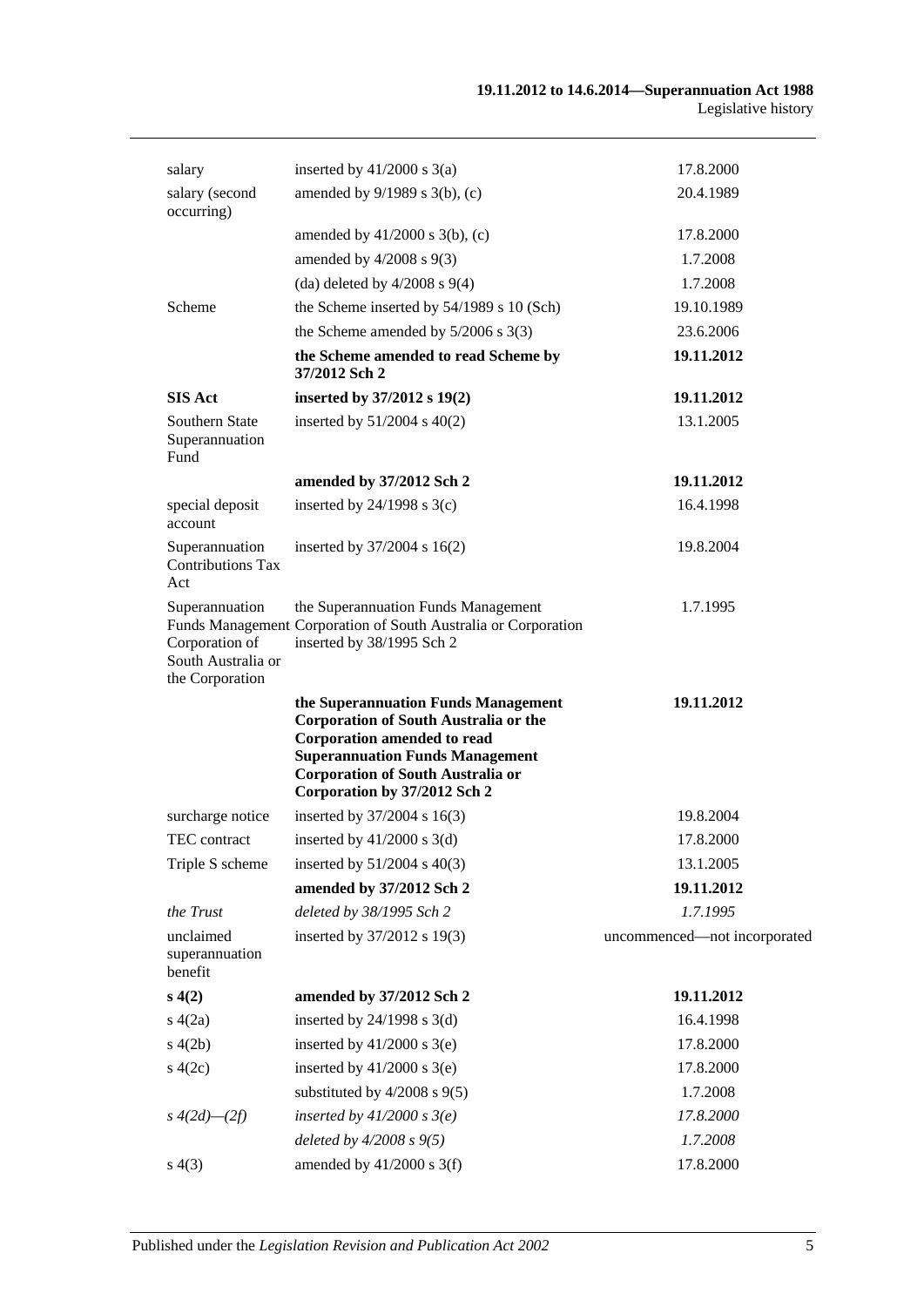|                    | amended by 37/2012 s 19(4), Sch 2   | 19.11.2012 |
|--------------------|-------------------------------------|------------|
| s(4(4)             | amended by 54/1989 s 10 (Sch)       | 19.10.1989 |
|                    | amended by 91/1992 s 3(c)           | 1.7.1992   |
|                    | amended by 37/2012 s 19(5)          | 19.11.2012 |
| s $4(4a)$ — $(4c)$ | inserted by 37/2012 s 19(6)         | 19.11.2012 |
| s(4(5)             | inserted by $9/1989$ s 3(d)         | 20.4.1989  |
|                    | amended by $45/1997$ s 3(a)         | 24.7.1997  |
|                    | amended by 37/2012 Sch 2            | 19.11.2012 |
| s(46)              | amended by 37/2012 Sch 2            | 19.11.2012 |
| P                  | inserted by $45/1997$ s 3(b)        | 24.7.1997  |
| s(4(6)             | inserted by $9/1989$ s 3(d)         | 20.4.1989  |
|                    | amended by $91/1992$ s $3(d)$       | 1.7.1992   |
|                    | amended by $37/1994$ s $3(a)$       | 2.6.1994   |
| s(4(7))            | inserted by $91/1992$ s 3(e)        | 1.7.1992   |
| $s\ 4(8)$ - $(10)$ | inserted by $37/1994$ s $3(b)$      | 2.6.1994   |
| $s$ 4A             | inserted by 13/2003 s 12            | 3.7.2003   |
| s 4A(1)            | substituted by 43/2006 s 207        | 1.6.2007   |
|                    | amended by 37/2012 Sch 2            | 19.11.2012 |
| $s$ 4B             | inserted by 13/2003 s 12            | 3.7.2003   |
| s <sub>5</sub>     |                                     |            |
| s 5(1)             | amended by 54/1989 ss 2, 10 (Sch)   | 19.10.1989 |
| $s\ 5(1a)$         | inserted by $91/1992$ s $4(a)$      | 1.7.1992   |
| $s\ 5(1b)$         | inserted by $41/2000$ s $4(a)$      | 17.8.2000  |
| $s\ 5(2a)$         | inserted by $41/2000$ s $4(b)$      | 17.8.2000  |
|                    | amended by 37/2012 Sch 2            | 19.11.2012 |
| $s \ 5(3)$         | inserted by $91/1992$ s $4(b)$      | 1.7.1992   |
|                    | amended by $41/2000$ s $4(c)$ , (d) | 17.8.2000  |
| $s\ 5(4)$ (7)      | inserted by $41/2000$ s $4(e)$      | 17.8.2000  |
| Pt 2               |                                     |            |
| Pt 2 Div 1         |                                     |            |
| s 6                |                                     |            |
| $s 6(3)$ and $(4)$ | amended by 37/2012 Sch 2            | 19.11.2012 |
| s 7                |                                     |            |
| $s \, 7(2)$        | amended by 54/1989 s 10 (Sch)       | 19.10.1989 |
|                    | deleted by $46/1994 s 4$            | 3.5.1994   |
| s <sub>8</sub>     |                                     |            |
| s(1)               | amended by $45/1997$ s $4(a)$       | 24.7.1997  |
|                    | amended by 37/2012 s 20(1)          | 19.11.2012 |
| s(2)               | amended by 69/1992 s 26             | 10.12.1992 |
|                    | amended by 45/1997 s 4(b)           | 24.7.1997  |
|                    | amended by 37/2012 s 20(2)          | 19.11.2012 |
| s 8(4)             | amended by 24/1998 s 4              | 16.4.1998  |
| s(7)               | inserted by 37/1994 s 4             | 2.6.1994   |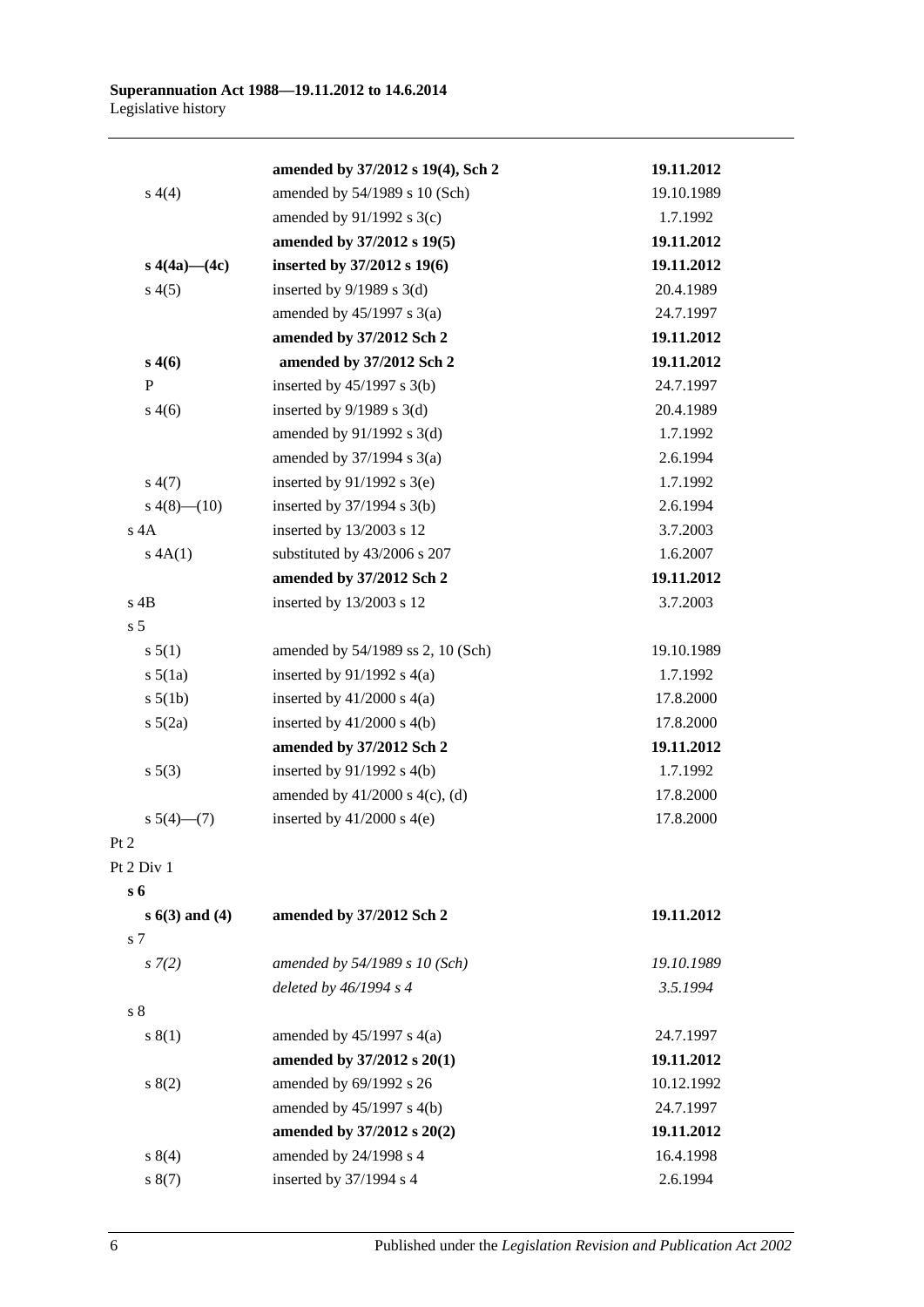|                     | amended by $45/1997$ s $4(c)$                          | 24.7.1997  |
|---------------------|--------------------------------------------------------|------------|
|                     | amended by 37/2012 Sch 2                               | 19.11.2012 |
| s 9                 |                                                        |            |
| s(2)                | amended by 37/2012 Sch 2                               | 19.11.2012 |
| $s\,9(4a)$          | inserted by 24/1998 s 5                                | 16.4.1998  |
| $s\,9(4b)$          | inserted by 37/2012 s 21                               | 19.11.2012 |
| s 10A               | inserted by 91/1992 s 5                                | 1.7.1992   |
| Pt 2 Div 2          | amended by 54/1989 ss 3, 4                             | 19.10.1989 |
|                     | amended by 69/1992 s 27                                | 10.12.1992 |
|                     | amended by 37/1994 s 5                                 | 2.6.1994   |
|                     | deleted by 38/1995 Sch 2                               | 1.7.1995   |
| Pt 2 Div 3          |                                                        |            |
| s 17                | substituted by 54/1989 s 5                             | 19.10.1989 |
| s 17(3)             | amended by 38/1995 Sch 2                               | 1.7.1995   |
| s 17(4)             | substituted by $51/2004$ s $41(1)$                     | 13.1.2005  |
| s 17(6)             | amended by 51/2004 s 41(2)-(4)                         | 13.1.2005  |
| s 17(7)             | amended by 24/1998 s 6                                 | 16.4.1998  |
|                     | amended by 37/2012 Sch 2                               | 19.11.2012 |
| s 17(8)             | amended by 38/1995 Sch 2                               | 1.7.1995   |
| s 18                | amended by $9/1989 s 4$                                | 20.4.1989  |
|                     | deleted by 54/1989 s 6                                 | 19.10.1989 |
| s 19                |                                                        |            |
| s $19(1)$ and $(2)$ | amended by 38/1995 Sch 2                               | 1.7.1995   |
| $s\,19(3)$          | substituted by $37/1994 s 6(a)$                        | 2.6.1994   |
|                     | deleted by 38/1995 Sch 2                               | 1.7.1995   |
| $s$ 19 $(3a)$       | inserted by $37/1994 s 6(a)$                           | 2.6.1994   |
|                     | deleted by 38/1995 Sch 2                               | 1.7.1995   |
| s 19(4)             | amended by $37/1994 s 6(b)$                            | 2.6.1994   |
|                     | deleted by 38/1995 Sch 2                               | 1.7.1995   |
| s 20                | amended by 78/1990 s 3                                 | 17.1.1991  |
|                     | deleted by 38/1995 Sch 2                               | 1.7.1995   |
| Pt 2 Div 3A         | inserted by 54/1989 s 7                                | 19.10.1989 |
|                     | heading substituted by $44/2003$ s 3(1) (Sch 1)        | 24.11.2003 |
| s 20A               |                                                        |            |
| $s \, 20A(1)$       | amended by 91/1992 s 6                                 | 1.7.1992   |
| $s$ 20A $(2)$       | amended by 37/2012 Sch 2                               | 19.11.2012 |
| $s \, 20A(3)$       | amended by $45/1997$ s $5(a)$                          | 24.7.1997  |
| s 20A(4)            | amended by 37/2004 s 17(1)                             | 19.8.2004  |
|                     | s $20A(4a)$ and $(4b)$ inserted by $37/2004$ s $17(2)$ | 19.8.2004  |
| s 20A(5)            | amended by 37/2012 Sch 2                               | 19.11.2012 |
| $s$ 20A $(6)$       | substituted by 24/1998 s 7                             | 16.4.1998  |
|                     | amended by 37/2012 Sch 2                               | 19.11.2012 |
| s 20A(6a)           | inserted by 24/1998 s 7                                | 16.4.1998  |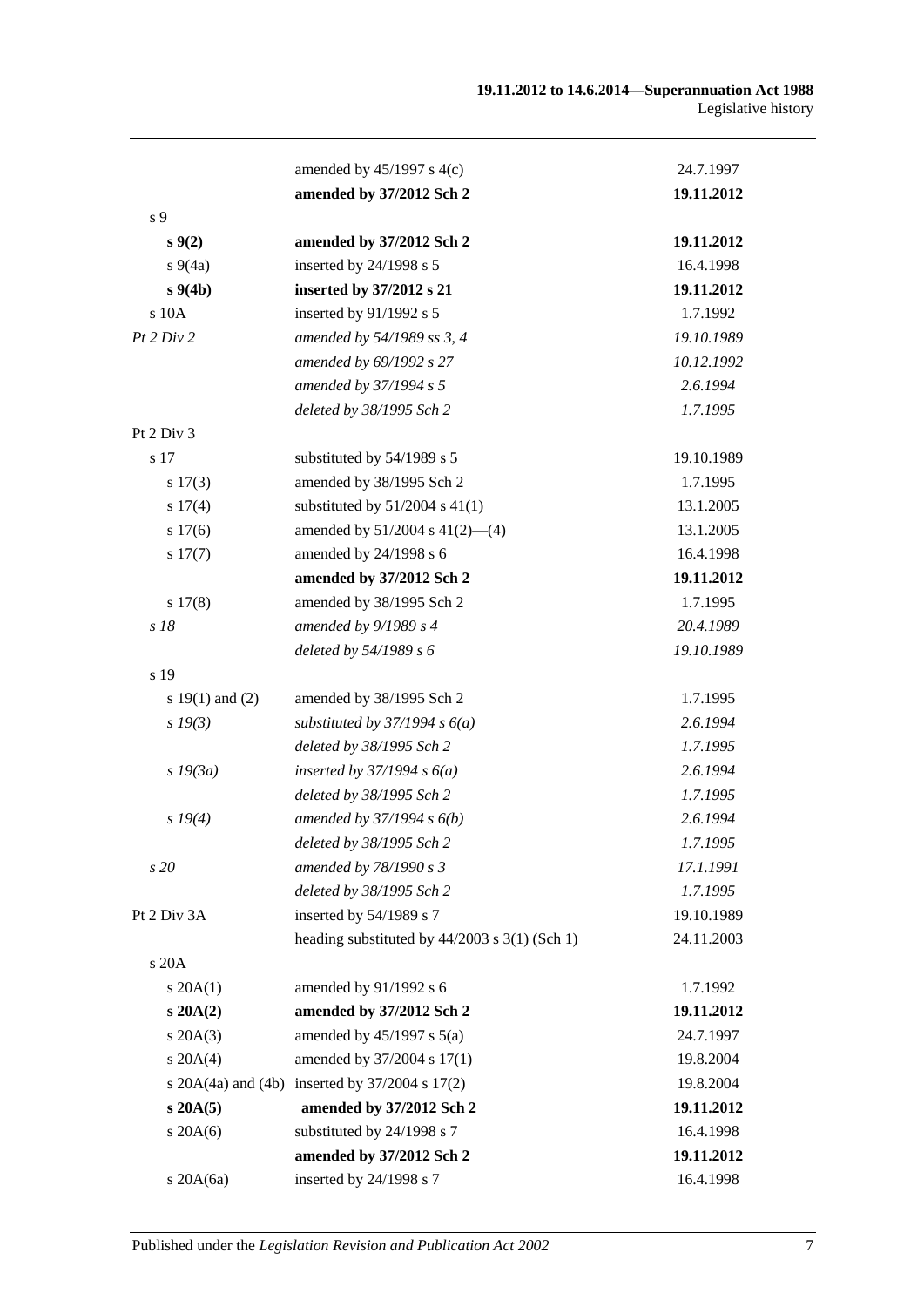#### **Superannuation Act 1988—19.11.2012 to 14.6.2014** Legislative history

| $s \, 20A(7)$         | inserted by $45/1997$ s $5(b)$                                  | 24.7.1997  |
|-----------------------|-----------------------------------------------------------------|------------|
| s 20ABA               | inserted by 51/2004 s 42                                        | 13.1.2005  |
|                       | amended by 37/2012 Sch 2                                        | 19.11.2012 |
| s 20AB                | inserted by 91/1992 s 7                                         | 1.7.1992   |
| Pt 2 Div 3B           | inserted by 54/1989 s 7                                         | 19.10.1989 |
|                       | heading substituted by $44/2003$ s $3(1)$ (Sch 1)               | 24.11.2003 |
| s 20B                 |                                                                 |            |
| $s$ 20 $B(1)$         | amended by $24/1998$ s $8(a)$                                   | 16.4.1998  |
|                       | amended by 49/2003 s 28                                         | 18.12.2003 |
|                       | amended by 37/2012 Sch 2                                        | 19.11.2012 |
| $s$ 20B $(2)$         | amended by $24/1998$ s $8(b)$                                   | 16.4.1998  |
|                       | amended by 41/2000 s 5                                          | 17.8.2000  |
|                       | amended by 37/2012 Sch 2                                        | 19.11.2012 |
| $s$ 20B $(3)$         | inserted by 51/2004 s 43                                        | 13.1.2005  |
| $s \ 20B(4)$          | inserted by 5/2006 s 4                                          | 23.6.2006  |
| Pt 2 Div 4            |                                                                 |            |
| s 21                  |                                                                 |            |
| $s \, 2l(2)$ and (3)  | deleted by 38/1995 Sch 2                                        | 1.7.1995   |
| $s \ 21(4)$           | amended by 78/1990 s 4                                          | 17.1.1991  |
|                       | substituted by 69/1992 s 28                                     | 10.12.1992 |
|                       | amended by 41/2000 s 6                                          | 17.8.2000  |
| $s \, 21(4a)$         | inserted by 69/1992 s 28                                        | 10.12.1992 |
| Pt <sub>3</sub>       |                                                                 |            |
| s <sub>22</sub>       |                                                                 |            |
| $s\,22(1)$            | amended by 54/1989 s 10 (Sch)                                   | 19.10.1989 |
| $s\,22(5)$            | substituted by $91/1992$ s $8(a)$                               | 1.7.1992   |
|                       | amended by 37/2012 Sch 2                                        | 19.11.2012 |
| s22(5a)               | inserted by $91/1992$ s $8(b)$                                  | 10.12.1992 |
| $s\,22(6)$            | amended by 78/1990 s 5                                          | 17.1.1991  |
| $s\,22(7)$            | substituted by $91/1992$ s 8(c)                                 | 10.12.1992 |
| $s\ 22(8)$            | amended by 54/1989 s 10 (Sch)                                   | 19.10.1989 |
| $s\,22(9)$            | inserted by $91/1992$ s $8(d)$                                  | 1.7.1992   |
| $s\,22(10)$           | inserted by 46/1994 s 5                                         | 3.5.1994   |
|                       | amended by $46/1994$ s $8(a)$ as substituted by<br>57/1994 s 3  | 21.10.1994 |
| s $22(11)$ and $(12)$ | inserted by 46/1994 s 5                                         | 3.5.1994   |
| $s\,22(13)$           | inserted by $46/1994$ s $8(b)$ as substituted by<br>57/1994 s 3 | 21.10.1994 |
|                       | amended by 37/2012 Sch 2                                        | 19.11.2012 |
| $s\,22(14)$           | inserted by 9/1997 s 2                                          | 20.3.1997  |
|                       | amended by 36/1999 Sch 3 (Pt 3 cl 3(a))                         | 1.12.1999  |
| s $22(15)$ and $(16)$ | inserted by 9/1997 s 2                                          | 20.3.1997  |
| s $22(17)$ and $(18)$ | inserted by 9/1997 s 2                                          | 20.3.1997  |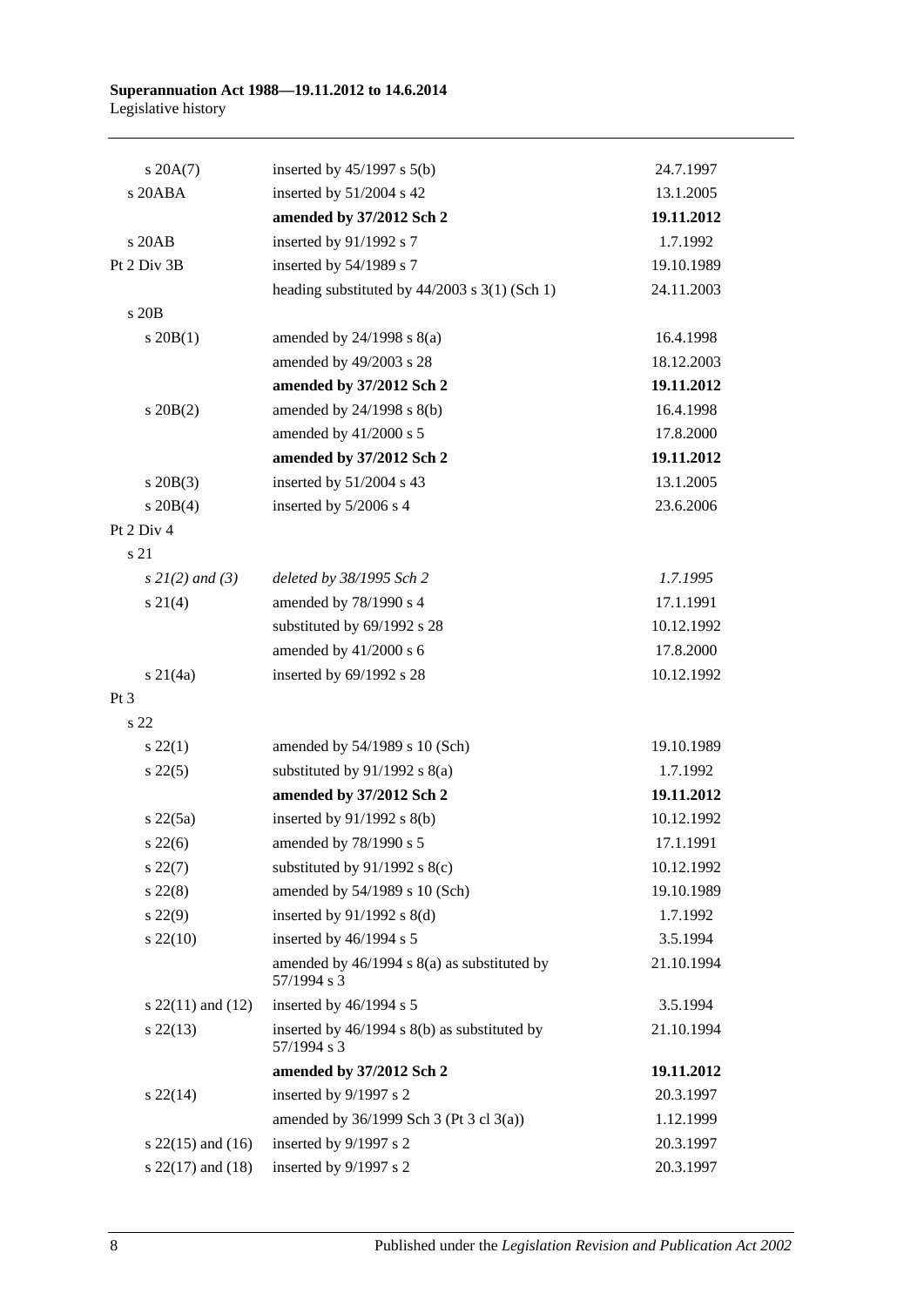|                                         | amended by $36/1999$ Sch 3 (Pt 3 cl 3(a)) | 1.12.1999  |
|-----------------------------------------|-------------------------------------------|------------|
| $s\,22(19)$                             | inserted by 9/1997 s 2                    | 20.3.1997  |
| <b>ETSA</b><br>superannuation<br>scheme | deleted by $36/1999$ Sch 3 (Pt 3 cl 3(b)) | 1.12.1999  |
| s 23                                    |                                           |            |
| $s\,23(1)$                              | amended by 54/1989 s 10 (Sch)             | 19.10.1989 |
| $s\,23(2)$                              | amended by 54/1989 s 10 (Sch)             | 19.10.1989 |
|                                         | amended by $24/1998$ s $9(a)$             | 16.4.1998  |
|                                         | amended by $41/2000$ s $7(a)$             | 17.8.2000  |
| s $23(2a)$ — $(2b)$                     | inserted by $41/2000$ s $7(b)$            | 17.8.2000  |
| $s\,23(3)$                              | amended by $91/1992$ s $9(a)$             | 1.7.1992   |
| $s\,23(3a)$                             | inserted by $91/1992$ s $9(b)$            | 1.7.1992   |
|                                         | amended by 37/2012 Sch 2                  | 19.11.2012 |
| $s\,23(4)$                              | amended by 78/1990 s 6                    | 17.1.1991  |
|                                         | amended by 24/1998 s 9(b)                 | 16.4.1998  |
| $s\,23(6)$                              | amended by $37/1994$ s $7(a)$             | 2.6.1994   |
|                                         | amended by $24/1998$ s $9(c)$             | 16.4.1998  |
| $s\,23(6a)$                             | inserted by $37/1994$ s $7(b)$            | 2.6.1994   |
|                                         | amended by 37/2012 Sch 2                  | 19.11.2012 |
| $s\,23(7)$                              | amended by 9/1989 s 5                     | 20.4.1989  |
|                                         | amended by 54/1989 s 10 (Sch)             | 19.10.1989 |
|                                         | substituted by $24/1998$ s $9(d)$         | 16.4.1998  |
| s 24                                    |                                           |            |
| $s\,24(1)$                              | amended by 54/1989 s 10 (Sch)             | 19.10.1989 |
| $s\,24(3)$                              | amended by 37/2012 Sch 2                  | 19.11.2012 |
| $s\,24(4)$                              | amended by 78/1990 s 7                    | 17.1.1991  |
| s <sub>25</sub>                         |                                           |            |
| s 25(2)                                 | substituted by 78/1990 s 8                | 17.1.1991  |
| Pt 4                                    |                                           |            |
| s26A                                    | inserted by 4/2008 s 10                   | 1.7.2008   |
| s 27                                    |                                           |            |
| $s\,27(1)$                              | amended by 54/1989 s 10 (Sch)             | 19.10.1989 |
| $s\,27(2)$                              | substituted by 91/1992 s 10               | 1.7.1992   |
| $s\,27(4)$                              | inserted by 97/1995 s 4                   | 14.12.1995 |
| s 28                                    |                                           |            |
| $s\,28(1)$                              | amended by 54/1989 s 10 (Sch)             | 19.10.1989 |
|                                         | amended by 45/1997 s 6                    | 24.7.1997  |
| $s 28(1a)$ and $(1b)$                   | inserted by 78/1990 s 9                   | 17.1.1991  |
| $s\,28(1c)$                             | inserted by $91/1992$ s $11(a)$           | 1.7.1992   |
|                                         | amended by $24/1998$ s $10(a)$            | 16.4.1998  |
|                                         | amended by $21/2003$ s $8(a)$             | 17.8.2003  |
|                                         | amended by 37/2012 Sch 2                  | 19.11.2012 |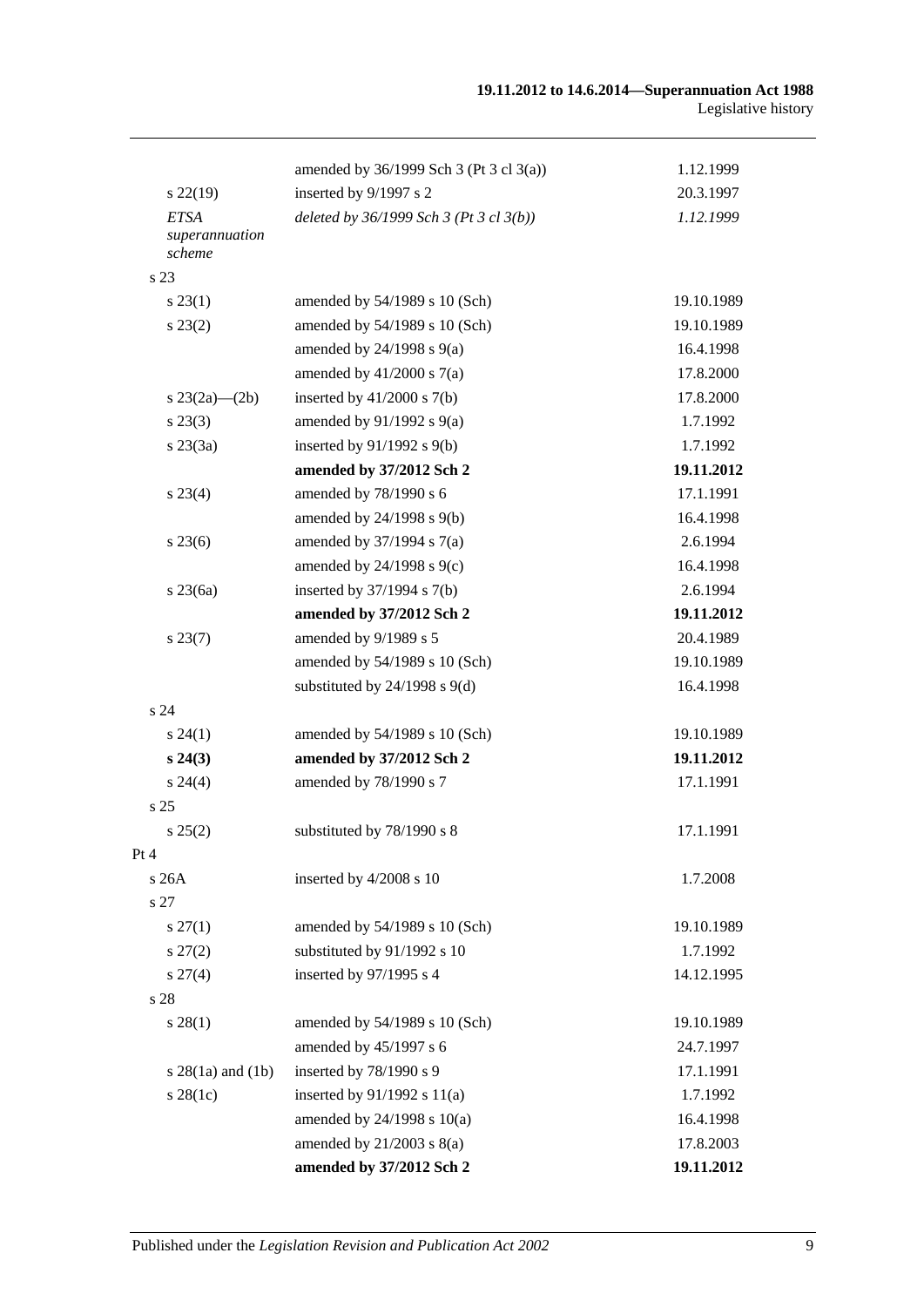| $s \, 28(1d)$         | inserted by $91/1992$ s $11(a)$                  | 1.7.1992   |
|-----------------------|--------------------------------------------------|------------|
|                       | amended by $37/1994$ s $8(a)$                    | 2.6.1994   |
| $s\,28(1e)$           | inserted by $37/1994$ s $8(b)$                   | 2.6.1994   |
| $s \, 28(1f)$         | inserted by $37/1994$ s $8(b)$                   | 2.6.1994   |
|                       | substituted by $24/1998$ s $10(b)$               | 16.4.1998  |
| $s\,28(2)$            | amended by 54/1989 s 10 (Sch)                    | 19.10.1989 |
|                       | amended by 24/1998 s 10(c)                       | 16.4.1998  |
|                       | amended by $21/2003$ s $8(b)$                    | 17.8.2003  |
|                       | amended by 37/2012 Sch 2                         | 19.11.2012 |
| $s\,28(3)$            | amended by 54/1989 s 10 (Sch)                    | 19.10.1989 |
| $s\ 28(4)$            | substituted by 67/1991 s 3                       | 19.12.1991 |
|                       | substituted by $91/1992$ s $11(b)$               | 1.7.1992   |
| $\mathbf{X}$          | amended by 37/2012 Sch 2                         | 19.11.2012 |
| $s\,28(5)$            | amended by 54/1989 s 10 (Sch)                    | 19.10.1989 |
|                       | amended by 91/1992 s 11(c)                       | 1.7.1992   |
|                       | amended by 37/2012 Sch 2                         | 19.11.2012 |
| $s\,28(6)$            | amended by 54/1989 s 10 (Sch)                    | 19.10.1989 |
|                       | deleted by $91/1992 s 11(d)$                     | 1.7.1992   |
| $s\,28(7)$            | amended by 24/1998 s 10(d)                       | 16.4.1998  |
| $s\,28(8)$            | inserted by 97/1995 s 5                          | 14.12.1995 |
| s 28A                 | inserted by $44/1993$ s 3                        | 27.5.1993  |
| s 28A(1)              | amended by $4/2008$ s $11(1)$                    | 1.7.2008   |
| $s$ 28A $(1a)$        | inserted by $4/2008$ s $11(2)$                   | 1.7.2008   |
| s 28A(2)              | amended by $4/2008$ s $11(3)$                    | 1.7.2008   |
| s 28A(3)              | substituted by 57/1999 s 3                       | 1.7.1999   |
|                       | s $28A(3a)$ and $(3b)$ inserted by $57/1999$ s 3 | 1.7.1999   |
| $s$ 28A $(3c)$        | inserted by 57/1999 s 3                          | 1.7.1999   |
|                       | amended by 21/2003 s 9                           | 17.8.2003  |
|                       | s $28A(3d)$ and $(3e)$ inserted by $57/1999$ s 3 | 1.7.1999   |
| s 28B                 | inserted by $97/1995$ s 6                        | 14.12.1995 |
| s 28B(4)              | amended by 37/2012 Sch 2                         | 19.11.2012 |
| s 28C                 | inserted by 97/1995 s 6                          | 14.12.1995 |
| $s$ 28C(4) and (5)    | amended by 37/2012 Sch 2                         | 19.11.2012 |
| s 29                  |                                                  |            |
| $s\,29(1)$            | amended by 24/1998 s 11(a)                       | 16.4.1998  |
|                       | amended by 37/2012 Sch 2                         | 19.11.2012 |
| s $29(1a)$ and $(1b)$ | inserted by $24/1998$ s $11(b)$                  | 16.4.1998  |
| $s\,29(2)$            | amended by 54/1989 s 10 (Sch)                    | 19.10.1989 |
|                       | amended by 91/1992 s 12(a)                       | 1.7.1992   |
| s 29(3)               | amended by 54/1989 s 10 (Sch)                    | 19.10.1989 |
|                       | deleted by 91/1992 s 12(b)                       | 1.7.1992   |
| $s 29(4)$ and $(5)$   | amended by 37/2012 Sch 2                         | 19.11.2012 |
|                       |                                                  |            |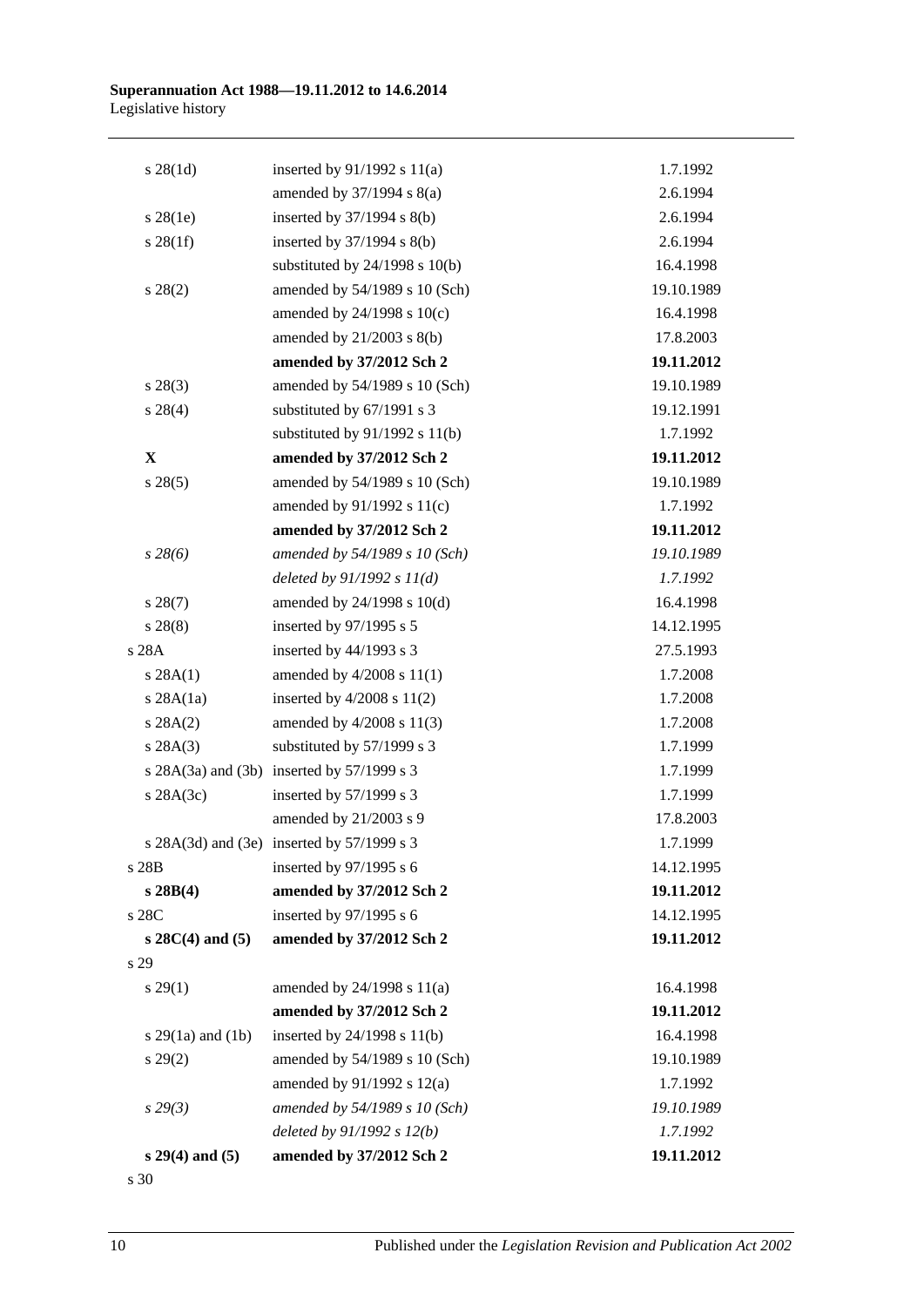| $s \ 30(3)$       | amended by 9/1989 s 6              | 20.4.1989  |
|-------------------|------------------------------------|------------|
| $s \ 30(8)$       | amended by 54/1989 s 10 (Sch)      | 19.10.1989 |
| s 30A             | inserted by 78/1990 s 10           | 17.1.1991  |
| s30A(1)           | amended by 37/2012 Sch 2           | 19.11.2012 |
| s 31              |                                    |            |
| $s \, 31(1)$      | amended by 54/1989 s 10 (Sch)      | 19.10.1989 |
|                   | substituted by $37/1994$ s $9(a)$  | 2.6.1994   |
| $s \, 31(2)$      | amended by 91/1992 s 13(a)         | 1.7.1992   |
| A                 | amended by 78/1990 s 11(a)         | 17.1.1991  |
|                   | amended by 67/1991 s 4             | 19.12.1991 |
| Pn                | inserted by 91/1992 s 13(b)        | 1.7.1992   |
| $\mathbf{X}$      | amended by 37/2012 Sch 2           | 19.11.2012 |
| $\mathbf M$       | inserted by $91/1992$ s $13(c)$    | 1.7.1992   |
|                   | amended by 37/2012 Sch 2           | 19.11.2012 |
| $s \frac{31}{2a}$ | inserted by $78/1990$ s $11(b)$    | 17.1.1991  |
| $s \, 31(2b)$     | inserted by $37/1994$ s $9(b)$     | 2.6.1994   |
|                   | amended by 24/1998 s 12            | 16.4.1998  |
| s $31(2c)$        | inserted by $37/1994$ s $9(b)$     | 2.6.1994   |
| $s \ 31(3)$       | substituted by $78/1990$ s $11(c)$ | 17.1.1991  |
|                   | amended by 45/1997 s 7             | 24.7.1997  |
| $s \ 31(4)$       | substituted by $78/1990$ s $11(c)$ | 17.1.1991  |
|                   | amended by 37/2012 Sch 2           | 19.11.2012 |
| s 32              |                                    |            |
| $s \, 32(1)$      | amended by $67/1991$ s $5(a)$      | 19.12.1991 |
|                   | amended by 37/2012 Sch 2           | 19.11.2012 |
| $s \, 32(2)$      | amended by 54/1989 s 10 (Sch)      | 19.10.1989 |
|                   | amended by 91/1992 s 14(a)         | 1.7.1992   |
| A                 | amended by 67/1991 s 5(b)          | 19.12.1991 |
| X                 | amended by 37/2012 Sch 2           | 19.11.2012 |
| Pn                | inserted by 91/1992 s 14(b)        | 1.7.1992   |
| $\mathbf M$       | inserted by 91/1992 s 14(b)        | 1.7.1992   |
|                   | amended by 37/2012 Sch 2           | 19.11.2012 |
| $s \frac{32}{2a}$ | inserted by 49/2003 s 29           | 18.12.2003 |
| $s\,32(3)$        | amended by 37/2012 Sch 2           | 19.11.2012 |
| A                 | amended by $67/1991$ s $5(c)$      | 19.12.1991 |
| $s \frac{32}{3a}$ | inserted by $67/1991$ s $5(d)$     | 19.12.1991 |
|                   | substituted by $91/1992$ s $14(c)$ | 1.7.1992   |
|                   | amended by 24/1998 s 13            | 16.4.1998  |
|                   | amended by 37/2012 Sch 2           | 19.11.2012 |
| M                 | amended by 37/2012 Sch 2           | 19.11.2012 |
| $s \, 32(5)$      | amended by 54/1989 s 10 (Sch)      | 19.10.1989 |
|                   | amended by $67/1991$ s $5(e)$      | 19.12.1991 |
|                   | amended by 91/1992 s 14(d)         | 1.7.1992   |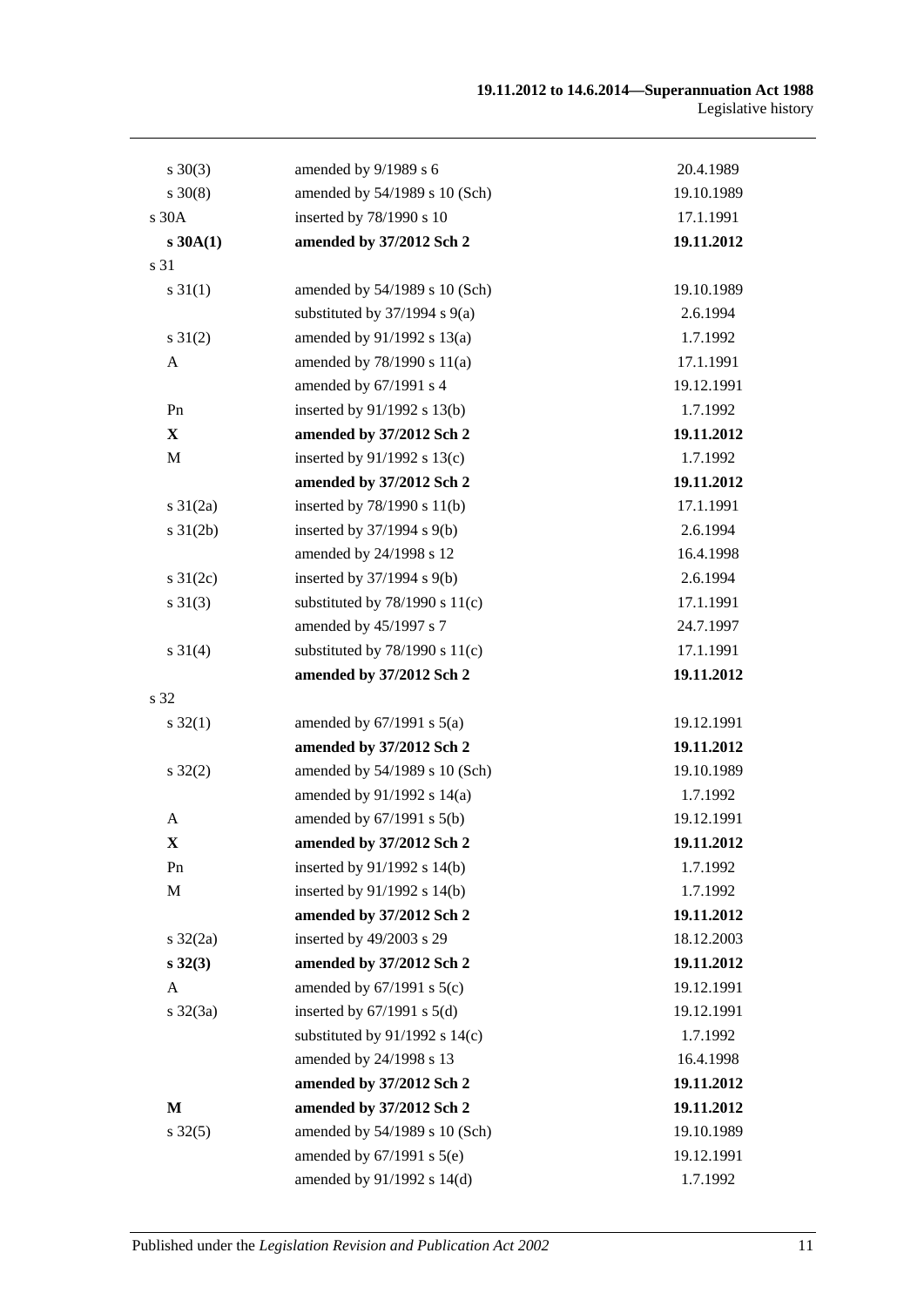| $s$ 32 $A$           | inserted by 91/1992 s 15         | 1.7.1992   |
|----------------------|----------------------------------|------------|
| $s \, 32A(2)$        | amended by 24/1998 s 14          | 16.4.1998  |
|                      | amended by 37/2012 Sch 2         | 19.11.2012 |
| s $32A(3)$ , (7) and | amended by 37/2012 Sch 2         | 19.11.2012 |
| (8)                  |                                  |            |
| ss 32B-32D           | inserted by 37/2004 s 18         | 18.9.2004  |
| $Pt\,5$              |                                  |            |
| s 33A                | inserted by 4/2008 s 12          | 1.7.2008   |
| s 34                 | amended by 9/1989 s 7            | 20.4.1989  |
|                      | amended by 54/1989 s 10 (Sch)    | 19.10.1989 |
|                      | amended by 69/1992 s 29          | 10.12.1992 |
|                      | substituted by 91/1992 s 16      | 1.7.1992   |
| $s \; 34(1)$         | amended by $41/2000$ s $8(a)$    | 17.8.2000  |
| n                    | amended by 45/1997 s 8           | 1.7.1992   |
| $s \; 34(2)$         | amended by 34/2000 s 8(b)        | 1.6.2000   |
| B                    | amended by 37/1994 s 10(a)       | 2.6.1994   |
| $\mathbf n$          | amended by 45/1997 s 8           | 1.7.1992   |
| $s \, 34(5)$         | inserted by 37/1994 s 10(b)      | 2.6.1994   |
| $s \frac{34(6)}{2}$  | inserted by $37/1994$ s $10(b)$  | 2.6.1994   |
|                      | amended by 24/1998 s 15          | 16.4.1998  |
| $s \frac{34(7)}{2}$  | inserted by 97/1995 s 7          | 14.12.1995 |
| s 35                 |                                  |            |
| $s \, 35(1)$         | amended by 91/1992 s 17(a)       | 1.7.1992   |
|                      | amended by 37/2012 Sch 2         | 19.11.2012 |
| $s \, 35(2)$         |                                  |            |
| A                    | amended by $67/1991$ s $6(a)$    | 19.12.1991 |
| $s \frac{35(2a)}{2}$ | inserted by $67/1991$ s $6(b)$   | 19.12.1991 |
| $s \; 35(2b)$        | inserted by $91/1992$ s $17(b)$  | 1.7.1992   |
| $s \; 35(4)$         | amended by 91/1992 s 17(c)       | 1.7.1992   |
|                      | amended by 37/1994 s 11(a)       | 2.6.1994   |
|                      | amended by 37/2012 Sch 2         | 19.11.2012 |
| $s \, 35(5)$         | amended by 54/1989 s 10 (Sch)    | 19.10.1989 |
|                      | amended by 91/1992 s 17(d)       | 1.7.1992   |
| Pn                   | inserted by $91/1992$ s $17(e)$  | 1.7.1992   |
| <b>FS</b>            | inserted by $91/1992$ s $17(e)$  | 1.7.1992   |
| M                    | inserted by $91/1992$ s $17(e)$  | 1.7.1992   |
| $s \; 35(6)$         | inserted by 37/1994 s 11(b)      | 2.6.1994   |
| s 36                 |                                  |            |
| $s \; 36(1)$         | substituted by $9/1989$ s $8(a)$ | 20.4.1989  |
| $s \; 36(3)$         | amended by $9/1989$ s $8(b)$     | 20.4.1989  |
| $s \; 36(8)$         | amended by 54/1989 s 10 (Sch)    | 19.10.1989 |
| s 36A                | inserted by 78/1990 s 12         | 17.1.1991  |
| s 36A(1)             | amended by 37/2012 Sch 2         | 19.11.2012 |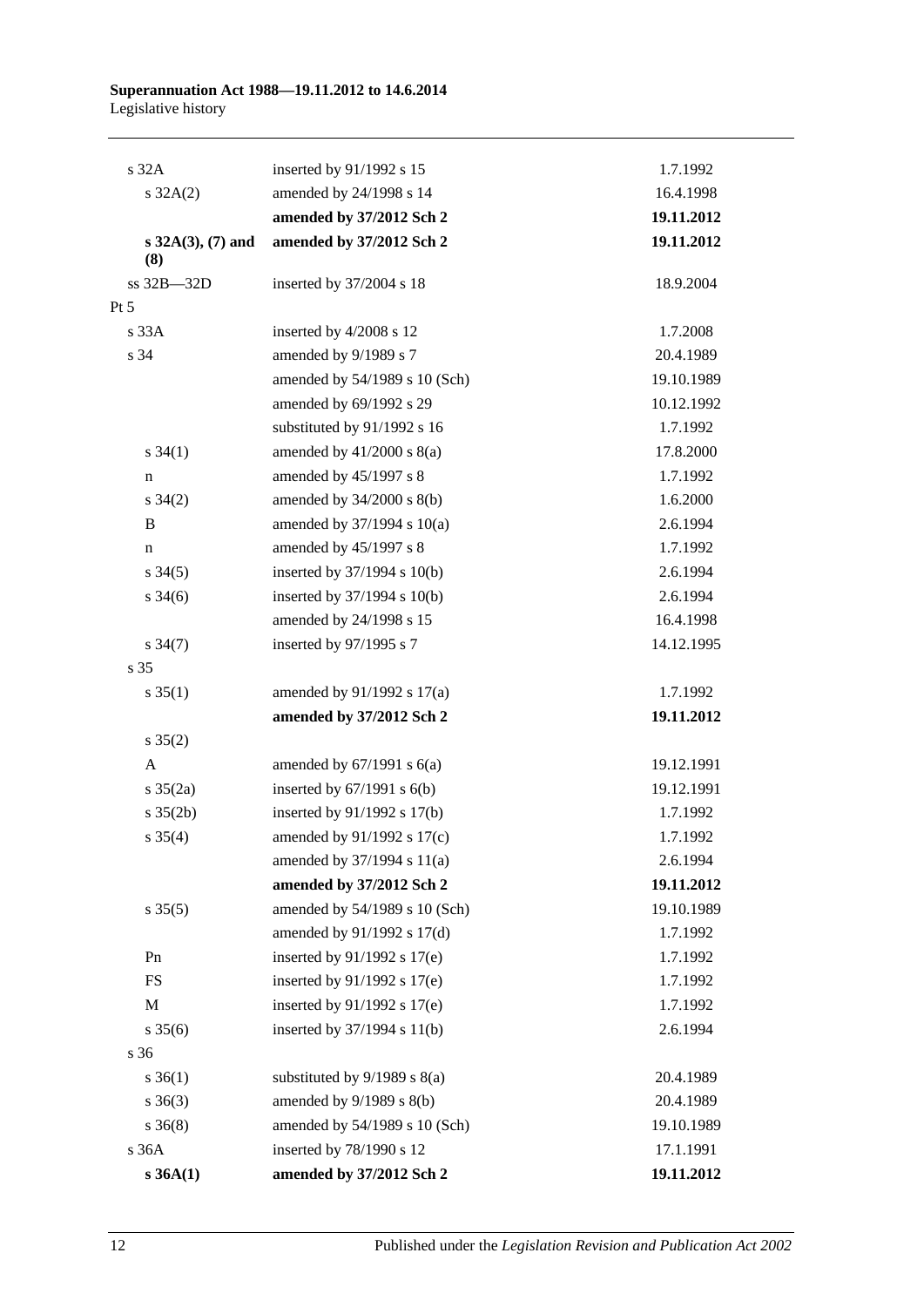| s 37                  |                                    |            |
|-----------------------|------------------------------------|------------|
| $s \frac{37(1)}{2}$   | substituted by $37/1994$ s $12(a)$ | 2.6.1994   |
| $s \frac{37(2)}{2}$   | amended by $67/1991$ s $7(a)$      | 19.12.1991 |
|                       | substituted by 91/1992 s 18        | 1.7.1992   |
| $s \frac{37}{2a}$     | inserted by $67/1991$ s $7(b)$     | 19.12.1991 |
| $s \frac{37(3a)}{2}$  | inserted by 37/1994 s 12(b)        | 2.6.1994   |
|                       | amended by 24/1998 s 16            | 16.4.1998  |
| s $37(3b)$ and $(3c)$ | inserted by 37/1994 s 12(b)        | 2.6.1994   |
| $s \frac{37(4)}{2}$   | substituted by 78/1990 s 13        | 17.1.1991  |
| $s \frac{37(5)}{2}$   | substituted by 78/1990 s 13        | 17.1.1991  |
|                       | amended by 37/2012 Sch 2           | 19.11.2012 |
| s 38                  |                                    |            |
| $s \ 38(1)$           | amended by $67/1991$ s $8(a)$      | 19.12.1991 |
|                       | amended by $12/1993$ s $9(a)$      | 19.12.1991 |
|                       | amended by $45/1997$ s $9(a)$      | 24.7.1997  |
|                       | amended by 43/2006 s 208(1)        | 1.6.2007   |
|                       | amended by 37/2012 Sch 2           | 19.11.2012 |
| $s\,38(1a)$           | inserted by $45/1997 s 9(b)$       | 24.7.1997  |
|                       | amended by 13/2003 s 13            | 3.7.2003   |
|                       | deleted by 43/2006 s 208(2)        | 1.6.2007   |
| $s \, 38(1b)$         | inserted by 49/2003 s 30           | 18.12.2003 |
| $s \, 38(2)$          | amended by 37/2012 Sch 2           | 19.11.2012 |
| $s \ 38(4)$           | amended by 54/1989 s 10 (Sch)      | 19.10.1989 |
|                       | amended by 67/1991 s 8(b), (c)     | 19.12.1991 |
|                       | amended by 37/1994 s 13            | 2.6.1994   |
|                       | amended by 37/2012 Sch 2           | 19.11.2012 |
| $s \, 38(6)$          | inserted by $67/1991$ s $8(d)$     | 19.12.1991 |
|                       | amended by 24/1998 s 17            | 16.4.1998  |
|                       | amended by 37/2012 Sch 2           | 19.11.2012 |
| $s \, 38(7)$          | inserted by $67/1991$ s $8(d)$     | 19.12.1991 |
|                       | amended by 91/1992 s 19(a)         | 1.7.1992   |
|                       | amended by 12/1993 s 9(b)          | 19.12.1991 |
|                       | amended by 37/2012 Sch 2           | 19.11.2012 |
| X                     | substituted by $91/1992$ s $19(b)$ | 1.7.1992   |
| Pn                    | inserted by 91/1992 s 19(b)        | 1.7.1992   |
| $\mathbf M$           | inserted by 91/1992 s 19(b)        | 1.7.1992   |
| s 39                  |                                    |            |
| $s \, 39(1)$          | amended by 54/1989 s 10 (Sch)      | 19.10.1989 |
|                       | amended by 78/1990 s 14(a)         | 17.1.1991  |
|                       | amended by 37/1994 s 14(a)         | 2.6.1994   |
| s $39(1a)$ and $(1b)$ | inserted by 78/1990 s 14(b)        | 17.1.1991  |
| s $39(1c)$            | inserted by $91/1992$ s $20(a)$    | 1.7.1992   |
|                       | amended by 24/1998 s 18(a), (b)    | 16.4.1998  |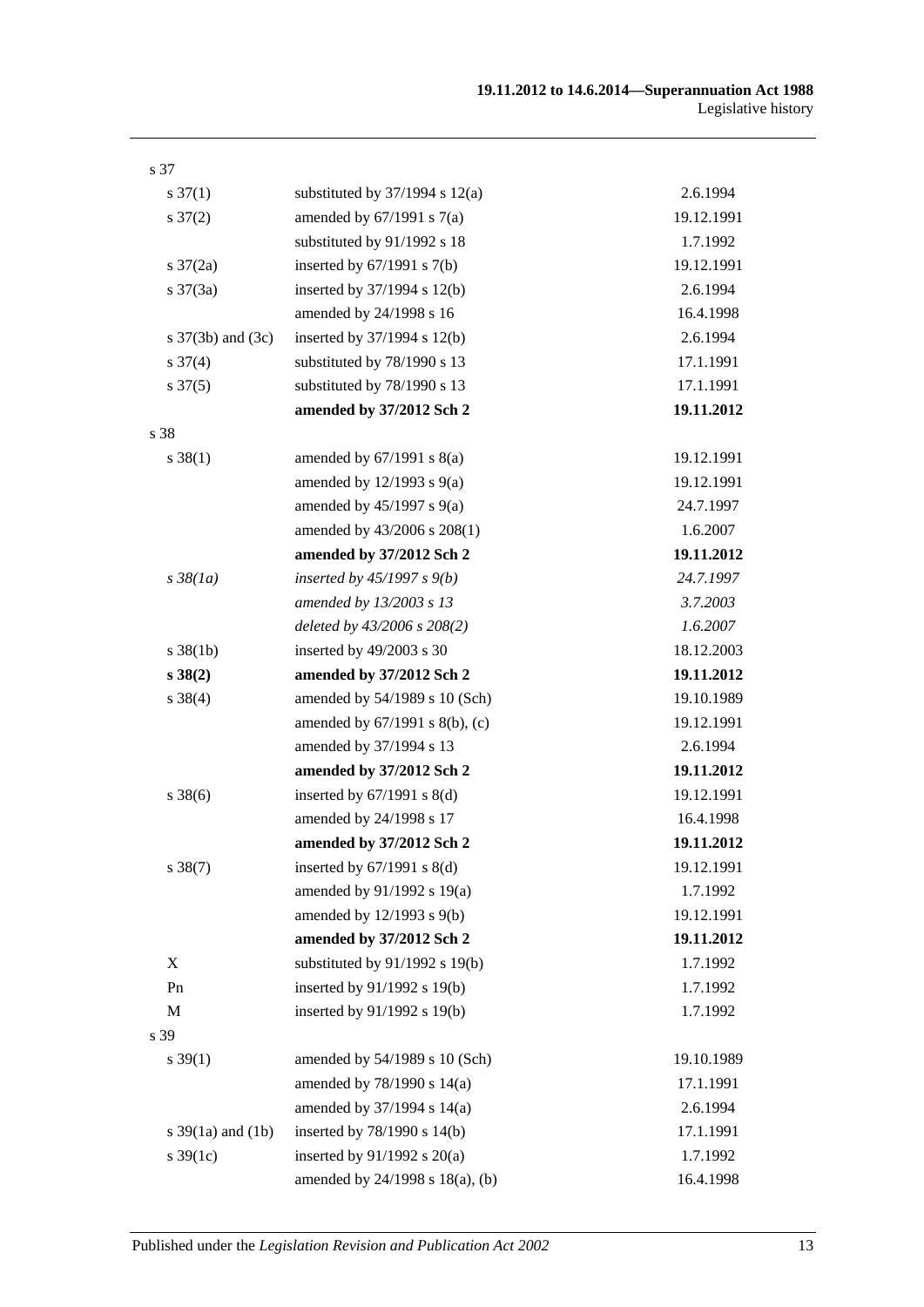|                       | amended by 21/2003 s 10(a)                                            | 17.8.2003  |
|-----------------------|-----------------------------------------------------------------------|------------|
|                       | (a)—(d) redesignated as (b)—(e) by $24/1998$<br>s 18(a)               | 16.4.1998  |
|                       | amended by 37/2012 Sch 2                                              | 19.11.2012 |
| $s \, 39(1d)$         | inserted by $91/1992$ s $20(a)$                                       | 1.7.1992   |
|                       | amended by 37/1994 s 14(b), (c)                                       | 2.6.1994   |
| $s \frac{39(1da)}{2}$ | inserted by 37/1994 s 14(d)                                           | 2.6.1994   |
| $s \frac{39(1db)}{2}$ | inserted by $37/1994$ s $14(d)$                                       | 2.6.1994   |
|                       | substituted by $24/1998$ s $18(c)$                                    | 16.4.1998  |
| $s\,39(1e)$           | inserted by $91/1992$ s $20(a)$                                       | 1.7.1992   |
|                       | deleted by $24/1998 s 18(d)$                                          | 16.4.1998  |
| $s \, 39(2)$          | amended by 78/1990 s 14(c)                                            | 17.1.1991  |
|                       | amended by $24/1998$ s $18(e)$                                        | 16.4.1998  |
|                       | amended by 21/2003 s 10(b)                                            | 17.8.2003  |
|                       | amended by 37/2012 Sch 2                                              | 19.11.2012 |
| $s \ 39(3)$           | amended by 54/1989 s 10 (Sch)                                         | 19.10.1989 |
|                       | amended by 91/1992 s 20(b)                                            | 1.7.1992   |
| $s \, 39(4)$          | amended by 54/1989 s 10 (Sch)                                         | 19.10.1989 |
|                       | amended by 37/1994 s 14(e)                                            | 2.6.1994   |
| $s \, 39(5)$          | amended by 54/1989 s 10 (Sch)                                         | 19.10.1989 |
|                       | amended by $67/1991$ s $9(a)$                                         | 19.12.1991 |
|                       | amended by 24/1998 s 18(f)                                            | 16.4.1998  |
|                       | amended by $21/2003$ s $10(c)$                                        | 17.8.2003  |
|                       | amended by 37/2012 Sch 2                                              | 19.11.2012 |
| $s \, 39(6)$          | amended by $9/1989$ s $9(a)$                                          | 20.4.1989  |
|                       | amended by 54/1989 s 10 (Sch)                                         | 19.10.1989 |
|                       | amended by $24/1998$ s $18(g)$                                        | 16.4.1998  |
| $s \, 39(7)$          | amended by 54/1989 s 10 (Sch)                                         | 19.10.1989 |
|                       | amended by 91/1992 s 20(c), (d)                                       | 1.7.1992   |
|                       | substituted by $37/1994$ s $14(f)$                                    | 2.6.1994   |
|                       | amended by $41/2000$ s $9(a)$                                         | 17.8.2000  |
| M                     | substituted by $41/2000$ s $9(b)$                                     | 17.8.2000  |
| $\rm{NM}$             | amended by 45/1997 s 10                                               | 24.7.1997  |
|                       | substituted by $41/2000$ s $9(c)$                                     | 17.8.2000  |
| S                     | amended by $41/2000$ s $9(d)$                                         | 17.8.2000  |
| $s \frac{39(7a)}{2}$  | inserted by $41/2000$ s $9(e)$                                        | 17.8.2000  |
| prescribed age        | the prescribed age amended to read<br>prescribed age by 37/2012 Sch 2 | 19.11.2012 |
| $s \, 39(8)$          | amended by 54/1989 s 10 (Sch)                                         | 19.10.1989 |
|                       | amended by $37/1994$ s $14(g)$                                        | 2.6.1994   |
|                       | amended by 37/2012 Sch 2                                              | 19.11.2012 |
| $s \frac{39(8a)}{2}$  | inserted by $67/1991$ s $9(b)$                                        | 19.12.1991 |
| $s \, 39(8b)$         | inserted by $67/1991$ s $9(b)$                                        | 19.12.1991 |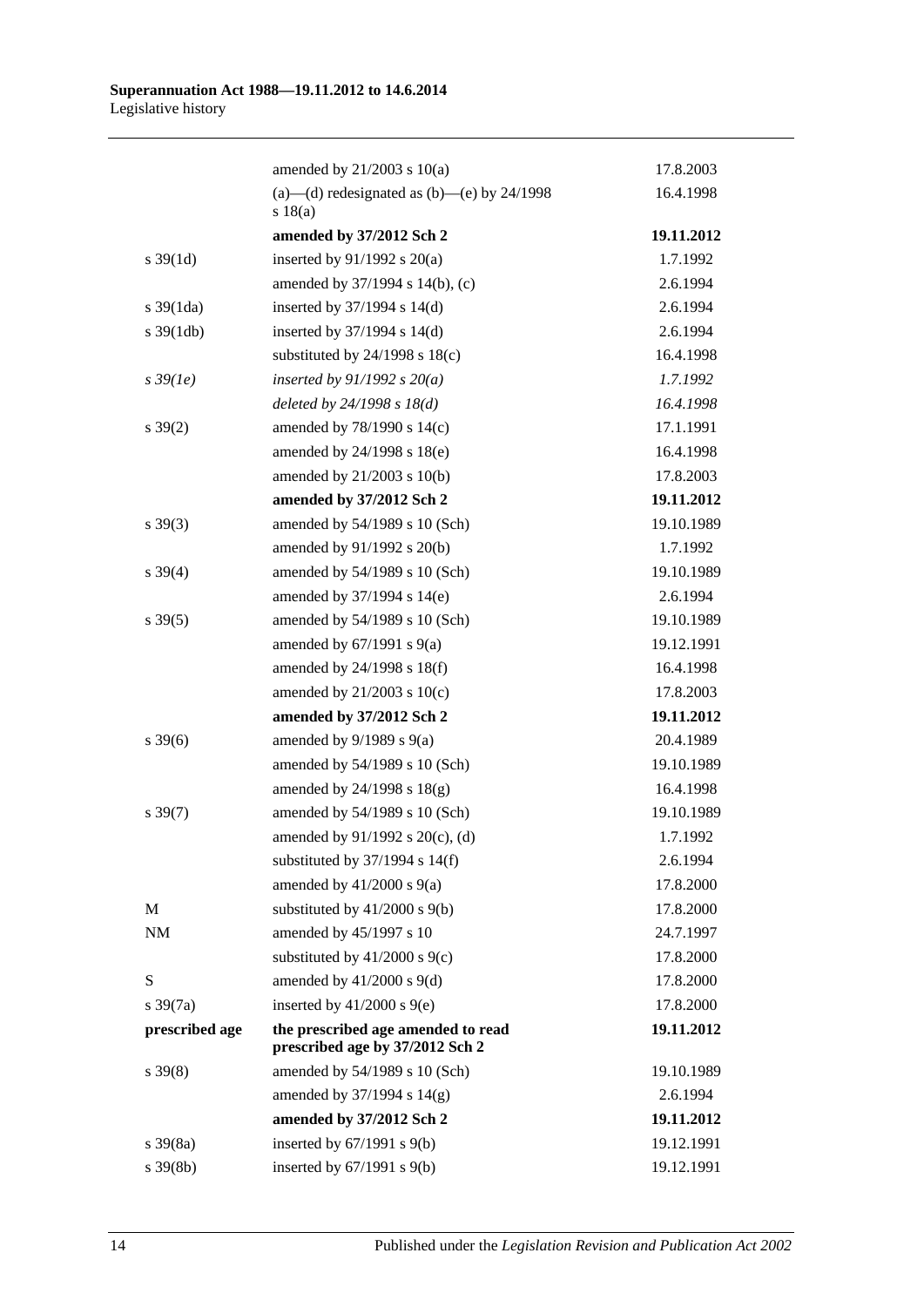|                        | amended by 91/1992 s 20(e)                      | 1.7.1992   |
|------------------------|-------------------------------------------------|------------|
| X                      | substituted by $91/1992$ s $20(f)$              | 1.7.1992   |
| Pn                     | inserted by $91/1992$ s $20(f)$                 | 1.7.1992   |
| $\mathbf M$            | inserted by $91/1992$ s $20(f)$                 | 1.7.1992   |
| $s \, 39(8c)$          | inserted by $91/1992$ s $20(g)$                 | 1.7.1992   |
|                        | amended by 37/1994 s 14(h)                      | 2.6.1994   |
| $s\,39(9)$             | inserted by $9/1989$ s $9(b)$                   | 1.7.1988   |
| $s \frac{39(10)}{2}$   | inserted by $37/1994$ s $14(i)$                 | 5.6.1994   |
|                        | s 39(10a) and (10b) inserted by 24/1998 s 18(h) | 1.7.1994   |
| $s \, 39(11)$          | inserted by 97/1995 s 8                         | 14.12.1995 |
| s 39A                  | inserted by $44/1993$ s 4                       | 27.5.1993  |
| $s \, 39A(1)$          | amended by 37/1994 s 15(a)                      | 2.6.1994   |
| $s \, 39A(2)$          | substituted by $37/1994$ s $15(b)$              | 2.6.1994   |
| $s \, 39A(3)$          | substituted by 57/1999 s 4                      | 1.7.1999   |
| s $39A(3a)$ (3c)       | inserted by 57/1999 s 4                         | 1.7.1999   |
| $s$ 39A $(3d)$         | inserted by 57/1999 s 4                         | 1.7.1999   |
|                        | amended by 21/2003 s 11                         | 17.8.2003  |
| s $39A(3e)$ — $(3g)$   | inserted by 57/1999 s 4                         | 1.7.1999   |
| s $39A(3h)$ and $(3i)$ | inserted by 4/2008 s 13                         | 1.7.2008   |
| $s \, 39A(4)$          | substituted by $37/1994$ s $15(c)$              | 2.6.1994   |
| s 39A(5)               | amended by 37/1994 s 15(d)                      | 2.6.1994   |
| s 39B                  | inserted by 97/1995 s 9                         | 14.12.1995 |
| $s$ 39B(4) and (5)     | amended by 37/2012 Sch 2                        | 19.11.2012 |
| s 39C                  | inserted by 97/1995 s 9                         | 14.12.1995 |
| $s \, 39C(4)$ and (7)  | amended by 37/2012 Sch 2                        | 19.11.2012 |
| $\sin 40$              |                                                 |            |
| $s\ 40(4)$             | inserted by 67/1991 s 10                        | 19.12.1991 |
| s 40A                  | inserted by 23/1999 s 6                         | 1.4.1999   |
| $s\,40A(2)$            | amended by 37/2004 s 19(1)                      | 19.8.2004  |
| $s\,40A(3)$            | amended by 37/2004 s 19(2)                      | 19.8.2004  |
|                        | amended by 37/2012 Sch 2                        | 19.11.2012 |
| $s\ 40A(4)$            | amended by 37/2004 s 19(3)                      | 19.8.2004  |
| $s\,40A(8)$            | deleted by 37/2004 s 19(4)                      | 19.8.2004  |
| s 40B                  | inserted by 4/2008 s 14                         | 1.7.2008   |
| s 42A                  | inserted by 41/2000 s 10                        | 17.8.2000  |
| s 43                   | amended by 78/1990 s 15                         | 17.1.1991  |
|                        | substituted by 67/1991 s 11                     | 19.12.1991 |
|                        | amended by 37/2012 Sch 2                        | 19.11.2012 |
| $s\,43A$               | inserted by $54/1989 s 8$                       | 19.10.1989 |
|                        | amended by 37/1994 s 16                         | 2.6.1994   |
|                        | substituted by 41/2000 s 11                     | 17.8.2000  |
|                        | deleted by 4/2008 s 15                          | 1.7.2008   |
| s 43AA                 | inserted by 41/2000 s 12                        | 17.8.2000  |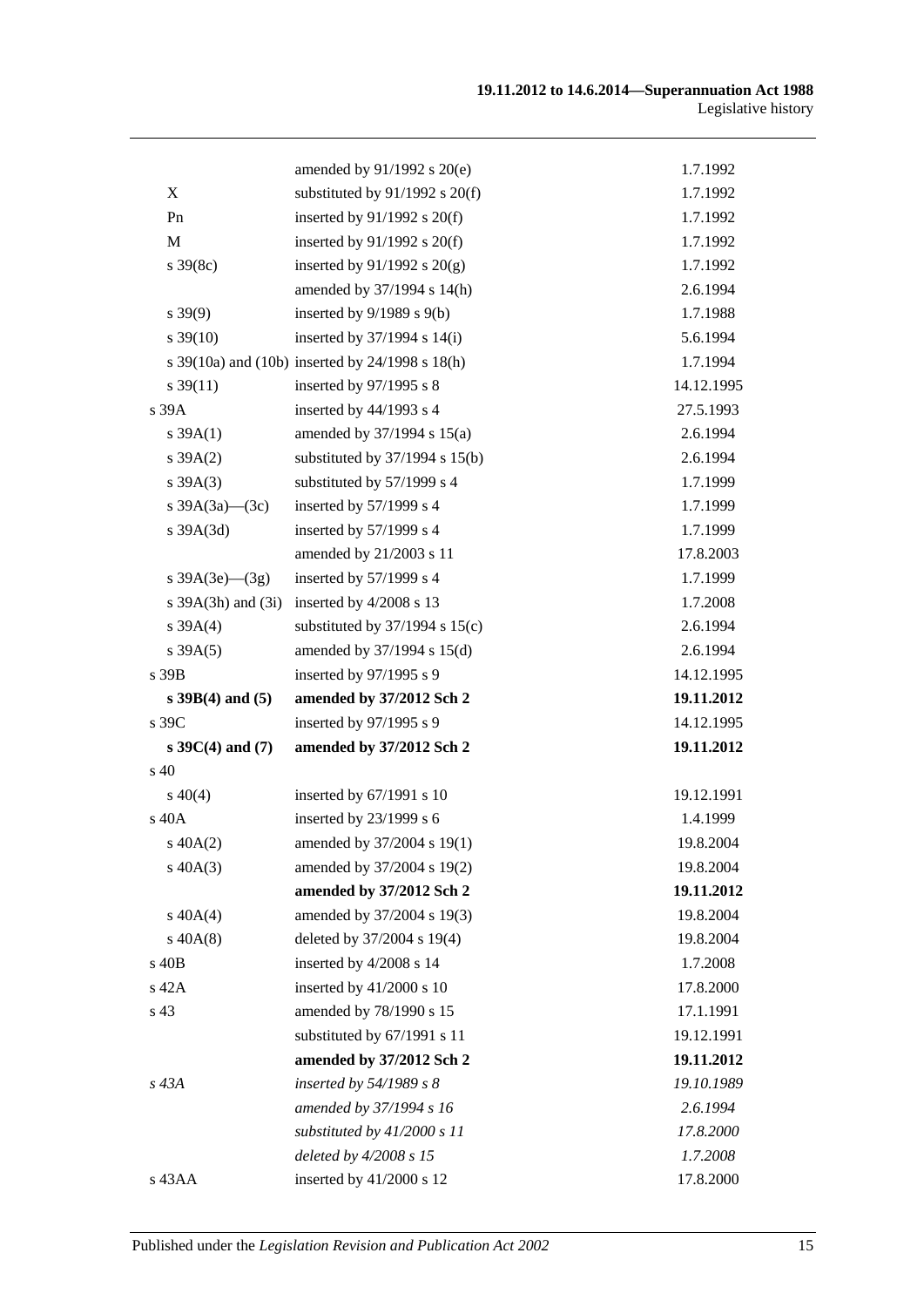| Pt 5A                                           | inserted by 49/2003 s 31                         | 18.12.2003 |
|-------------------------------------------------|--------------------------------------------------|------------|
| $s$ 43AB                                        | amended by 5/2006 s 5                            | 23.6.2006  |
| $s$ 43AC                                        |                                                  |            |
| <b>SIS Act</b>                                  | deleted by 37/2012 s 22                          | 19.11.2012 |
| Southern State<br>Superannuation<br><b>Fund</b> | deleted by 51/2004 s 44                          | 13.1.2005  |
| $s$ 43AF                                        |                                                  |            |
| $s\,43AF(6)$                                    | inserted by 4/2008 s 16                          | 1.7.2008   |
| s 43AG                                          | substituted by 51/2004 s 45                      | 13.1.2005  |
| $s$ 43AN                                        |                                                  |            |
| $s$ 43AN(2)                                     | amended by 37/2012 Sch 2                         | 19.11.2012 |
| Pt $6$                                          |                                                  |            |
| $s$ 43B                                         | inserted by 91/1992 s 21                         | 1.7.1992   |
| $s\,43B(1)$                                     | s 43B redesignated as s 43B(1) by 37/1994 s 17   | 2.6.1994   |
|                                                 | amended by 37/2012 Sch 2                         | 19.11.2012 |
| $s\ 43B(2)$                                     | inserted by 37/1994 s 17                         | 2.6.1994   |
|                                                 | amended by 37/2012 Sch 2                         | 19.11.2012 |
| s 44                                            |                                                  |            |
| $s\,44(1)$                                      | amended by 37/1994 s 18(a)                       | 2.6.1994   |
|                                                 | amended by 24/1998 s 19                          | 16.4.1998  |
|                                                 | amended by $4/2000$ s $9(1)$ (Sch 1 cl $41(a)$ ) | 1.6.2000   |
| $s\,44(2)$                                      | amended by 37/1994 s 18(b)                       | 2.6.1994   |
|                                                 | deleted by $4/2000 s 9(1)$ (Sch 1 cl $41(b)$ )   | 1.6.2000   |
| $s\,44(3)$                                      | deleted by $4/2000 s 9(1)$ (Sch 1 cl $41(c)$ )   | 1.6.2000   |
| $s\,44(4)$                                      | inserted by $37/1994$ s $18(c)$                  | 2.6.1994   |
|                                                 | amended by $4/2000$ s $9(1)$ (Sch 1 cl $41(d)$ ) | 1.6.2000   |
| s <sub>45</sub>                                 |                                                  |            |
| $s\,45(1)$                                      | amended by 9/1989 s 10                           | 20.4.1989  |
|                                                 | amended by $41/2000$ s $13(a)$ —(c)              | 1.7.1988   |
|                                                 | amended by 37/2004 s 20(1)-6)                    | 19.8.2004  |
|                                                 | (e) deleted by $37/2004$ s $20(3)$               | 19.8.2004  |
|                                                 | amended by 37/2012 Sch 2                         | 19.11.2012 |
| $s\,45(1aa)$                                    | inserted by 4/2008 s 17                          | 1.7.2008   |
| $s\,45(1a)$                                     | inserted by $24/1998$ s $20(a)$                  | 16.4.1998  |
|                                                 | substituted by $41/2000$ s $13(d)$               | 1.7.1988   |
|                                                 | amended by 37/2004 s 20(7)                       | 19.8.2004  |
| $s\,45(2)$                                      | amended by 24/1998 s 20(b)                       | 16.4.1998  |
|                                                 | amended by 41/2000 s 13(e)                       | 1.7.1988   |
|                                                 | (ba) deleted by 37/2004 s 20(8)                  | 19.8.2004  |
|                                                 | amended by 37/2012 Sch 2                         | 19.11.2012 |
| $s\,45(3)$                                      | amended by 37/2012 Sch 2                         | 19.11.2012 |
| $s\,45(4)$                                      | substituted by 67/1991 s 12                      | 19.12.1991 |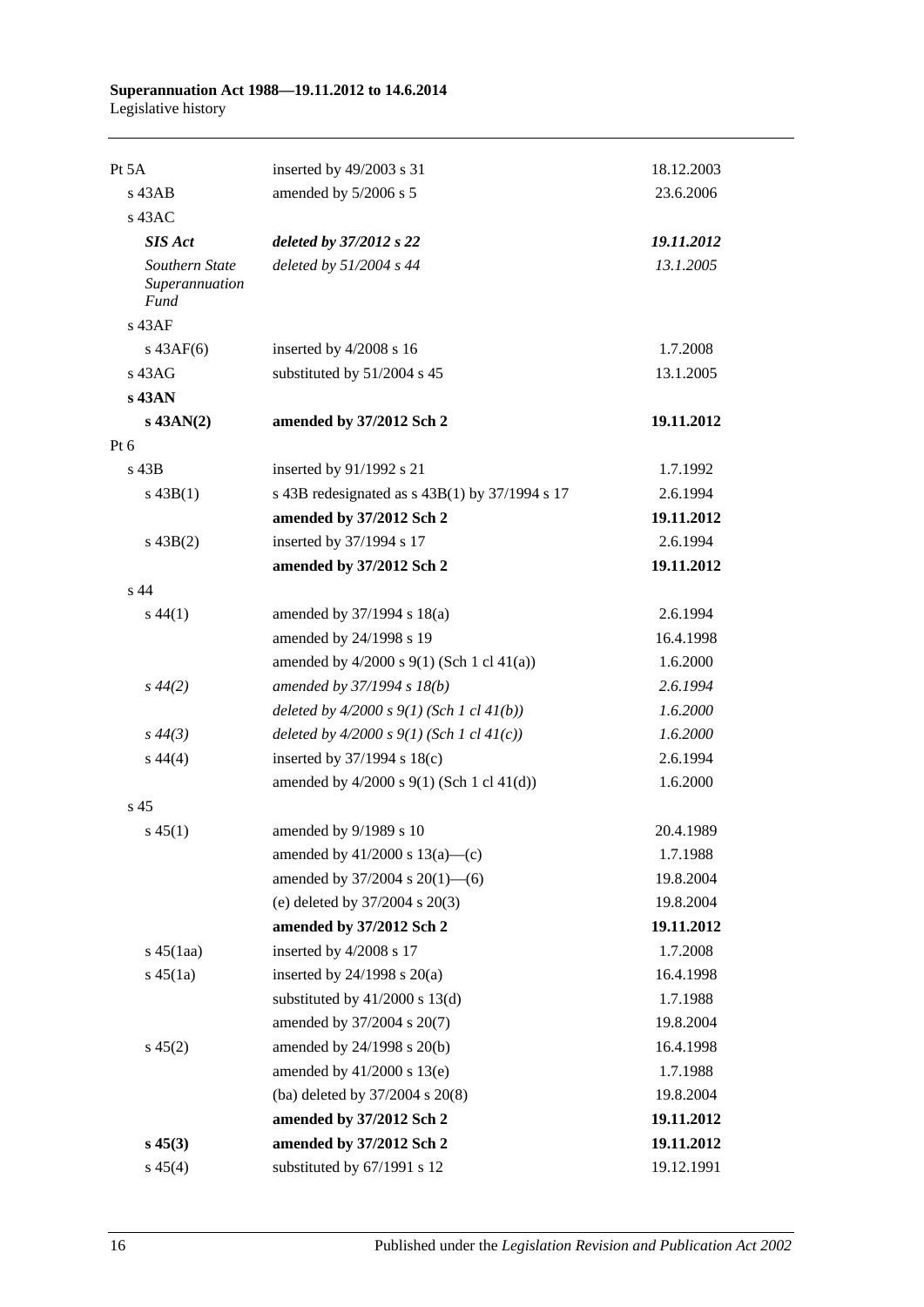|                        | amended by 37/2004 s 20(9)          | 19.8.2004                    |
|------------------------|-------------------------------------|------------------------------|
|                        | amended by 37/2012 Sch 2            | 19.11.2012                   |
| $s\,45(5)$             | amended by 37/2012 Sch 2            | 19.11.2012                   |
| $s\,45(6)$             | inserted by 37/1994 s 19            | 2.6.1994                     |
|                        | amended by $41/2000$ s $13(f)$      | 1.7.1988                     |
|                        | amended by 37/2012 Sch 2            | 19.11.2012                   |
| $s\,45(7)$             | inserted by 37/2004 s 20(10)        | 19.8.2004                    |
| s 46                   |                                     |                              |
| $s\,46(2)$             | amended by 37/2012 Sch 2            | 19.11.2012                   |
| $s\,46(4)$             | inserted by 9/1989 s 11             | 20.4.1989                    |
| $s\,46(5)$             | inserted by 9/1989 s 11             | 20.4.1989                    |
|                        | amended by 37/2012 Sch 2            | 19.11.2012                   |
| s 47                   |                                     |                              |
| $s\,47(1)$             | amended by 78/1990 s 16             | 17.1.1991                    |
|                        | substituted by $20/1998$ s $7(a)$   | 1.10.1997                    |
|                        | amended by $40/2001$ s $9(a)$       | 1.1.2002                     |
|                        | amended by 37/2012 Sch 2            | 19.11.2012                   |
| $s\,47(2)$             | amended by 20/1998 s 7(b)           | 1.10.1997                    |
|                        | substituted by $40/2001$ s $9(a)$   | 1.1.2002                     |
| $s\,47(4)$             | inserted by $20/1998$ s $7(c)$      | 1.10.1997                    |
|                        | amended by $40/2001$ s $9(b)$       | 1.1.2002                     |
| $s\,47(5)$             | inserted by $20/1998$ s $7(c)$      | 1.10.1997                    |
|                        | amended by $40/2001$ s $9(c)$ , (d) | 1.1.2002                     |
| $s\,47(6)$             | inserted by $20/1998$ s $7(c)$      | 1.10.1997                    |
|                        | substituted by $40/2001$ s $9(e)$   | 1.1.2002                     |
| ss 47A and 47B         | inserted by 24/1998 s 21            | 16.4.1998                    |
| ss 47C and 47D         | inserted by 4/2008 s 18             | 1.7.2008                     |
| s 48                   |                                     |                              |
| $s\,48(1)$             | substituted by $9/1989$ s $12(a)$   | 20.4.1989                    |
|                        | amended by 54/1989 s 10 (Sch)       | 19.10.1989                   |
|                        | amended by 37/2012 Sch 2            | 19.11.2012                   |
| $s\,48(2)$             | amended by 9/1989 s 12(b)           | 20.4.1989                    |
|                        | amended by 54/1989 s 10 (Sch)       | 19.10.1989                   |
|                        | substituted by 41/2000 s 14         | 17.8.2000                    |
|                        | substituted by 12/2001 s 26         | 1.7.2001                     |
|                        | amended by 37/2012 Sch 2            | 19.11.2012                   |
| $s\ 48(2a)$ and $(2b)$ | inserted by 41/2000 s 14            | 17.8.2000                    |
| $s\,48(3)$             | inserted by $9/1989$ s $12(c)$      | 20.4.1989                    |
|                        | amended by 37/2012 Sch 2            | 19.11.2012                   |
| s 49                   |                                     |                              |
| $s\ 49(1)$ and (2)     | amended by 37/2012 Sch 2            | 19.11.2012                   |
| s 50A                  | inserted by 37/2012 s 23            | uncommenced-not incorporated |
| s 51A                  | inserted by 41/2000 s 15            | 17.8.2000                    |
|                        |                                     |                              |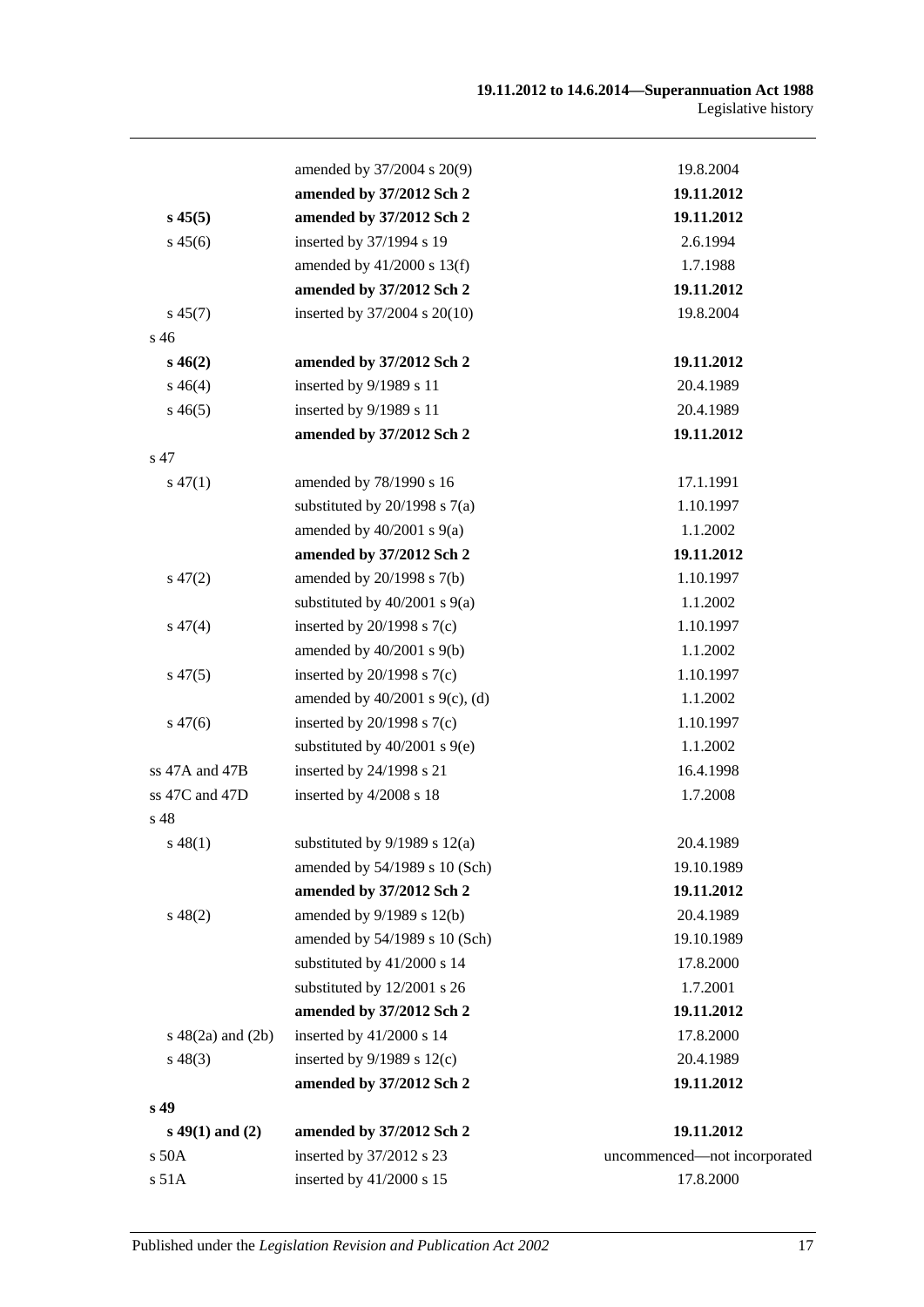| s <sub>54</sub>     |                                                                       |            |
|---------------------|-----------------------------------------------------------------------|------------|
| s 54(1)             | amended by 37/2004 s 21(1)                                            | 19.8.2004  |
| $s\,54(5)$          | amended by 54/1989 s 10 (Sch)                                         | 19.10.1989 |
|                     | amended by 37/2012 Sch 2                                              | 19.11.2012 |
| s $54(6)$ and $(7)$ | inserted by 37/2004 s 21(2)                                           | 19.8.2004  |
| s <sub>55</sub>     |                                                                       |            |
| s 55(1)             | amended by 38/1995 Sch 2                                              | 1.7.1995   |
|                     | amended by 24/1998 s 22                                               | 16.4.1998  |
|                     | (a)—(d) redesignated as (b)—(e) by $24/1998$<br>s 22                  | 16.4.1998  |
|                     | amended by $5/2006$ s $6(1)$ —(5)                                     | 23.6.2006  |
| s 55(1a)            | inserted by 49/2003 s 32                                              | 18.12.2003 |
| s 55(2)             | substituted by $5/2006$ s $6(6)$                                      | 23.6.2006  |
| s 56                |                                                                       |            |
| s 56(1)             | s 56 substituted by 24/1998 s 23                                      | 16.4.1998  |
|                     | s 56 amended and redesignated as s 56(1) by<br>$5/2006$ s $7(1)$ —(4) | 23.6.2006  |
| $s 56(2)$ (4)       | inserted by $5/2006$ s $7(4)$                                         | 23.6.2006  |
| s <sub>57</sub>     | deleted by 37/2012 Sch 2                                              | 19.11.2012 |
| s <sub>58</sub>     |                                                                       |            |
| s 58(1)             | amended by 37/2012 Sch 2                                              | 19.11.2012 |
| s 58A               | inserted by 91/1992 s 22                                              | 1.7.1992   |
| s 59                |                                                                       |            |
| s 59(1a)            | inserted by 78/1990 s 17                                              | 17.1.1991  |
|                     | amended by 67/1991 s 13                                               | 19.12.1991 |
|                     | amended by 49/2003 s 33                                               | 18.12.2003 |
|                     | amended by 5/2006 s 8                                                 | 23.6.2006  |
|                     | amended by 37/2012 s 24, Sch 2                                        | 19.11.2012 |
| s 59(2)             | amended by 37/2012 Sch 2                                              | 19.11.2012 |
| s 60                | inserted by 9/1989 s 13                                               | 20.4.1989  |
|                     | deleted by 54/1989 s 9                                                | 19.10.1989 |
| Sch 1               |                                                                       |            |
| cl 1                |                                                                       |            |
| cl $1(1)$           | amended by 54/1989 s 10 (Sch)                                         | 19.10.1989 |
| cl $1(2)$           | amended by 54/1989 s 10 (Sch)                                         | 19.10.1989 |
| cl $1(2a)$          | inserted by 9/1989 s 14                                               | 1.7.1988   |
| cl <sub>2</sub>     |                                                                       |            |
| cl $2(1)$           | amended by 54/1989 s 10 (Sch)                                         | 19.10.1989 |
| cl 2(4)             | amended by 54/1989 s 10 (Sch)                                         | 19.10.1989 |
|                     | amended by 67/1991 s 14                                               | 19.12.1991 |
|                     | deleted by $24/1998 s 24(a)$                                          | 16.4.1998  |
| cl 3A               | inserted by 78/1990 s 18                                              | 17.1.1991  |
| cl 4                | amended by 54/1989 s 10 (Sch)                                         | 19.10.1989 |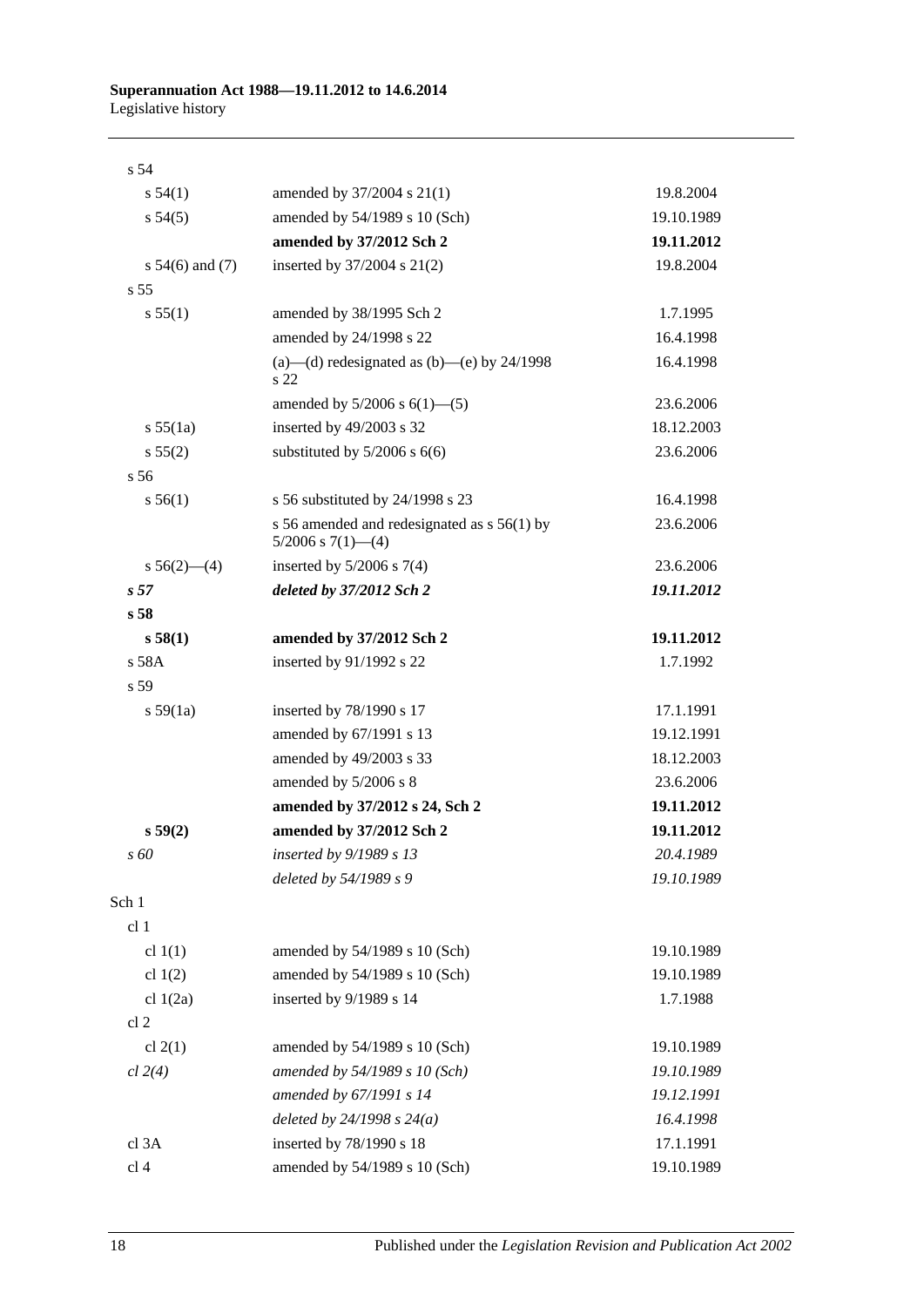| cl <sub>5</sub>  |                                          |            |
|------------------|------------------------------------------|------------|
| cl $5(1)$        | amended by 54/1989 s 10 (Sch)            | 19.10.1989 |
| cl <sub>6</sub>  |                                          |            |
| cl $6(1)$        | amended by $9/1989$ s $15(a)$            | 20.4.1989  |
|                  | amended by 37/1994 s 20(a)               | 2.6.1994   |
| <b>FS</b>        | substituted by $37/1994$ s $20(b)$       | 2.6.1994   |
| Z                | inserted by 9/1989 s 15(b)               | 20.4.1989  |
| Pn               | inserted by $37/1994$ s $20(c)$          | 2.6.1994   |
| M                | inserted by $37/1994$ s $20(c)$          | 2.6.1994   |
| cl 7             |                                          |            |
| cl $7(3)$        | inserted by $91/1992$ s $23(a)$          | 1.7.1992   |
| cl <sub>9</sub>  |                                          |            |
| cl $9(1a)$       | inserted by $9/1989$ s 16(a)             | 20.4.1989  |
|                  | amended by 54/1989 s 10 (Sch)            | 19.10.1989 |
|                  | amended by $69/1992$ s $30(a)$           | 10.12.1992 |
| cl $9(2)$        | amended by 54/1989 s 10 (Sch)            | 19.10.1989 |
|                  | amended by 69/1992 s 30(b)               | 10.12.1992 |
| cl $9(3)$        | inserted by $9/1989$ s $16(b)$           | 20.4.1989  |
|                  | amended by 69/1992 s 30(c)               | 10.12.1992 |
|                  | amended by 91/1992 s 23(b)               | 1.7.1992   |
| cl 10            | substituted by 9/1989 s 17               | 20.4.1989  |
| cl 11            |                                          |            |
| cl $11(2)$       | amended by 54/1989 s 10 (Sch)            | 19.10.1989 |
| cl <sub>12</sub> |                                          |            |
| cl $12(2)$       | inserted by $54/1989$ s 10 (Sch)         | 19.10.1989 |
|                  | amended by 38/1995 Sch 2                 | 1.7.1995   |
| cl 15            | inserted by $91/1992$ s $23(c)$          | 1.7.1992   |
| cl $15(1)$       | amended by 37/1994 s 20(d)               | 2.6.1994   |
| cl $15(3)$       | inserted by $37/1994$ s $20(e)$          | 2.6.1994   |
| cl 15A           | inserted by $37/1994$ s $20(f)$          | 2.6.1994   |
| cl 16            | inserted by $91/1992$ s $23(c)$          | 1.7.1992   |
| cl 17            | inserted by $37/1994$ s $20(g)$          | 2.6.1994   |
| cll 18-20        | inserted by 24/1998 s 24(b)              | 16.4.1998  |
| cl 21            | inserted by 51/2004 s 46                 | 3.7.2003   |
| Sch 1A           | inserted by 78/1990 s 19                 | 17.1.1991  |
| cl 1             |                                          |            |
| heading          | inserted by 37/2012 Sch 2                | 19.11.2012 |
| cl $1(1)$        | amended by 37/1994 s 21                  | 2.6.1994   |
|                  | amended by 37/2012 Sch 2                 | 19.11.2012 |
| cl $1(2)$        | amended by 67/1991 s 15(a)               | 17.1.1991  |
|                  | amended by $30/1994$ Sch 4 cl $2(c)(ii)$ | 1.7.1994   |
|                  | substituted by 5/2006 s 9                | 23.6.2006  |
| cl 2             |                                          |            |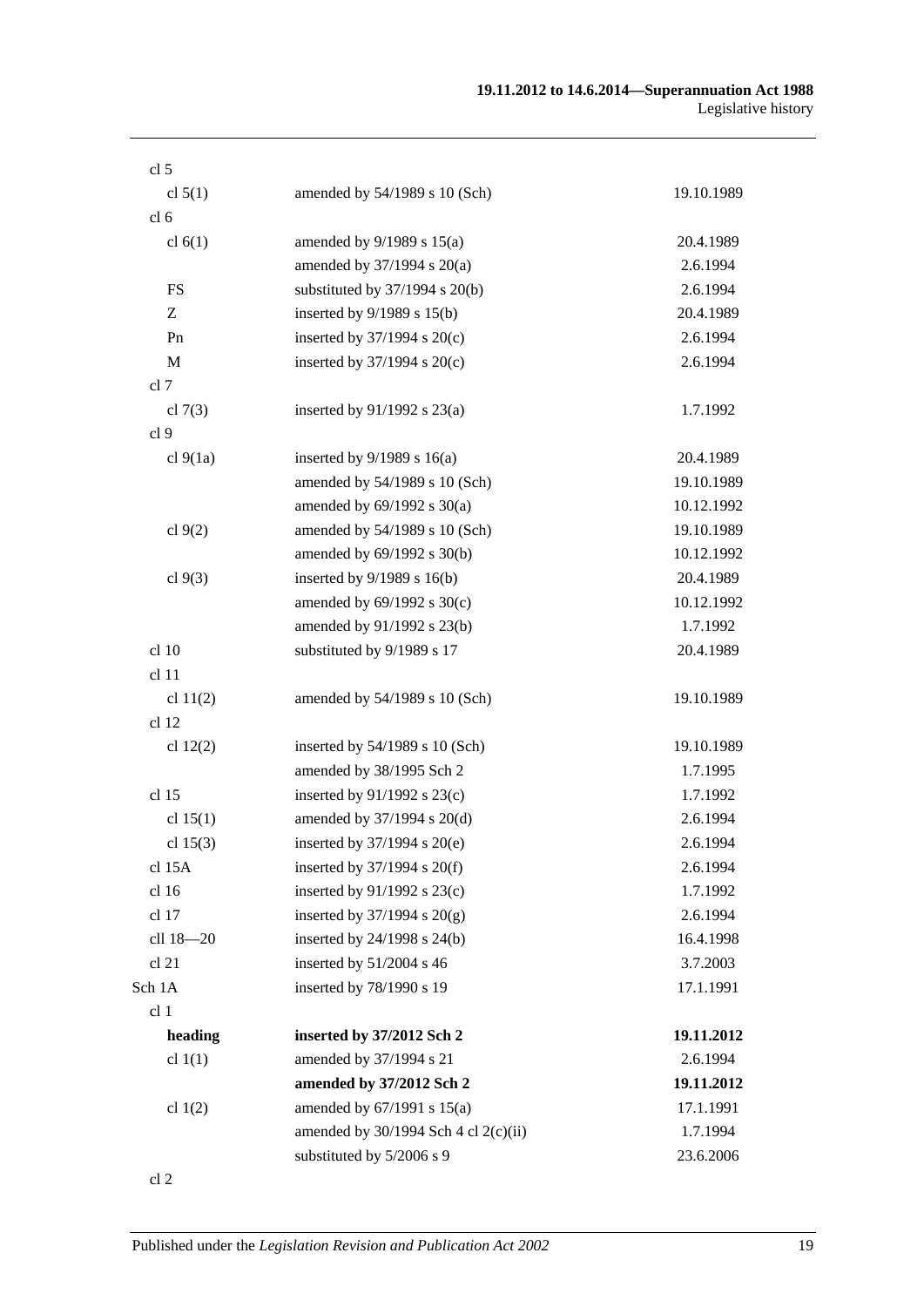|                  | heading                                                                  | inserted by 37/2012 Sch 2                                                                                                               | 19.11.2012 |
|------------------|--------------------------------------------------------------------------|-----------------------------------------------------------------------------------------------------------------------------------------|------------|
|                  | cl $2(1)$                                                                | cl 2 amended and redesignated as cl $2(1)$ by<br>67/1991 s 15(b), (c)                                                                   | 17.1.1991  |
|                  |                                                                          | amended by 37/2012 Sch 2                                                                                                                | 19.11.2012 |
|                  | cl $2(2)$                                                                | inserted by $67/1991$ s $15(c)$                                                                                                         | 17.1.1991  |
| cl <sub>3</sub>  |                                                                          | heading inserted by 37/2012 Sch 2                                                                                                       | 19.11.2012 |
| Sch 1B           |                                                                          | inserted by $36/1999$ Sch 3 (Pt 3 cl 3(c))                                                                                              | 1.12.1999  |
| cl <sub>1</sub>  |                                                                          |                                                                                                                                         |            |
|                  | sum schemes                                                              | contributory lump the contributory lump sum schemes amended<br>to read contributory lump sum schemes by<br>37/2012 Sch 2                | 19.11.2012 |
|                  | Electricity<br><b>Industry pension</b><br>scheme                         | the Electricity Industry pension scheme<br>amended to read Electricity Industry pension<br>scheme by 37/2012 Sch 2                      | 19.11.2012 |
|                  | <b>Electricity</b><br><b>Industry</b><br>Superannuation<br><b>Board</b>  | the Electricity Industry Superannuation<br><b>Board amended to read Electricity Industry</b><br>Superannuation Board by 37/2012 Sch 2   | 19.11.2012 |
|                  | <b>Electricity</b><br><b>Industry</b><br>Superannuation<br><b>Scheme</b> | the Electricity Industry Superannuation<br><b>Scheme amended to read Electricity Industry</b><br>Superannuation Scheme by 37/2012 Sch 2 | 19.11.2012 |
|                  | relevant day                                                             | the relevant day amended to read relevant<br>day by 37/2012 Sch 2                                                                       | 19.11.2012 |
|                  | <b>State Scheme</b>                                                      | the State Scheme amended to read State<br>Scheme by 37/2012 Sch 2                                                                       | 19.11.2012 |
| cl <sub>2</sub>  |                                                                          |                                                                                                                                         |            |
|                  | cl $2(3)$ and $(4)$                                                      | amended by 37/2012 Sch 2                                                                                                                | 19.11.2012 |
| cl <sub>3</sub>  |                                                                          |                                                                                                                                         |            |
|                  |                                                                          | cl 3(3), (5) and (6) amended by $37/2012$ Sch 2                                                                                         | 19.11.2012 |
| cl <sub>4</sub>  |                                                                          |                                                                                                                                         |            |
|                  | cl 4(7)                                                                  | substituted by 41/2000 s 16                                                                                                             | 17.8.2000  |
|                  |                                                                          | amended by 37/2012 Sch 2                                                                                                                | 19.11.2012 |
|                  | cl $4(8)$                                                                | inserted by 41/2000 s 16                                                                                                                | 17.8.2000  |
|                  | cl $4(9)$                                                                | inserted by 41/2000 s 16                                                                                                                | 17.8.2000  |
|                  |                                                                          | amended by 37/2012 Sch 2                                                                                                                | 19.11.2012 |
|                  | cl 4(10)                                                                 | inserted by 41/2000 s 16                                                                                                                | 17.8.2000  |
| Sch <sub>3</sub> |                                                                          | deleted by 91/1992 s 24                                                                                                                 | 1.7.1992   |
|                  |                                                                          | inserted by 5/2006 s 10                                                                                                                 | 23.6.2006  |
| cl <sub>4</sub>  |                                                                          |                                                                                                                                         |            |
|                  | $cl$ 4(1)                                                                | amended by 37/2012 s 25(1), Sch 2                                                                                                       | 19.11.2012 |
|                  | $cl$ 4(2)                                                                | amended by 37/2012 s 25(2)                                                                                                              | 19.11.2012 |
| cl <sub>5</sub>  |                                                                          | substituted by $37/2012$ s $25(3)$                                                                                                      | 19.11.2012 |
| cl <sub>6</sub>  |                                                                          |                                                                                                                                         |            |
|                  | cl $6(1)$                                                                | amended by 37/2012 s 25(4)                                                                                                              | 19.11.2012 |
|                  | cl 10                                                                    |                                                                                                                                         |            |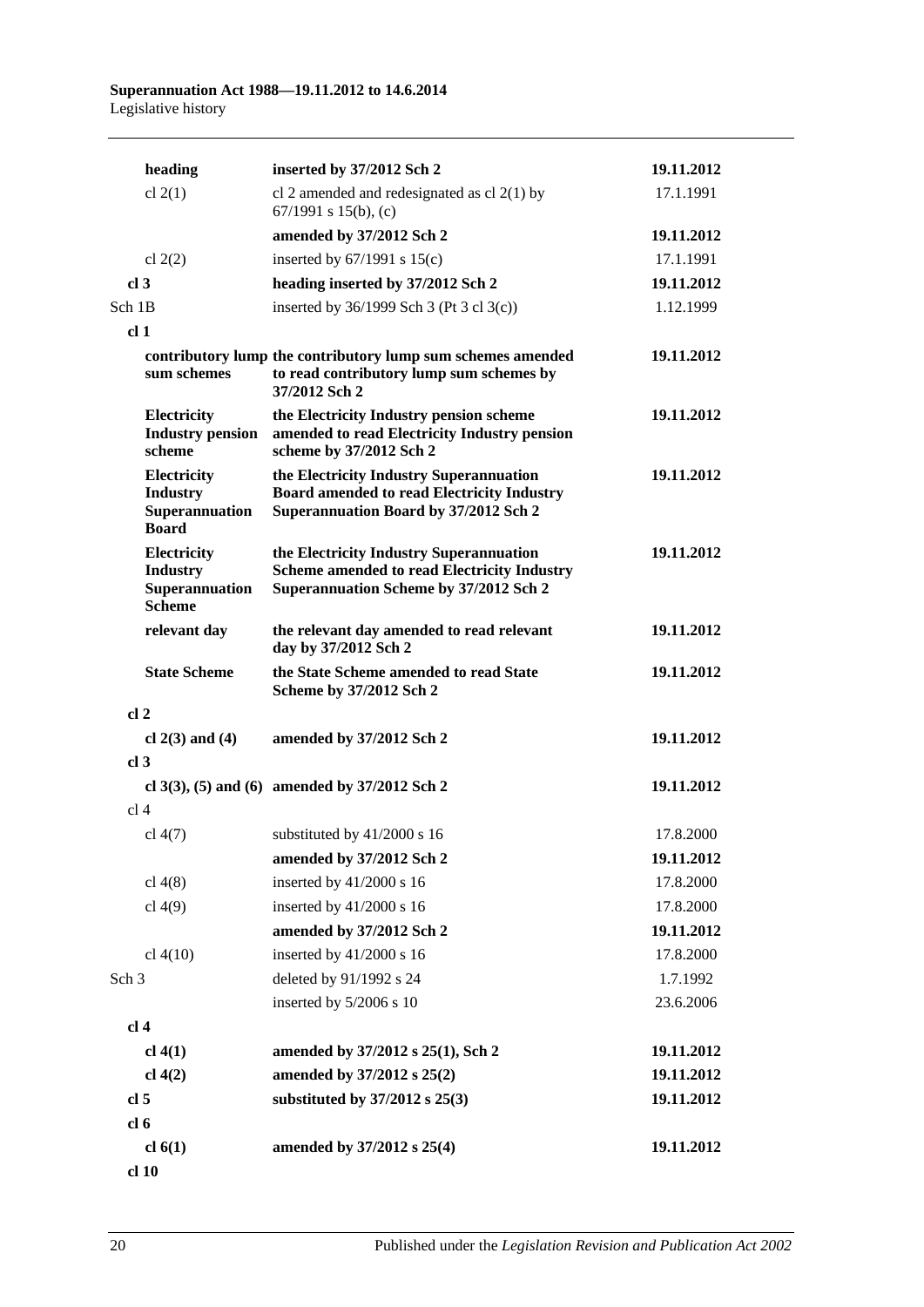| cl 10(2) | amended by $37/2012$ s $25(5)$  | 19.11.2012                   |
|----------|---------------------------------|------------------------------|
| cl 12A   | inserted by $37/2012$ s $25(6)$ | uncommenced—not incorporated |

# **Transitional etc provisions associated with Act or amendments**

## *Statutes Amendment (Division of Superannuation Interests under Family Law Act) Act 2003, Sch 1*

#### **1—Interpretation**

In this Schedule—

*relevant Act* means an Act amended by this Act;

#### *relevant authority* means—

- (a) the Police Superannuation Board; or
- (b) the South Australian Parliamentary Superannuation Board; or
- (c) the South Australian Superannuation Board; or
- (d) the Treasurer.

#### **2—Prior action**

Any step taken by a relevant authority before a section of this Act is brought into operation that corresponds to a step that may be taken by the relevant authority under a relevant Act after this Act is brought into operation will be taken to be valid and effectual for the purposes of a relevant Act as if it had been taken after the commencement of this Act.

#### **3—Instruments**

Any splitting instrument, or other instrument, lodged with a relevant authority before the commencement of this Act may take effect for the purposes of a relevant Act after the commencement of this Act.

#### **4—Other matters**

- (1) The Governor may, by regulation, make additional provisions of a saving or transitional nature consequent on the enactment of this Act.
- (2) A provision of a regulation under subclause (1) may, if the regulation so provides, take effect from the commencement of this Act or from an earlier day, but not before 28 December 2002.
- (3) To the extent to which a provision takes effect under subclause (2) from a day earlier than the day of the regulation's publication in the Gazette, the provision does not operate to the disadvantage of a person by—
	- (a) decreasing the person's rights; or
	- (b) imposing liabilities on the person.
- (4) The *[Acts Interpretation Act](http://www.legislation.sa.gov.au/index.aspx?action=legref&type=act&legtitle=Acts%20Interpretation%20Act%201915) 1915* will, except to the extent of any inconsistency with the provisions of this Schedule (or regulations made under this Schedule), apply to any amendment effected by this Act.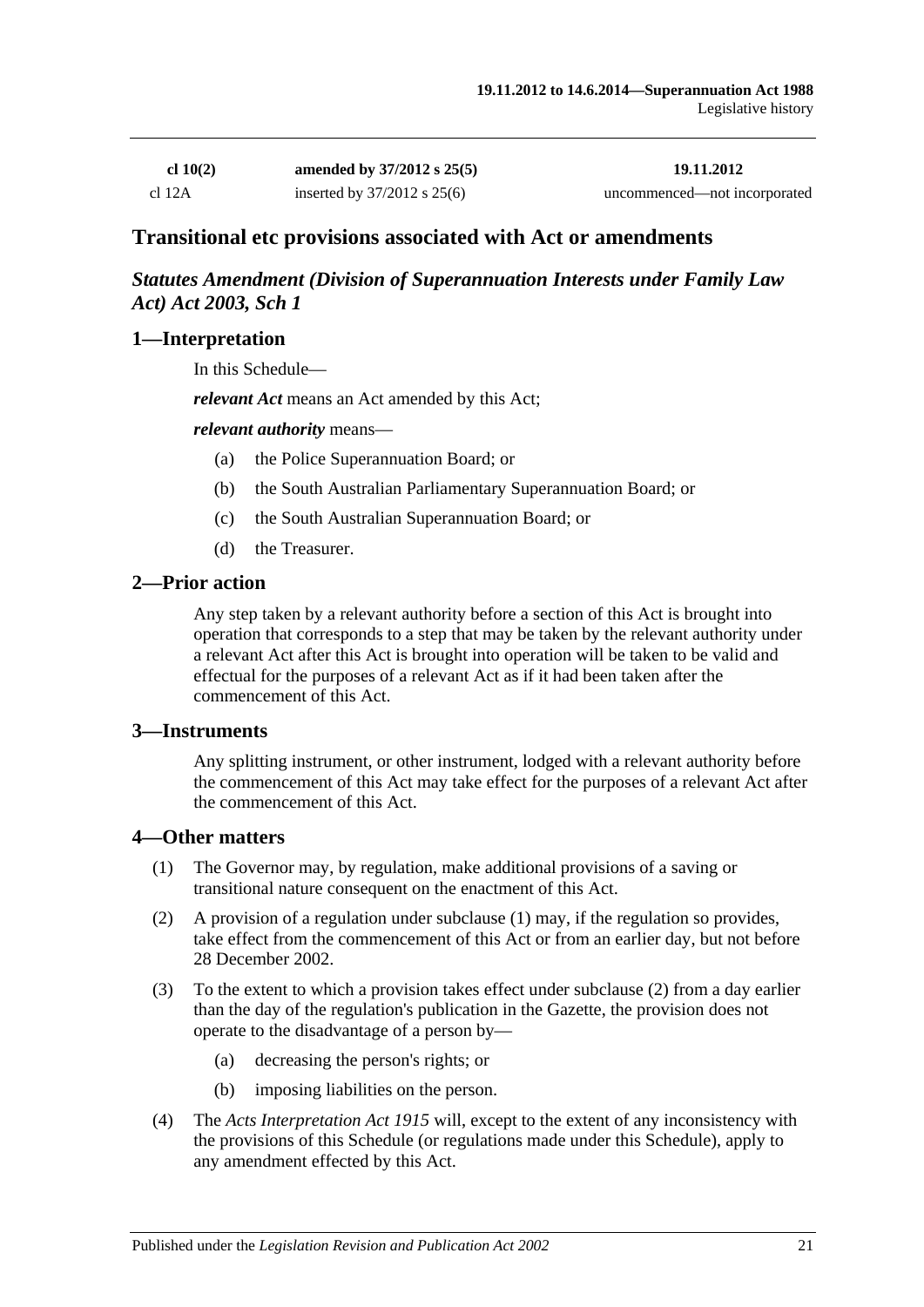# *Superannuation (Administered Schemes) Amendment Act 2006, Sch 1*

## **5—Interpretation**

In this Part—

*principal Act* means the *[Superannuation Act](http://www.legislation.sa.gov.au/index.aspx?action=legref&type=act&legtitle=Superannuation%20Act%201988) 1988*.

## **6—Transitional provision**

Subsections (2) and (3) of section 56 of the principal Act (as enacted by this Act) do not apply with respect to a matter where the relevant time limit expired, or the procedural step was required to be taken, before the commencement of this clause unless the South Australian Superannuation Board is satisfied, on application by a person seeking to obtain the benefit of this clause, that the failure to comply with the time limit or procedural step was attributable to a person's physical or mental disability at the relevant time.

### *Statutes Amendment (Domestic Partners) Act 2006*

### **209—Transitional provision**

An amendment made by a provision of this Act to a provision of the *[Superannuation](http://www.legislation.sa.gov.au/index.aspx?action=legref&type=act&legtitle=Superannuation%20Act%201988)  Act [1988](http://www.legislation.sa.gov.au/index.aspx?action=legref&type=act&legtitle=Superannuation%20Act%201988)* that relates to the payment of a pension, lump sum or other benefit to a person on the death of a contributor applies only if the death occurs after the commencement of the amendment.

### *Statutes Amendment (Transition to Retirement—State Superannuation) Act 2008, Sch 1*

## **1—Interpretation**

In this Schedule—

*principal Act* means the *[Superannuation Act](http://www.legislation.sa.gov.au/index.aspx?action=legref&type=act&legtitle=Superannuation%20Act%201988) 1988*.

## **2—Transitional provisions**

- (1) A person—
	- (a) who has, before the commencement of this subclause, resigned from employment in circumstances that fall within the ambit of subsection (1) of section 28A of the principal Act (as in existence immediately before that commencement); and
	- (b) who has not received any benefit under that section before the commencement of this subclause,

will have 3 months from that commencement to make an election under this subclause and if such an election is not made by the expiration of that period then section 28 of the principal Act will apply to the person to the exclusion of section 28A of the principal Act.

- (2) A person to whom section 39A of the principal Act applies—
	- (a) who resigned or retired from employment before the commencement of this subclause; and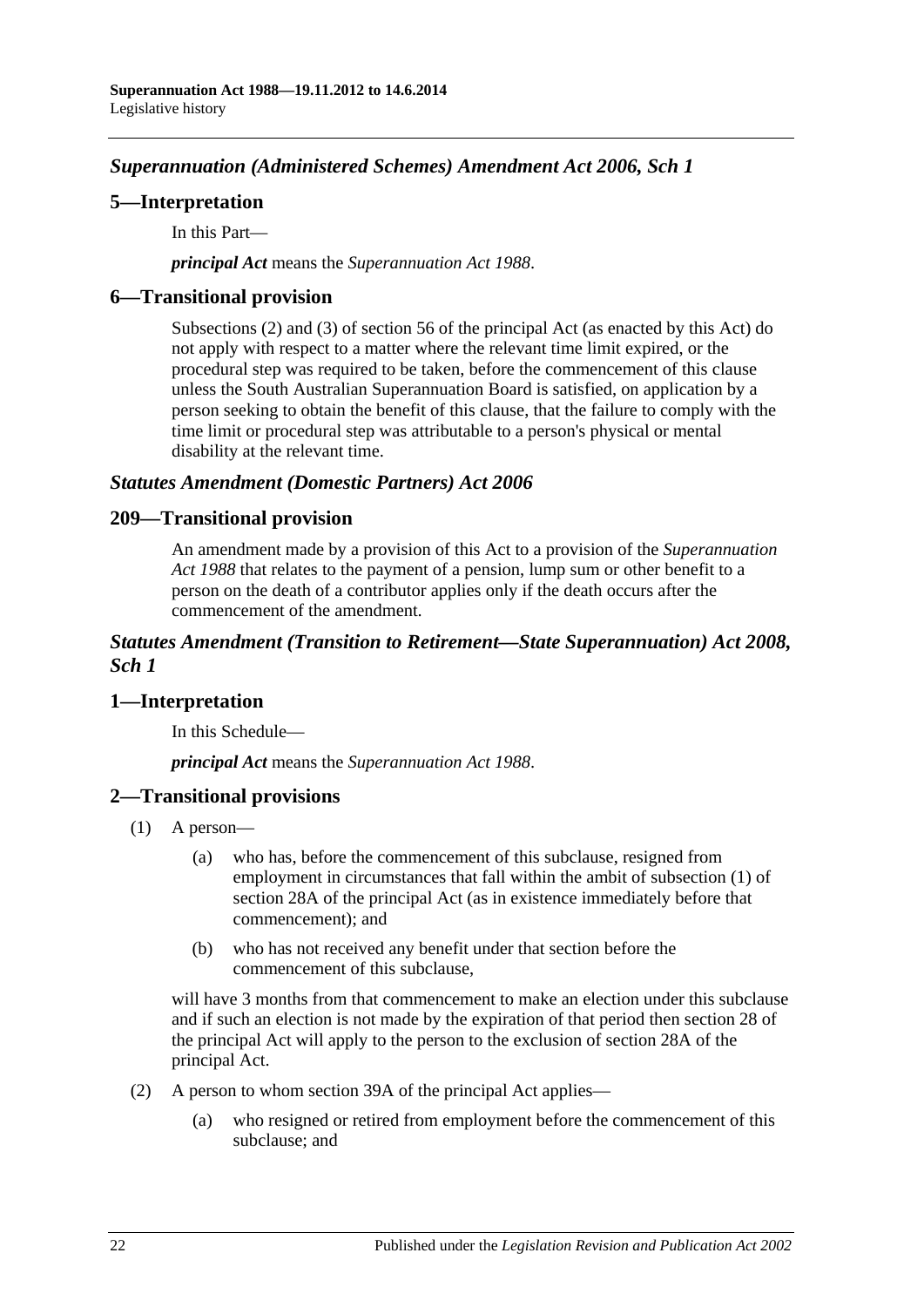(b) who has not made an election under subsection (3)(b) of that section before the commencement of this subclause,

will have 3 months from that commencement to make such election (so that any election made after the expiration of that period by such a person will have no effect).

(3) Section 40B of the principal Act, as enacted by this Act, applies only to a person whose right to the payment of a pension under the principal Act arises after the commencement of this subclause.

## *Statutes Amendment and Repeal (Superannuation) Act 2012, Sch 1—Transitional provisions*

# **1—Superannuation Act and Superannuation Funds Management Corporation of South Australia Act**

- (1) Regulations made under the *[Superannuation Act](http://www.legislation.sa.gov.au/index.aspx?action=legref&type=act&legtitle=Superannuation%20Act%201988) 1988* or the *[Superannuation Funds](http://www.legislation.sa.gov.au/index.aspx?action=legref&type=act&legtitle=Superannuation%20Funds%20Management%20Corporation%20of%20South%20Australia%20Act%201995)  [Management Corporation of South Australia Act](http://www.legislation.sa.gov.au/index.aspx?action=legref&type=act&legtitle=Superannuation%20Funds%20Management%20Corporation%20of%20South%20Australia%20Act%201995) 1995* before the commencement of this clause are to be read as if the amendments to the regulation making powers under those Acts effected by this Act had been in force when the regulations were made.
- (2) The person holding the office of elected member of the South Australian Superannuation Board pursuant to section 8(1)(b) of the *[Superannuation Act](http://www.legislation.sa.gov.au/index.aspx?action=legref&type=act&legtitle=Superannuation%20Act%201988) 1988* (the *principal Act*) immediately before the commencement of section 20 of this Act will, despite the amendments effected by that section, continue to hold office for the balance of his or her term of election (subject to any provision of the principal Act relating to the conditions of his or her office).
- (3) The person holding the office of elected member of the board of directors of the Superannuation Funds Management Corporation of South Australia pursuant to section 9(2)(a) of the *[Superannuation Funds Management Corporation of South](http://www.legislation.sa.gov.au/index.aspx?action=legref&type=act&legtitle=Superannuation%20Funds%20Management%20Corporation%20of%20South%20Australia%20Act%201995)  [Australia Act](http://www.legislation.sa.gov.au/index.aspx?action=legref&type=act&legtitle=Superannuation%20Funds%20Management%20Corporation%20of%20South%20Australia%20Act%201995) 1995* (the *principal Act*) immediately before the commencement of section 26 of this Act will, despite the amendments effected by that section, continue to hold office for the balance of his or her term of election (subject to any provision of the principal Act relating to the conditions of his or her office).

# **Historical versions**

Retrospective amendment not included in Reprints 20—23 (see 51/2004) Reprint No 1—15.1.1992 Reprint No 2—10.12.1992 Reprint No 3—25.3.1993 Reprint No 4—27.5.1993 Reprint No 5—9.6.1994 Reprint No 6—1.7.1994 Reprint No 7—21.10.1994 Reprint No 8—1.7.1995 Reprint No 9—14.12.1995 Reprint No 10—20.3.1997 Reprint No 11—24.7.1997